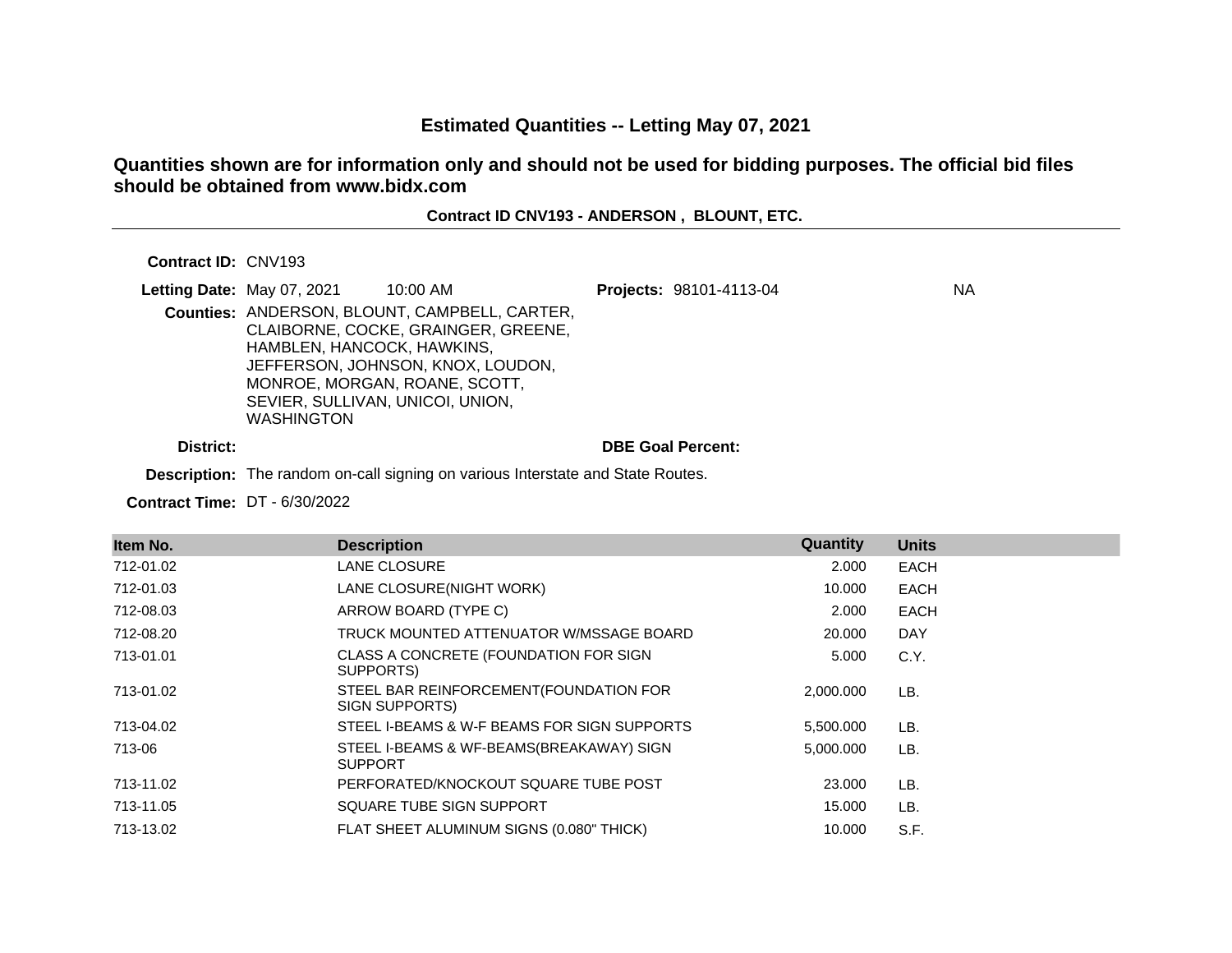# **Contract ID CNV193 - ANDERSON , BLOUNT, ETC.**

| Item No.  | <b>Description</b>                                                     | Quantity  | <b>Units</b> |
|-----------|------------------------------------------------------------------------|-----------|--------------|
| 713-13.03 | FLAT SHEET ALUMINUM SIGNS (0.100" THICK)                               | 30.000    | S.F.         |
| 713-13.12 | FLAT SHEET ALUM SIGNS OVERLAY (0.080" THICK)                           | 30.000    | S.F.         |
| 713-13.14 | FLORESCENT YELLOW SIGN SHEETING                                        | 300.000   | S.F.         |
| 713-14    | EXTRUDED ALUMINUM PANEL SIGNS                                          | 4,800.000 | S.F.         |
| 713-15.01 | REMOVAL OF EXISTING SIGN POST                                          | 5.000     | <b>EACH</b>  |
| 713-15.03 | REMOVAL OF LARGER BARRIER MOUNTED SIGNS<br>WITH SADDLE SUPPORTS        | 15.000    | <b>EACH</b>  |
| 713-15.10 | REMOVAL OF SMALL BARRIER MOUNTED SIGNS W/<br><b>FLAT PLAT SUPPORTS</b> | 30.000    | <b>EACH</b>  |
| 713-15.36 | REMOVE SIGN, SUPPORT & FOOTING                                         | 5.000     | <b>EACH</b>  |
| 713-15.38 | EXTRUDED ALUMINUM PANELS FOR OVERLAYING<br><b>BACKGROUND</b>           | 10.000    | S.F.         |
| 713-16.90 | RESET GROUND MOUNTED SIGN                                              | 10.000    | <b>EACH</b>  |
| 713-17.02 | INSTALL AUXILIARY SUPPORT FOR EXIT NUMBER<br><b>PANEL</b>              | 24.000    | <b>EACH</b>  |
| 713-17.04 | INSTALL AUXILIARY SUPPORT ON EXISTING SIGN                             | 100.000   | L.F.         |
| 713-20.30 | <b>SIGN ADJUSTMENTS</b>                                                | 5.000     | <b>EACH</b>  |
| 713-30.09 | BARRIER MOUNTED SIGN SUPPORT (SADDLE)                                  | 8.000     | <b>EACH</b>  |
| 713-30.10 | BARRIER MOUNTED SIGN SUPPORT<br>(PERF/KNOCKOUT) (PERF/KNOCKOUT)        | 5.000     | <b>EACH</b>  |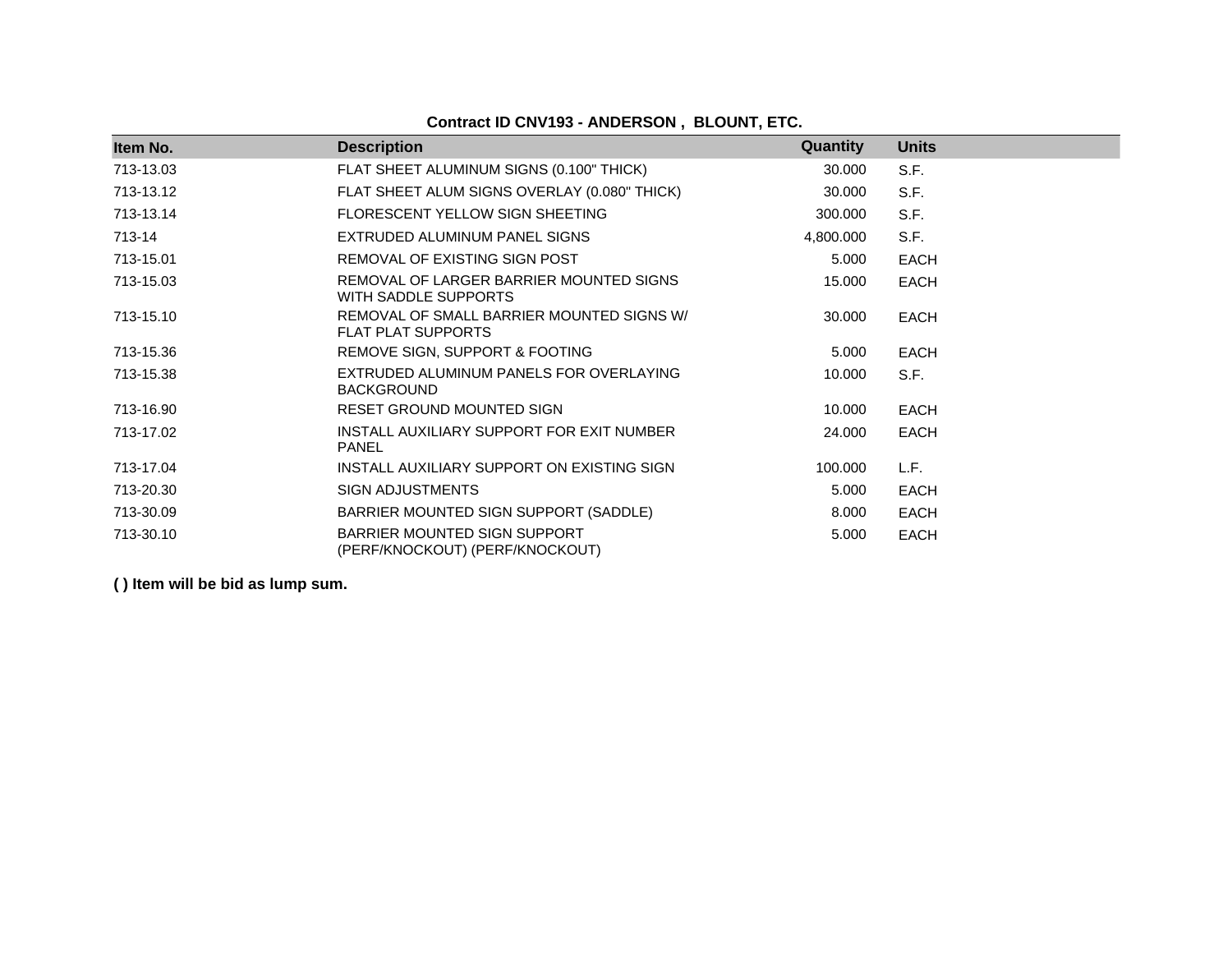**Contract ID:** CNV139 **Letting Date:** May 07, 2021 10:00 AM **Projects:** 02006-3206-94 **Counties:** BEDFORD **District: District: DBE Goal Percent:** 9.50 **Contract Time:** DT - 9/30/2021 **Description:** The resurfacing on S.R. 387 from U.S. 41A (S.R. 16) (L.M. 0.68) to U.S. 231 (S.R. 10) (L.M. 1.53). STP/HSIP-387(6) 02006-8206-14 STP/HSIP-387(6)

| Item No.  | <b>Description</b>                                              | Quantity   | <b>Units</b> |
|-----------|-----------------------------------------------------------------|------------|--------------|
| 307-02.08 | ASPHALT CONCRETE MIX (PG70-22) (BPMB-HM)<br><b>GRADING B-M2</b> | 109.000    | <b>TON</b>   |
| 403-01    | BITUMINOUS MATERIAL FOR TACK COAT (TC)                          | 11.300     | <b>TON</b>   |
| 411-02.10 | ACS MIX(PG70-22) GRADING D                                      | 1,723.000  | <b>TON</b>   |
| 415-01.01 | COLD PLANING BITUMINOUS PAVEMENT                                | 1,807.000  | <b>TON</b>   |
| 611-03.04 | <b>GRAY IRON CASTINGS (CATCHBASIN)</b>                          | 17,472.000 | LB.          |
| 611-09.02 | <b>REWORK CATCHBASIN</b>                                        | 26.000     | <b>EACH</b>  |
| 701-02.01 | CONCRETE CURB RAMP (RETROFIT)                                   | 2,160.000  | S.F.         |
| 712-01    | <b>TRAFFIC CONTROL</b>                                          | (1)        | <b>LS</b>    |
| 712-04.01 | FLEXIBLE DRUMS (CHANNELIZING)                                   | 100.000    | <b>EACH</b>  |
| 712-05.01 | WARNING LIGHTS (TYPE A)                                         | 2.000      | <b>EACH</b>  |
| 712-06    | SIGNS (CONSTRUCTION)                                            | 821.000    | S.F.         |
| 712-08.03 | ARROW BOARD (TYPE C)                                            | 2.000      | <b>EACH</b>  |
| 716-01.21 | SNOWPLOWABLE RAISED PAVEMENT MARKERS<br>(BI-DIR) (1 COLOR)      | 61.000     | <b>EACH</b>  |
| 716-01.22 | SNOWPLOWABLE RAISED PAVMENT MARKERS<br>(MONO-DIR)(1 COLOR)      | 118.000    | <b>EACH</b>  |
| 716-02.05 | PLASTIC PAVEMENT MARKING (STOP LINE)                            | 249.000    | L.F.         |
| 716-02.06 | PLASTIC PAVEMENT MARKING (TURN LANE<br>ARROW)                   | 3.000      | <b>EACH</b>  |
| 716-02.08 | PLASTIC PAVEMENT MARKING (8" DOTTED LINE)                       | 210.000    | L.F.         |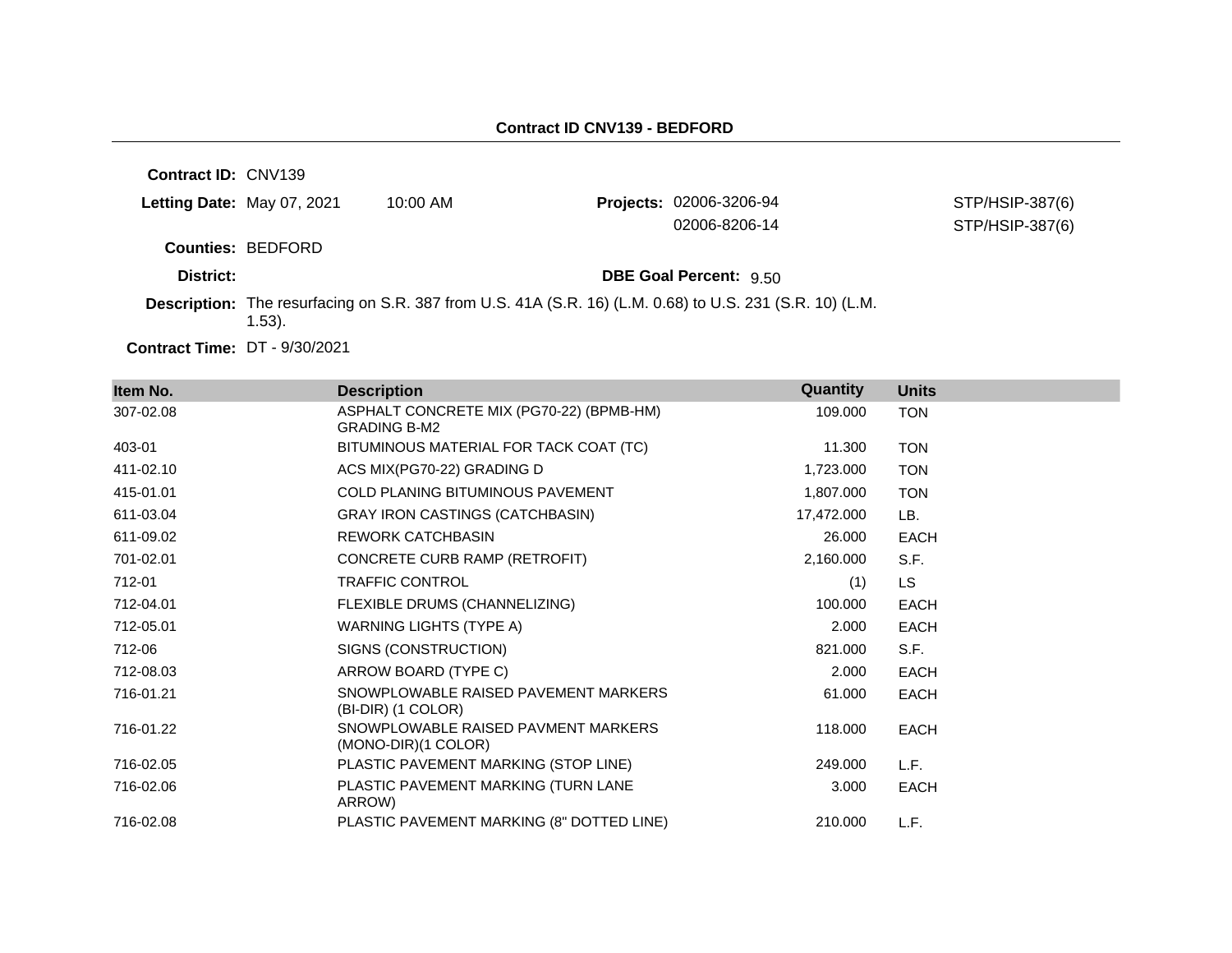| Item No.  | <b>Description</b>                                       | Quantity | <b>Units</b> |
|-----------|----------------------------------------------------------|----------|--------------|
| 716-02.09 | PLASTIC PAVEMENT MARKING (LONGITUDINAL<br>CROSS-WALK)    | 52,000   | L.F.         |
| 716-02.12 | PLASTIC PAVEMENT MARKING (8IN LINE)                      | 0.100    | L.M.         |
| 716-03.01 | PLASTIC WORD PAVEMENT MARKING (ONLY)                     | 2.000    | <b>EACH</b>  |
| 716-04.01 | PLASTIC PAVEMENT MARKING (STRAIGHT-TURN<br>ARROW)        | 1.000    | <b>EACH</b>  |
| 716-05.01 | PAINTED PAVEMENT MARKING (4" LINE)                       | 3.900    | L.M.         |
| 716-12.02 | ENHANCED FLATLINE THERMO PVMT MRKNG (6IN<br>LINE)        | 3.900    | L.M.         |
| 716-12.05 | ENHANCED FLATLINE THERMO PVMT MRKNG (6IN<br>DOTTED LINE) | 206.000  | L.F.         |
| 717-01    | <b>MOBILIZATION</b>                                      |          | LS           |

**Contract ID CNV139 - BEDFORD**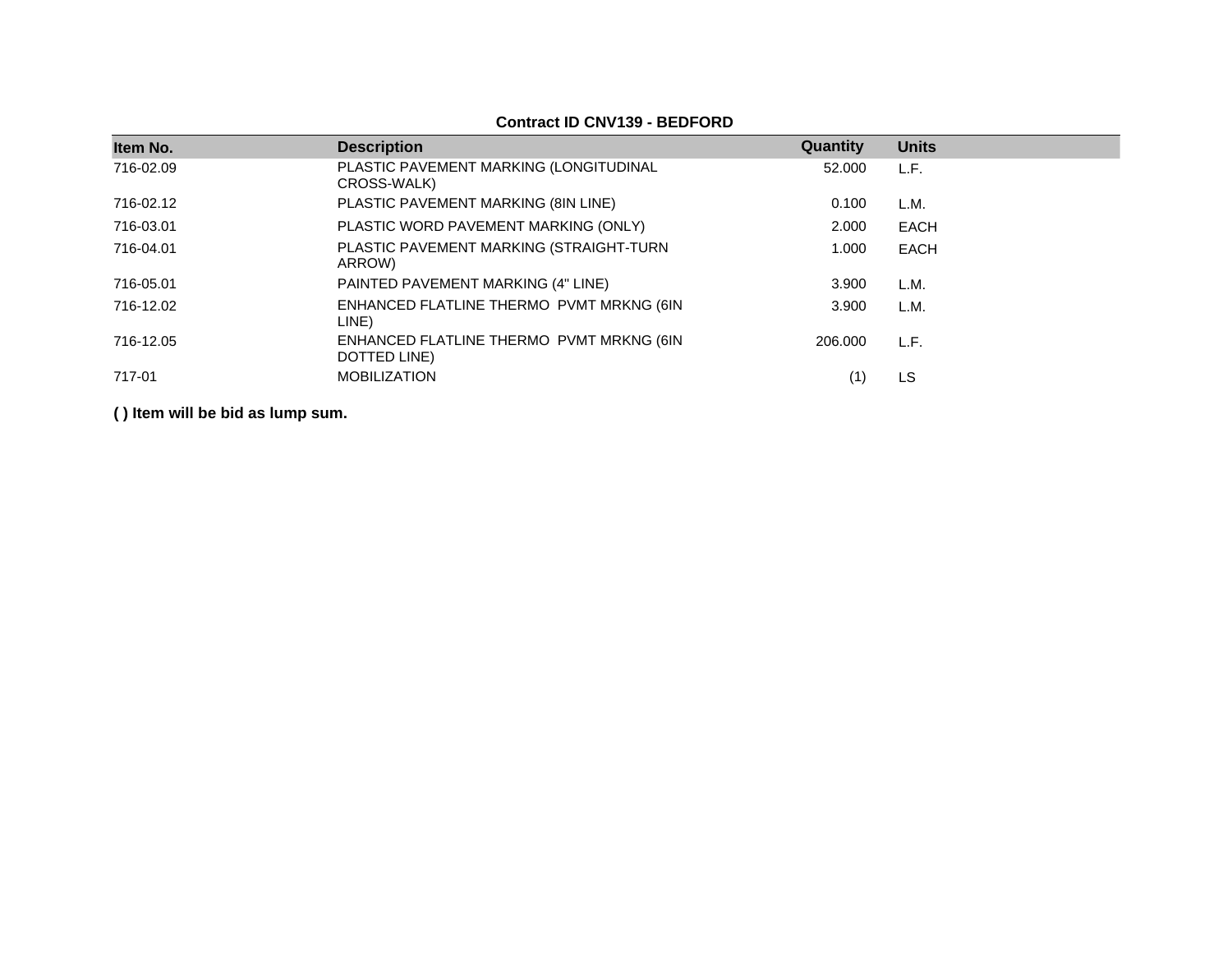#### **Contract ID:** CNV195

| Letting Date: May 07, 2021 |                                                                                                    | 10:00 AM                                                              | Projects: 98304-4134-04  | ΝA |
|----------------------------|----------------------------------------------------------------------------------------------------|-----------------------------------------------------------------------|--------------------------|----|
|                            | Counties: BEDFORD, CHEATHAM, DAVIDSON,<br>HUMPHREYS, LAWRENCE, LEWIS,<br>MONTGOMERY, MOORE, PERRY, | DICKSON, GILES, HICKMAN, HOUSTON,<br>LINCOLN, MACON, MARSHALL, MAURY, |                          |    |
|                            | WILLIAMSON, WILSON                                                                                 | ROBERTSON, RUTHERFORD, SMITH,<br>STEWART, SUMNER, TROUSDALE, WAYNE,   |                          |    |
| District:                  |                                                                                                    |                                                                       | <b>DBE Goal Percent:</b> |    |

**Description:** The random on-call signing on various Interstate and State Routes.

**Contract Time:** DT - 6/30/2022

| Item No.  | <b>Description</b>                                           | Quantity   | <b>Units</b> |
|-----------|--------------------------------------------------------------|------------|--------------|
| 712-01.02 | LANE CLOSURE                                                 | 1.000      | <b>EACH</b>  |
| 712-01.03 | LANE CLOSURE(NIGHT WORK)                                     | 22.000     | <b>EACH</b>  |
| 712-08.03 | ARROW BOARD (TYPE C)                                         | 4.000      | <b>EACH</b>  |
| 712-08.20 | TRUCK MOUNTED ATTENUATOR W/MSSAGE BOARD                      | 22.000     | <b>DAY</b>   |
| 713-01.01 | CLASS A CONCRETE (FOUNDATION FOR SIGN<br>SUPPORTS)           | 9.000      | C.Y.         |
| 713-01.02 | STEEL BAR REINFORCEMENT (FOUNDATION FOR<br>SIGN SUPPORTS)    | 2,400.000  | LB.          |
| 713-04.02 | STEEL I-BEAMS & W-F BEAMS FOR SIGN SUPPORTS                  | 500.000    | LB.          |
| 713-05    | STEEL HOLLOW SQUARE POST (BREAKAWAY) SIGN<br><b>SUPPORTS</b> | 23.000     | LB.          |
| 713-06    | STEEL I-BEAMS & WF-BEAMS(BREAKAWAY) SIGN<br><b>SUPPORT</b>   | 12,000.000 | LB.          |
| 713-11.01 | "U" SECTION STEEL POSTS                                      | 23.000     | LB.          |
| 713-11.02 | PERFORATED/KNOCKOUT SQUARE TUBE POST                         | 25,000     | LB.          |
| 713-11.05 | SQUARE TUBE SIGN SUPPORT                                     | 23,000     | LB.          |
| 713-13.02 | FLAT SHEET ALUMINUM SIGNS (0.080" THICK)                     | 23,000     | S.F.         |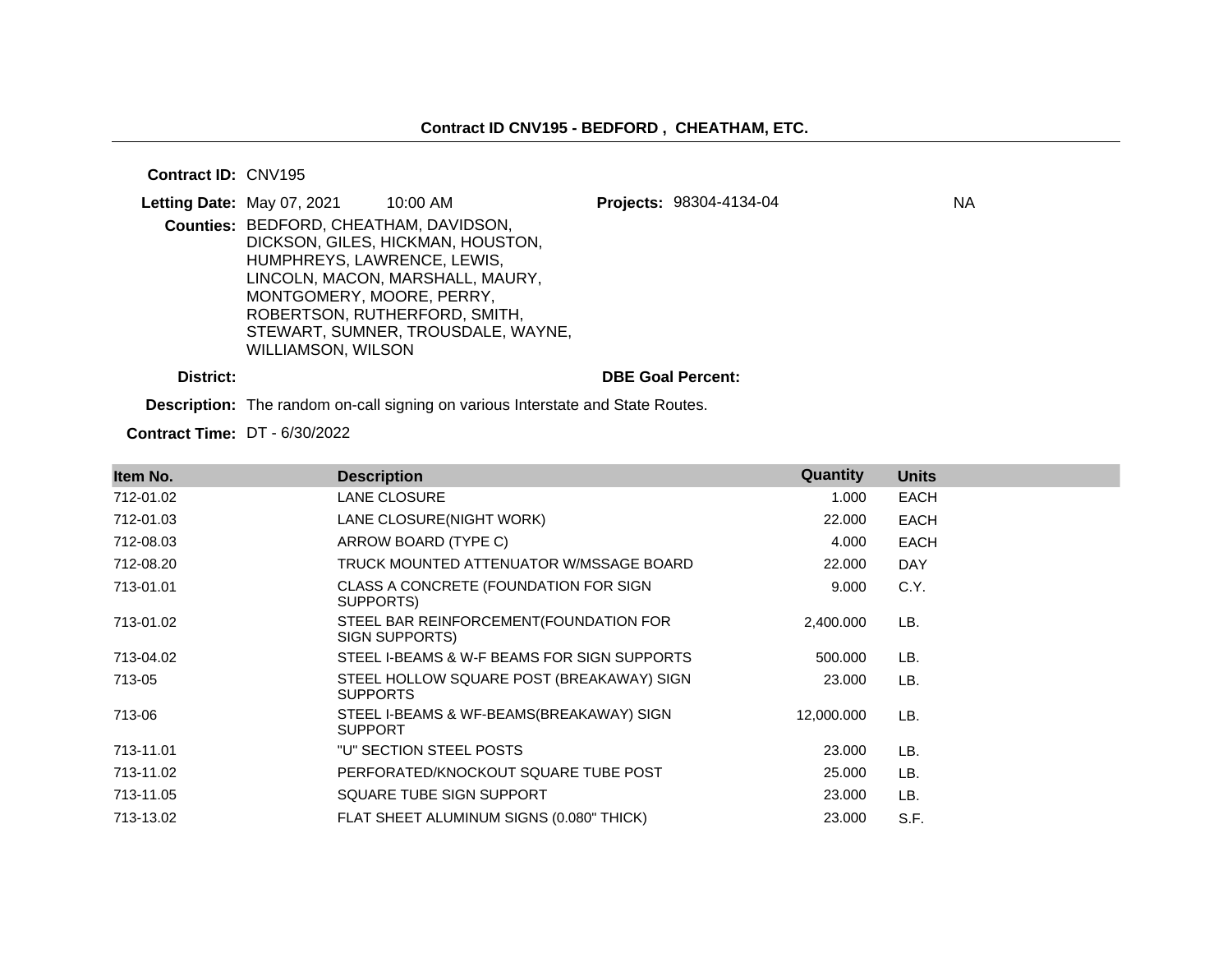# **Contract ID CNV195 - BEDFORD , CHEATHAM, ETC.**

| Item No.  | <b>Description</b>                                                     | Quantity  | <b>Units</b> |
|-----------|------------------------------------------------------------------------|-----------|--------------|
| 713-13.03 | FLAT SHEET ALUMINUM SIGNS (0.100" THICK)                               | 30,000    | S.F.         |
| 713-13.12 | FLAT SHEET ALUM SIGNS OVERLAY (0.080" THICK)                           | 90.000    | S.F.         |
| 713-13.14 | FLORESCENT YELLOW SIGN SHEETING                                        | 200.000   | S.F.         |
| 713-14    | EXTRUDED ALUMINUM PANEL SIGNS                                          | 4,500.000 | S.F.         |
| 713-15.01 | REMOVAL OF EXISTING SIGN POST                                          | 3.000     | <b>EACH</b>  |
| 713-15.03 | REMOVAL OF LARGER BARRIER MOUNTED SIGNS<br>WITH SADDLE SUPPORTS        | 30,000    | <b>EACH</b>  |
| 713-15.10 | REMOVAL OF SMALL BARRIER MOUNTED SIGNS W/<br><b>FLAT PLAT SUPPORTS</b> | 30,000    | <b>EACH</b>  |
| 713-15.36 | REMOVE SIGN, SUPPORT & FOOTING                                         | 10.000    | <b>EACH</b>  |
| 713-15.37 | <b>INSTALLATION OF SIGN</b><br>MESSAGE(LETTER,#,ARROW,SHIELD)          | 10.000    | S.F.         |
| 713-15.38 | EXTRUDED ALUMINUM PANELS FOR OVERLAYING<br><b>BACKGROUND</b>           | 23.000    | S.F.         |
| 713-16.90 | <b>RESET GROUND MOUNTED SIGN</b>                                       | 10.000    | <b>EACH</b>  |
| 713-17.02 | INSTALL AUXILIARY SUPPORT FOR EXIT NUMBER<br><b>PANEL</b>              | 35,000    | <b>EACH</b>  |
| 713-17.04 | INSTALL AUXILIARY SUPPORT ON EXISTING SIGN                             | 100.000   | L.F.         |
| 713-20.30 | <b>SIGN ADJUSTMENTS</b>                                                | 10.000    | <b>EACH</b>  |
| 713-30.09 | BARRIER MOUNTED SIGN SUPPORT (SADDLE)                                  | 1.000     | <b>EACH</b>  |
| 713-30.10 | BARRIER MOUNTED SIGN SUPPORT<br>(PERF/KNOCKOUT) (PERF/KNOCKOUT)        | 1.000     | <b>EACH</b>  |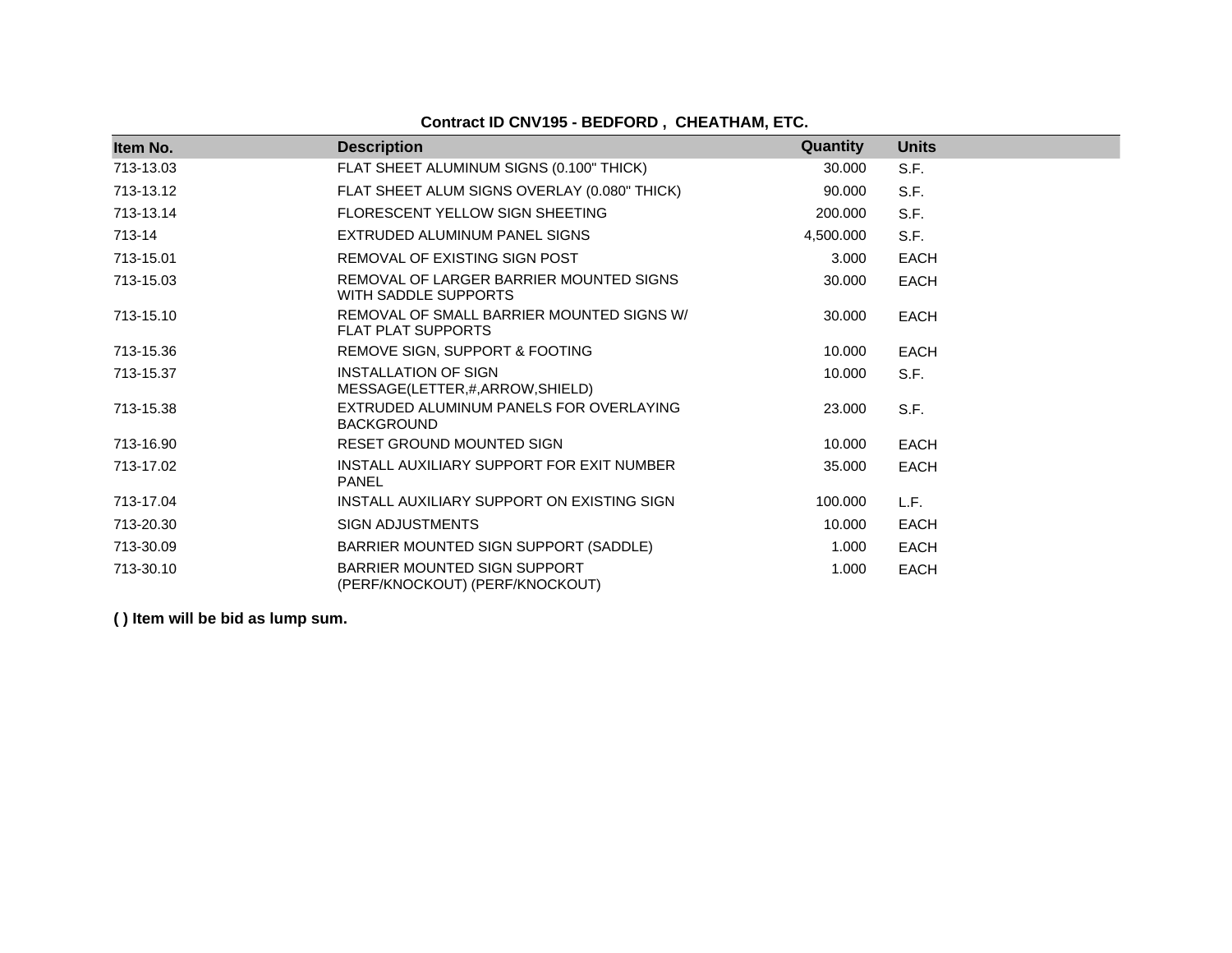**Contract ID:** CNV143 **Letting Date:** May 07, 2021 10:00 AM **Counties:** BENTON **District: District: DBE Goal Percent: Description:** The miscellaneous safety improvements on various local roads. **Projects:** 03945-3492-94 HSIP-300(34)

**Contract Time:** DT - 10/31/2021

| Item No.  | <b>Description</b>                                    | Quantity  | <b>Units</b> |
|-----------|-------------------------------------------------------|-----------|--------------|
| 705-04.10 | EARTH PAD FOR GUARD RAIL END TREATMENT                | 4.000     | <b>EACH</b>  |
| 705-04.21 | <b>GUARDRAIL DELINEATION ENHANCEMENT</b>              | 345.000   | L.F.         |
| 705-06.01 | W BEAM GR (TYPE 2) MASH TL-3                          | 255,000   | L.F.         |
| 705-06.30 | GR TERMINAL (ENERGY ABSORBING) MASH TL-2              | 4.000     | <b>EACH</b>  |
| 706-01    | <b>GUARDRAIL REMOVED</b>                              | 555.000   | L.F.         |
| 712-01    | <b>TRAFFIC CONTROL</b>                                | (1)       | LS.          |
| 713-02.21 | SIGN POST DELINEATION ENHANCEMENT                     | 900.000   | L.F.         |
| 713-11.01 | "U" SECTION STEEL POSTS                               | 2,570.000 | LB.          |
| 713-11.02 | PERFORATED/KNOCKOUT SQUARE TUBE POST                  | 2,314.000 | LB.          |
| 713-11.21 | P POST SLIP BASE                                      | 25.000    | <b>EACH</b>  |
| 713-13.02 | FLAT SHEET ALUMINUM SIGNS (0.080" THICK)              | 477.000   | S.F.         |
| 713-13.03 | FLAT SHEET ALUMINUM SIGNS (0.100" THICK)              | 468.000   | S.F.         |
| 713-15.36 | REMOVE SIGN, SUPPORT & FOOTING                        | 44.000    | <b>EACH</b>  |
| 716-02.05 | PLASTIC PAVEMENT MARKING (STOP LINE)                  | 434.000   | L.F.         |
| 716-13.01 | SPRAY THERMO PVMT MRKNG (60 mil) (4IN LINE)           | 45.620    | L.M.         |
| 716-13.04 | SPRAY THERMO PVMT MRKNG (60 mil) (4IN DOTTED<br>LINE) | 1,145.000 | L.F.         |
| 717-01    | <b>MOBILIZATION</b>                                   | (1)       | <b>LS</b>    |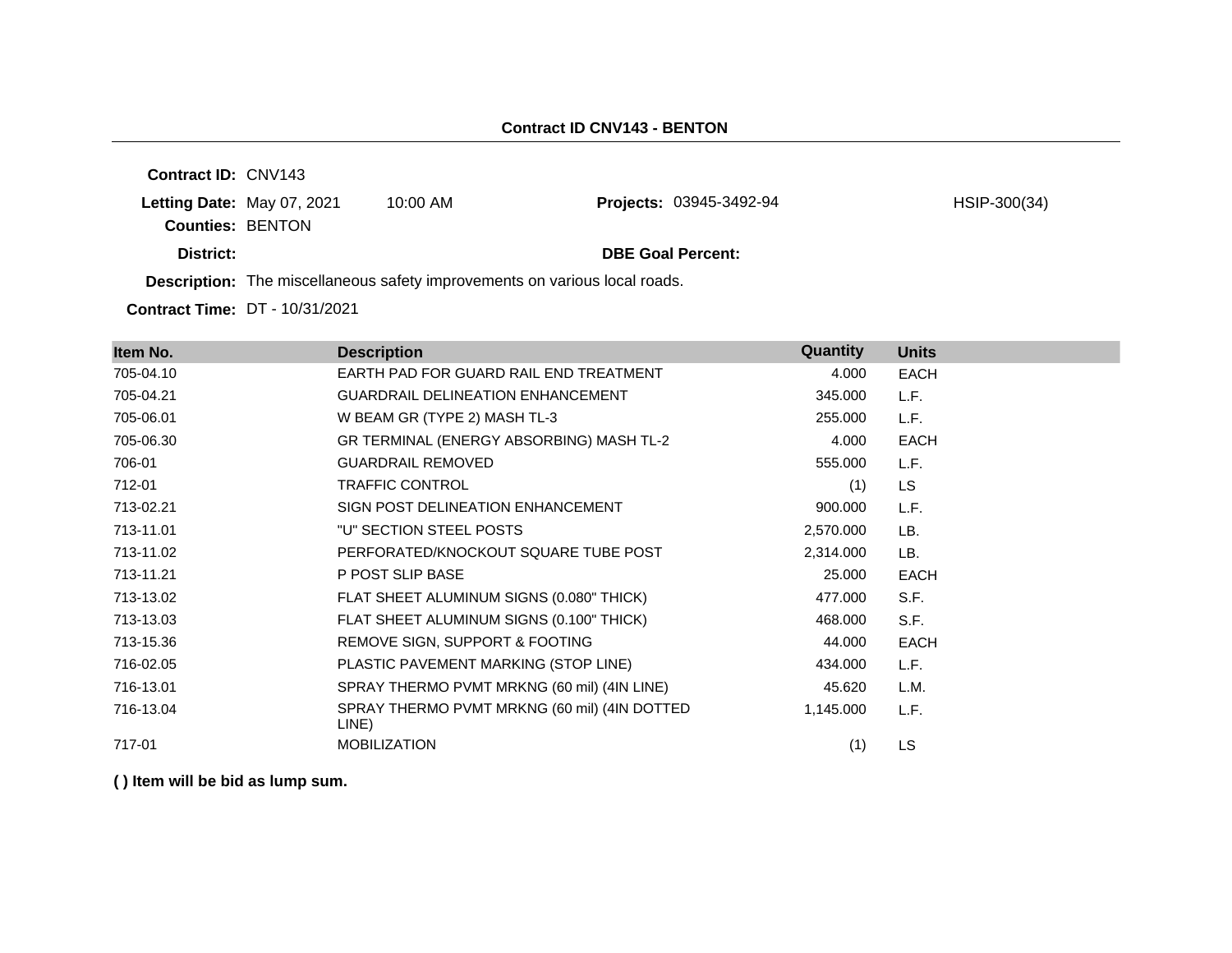#### **Contract ID:** CNV196

|           | Letting Date: May 07, 2021                    | 10:00 AM                                                                                                                                                    | Projects: 98400-4181-04  | ΝA |
|-----------|-----------------------------------------------|-------------------------------------------------------------------------------------------------------------------------------------------------------------|--------------------------|----|
|           | HARDEMAN, HARDIN, HAYWOOD,<br>TIPTON, WEAKLEY | Counties: BENTON, CARROLL, CHESTER, CROCKETT,<br>DECATUR, DYER, FAYETTE, GIBSON,<br>HENDERSON, HENRY, LAKE, LAUDERDALE,<br>MADISON, MCNAIRY, OBION, SHELBY, |                          |    |
| District: |                                               |                                                                                                                                                             | <b>DBE Goal Percent:</b> |    |

**Description:** The random on-call signing on various Interstate and State Routes.

**Contract Time:** DT - 6/30/2022

| Item No.  | <b>Description</b>                                         | Quantity  | <b>Units</b> |
|-----------|------------------------------------------------------------|-----------|--------------|
| 712-01.02 | LANE CLOSURE                                               | 2.000     | <b>EACH</b>  |
| 712-01.03 | LANE CLOSURE(NIGHT WORK)                                   | 20.000    | <b>EACH</b>  |
| 712-08.03 | ARROW BOARD (TYPE C)                                       | 12.000    | <b>EACH</b>  |
| 712-08.20 | TRUCK MOUNTED ATTENUATOR W/MSSAGE BOARD                    | 10.000    | <b>DAY</b>   |
| 713-01.01 | CLASS A CONCRETE (FOUNDATION FOR SIGN<br>SUPPORTS)         | 3.000     | C.Y.         |
| 713-01.02 | STEEL BAR REINFORCEMENT (FOUNDATION FOR<br>SIGN SUPPORTS)  | 1,000.000 | LB.          |
| 713-04.02 | STEEL I-BEAMS & W-F BEAMS FOR SIGN SUPPORTS                | 2,000.000 | LB.          |
| 713-06    | STEEL I-BEAMS & WF-BEAMS(BREAKAWAY) SIGN<br><b>SUPPORT</b> | 2,000.000 | LB.          |
| 713-11.01 | "U" SECTION STEEL POSTS                                    | 30.000    | LB.          |
| 713-11.02 | PERFORATED/KNOCKOUT SQUARE TUBE POST                       | 40.000    | LB.          |
| 713-11.05 | SQUARE TUBE SIGN SUPPORT                                   | 15.000    | LB.          |
| 713-13.02 | FLAT SHEET ALUMINUM SIGNS (0.080" THICK)                   | 10.000    | S.F.         |
| 713-13.03 | FLAT SHEET ALUMINUM SIGNS (0.100" THICK)                   | 50.000    | S.F.         |
| 713-13.12 | FLAT SHEET ALUM SIGNS OVERLAY (0.080" THICK)               | 300.000   | S.F.         |
| 713-13.14 | FLORESCENT YELLOW SIGN SHEETING                            | 75.000    | S.F.         |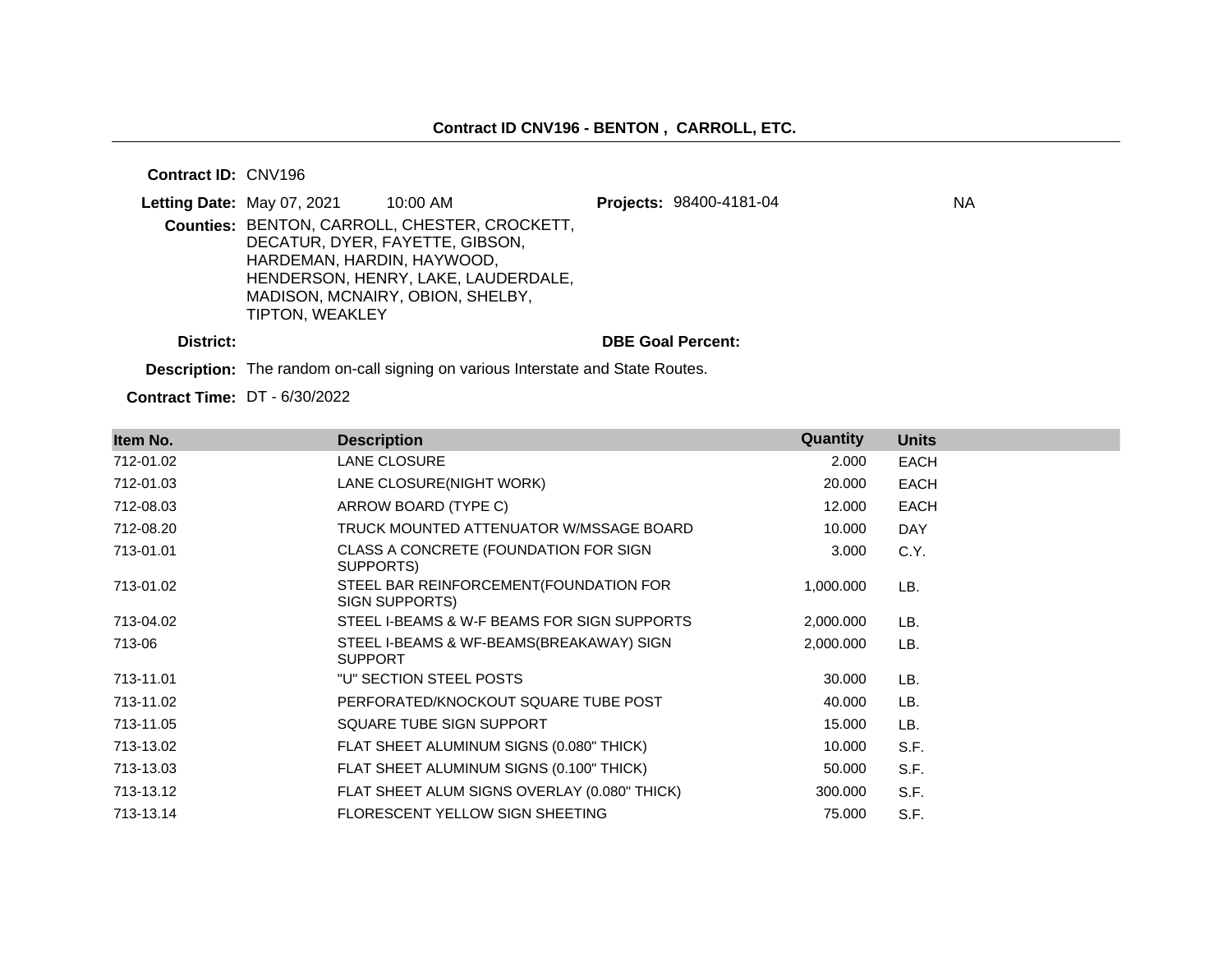# **Contract ID CNV196 - BENTON , CARROLL, ETC.**

| Item No.  | <b>Description</b>                                                     | Quantity  | <b>Units</b> |
|-----------|------------------------------------------------------------------------|-----------|--------------|
| 713-14    | EXTRUDED ALUMINUM PANEL SIGNS                                          | 4,000.000 | S.F.         |
| 713-15.01 | REMOVAL OF EXISTING SIGN POST                                          | 15.000    | <b>EACH</b>  |
| 713-15.03 | REMOVAL OF LARGER BARRIER MOUNTED SIGNS<br>WITH SADDLE SUPPORTS        | 30,000    | <b>EACH</b>  |
| 713-15.10 | REMOVAL OF SMALL BARRIER MOUNTED SIGNS W/<br><b>FLAT PLAT SUPPORTS</b> | 30.000    | <b>EACH</b>  |
| 713-15.36 | REMOVE SIGN, SUPPORT & FOOTING                                         | 6.000     | EACH         |
| 713-15.38 | EXTRUDED ALUMINUM PANELS FOR OVERLAYING<br><b>BACKGROUND</b>           | 10.000    | S.F.         |
| 713-16.90 | RESET GROUND MOUNTED SIGN                                              | 10.000    | EACH         |
| 713-17.02 | INSTALL AUXILIARY SUPPORT FOR EXIT NUMBER<br><b>PANEL</b>              | 12.000    | EACH         |
| 713-17.04 | INSTALL AUXILIARY SUPPORT ON EXISTING SIGN                             | 60.000    | L.F.         |
| 713-20.30 | <b>SIGN ADJUSTMENTS</b>                                                | 50.000    | <b>EACH</b>  |
| 713-30.08 | BARRIER MOUNTED PERFORATED/KNOCKOUT<br><b>SIGN SUPPORT</b>             | 75.000    | LB.          |
| 713-30.09 | BARRIER MOUNTED SIGN SUPPORT (SADDLE)                                  | 1.000     | EACH         |
| 713-30.10 | BARRIER MOUNTED SIGN SUPPORT<br>(PERF/KNOCKOUT) (PERF/KNOCKOUT)        | 1.000     | EACH         |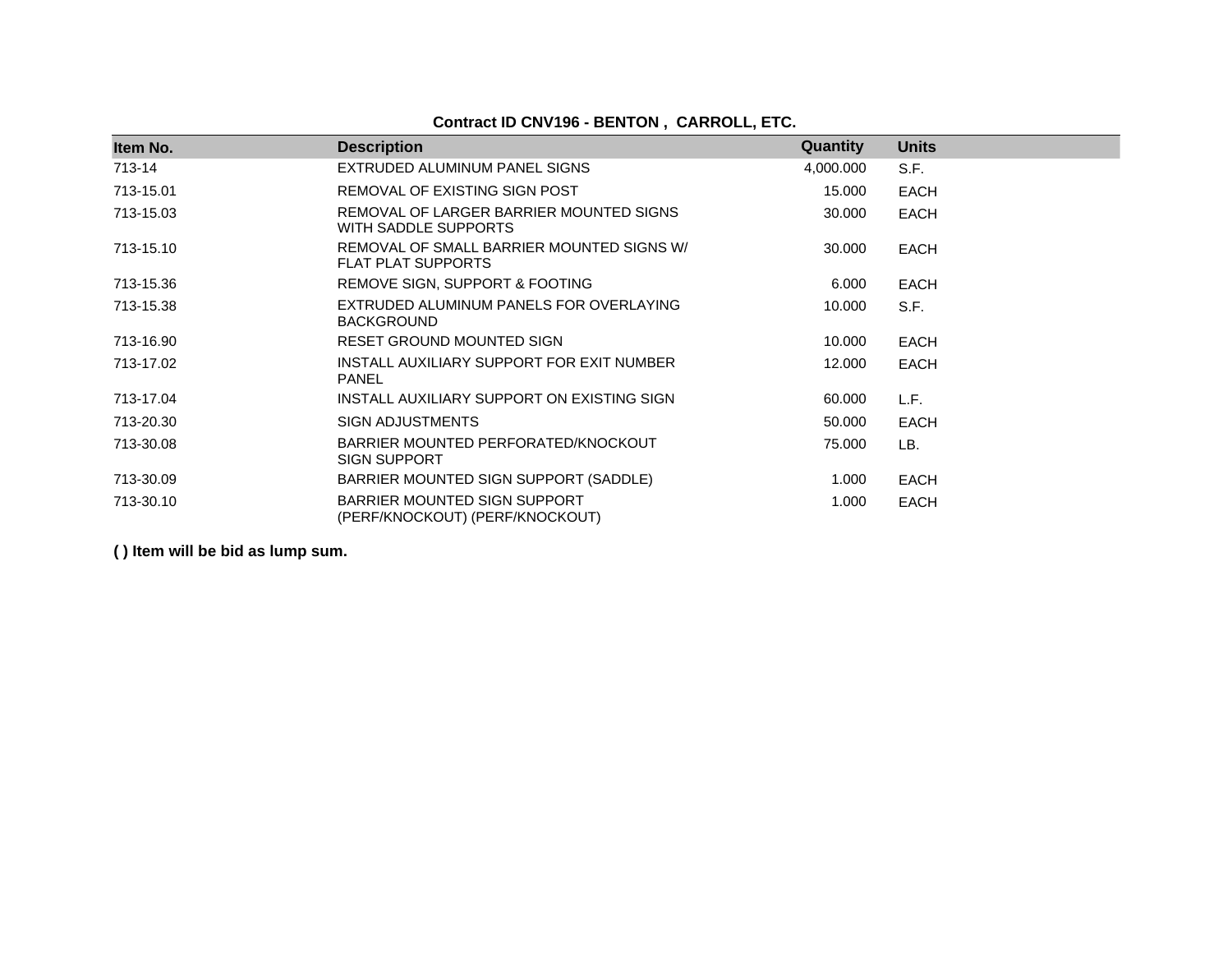#### **Contract ID:** CNV194

| Letting Date: May 07, 2021     | 10:00 AM                                  | Projects: 98200-4177-04 | ΝA |
|--------------------------------|-------------------------------------------|-------------------------|----|
|                                | Counties: BLEDSOE, BRADLEY, CANNON, CLAY, |                         |    |
| COFFEE, CUMBERLAND, DEKALB,    |                                           |                         |    |
| FENTRESS, FRANKLIN, GRUNDY,    |                                           |                         |    |
|                                | HAMILTON, JACKSON, MARION, MCMINN,        |                         |    |
| MEIGS, OVERTON, PICKETT, POLK, |                                           |                         |    |
|                                | PUTNAM, RHEA, SEQUATCHIE, VAN BUREN,      |                         |    |
| WARREN, WHITE                  |                                           |                         |    |
|                                |                                           |                         |    |

**District: DBE Goal Percent:**

**Description:** The random on-call signing on various Interstate and State Routes.

**Contract Time:** DT - 6/30/2022

| Item No.  | <b>Description</b>                                         | Quantity   | <b>Units</b> |
|-----------|------------------------------------------------------------|------------|--------------|
| 712-01.02 | LANE CLOSURE                                               | 15.000     | <b>EACH</b>  |
| 712-01.03 | LANE CLOSURE(NIGHT WORK)                                   | 4.000      | EACH         |
| 712-08.03 | ARROW BOARD (TYPE C)                                       | 7.000      | <b>EACH</b>  |
| 712-08.20 | TRUCK MOUNTED ATTENUATOR W/MSSAGE BOARD                    | 24.000     | <b>DAY</b>   |
| 713-01.01 | CLASS A CONCRETE (FOUNDATION FOR SIGN<br>SUPPORTS)         | 9.000      | C.Y.         |
| 713-01.02 | STEEL BAR REINFORCEMENT (FOUNDATION FOR<br>SIGN SUPPORTS)  | 2,400.000  | LB.          |
| 713-04.02 | STEEL I-BEAMS & W-F BEAMS FOR SIGN SUPPORTS                | 3,000.000  | LB.          |
| 713-06    | STEEL I-BEAMS & WF-BEAMS(BREAKAWAY) SIGN<br><b>SUPPORT</b> | 12,500.000 | LB.          |
| 713-11.02 | PERFORATED/KNOCKOUT SQUARE TUBE POST                       | 23.000     | LB.          |
| 713-11.05 | SQUARE TUBE SIGN SUPPORT                                   | 10.000     | LB.          |
| 713-13.02 | FLAT SHEET ALUMINUM SIGNS (0.080" THICK)                   | 30.000     | S.F.         |
| 713-13.03 | FLAT SHEET ALUMINUM SIGNS (0.100" THICK)                   | 20.000     | S.F.         |
| 713-13.12 | FLAT SHEET ALUM SIGNS OVERLAY (0.080" THICK)               | 30.000     | S.F.         |
| 713-13.14 | <b>FLORESCENT YELLOW SIGN SHEETING</b>                     | 200,000    | S.F.         |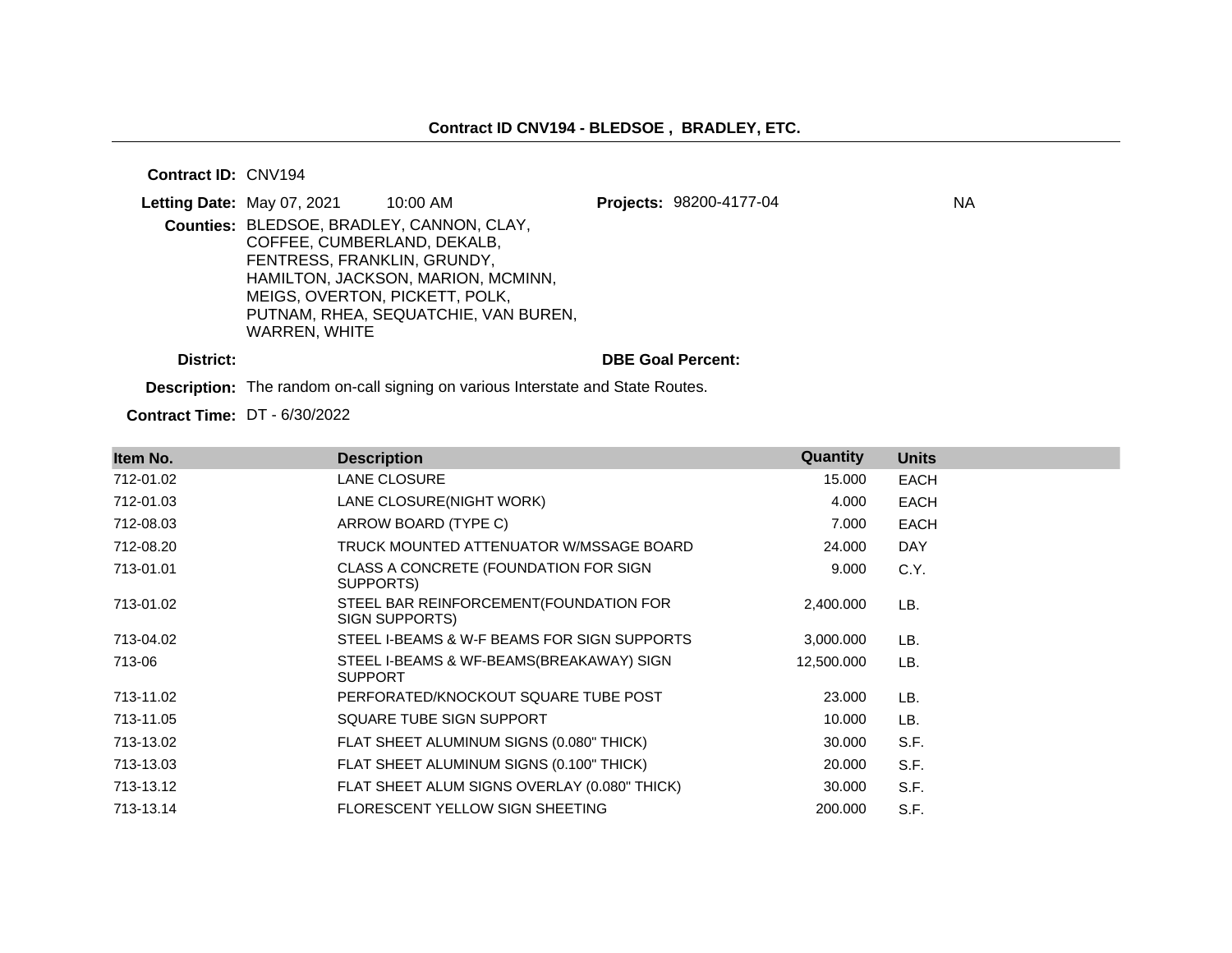# **Contract ID CNV194 - BLEDSOE , BRADLEY, ETC.**

| Item No.  | <b>Description</b>                                                     | Quantity  | <b>Units</b> |
|-----------|------------------------------------------------------------------------|-----------|--------------|
| 713-14    | EXTRUDED ALUMINUM PANEL SIGNS                                          | 2,600.000 | S.F.         |
| 713-15.01 | REMOVAL OF EXISTING SIGN POST                                          | 3.000     | <b>EACH</b>  |
| 713-15.03 | REMOVAL OF LARGER BARRIER MOUNTED SIGNS<br>WITH SADDLE SUPPORTS        | 30.000    | <b>EACH</b>  |
| 713-15.10 | REMOVAL OF SMALL BARRIER MOUNTED SIGNS W/<br><b>FLAT PLAT SUPPORTS</b> | 30.000    | <b>EACH</b>  |
| 713-15.36 | REMOVE SIGN, SUPPORT & FOOTING                                         | 8.000     | <b>EACH</b>  |
| 713-15.37 | INSTALLATION OF SIGN<br>MESSAGE(LETTER,#,ARROW,SHIELD)                 | 15.000    | S.F.         |
| 713-15.38 | EXTRUDED ALUMINUM PANELS FOR OVERLAYING<br><b>BACKGROUND</b>           | 10.000    | S.F.         |
| 713-16.90 | RESET GROUND MOUNTED SIGN                                              | 10.000    | <b>EACH</b>  |
| 713-17.02 | INSTALL AUXILIARY SUPPORT FOR EXIT NUMBER<br><b>PANEL</b>              | 5.000     | <b>EACH</b>  |
| 713-17.04 | INSTALL AUXILIARY SUPPORT ON EXISTING SIGN                             | 60,000    | L.F.         |
| 713-20.30 | <b>SIGN ADJUSTMENTS</b>                                                | 4.000     | <b>EACH</b>  |
| 713-30.09 | BARRIER MOUNTED SIGN SUPPORT (SADDLE)                                  | 2.000     | <b>EACH</b>  |
| 713-30.10 | BARRIER MOUNTED SIGN SUPPORT<br>(PERF/KNOCKOUT) (PERF/KNOCKOUT)        | 2.000     | <b>EACH</b>  |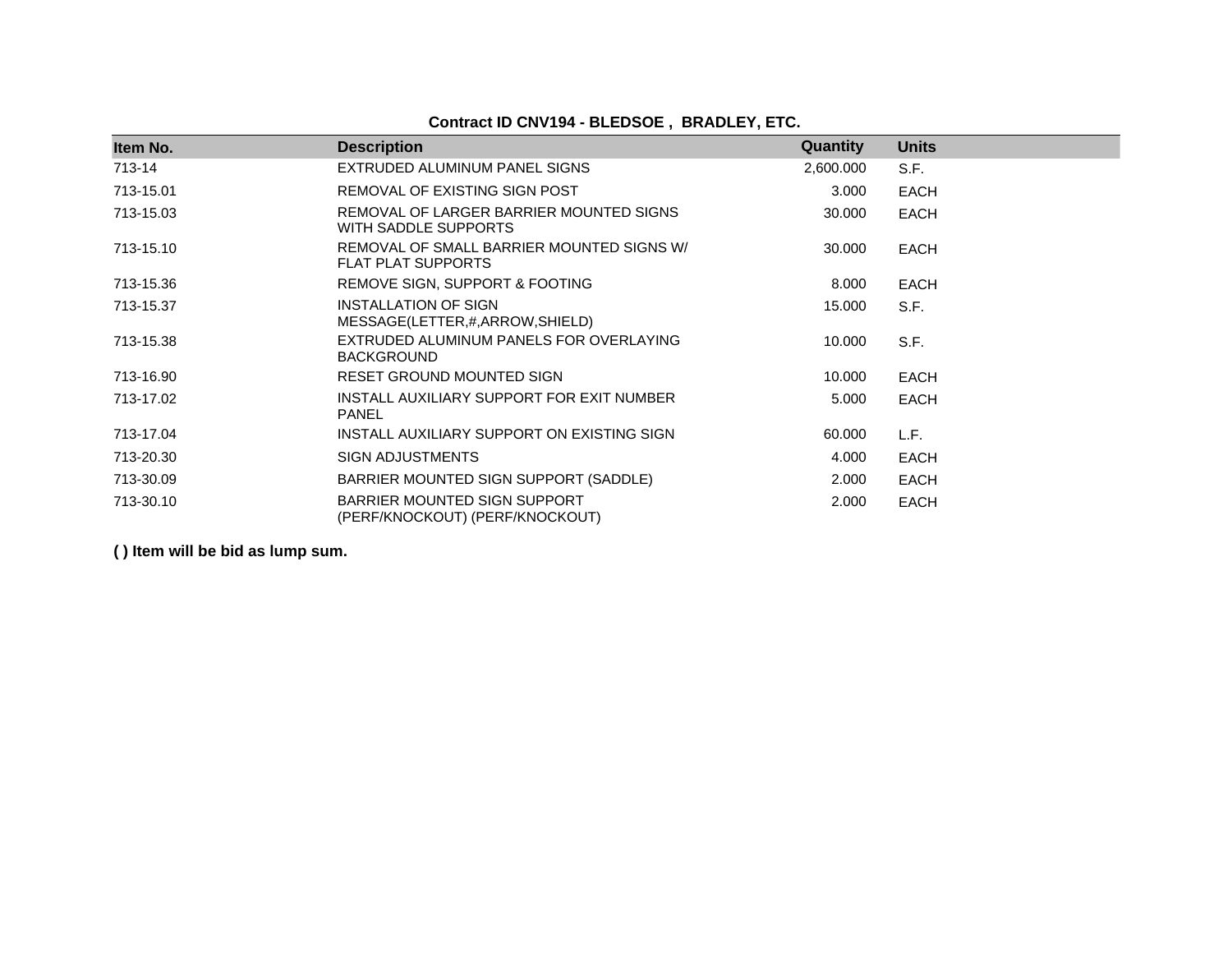**Contract ID:** CNV144 **Letting Date:** May 07, 2021 10:00 AM **Counties:** CLAIBORNE **District: District: DBE Goal Percent:** 5.00 **Contract Time:** DT - 9/30/2021 **Description:** The resurfacing (thin lift or thin lift D) on S.R. 33 from near New Hope Road (L.M. 4.70) to near Russell Road (L.M. 10.48). **Projects:** 13003-3242-94 HSIP-33(130) 13003-4242-04 HSIP-33(130)

| Item No.  | <b>Description</b>                                         | Quantity  | <b>Units</b> |
|-----------|------------------------------------------------------------|-----------|--------------|
| 208-01.05 | <b>BROOMING &amp; DEGRASSING SHOULDERS</b>                 | 11.000    | L.M.         |
| 307-01.15 | ASC MIX (PG64-22) (BPMLC-HM) GRADING CS                    | 1,178.000 | <b>TON</b>   |
| 403-01    | BITUMINOUS MATERIAL FOR TACK COAT (TC)                     | 94.000    | <b>TON</b>   |
| 411-12.03 | SCORING FOR RUMBLE STRIPE (NON-<br>CONTINUOUS) (8IN WIDTH) | 9.000     | L.M.         |
| 415-01.02 | COLD PLANING BITUMINOUS PAVEMENT                           | 1,553.000 | S.Y.         |
| 712-01    | <b>TRAFFIC CONTROL</b>                                     | (1)       | LS.          |
| 712-04.01 | FLEXIBLE DRUMS (CHANNELIZING)                              | 154.000   | <b>EACH</b>  |
| 712-05.01 | WARNING LIGHTS (TYPE A)                                    | 77.000    | <b>EACH</b>  |
| 712-06    | SIGNS (CONSTRUCTION)                                       | 741.000   | S.F.         |
| 712-08.03 | ARROW BOARD (TYPE C)                                       | 2.000     | <b>EACH</b>  |
| 716-01.21 | SNOWPLOWABLE RAISED PAVEMENT MARKERS<br>(BI-DIR) (1 COLOR) | 556,000   | <b>EACH</b>  |
| 716-01.22 | SNOWPLOWABLE RAISED PAVMENT MARKERS<br>(MONO-DIR)(1 COLOR) | 124.000   | <b>EACH</b>  |
| 716-02.04 | PLASTIC PAVEMENT MARKING(CHANNELIZATION<br>STRIPING)       | 300.000   | S.Y.         |
| 716-02.05 | PLASTIC PAVEMENT MARKING (STOP LINE)                       | 200,000   | L.F.         |
| 716-02.06 | PLASTIC PAVEMENT MARKING (TURN LANE<br>ARROW)              | 29.000    | <b>EACH</b>  |
| 716-04.04 | PLASTIC PAVEMENT MARKING (TRANSVERSE<br>SHOULDER)          | 2,012.000 | L.F.         |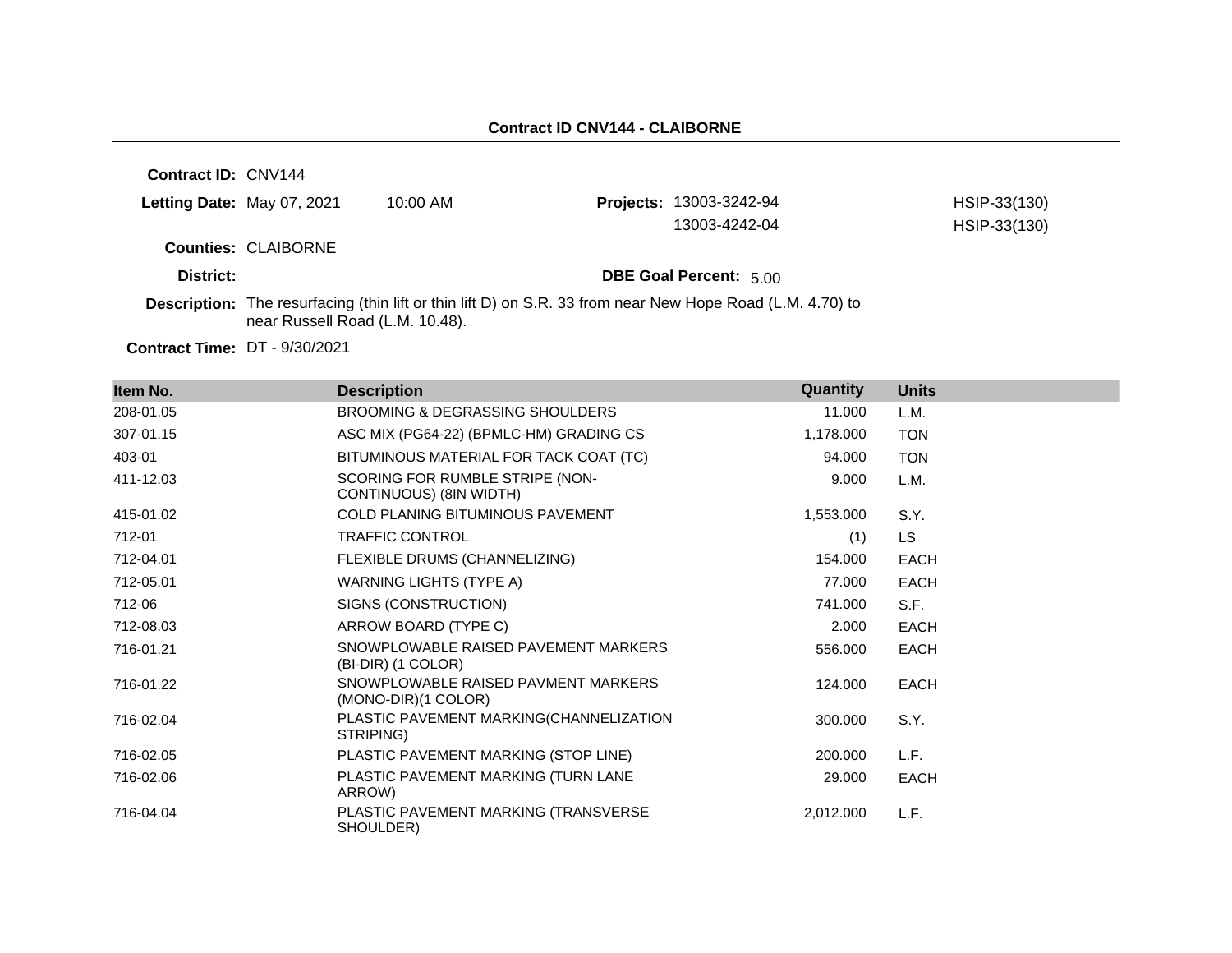# **Contract ID CNV144 - CLAIBORNE**

| Item No.  | <b>Description</b>                                 | Quantity  | <b>Units</b> |
|-----------|----------------------------------------------------|-----------|--------------|
| 716-04.14 | PLASTIC PAVEMENT MARKING (LANE REDUCTION<br>ARROW) | 8.000     | EACH         |
| 716-05.20 | PAINTED PAVEMENT MARKING (6" LINE)                 | 6.000     | L.M.         |
| 716-13.02 | SPRAY THERMO PVMT MRKNG (60 mil) (6IN LINE)        | 23.000    | L.M.         |
| 717-01    | <b>MOBILIZATION</b>                                | (1)       | LS           |
| 411-03.08 | ACS MIX(PG70-22) THIN LIFT ASPHALT                 | 5,908.000 | <b>TON</b>   |
| 411-03.13 | ACS MIX(PG70-22) THIN LIFT D ASPHALT               | 5.908.000 | <b>TON</b>   |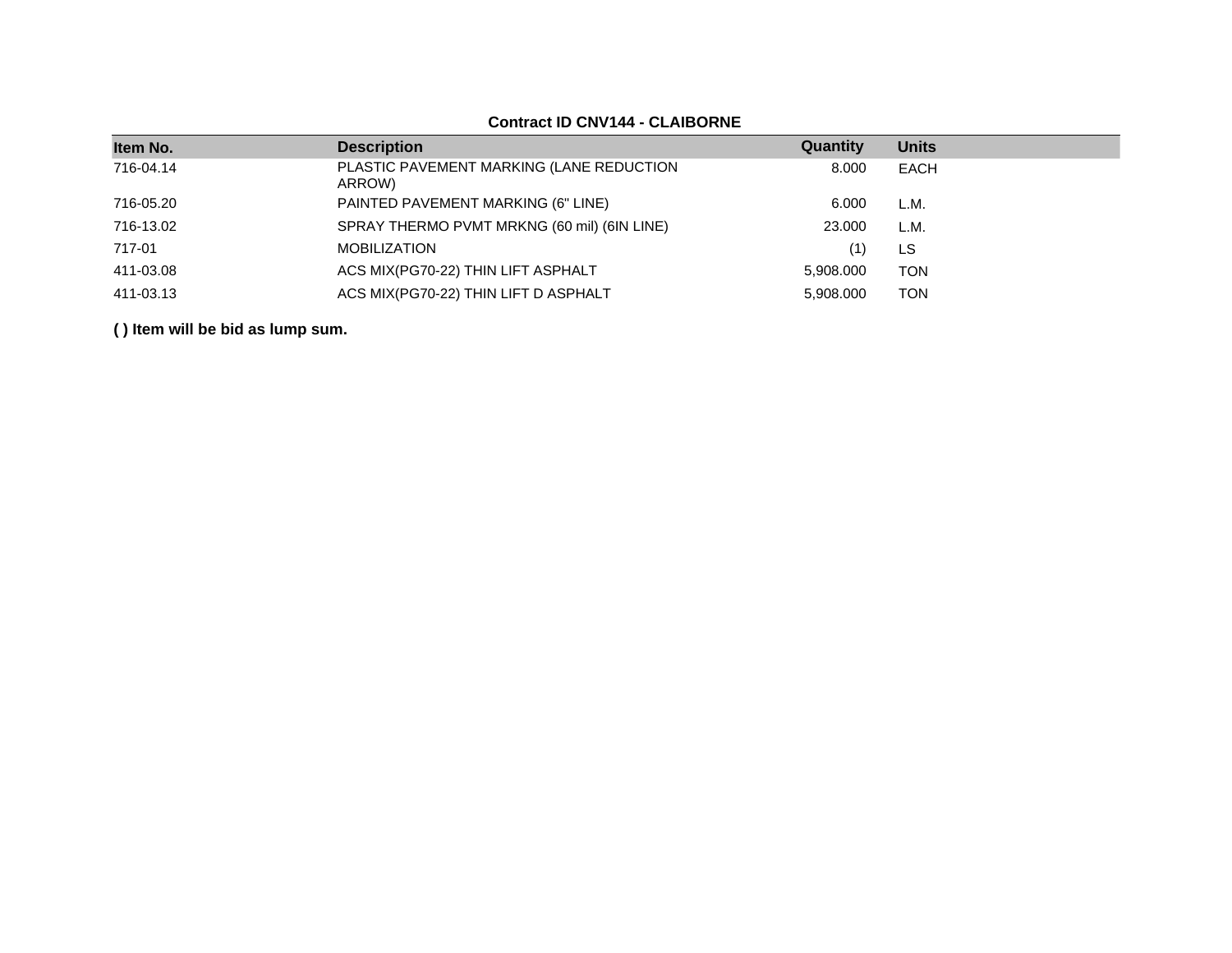**Contract ID:** CNV142 **Letting Date:** May 07, 2021 10:00 AM **Counties:** CLAIBORNE **District: District: DBE Goal Percent: Description:** The repair of the bridge on U.S. 25E (S.R. 32) over the Powell River (L.M. 15.96). **Projects:** 13002-4275-04 NA

**Contract Time:** DT - 10/31/2021

| Item No.  | <b>Description</b>                                                       | Quantity  | <b>Units</b> |
|-----------|--------------------------------------------------------------------------|-----------|--------------|
| 201-05.31 | <b>VEGETATION REMOVAL</b>                                                | (1)       | <b>LS</b>    |
| 202-04.01 | REMOVAL OF STRUCTURES (DESCRIPTION, STA.)<br>(BRIDGE NO. 13-SR032-15.96) | (1)       | <b>LS</b>    |
| 203-01    | ROAD & DRAINAGE EXCAVATION (UNCLASSIFIED)                                | 64.000    | C.Y.         |
| 209-03.20 | FILTER SOCK (8 INCH)                                                     | 366.000   | L.F.         |
| 209-08.08 | ENHANCED ROCK CHECK DAM                                                  | 2.000     | <b>EACH</b>  |
| 307-02.08 | ASPHALT CONCRETE MIX (PG70-22) (BPMB-HM)<br><b>GRADING B-M2</b>          | 25.000    | <b>TON</b>   |
| 402-01    | BITUMINOUS MATERIAL FOR PRIME COAT (PC)                                  | 0.100     | <b>TON</b>   |
| 403-01    | BITUMINOUS MATERIAL FOR TACK COAT (TC)                                   | 2.300     | <b>TON</b>   |
| 411-02.10 | ACS MIX(PG70-22) GRADING D                                               | 335,000   | <b>TON</b>   |
| 411-12.02 | SCORING SHOULDERS (NON-CONTINUOUS) (16IN<br>WIDTH)                       | 1.000     | L.M.         |
| 415-01.02 | <b>COLD PLANING BITUMINOUS PAVEMENT</b>                                  | 5,053.000 | S.Y.         |
| 604-03.04 | PAVEMENT @ BRIDGE ENDS                                                   | 470.000   | S.Y.         |
| 604-04.02 | APPLIED TEXTURE FINISH (EXISTING<br>STRUCTURES)                          | 490.000   | S.Y.         |
| 604-10.05 | <b>CONCRETE</b>                                                          | 22.000    | S.F.         |
| 604-10.30 | BRIDGE DECK REPAIRS (FULL DEPTH OF SLAB)                                 | 10.000    | S.Y.         |
| 604-10.42 | <b>CONCRETE REPAIRS</b>                                                  | 3.000     | C.F.         |
| 604-10.50 | BRIDGE DECK REPAIRS (PARTIAL DEPTH OF SLAB)                              | 10.000    | S.Y.         |
| 604-10.54 | <b>CONCRETE REPAIRS</b>                                                  | 22,000    | S.F.         |
| 604-10.58 | EPOXY INJECTION (INJECTION)                                              | 10.000    | GAL.         |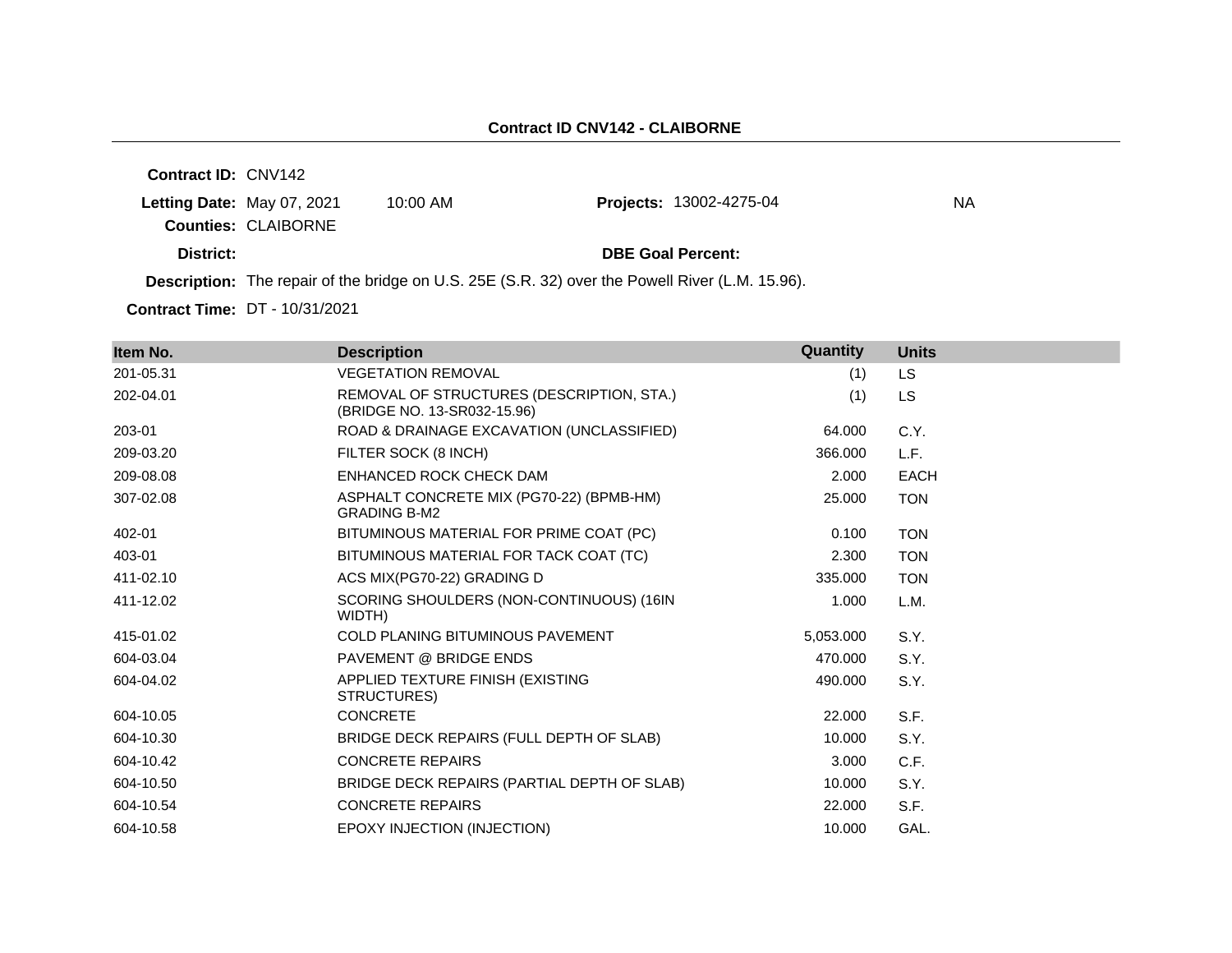# **Contract ID CNV142 - CLAIBORNE**

| Item No.  | <b>Description</b>                                         | Quantity   | <b>Units</b> |
|-----------|------------------------------------------------------------|------------|--------------|
| 604-10.62 | EPOXY INJECTION REPAIR (COMPLETE AND IN<br>PLACE)          | 100.000    | L.F.         |
| 610-10.40 | <b>BRIDGE DECK DRAINS</b>                                  | (1)        | <b>LS</b>    |
| 617-04.01 | TYPE 1 THIN EPOXY OVERLAY (EPOXY-URETHANE)                 | 5,560.000  | S.Y.         |
| 709-05.06 | MACHINED RIP-RAP (CLASS A-1)                               | 102.000    | <b>TON</b>   |
| 712-01    | <b>TRAFFIC CONTROL</b>                                     | (1)        | <b>LS</b>    |
| 712-02.10 | PORTABLE BARRIER RAIL (MASH TL-3)                          | 1,790.000  | L.F.         |
| 712-02.60 | TEMPORARY WORK ZONE CRASH CUSHION (MASH<br>$TL-3)$         | 4.000      | <b>EACH</b>  |
| 712-04.01 | FLEXIBLE DRUMS (CHANNELIZING)                              | 230.000    | <b>EACH</b>  |
| 712-04.50 | <b>BARRIER RAIL DELINEATOR</b>                             | 59.000     | EACH         |
| 712-05.01 | <b>WARNING LIGHTS (TYPE A)</b>                             | 4.000      | <b>EACH</b>  |
| 712-06    | SIGNS (CONSTRUCTION)                                       | 470.000    | S.F.         |
| 712-07.03 | TEMPORARY BARRICADES (TYPE III)                            | 24.000     | L.F.         |
| 712-08.03 | ARROW BOARD (TYPE C)                                       | 2.000      | <b>EACH</b>  |
| 712-09.01 | REMOVABLE PAVEMENT MARKING LINE                            | 1,090.000  | L.F.         |
| 712-09.02 | REMOVABLE PAVEMENT MARKING (8" BARRIER<br>LINE)            | 18,230.000 | L.F.         |
| 712-09.04 | REMOVABLE PAVEMENT MARKING (STOP LINE)                     | 110.000    | L.F.         |
| 713-02.26 | CONCRETE BARRIER/PARAPET DELINEATOR                        | 84.000     | <b>EACH</b>  |
| 716-01.21 | SNOWPLOWABLE RAISED PAVEMENT MARKERS<br>(BI-DIR) (1 COLOR) | 322.000    | <b>EACH</b>  |
| 716-01.22 | SNOWPLOWABLE RAISED PAVMENT MARKERS<br>(MONO-DIR)(1 COLOR) | 322.000    | <b>EACH</b>  |
| 716-01.30 | REMOVAL OF SNOWPLOWABLE REFLECTIVE<br><b>MARKER</b>        | 644.000    | <b>EACH</b>  |
| 716-12.02 | ENHANCED FLATLINE THERMO PVMT MRKNG (6IN<br>LINE)          | 2.500      | L.M.         |
| 717-01    | <b>MOBILIZATION</b>                                        | (1)        | LS           |
| 740-10.04 | GEOTEXTILE (TYPE IV) (STABILIZATION)                       | 162.000    | S.Y.         |
| 740-11.02 | TEMPORARY SEDIMENT TUBE 12IN                               | 583.000    | L.F.         |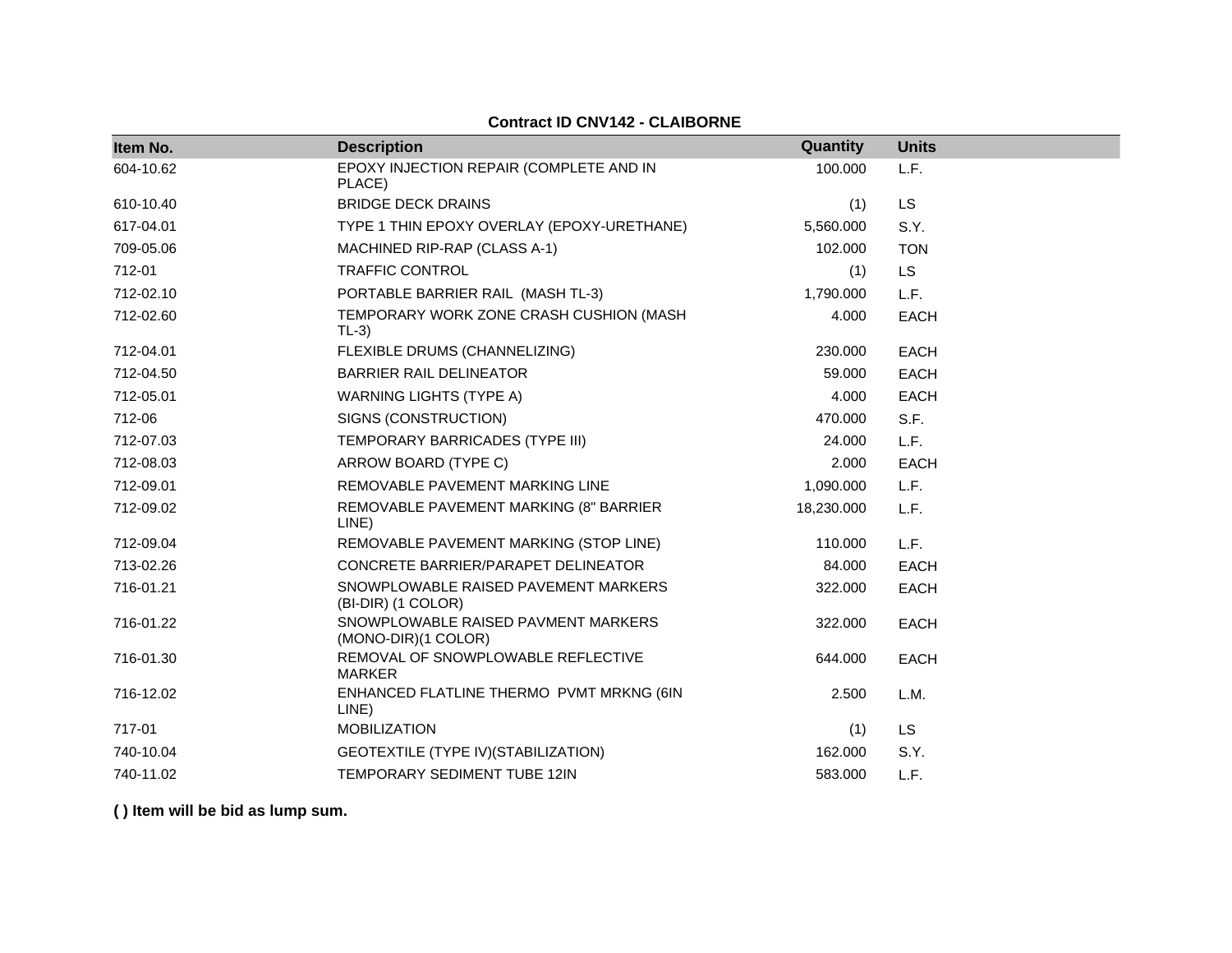| Contract ID: CNV146               |                                                                                                                                                                                         |                    |                  |                               |                 |
|-----------------------------------|-----------------------------------------------------------------------------------------------------------------------------------------------------------------------------------------|--------------------|------------------|-------------------------------|-----------------|
| <b>Letting Date: May 07, 2021</b> |                                                                                                                                                                                         | $10:00 \text{ AM}$ | <b>Projects:</b> | 15009-3229-94                 | STP/HSIP-35(77) |
|                                   |                                                                                                                                                                                         |                    |                  | 15009-8229-14                 | STP/HSIP-35(77) |
|                                   |                                                                                                                                                                                         |                    |                  | 30005-3251-94                 | HSIP-35(76)     |
|                                   |                                                                                                                                                                                         |                    |                  | 30005-4251-04                 | HSIP-35(76)     |
|                                   | <b>Counties: COCKE, GREENE</b>                                                                                                                                                          |                    |                  |                               |                 |
| District:                         |                                                                                                                                                                                         |                    |                  | <b>DBE Goal Percent: 5.50</b> |                 |
|                                   | Description: The resurfacing (thin lift or thin lift D) on U.S. 321 (S.R. 35) from near Cloud Way (L.M. 9.48)<br>in Cocke County to near Bright Hope Road (L.M. 3.90) in Greene County. |                    |                  |                               |                 |

**Contract Time:** DT - 9/30/2021

| Item No.  | <b>Description</b>                                         | Quantity  | <b>Units</b> |
|-----------|------------------------------------------------------------|-----------|--------------|
| 208-01.05 | BROOMING & DEGRASSING SHOULDERS                            | 21.800    | L.M.         |
| 307-01.15 | ASC MIX (PG64-22) (BPMLC-HM) GRADING CS                    | 2,100.000 | <b>TON</b>   |
| 403-01    | BITUMINOUS MATERIAL FOR TACK COAT (TC)                     | 161.000   | <b>TON</b>   |
| 411-12.01 | SCORING SHOULDERS (CONTINUOUS) (16IN<br>WIDTH)             | 7.600     | L.M.         |
| 411-12.02 | SCORING SHOULDERS (NON-CONTINUOUS) (16IN<br>WIDTH)         | 11.500    | L.M.         |
| 415-01.02 | <b>COLD PLANING BITUMINOUS PAVEMENT</b>                    | 3,604.000 | S.Y.         |
| 705-02.10 | <b>GUARDRAIL TRANSITION 27IN TO 31IN</b>                   | 2.000     | <b>EACH</b>  |
| 705-04.09 | EARTH PAD FOR TYPE 38 GR END TREATMENT                     | 2.000     | <b>EACH</b>  |
| 705-06.20 | TANGENT ENERGY ABSORBING TERM MASH TL-3                    | 2.000     | <b>EACH</b>  |
| 712-01    | <b>TRAFFIC CONTROL</b>                                     | (1)       | LS.          |
| 712-04.01 | FLEXIBLE DRUMS (CHANNELIZING)                              | 231.000   | <b>EACH</b>  |
| 712-05.01 | WARNING LIGHTS (TYPE A)                                    | 115.000   | <b>EACH</b>  |
| 712-06    | SIGNS (CONSTRUCTION)                                       | 1,599.000 | S.F.         |
| 712-08.03 | ARROW BOARD (TYPE C)                                       | 8.000     | <b>EACH</b>  |
| 716-01.21 | SNOWPLOWABLE RAISED PAVEMENT MARKERS<br>(BI-DIR) (1 COLOR) | 236.000   | <b>EACH</b>  |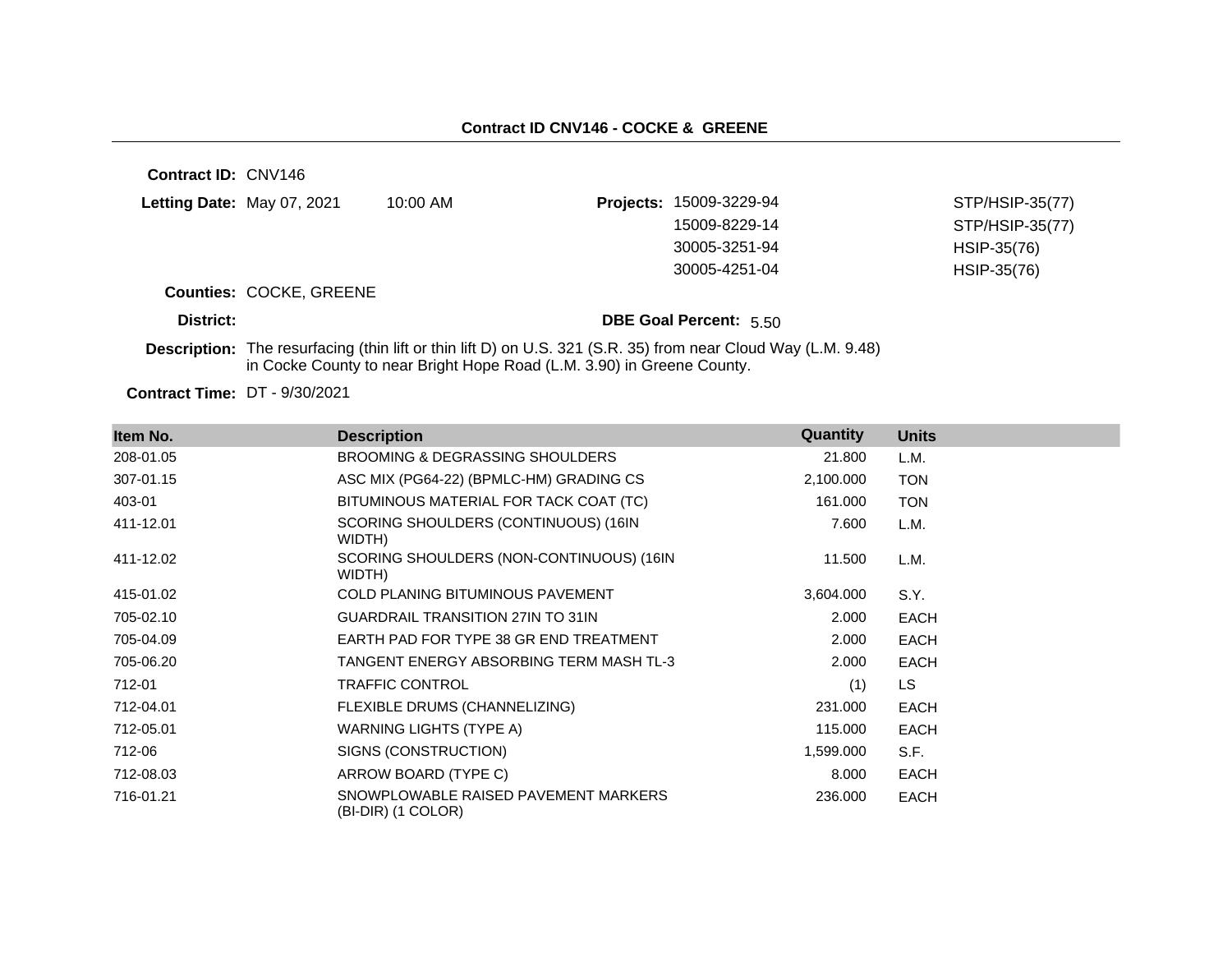# **Contract ID CNV146 - COCKE & GREENE**

| Item No.  | <b>Description</b>                                          | Quantity   | <b>Units</b> |
|-----------|-------------------------------------------------------------|------------|--------------|
|           |                                                             |            |              |
| 716-01.23 | SNOWPLOWABLE RAISED PAVEMENT MARKERS<br>$(BI-DIR)(2 COLOR)$ | 506,000    | EACH         |
| 716-01.30 | REMOVAL OF SNOWPLOWABLE REFLECTIVE<br><b>MARKER</b>         | 464.000    | EACH         |
| 716-02.04 | PLASTIC PAVEMENT MARKING(CHANNELIZATION<br>STRIPING)        | 400.000    | S.Y.         |
| 716-02.05 | PLASTIC PAVEMENT MARKING (STOP LINE)                        | 113,000    | L.F.         |
| 716-02.06 | PLASTIC PAVEMENT MARKING (TURN LANE<br>ARROW)               | 4.000      | EACH         |
| 716-04.12 | PLASTIC PAVEMENT MARKING (YIELD LINE)                       | 24.000     | S.F.         |
| 716-05.20 | PAINTED PAVEMENT MARKING (6" LINE)                          | 8.000      | L.M.         |
| 716-12.02 | ENHANCED FLATLINE THERMO PVMT MRKNG (6IN<br>LINE)           | 32.000     | L.M.         |
| 717-01    | <b>MOBILIZATION</b>                                         | (1)        | LS.          |
| 411-03.08 | ACS MIX(PG70-22) THIN LIFT ASPHALT                          | 10,096.000 | <b>TON</b>   |
| 411-03.13 | ACS MIX(PG70-22) THIN LIFT D ASPHALT                        | 10,096.000 | <b>TON</b>   |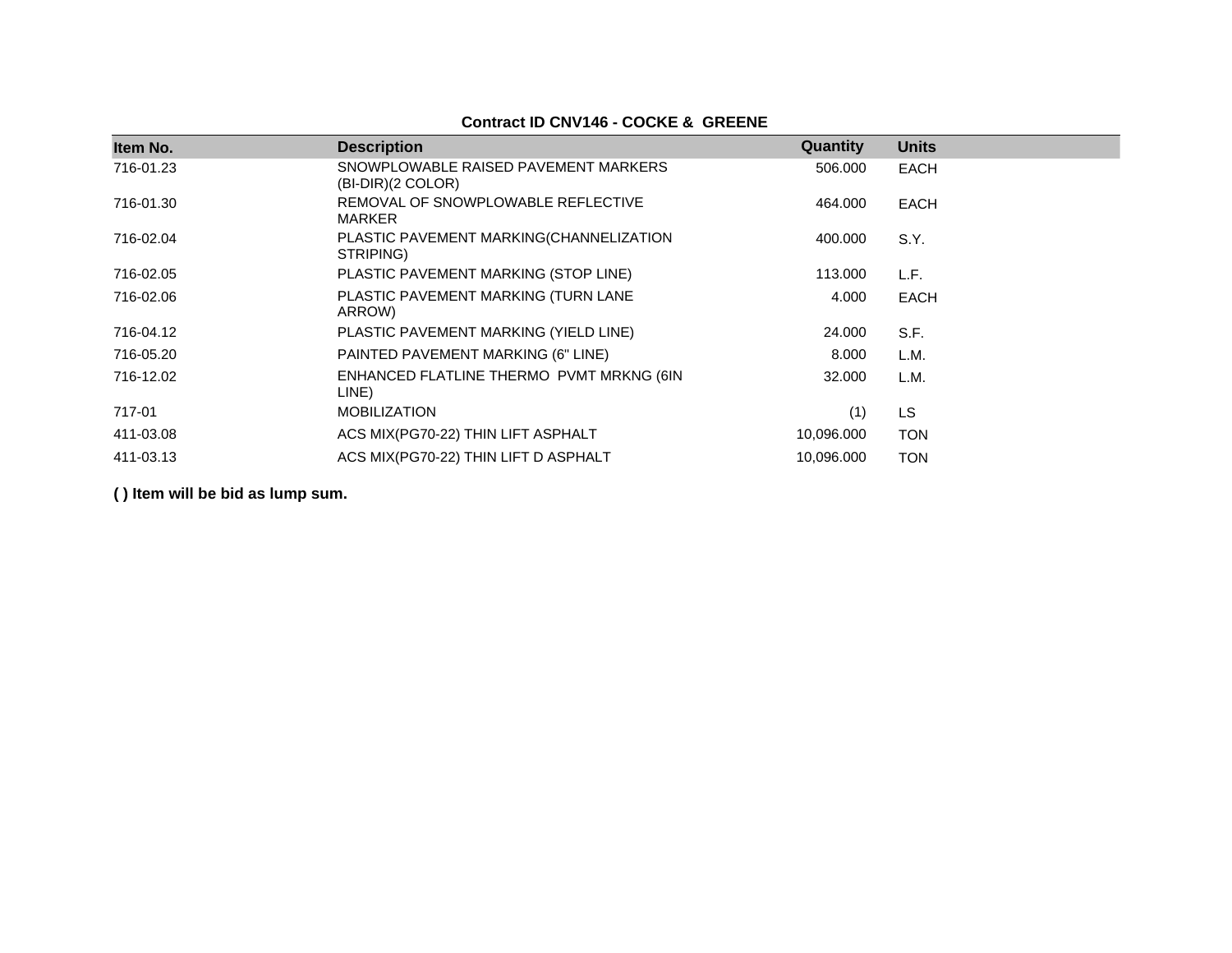| <b>Contract ID: CNV010</b> |                             |                    |                                                                                                                                                                                                             |              |
|----------------------------|-----------------------------|--------------------|-------------------------------------------------------------------------------------------------------------------------------------------------------------------------------------------------------------|--------------|
| Letting Date: May 07, 2021 | <b>Counties: CUMBERLAND</b> | $10:00 \text{ AM}$ | <b>Projects: 18462-3205-14</b>                                                                                                                                                                              | STP/M-462(5) |
| District:                  |                             |                    | <b>DBE Goal Percent: 9.00</b>                                                                                                                                                                               |              |
|                            | Crossville.                 |                    | <b>Description:</b> The grading, drainage, construction of a concrete box bridge, signals and paving on proposed<br>S.R. 462 from U.S. 127N (S.R. 28) (L.M. 3.10) to S.R. 298 (Genesis Road) (L.M. 4.63) in |              |

**Contract Time:** DT - 7/31/2023

| Item No.  | <b>Description</b>                                     | Quantity   | <b>Units</b> |
|-----------|--------------------------------------------------------|------------|--------------|
| 105-01    | CONSTRUCTION STAKES, LINES AND GRADES                  | (1)        | LS.          |
| 109-10.01 | <b>TRAINEE</b>                                         | 5,020.000  | <b>HOUR</b>  |
| 201-01    | <b>CLEARING AND GRUBBING</b>                           | (1)        | LS           |
| 202-01    | REMOVAL OF STRUCTURES AND OBSTRUCTIONS                 | (1)        | <b>LS</b>    |
| 202-02.21 | REMOVAL OF PIPE (DESCRIPTION) (8")                     | 38.000     | L.F.         |
| 202-02.22 | REMOVAL OF PIPE (DESCRIPTION) (10")                    | 56.000     | L.F.         |
| 202-02.23 | REMOVAL OF PIPE (DESCRIPTION) (12")                    | 602.000    | L.F.         |
| 202-02.24 | REMOVAL OF PIPE (DESCRIPTION) (15")                    | 978.000    | L.F.         |
| 202-02.25 | REMOVAL OF PIPE (DESCRIPTION) (18")                    | 554.000    | L.F.         |
| 202-02.26 | REMOVAL OF PIPE (DESCRIPTION) (24")                    | 512.000    | L.F.         |
| 202-02.27 | REMOVAL OF PIPE (DESCRIPTION) (30")                    | 186,000    | L.F.         |
| 202-02.28 | REMOVAL OF PIPE (DESCRIPTION) (36")                    | 1,408.000  | L.F.         |
| 202-02.29 | REMOVAL OF PIPE (DESCRIPTION) (72")                    | 66.000     | L.F.         |
| 202-02.30 | REMOVAL OF PIPE (DESCRIPTION) (58" x 36")              | 59,000     | L.F.         |
| 202-03    | REMOVAL OF RIGID PAVEMENT, SIDEWALK, ETC.              | 1,165.000  | S.Y.         |
| 202-08.10 | REMOVAL OF CURB (DESCRIPTION) (CONCRETE)               | 3,600.000  | L.F.         |
| 202-08.15 | REMOVAL OF CURB AND GUTTER (DESCRIPTION)<br>(CONCRETE) | 76.000     | L.F.         |
| 203-01    | ROAD & DRAINAGE EXCAVATION (UNCLASSIFIED)              | 39,340.000 | C.Y.         |
| 203-03    | BORROW EXCAVATION (UNCLASSIFIED)                       | 32,298.000 | C.Y.         |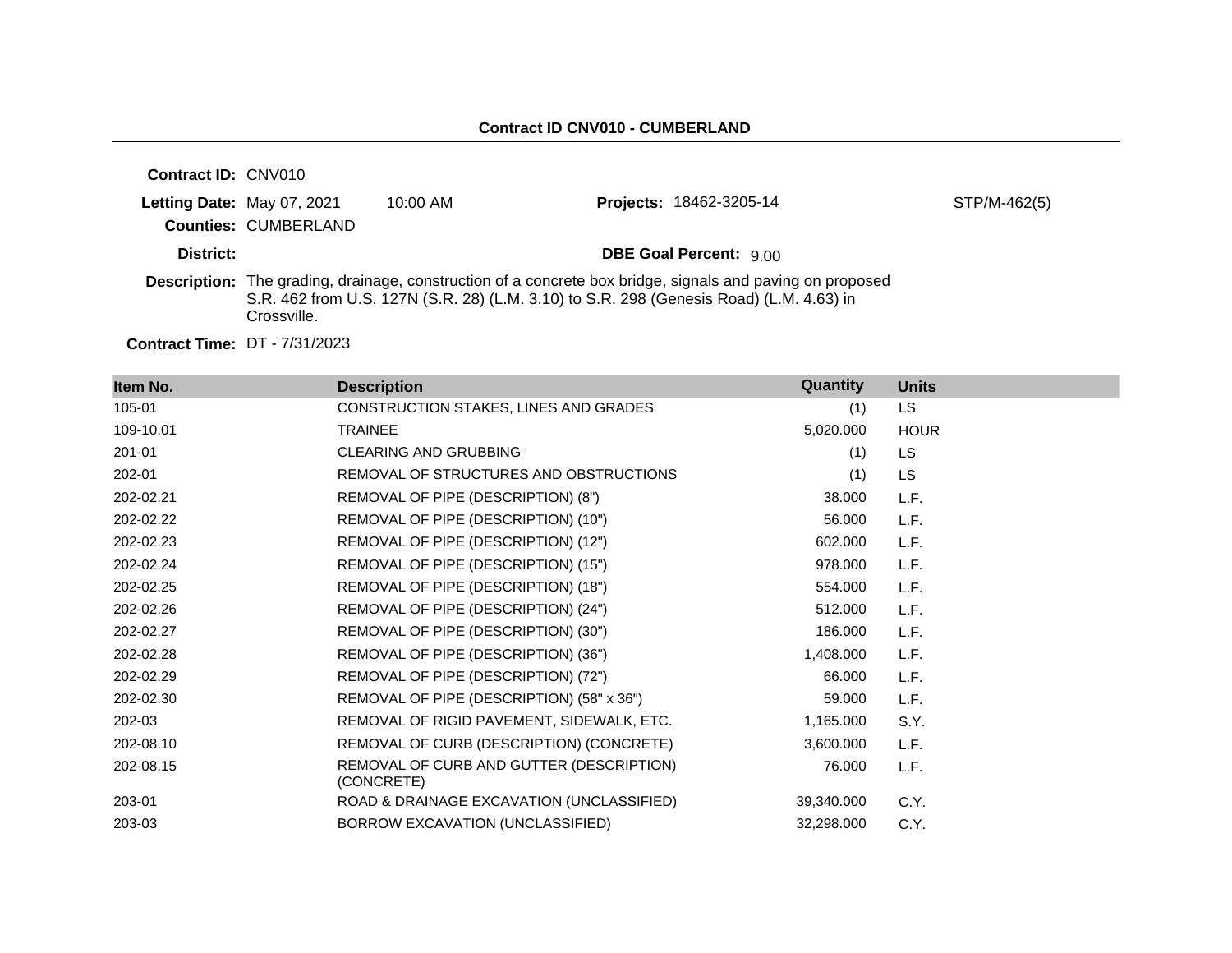| Item No.  | <b>Description</b>                                            | Quantity   | <b>Units</b> |
|-----------|---------------------------------------------------------------|------------|--------------|
| 203-03.01 | BORROW EXCAVATION (SELECT MATERIAL)                           | 13,365.000 | C.Y.         |
| 203-04    | PLACING AND SPREADING TOPSOIL                                 | 7,300.000  | C.Y.         |
| 203-05    | <b>UNDERCUTTING</b>                                           | 13,005.000 | C.Y.         |
| 203-06    | <b>WATER</b>                                                  | 670.000    | M.G.         |
| 203-08    | CHANNEL EXCAVATION (UNCLASSIFIED)                             | 981.000    | C.Y.         |
| 204-08    | <b>FOUNDATION FILL MATERIAL</b>                               | 221.000    | C.Y.         |
| 204-08.01 | BACKFILL MATERIAL (FLOWABLE FILL)                             | 190.000    | C.Y.         |
| 209-05    | <b>SEDIMENT REMOVAL</b>                                       | 545.000    | C.Y.         |
| 209-08.02 | TEMPORARY SILT FENCE (WITH BACKING)                           | 17,400.000 | L.F.         |
| 209-08.03 | TEMPORARY SILT FENCE (WITHOUT BACKING)                        | 3,000.000  | L.F.         |
| 209-08.07 | ROCK CHECK DAM                                                | 26.000     | <b>EACH</b>  |
| 209-08.08 | ENHANCED ROCK CHECK DAM                                       | 29.000     | <b>EACH</b>  |
| 209-08.09 | FILTER SOCK CHECK DAM                                         | 80.000     | <b>EACH</b>  |
| 209-09.03 | SEDIMENT FILTER BAG (15' X 15')                               | 12.000     | <b>EACH</b>  |
| 209-09.43 | <b>CURB INLET PROTECTION (TYPE 4)</b>                         | 117.000    | <b>EACH</b>  |
| 209-40.33 | CATCH BASIN PROTECTION (TYPE D)                               | 24.000     | EACH         |
| 209-40.41 | CATCH BASIN FILTER ASSEMBLY(TYPE 1)                           | 19.000     | <b>EACH</b>  |
| 209-40.42 | CATCH BASIN FILTER ASSEMBLY(TYPE 2)                           | 12.000     | <b>EACH</b>  |
| 209-40.43 | CATCH BASIN FILTER ASSEMBLY(TYPE 3)                           | 20.000     | <b>EACH</b>  |
| 209-40.44 | CATCH BASIN FILTER ASSEMBLY(TYPE 4)                           | 5.000      | <b>EACH</b>  |
| 209-40.45 | CATCH BASIN FILTER ASSEMBLY(TYPE 5)                           | 17.000     | <b>EACH</b>  |
| 209-40.46 | CATCH BASIN FILTER ASSEMBLY(TYPE 6)                           | 37.000     | <b>EACH</b>  |
| 209-40.47 | CATCH BASIN FILTER ASSEMBLY(TYPE 7)                           | 14.000     | EACH         |
| 209-40.48 | CATCH BASIN FILTER ASSEMBLY(TYPE 8)                           | 3.000      | <b>EACH</b>  |
| 209-65.01 | TEMPORARY STREAM DIVERSION (DESCRIPTION)<br>(BY-PASS PUMPING) | (1)        | LS           |
| 209-65.04 | TEMPORARY IN STREAM DIVERSION                                 | 875.000    | L.F.         |
| 303-01    | MINERAL AGGREGATE, TYPE A BASE, GRADING D                     | 11,080.000 | <b>TON</b>   |
| 303-01.01 | <b>GRANULAR BACKFILL (ROADWAY)</b>                            | 2,990.000  | <b>TON</b>   |
| 303-01.02 | <b>GRANULAR BACKFILL (BRIDGES)</b>                            | 2,209.000  | <b>TON</b>   |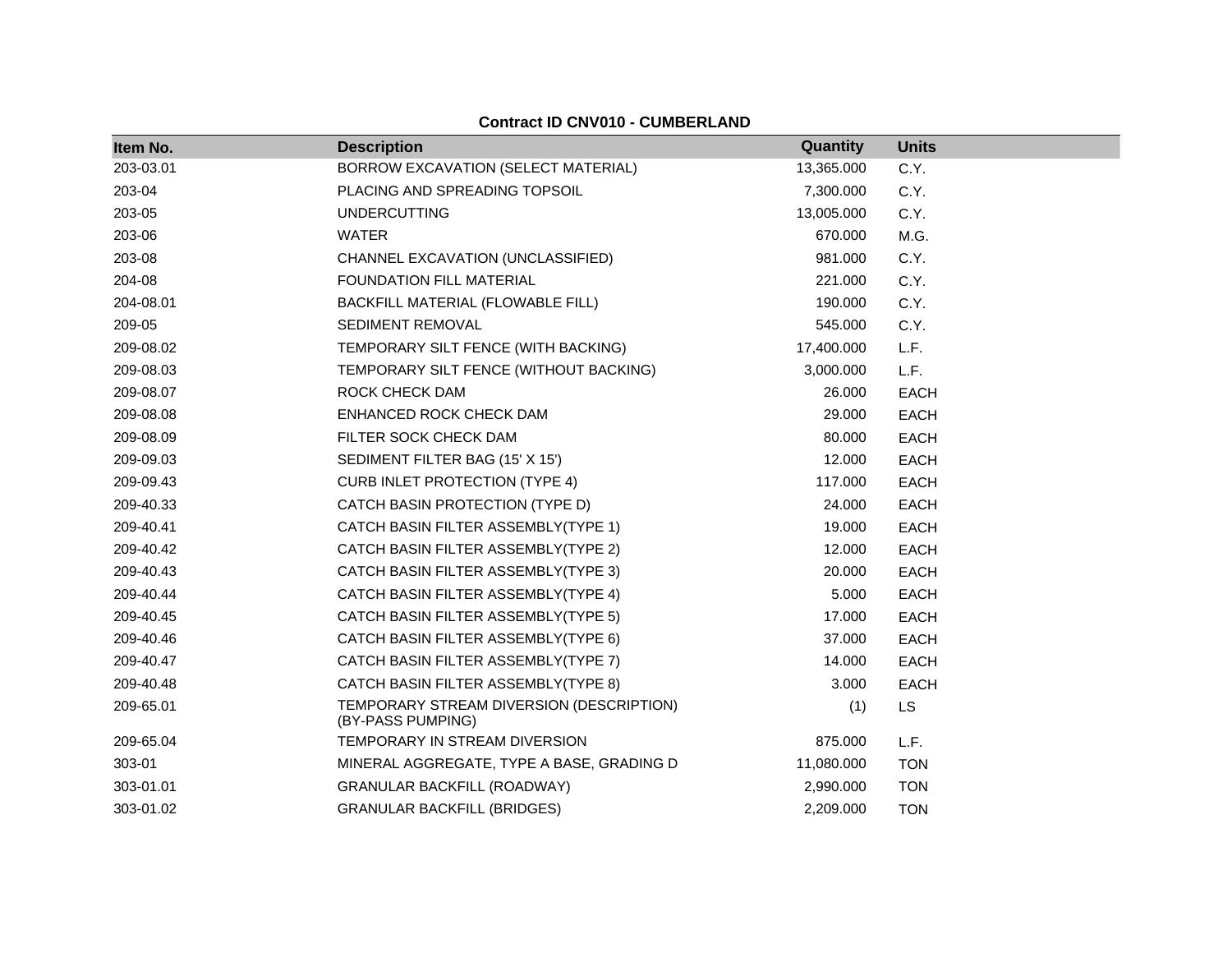| Item No.  | <b>Description</b>                                              | Quantity   | <b>Units</b> |
|-----------|-----------------------------------------------------------------|------------|--------------|
| 303-10.01 | MINERAL AGGREGATE (SIZE 57)                                     | 1,000.000  | <b>TON</b>   |
| 303-10.03 | MINERAL AGGREGATE (SIZE 68)                                     | 234.000    | <b>TON</b>   |
| 307-01.01 | ASPHALT CONCRETE MIX (PG64-22) (BPMB-HM)<br><b>GRADING A</b>    | 2,136.000  | <b>TON</b>   |
| 307-01.08 | ASPHALT CONCRETE MIX (PG64-22) (BPMB-HM)<br><b>GRADING B-M2</b> | 1,125.000  | <b>TON</b>   |
| 307-01.21 | ASP. CONC. MIX(PG70-22) (BPMB-HM) GR. A-S                       | 8,469.000  | <b>TON</b>   |
| 307-02.01 | ASPHALT CONCRETE MIX (PG70-22) (BPMB-HM)<br><b>GRADING A</b>    | 10,821.000 | <b>TON</b>   |
| 307-02.08 | ASPHALT CONCRETE MIX (PG70-22) (BPMB-HM)<br><b>GRADING B-M2</b> | 7,089.000  | <b>TON</b>   |
| 402-01    | BITUMINOUS MATERIAL FOR PRIME COAT (PC)                         | 104.000    | <b>TON</b>   |
| 402-02    | AGGREGATE FOR COVER MATERIAL (PC)                               | 334.000    | <b>TON</b>   |
| 403-01    | BITUMINOUS MATERIAL FOR TACK COAT (TC)                          | 68.000     | <b>TON</b>   |
| 407-02.13 | REMOVAL & DISPOSAL OF EXISTING ASPHALT<br><b>PAVEMENT</b>       | 19,600.000 | S.Y.         |
| 407-20.05 | SAW CUTTING ASPHALT PAVEMENT                                    | 7,400.000  | L.F.         |
| 411-01.10 | ACS MIX(PG64-22) GRADING D                                      | 1,716.000  | <b>TON</b>   |
| 411-02.10 | ACS MIX(PG70-22) GRADING D                                      | 4,156.000  | <b>TON</b>   |
| 415-01.02 | COLD PLANING BITUMINOUS PAVEMENT                                | 3,370.000  | S.Y.         |
| 502-04.01 | SAWING CONCRETE PAVEMENT (FULL DEPTH)                           | 270.000    | L.F.         |
| 604-01.01 | CLASS A CONCRETE (ROADWAY)                                      | 458.000    | C.Y.         |
| 604-01.02 | STEEL BAR REINFORCEMENT (ROADWAY)                               | 99,830.000 | LB.          |
| 604-07.30 | RETAINING WALL (DESCRIPTION) (REMOVE AND<br>REPLACE)            | 40.000     | L.F.         |
| 607-02.02 | 15" CONCRETE PIPE CULVERT(CLASS III)                            | 30.000     | L.F.         |
| 607-03.02 | 18" CONCRETE PIPE CULVERT (CLASS III)                           | 7,487.000  | L.F.         |
| 607-03.05 | 18" CONCRETE PIPE CULVERT(CLASS IV)JACKED-<br><b>IN-PLACE</b>   | 57.000     | L.F.         |
| 607-05.02 | 24" CONCRETE PIPE CULVERT (CLASS III)                           | 1,282.000  | L.F.         |
| 607-06.02 | 30" CONCRETE PIPE CULVERT (CLASS III)                           | 994.000    | L.F.         |
| 607-06.03 | 30" CONCRETE PIPE CULVERT (CLASS IV)                            | 52.000     | L.F.         |
| 607-07.02 | 36" CONCRETE PIPE CULVERT (CLASS III)                           | 654.000    | L.F.         |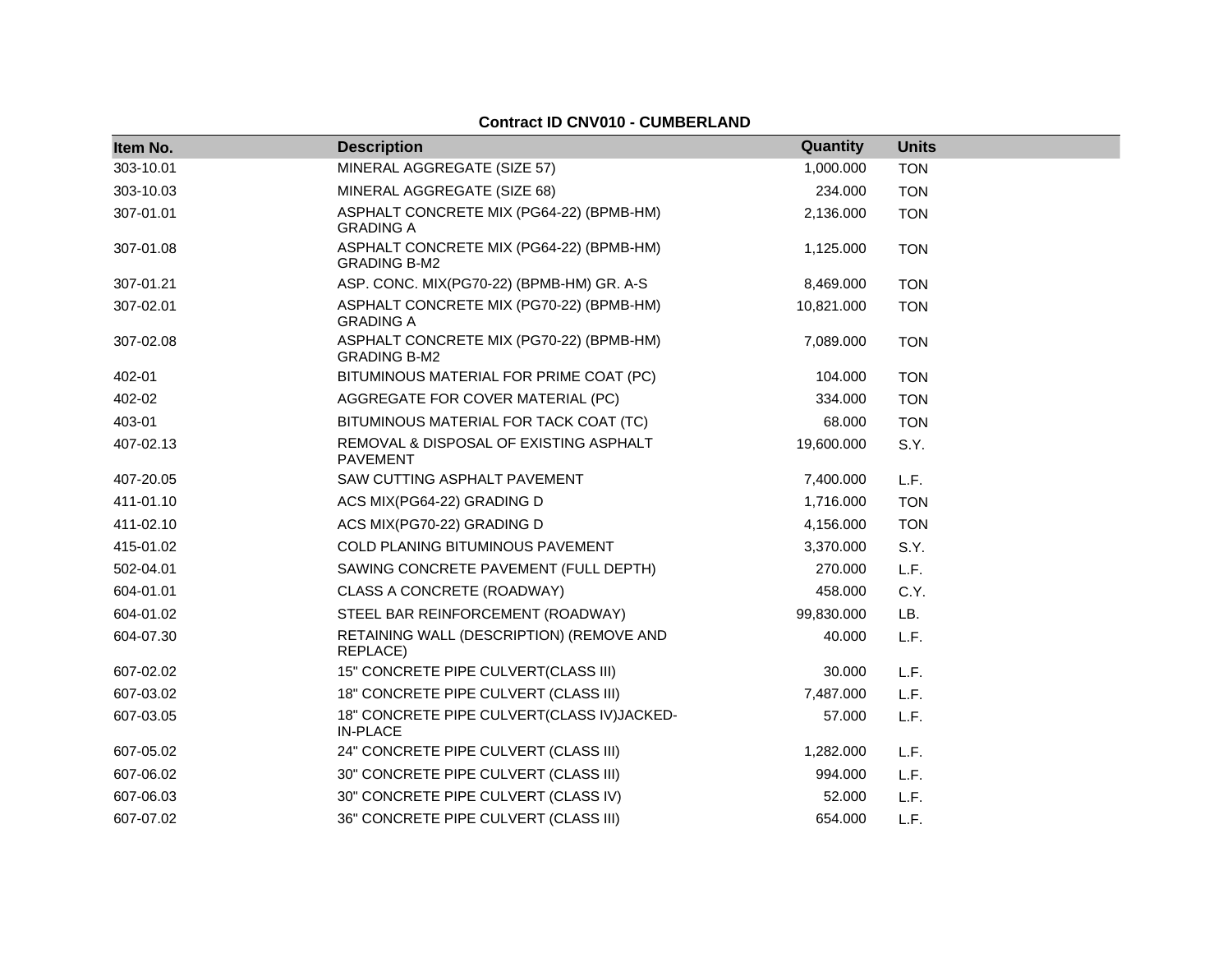| Item No.  | <b>Description</b>                                            | Quantity  | <b>Units</b> |
|-----------|---------------------------------------------------------------|-----------|--------------|
| 607-08.03 | 42" CONCRETE PIPE CULVERT (CLASS IV)                          | 65.000    | L.F.         |
| 607-09.02 | 48" CONCRETE PIPE CULVERT (CLASS III)                         | 84.000    | L.F.         |
| 607-09.03 | 48" CONCRETE PIPE CULVERT (CLASS IV)                          | 421.000   | L.F.         |
| 607-10.03 | 54" CONCRETE PIPE CULVERT (CLASS IV)                          | 611.000   | L.F.         |
| 607-10.05 | 54" CONCRETE PIPE CULVERT(CLASS IV)JACKED-<br><b>IN-PLACE</b> | 134.000   | L.F.         |
| 607-16.02 | 30"X 19" HORIZONTAL OVAL CONCRETE PIPE<br><b>CULVERT</b>      | 63.000    | L.F.         |
| 607-16.06 | 45"X 29" HORIZONTAL OVAL CONCRETE PIPE<br><b>CULVERT</b>      | 156.000   | L.F.         |
| 607-16.09 | 60"X 38" HORIZONTAL OVAL CONCRETE PIPE<br><b>CULVERT</b>      | 11.000    | L.F.         |
| 607-16.10 | 68"X 43" HORIZONTAL OVAL CONCRETE PIPE<br><b>CULVERT</b>      | 64.000    | L.F.         |
| 607-16.11 | 76"X 48" HORIZONTAL OVAL CONCRETE PIPE<br><b>CULVERT</b>      | 21.000    | L.F.         |
| 607-39.01 | 15" PIPE CULVERT (SIDE DRAIN)                                 | 20,000    | L.F.         |
| 607-39.02 | 18" PIPE CULVERT (SIDE DRAIN)                                 | 171.000   | L.F.         |
| 607-39.03 | 24" PIPE CULVERT (SIDE DRAIN)                                 | 104.000   | L.F.         |
| 607-65.66 | 30" MINIMUM ID PIPE TO SLIP LINE 36" PIPE                     | 84.000    | L.F.         |
| 610-11.03 | PLASTIC PIPE DRAINS (8")                                      | 72.000    | L.F.         |
| 611-01.02 | MANHOLES, $> 4' - 8'$ DEPTH                                   | 2.000     | <b>EACH</b>  |
| 611-01.03 | MANHOLES, $> 8'$ - 12' DEPTH                                  | 1.000     | <b>EACH</b>  |
| 611-01.04 | MANHOLES, $> 12' - 16'$ DEPTH                                 | 1.000     | <b>EACH</b>  |
| 611-01.05 | MANHOLES, > 16' - 20' DEPTH                                   | 1.000     | <b>EACH</b>  |
| 611-02.01 | SPRING DRAIN BOX, TYPE 1                                      | 1.000     | <b>EACH</b>  |
| 611-02.11 | <b>JUNCTION BOX, TYPE 2</b>                                   | 1.000     | <b>EACH</b>  |
| 611-07.01 | CLASS A CONCRETE (PIPE ENDWALLS)                              | 72.000    | C.Y.         |
| 611-07.02 | STEEL BAR REINFORCEMENT (PIPE ENDWALLS)                       | 1,800.000 | LB.          |
| 611-07.30 | 15IN ENDWALL (SIDE DRAIN)                                     | 2.000     | <b>EACH</b>  |
| 611-07.31 | 18IN ENDWALL (SIDE DRAIN)                                     | 7.000     | <b>EACH</b>  |
| 611-07.32 | 24IN ENDWALL (SIDE DRAIN)                                     | 5.000     | <b>EACH</b>  |
| 611-07.54 | 18IN ENDWALL (CROSS DRAIN) 3:1                                | 1.000     | <b>EACH</b>  |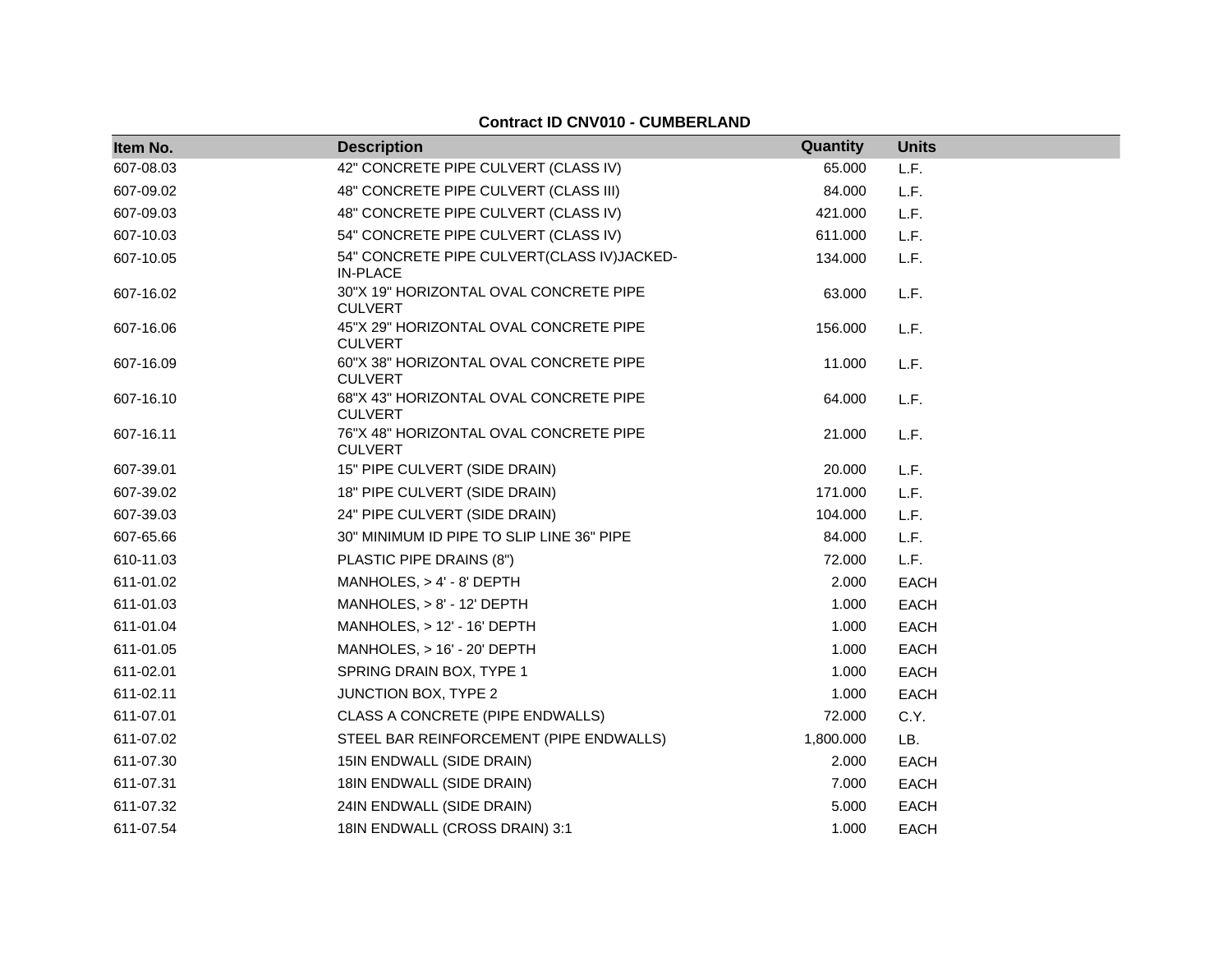| Item No.  | <b>Description</b>                                      | Quantity   | <b>Units</b> |
|-----------|---------------------------------------------------------|------------|--------------|
| 611-07.56 | 18IN ENDWALL (CROSS DRAIN) 6:1                          | 1.000      | <b>EACH</b>  |
| 611-07.57 | 24IN ENDWALL (CROSS DRAIN) 3:1                          | 1.000      | <b>EACH</b>  |
| 611-07.60 | 30IN ENDWALL (CROSS DRAIN) 3:1                          | 1.000      | <b>EACH</b>  |
| 611-07.61 | 30IN ENDWALL (CROSS DRAIN) 4:1                          | 1.000      | <b>EACH</b>  |
| 611-07.63 | 36IN ENDWALL (CROSS DRAIN) 3:1                          | 1.000      | <b>EACH</b>  |
| 611-12.01 | CATCH BASINS, TYPE 12, 0' - 4' DEPTH                    | 18.000     | <b>EACH</b>  |
| 611-12.02 | CATCH BASINS, TYPE 12, > 4' - 8' DEPTH                  | 51.000     | <b>EACH</b>  |
| 611-12.03 | CATCH BASINS, TYPE 12, > 8' - 12' DEPTH                 | 6.000      | <b>EACH</b>  |
| 611-12.04 | CATCH BASINS, TYPE 12, > 12' - 16' DEPTH                | 8.000      | <b>EACH</b>  |
| 611-12.05 | CATCH BASINS, TYPE 12, > 16' - 20' DEPTH                | 4.000      | <b>EACH</b>  |
| 611-14.01 | CATCH BASINS, TYPE 14, 0' - 4' DEPTH                    | 1.000      | <b>EACH</b>  |
| 611-14.02 | CATCH BASINS, TYPE 14, > 4' - 8' DEPTH                  | 23.000     | <b>EACH</b>  |
| 611-14.03 | CATCH BASINS, TYPE 14, > 8' - 12' DEPTH                 | 1.000      | <b>EACH</b>  |
| 611-42.01 | CATCH BASINS, TYPE 42, 0' - 4' DEPTH                    | 13.000     | <b>EACH</b>  |
| 611-42.02 | CATCH BASINS, TYPE 42, > 4' - 8' DEPTH                  | 2.000      | <b>EACH</b>  |
| 611-43.02 | CATCH BASINS, TYPE 43, > 4' - 8' DEPTH                  | 3.000      | <b>EACH</b>  |
| 621-03.01 | <b>15" TEMPORARY DRAINAGE PIPE</b>                      | 30.000     | L.F.         |
| 621-03.06 | 42" TEMPORARY DRAINAGE PIPE                             | 50.000     | L.F.         |
| 621-03.11 | 72" TEMPORARY DRAINAGE PIPE                             | 30.000     | L.F.         |
| 621-03.12 | TEMPORARY DRAINAGE PIPE ARCH (DESCRIPTION)<br>(58"X36") | 35.000     | L.F.         |
| 701-01.01 | <b>CONCRETE SIDEWALK (4 ")</b>                          | 78,570.000 | S.F.         |
| 701-02    | <b>CONCRETE DRIVEWAY</b>                                | 6,000.000  | S.F.         |
| 701-02.02 | <b>CONCRETE DRIVEWAY (8")</b>                           | 7,762.000  | S.F.         |
| 701-02.03 | <b>CONCRETE CURB RAMP</b>                               | 3,370.000  | S.F.         |
| 701-03    | CONCRETE MEDIAN PAVEMENT                                | 20.000     | C.Y.         |
| 702-01    | <b>CONCRETE CURB</b>                                    | 42.000     | C.Y.         |
| 702-03    | CONCRETE COMBINED CURB & GUTTER                         | 1,305.000  | C.Y.         |
| 703-02    | CEMENT CONCRETE DITCH PAVING (REINFORCED)               | 10.000     | C.Y.         |
| 705-05.26 | PANEL DELINEATOR (W/REFLECTIVE HAZARD<br>MARKER)        | 18.000     | <b>EACH</b>  |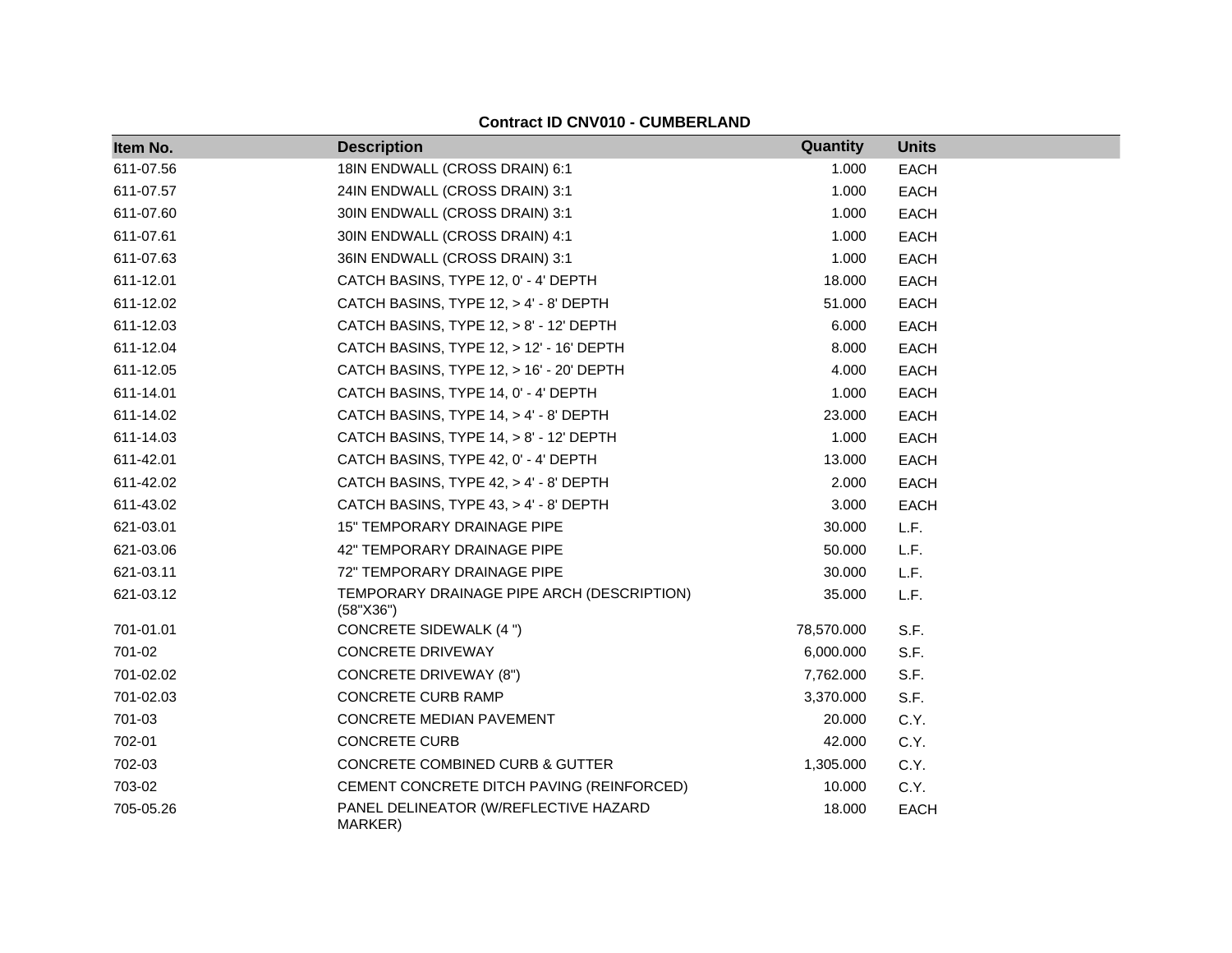| Item No.  | <b>Description</b>                                       | Quantity   | <b>Units</b> |
|-----------|----------------------------------------------------------|------------|--------------|
| 705-20.20 | LOW MAINT CRASH CUSHN NARROW (MASH TL-3)                 | 24.000     | <b>EACH</b>  |
| 706-01    | <b>GUARDRAIL REMOVED</b>                                 | 150.000    | L.F.         |
| 707-01.11 | CHAIN LINK FENCE (6 FOOT)                                | 420.000    | L.F.         |
| 707-01.12 | END & CORNER POST ASSEMBLY(CHAIN-LINK<br>FENCE 6')       | 2.000      | <b>EACH</b>  |
| 707-03.01 | <b>STOCK FENCE</b>                                       | 725.000    | L.F.         |
| 707-03.02 | END, BRACED LINE, CORNER POST<br>ASSEMBLY(STOCK FENCE)   | 2.000      | <b>EACH</b>  |
| 707-03.03 | STOCK FENCE GATE (DESCRIPTION) (20 FT WIDE)              | 1.000      | EACH         |
| 707-06.01 | REMOVAL OF FENCE (DESCRIPTION) (CHAIN LINK<br>AND STOCK) | 1,170.000  | L.F.         |
| 707-08.11 | HIGH-VISIBILITY CONSTRUCTION FENCE                       | 6,650.000  | L.F.         |
| 708-02.01 | MARKERS (CONCRETE R.O.W. POSTS)                          | 83.000     | <b>EACH</b>  |
| 709-05.05 | MACHINED RIP-RAP (CLASS A-3)                             | 200.000    | <b>TON</b>   |
| 709-05.06 | MACHINED RIP-RAP (CLASS A-1)                             | 350.000    | <b>TON</b>   |
| 709-05.08 | MACHINED RIP-RAP (CLASS B)                               | 805.000    | <b>TON</b>   |
| 709-05.09 | MACHINED RIP-RAP (CLASS C)                               | 470.000    | <b>TON</b>   |
| 710-02    | AGGREGATE UNDERDRAINS (WITH PIPE)                        | 15,480.000 | L.F.         |
| 710-09.06 | 6" PERFORATED PIPE WITH STONE                            | 152.000    | L.F.         |
| 712-01    | <b>TRAFFIC CONTROL</b>                                   | (1)        | <b>LS</b>    |
| 712-02.02 | INTERCONNECTED PORTABLE BARRIER RAIL                     | 3,500.000  | L.F.         |
| 712-02.36 | REMOVE AND RELOCATE PORTABLE BARRIER RAIL                | 3,082.000  | L.F.         |
| 712-04.01 | FLEXIBLE DRUMS (CHANNELIZING)                            | 495.000    | EACH         |
| 712-04.50 | BARRIER RAIL DELINEATOR                                  | 355.000    | <b>EACH</b>  |
| 712-05.01 | <b>WARNING LIGHTS (TYPE A)</b>                           | 151.000    | <b>EACH</b>  |
| 712-06    | SIGNS (CONSTRUCTION)                                     | 968.000    | S.F.         |
| 712-07.03 | TEMPORARY BARRICADES (TYPE III)                          | 416.000    | L.F.         |
| 712-08.03 | ARROW BOARD (TYPE C)                                     | 1.000      | <b>EACH</b>  |
| 712-09.02 | REMOVABLE PAVEMENT MARKING (8" BARRIER<br>LINE)          | 755.000    | L.F.         |
| 712-09.05 | REMOVABLE PAVEMENT MARKING (ARROW)                       | 2.000      | <b>EACH</b>  |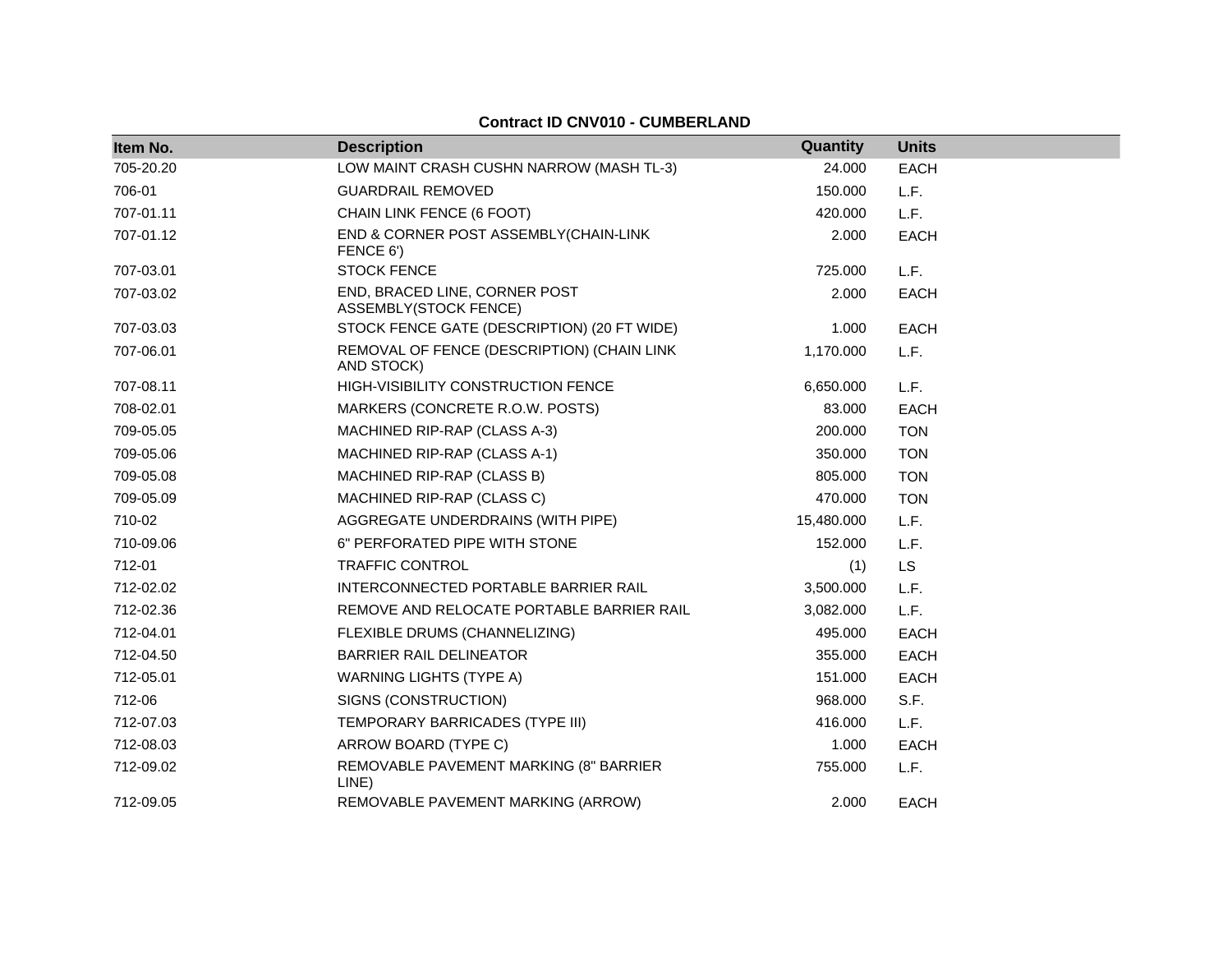| Item No.  | <b>Description</b>                                         | Quantity  | <b>Units</b> |
|-----------|------------------------------------------------------------|-----------|--------------|
| 713-01.01 | CLASS A CONCRETE (FOUNDATION FOR SIGN<br>SUPPORTS)         | 9.000     | C.Y.         |
| 713-01.02 | STEEL BAR REINFORCEMENT(FOUNDATION FOR<br>SIGN SUPPORTS)   | 1,750.000 | LB.          |
| 713-11.01 | "U" SECTION STEEL POSTS                                    | 540.000   | LB.          |
| 713-11.02 | PERFORATED/KNOCKOUT SQUARE TUBE POST                       | 1,880.000 | LB.          |
| 713-13.02 | FLAT SHEET ALUMINUM SIGNS (0.080" THICK)                   | 479.000   | S.F.         |
| 713-13.03 | FLAT SHEET ALUMINUM SIGNS (0.100" THICK)                   | 27.000    | S.F.         |
| 713-14.21 | STREET NAME SIGN (RIGID 0.100IN THICK                      | 116.000   | S.F.         |
| 713-15    | REMOVAL OF SIGNS, POSTS AND FOOTINGS                       | (1)       | <b>LS</b>    |
| 713-15.02 | REMOVAL & RELOCATION OF SIGN & SUPPORT                     | 27.000    | EACH         |
| 713-15.07 | SUSPENDED FLAT SHEET ALUMINUM SIGN (0.080"<br>THICK)       | 9.000     | <b>EACH</b>  |
| 716-01.05 | TEMPORARY RAISED PAVEMENT MARKER                           | 280.000   | <b>EACH</b>  |
| 716-01.21 | SNOWPLOWABLE RAISED PAVEMENT MARKERS<br>(BI-DIR) (1 COLOR) | 235.000   | <b>EACH</b>  |
| 716-01.22 | SNOWPLOWABLE RAISED PAVMENT MARKERS<br>(MONO-DIR)(1 COLOR) | 270.000   | <b>EACH</b>  |
| 716-02.05 | PLASTIC PAVEMENT MARKING (STOP LINE)                       | 963.000   | L.F.         |
| 716-02.06 | PLASTIC PAVEMENT MARKING (TURN LANE<br>ARROW)              | 32.000    | EACH         |
| 716-02.08 | PLASTIC PAVEMENT MARKING (8" DOTTED LINE)                  | 2,470.000 | L.F.         |
| 716-02.09 | PLASTIC PAVEMENT MARKING (LONGITUDINAL<br>CROSS-WALK)      | 765.000   | L.F.         |
| 716-02.11 | PLASTIC PAVEMENT MARKING (6" DOTTED LINE)                  | 100.000   | L.F.         |
| 716-02.12 | PLASTIC PAVEMENT MARKING (8IN LINE)                        | 0.600     | L.M.         |
| 716-03.01 | PLASTIC WORD PAVEMENT MARKING (ONLY)                       | 7.000     | <b>EACH</b>  |
| 716-04.01 | PLASTIC PAVEMENT MARKING (STRAIGHT-TURN<br>ARROW)          | 3.000     | <b>EACH</b>  |
| 716-04.02 | PLASTIC PAVEMENT MARKING(DOUBLE TURNING<br>ARROW)          | 5.000     | <b>EACH</b>  |
| 716-04.05 | PLASTIC PAVEMENT MARKING (STRAIGHT ARROW)                  | 5.000     | <b>EACH</b>  |
| 716-04.12 | PLASTIC PAVEMENT MARKING (YIELD LINE)                      | 72.000    | S.F.         |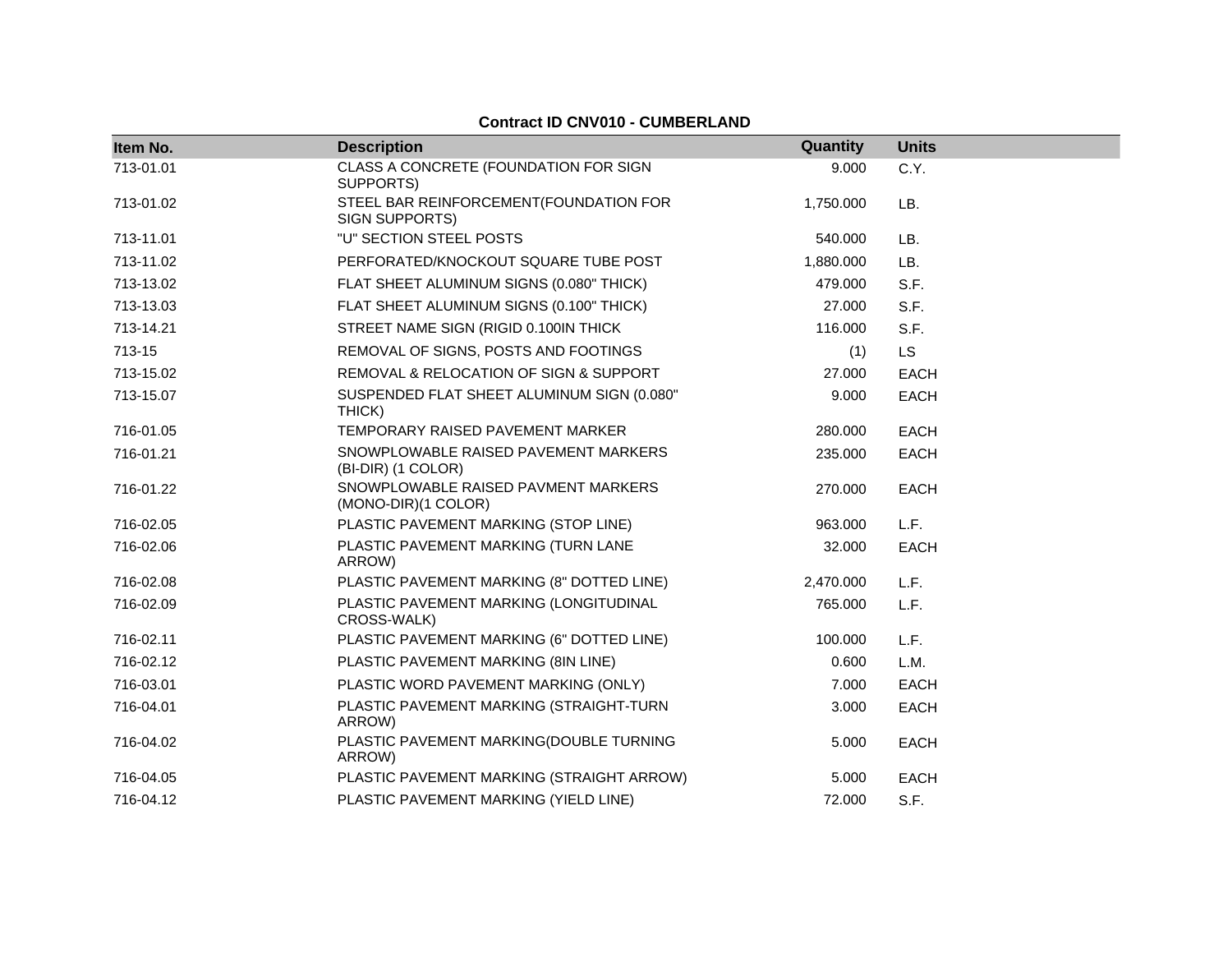| Item No.  | <b>Description</b>                                                   | Quantity   | <b>Units</b> |
|-----------|----------------------------------------------------------------------|------------|--------------|
| 716-04.13 | PLASTIC PAVEMENT MARKING (BIKELANE SYMBOL<br>& ARROW)                | 21.000     | <b>EACH</b>  |
| 716-04.15 | PLASTIC PAVEMENT MARKING-BIKE<br>SYMBOL/ARROW SHARED                 | 2.000      | <b>EACH</b>  |
| 716-05.02 | PAINTED PAVEMENT MARKING (8" BARRIER LINE)                           | 28,750.000 | L.F.         |
| 716-05.20 | PAINTED PAVEMENT MARKING (6" LINE)                                   | 9.300      | L.M.         |
| 716-12.02 | ENHANCED FLATLINE THERMO PVMT MRKNG (6IN<br>LINE)                    | 12.000     | L.M.         |
| 716-12.05 | ENHANCED FLATLINE THERMO PVMT MRKNG (6IN<br>DOTTED LINE)             | 400.000    | L.F.         |
| 717-01    | <b>MOBILIZATION</b>                                                  | (1)        | <b>LS</b>    |
| 730-01.02 | REMOVAL OF SIGNAL EQUIPMENT                                          | 2.000      | <b>EACH</b>  |
| 730-01.03 | MODIFICATION OF EXISTING TRAFFIC SIGNAL<br><b>EQUIPMENT</b>          | 1.000      | <b>EACH</b>  |
| 730-02.09 | SIGNAL HEAD ASSEMBLY (130 WITH BACKPLATE)                            | 13.000     | <b>EACH</b>  |
| 730-02.17 | SIGNAL HEAD ASSEMBLY (150 A2H WITH<br><b>BACKPLATE)</b>              | 4.000      | <b>EACH</b>  |
| 730-02.30 | SIGNAL HEAD ASSEMBLY (DESCRIPTION) (130 A3<br><b>WITH BACKPLATE)</b> | 6.000      | <b>EACH</b>  |
| 730-02.31 | SIGNAL HEAD ASSEMBLY (DESCRIPTION) (140 A1<br><b>WITH BACKPLATE)</b> | 4.000      | <b>EACH</b>  |
| 730-03.21 | <b>INSTALL PULL BOX (TYPE B)</b>                                     | 14.000     | <b>EACH</b>  |
| 730-05.01 | ELECTRICAL SERVICE CONNECTION                                        | 2.000      | EACH         |
| 730-08.02 | SIGNAL CABLE - 5 CONDUCTOR                                           | 4,680.000  | L.F.         |
| 730-08.03 | SIGNAL CABLE - 7 CONDUCTOR                                           | 3,975.000  | L.F.         |
| 730-08.04 | SIGNAL CABLE - 9 CONDUCTOR                                           | 150.000    | L.F.         |
| 730-12.02 | CONDUIT 2" DIAMETER (PVC)                                            | 380,000    | L.F.         |
| 730-12.03 | CONDUIT 3" DIAMETER (PVC)                                            | 60.000     | L.F.         |
| 730-12.13 | CONDUIT 2" DIAMETER (JACK AND BORE)                                  | 2,130.000  | L.F.         |
| 730-13.07 | VEHICLE DETECTOR (SIREN ACTIVATED PRIORITY<br>CONTROL)               | 8.000      | <b>EACH</b>  |
| 730-13.13 | <b>VEHICLE DETECTOR (RADAR)</b>                                      | 12.000     | <b>EACH</b>  |
| 730-15.32 | CABINET (EIGHT PHASE BASE MOUNTED)                                   | 2.000      | <b>EACH</b>  |
| 730-16.04 | <b>CONTROLLER (ATC)</b>                                              | 2.000      | <b>EACH</b>  |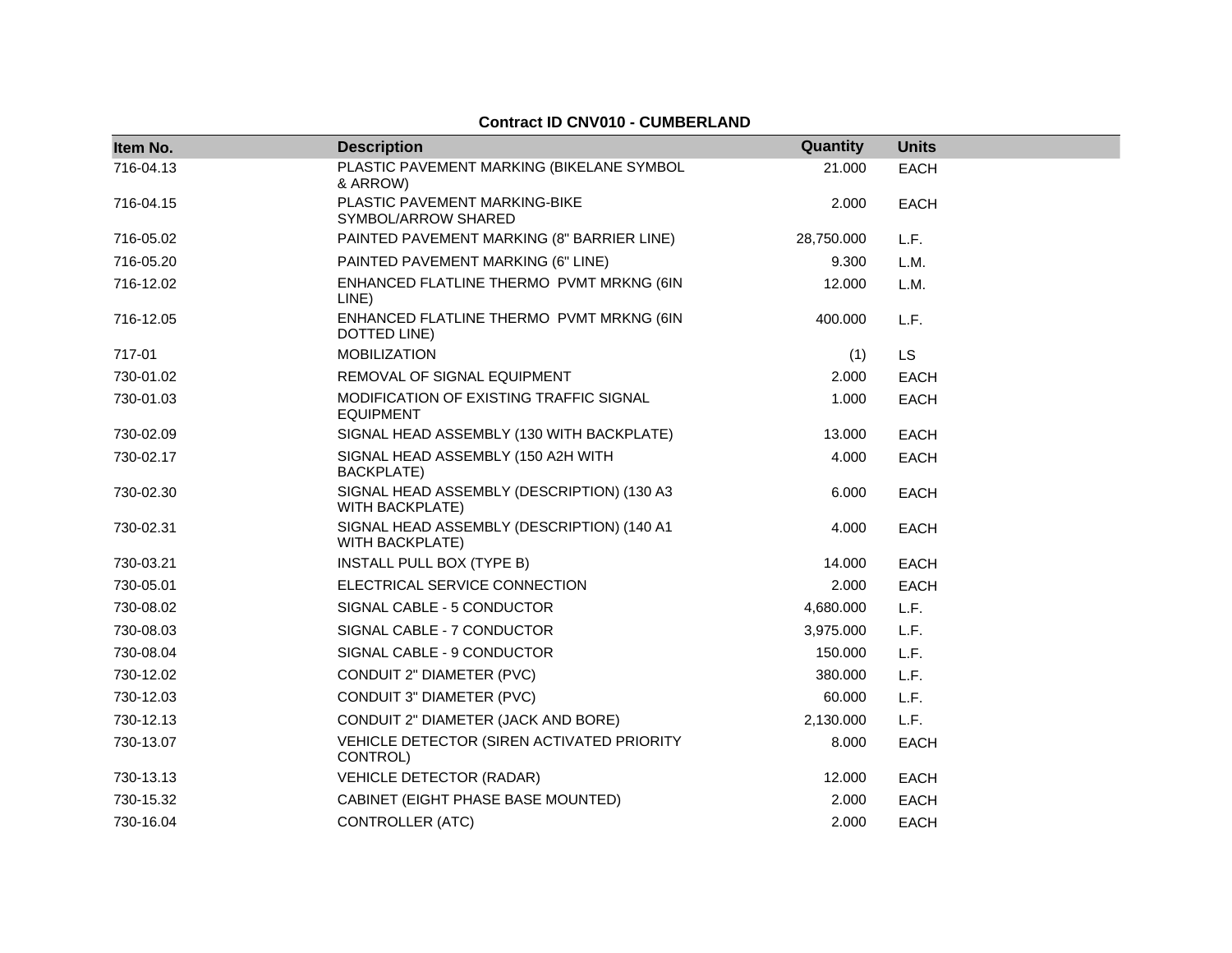#### **Item No. Description Quantity Units** 730-23.30 PEDESTAL POLE (DESCRIPTION) (10' PEDESTRIAN POLE) 6.000 EACH 730-23.96 CANTILEVER SIGNAL SUPPORT (DESCRIPTION) (1 ARM @ 55') 1.000 EACH 730-23.97 CANTILEVER SIGNAL SUPPORT (DESCRIPTION) (1 ARM @ 65') 2.000 EACH 730-23.98 CANTILEVER SIGNAL SUPPORT (DESCRIPTION) (2 @ 55' & 50') 1.000 EACH 730-23.99 CANTILEVER SIGNAL SUPPORT (DESCRIPTION) (2 @ 65' & 55') 1.000 EACH 730-24.41 CANTILEVER SIGNAL SUPPORT (DESCRIPTION) (1 ARM @ 60') 2.000 EACH 730-24.42 CANTILEVER SIGNAL SUPPORT (DESCRIPTION) (1 ARM @ 50') 2.000 EACH 730-26.11 COUNTDOWN PED SGNL HEAD W/AUDIBLE PUSH BUTTON & 15IN SIGN 10.000 EACH 730-35.06 BATTERY BACK-UP AND POWER CONDITIONER 2.000 EACH 730-40 TEMPORARY TRAFFIC SIGNAL SYSTEM 1.000 EACH 740-10.03 GEOTEXTILE (TYPE III)(EROSION CONTROL) 2,290.000 S.Y. 740-10.04 GEOTEXTILE (TYPE IV)(STABILIZATION) 17,400.000 S.Y. 740-11.02 TEMPORARY SEDIMENT TUBE 12IN 12,300.000 L.F. 797-08.09 8IN CLEAN OUT ASSEMBLY 1.000 EACH 801-01.07 TEMPORARY SEEDING (WITH MULCH) 455.000 UNIT 801-01.36 SPECIAL WETLAND SEED MIXTURE 15.000 UNIT 801-01.37 NATVE SEED MX ENCAPSULATION & CLEAR ZONE 290.000 UNIT 801-01.38 NATVE SEED MX FINAL STABLIZATN OF SLOPES 165.000 UNIT 801-02.15 FERTILIZER 1.000 TON 801-03 WATER (SEEDING & SODDING) 47.000 M.G. 803-01 SODDING (NEW SOD) 4,600.000 S.Y. 805-12.01 **EROSION CONTROL BLANKET (TYPE I)** 14,250.000 S.Y. 805-12.02 EROSION CONTROL BLANKET (TYPE II) 440.000 S.Y. 806-02.03 PROJECT MOWING 6.000 CYCL 604-02.01 CLASS A CONCRETE (BOX BRIDGES) 385.000 C.Y.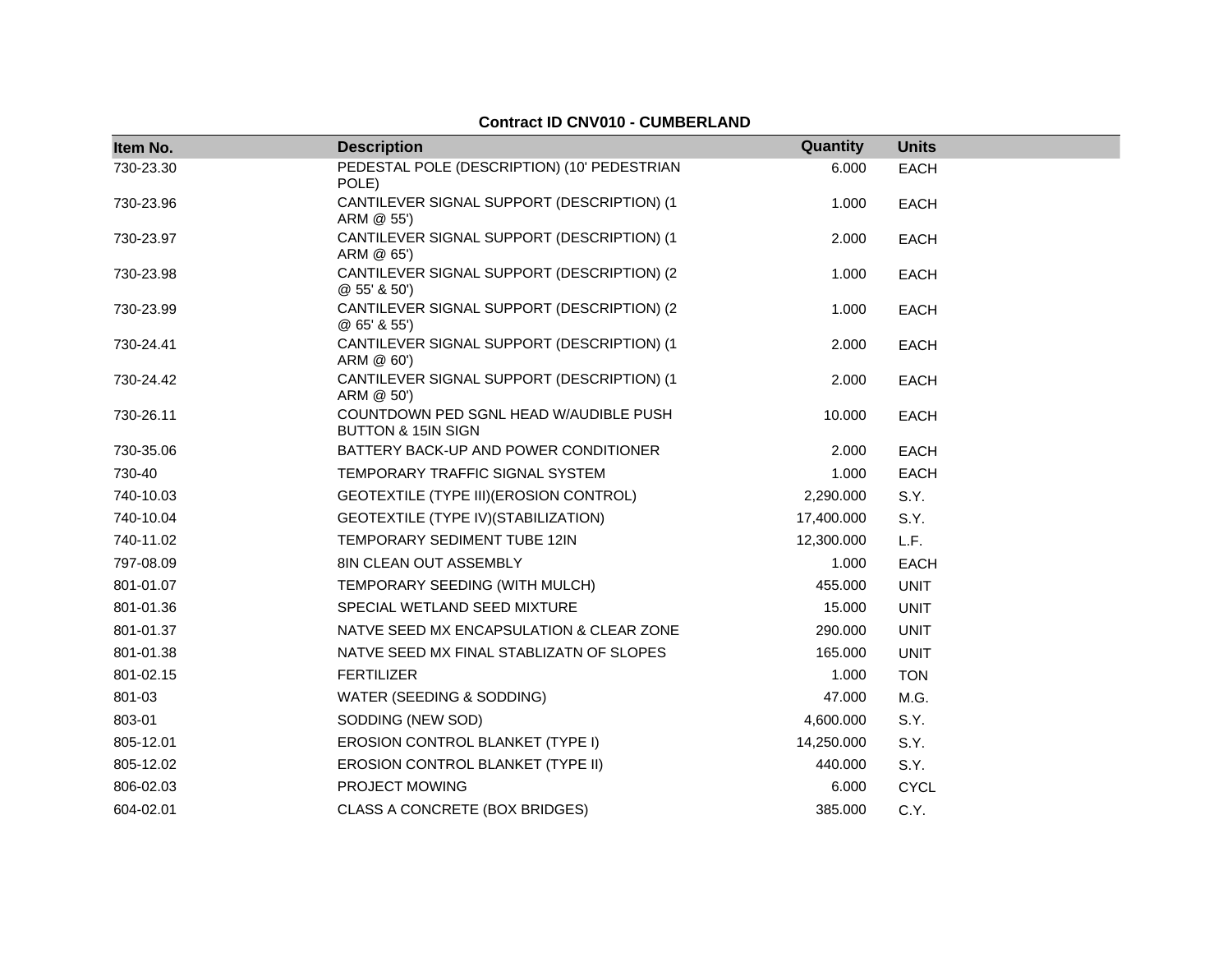| Item No.  | <b>Description</b>                     | Quantity   | <b>Units</b> |
|-----------|----------------------------------------|------------|--------------|
| 604-02.02 | STEEL BAR REINFORCEMENT (BOX BRIDGES)  | 76,744.000 | LB.          |
| 795-01.07 | 10IN DIP RESTRAINED JOINT WATER LINE   | 130.000    | L.F.         |
| 795-01.13 | 16IN DIP RESTRAINED JOINT WATER LINE   | 6,700.000  | L.F.         |
| 795-03.05 | <b>6IN PVC WATER LINE</b>              | 1,680.000  | L.F.         |
| 795-06.04 | <b>CONNECT TO 6IN WATER LINE</b>       | 7.000      | <b>EACH</b>  |
| 795-06.06 | CONNECT TO 10IN WATER LINE             | 1.000      | <b>EACH</b>  |
| 795-06.08 | <b>CONNECT TO 14IN WATER LINE</b>      | 1.000      | <b>EACH</b>  |
| 795-06.09 | <b>CONNECT TO 16IN WATER LINE</b>      | 10.000     | EACH         |
| 795-06.39 | CUT AND CAP 16IN WATER LINE            | 1.000      | <b>EACH</b>  |
| 795-07.17 | 16IN X 6IN TAPPING SLEEVE AND VALVE    | 1.000      | EACH         |
| 795-08.04 | <b>6IN GATE VALVE ASSEMBLY</b>         | 16.000     | EACH         |
| 795-08.06 | 10IN GATE VALVE ASSEMBLY               | 2.000      | EACH         |
| 795-08.13 | 16IN BUTTERFLY VALVE ASSEMBLY          | 8.000      | <b>EACH</b>  |
| 795-09.09 | RELOCATE/RECONNECT SERVICE ASSEMBLY    | 10.000     | <b>EACH</b>  |
| 795-10.05 | 2IN AUTO AIR RELEASE VALVE ASSEMBLY    | 3.000      | <b>EACH</b>  |
| 795-11.02 | FIRE HYDRANT ASSEMBLY                  | 16.000     | EACH         |
| 795-11.10 | <b>FIRE HYDRANT RISER</b>              | 2.000      | V.F.         |
| 795-12.02 | REMOVAL OF EXISTING LINE               | (1)        | <b>LS</b>    |
| 795-13.01 | DI FITTINGS                            | 50,000.000 | LB.          |
| 795-14.05 | CONCRETE ENCASEMENT                    | 20.000     | L.F.         |
| 795-15.02 | 12IN STEEL CASING PIPE OPEN CUT METHOD | 780.000    | L.F.         |
| 795-15.04 | 18IN STEEL CASING PIPE OPEN CUT METHOD | 92.000     | L.F.         |
| 795-15.07 | 24IN STEEL CASING PIPE OPEN CUT METHOD | 354.000    | L.F.         |
| 795-21.02 | RETIRE WATER VALVES AND HYDRANTS       | (1)        | LS           |
| 797-03.06 | 4IN PVC FORCE MAIN                     | 7,500.000  | L.F.         |
| 797-03.07 | <b>8IN PVC FORCE MAIN</b>              | 185.000    | L.F.         |
| 797-05.52 | 8IN PVC GRAVITY SEWER 6FT-12FT DEPTH   | 210.000    | L.F.         |
| 797-05.55 | 10IN PVC GRAVITY SEWER 0FT-6FT DEPTH   | 220.000    | L.F.         |
| 797-05.56 | 10IN PVC GRAVITY SEWER 6FT-12FT DEPTH  | 80.000     | L.F.         |
| 797-05.60 | 12IN PVC GRAVITY SEWER 6FT-12FT DEPTH  | 1,235.000  | L.F.         |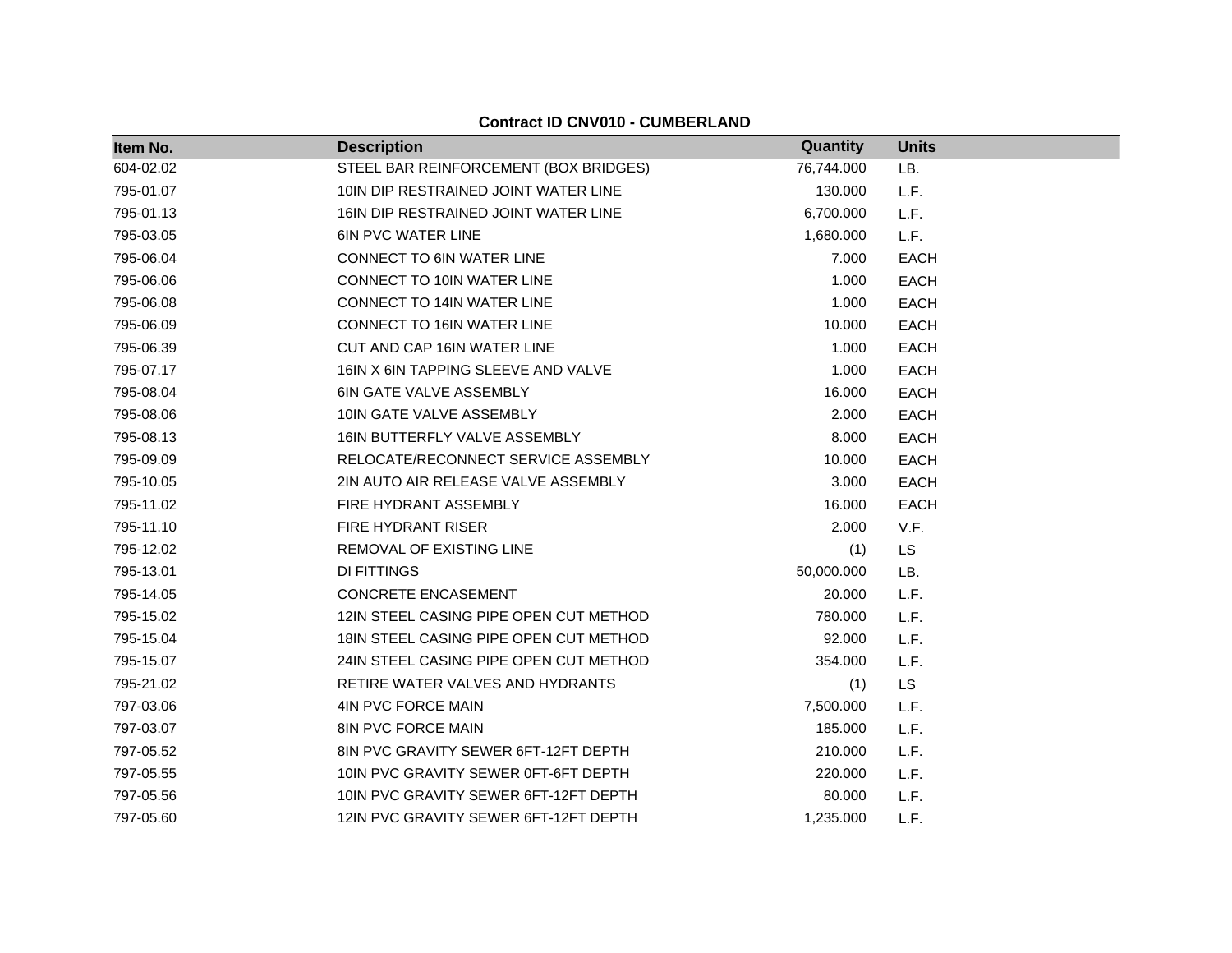| Item No.  | <b>Description</b>                        | Quantity   | <b>Units</b> |
|-----------|-------------------------------------------|------------|--------------|
| 797-05.68 | 18IN PVC GRAVITY SEWER 6FT-12FT DEPTH     | 475.000    | L.F.         |
| 797-06.62 | BORE/JACK 12IN STEEL CASING PIPE-UNCON.   | 80.000     | L.F.         |
| 797-06.64 | BORE/JACK 16IN STEEL CASING PIPE-UNCON.   | 265.000    | L.F.         |
| 797-06.66 | BORE/JACK 20IN STEEL CASING PIPE-UNCON.   | 125.000    | L.F.         |
| 797-06.89 | OPEN CUT 12IN STEEL CASING PIPE           | 1,020.000  | L.F.         |
| 797-06.91 | OPEN CUT 18IN STEEL CASING PIPE           | 80.000     | L.F.         |
| 797-06.92 | OPEN CUT 20IN STEEL CASING PIPE           | 365.000    | L.F.         |
| 797-07.02 | 48IN MANHOLE 4FT-6FT DEPTH                | 2.000      | <b>EACH</b>  |
| 797-07.03 | 48IN MANHOLE 6FT-8FT DEPTH                | 8.000      | <b>EACH</b>  |
| 797-07.04 | 48IN MANHOLE 8FT-10FT DEPTH               | 5.000      | <b>EACH</b>  |
| 797-07.05 | 48IN MANHOLE 10FT-12FT DEPTH              | 1.000      | <b>EACH</b>  |
| 797-07.80 | REMOVE SEWER MANHOLE                      | 12.000     | <b>EACH</b>  |
| 797-08.01 | DI FITTINGS                               | 6,000.000  | LB.          |
| 797-08.20 | CONNECT SERVICE LINES (ALL SIZES)         | 3.000      | <b>EACH</b>  |
| 797-09.04 | 2IN PVC BALL VALVE                        | 3.000      | <b>EACH</b>  |
| 797-09.06 | 4IN PLUG VALVE ASSEMBLY                   | 12.000     | <b>EACH</b>  |
| 797-09.19 | 1IN COMBO AIR RELEASE VALVE ASSEMBLY      | 4.000      | <b>EACH</b>  |
| 797-10.05 | CONNECT 4IN LATERAL TO SEWER LINE         | 1.000      | <b>EACH</b>  |
| 797-10.09 | CONNECT EX. 8IN SEWER TO NEW MANHOLE      | 1.000      | <b>EACH</b>  |
| 797-10.10 | CONNECT EX.10-18IN SEWER TO NEW MANHOLE   | 2.000      | <b>EACH</b>  |
| 797-10.14 | CONNECT TO 2IN FORCE MAIN                 | 1.000      | <b>EACH</b>  |
| 797-10.16 | CONNECT TO 4IN FORCE MAIN                 | 7.000      | <b>EACH</b>  |
| 797-10.18 | CONNECT TO 8IN FORCE MAIN                 | 2.000      | <b>EACH</b>  |
| 797-10.26 | CONNECT PUMP STATION TO FORCE MAIN        | 2.000      | <b>EACH</b>  |
| 797-11.34 | <b>REMOVE EXISTING SEWER &lt;8IN</b>      | 5,450.000  | L.F.         |
| 797-11.35 | REMOVE EXISTING SEWER 8IN-14IN            | 2,020.000  | L.F.         |
| 797-11.36 | REMOVE EXISTING SEWER 15IN-24IN           | 250.000    | L.F.         |
| 797-11.38 | <b>BY-PASS PUMPING</b>                    | (1)        | LS           |
| 797-40.01 | <b>CONCRETE ENCASEMENT</b>                | 180.000    | L.F.         |
| 303-01    | MINERAL AGGREGATE, TYPE A BASE, GRADING D | 35,374.000 | <b>TON</b>   |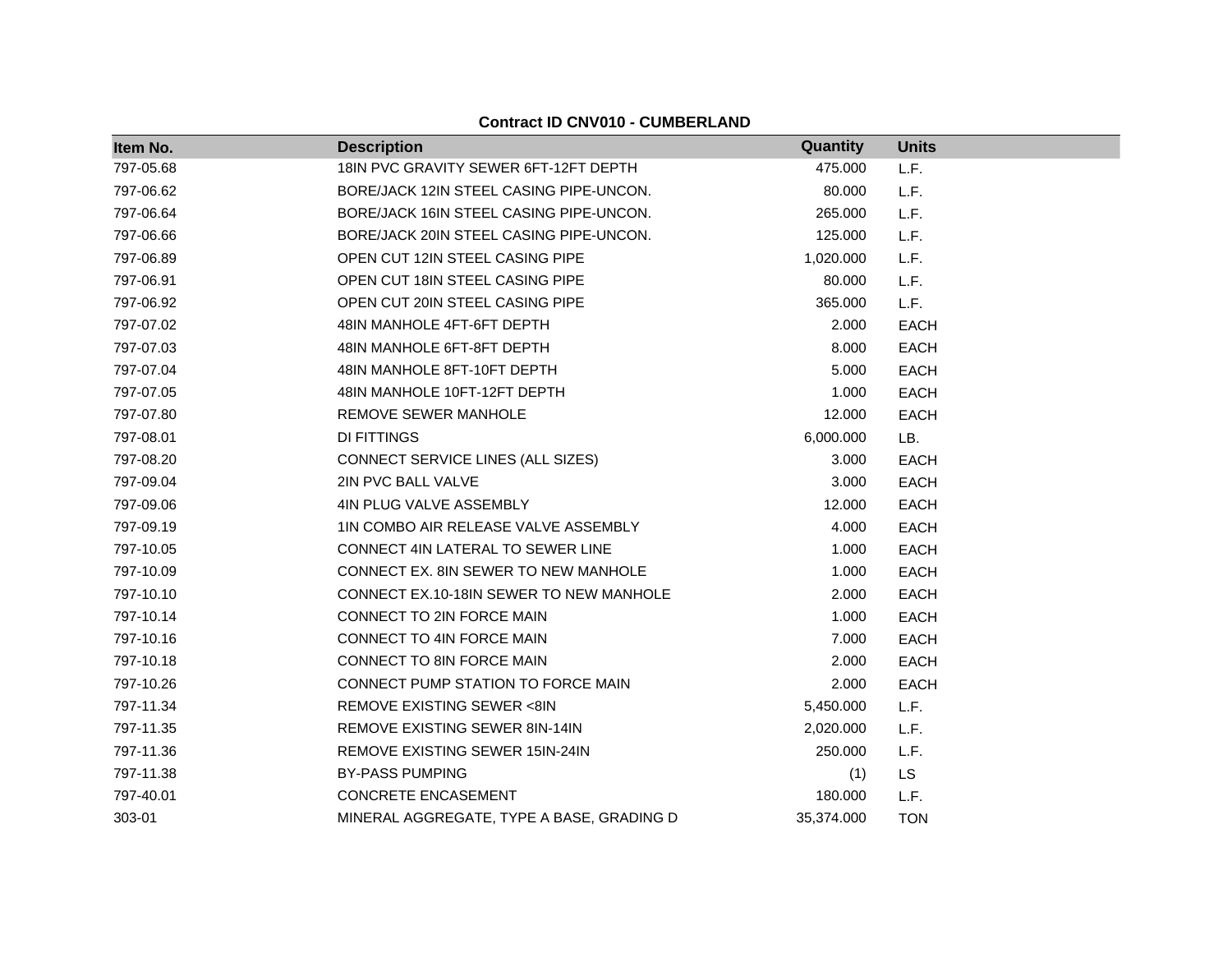| Item No.  | <b>Description</b>                        | Quantity   | <b>Units</b> |
|-----------|-------------------------------------------|------------|--------------|
| 303-01    | MINERAL AGGREGATE, TYPE A BASE, GRADING D | 14.149.000 | TON          |
| 309-01.01 | MINERAL AGGREGATE (A-CBC)                 | 16.951.000 | TON          |
| 309-01.02 | PORTLAND CEMENT (A-CBC)                   | 654.000    | <b>TON</b>   |
| 309-02    | BITUMINOUS MATERIAL (A-CBC)               | 54.000     | <b>TON</b>   |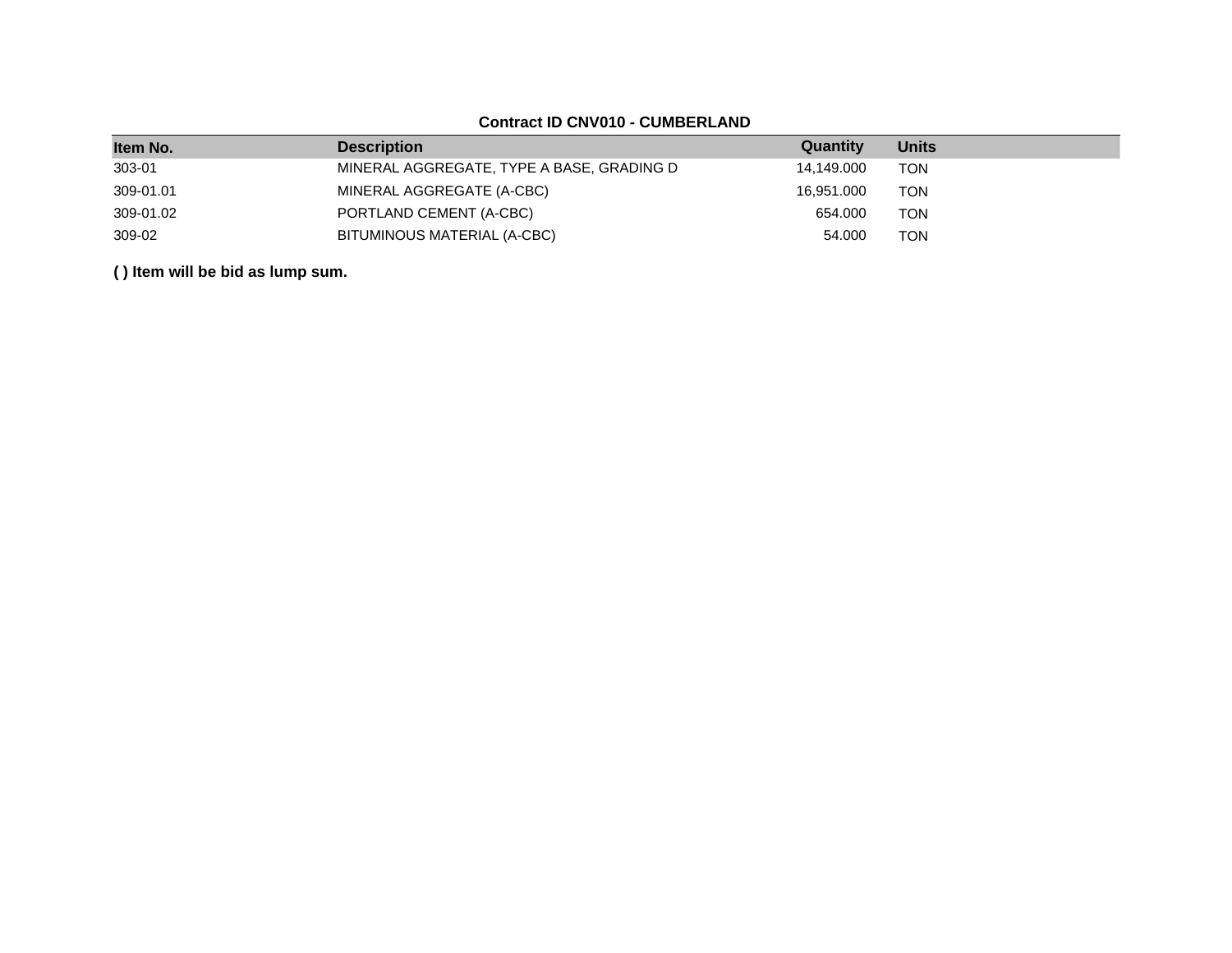| Contract ID: CNV147        |                           |            |                                                                                                                |                                  |
|----------------------------|---------------------------|------------|----------------------------------------------------------------------------------------------------------------|----------------------------------|
| Letting Date: May 07, 2021 |                           | $10:00$ AM | <b>Projects: 19019-3224-94</b><br>19019-8224-14                                                                | NH/HSIP-1(434)<br>NH/HSIP-1(434) |
|                            | <b>Counties: DAVIDSON</b> |            |                                                                                                                |                                  |
| District:                  |                           |            | <b>DBE Goal Percent: 10.50</b>                                                                                 |                                  |
|                            | Avenue (L.M. 17.00).      |            | <b>Description:</b> The resurfacing on U.S. 70S (S.R. 1) from south of Woodmont Boulevard (L.M. 13.00) to 15th |                                  |
|                            | <b>BT</b> 1010110001      |            |                                                                                                                |                                  |

**Contract Time:** DT - 10/31/2021

| Item No.  | <b>Description</b>                                              | Quantity   | <b>Units</b> |
|-----------|-----------------------------------------------------------------|------------|--------------|
| 307-01.15 | ASC MIX (PG64-22) (BPMLC-HM) GRADING CS                         | 300.000    | <b>TON</b>   |
| 307-02.08 | ASPHALT CONCRETE MIX (PG70-22) (BPMB-HM)<br><b>GRADING B-M2</b> | 300.000    | <b>TON</b>   |
| 403-01    | BITUMINOUS MATERIAL FOR TACK COAT (TC)                          | 78.000     | <b>TON</b>   |
| 411-02.10 | ACS MIX(PG70-22) GRADING D                                      | 11,758.000 | <b>TON</b>   |
| 415-01.01 | COLD PLANING BITUMINOUS PAVEMENT                                | 11,456.000 | <b>TON</b>   |
| 611-01.20 | ADJUSTMENT OF EXISTING MANHOLE                                  | 59.000     | <b>EACH</b>  |
| 611-09.01 | ADJUSTMENT OF EXISTING CATCHBASIN                               | 144.000    | EACH         |
| 611-09.04 | <b>CATCHBASIN RETROFIT</b>                                      | 9.000      | <b>EACH</b>  |
| 701-02.01 | CONCRETE CURB RAMP (RETROFIT)                                   | 6,680.000  | S.F.         |
| 701-02.06 | DETECTABLE WARNING SURFACE<br>(REHABILITATION)                  | 520.000    | S.F.         |
| 705-06.01 | W BEAM GR (TYPE 2) MASH TL-3                                    | 25.000     | L.F.         |
| 705-06.11 | GR TERMINAL (IN-INLINE) MASH TL-3                               | 1.000      | EACH         |
| 705-06.20 | TANGENT ENERGY ABSORBING TERM MASH TL-3                         | 1.000      | EACH         |
| 706-01    | <b>GUARDRAIL REMOVED</b>                                        | 75.000     | L.F.         |
| 706-10.80 | MICHIGAN AND MODIFIED MICHIGAN END SHOE                         | 2.000      | EACH         |
| 712-01    | <b>TRAFFIC CONTROL</b>                                          | (1)        | LS.          |
| 712-04.01 | FLEXIBLE DRUMS (CHANNELIZING)                                   | 40.000     | EACH         |
| 712-05.01 | <b>WARNING LIGHTS (TYPE A)</b>                                  | 4.000      | EACH         |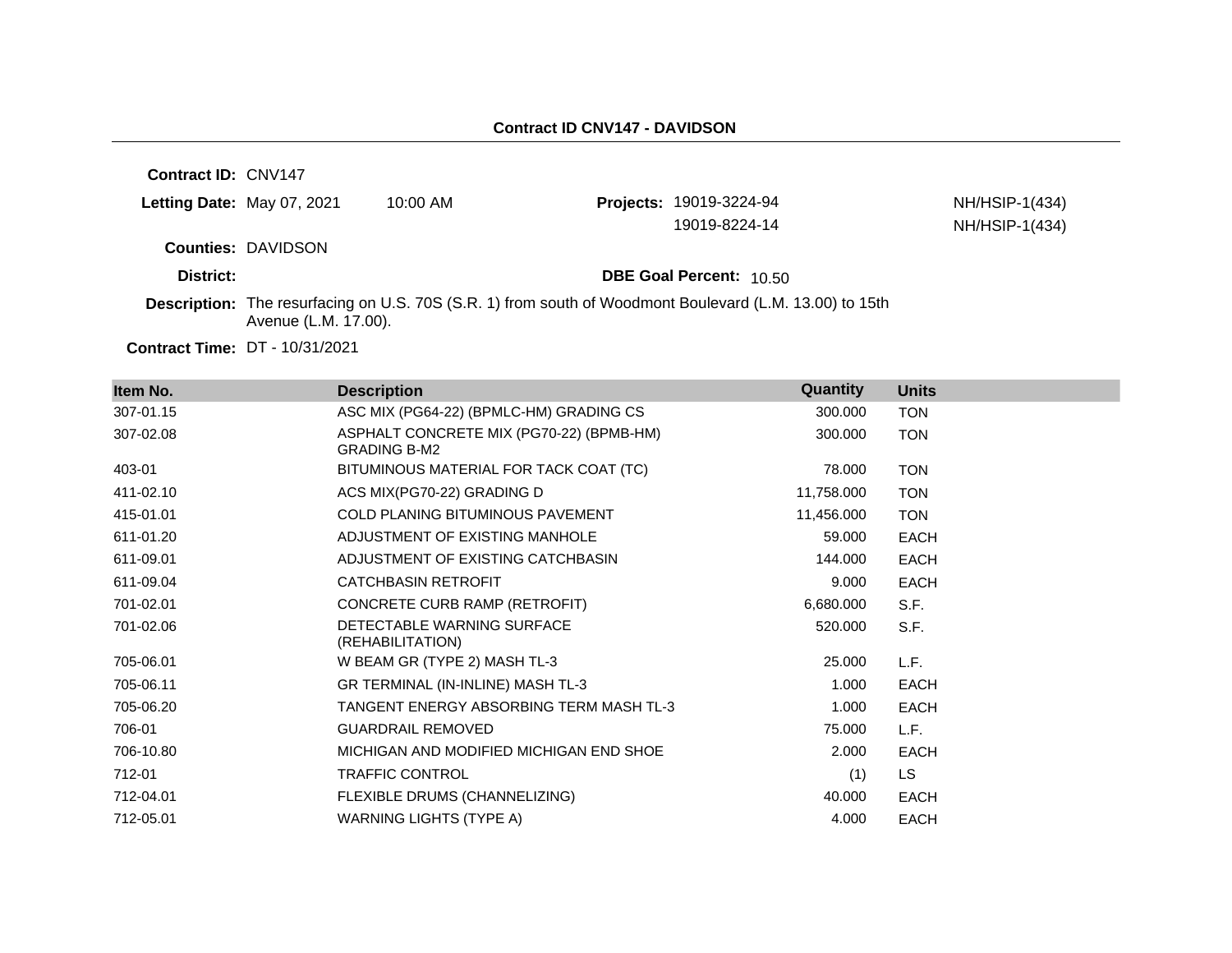## **Contract ID CNV147 - DAVIDSON**

| Item No.  | <b>Description</b>                                             | Quantity   | <b>Units</b> |
|-----------|----------------------------------------------------------------|------------|--------------|
| 712-06    | SIGNS (CONSTRUCTION)<br>6,183.000                              |            | S.F.         |
| 712-07.03 | TEMPORARY BARRICADES (TYPE III)                                | 144.000    | L.F.         |
| 712-08.03 | ARROW BOARD (TYPE C)                                           | 4.000      | EACH         |
| 713-15.06 | MILE POST SIGN                                                 | 6.000      | <b>EACH</b>  |
| 713-16.01 | CHANGEABLE MESSAGE SIGN UNIT                                   | 4.000      | <b>EACH</b>  |
| 713-16.50 | REMOVE AND REPLACE SIGN (DESCRIPTION) (TN-<br>23-SCENIC ROUTE) | 1.000      | EACH         |
| 716-01.21 | SNOWPLOWABLE RAISED PAVEMENT MARKERS<br>(BI-DIR) (1 COLOR)     | 790.000    | EACH         |
| 716-01.22 | SNOWPLOWABLE RAISED PAVMENT MARKERS<br>(MONO-DIR)(1 COLOR)     | 640.000    | <b>EACH</b>  |
| 716-02.03 | PLASTIC PAVEMENT MARKING (CROSS-WALK)                          | 250.000    | L.F.         |
| 716-02.04 | PLASTIC PAVEMENT MARKING(CHANNELIZATION<br>STRIPING)           | 155.000    | S.Y.         |
| 716-02.05 | PLASTIC PAVEMENT MARKING (STOP LINE)                           | 10,919.000 | L.F.         |
| 716-02.06 | PLASTIC PAVEMENT MARKING (TURN LANE<br>ARROW)                  | 134.000    | EACH         |
| 716-02.08 | PLASTIC PAVEMENT MARKING (8" DOTTED LINE)                      | 1,150.000  | L.F.         |
| 716-02.09 | PLASTIC PAVEMENT MARKING (LONGITUDINAL<br>CROSS-WALK)          | 3,402.000  | L.F.         |
| 716-02.12 | PLASTIC PAVEMENT MARKING (8IN LINE)                            | 1.500      | L.M.         |
| 716-03.01 | PLASTIC WORD PAVEMENT MARKING (ONLY)                           | 20.000     | EACH         |
| 716-04.01 | PLASTIC PAVEMENT MARKING (STRAIGHT-TURN<br>ARROW)              | 3.000      | <b>EACH</b>  |
| 716-04.05 | PLASTIC PAVEMENT MARKING (STRAIGHT ARROW)                      | 4.000      | <b>EACH</b>  |
| 716-04.14 | PLASTIC PAVEMENT MARKING (LANE REDUCTION<br>ARROW)             | 2.000      | <b>EACH</b>  |
| 716-05.20 | PAINTED PAVEMENT MARKING (6" LINE)                             | 21.000     | L.M.         |
| 716-12.02 | ENHANCED FLATLINE THERMO PVMT MRKNG (6IN<br>LINE)              | 21.000     | L.M.         |
| 716-12.05 | ENHANCED FLATLINE THERMO PVMT MRKNG (6IN<br>DOTTED LINE)       | 2,210.000  | L.F.         |
| 717-01    | <b>MOBILIZATION</b>                                            | (1)        | LS           |
| 730-14.02 | <b>SAW SLOT</b>                                                | 38,300.000 | L.F.         |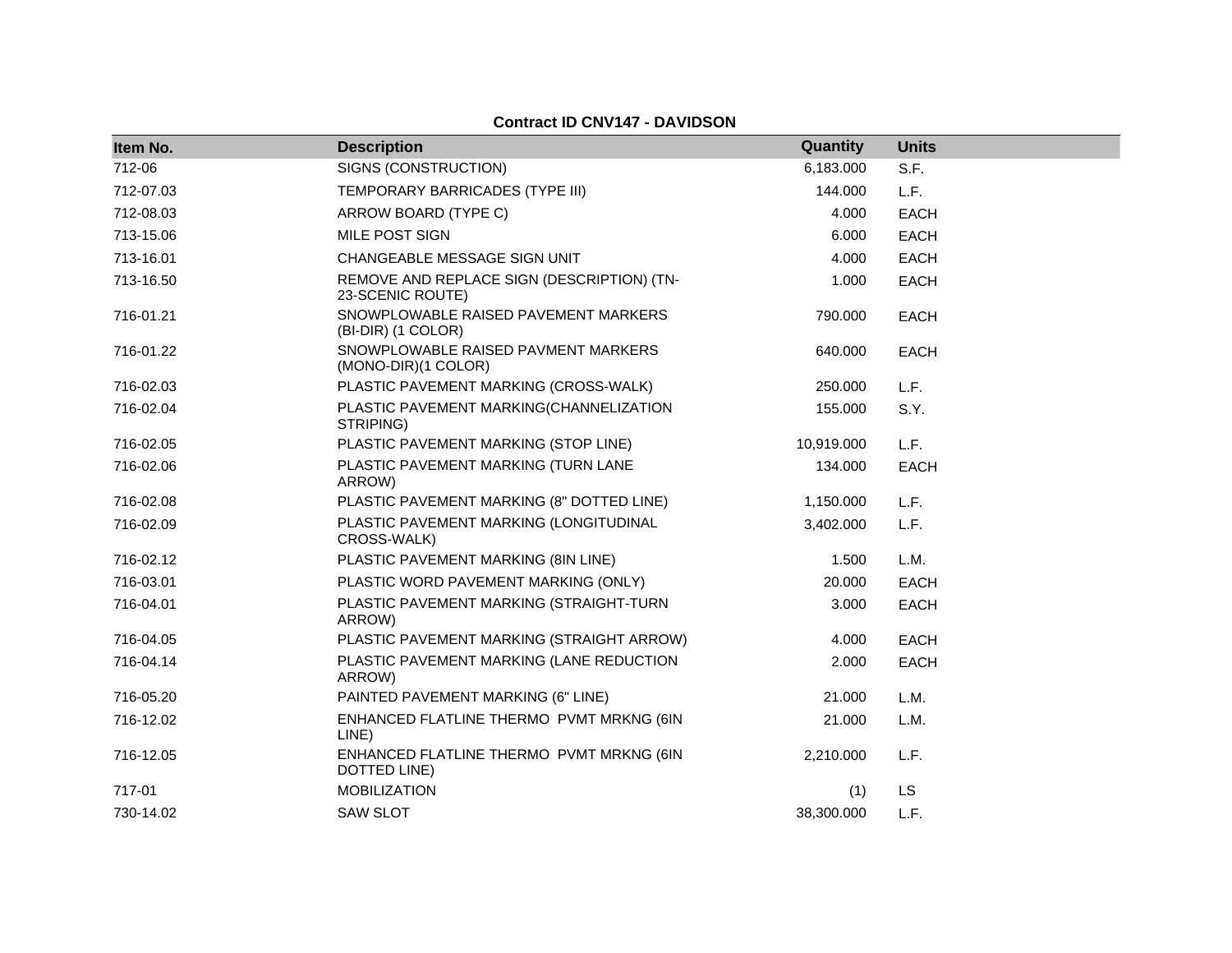# **Contract ID CNV147 - DAVIDSON**

| Item No.  | Description | Quantity   | <b>Units</b> |
|-----------|-------------|------------|--------------|
| 730-14.03 | OOP WIRE    | 84.600.000 | -<br>.       |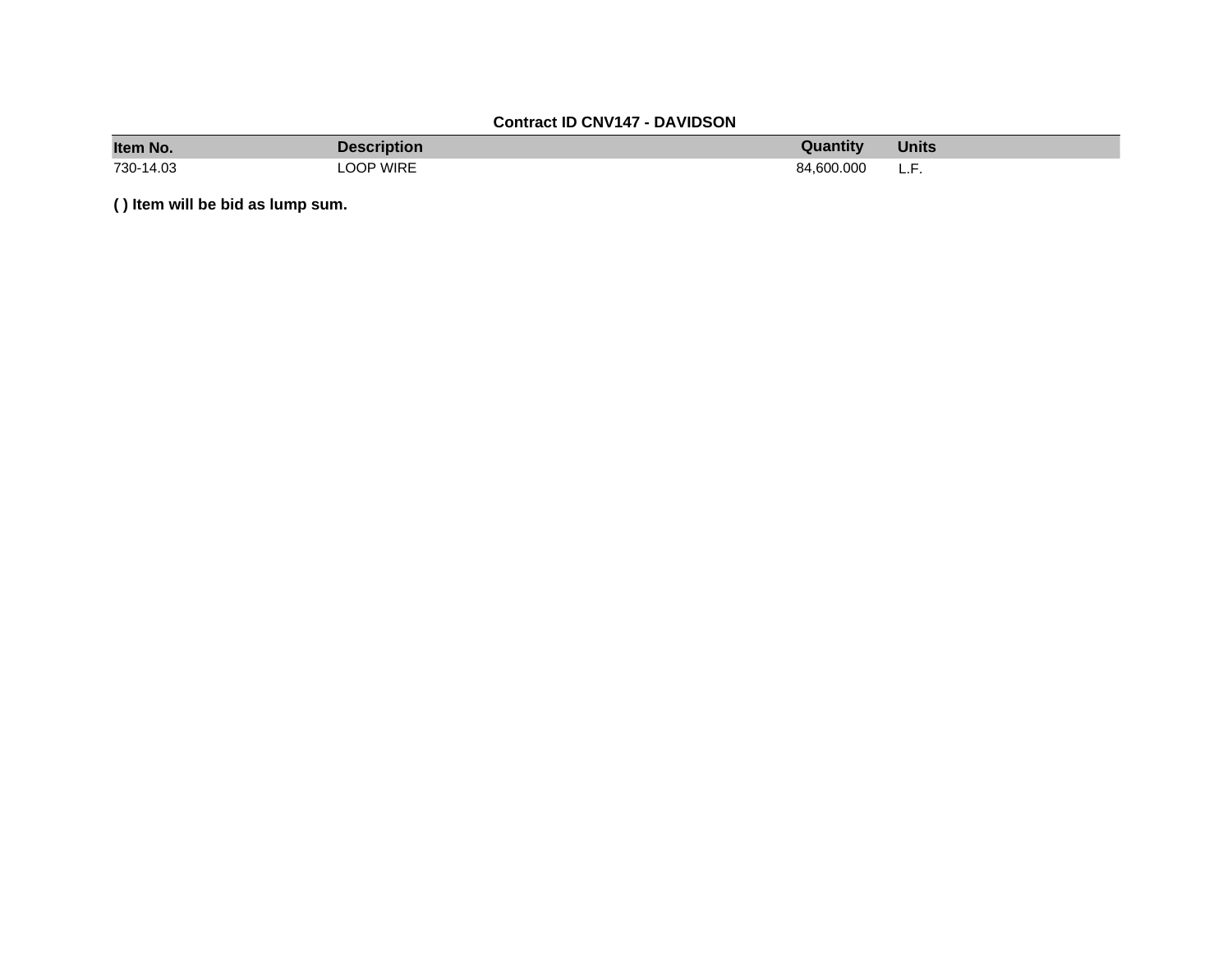| <b>Contract ID: CNV206</b> |                                  |            |                                                                                                                                                                                                     |           |
|----------------------------|----------------------------------|------------|-----------------------------------------------------------------------------------------------------------------------------------------------------------------------------------------------------|-----------|
| Letting Date: May 07, 2021 | <b>Counties: DAVIDSON</b>        | $10:00$ AM | Projects: 19021-8255-14                                                                                                                                                                             | NH-1(438) |
| District:                  |                                  |            | <b>DBE Goal Percent: 7.00</b>                                                                                                                                                                       |           |
|                            | near Foster Avenue (L.M. 20.32). |            | Description: The full and partial depth repair of Portland Cement Concrete pavement and sidewalk repair<br>on U.S. 41 (U.S. 70S, S.R. 1, Murfreesboro Road) from near Fesslers Lane (L.M. 20.00) to |           |

**Contract Time:** DT - 9/30/2021

| Item No.  | <b>Description</b>                                           | Quantity  | <b>Units</b> |
|-----------|--------------------------------------------------------------|-----------|--------------|
| 307-03.01 | ASPHALT CONCRETE MIX (PG76-22) (BPMB-HM)<br><b>GRADING A</b> | 633.000   | <b>TON</b>   |
| 415-01.02 | COLD PLANING BITUMINOUS PAVEMENT                             | 2,200.000 | S.Y.         |
| 502-03.25 | FULL DEPTH PCC PAVEMENT REPAIR HIGH EARLY                    | 920.000   | C.Y.         |
| 502-25    | SAWING CONCRETE JOINTS                                       | 9,600.000 | L.F.         |
| 701-01.10 | CONCRETE SIDEWALK (DESCRIPTION)                              | 450.000   | S.F.         |
| 701-02.01 | CONCRETE CURB RAMP (RETROFIT)                                | 2,660.000 | S.F.         |
| 712-01    | <b>TRAFFIC CONTROL</b>                                       | (1)       | LS.          |
| 712-01.03 | LANE CLOSURE(NIGHT WORK)                                     | 15.000    | <b>EACH</b>  |
| 712-04.01 | FLEXIBLE DRUMS (CHANNELIZING)                                | 250,000   | <b>EACH</b>  |
| 712-05.01 | WARNING LIGHTS (TYPE A)                                      | 8.000     | <b>EACH</b>  |
| 712-06    | SIGNS (CONSTRUCTION)                                         | 483.000   | S.F.         |
| 712-08.03 | ARROW BOARD (TYPE C)                                         | 4.000     | <b>EACH</b>  |
| 713-06.01 | STEEL I-BEAMS & WF-BEAMS(BREAKSAFE) SIGN<br><b>SUPPORT</b>   | 4.000     | LB.          |
| 716-02.05 | PLASTIC PAVEMENT MARKING (STOP LINE)                         | 230,000   | L.F.         |
| 716-02.09 | PLASTIC PAVEMENT MARKING (LONGITUDINAL<br>CROSS-WALK)        | 690,000   | L.F.         |
| 716-09.86 | <b>CONTRAST PAVEMENT MARKING 6"</b>                          | 1.300     | L.M.         |
| 716-09.87 | CONTRAST PAVEMENT MARKINGS WORDS AND<br><b>SYMBOLS</b>       | 9.000     | <b>EACH</b>  |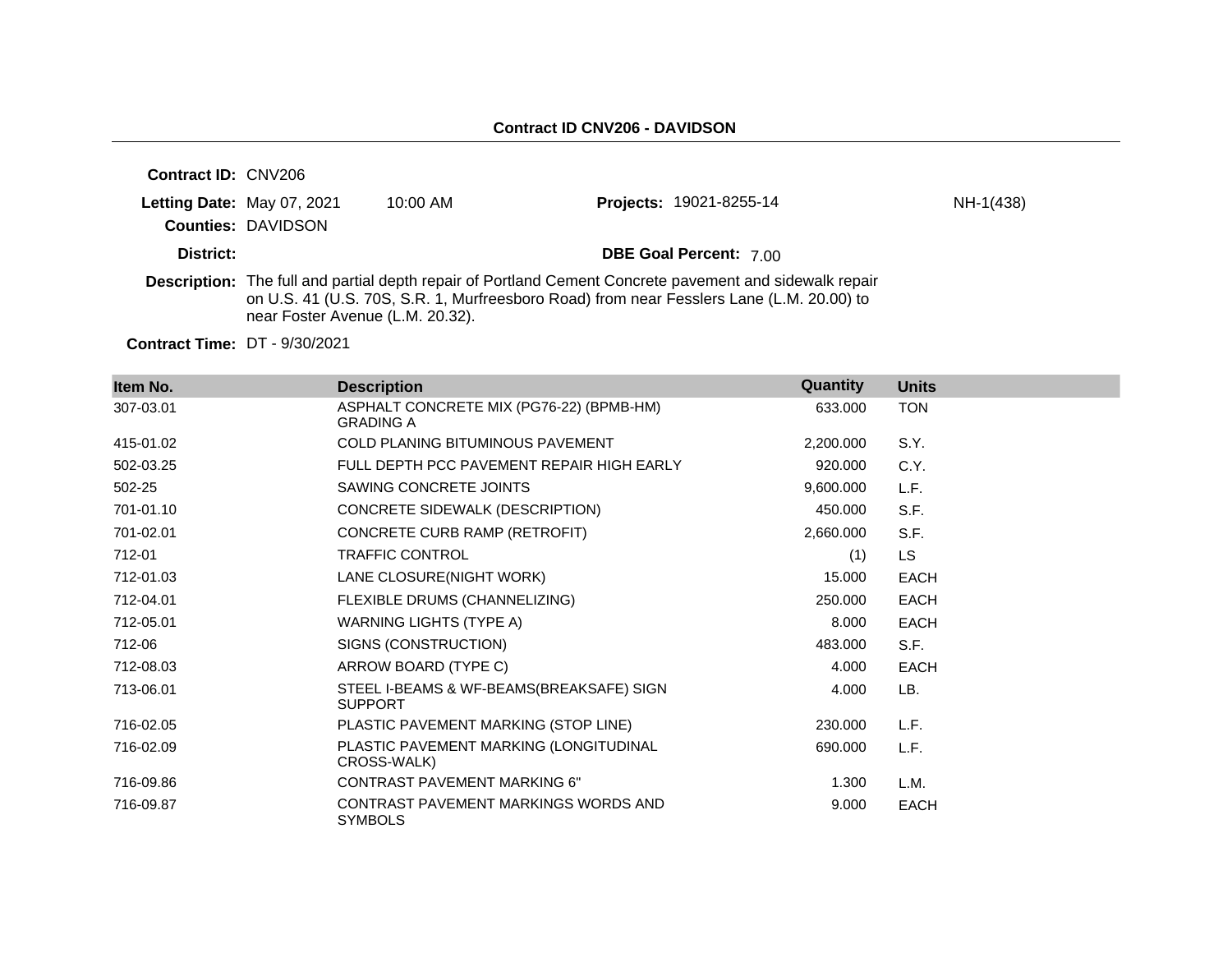# **Contract ID CNV206 - DAVIDSON**

| Item No.  | <b>Description</b>                  | Quantity | <b>Units</b> |
|-----------|-------------------------------------|----------|--------------|
| 716-09.90 | CONTRAST PAVEMENT MARKING 6" DOTTED | 55.000   | L.F.         |
| 717-01    | <b>MOBILIZATION</b>                 |          |              |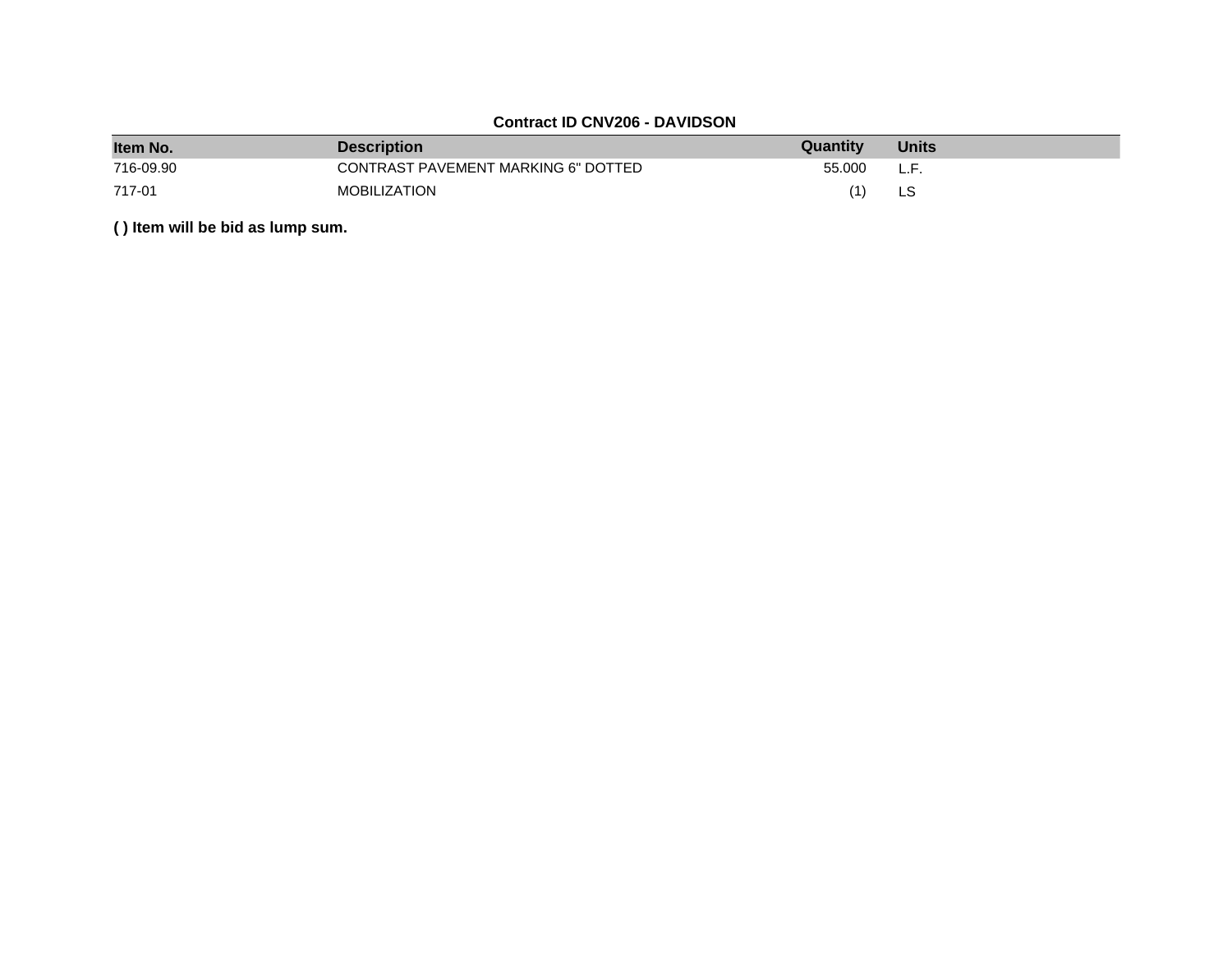**Contract ID:** CNV149 **Letting Date:** May 07, 2021 10:00 AM **Counties:** DAVIDSON **District: District: DBE Goal Percent: Description:** The installation of an overhead sign structure on I-65 NB & SB (L.M. 21.08). **Projects:** 19012-4166-04 NA

**Contract Time:** DT - 12/31/2021

| Item No.  | <b>Description</b>                                         | Quantity | <b>Units</b> |
|-----------|------------------------------------------------------------|----------|--------------|
| 705-04.09 | EARTH PAD FOR TYPE 38 GR END TREATMENT                     | 2.000    | <b>EACH</b>  |
| 705-06.01 | W BEAM GR (TYPE 2) MASH TL-3                               | 170.000  | L.F.         |
| 705-06.10 | GR TERMINALTRAILING END (TYPE 13) MASH TL-3                | 2.000    | <b>EACH</b>  |
| 705-06.20 | TANGENT ENERGY ABSORBING TERM MASH TL-3                    | 2.000    | <b>EACH</b>  |
| 705-08.51 | PORTABLE IMPACT ATTENUATOR NCHRP350 TL-3                   | 2.000    | <b>EACH</b>  |
| 712-01    | <b>TRAFFIC CONTROL</b>                                     | (1)      | LS.          |
| 712-01.03 | LANE CLOSURE(NIGHT WORK)                                   | 10.000   | <b>EACH</b>  |
| 712-02.02 | INTERCONNECTED PORTABLE BARRIER RAIL                       | 780.000  | L.F.         |
| 712-04.01 | FLEXIBLE DRUMS (CHANNELIZING)                              | 200.000  | <b>EACH</b>  |
| 712-04.50 | <b>BARRIER RAIL DELINEATOR</b>                             | 50.000   | <b>EACH</b>  |
| 712-08.10 | MOBILE MESSAGE SIGN UNIT W/ATTENUATOR                      | 100.000  | <b>HOUR</b>  |
| 713-09.20 | STEEL OVERHEAD SIGN STRUCTURE (SPAN___)<br>$(SPAN 94'+/-)$ | 1.000    | <b>EACH</b>  |
| 713-14    | EXTRUDED ALUMINUM PANEL SIGNS                              | 523,000  | S.F.         |
| 713-15.36 | REMOVE SIGN, SUPPORT & FOOTING                             | 1.000    | <b>EACH</b>  |
| 713-16.01 | CHANGEABLE MESSAGE SIGN UNIT                               | 2.000    | <b>EACH</b>  |
| 717-01    | <b>MOBILIZATION</b>                                        | (1)      | LS.          |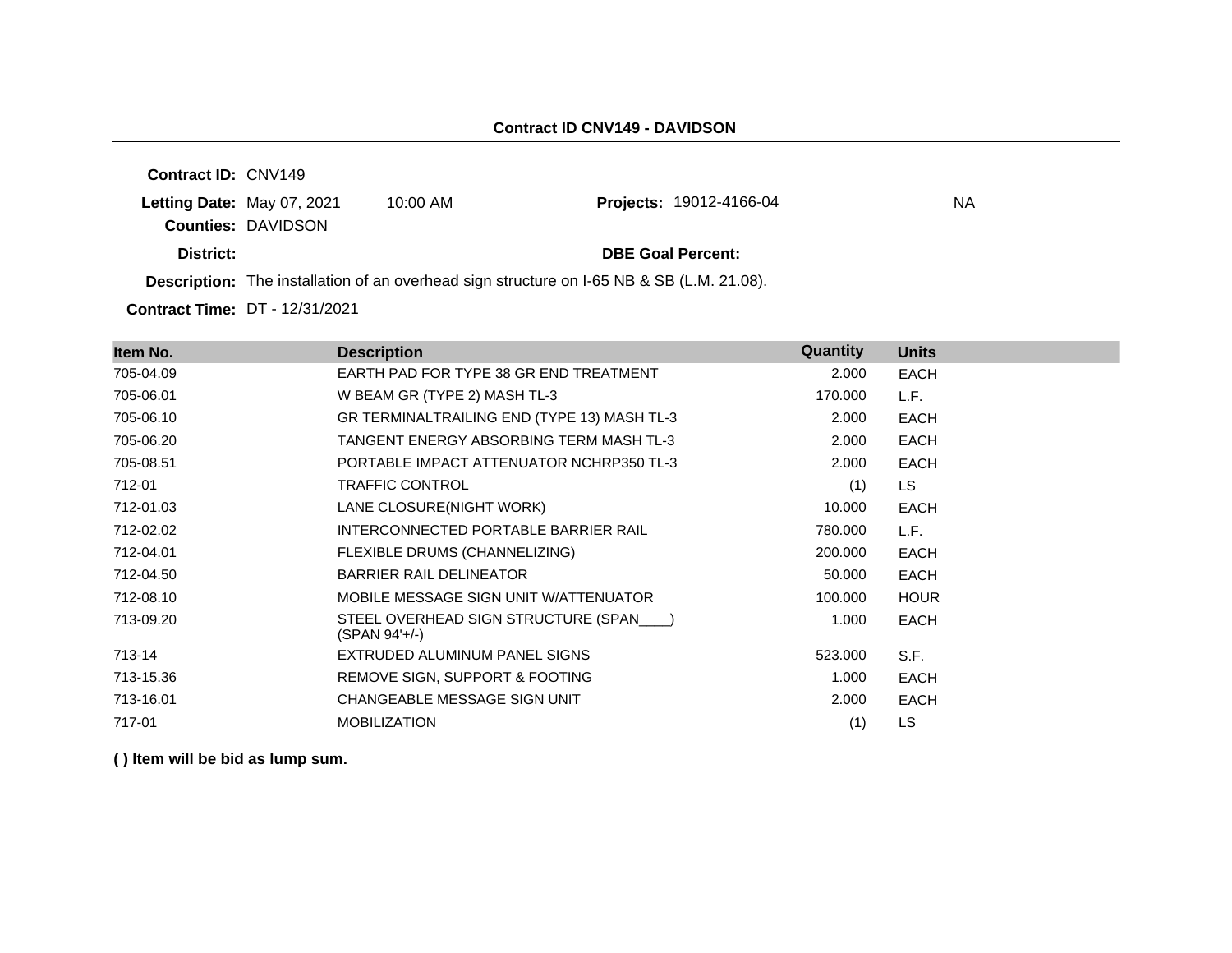**Contract ID:** CNV148 **Letting Date:** May 07, 2021 10:00 AM **Counties:** DAVIDSON **District: District: DBE Goal Percent: Contract Time:** DT - 12/31/2021 **Description:** The installation of an overhead sign structure on U.S. 31E (S.R. 6) (L.M. 10.90). **Projects:** 19024-4215-04 NA

| Item No.  | <b>Description</b>                                     | Quantity | <b>Units</b> |
|-----------|--------------------------------------------------------|----------|--------------|
| 705-08.51 | PORTABLE IMPACT ATTENUATOR NCHRP350 TL-3               | 2.000    | <b>EACH</b>  |
| 712-01    | <b>TRAFFIC CONTROL</b>                                 | (1)      | LS.          |
| 712-01.03 | LANE CLOSURE(NIGHT WORK)                               | 12.000   | EACH         |
| 712-02.02 | INTERCONNECTED PORTABLE BARRIER RAIL                   | 400.000  | L.F.         |
| 712-04.01 | FLEXIBLE DRUMS (CHANNELIZING)                          | 250,000  | EACH         |
| 712-04.50 | <b>BARRIER RAIL DELINEATOR</b>                         | 40.000   | EACH         |
| 712-08.10 | MOBILE MESSAGE SIGN UNIT W/ATTENUATOR                  | 100.000  | <b>HOUR</b>  |
| 713-09.20 | STEEL OVERHEAD SIGN STRUCTURE (SPAN )<br>(SPAN 94'+/-) | 1.000    | EACH         |
| 713-14    | EXTRUDED ALUMINUM PANEL SIGNS                          | 426,000  | S.F.         |
| 713-15.36 | REMOVE SIGN, SUPPORT & FOOTING                         | 1.000    | EACH         |
| 713-16.01 | CHANGEABLE MESSAGE SIGN UNIT                           | 2.000    | <b>EACH</b>  |
| 717-01    | <b>MOBILIZATION</b>                                    | (1)      | LS           |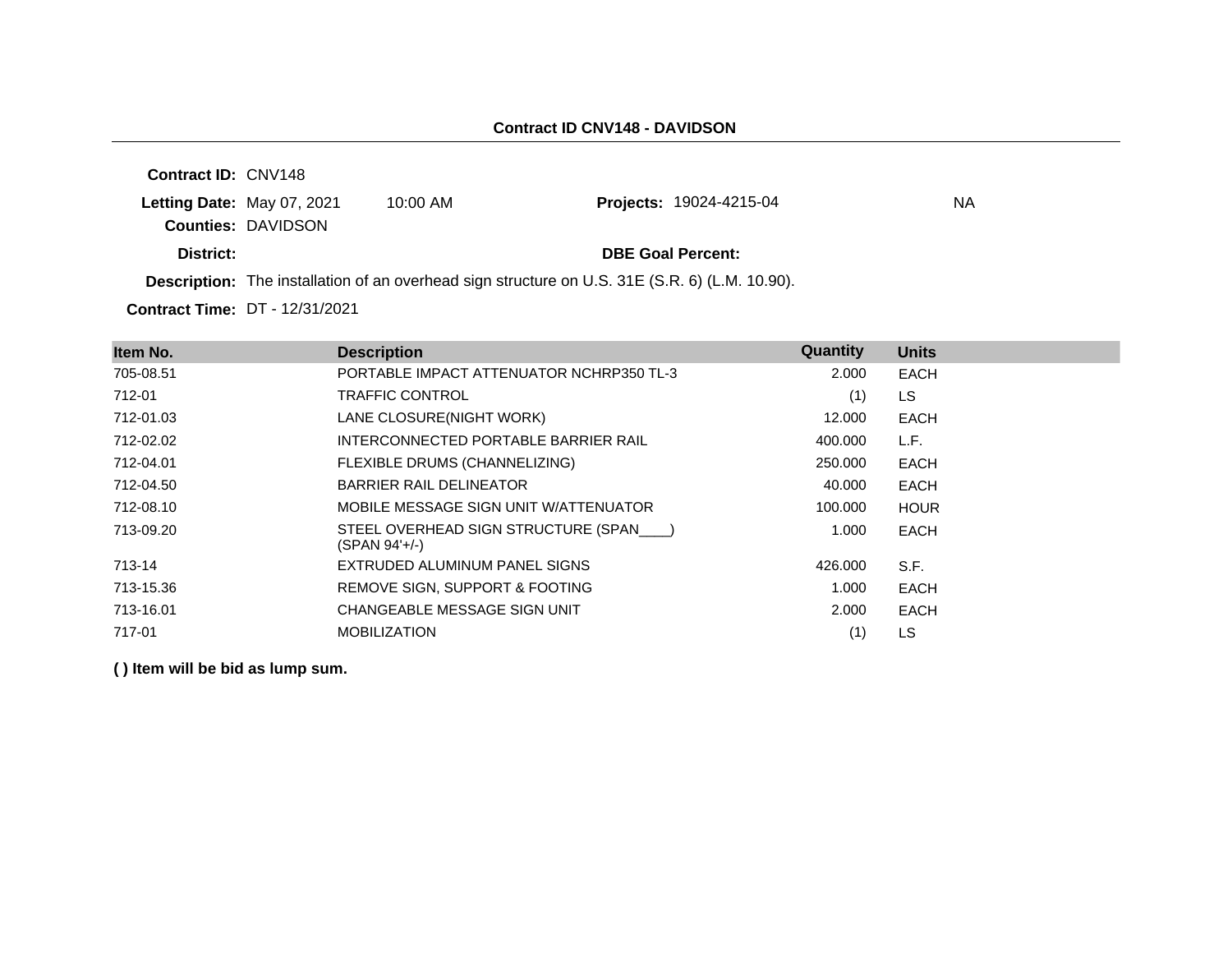| <b>Contract ID: CNV151</b>      |                            |                                                                                     |                                |    |
|---------------------------------|----------------------------|-------------------------------------------------------------------------------------|--------------------------------|----|
|                                 | Letting Date: May 07, 2021 | $10:00$ AM                                                                          | <b>Projects: 19047-4245-04</b> | NА |
|                                 | <b>Counties: DAVIDSON</b>  |                                                                                     |                                |    |
| District:                       |                            |                                                                                     | <b>DBE Goal Percent:</b>       |    |
|                                 |                            | <b>Description:</b> The tunnel cleaning of the Thompson Lane Underpass on S.R. 155. |                                |    |
| Contract Time: $DT - 6/30/2022$ |                            |                                                                                     |                                |    |

| Item No.  | <b>Description</b>                                    | Quantity | <b>Units</b> |
|-----------|-------------------------------------------------------|----------|--------------|
| 712-01.56 | MAINTENANCE OF TRAFFIC (<br>(THOMPSON LANE UNDERPASS) | 12,000   | <b>EACH</b>  |
| 713-20.40 | <b>GRAFFITI REMOVAL</b>                               | 250.000  | S.F.         |
| 717-01    | <b>MOBILIZATION</b>                                   |          | LS           |
| 760-01.05 | TUNNEL CLEANING (THOMPSON LANE TUNNELS)               | 12,000   | <b>EACH</b>  |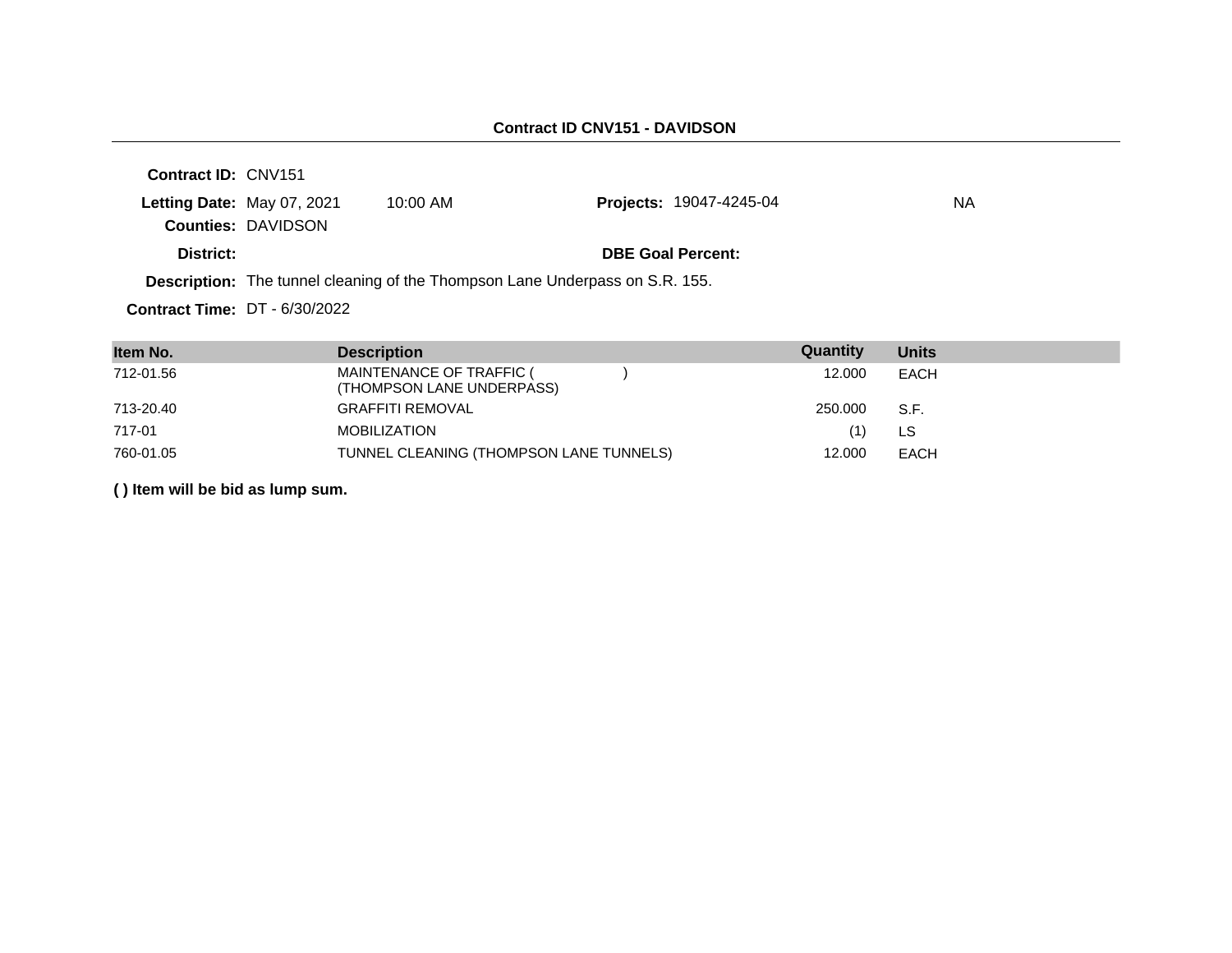**Contract ID:** CNV150 **Letting Date:** May 07, 2021 10:00 AM **Counties:** DAVIDSON **District: District: DBE Goal Percent: Description:** The repair of the bridge on S.R. 155 over the Cumberland River (Cockrill Bend) (L.M. 24.86). Projects: 19074-4260-04 NA

| Item No.  | <b>Description</b>                                                    | <b>Quantity</b> | <b>Units</b> |
|-----------|-----------------------------------------------------------------------|-----------------|--------------|
| 105-01    | CONSTRUCTION STAKES, LINES AND GRADES                                 | (1)             | <b>LS</b>    |
| 202-04.01 | REMOVAL OF STRUCTURES (DESCRIPTION, STA.)<br>(BRIDGE NO. 19SR1550029) | (1)             | LS           |
| 209-05    | <b>SEDIMENT REMOVAL</b>                                               | 6.000           | C.Y.         |
| 209-08.02 | TEMPORARY SILT FENCE (WITH BACKING)                                   | 690.000         | L.F.         |
| 303-10.01 | MINERAL AGGREGATE (SIZE 57)                                           | 22.000          | <b>TON</b>   |
| 307-03.08 | ASPHALT CONCRETE MIX (PG76-22) (BPMB-HM)<br><b>GRADING B-M2</b>       | 1,939.000       | <b>TON</b>   |
| 403-01    | BITUMINOUS MATERIAL FOR TACK COAT (TC)                                | 13.000          | <b>TON</b>   |
| 411-03.10 | ACS MIX(PG76-22) GRADING D                                            | 1,654.000       | <b>TON</b>   |
| 411-12.01 | SCORING SHOULDERS (CONTINUOUS) (16IN<br>WIDTH)                        | 4.000           | L.M.         |
| 415-01.02 | <b>COLD PLANING BITUMINOUS PAVEMENT</b>                               | 17,150.000      | S.Y.         |
| 502-04.01 | SAWING CONCRETE PAVEMENT (FULL DEPTH)                                 | 2,248.000       | L.F.         |
| 603-02.15 | <b>REPAINT EXISTING BEARINGS</b>                                      | (1)             | <b>LS</b>    |
| 603-02.20 | SPOT PAINTING EXISTING STEEL STRUCTURES                               | 4,299.000       | S.F.         |
| 604-03.01 | <b>CLASS A CONCRETE (BRIDGES)</b>                                     | 19.000          | C.Y.         |
| 604-03.04 | PAVEMENT @ BRIDGE ENDS                                                | 480.000         | S.Y.         |
| 604-05.31 | BRIDGE DECK GROOVING (MECHANICAL)                                     | 10,501.000      | S.Y.         |
| 604-10.20 | <b>HYDRODEMOLITION</b>                                                | 10,501.333      | S.Y.         |
| 604-10.60 | EXPANSION JOINT REPAIRS (MODULAR TYPE)                                | 180.000         | L.F.         |
| 604-18.26 | STEEL BAR COUPLERS AT APPROACH SLABS                                  | 312,000         | <b>EACH</b>  |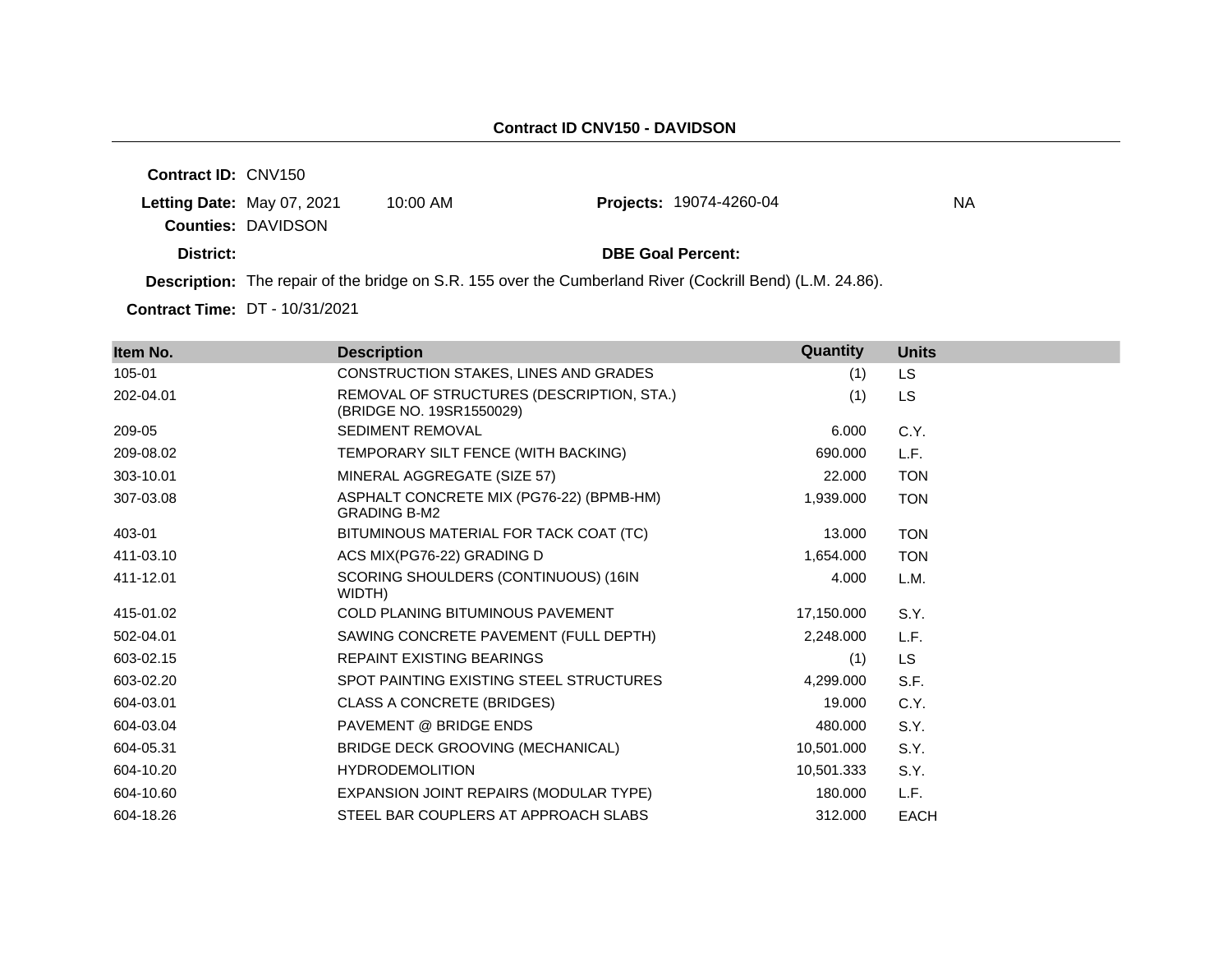#### **Contract ID CNV150 - DAVIDSON**

| Item No.  | <b>Description</b>                                                        | Quantity   | <b>Units</b> |
|-----------|---------------------------------------------------------------------------|------------|--------------|
| 617-02    | <b>BRIDGE DECK CRACK SEALING</b>                                          | 480.000    | L.F.         |
| 617-05    | SEALANT (DESCRIPTION) (HMWM)                                              | 6.000      | GAL.         |
| 619-01    | <b>BRIDGE DECK OVERLAY (PMC)</b>                                          | 10,501.333 | S.Y.         |
| 705-20.25 | TEMPORARY CRASH CUSHION (MASH TL-3)                                       | 6.000      | <b>EACH</b>  |
| 709-05.06 | MACHINED RIP-RAP (CLASS A-1)                                              | 27,000     | <b>TON</b>   |
| 712-01    | <b>TRAFFIC CONTROL</b>                                                    | (1)        | <b>LS</b>    |
| 712-02.04 | INTERCONNECTED PORTABLE BARRIER RAIL<br>(DESCRIPTION) (LIGHTWEIGHT STEEL) | 2,910.000  | L.F.         |
| 712-04.01 | FLEXIBLE DRUMS (CHANNELIZING)                                             | 70.000     | <b>EACH</b>  |
| 712-04.50 | <b>BARRIER RAIL DELINEATOR</b>                                            | 146.000    | <b>EACH</b>  |
| 712-06    | SIGNS (CONSTRUCTION)                                                      | 860.000    | S.F.         |
| 712-08.03 | ARROW BOARD (TYPE C)                                                      | 4.000      | <b>EACH</b>  |
| 712-08.09 | DIGITAL SPEED LIMIT SIGN ASSEMBLY                                         | 4.000      | <b>EACH</b>  |
| 712-09.08 | REMOVABLE PAVEMENT MARKING (6" line)                                      | 21,756.000 | L.F.         |
| 713-16.01 | CHANGEABLE MESSAGE SIGN UNIT                                              | 2.000      | <b>EACH</b>  |
| 716-01.13 | RAISED PVMT MARKERS (BI-DIRECTIONAL) (2<br><b>COLOR LENS)</b>             | 71.000     | <b>EACH</b>  |
| 716-01.30 | REMOVAL OF SNOWPLOWABLE REFLECTIVE<br><b>MARKER</b>                       | 71.000     | <b>EACH</b>  |
| 716-05.20 | PAINTED PAVEMENT MARKING (6" LINE)                                        | 3.000      | L.M.         |
| 716-08.01 | REMOVAL OF PAVEMENT MARKING (LINE)                                        | 11,970.000 | L.F.         |
| 716-12.02 | ENHANCED FLATLINE THERMO PVMT MRKNG (6IN<br>LINE)                         | 3.000      | L.M.         |
| 717-01    | <b>MOBILIZATION</b>                                                       | (1)        | <b>LS</b>    |
| 740-10.04 | GEOTEXTILE (TYPE IV) (STABILIZATION)                                      | 39,000     | S.Y.         |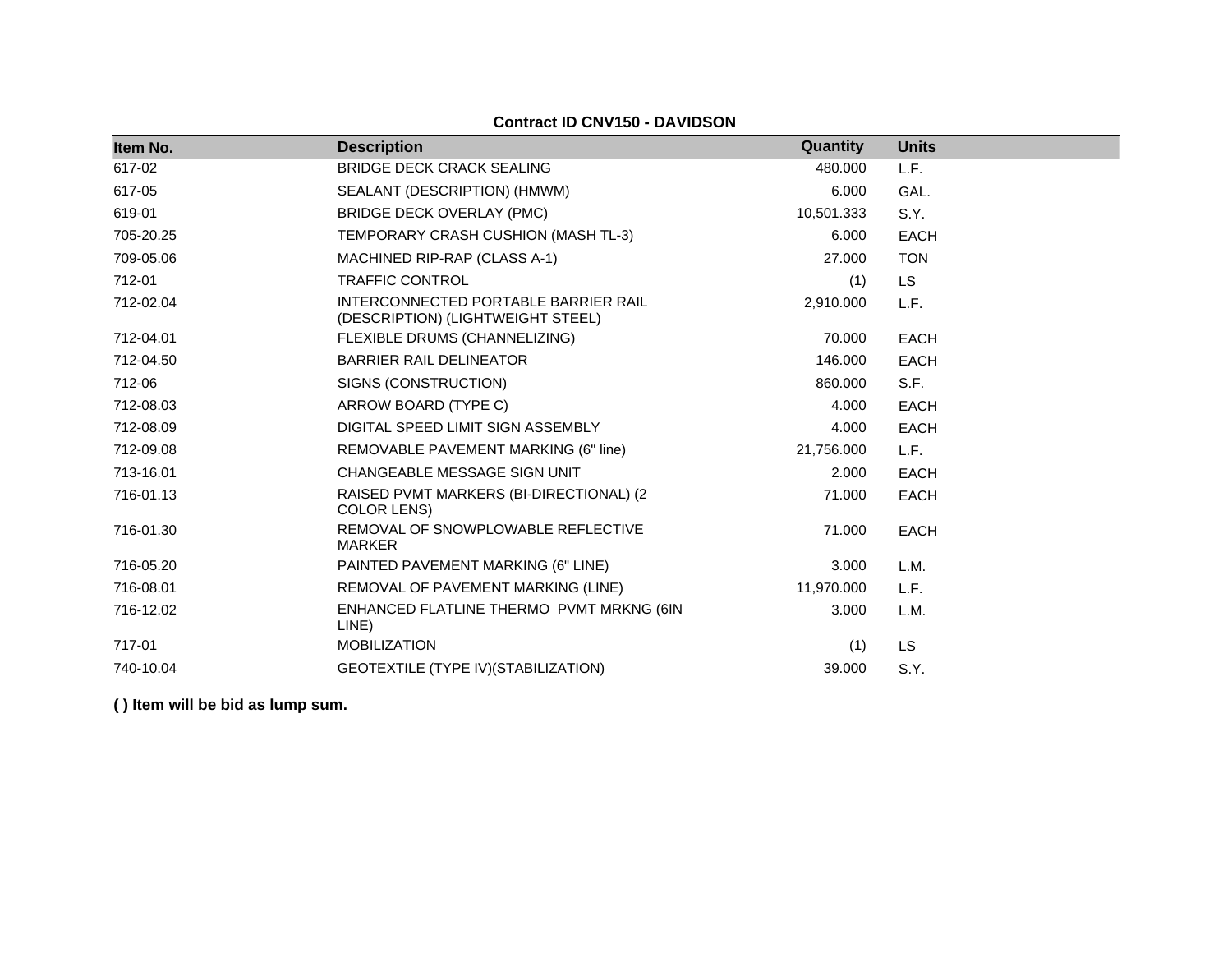| <b>Contract ID: CNV154</b>            |                               |            |                                                                                                         |     |
|---------------------------------------|-------------------------------|------------|---------------------------------------------------------------------------------------------------------|-----|
| Letting Date: May 07, 2021            |                               | $10:00$ AM | <b>Projects: 19074-4262-04</b>                                                                          | NA. |
|                                       | <b>Counties: DAVIDSON</b>     |            |                                                                                                         |     |
| District:                             |                               |            | <b>DBE Goal Percent:</b>                                                                                |     |
|                                       | 27.25) and I-40 (L.M. 27.38). |            | <b>Description:</b> The repair of bridges on S.R. 155 (Briley Parkway/Robertson Road) over Ramp C (L.M. |     |
| <b>Contract Time: DT - 10/31/2021</b> |                               |            |                                                                                                         |     |

**Item No. Description Quantity Units** 202-04.01 REMOVAL OF STRUCTURES (DESCRIPTION, STA.) (PAVEMENT @ BRIDGE ENDS) (1) LS 203-01 ROAD & DRAINAGE EXCAVATION (UNCLASSIFIED) 60.000 C.Y. 208-01.05 BROOMING & DEGRASSING SHOULDERS 0.300 L.M. 209-09.43 CURB INLET PROTECTION (TYPE 4) 1.000 EACH 303-10.01 MINERAL AGGREGATE (SIZE 57) 1,631.000 TON 501-03.20 CONCRETE PAVEMENT GROOVING 24.000 S.Y. 604-03.04 PAVEMENT @ BRIDGE ENDS 773.000 S.Y. 604-10.90 MISCELLANEOUS BRIDGE ITEMS (1) LS 604-12.15 DRILL & GROUT STEEL BARS 43.000 EACH 617-02 BRIDGE DECK CRACK SEALING 324.000 L.F. 617-05 SEALANT (DESCRIPTION) (HMWM) 4.000 GAL. 621-03.02 18" TEMPORARY DRAINAGE PIPE 50.000 L.F. 705-08.51 PORTABLE IMPACT ATTENUATOR NCHRP350 TL-3 2.000 EACH 707-11.01 PEDESTRIAN CONSTRUCTION BARRIER FENCE 60.000 L.F. 709-05.05 MACHINED RIP-RAP (CLASS A-3) 40.000 TON 709-05.06 MACHINED RIP-RAP (CLASS A-1) 36.000 TON 712-01 TRAFFIC CONTROL (1) LS 712-02.02 INTERCONNECTED PORTABLE BARRIER RAIL 1,150.000 L.F. 712-04.01 FLEXIBLE DRUMS (CHANNELIZING) 170.000 EACH 712-05.01 WARNING LIGHTS (TYPE A) 2.000 EACH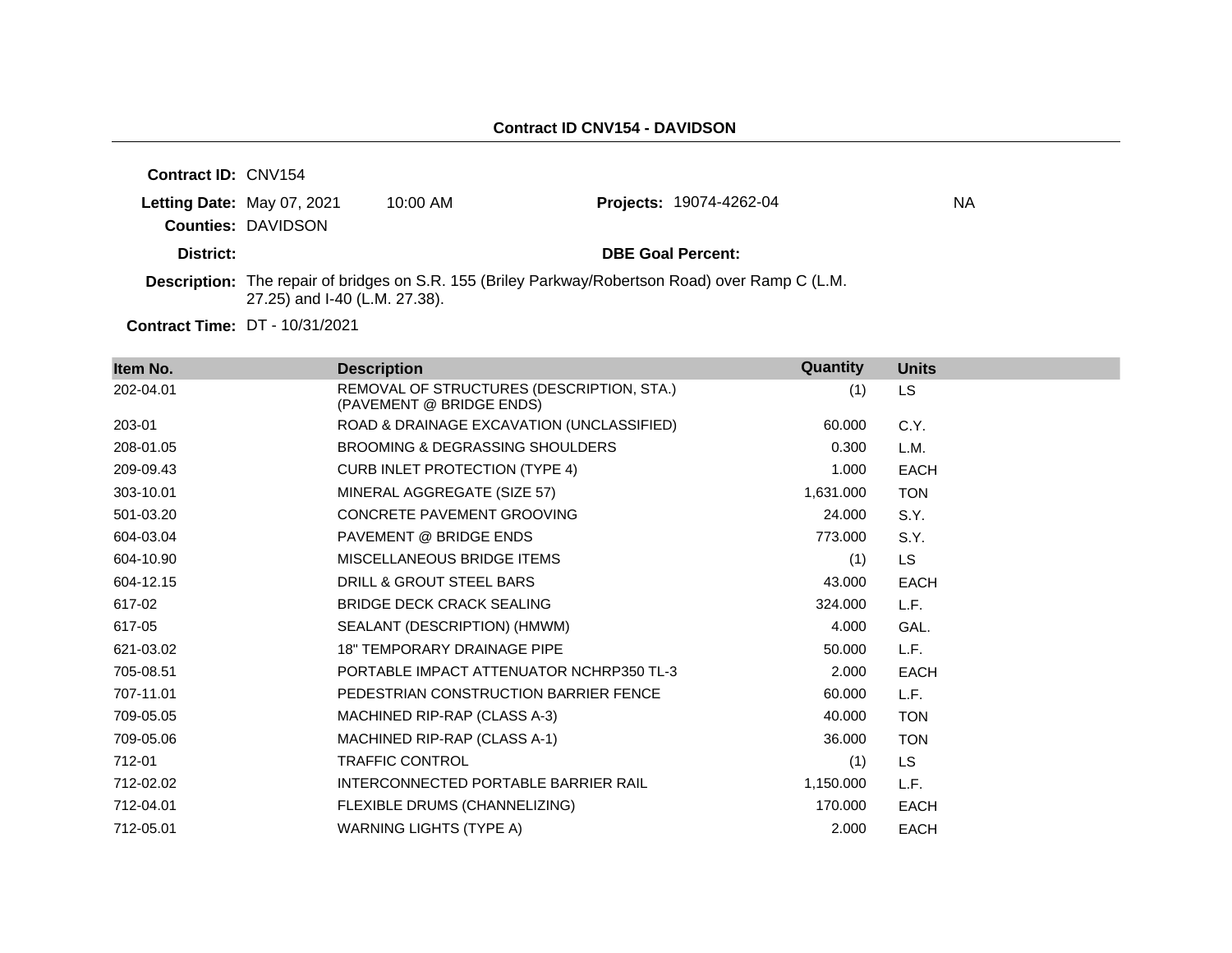### **Contract ID CNV154 - DAVIDSON**

| Item No.  | <b>Description</b>                                | <b>Quantity</b> | <b>Units</b> |
|-----------|---------------------------------------------------|-----------------|--------------|
| 712-06    | SIGNS (CONSTRUCTION)                              | 478.000         | S.F.         |
| 712-07.03 | TEMPORARY BARRICADES (TYPE III)                   | 12.000          | L.F.         |
| 712-08.01 | UNIFORMED POLICE OFFICER                          | 5,600.000       | <b>DOLL</b>  |
| 712-08.03 | ARROW BOARD (TYPE C)                              | 2.000           | <b>EACH</b>  |
| 712-09.02 | REMOVABLE PAVEMENT MARKING (8" BARRIER<br>LINE)   | 4,050.000       | L.F.         |
| 713-16.01 | CHANGEABLE MESSAGE SIGN UNIT                      | 2.000           | <b>EACH</b>  |
| 716-12.02 | ENHANCED FLATLINE THERMO PVMT MRKNG (6IN<br>LINE) | 0.300           | L.M.         |
| 717-01    | <b>MOBILIZATION</b>                               | (1)             | LS.          |
| 740-07.04 | <b>GEOGRID REINFORCEMENT TYPE 2</b>               | 3,091.000       | S.Y.         |
| 740-10.03 | GEOTEXTILE (TYPE III) (EROSION CONTROL)           | 90.000          | S.Y.         |
| 740-10.04 | GEOTEXTILE (TYPE IV) (STABILIZATION)              | 806.000         | S.Y.         |
| 740-11.03 | TEMPORARY SEDIMENT TUBE 18IN                      | 500,000         | L.F.         |
| 801-01    | SEEDING (WITH MULCH)                              | 5.000           | <b>UNIT</b>  |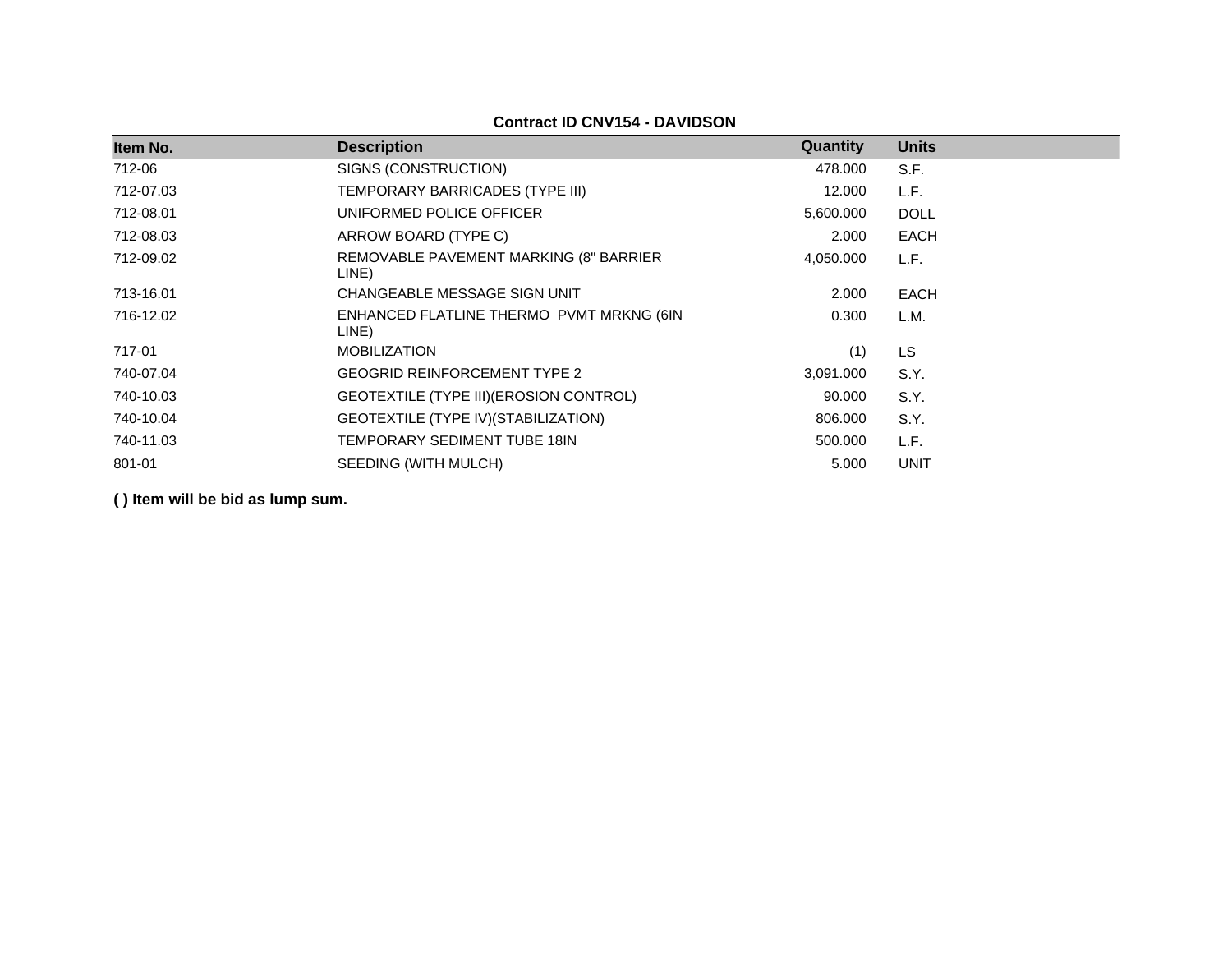**Contract ID:** CNV086

| Letting Date: May 07, 2021 | 10:00 AM | Projects: 22003-3207-94 | HSIP-235(14)       |
|----------------------------|----------|-------------------------|--------------------|
|                            |          | 22003-4207-04           | HSIP-235(14)       |
|                            |          | 22004-3256-94           | HSIP-46(39)        |
|                            |          | 22004-4256-04           | HSIP-46(39)        |
|                            |          | 22007-3253-94           | STP/HSIP-48(62)    |
|                            |          | 22007-3254-94           | HSIP-48(63)        |
|                            |          | 22007-3255-94           | HSIP-48(64)        |
|                            |          | 22007-4254-04           | HSIP-48(63)        |
|                            |          | 22007-4255-04           | <b>HSIP-48(64)</b> |
|                            |          | 22007-8253-14           | STP/HSIP-48(62)    |
| <b>Counties: DICKSON</b>   |          |                         |                    |

**District: District: DBE Goal Percent:** 7.00

**Description:** The resurfacing on S.R. 48 from the Hickman County line (L.M. 0.00) to S.R. 48A (L.M. 9.17), and on S.R. 48/S.R. 48A/S.R. 46/U.S. 70BR (S.R. 235) in downtown Dickson.

| Item No.  | <b>Description</b>                                              | Quantity  | <b>Units</b> |
|-----------|-----------------------------------------------------------------|-----------|--------------|
| 208-01.05 | BROOMING & DEGRASSING SHOULDERS                                 | 18.400    | L.M.         |
| 303-01    | MINERAL AGGREGATE, TYPE A BASE, GRADING D                       | 2,427.000 | TON          |
| 307-01.08 | ASPHALT CONCRETE MIX (PG64-22) (BPMB-HM)<br><b>GRADING B-M2</b> | 691.000   | TON          |
| 307-02.06 | ASPHALT CONCRETE MIX (PG70-22) (BPMB-HM)<br><b>GRADING B</b>    | 550,000   | TON          |
| 403-01    | BITUMINOUS MATERIAL FOR TACK COAT (TC)                          | 105.000   | TON          |
| 411-01.10 | ACS MIX(PG64-22) GRADING D                                      | 1,830.000 | TON          |
| 411-02.10 | ACS MIX(PG70-22) GRADING D                                      | 4,408.000 | TON          |
| 411-03.12 | ACS MIX(PG64-22) THIN LIFT D ASPHALT                            | 6,128,000 | TON          |
| 411-12.03 | SCORING FOR RUMBLE STRIPE (NON-<br>CONTINUOUS) (8IN WIDTH)      | 14.700    | L.M.         |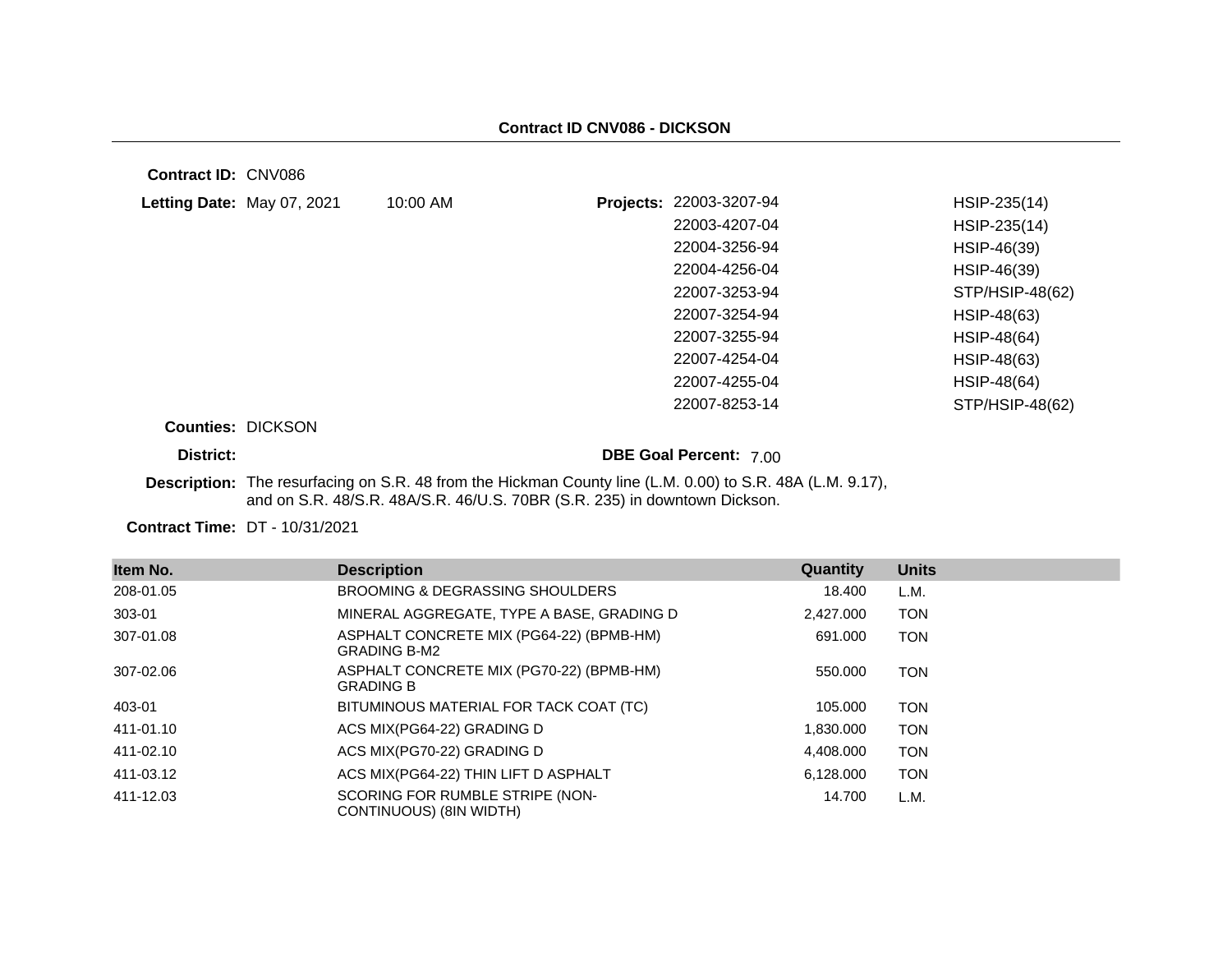### **Contract ID CNV086 - DICKSON**

| Item No.  | <b>Description</b>                                         | Quantity   | <b>Units</b> |
|-----------|------------------------------------------------------------|------------|--------------|
| 415-01.01 | COLD PLANING BITUMINOUS PAVEMENT                           | 11,935.000 | <b>TON</b>   |
| 611-09.01 | ADJUSTMENT OF EXISTING CATCHBASIN                          | 22.000     | <b>EACH</b>  |
| 701-02.01 | CONCRETE CURB RAMP (RETROFIT)                              | 6,770.000  | S.F.         |
| 701-02.03 | <b>CONCRETE CURB RAMP</b>                                  | 780.000    | S.F.         |
| 701-02.06 | DETECTABLE WARNING SURFACE<br>(REHABILITATION)             | 64.000     | S.F.         |
| 702-10.02 | <b>WHEEL STOP</b>                                          | 36.000     | <b>EACH</b>  |
| 705-06.01 | W BEAM GR (TYPE 2) MASH TL-3                               | 50,000     | L.F.         |
| 705-06.11 | GR TERMINAL (IN-INLINE) MASH TL-3                          | 2.000      | <b>EACH</b>  |
| 706-06.03 | <b>RADIUS RAIL</b>                                         | 50.000     | L.F.         |
| 706-10.26 | ROUNDED END ELEMENT                                        | 1.000      | <b>EACH</b>  |
| 712-01    | <b>TRAFFIC CONTROL</b>                                     | (1)        | <b>LS</b>    |
| 712-04.01 | FLEXIBLE DRUMS (CHANNELIZING)                              | 141.000    | <b>EACH</b>  |
| 712-05.01 | <b>WARNING LIGHTS (TYPE A)</b>                             | 8.000      | <b>EACH</b>  |
| 712-06    | SIGNS (CONSTRUCTION)                                       | 6,914.000  | S.F.         |
| 712-08.03 | ARROW BOARD (TYPE C)                                       | 4.000      | EACH         |
| 713-16.50 | REMOVE AND REPLACE SIGN (DESCRIPTION)<br>(VARIOUS)         | 8.000      | <b>EACH</b>  |
| 716-01.21 | SNOWPLOWABLE RAISED PAVEMENT MARKERS<br>(BI-DIR) (1 COLOR) | 982.000    | <b>EACH</b>  |
| 716-01.22 | SNOWPLOWABLE RAISED PAVMENT MARKERS<br>(MONO-DIR)(1 COLOR) | 44.000     | <b>EACH</b>  |
| 716-01.23 | SNOWPLOWABLE RAISED PAVEMENT MARKERS<br>(BI-DIR)(2 COLOR)  | 129.000    | <b>EACH</b>  |
| 716-01.30 | REMOVAL OF SNOWPLOWABLE REFLECTIVE<br><b>MARKER</b>        | 277.000    | <b>EACH</b>  |
| 716-02.03 | PLASTIC PAVEMENT MARKING (CROSS-WALK)                      | 1,095.000  | L.F.         |
| 716-02.04 | PLASTIC PAVEMENT MARKING(CHANNELIZATION<br>STRIPING)       | 1,087.000  | S.Y.         |
| 716-02.05 | PLASTIC PAVEMENT MARKING (STOP LINE)                       | 819.000    | L.F.         |
| 716-02.06 | PLASTIC PAVEMENT MARKING (TURN LANE<br>ARROW)              | 18.000     | <b>EACH</b>  |
| 716-02.08 | PLASTIC PAVEMENT MARKING (8" DOTTED LINE)                  | 532.000    | L.F.         |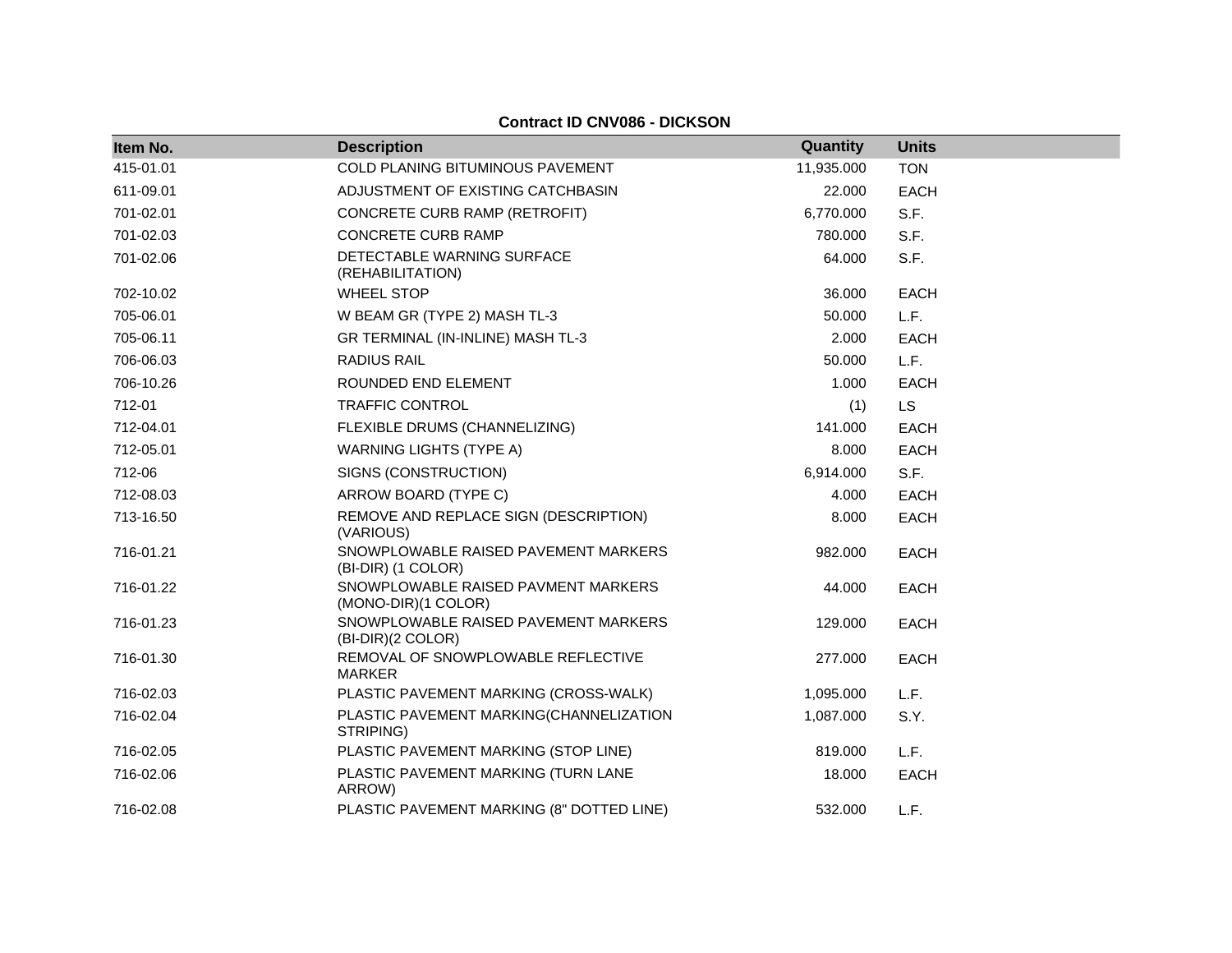| Item No.  | <b>Description</b>                                       | Quantity   | <b>Units</b> |
|-----------|----------------------------------------------------------|------------|--------------|
| 716-02.12 | PLASTIC PAVEMENT MARKING (8IN LINE)                      | 0.300      | L.M.         |
| 716-03.01 | PLASTIC WORD PAVEMENT MARKING (ONLY)                     | 4.000      | <b>EACH</b>  |
| 716-03.02 | PLASTIC WORD PAVEMENT MARKING (RXR)                      | 3.000      | <b>EACH</b>  |
| 716-04.01 | PLASTIC PAVEMENT MARKING (STRAIGHT-TURN<br>ARROW)        | 2.000      | <b>EACH</b>  |
| 716-04.02 | PLASTIC PAVEMENT MARKING(DOUBLE TURNING<br>ARROW)        | 12.000     | <b>EACH</b>  |
| 716-04.04 | PLASTIC PAVEMENT MARKING (TRANSVERSE<br>SHOULDER)        | 435.000    | L.F.         |
| 716-04.05 | PLASTIC PAVEMENT MARKING (STRAIGHT ARROW)                | 10.000     | <b>EACH</b>  |
| 716-04.10 | PLASTIC PAVEMENT MARKING (HANDICAP SYMBOL)               | 5.000      | <b>EACH</b>  |
| 716-05.01 | PAINTED PAVEMENT MARKING (4" LINE)                       | 1.600      | L.M.         |
| 716-05.03 | PAINTED PAVEMENT MARKING (CROSS-WALK)                    | 150.000    | L.F.         |
| 716-05.20 | PAINTED PAVEMENT MARKING (6" LINE)                       | 44.850     | L.M.         |
| 716-12.02 | ENHANCED FLATLINE THERMO PVMT MRKNG (6IN<br>LINE)        | 46.550     | L.M.         |
| 716-12.05 | ENHANCED FLATLINE THERMO PVMT MRKNG (6IN<br>DOTTED LINE) | 660.000    | L.F.         |
| 716-12.06 | ENHANCED FLAT LINE THERMO (8IN LINE)                     | 1,163.000  | L.F.         |
| 717-01    | <b>MOBILIZATION</b>                                      | (1)        | <b>LS</b>    |
| 730-14.02 | <b>SAW SLOT</b>                                          | 10,136.000 | L.F.         |
| 730-14.03 | <b>LOOP WIRE</b>                                         | 22,522.000 | L.F.         |

# **Contract ID CNV086 - DICKSON**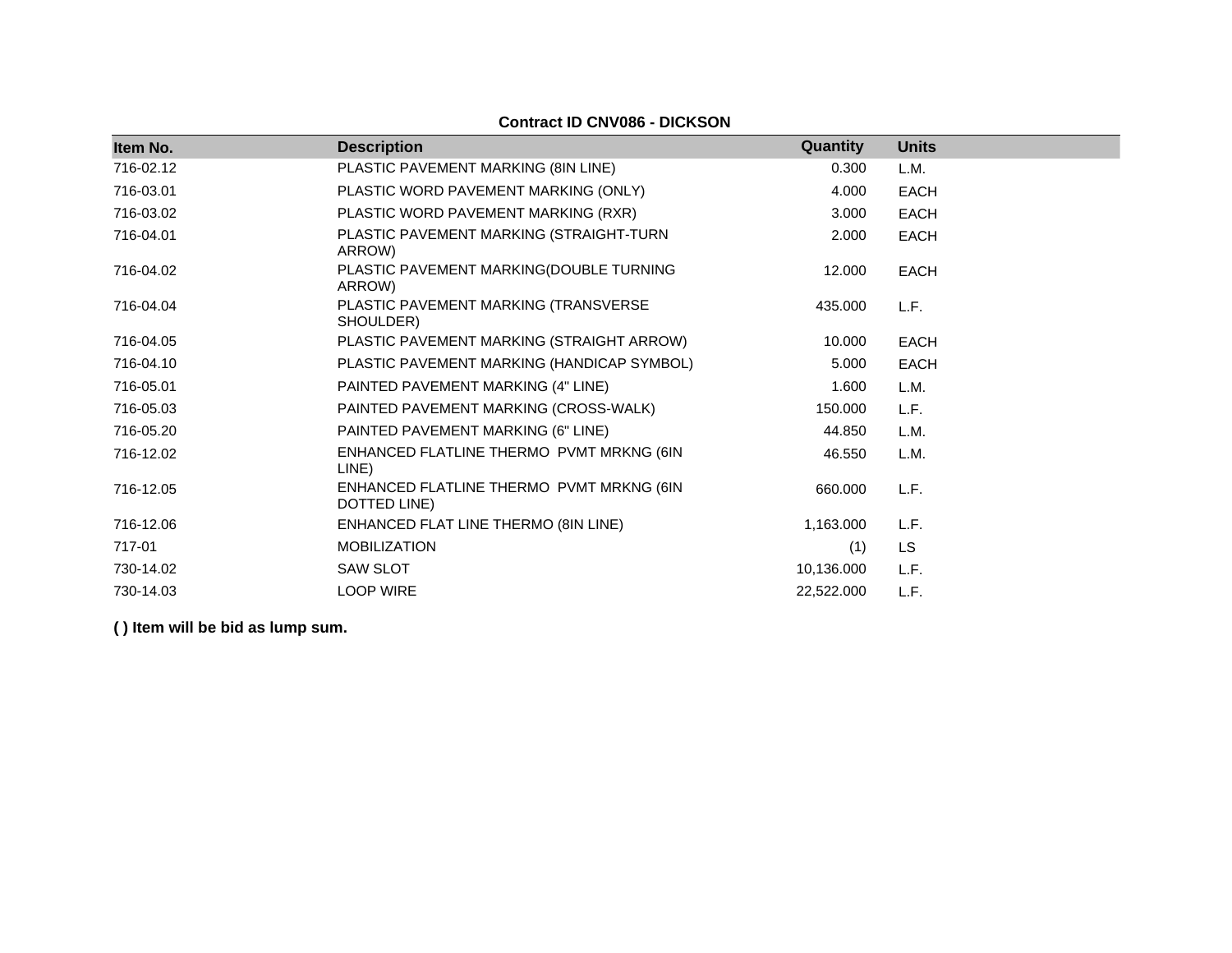#### **Contract ID CNV209 - FAYETTE**

**Contract ID:** CNV209 **Letting Date:** May 07, 2021 10:00 AM **Counties:** FAYETTE **District: District: DBE Goal Percent: Contract Time:** DT - 9/15/2021 **Description:** The resurfacing on S.R. 196 from near Hickory Withe Road (L.M. 22.81) to U.S. 70 (S.R. 1) (L.M. 25.56). **Projects:** 24017-3245-94 HSIP-196(17) 24017-4245-04 HSIP-196(17)

| Item No.  | <b>Description</b>                                                | Quantity  | <b>Units</b> |
|-----------|-------------------------------------------------------------------|-----------|--------------|
| 202-03.01 | REMOVAL OF ASPHALT PAVEMENT                                       | 1,200.000 | S.Y.         |
| 203-06    | WATER                                                             | 11.000    | M.G.         |
| 208-01.05 | BROOMING & DEGRASSING SHOULDERS                                   | 5.490     | L.M.         |
| 303-02    | MINERAL AGGREGATE, TYPE B BASE, GRADING<br>(DESCRIPTION) (C OR D) | 1,357.000 | <b>TON</b>   |
| 307-01.01 | ASPHALT CONCRETE MIX (PG64-22) (BPMB-HM)<br><b>GRADING A</b>      | 521.000   | <b>TON</b>   |
| 307-01.08 | ASPHALT CONCRETE MIX (PG64-22) (BPMB-HM)<br><b>GRADING B-M2</b>   | 15.000    | <b>TON</b>   |
| 403-01    | BITUMINOUS MATERIAL FOR TACK COAT (TC)                            | 13.000    | <b>TON</b>   |
| 411-01.10 | ACS MIX(PG64-22) GRADING D                                        | 2,767.000 | <b>TON</b>   |
| 411-12.04 | SCORING FOR RUMBLE STRIPE (NON-<br>CONTINUOUS) (4IN WIDTH)        | 2.745     | L.M.         |
| 415-01.01 | <b>COLD PLANING BITUMINOUS PAVEMENT</b>                           | 38.000    | <b>TON</b>   |
| 701-01.01 | CONCRETE SIDEWALK (4 ")                                           | 75.000    | S.F.         |
| 701-02.03 | <b>CONCRETE CURB RAMP</b>                                         | 114.000   | S.F.         |
| 705-02.10 | <b>GUARDRAIL TRANSITION 27IN TO 31IN</b>                          | 13.000    | <b>EACH</b>  |
| 705-04.09 | EARTH PAD FOR TYPE 38 GR END TREATMENT                            | 6.000     | <b>EACH</b>  |
| 705-06.11 | GR TERMINAL (IN-INLINE) MASH TL-3                                 | 2.000     | EACH         |
| 705-06.20 | TANGENT ENERGY ABSORBING TERM MASH TL-3                           | 11.000    | <b>EACH</b>  |
| 705-80.16 | LINE POST REFLECTIVE MARKER                                       | 4.000     | <b>EACH</b>  |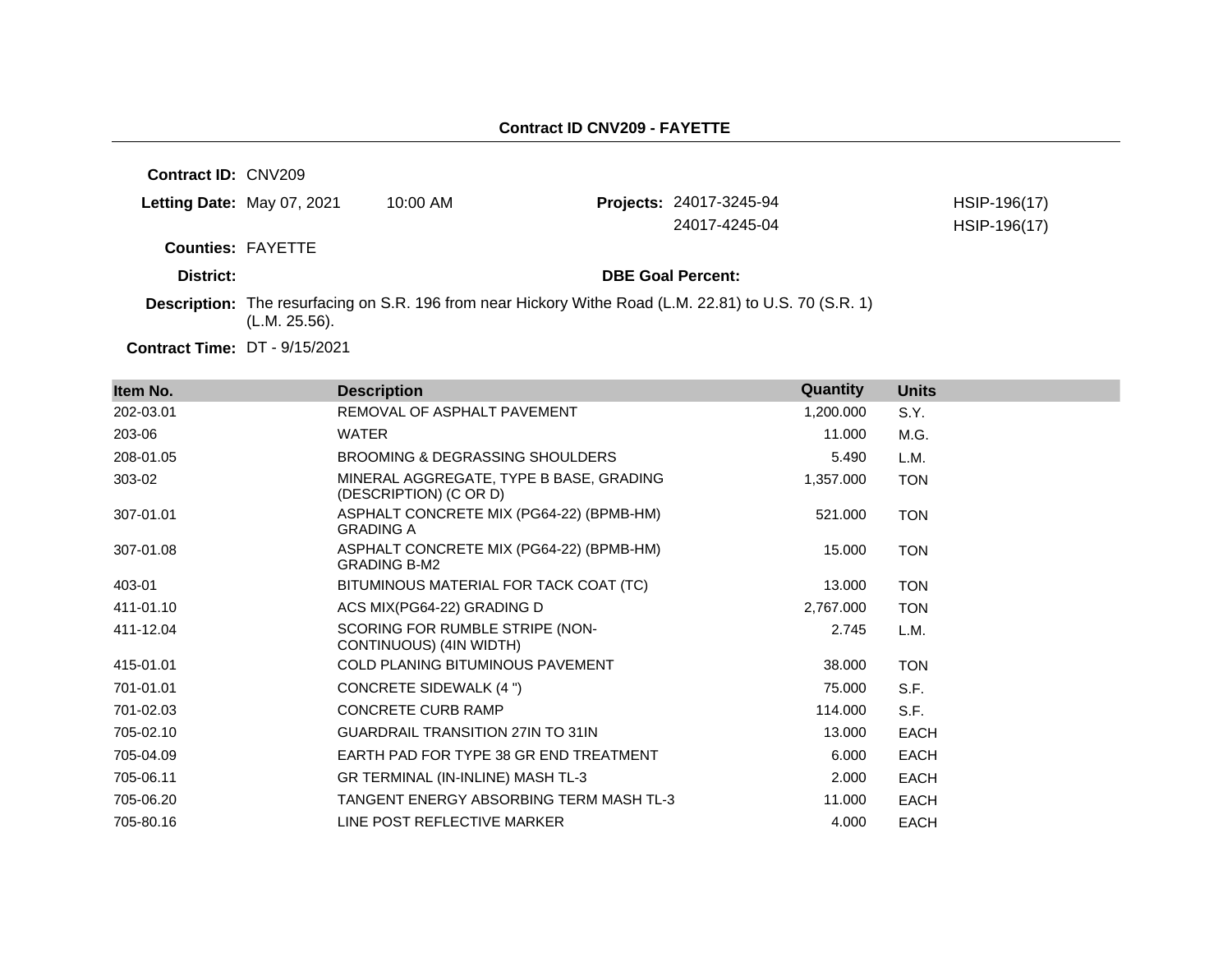**Contract ID CNV209 - FAYETTE**

| Item No.  | <b>Description</b>                                         | Quantity | <b>Units</b> |
|-----------|------------------------------------------------------------|----------|--------------|
| 706-06.03 | RADIUS RAIL                                                | 25,000   | L.F.         |
| 706-10.26 | ROUNDED END ELEMENT                                        | 2.000    |              |
|           |                                                            |          | <b>EACH</b>  |
| 712-01    | <b>TRAFFIC CONTROL</b>                                     | (1)      | LS           |
| 712-06    | SIGNS (CONSTRUCTION)                                       | 898.000  | S.F.         |
| 713-15.36 | REMOVE SIGN, SUPPORT & FOOTING                             | 2.000    | <b>EACH</b>  |
| 713-16.09 | RAILROAD ADVANCE WARNING SIGN AND<br><b>SUPPORT</b>        | 4.000    | <b>EACH</b>  |
| 716-01.21 | SNOWPLOWABLE RAISED PAVEMENT MARKERS<br>(BI-DIR) (1 COLOR) | 178.000  | <b>EACH</b>  |
| 716-01.30 | REMOVAL OF SNOWPLOWABLE REFLECTIVE<br>MARKER               | 178.000  | <b>EACH</b>  |
| 716-02.05 | PLASTIC PAVEMENT MARKING (STOP LINE)                       | 148.000  | L.F.         |
| 716-03.02 | PLASTIC WORD PAVEMENT MARKING (RXR)                        | 2.000    | <b>EACH</b>  |
| 716-05.10 | PAINTED PAVEMENT MARKING (RXR)                             | 3.000    | EACH         |
| 716-12.02 | ENHANCED FLATLINE THERMO PVMT MRKNG (6IN<br>LINE)          | 10.339   | L.M.         |
| 717-01    | <b>MOBILIZATION</b>                                        | (1)      | <b>LS</b>    |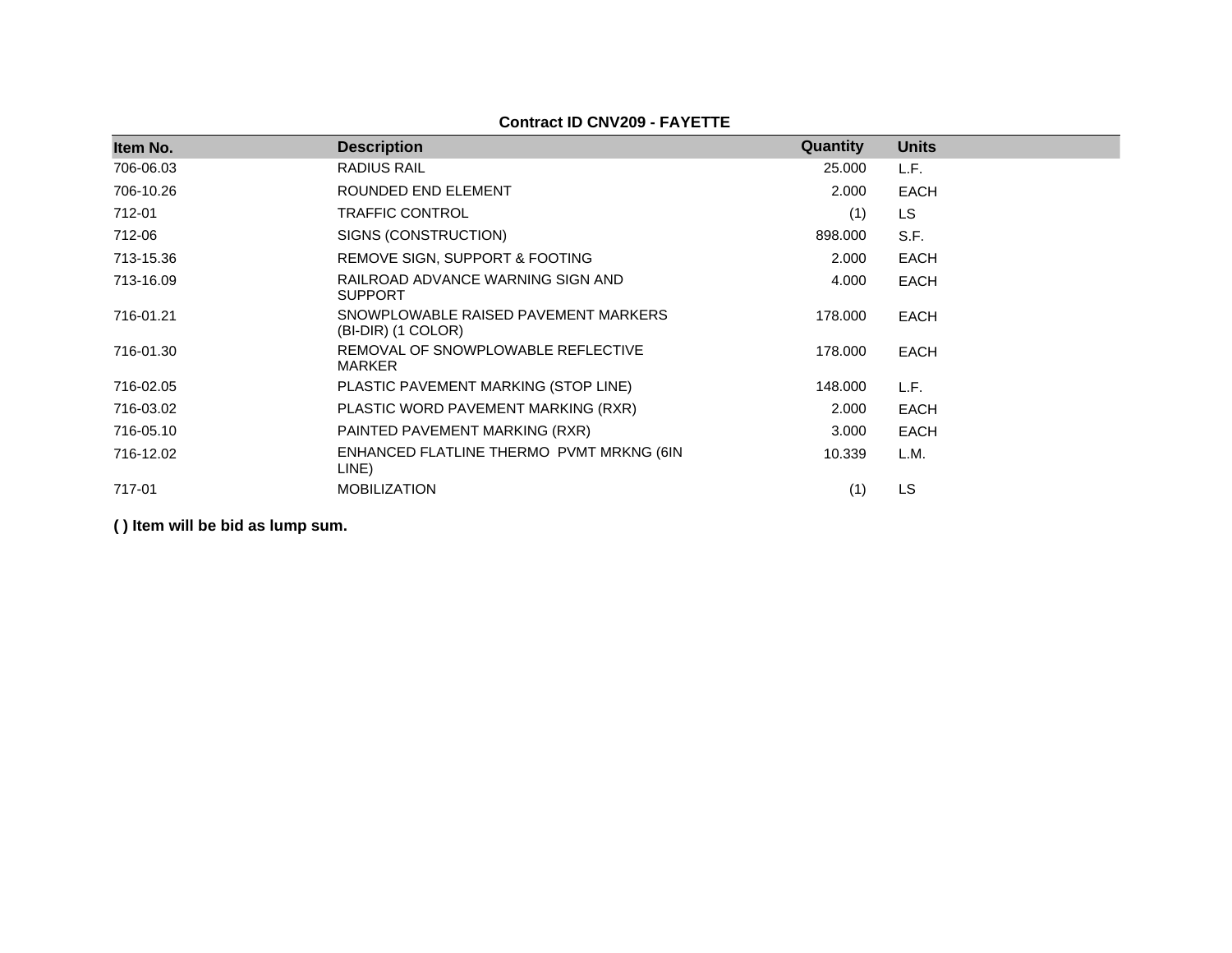| <b>Contract ID: CNV152</b> |                            |                                                                                                                                                                                             |                                |                |
|----------------------------|----------------------------|---------------------------------------------------------------------------------------------------------------------------------------------------------------------------------------------|--------------------------------|----------------|
|                            | Letting Date: May 07, 2021 | $10:00$ AM                                                                                                                                                                                  | <b>Projects: 25006-8224-14</b> | STP-154(8)     |
|                            |                            |                                                                                                                                                                                             | 25043-3218-94                  | NH/HSIP-28(81) |
|                            |                            |                                                                                                                                                                                             | 25043-8218-14                  | NH/HSIP-28(81) |
|                            | <b>Counties: FENTRESS</b>  |                                                                                                                                                                                             |                                |                |
| District:                  |                            |                                                                                                                                                                                             | DBE Goal Percent: 6.00         |                |
|                            | Louvaine Road (L.M. 6.25). | Description: The resurfacing on U.S. 127 (S.R. 28) from north of S.R. 52 (L.M. 19.83) to north of Kip<br>Chase Road (L.M. 23.11) and on S.R. 154 from Millsap Avenue (L.M. 1.38) to east of |                                |                |

| Item No.  | <b>Description</b>                                              | Quantity  | <b>Units</b> |
|-----------|-----------------------------------------------------------------|-----------|--------------|
| 307-01.08 | ASPHALT CONCRETE MIX (PG64-22) (BPMB-HM)<br><b>GRADING B-M2</b> | 406.000   | TON          |
| 403-02.01 | <b>TRACKLESS TACK COAT</b>                                      | 91.000    | <b>TON</b>   |
| 411-01.07 | ACS MIX (PG64-22) GRADING E SHOULDER                            | 2,818.000 | <b>TON</b>   |
| 411-01.10 | ACS MIX(PG64-22) GRADING D                                      | 6,159.000 | <b>TON</b>   |
| 411-01.21 | LONGITUDINAL JOINT SEALANT                                      | 19.200    | L.M.         |
| 411-03.07 | ACS MIX(PG64-22) THIN LIFT ASPHALT                              | 3,901.000 | <b>TON</b>   |
| 411-12.01 | SCORING SHOULDERS (CONTINUOUS) (16IN<br>WIDTH)                  | 1.200     | L.M.         |
| 411-12.02 | SCORING SHOULDERS (NON-CONTINUOUS) (16IN<br>WIDTH)              | 5.300     | L.M.         |
| 411-12.03 | SCORING FOR RUMBLE STRIPE (NON-<br>CONTINUOUS) (8IN WIDTH)      | 7.100     | L.M.         |
| 415-01.01 | COLD PLANING BITUMINOUS PAVEMENT                                | 9,359.000 | <b>TON</b>   |
| 705-02.10 | <b>GUARDRAIL TRANSITION 27IN TO 31IN</b>                        | 2.000     | <b>EACH</b>  |
| 705-04.09 | EARTH PAD FOR TYPE 38 GR END TREATMENT                          | 2.000     | <b>EACH</b>  |
| 705-06.20 | TANGENT ENERGY ABSORBING TERM MASH TL-3                         | 2.000     | <b>EACH</b>  |
| 706-01    | <b>GUARDRAIL REMOVED</b>                                        | 70.000    | L.F.         |
| 712-01    | <b>TRAFFIC CONTROL</b>                                          | (1)       | LS           |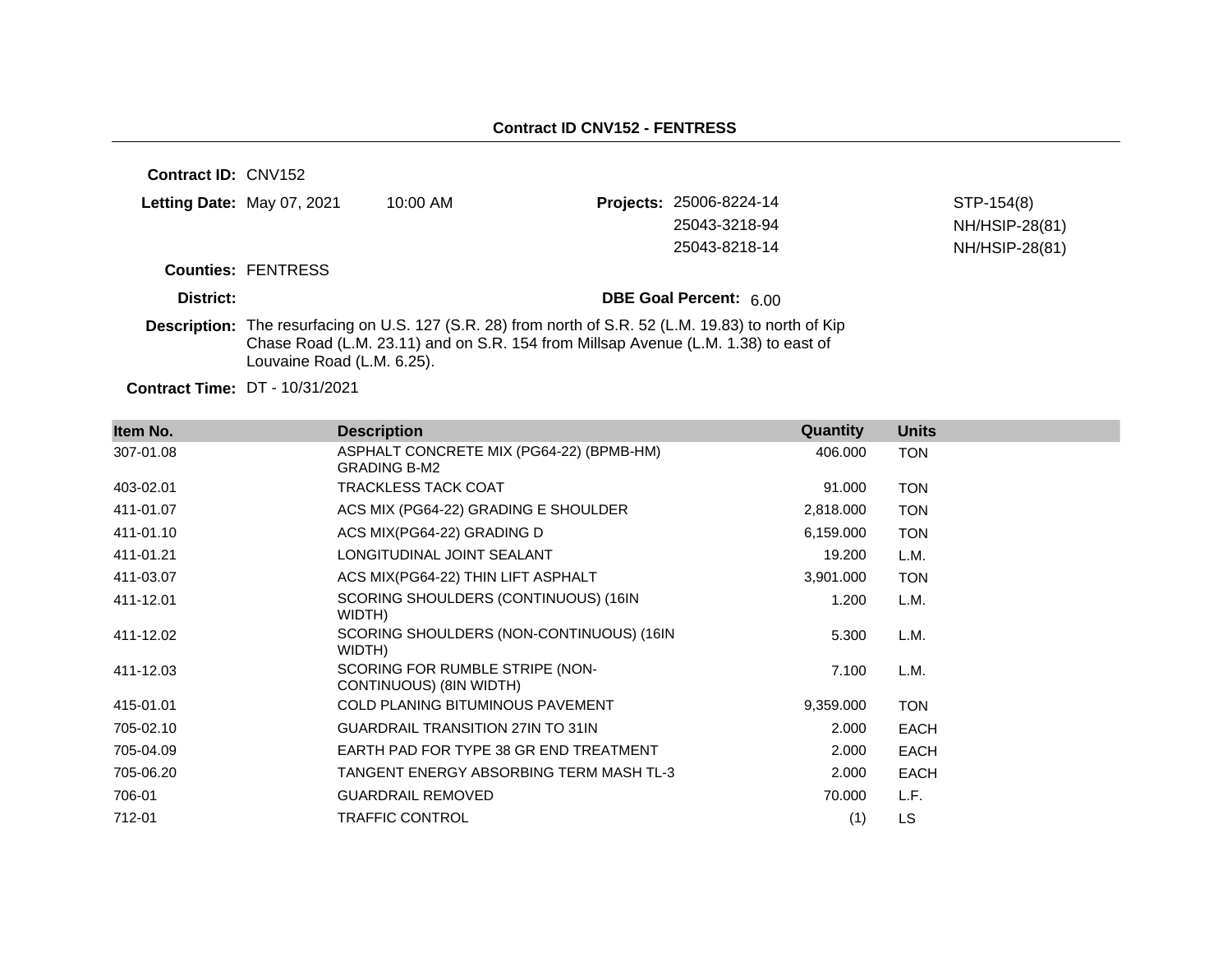## **Contract ID CNV152 - FENTRESS**

| Item No.  | <b>Description</b>                                         | Quantity  | <b>Units</b> |
|-----------|------------------------------------------------------------|-----------|--------------|
|           |                                                            |           |              |
| 712-04.01 | FLEXIBLE DRUMS (CHANNELIZING)                              | 155.000   | <b>EACH</b>  |
| 712-05.03 | <b>WARNING LIGHTS (TYPE C)</b>                             | 51.000    | <b>EACH</b>  |
| 712-06    | SIGNS (CONSTRUCTION)                                       | 1,762.000 | S.F.         |
| 712-08.03 | ARROW BOARD (TYPE C)                                       | 2.000     | <b>EACH</b>  |
| 713-16.01 | CHANGEABLE MESSAGE SIGN UNIT                               | 4.000     | <b>EACH</b>  |
| 716-01.21 | SNOWPLOWABLE RAISED PAVEMENT MARKERS<br>(BI-DIR) (1 COLOR) | 350.000   | <b>EACH</b>  |
| 716-01.22 | SNOWPLOWABLE RAISED PAVMENT MARKERS<br>(MONO-DIR)(1 COLOR) | 263.000   | <b>EACH</b>  |
| 716-01.23 | SNOWPLOWABLE RAISED PAVEMENT MARKERS<br>(BI-DIR)(2 COLOR)  | 178,000   | <b>EACH</b>  |
| 716-01.30 | REMOVAL OF SNOWPLOWABLE REFLECTIVE<br>MARKER               | 791.000   | <b>EACH</b>  |
| 716-02.04 | PLASTIC PAVEMENT MARKING(CHANNELIZATION<br>STRIPING)       | 643.000   | S.Y.         |
| 716-02.05 | PLASTIC PAVEMENT MARKING (STOP LINE)                       | 435.000   | L.F.         |
| 716-02.06 | PLASTIC PAVEMENT MARKING (TURN LANE<br>ARROW)              | 10.000    | <b>EACH</b>  |
| 716-04.12 | PLASTIC PAVEMENT MARKING (YIELD LINE)                      | 45.000    | S.F.         |
| 716-04.14 | PLASTIC PAVEMENT MARKING (LANE REDUCTION<br>ARROW)         | 11.000    | <b>EACH</b>  |
| 716-05.20 | PAINTED PAVEMENT MARKING (6" LINE)                         | 16.600    | L.M.         |
| 716-12.02 | ENHANCED FLATLINE THERMO PVMT MRKNG (6IN<br>LINE)          | 34.600    | L.M.         |
| 716-12.05 | ENHANCED FLATLINE THERMO PVMT MRKNG (6IN<br>DOTTED LINE)   | 993.000   | L.F.         |
| 716-12.06 | ENHANCED FLAT LINE THERMO (8IN LINE)                       | 4,912.000 | L.F.         |
| 717-01    | <b>MOBILIZATION</b>                                        | (1)       | LS           |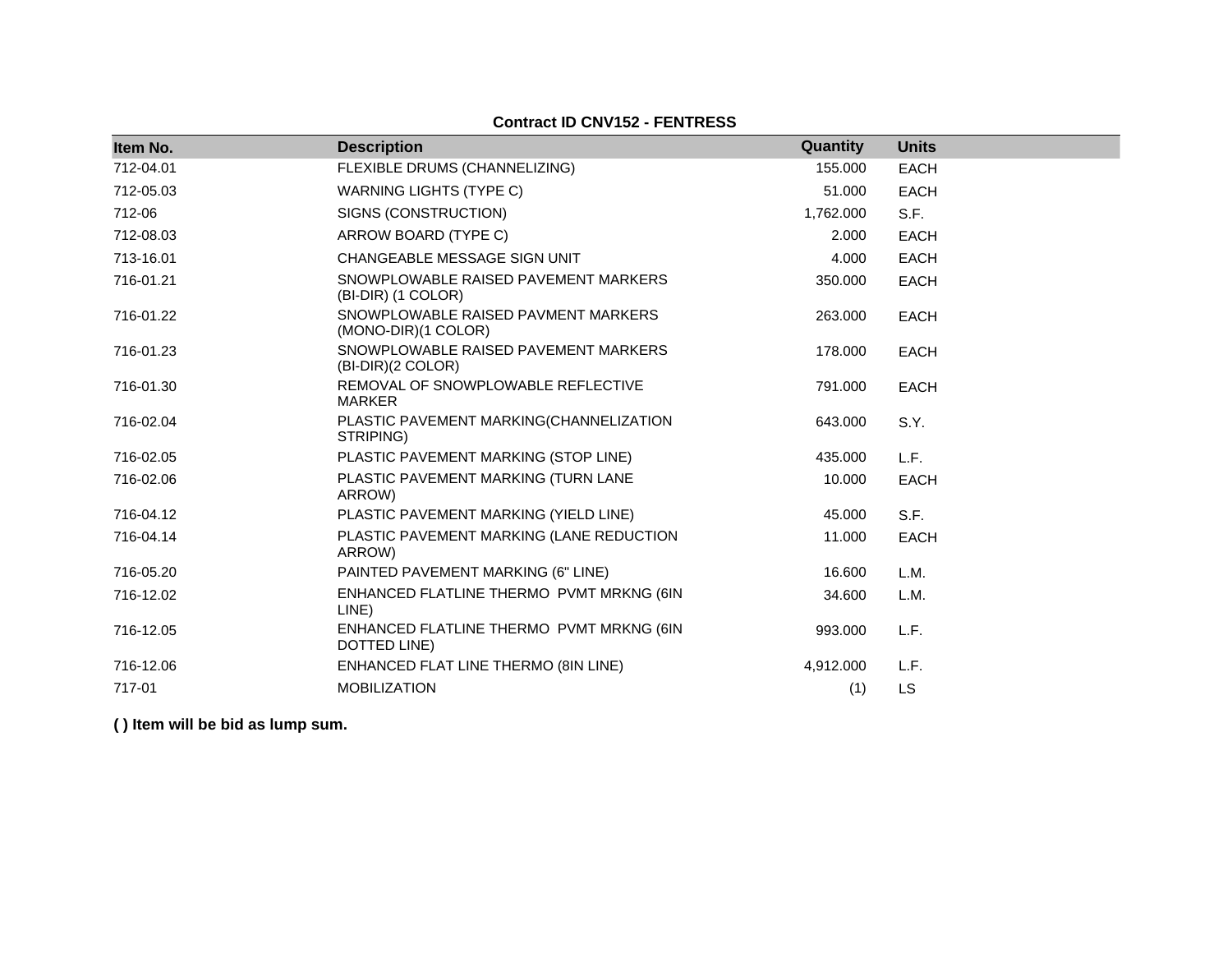**Contract ID:** CNV153 **Letting Date:** May 07, 2021 10:00 AM **Counties:** GILES **District: DBE Goal Percent: Description:** The rockfall mitigation on I-65 (SB & NB) at L.M. 8.90. Projects: 28001-3186-44 NH-I-65-1(76)

| Item No.  | <b>Description</b>                             | Quantity  | <b>Units</b> |
|-----------|------------------------------------------------|-----------|--------------|
| 105-01    | CONSTRUCTION STAKES, LINES AND GRADES          | (1)       | LS.          |
| 201-01    | <b>CLEARING AND GRUBBING</b>                   | (1)       | LS.          |
| 203-01    | ROAD & DRAINAGE EXCAVATION (UNCLASSIFIED)      | 1,460.000 | C.Y.         |
| 203-11    | <b>SCALING AND TRIMMING</b>                    | 1,390.000 | S.Y.         |
| 209-05    | SEDIMENT REMOVAL                               | 10.000    | C.Y.         |
| 209-08.08 | ENHANCED ROCK CHECK DAM                        | 2.000     | EACH         |
| 303-01    | MINERAL AGGREGATE, TYPE A BASE, GRADING D      | 100.000   | <b>TON</b>   |
| 307-03.10 | ASPHALT CONC MIX (PG76-22)(BPMB-HM) GR CS      | 75.000    | <b>TON</b>   |
| 403-01    | BITUMINOUS MATERIAL FOR TACK COAT (TC)         | 2.000     | <b>TON</b>   |
| 411-03.23 | ACS MIX (PG76-22) OGFC                         | 143.000   | <b>TON</b>   |
| 411-12.01 | SCORING SHOULDERS (CONTINUOUS) (16IN<br>WIDTH) | 0.210     | L.M.         |
| 415-01.02 | <b>COLD PLANING BITUMINOUS PAVEMENT</b>        | 2,591.000 | S.Y.         |
| 622-01.01 | <b>SHOTCRETE BUTTRESS</b>                      | 3,070.000 | C.Y.         |
| 705-08.51 | PORTABLE IMPACT ATTENUATOR NCHRP350 TL-3       | 2.000     | <b>EACH</b>  |
| 712-01    | <b>TRAFFIC CONTROL</b>                         | (1)       | LS.          |
| 712-02.02 | INTERCONNECTED PORTABLE BARRIER RAIL           | 1,440.000 | L.F.         |
| 712-04.01 | FLEXIBLE DRUMS (CHANNELIZING)                  | 60.000    | <b>EACH</b>  |
| 712-04.50 | <b>BARRIER RAIL DELINEATOR</b>                 | 73.000    | <b>EACH</b>  |
| 712-06    | SIGNS (CONSTRUCTION)                           | 432.000   | S.F.         |
| 712-08.03 | ARROW BOARD (TYPE C)                           | 1.000     | EACH         |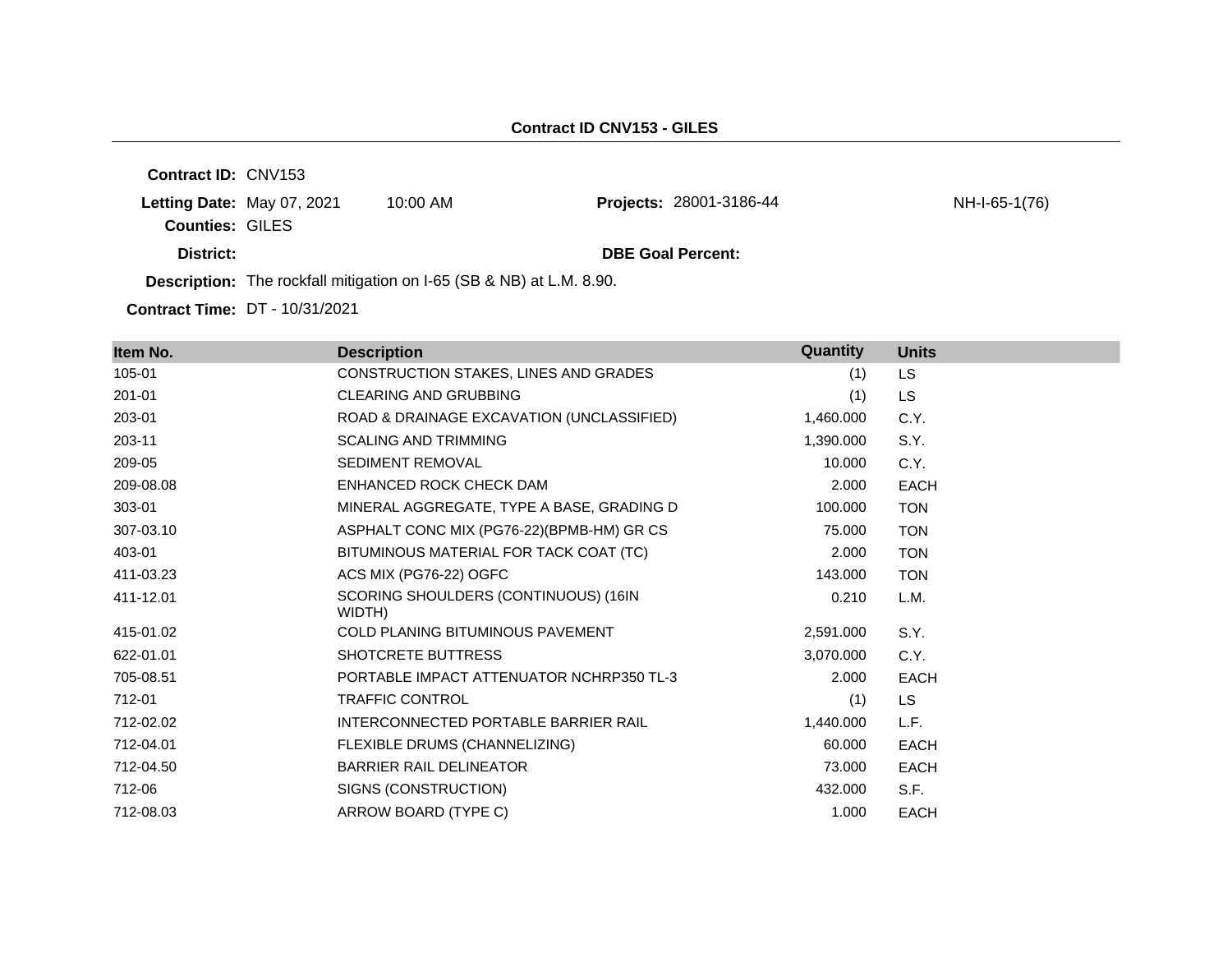**Contract ID CNV153 - GILES**

| Item No.  | <b>Description</b>                                          | Quantity  | <b>Units</b> |
|-----------|-------------------------------------------------------------|-----------|--------------|
| 712-08.08 | SPEED FEEDBACK SIGN ASSEMBLY                                | 1.000     | <b>EACH</b>  |
| 712-08.09 | DIGITAL SPEED LIMIT SIGN ASSEMBLY                           | 1.000     | <b>EACH</b>  |
| 712-08.12 | QUEUE PROTECTION TRUCK                                      | 50,000    | <b>DAY</b>   |
| 712-08.14 | PORTABLE QUEUE WARNING SYSTEM                               | 240,000   | <b>DAY</b>   |
| 712-09.02 | REMOVABLE PAVEMENT MARKING (8" BARRIER<br>LINE)             | 2.000.000 | L.F.         |
| 713-16.01 | CHANGEABLE MESSAGE SIGN UNIT                                | 1.000     | <b>EACH</b>  |
| 716-01.23 | SNOWPLOWABLE RAISED PAVEMENT MARKERS<br>$(BI-DIR)(2 COLOR)$ | 14.000    | <b>EACH</b>  |
| 716-01.30 | REMOVAL OF SNOWPLOWABLE REFLECTIVE<br><b>MARKER</b>         | 14.000    | <b>EACH</b>  |
| 716-05.20 | PAINTED PAVEMENT MARKING (6" LINE)                          | 1.000     | L.M.         |
| 716-12.02 | ENHANCED FLATLINE THERMO PVMT MRKNG (6IN<br>LINE)           | 1.000     | L.M.         |
| 717-01    | <b>MOBILIZATION</b>                                         | (1)       | <b>LS</b>    |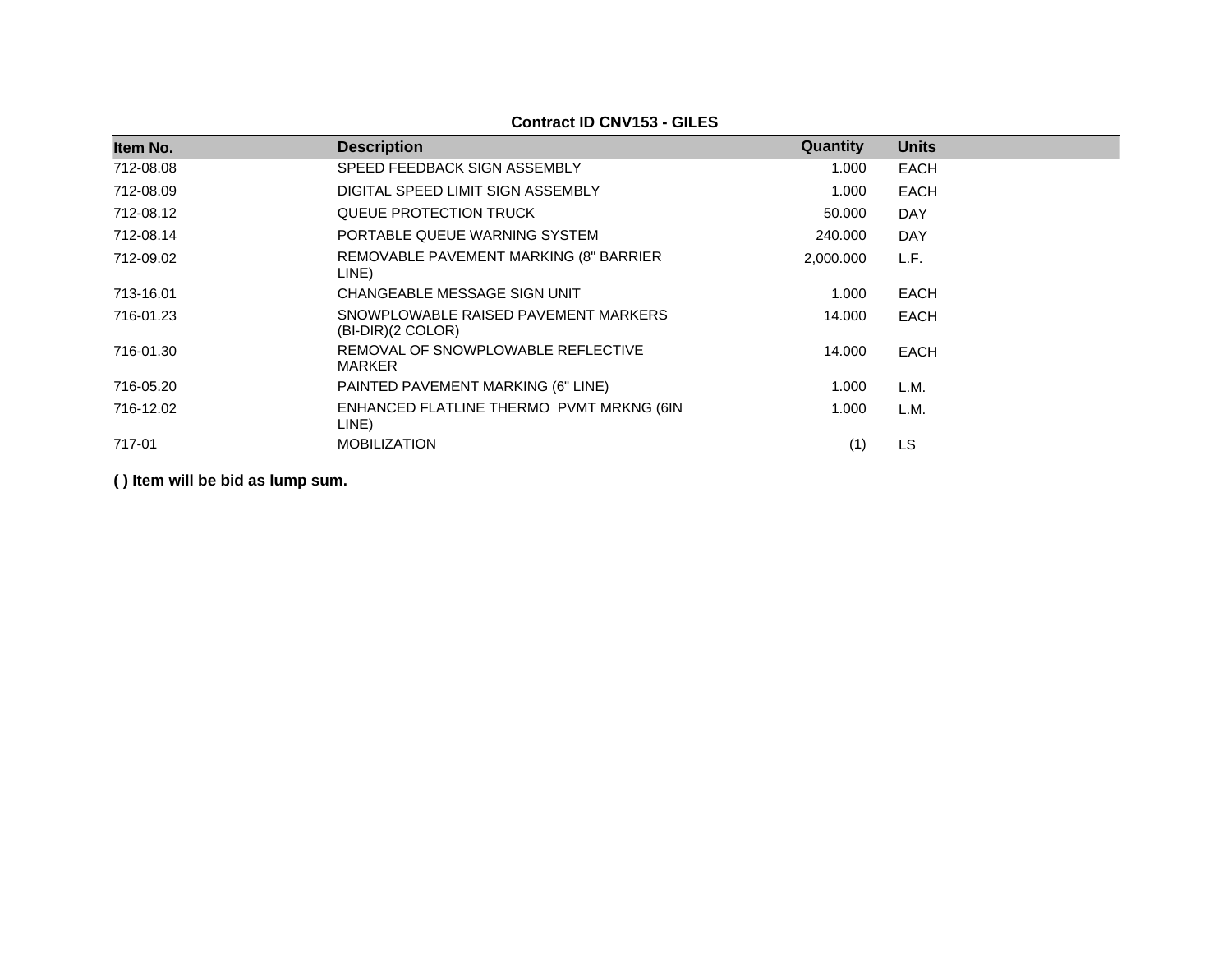| <b>Contract ID: CNV088</b> |                            |            |                                                                                                      |               |
|----------------------------|----------------------------|------------|------------------------------------------------------------------------------------------------------|---------------|
|                            | Letting Date: May 07, 2021 | $10:00$ AM | <b>Projects: 33948-3463-94</b>                                                                       | HSIP-2207(10) |
|                            | <b>Counties: HAMILTON</b>  |            |                                                                                                      |               |
| District:                  |                            |            | <b>DBE Goal Percent: 4.50</b>                                                                        |               |
|                            | of White Cypress Drive.    |            | Description: The miscellaneous safety improvements on Snow Hill Road from Forest Creek Lane to north |               |

| Item No.  | <b>Description</b>                                              | Quantity  | <b>Units</b> |
|-----------|-----------------------------------------------------------------|-----------|--------------|
| 105-01    | CONSTRUCTION STAKES, LINES AND GRADES                           | (1)       | LS.          |
| 203-01    | ROAD & DRAINAGE EXCAVATION (UNCLASSIFIED)                       | 202.000   | C.Y.         |
| 203-02.01 | BORROW EXCAVATION (GRADED SOLID ROCK)                           | 100.000   | <b>TON</b>   |
| 203-03    | BORROW EXCAVATION (UNCLASSIFIED)                                | 100.000   | C.Y.         |
| 209-08.02 | TEMPORARY SILT FENCE (WITH BACKING)                             | 1,431.000 | L.F.         |
| 209-08.06 | ENHANCED SILT FENCE CHECK (TRAPEZOIDAL)                         | 28.000    | EACH         |
| 303-01    | MINERAL AGGREGATE, TYPE A BASE, GRADING D                       | 300.000   | <b>TON</b>   |
| 307-01.01 | ASPHALT CONCRETE MIX (PG64-22) (BPMB-HM)<br><b>GRADING A</b>    | 55.000    | <b>TON</b>   |
| 307-01.08 | ASPHALT CONCRETE MIX (PG64-22) (BPMB-HM)<br><b>GRADING B-M2</b> | 36,000    | <b>TON</b>   |
| 402-01    | BITUMINOUS MATERIAL FOR PRIME COAT (PC)                         | 0.440     | <b>TON</b>   |
| 402-02    | AGGREGATE FOR COVER MATERIAL (PC)                               | 1.580     | <b>TON</b>   |
| 403-01    | BITUMINOUS MATERIAL FOR TACK COAT (TC)                          | 0.290     | <b>TON</b>   |
| 411-01.10 | ACS MIX(PG64-22) GRADING D                                      | 22.800    | <b>TON</b>   |
| 411-12.04 | SCORING FOR RUMBLE STRIPE (NON-<br>CONTINUOUS) (4IN WIDTH)      | 9.000     | L.M.         |
| 611-07.01 | CLASS A CONCRETE (PIPE ENDWALLS)                                | 1.000     | C.Y.         |
| 611-07.02 | STEEL BAR REINFORCEMENT (PIPE ENDWALLS)                         | 0.200     | LB.          |
| 705-04.21 | <b>GUARDRAIL DELINEATION ENHANCEMENT</b>                        | 1,045.000 | L.F.         |
| 710-02    | <b>AGGREGATE UNDERDRAINS (WITH PIPE)</b>                        | 21.000    | L.F.         |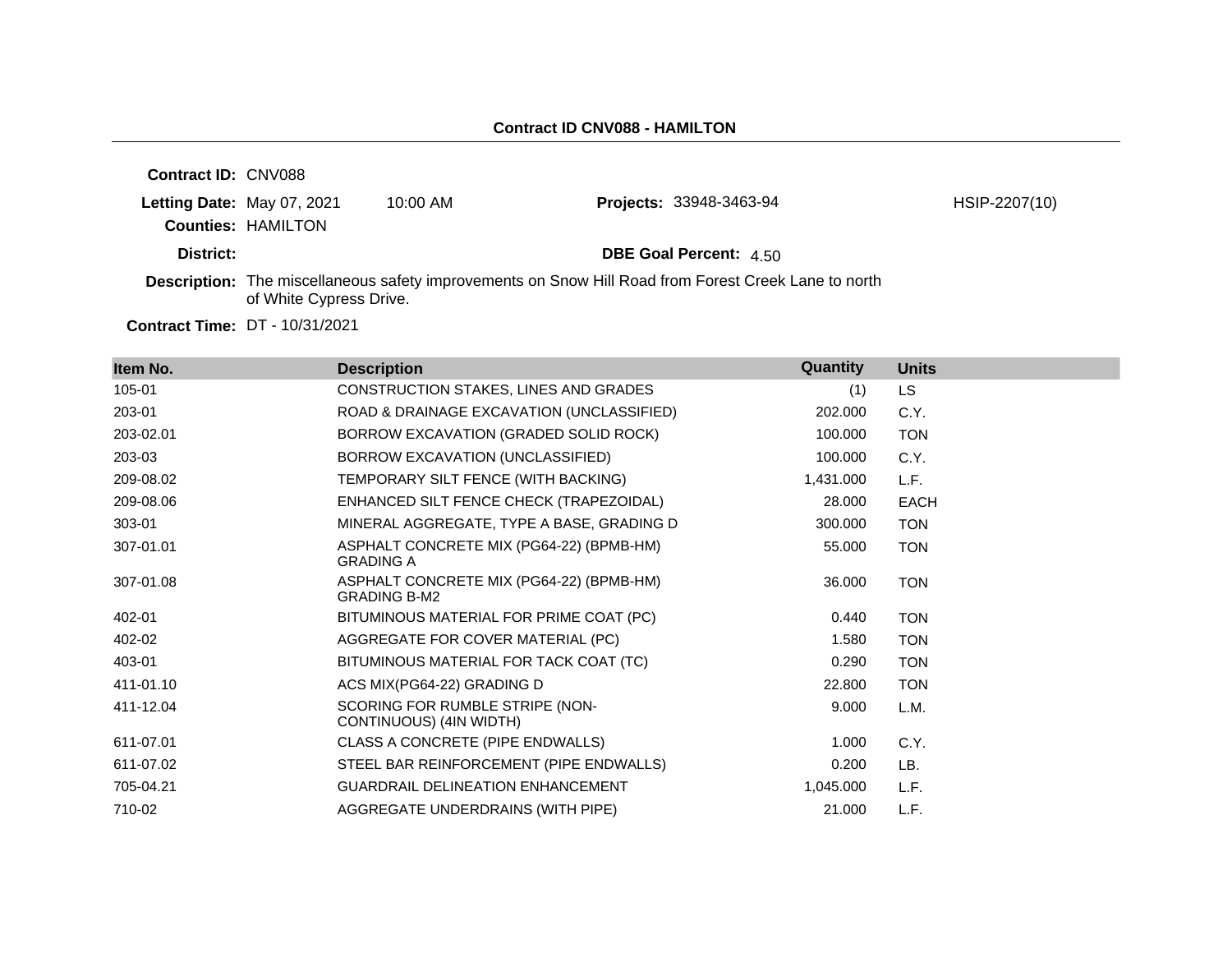| Item No.  | <b>Description</b>                            | Quantity  | <b>Units</b> |
|-----------|-----------------------------------------------|-----------|--------------|
| 712-01    | <b>TRAFFIC CONTROL</b>                        | (1)       | LS           |
| 713-02.14 | FLEXIBLE DELINEATOR (WHITE)                   | 3.000     | EACH         |
| 713-02.20 | ROADSIDE OBSTACLE DELINEATION                 | 5.000     | S.F.         |
| 713-02.21 | SIGN POST DELINEATION ENHANCEMENT             | 555.000   | L.F.         |
| 713-11.02 | PERFORATED/KNOCKOUT SQUARE TUBE POST          | 1,297.000 | LB.          |
| 713-11.21 | P POST SLIP BASE                              | 41.000    | <b>EACH</b>  |
| 713-13.02 | FLAT SHEET ALUMINUM SIGNS (0.080" THICK)      | 109.800   | S.F.         |
| 713-13.03 | FLAT SHEET ALUMINUM SIGNS (0.100" THICK)      | 198.000   | S.F.         |
| 713-13.14 | FLORESCENT YELLOW SIGN SHEETING               | 307.800   | S.F.         |
| 716-01.10 | SNOWPLOWABLE REFLECTIVE MARKER                | 416.000   | <b>EACH</b>  |
| 716-02.05 | PLASTIC PAVEMENT MARKING (STOP LINE)          | 162.000   | L.F.         |
| 716-05.06 | PAINTED PAVEMENT MARKING (TURN LANE<br>ARROW) | 1.000     | <b>EACH</b>  |
| 716-13.02 | SPRAY THERMO PVMT MRKNG (60 mil) (6IN LINE)   | 8.800     | L.M.         |
| 716-13.06 | SPRAY THERMO PVMT MRKNG (40 mil) (4IN LINE)   | 0.600     | L.M.         |
| 717-01    | <b>MOBILIZATION</b>                           | (1)       | <b>LS</b>    |
| 801-01    | SEEDING (WITH MULCH)                          | 75.000    | <b>UNIT</b>  |
| 801-01.07 | TEMPORARY SEEDING (WITH MULCH)                | 47.000    | <b>UNIT</b>  |
| 801-02    | SEEDING (WITHOUT MULCH)                       | 47.000    | <b>UNIT</b>  |

#### **Contract ID CNV088 - HAMILTON**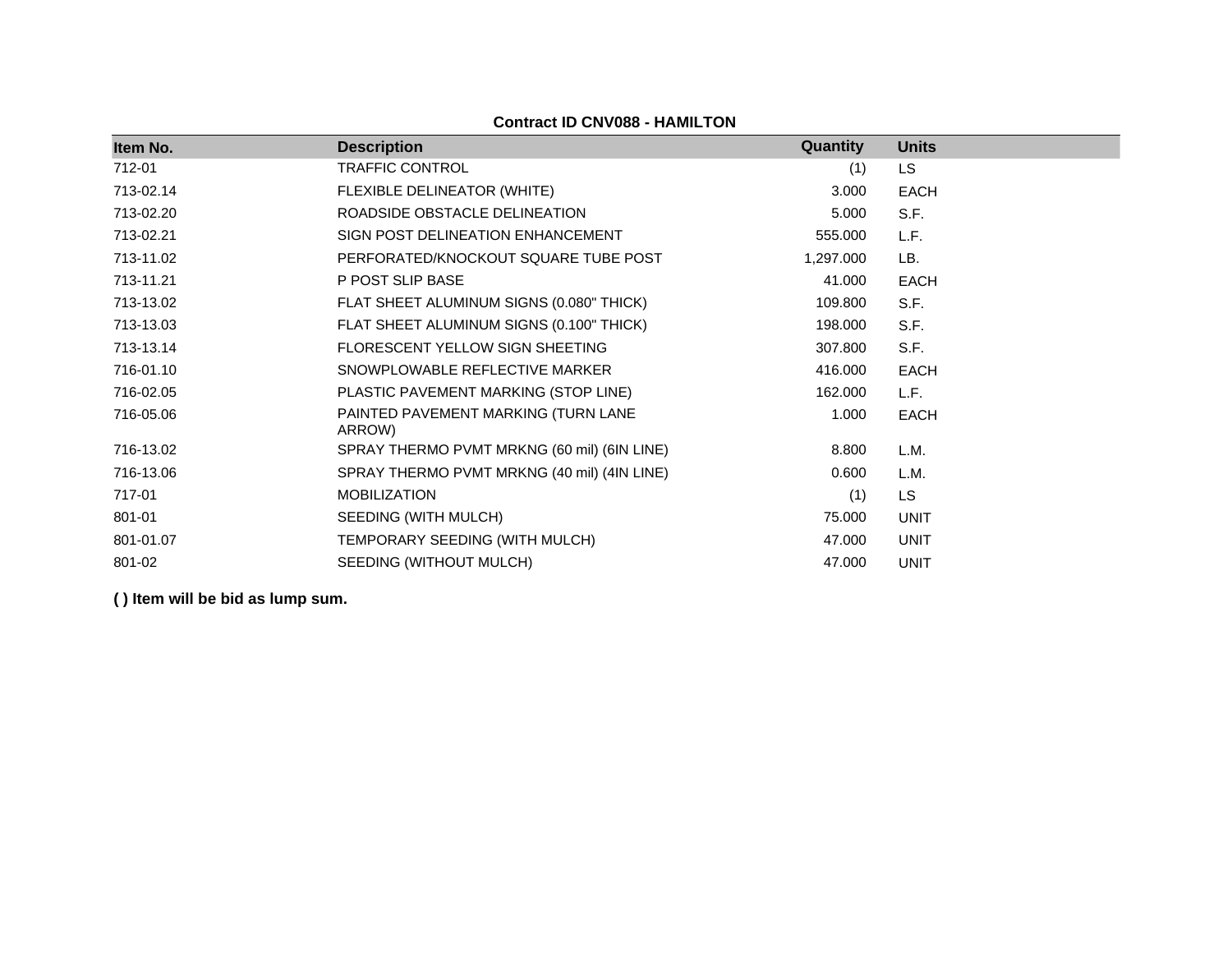**Contract ID:** CNV156 **Letting Date:** May 07, 2021 10:00 AM **Counties:** HAMILTON **District: District: DBE Goal Percent: Description:** The resurfacing (microsurfacing) on S.R. 58 from north of Sims Road (L.M. 17.42) to south of S.R. 60 (L.M. 25.98). **Projects:** 33044-3253-94 HSIP-58(58) 33044-4253-04 HSIP-58(58)

Contract Time: CD - 35

| Item No.  | <b>Description</b>                                        | Quantity   | <b>Units</b> |
|-----------|-----------------------------------------------------------|------------|--------------|
| 403-01.01 | BITUMINOUS MATERIAL FOR TACK COAT (MICRO-<br>SURFACING)   | 17.000     | <b>TON</b>   |
| 403-01.10 | <b>HIGH PERFORMANCE FOG SEALS</b>                         | 30,131.000 | S.Y.         |
| 414-03.01 | EMULSIFIED ASPHALT FOR MICRO-SURFACING                    | 160.000    | <b>TON</b>   |
| 414-03.02 | AGGREGATE FOR MICRO SURFACING                             | 1,326.000  | <b>TON</b>   |
| 705-04.09 | EARTH PAD FOR TYPE 38 GR END TREATMENT                    | 3.000      | EACH         |
| 705-06.01 | W BEAM GR (TYPE 2) MASH TL-3                              | 75.000     | L.F.         |
| 705-06.10 | GR TERMINALTRAILING END (TYPE 13) MASH TL-3               | 1.000      | EACH         |
| 705-06.11 | GR TERMINAL (IN-INLINE) MASH TL-3                         | 1.000      | EACH         |
| 705-06.20 | TANGENT ENERGY ABSORBING TERM MASH TL-3                   | 3.000      | EACH         |
| 712-01    | <b>TRAFFIC CONTROL</b>                                    | (1)        | LS.          |
| 712-06    | SIGNS (CONSTRUCTION)                                      | 378.000    | S.F.         |
| 713-16.01 | CHANGEABLE MESSAGE SIGN UNIT                              | 2.000      | EACH         |
| 716-01.23 | SNOWPLOWABLE RAISED PAVEMENT MARKERS<br>(BI-DIR)(2 COLOR) | 570.000    | EACH         |
| 716-01.30 | REMOVAL OF SNOWPLOWABLE REFLECTIVE<br>MARKER              | 303.000    | EACH         |
| 716-02.05 | PLASTIC PAVEMENT MARKING (STOP LINE)                      | 180.000    | L.F.         |
| 716-05.20 | PAINTED PAVEMENT MARKING (6" LINE)                        | 30.300     | L.M.         |
| 716-08.20 | REMOVAL OF PAVEMENT MARKING (LINE)                        | 25.700     | L.M.         |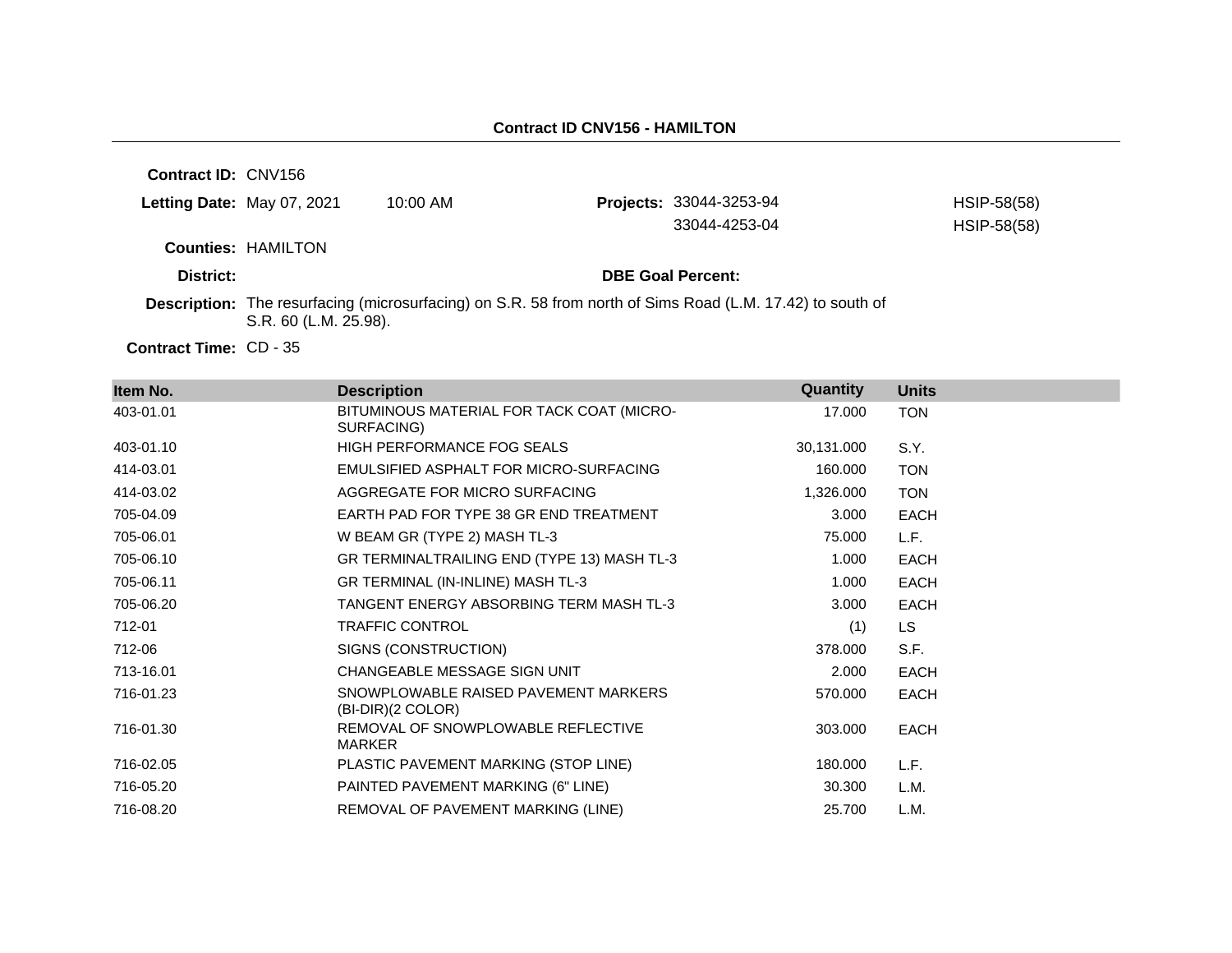## **Contract ID CNV156 - HAMILTON**

| Item No.  | <b>Description</b>                                | Quantity | <b>Units</b> |
|-----------|---------------------------------------------------|----------|--------------|
| 716-12.02 | ENHANCED FLATLINE THERMO PVMT MRKNG (6IN<br>LINE) | 30,300   | L.M.         |
| 717-01    | <b>MOBILIZATION</b>                               | (1)      | LS           |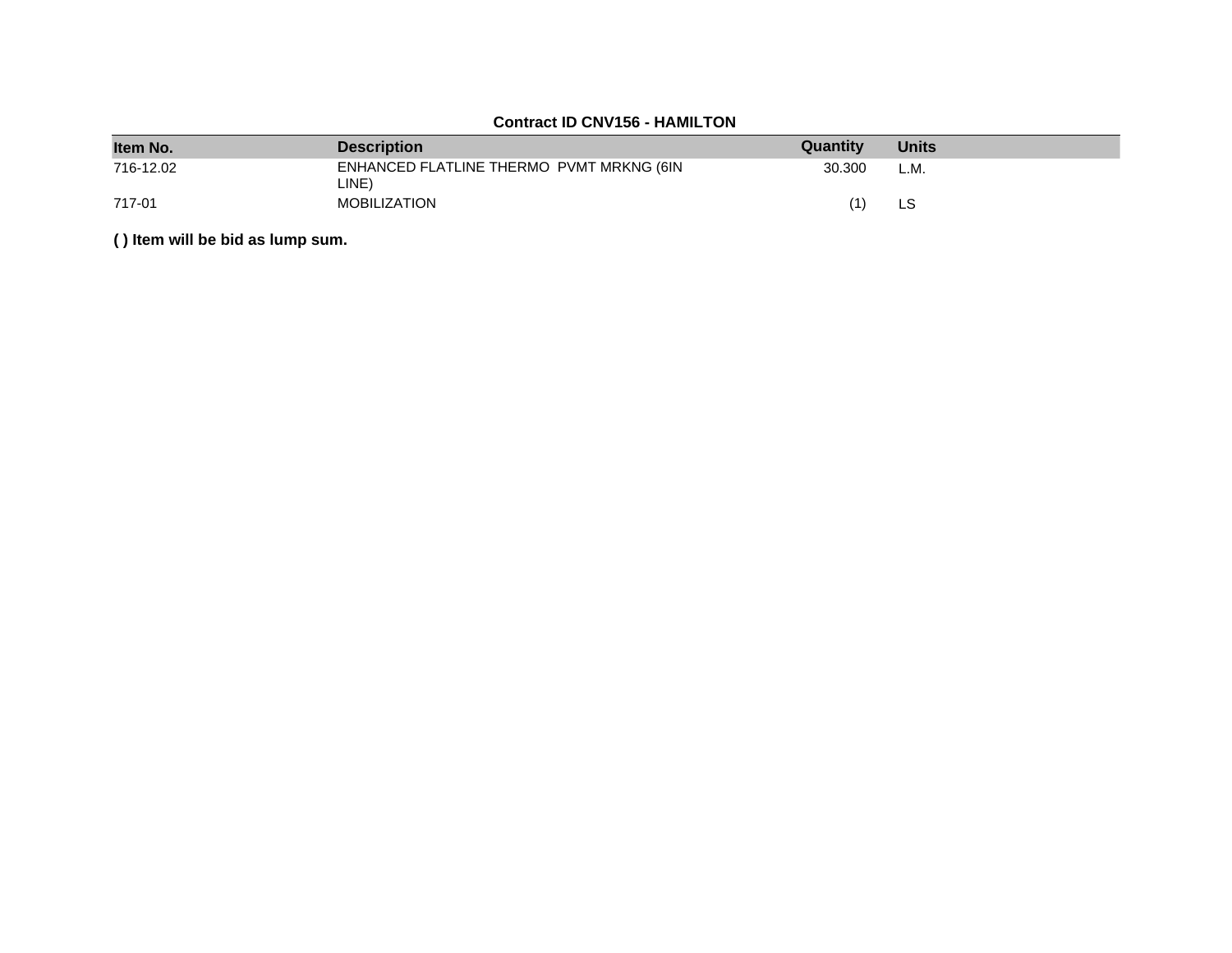| <b>Contract ID: CNV155</b> |                                       |          |                                                                                                                                                                                                                       |                      |
|----------------------------|---------------------------------------|----------|-----------------------------------------------------------------------------------------------------------------------------------------------------------------------------------------------------------------------|----------------------|
| Letting Date: May 07, 2021 |                                       | 10:00 AM | Projects: 33010-3234-94                                                                                                                                                                                               | NH/HSIP-2(281)       |
|                            |                                       |          | 33010-8234-14                                                                                                                                                                                                         | NH/HSIP-2(281)       |
|                            |                                       |          | 33015-3262-94                                                                                                                                                                                                         | <b>NH/HSIP-8(62)</b> |
|                            |                                       |          | 33015-8262-14                                                                                                                                                                                                         | $NH/HSIP-8(62)$      |
|                            | <b>Counties: HAMILTON</b>             |          |                                                                                                                                                                                                                       |                      |
| District:                  |                                       |          | <b>DBE Goal Percent: 700</b>                                                                                                                                                                                          |                      |
|                            | Ridge Tunnel.                         |          | <b>Description:</b> The resurfacing on U.S. 41 (U.S. 76, S.R. 8) from east of East 29th Street to U.S. 11 (U.S. 64,<br>S.R. 2) and on U.S. 11 (U.S. 64, S.R. 2) from U.S. 41 (U.S. 76, S.R. 8) to near the Missionary |                      |
|                            | <b>Contract Time: DT - 10/31/2021</b> |          |                                                                                                                                                                                                                       |                      |

| Item No.  | <b>Description</b>                                              | Quantity  | <b>Units</b> |
|-----------|-----------------------------------------------------------------|-----------|--------------|
| 307-02.08 | ASPHALT CONCRETE MIX (PG70-22) (BPMB-HM)<br><b>GRADING B-M2</b> | 920.000   | <b>TON</b>   |
| 403-02.01 | TRACKLESS TACK COAT                                             | 32.000    | <b>TON</b>   |
| 411-02.10 | ACS MIX(PG70-22) GRADING D                                      | 4,798.000 | <b>TON</b>   |
| 415-01.01 | <b>COLD PLANING BITUMINOUS PAVEMENT</b>                         | 5,607.000 | <b>TON</b>   |
| 611-09.01 | ADJUSTMENT OF EXISTING CATCHBASIN                               | 36.000    | <b>EACH</b>  |
| 701-02.01 | CONCRETE CURB RAMP (RETROFIT)                                   | 5,855.000 | S.F.         |
| 702-03    | CONCRETE COMBINED CURB & GUTTER                                 | 72.000    | C.Y.         |
| 712-01    | <b>TRAFFIC CONTROL</b>                                          | (1)       | LS.          |
| 712-04.01 | FLEXIBLE DRUMS (CHANNELIZING)                                   | 95.000    | <b>EACH</b>  |
| 712-06    | SIGNS (CONSTRUCTION)                                            | 2,241.000 | S.F.         |
| 712-07.03 | TEMPORARY BARRICADES (TYPE III)                                 | 280.000   | L.F.         |
| 712-08.03 | ARROW BOARD (TYPE C)                                            | 1.000     | EACH         |
| 713-16.01 | CHANGEABLE MESSAGE SIGN UNIT                                    | 3.000     | <b>EACH</b>  |
| 714-14.03 | MASTARM (DESCRIPTION) (15FT SINGLE ALUMINUM<br>LUMINAIRE ARM)   | 2.000     | EACH         |
| 716-01.21 | SNOWPLOWABLE RAISED PAVEMENT MARKERS<br>(BI-DIR) (1 COLOR)      | 319,000   | EACH         |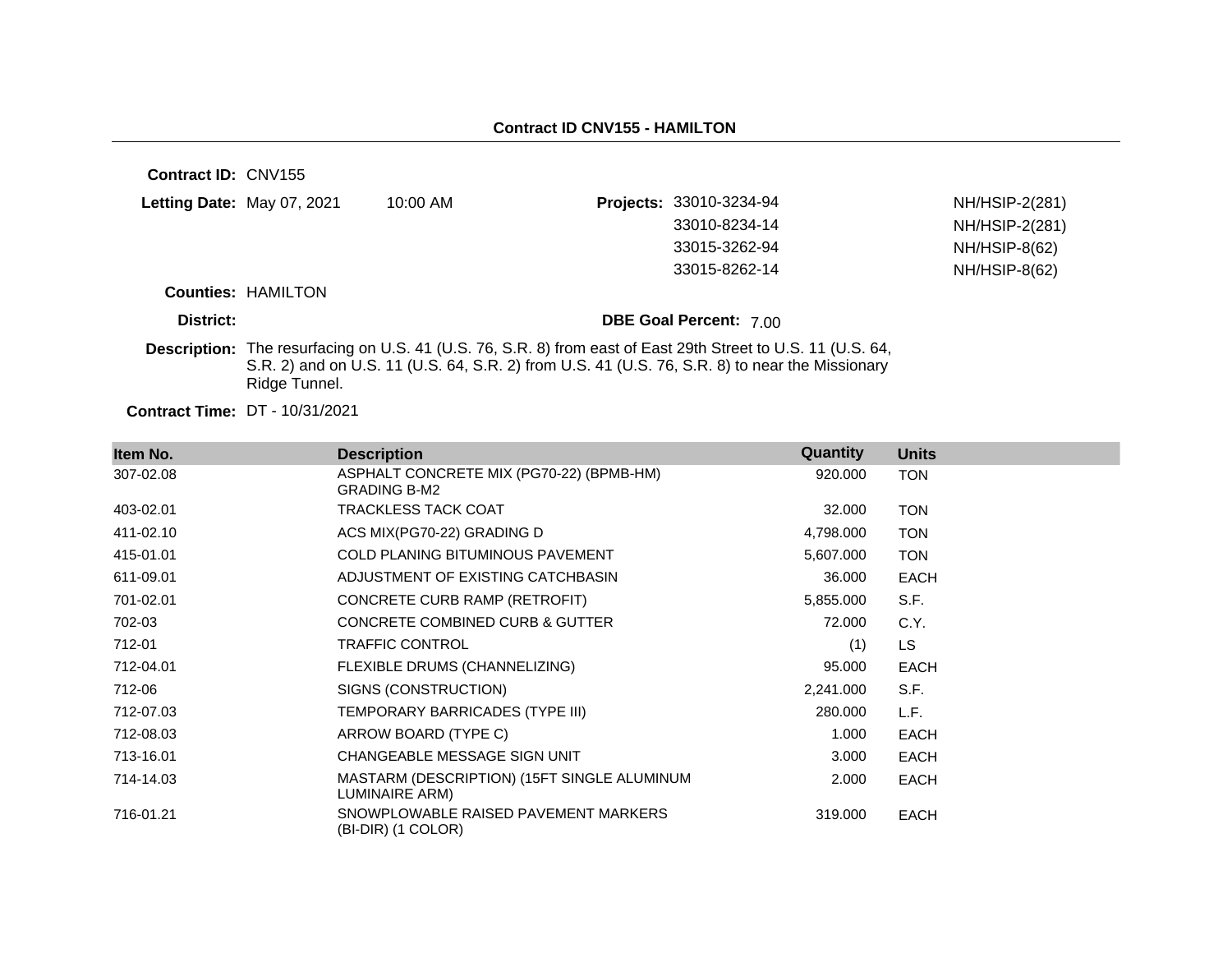### **Contract ID CNV155 - HAMILTON**

| Item No.  | <b>Description</b>                                                             | Quantity  | <b>Units</b> |
|-----------|--------------------------------------------------------------------------------|-----------|--------------|
| 716-01.22 | SNOWPLOWABLE RAISED PAVMENT MARKERS<br>(MONO-DIR)(1 COLOR)                     | 270.000   | <b>EACH</b>  |
| 716-01.23 | SNOWPLOWABLE RAISED PAVEMENT MARKERS<br>(BI-DIR)(2 COLOR)                      | 66.000    | <b>EACH</b>  |
| 716-01.30 | REMOVAL OF SNOWPLOWABLE REFLECTIVE<br><b>MARKER</b>                            | 9.000     | <b>EACH</b>  |
| 716-02.04 | PLASTIC PAVEMENT MARKING(CHANNELIZATION<br>STRIPING)                           | 407.000   | S.Y.         |
| 716-02.05 | PLASTIC PAVEMENT MARKING (STOP LINE)                                           | 415.000   | L.F.         |
| 716-02.06 | PLASTIC PAVEMENT MARKING (TURN LANE<br>ARROW)                                  | 34.000    | <b>EACH</b>  |
| 716-02.08 | PLASTIC PAVEMENT MARKING (8" DOTTED LINE)                                      | 24.000    | L.F.         |
| 716-02.09 | PLASTIC PAVEMENT MARKING (LONGITUDINAL<br>CROSS-WALK)                          | 539.000   | L.F.         |
| 716-02.11 | PLASTIC PAVEMENT MARKING (6" DOTTED LINE)                                      | 390.000   | L.F.         |
| 716-03.01 | PLASTIC WORD PAVEMENT MARKING (ONLY)                                           | 4.000     | <b>EACH</b>  |
| 716-04.04 | PLASTIC PAVEMENT MARKING (TRANSVERSE<br>SHOULDER)                              | 216.000   | L.F.         |
| 716-04.05 | PLASTIC PAVEMENT MARKING (STRAIGHT ARROW)                                      | 4.000     | <b>EACH</b>  |
| 716-04.12 | PLASTIC PAVEMENT MARKING (YIELD LINE)                                          | 14.000    | S.F.         |
| 716-04.13 | PLASTIC PAVEMENT MARKING (BIKELANE SYMBOL<br>& ARROW)                          | 23.000    | <b>EACH</b>  |
| 716-04.15 | PLASTIC PAVEMENT MARKING-BIKE<br>SYMBOL/ARROW SHARED                           | 2.000     | <b>EACH</b>  |
| 716-05.05 | PAINTED PAVEMENT MARKING (STOP LINE)                                           | 190.000   | L.F.         |
| 716-05.20 | PAINTED PAVEMENT MARKING (6" LINE)                                             | 3.200     | L.M.         |
| 716-08.11 | REMOVAL OF WORD PAVEMENT MARKING<br>(DESCRIPTION) (LANE REDUCTION ARROW)       | 1.000     | <b>EACH</b>  |
| 716-12.02 | ENHANCED FLATLINE THERMO PVMT MRKNG (6IN<br>LINE)                              | 11.600    | L.M.         |
| 716-12.05 | ENHANCED FLATLINE THERMO PVMT MRKNG (6IN<br>DOTTED LINE)                       | 118.000   | L.F.         |
| 717-01    | <b>MOBILIZATION</b>                                                            | (1)       | <b>LS</b>    |
| 725-20.94 | CCTV CAMERA SYSTEM (DESCRIPTION) (VIDEO<br>DETECTION CAMERA SYSTEM (GRIDSMART) | 2.000     | <b>EACH</b>  |
| 725-20.95 | CAMERA COMMUNICATION AND POWER CABLE                                           | 1.000.000 | L.F.         |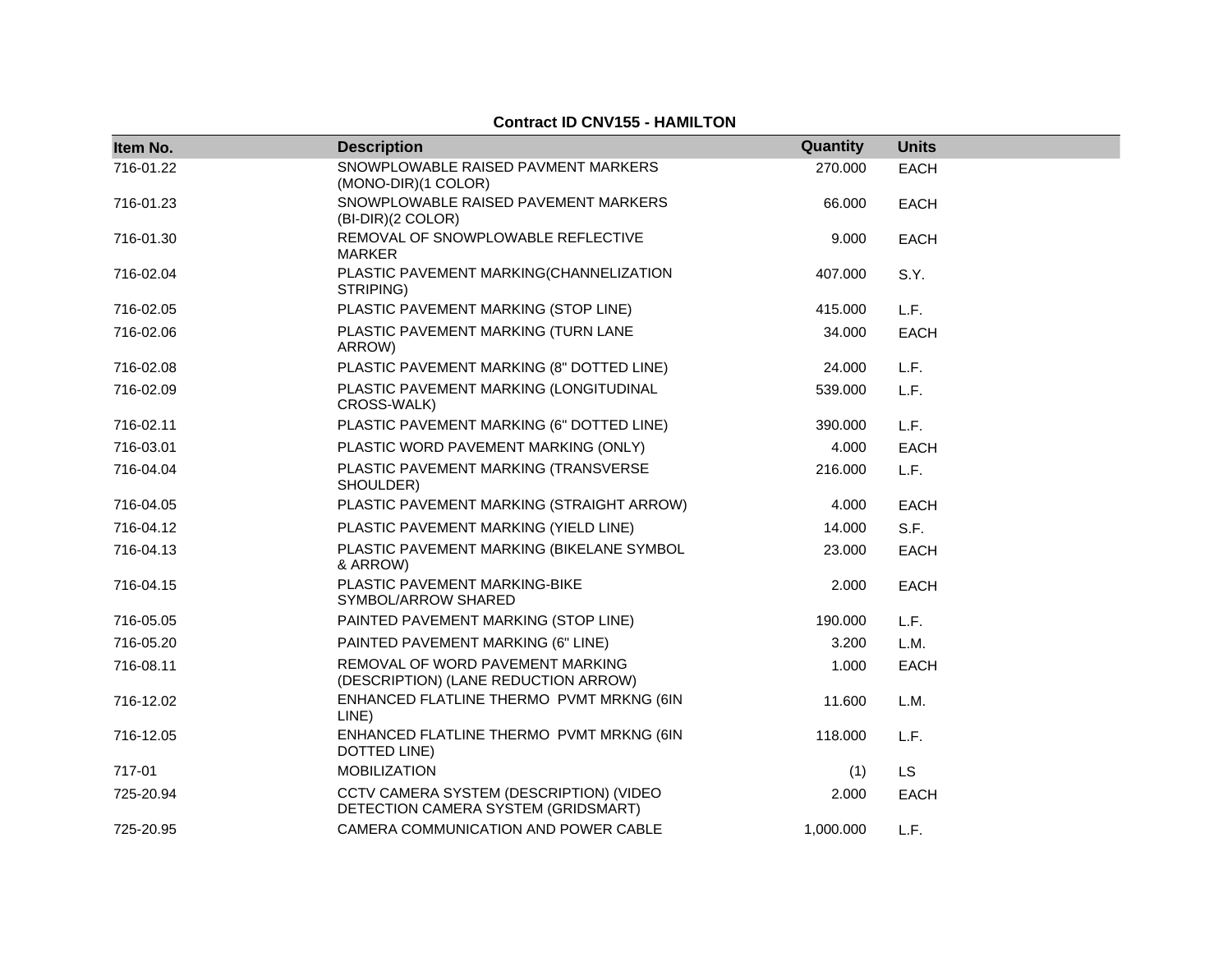# **Contract ID CNV155 - HAMILTON**

**Item No. Description Description Quantity Quantity Units**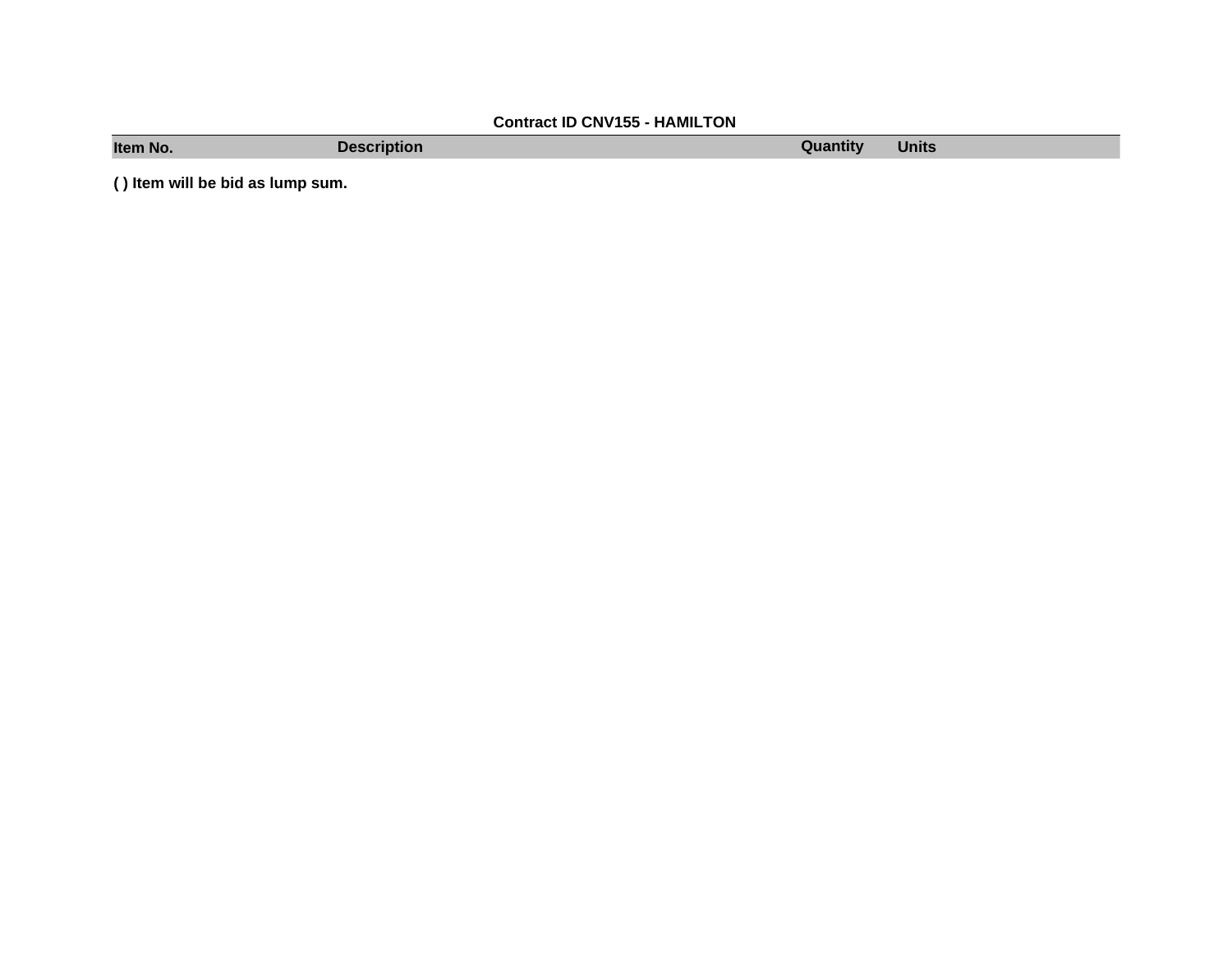| Contract ID: CNV197        |                           |                                                                          |                                                                                                                |    |
|----------------------------|---------------------------|--------------------------------------------------------------------------|----------------------------------------------------------------------------------------------------------------|----|
| Letting Date: May 07, 2021 |                           | $10:00$ AM                                                               | <b>Projects: 33010-4235-04</b>                                                                                 | ΝA |
|                            | <b>Counties: HAMILTON</b> |                                                                          |                                                                                                                |    |
| District:                  |                           |                                                                          | <b>DBE Goal Percent:</b>                                                                                       |    |
|                            |                           | from west of Cowart Street (L.M. 7.4) to Rossville Boulevard (L.M. 8.5). | <b>Description:</b> The concrete repair using hot applied fiber reinforced polymer patching material on S.R. 2 |    |

**Contract Time:** DT - 12/31/2021

| Item No.  | <b>Description</b>                             | Quantity   | <b>Units</b> |
|-----------|------------------------------------------------|------------|--------------|
| 502-03.05 | HOT APPLIED FIBER-POLYMER PATCHING<br>MATERIAL | 61,500.000 | LB.          |
| 712-01    | <b>TRAFFIC CONTROL</b>                         | (1)        | LS.          |
| 712-08.03 | ARROW BOARD (TYPE C)                           | 4.000      | <b>EACH</b>  |
| 712-08.13 | QUEUE PROTECTION TRUCK (EMERGENCY CALL<br>OUT) | 5.000      | <b>DAY</b>   |
| 712-08.14 | PORTABLE QUEUE WARNING SYSTEM                  | 60.000     | <b>DAY</b>   |
| 712-08.20 | TRUCK MOUNTED ATTENUATOR W/MSSAGE BOARD        | 60.000     | <b>DAY</b>   |
| 713-16.01 | CHANGEABLE MESSAGE SIGN UNIT                   | 6.000      | <b>EACH</b>  |
| 717-01    | <b>MOBILIZATION</b>                            | (1)        | LS.          |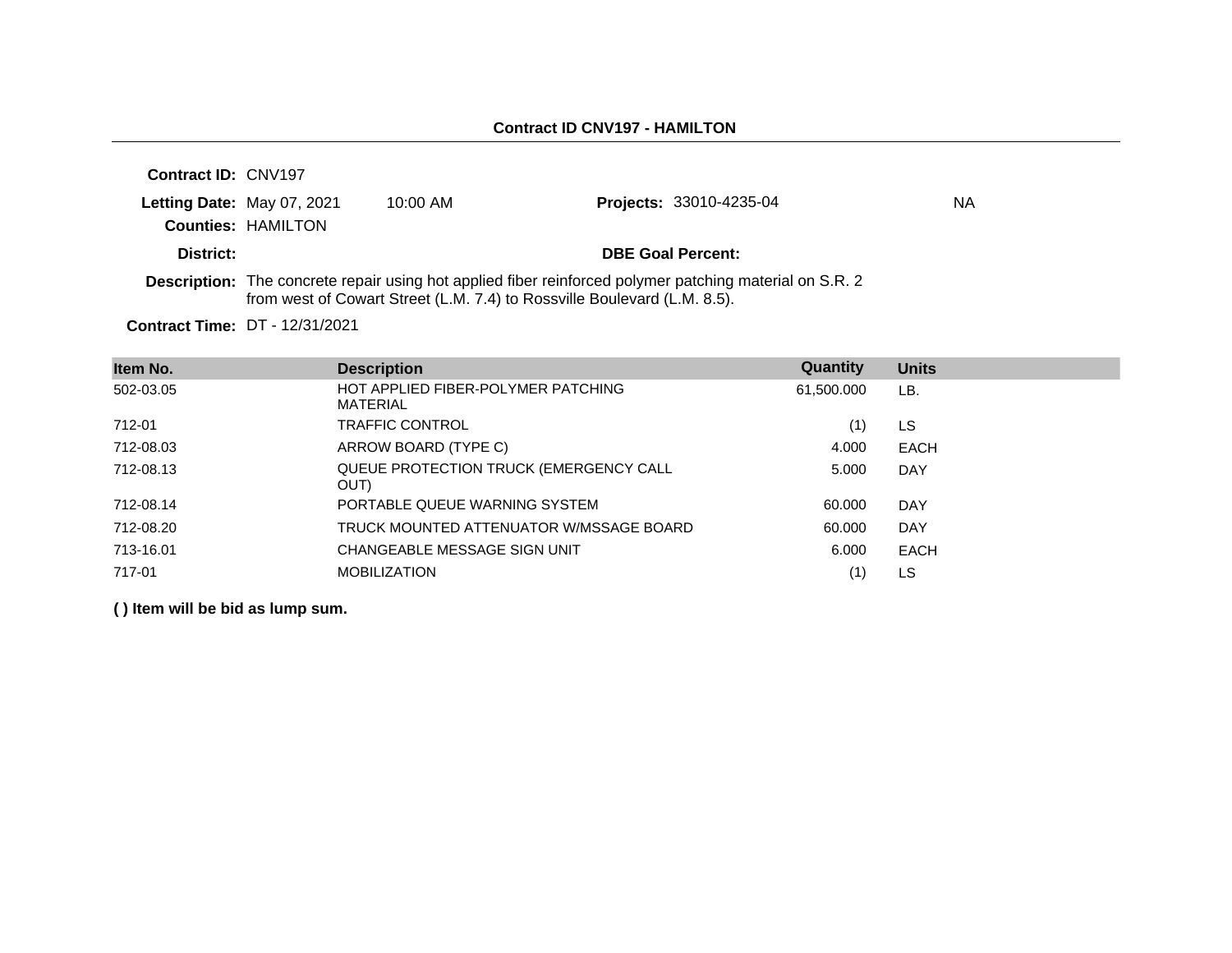| <b>Contract ID: CNV157</b> |                           |            |                                                                                                                                                                                                      |     |
|----------------------------|---------------------------|------------|------------------------------------------------------------------------------------------------------------------------------------------------------------------------------------------------------|-----|
| Letting Date: May 07, 2021 |                           | $10:00$ AM | <b>Projects: 33948-4270-04</b>                                                                                                                                                                       | NA. |
|                            | <b>Counties: HAMILTON</b> |            |                                                                                                                                                                                                      |     |
| District:                  |                           |            | <b>DBE Goal Percent:</b>                                                                                                                                                                             |     |
|                            |                           |            | <b>Description:</b> The tunnel cleaning of the McCallie Tunnel on U.S. 11 (U.S. 64, S.R. 2), the Stringers Ridge<br>Tunnel on U.S. 127 (S.R. 8), and the Bachman Tubes on U.S. 41 (U.S. 76, S.R. 8). |     |

**Contract Time:** DT - 6/30/2022

| Item No.  | <b>Description</b>                                                               | Quantity  | <b>Units</b> |
|-----------|----------------------------------------------------------------------------------|-----------|--------------|
| 104-03.71 | ADDITIONAL WORK (DESCRIPTION) (CLEANING OF<br>PORTAL FACADES @ MCCALLIE TUNNELS) | 7,850.000 | S.F.         |
| 712-01.52 | MAINTENANCE OF TRAFFIC (<br>(MCCALLIE TUNNELS)                                   | 12.000    | <b>EACH</b>  |
| 712-01.53 | MAINTENANCE OF TRAFFIC (<br>(BACHMAN TUNNELS)                                    | 12,000    | EACH         |
| 712-01.54 | MAINTENANCE OF TRAFFIC (<br>(STRINGERS RIDGE TUNNEL)                             | 12,000    | <b>EACH</b>  |
| 713-20.40 | <b>GRAFFITI REMOVAL</b>                                                          | 250,000   | S.F.         |
| 717-01    | <b>MOBILIZATION</b>                                                              | (1)       | LS           |
| 719-02.01 | REMOVAL AND DISPOSAL OF LITTER                                                   | 36.000    | <b>CYCL</b>  |
| 760-01.01 | TUNNEL CLEANING (MCCALLIE TUNNELS)                                               | 12.000    | <b>EACH</b>  |
| 760-01.02 | TUNNEL CLEANING (BACHMAN TUNNELS)                                                | 12.000    | <b>EACH</b>  |
| 760-01.03 | TUNNEL CLEANING (STRINGER RIDGE TUNNEL)                                          | 12,000    | <b>EACH</b>  |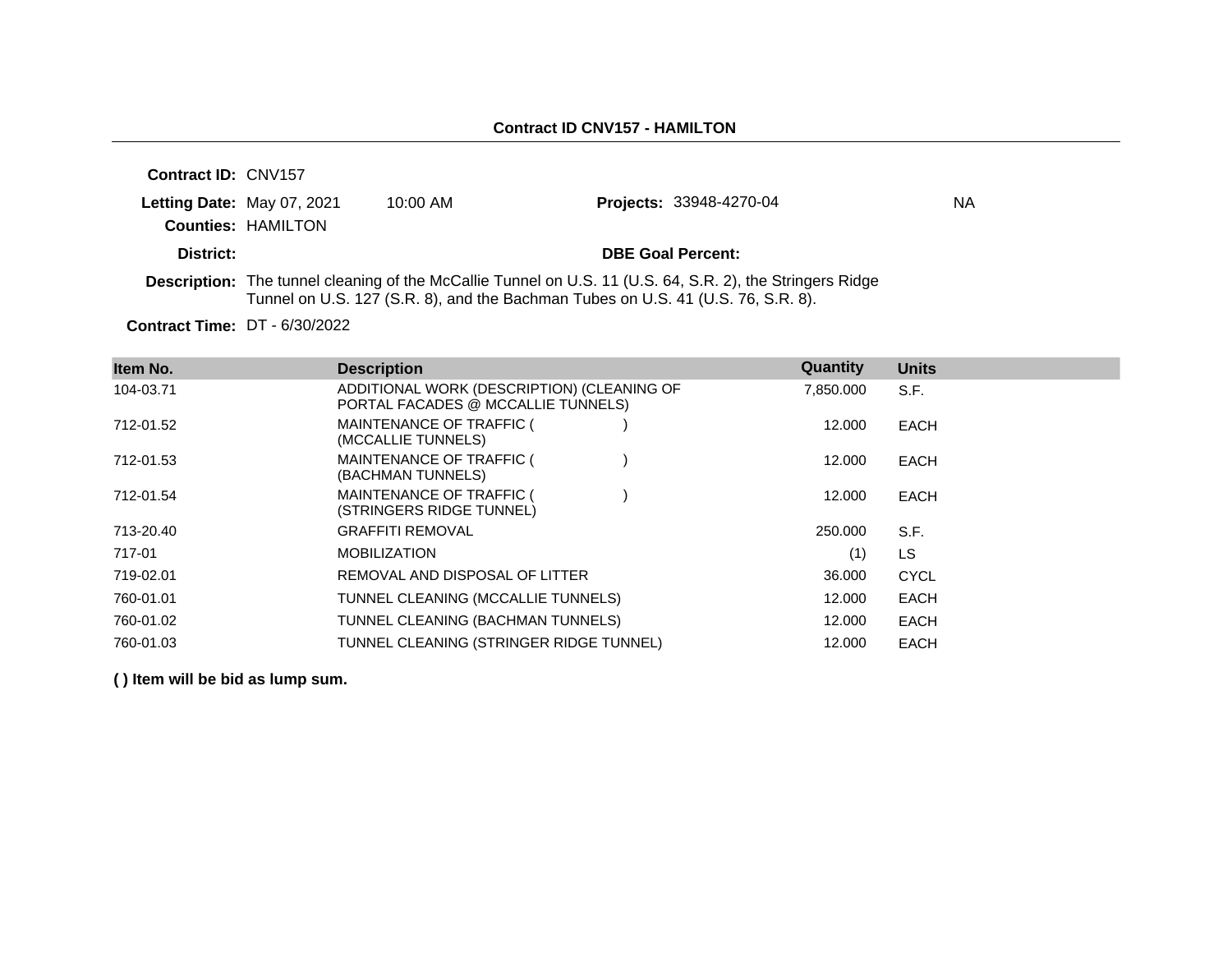| <b>Contract ID: CNV158</b>        |                           |                                                                  |                                                                                                                     |                 |
|-----------------------------------|---------------------------|------------------------------------------------------------------|---------------------------------------------------------------------------------------------------------------------|-----------------|
| <b>Letting Date:</b> May 07, 2021 |                           | $10:00$ AM                                                       | <b>Projects: 35002-3208-94</b>                                                                                      | STP/HSIP-18(34) |
|                                   |                           |                                                                  | 35002-3209-94                                                                                                       | NH/HSIP-18(35)  |
|                                   |                           |                                                                  | 35002-8208-14                                                                                                       | STP/HSIP-18(34) |
|                                   |                           |                                                                  | 35002-8209-14                                                                                                       | NH/HSIP-18(35)  |
|                                   | <b>Counties: HARDEMAN</b> |                                                                  |                                                                                                                     |                 |
| District:                         |                           |                                                                  | <b>DBE Goal Percent: 4.00</b>                                                                                       |                 |
|                                   |                           | Buster Woods Lane (L.M. 9.02) to U.S. 64 (S.R. 15) (L.M. 17.39). | <b>Description:</b> The resurfacing with cold in-place recycling (microsurface or thin mix overlay) on S.R. 18 from |                 |

| Item No.  | <b>Description</b>                                                | Quantity    | <b>Units</b> |
|-----------|-------------------------------------------------------------------|-------------|--------------|
| 202-03.01 | REMOVAL OF ASPHALT PAVEMENT                                       | 147.000     | S.Y.         |
| 203-06    | <b>WATER</b>                                                      | 18.000      | M.G.         |
| 208-01.05 | BROOMING & DEGRASSING SHOULDERS                                   | 15.600      | L.M.         |
| 303-02    | MINERAL AGGREGATE, TYPE B BASE, GRADING<br>(DESCRIPTION) (C OR D) | 2,302.000   | <b>TON</b>   |
| 307-01.01 | ASPHALT CONCRETE MIX (PG64-22) (BPMB-HM)<br><b>GRADING A</b>      | 50.000      | <b>TON</b>   |
| 307-01.08 | ASPHALT CONCRETE MIX (PG64-22) (BPMB-HM)<br><b>GRADING B-M2</b>   | 17.000      | <b>TON</b>   |
| 308-01.10 | COLD IN PLACE RECYCLED BITUMINOUS<br><b>PAVEMENT</b>              | 126,450.000 | S.Y.         |
| 308-01.12 | ASPHALT CEMENT (PG64-22) COLD IN PLACE<br><b>RECYCLED</b>         | 496.000     | <b>TON</b>   |
| 309-10.01 | PORTLAND CEMENT                                                   | 248.000     | <b>TON</b>   |
| 403-01    | BITUMINOUS MATERIAL FOR TACK COAT (TC)                            | 1.000       | <b>TON</b>   |
| 403-05    | BITUMINOUS MATERIAL(TC/FOG SEAL)(UNDILUTED)                       | 34.000      | <b>TON</b>   |
| 403-05.05 | MINERAL AGGREGATE (SAND FOR FOG SEAL)                             | 127.000     | <b>TON</b>   |
| 411-01.10 | ACS MIX(PG64-22) GRADING D                                        | 170.000     | <b>TON</b>   |
| 411-12.04 | SCORING FOR RUMBLE STRIPE (NON-<br>CONTINUOUS) (4IN WIDTH)        | 11.800      | L.M.         |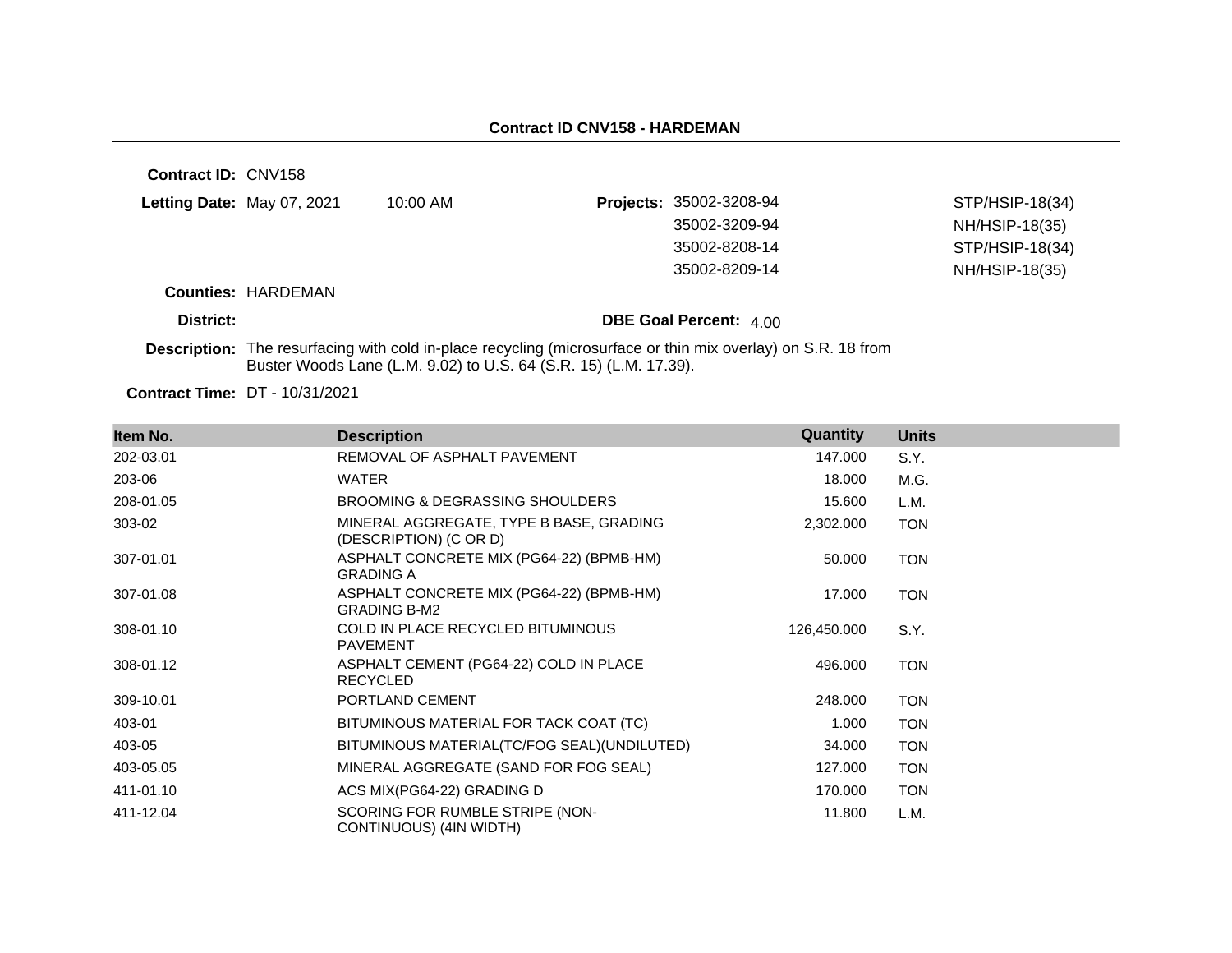### **Contract ID CNV158 - HARDEMAN**

| Item No.  | <b>Description</b>                                               | Quantity  | <b>Units</b> |
|-----------|------------------------------------------------------------------|-----------|--------------|
| 415-01.01 | <b>COLD PLANING BITUMINOUS PAVEMENT</b>                          | 2,028.000 | <b>TON</b>   |
| 415-01.02 | COLD PLANING BITUMINOUS PAVEMENT                                 | 5,581.000 | S.Y.         |
| 611-09.01 | ADJUSTMENT OF EXISTING CATCHBASIN                                | 3.000     | <b>EACH</b>  |
| 701-01.01 | CONCRETE SIDEWALK (4 ")                                          | 360.000   | S.F.         |
| 701-02.01 | CONCRETE CURB RAMP (RETROFIT)                                    | 552.000   | S.F.         |
| 705-02.10 | <b>GUARDRAIL TRANSITION 27IN TO 31IN</b>                         | 10.000    | <b>EACH</b>  |
| 705-06.20 | <b>TANGENT ENERGY ABSORBING TERM MASH TL-3</b>                   | 8.000     | <b>EACH</b>  |
| 705-06.30 | GR TERMINAL (ENERGY ABSORBING) MASH TL-2                         | 2.000     | EACH         |
| 712-01    | <b>TRAFFIC CONTROL</b>                                           | (1)       | <b>LS</b>    |
| 712-06    | SIGNS (CONSTRUCTION)                                             | 2,233.000 | S.F.         |
| 712-07.03 | TEMPORARY BARRICADES (TYPE III)                                  | 18.000    | L.F.         |
| 712-08.03 | ARROW BOARD (TYPE C)                                             | 1.000     | <b>EACH</b>  |
| 713-16.01 | CHANGEABLE MESSAGE SIGN UNIT                                     | 4.000     | <b>EACH</b>  |
| 716-01.21 | SNOWPLOWABLE RAISED PAVEMENT MARKERS<br>(BI-DIR) (1 COLOR)       | 550.000   | <b>EACH</b>  |
| 716-01.30 | REMOVAL OF SNOWPLOWABLE REFLECTIVE<br><b>MARKER</b>              | 9.000     | <b>EACH</b>  |
| 716-02.05 | PLASTIC PAVEMENT MARKING (STOP LINE)                             | 599.000   | L.F.         |
| 716-02.06 | PLASTIC PAVEMENT MARKING (TURN LANE<br>ARROW)                    | 1.000     | <b>EACH</b>  |
| 716-02.09 | PLASTIC PAVEMENT MARKING (LONGITUDINAL<br>CROSS-WALK)            | 180.000   | L.F.         |
| 716-04.12 | PLASTIC PAVEMENT MARKING (YIELD LINE)                            | 30.000    | S.F.         |
| 716-05.20 | PAINTED PAVEMENT MARKING (6" LINE)                               | 30.200    | L.M.         |
| 716-12.02 | ENHANCED FLATLINE THERMO PVMT MRKNG (6IN<br>LINE)                | 13.500    | L.M.         |
| 716-12.03 | ENHANCED FLATLINE THERMO PVMT MRKNG (8IN<br><b>BARRIER LINE)</b> | 170.000   | L.F.         |
| 716-13.02 | SPRAY THERMO PVMT MRKNG (60 mil) (6IN LINE)                      | 16.800    | L.M.         |
| 717-01    | <b>MOBILIZATION</b>                                              | (1)       | <b>LS</b>    |
| 730-12.01 | CONDUIT 1" DIAMETER (PVC)                                        | 50.000    | L.F.         |
| 730-14.01 | SHIELDED DETECTOR CABLE                                          | 50.000    | L.F.         |
| 730-14.02 | <b>SAW SLOT</b>                                                  | 162.000   | L.F.         |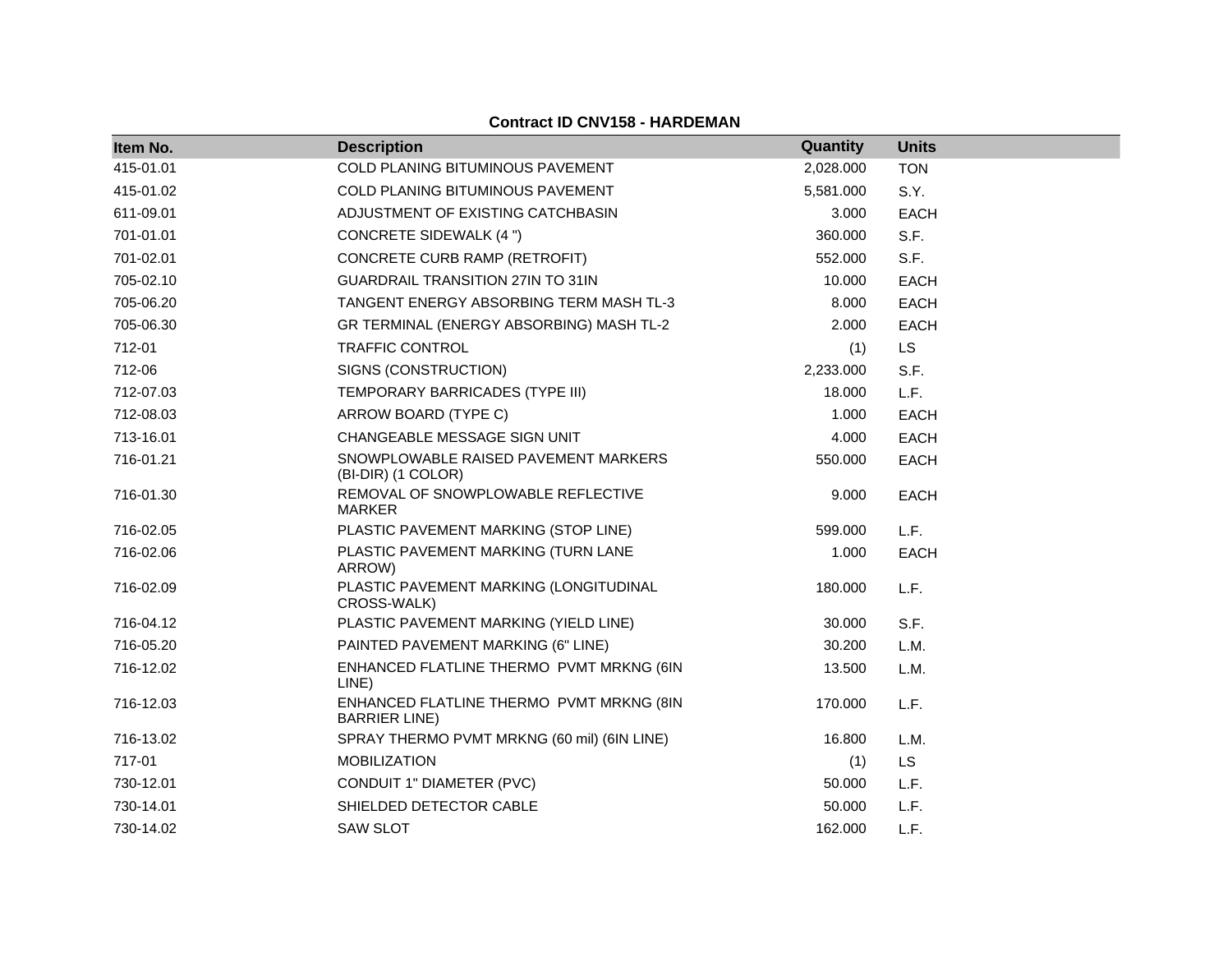# **Contract ID CNV158 - HARDEMAN**

| Item No.  | <b>Description</b>                                      | Quantity  | <b>Units</b> |
|-----------|---------------------------------------------------------|-----------|--------------|
| 730-14.03 | <b>LOOP WIRE</b>                                        | 324,000   | L.F.         |
| 403-01    | BITUMINOUS MATERIAL FOR TACK COAT (TC)                  | 42,000    | <b>TON</b>   |
| 411-03.12 | ACS MIX(PG64-22) THIN LIFT D ASPHALT                    | 5,654.000 | <b>TON</b>   |
| 403-01.01 | BITUMINOUS MATERIAL FOR TACK COAT (MICRO-<br>SURFACING) | 18,000    | TON          |
| 414-03.01 | EMULSIFIED ASPHALT FOR MICRO-SURFACING                  | 256,000   | TON          |
| 414-03.02 | AGGREGATE FOR MICRO SURFACING                           | 2,135.000 | TON          |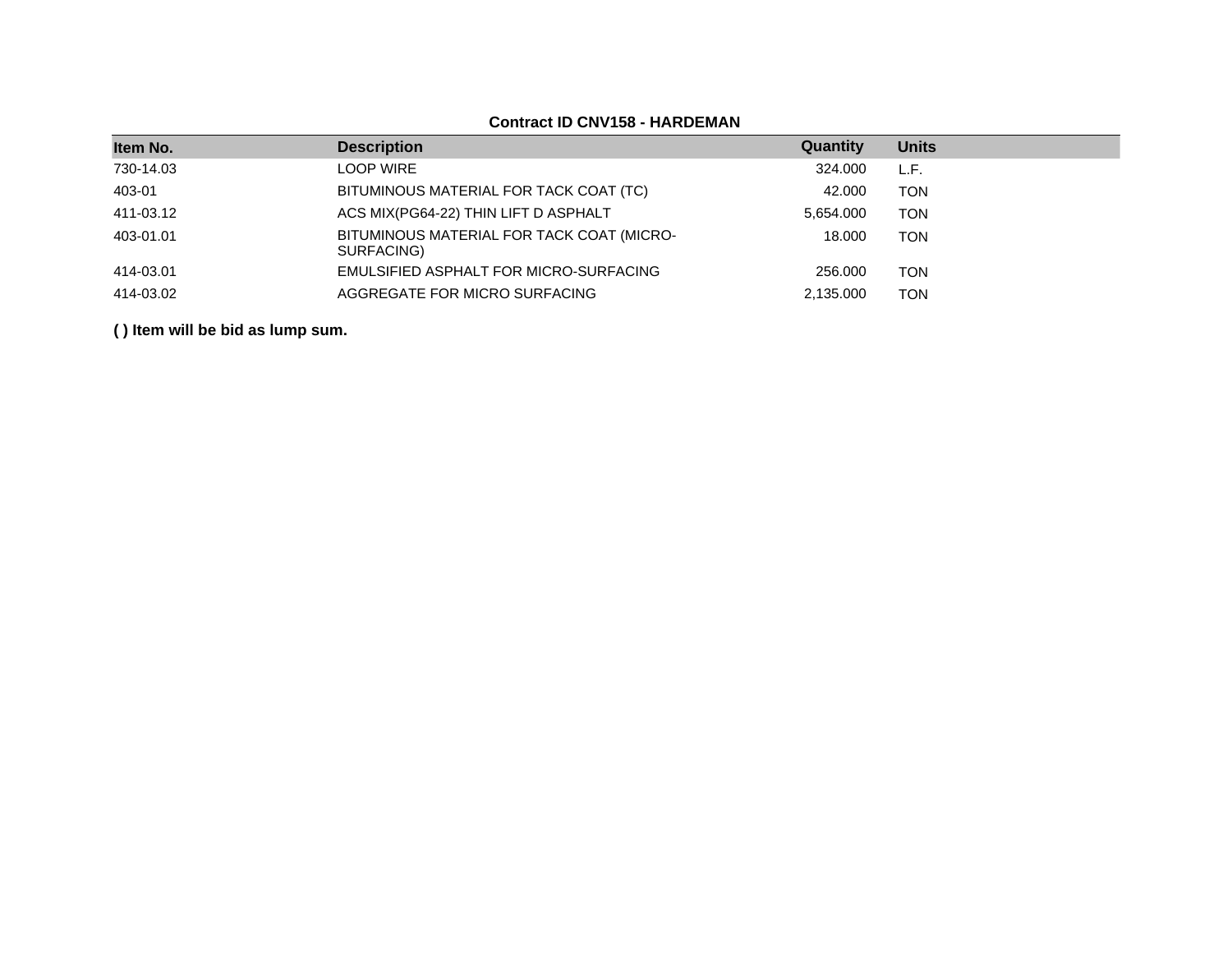**Contract ID:** CNV159

| Letting Date: May 07, 2021 | 10:00 AM | <b>Projects: 36011-3222-94</b> | NH/HSIP-128(34) |
|----------------------------|----------|--------------------------------|-----------------|
|                            |          | 36011-4222-04                  | NH/HSIP-128(34) |
|                            |          | 36011-8222-14                  | NH/HSIP-128(34) |
|                            |          |                                |                 |

**Counties:** HARDIN

#### **District: District: DBE Goal Percent:**

**Description:** The resurfacing with hot in-place recycling (microsurface or thin mix overlay) on S.R. 128 from near Clifton Road (L.M. 19.22) to S.R. 114 (L.M. 24.42), including bridge repair.

| Item No.  | <b>Description</b>                                                     | Quantity   | <b>Units</b> |
|-----------|------------------------------------------------------------------------|------------|--------------|
| 202-03.01 | REMOVAL OF ASPHALT PAVEMENT                                            | 84.000     | S.Y.         |
| 203-06    | <b>WATER</b>                                                           | 7.000      | M.G.         |
| 208-01.05 | BROOMING & DEGRASSING SHOULDERS                                        | 10.400     | L.M.         |
| 303-02    | MINERAL AGGREGATE, TYPE B BASE, GRADING<br>(DESCRIPTION) (DESCRIPTION) | 917.000    | <b>TON</b>   |
| 307-01.01 | ASPHALT CONCRETE MIX (PG64-22) (BPMB-HM)<br><b>GRADING A</b>           | 29.000     | <b>TON</b>   |
| 307-01.08 | ASPHALT CONCRETE MIX (PG64-22) (BPMB-HM)<br><b>GRADING B-M2</b>        | 10.000     | <b>TON</b>   |
| 311-03.04 | HOT IN PLACE RECYCLING OF ASPHALT PAVEMENT<br>(2.001N)                 | 79,054.000 | S.Y.         |
| 311-03.10 | ASPHALT REJUVENATING AGENT                                             | 43,480.000 | GAL.         |
| 411-01.10 | ACS MIX(PG64-22) GRADING D                                             | 450.000    | <b>TON</b>   |
| 411-12.02 | SCORING SHOULDERS (NON-CONTINUOUS) (16IN<br>WIDTH)                     | 7.800      | L.M.         |
| 415-01.02 | COLD PLANING BITUMINOUS PAVEMENT                                       | 3,667.000  | S.Y.         |
| 705-02.10 | <b>GUARDRAIL TRANSITION 27IN TO 31IN</b>                               | 33.000     | <b>EACH</b>  |
| 705-04.09 | EARTH PAD FOR TYPE 38 GR END TREATMENT                                 | 1.000      | <b>EACH</b>  |
| 705-06.20 | TANGENT ENERGY ABSORBING TERM MASH TL-3                                | 33.000     | <b>EACH</b>  |
| 712-01    | <b>TRAFFIC CONTROL</b>                                                 | (1)        | LS           |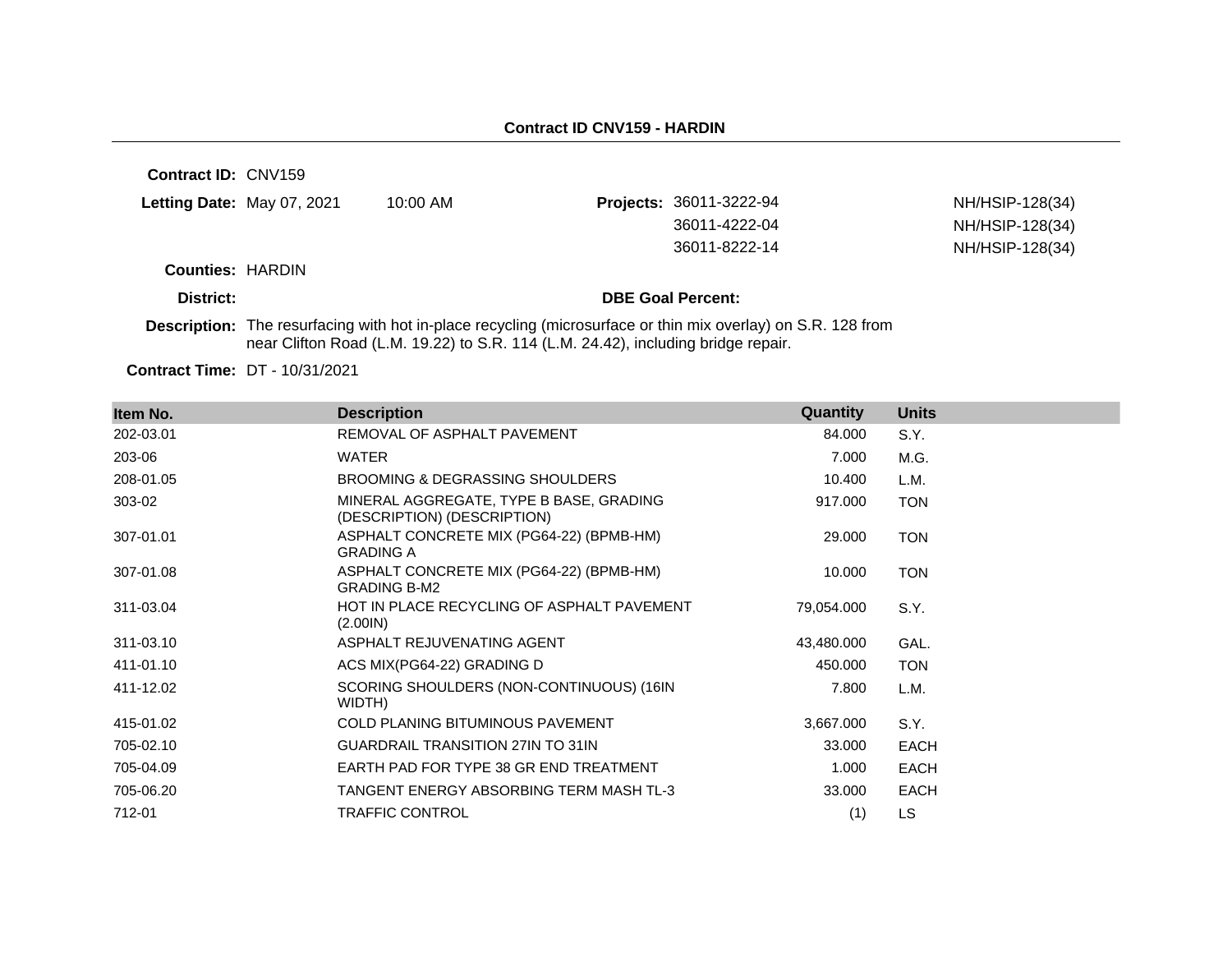### **Contract ID CNV159 - HARDIN**

| Item No.  | <b>Description</b>                                         | Quantity  | <b>Units</b> |
|-----------|------------------------------------------------------------|-----------|--------------|
| 712-06    | SIGNS (CONSTRUCTION)                                       | 1,472.000 | S.F.         |
| 716-01.21 | SNOWPLOWABLE RAISED PAVEMENT MARKERS<br>(BI-DIR) (1 COLOR) | 390.000   | <b>EACH</b>  |
| 716-01.22 | SNOWPLOWABLE RAISED PAVMENT MARKERS<br>(MONO-DIR)(1 COLOR) | 5.000     | <b>EACH</b>  |
| 716-02.04 | PLASTIC PAVEMENT MARKING(CHANNELIZATION<br>STRIPING)       | 28.000    | S.Y.         |
| 716-02.05 | PLASTIC PAVEMENT MARKING (STOP LINE)                       | 259.000   | L.F.         |
| 716-05.20 | PAINTED PAVEMENT MARKING (6" LINE)                         | 16.900    | L.M.         |
| 716-12.02 | ENHANCED FLATLINE THERMO PVMT MRKNG (6IN<br>LINE)          | 16.900    | L.M.         |
| 717-01    | <b>MOBILIZATION</b>                                        | (1)       | LS           |
| 604-10.44 | <b>EXPANSION JOINT REPAIRS</b>                             | 124.000   | L.F.         |
| 403-02.01 | <b>TRACKLESS TACK COAT</b>                                 | 44.000    | <b>TON</b>   |
| 411-03.12 | ACS MIX(PG64-22) THIN LIFT D ASPHALT                       | 3,296.000 | <b>TON</b>   |
| 411-03.24 | ACS MIX(PG64-22) THIN LIFT E ASPHALT                       | 2,744.000 | <b>TON</b>   |
| 403-01.01 | BITUMINOUS MATERIAL FOR TACK COAT (MICRO-<br>SURFACING)    | 20.000    | <b>TON</b>   |
| 414-03.01 | EMULSIFIED ASPHALT FOR MICRO-SURFACING                     | 277.000   | <b>TON</b>   |
| 414-03.02 | AGGREGATE FOR MICRO SURFACING                              | 2,302.000 | <b>TON</b>   |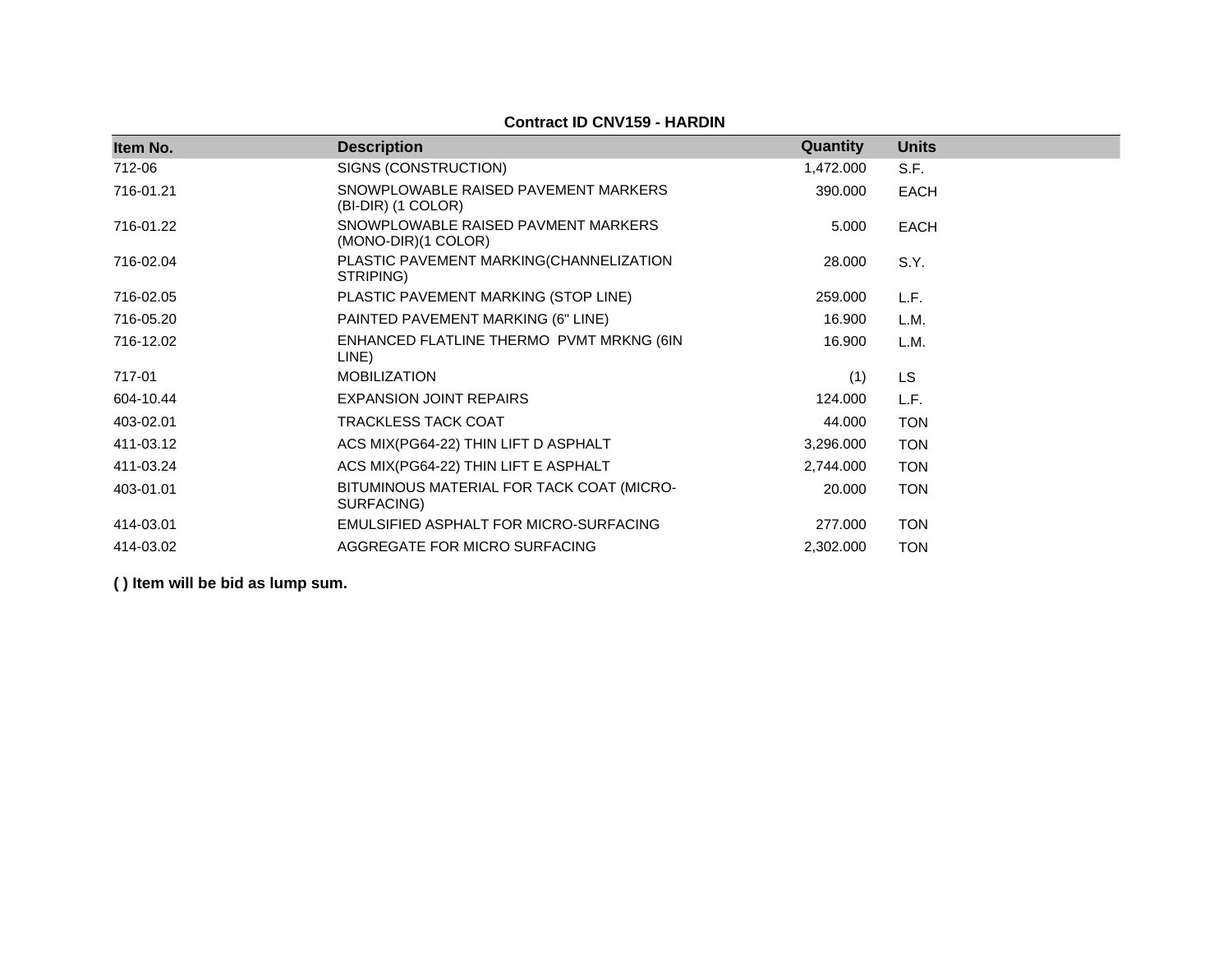**Contract ID:** CNV211 **Letting Date:** May 07, 2021 10:00 AM **Counties:** HAWKINS **District: District: DBE Goal Percent: Projects: 37012-4232-04 N/A** 

**Description:** The emergency rockfall mitigation on S.R. 70 near L.M. 16.20.

**Contract Time:** DT - 7/15/2021

| Item No.  | <b>Description</b>                             | Quantity  | <b>Units</b> |
|-----------|------------------------------------------------|-----------|--------------|
| 105-01    | CONSTRUCTION STAKES, LINES AND GRADES          | (1)       | <b>LS</b>    |
| 201-01    | <b>CLEARING AND GRUBBING</b>                   | (1)       | LS.          |
| 203-01    | ROAD & DRAINAGE EXCAVATION (UNCLASSIFIED)      | 500.000   | C.Y.         |
| 203-11    | <b>SCALING AND TRIMMING</b>                    | 1,500.000 | S.Y.         |
| 209-03.23 | FILTER SOCK (24 INCH)                          | 100.000   | L.F.         |
| 209-05    | <b>SEDIMENT REMOVAL</b>                        | 10.000    | C.Y.         |
| 209-08.02 | TEMPORARY SILT FENCE (WITH BACKING)            | 200.000   | L.F.         |
| 209-08.08 | ENHANCED ROCK CHECK DAM                        | 2.000     | <b>EACH</b>  |
| 709-05.05 | MACHINED RIP-RAP (CLASS A-3)                   | 50.000    | <b>TON</b>   |
| 712-01    | <b>TRAFFIC CONTROL</b>                         | (1)       | LS.          |
| 712-06    | SIGNS (CONSTRUCTION)                           | 655.000   | S.F.         |
| 712-07.03 | TEMPORARY BARRICADES (TYPE III)                | 60.000    | L.F.         |
| 713-16.01 | CHANGEABLE MESSAGE SIGN UNIT                   | 2.000     | <b>EACH</b>  |
| 717-01    | <b>MOBILIZATION</b>                            | (1)       | LS.          |
| 740-10.03 | <b>GEOTEXTILE (TYPE III) (EROSION CONTROL)</b> | 86.000    | S.Y.         |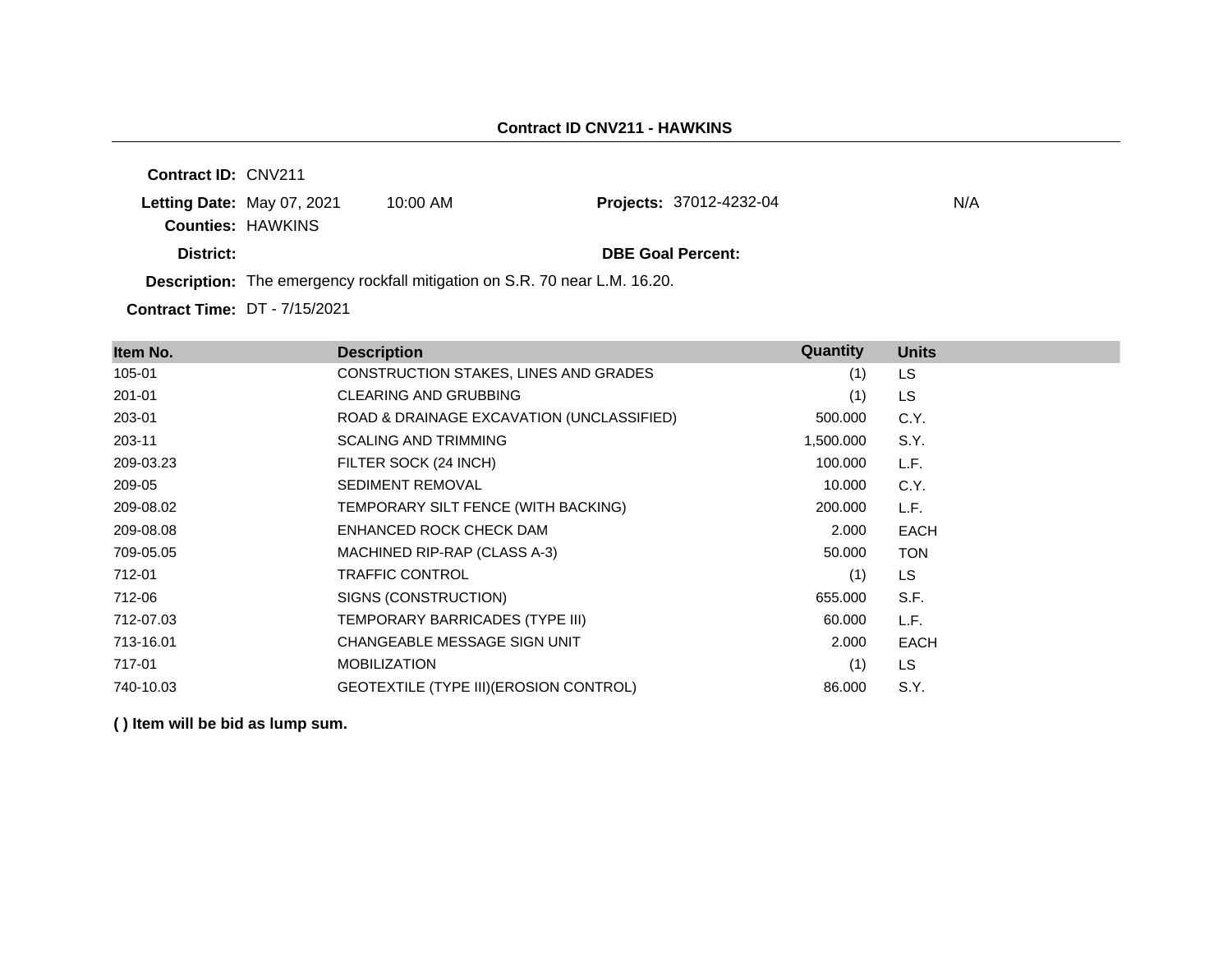| <b>Contract ID: CNV160</b> |                                                          |            |                                                                                                    |              |
|----------------------------|----------------------------------------------------------|------------|----------------------------------------------------------------------------------------------------|--------------|
|                            | Letting Date: May 07, 2021<br><b>Counties: HENDERSON</b> | $10:00$ AM | <b>Projects: 39015-3216-94</b>                                                                     | HSIP-200(41) |
| District:                  |                                                          |            | <b>DBE Goal Percent:</b>                                                                           |              |
|                            | Virgil Lane (L.M. 9.92).                                 |            | Description: The miscellaneous safety improvements on S.R. 200 from Joe Horton Road (L.M. 4.79) to |              |
|                            | <b>Contract Time: DT - 10/31/2021</b>                    |            |                                                                                                    |              |

**Item No. Description Quantity Units** 705-04.10 EARTH PAD FOR GUARD RAIL END TREATMENT 4.000 EACH 705-04.21 GUARDRAIL DELINEATION ENHANCEMENT 430.000 L.F. 705-11.13 GUARDRAIL TERMINAL (TYPE 21)(POWDER COATED) 4.000 EACH 712-01 TRAFFIC CONTROL (1) LS 713-02.14 FLEXIBLE DELINEATOR (WHITE) 18.000 EACH 713-02.20 ROADSIDE OBSTACLE DELINEATION 125.600 S.F. 713-02.21 SIGN POST DELINEATION ENHANCEMENT 275.000 L.F. 713-11.01 "U" SECTION STEEL POSTS 805.000 LB. 713-11.02 PERFORATED/KNOCKOUT SQUARE TUBE POST 418.870 LB. The state of the POST SLIP BASE The STATE STATE STATE STATE STATE STATE STATE STATE STATE STATE STATE STATE STATE STATE STATE STATE STATE STATE STATE STATE STATE STATE STATE STATE STATE STATE STATE STATE STATE STATE STATE 713-11.22 U POST SLIP BASE 24.000 EACH 713-13.02 FLAT SHEET ALUMINUM SIGNS (0.080" THICK) 398.560 S.F. 713-13.03 FLAT SHEET ALUMINUM SIGNS (0.100" THICK) 329.000 S.F. 713-13.14 FLORESCENT YELLOW SIGN SHEETING 571.500 S.F. 716-01.21 SNOWPLOWABLE RAISED PAVEMENT MARKERS (BI-DIR) (1 COLOR) 573.000 EACH 716-02.04 PLASTIC PAVEMENT MARKING(CHANNELIZATION STRIPING) 447.600 S.Y. 716-02.05 PLASTIC PAVEMENT MARKING (STOP LINE) 136.000 L.F. 716-03.03 PLASTIC WORD PAVEMENT MARKING (STOP AHEAD) 1.000 EACH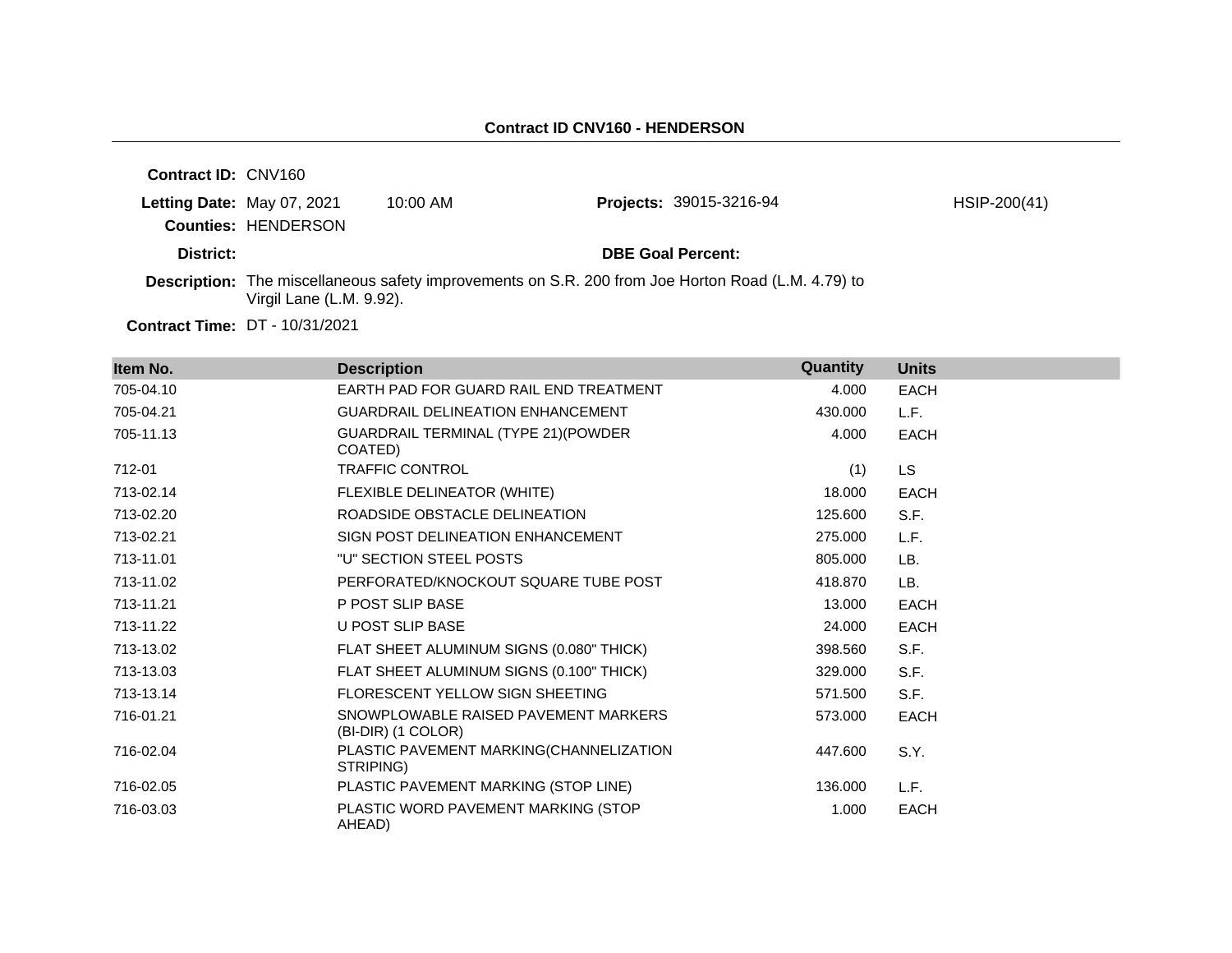| Item No.  | <b>Description</b>                                | Quantity | <b>Units</b> |
|-----------|---------------------------------------------------|----------|--------------|
| 716-03.09 | PLASTIC WORD PAVEMENT MARKING (<br>(NO PARKING)   | 1.000    | EACH         |
| 716-04.04 | PLASTIC PAVEMENT MARKING (TRANSVERSE<br>SHOULDER) | 62.600   | L.F.         |
| 716-04.16 | PLASTIC PAVEMENT MARKING (NOISE STRIP)            | 120.000  | L.F.         |
| 716-12.01 | ENHANCED FLATLINE THERMO PVMT MRKNG (4IN<br>LINE) | 21.900   | L.M.         |
| 717-01    | <b>MOBILIZATION</b>                               |          | LS.          |

### **Contract ID CNV160 - HENDERSON**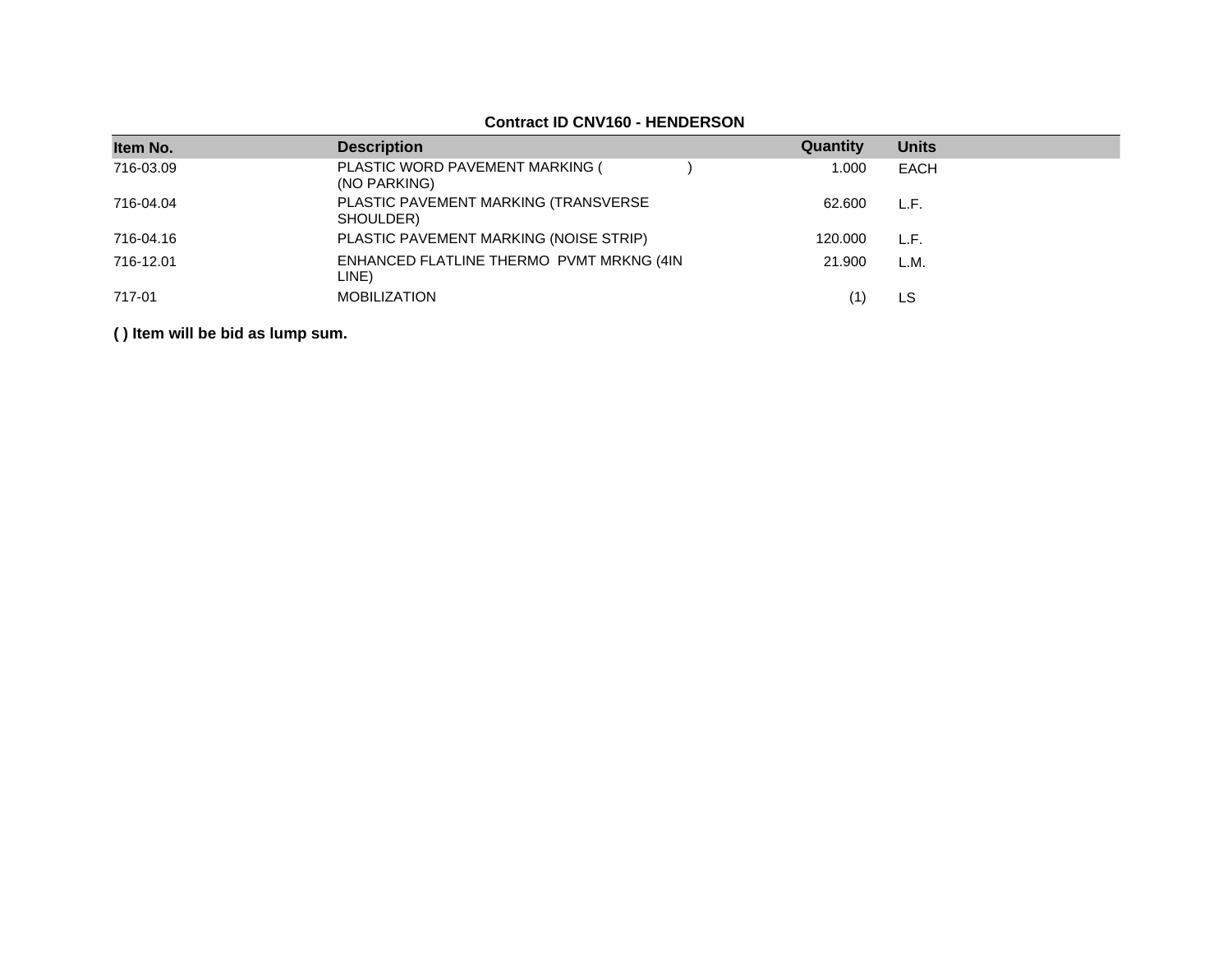| <b>Contract ID: CNV135</b> |                                       |            |                                                                                                                 |                  |
|----------------------------|---------------------------------------|------------|-----------------------------------------------------------------------------------------------------------------|------------------|
| Letting Date: May 07, 2021 |                                       | $10:00$ AM | <b>Projects: 39004-3231-14</b>                                                                                  | STP-EN-NH-22(89) |
|                            | <b>Counties: HENDERSON</b>            |            |                                                                                                                 |                  |
| District:                  |                                       |            | <b>DBE Goal Percent: 6.50</b>                                                                                   |                  |
|                            | Lane (L.M. 12.62).                    |            | <b>Description:</b> The construction of pedestrian facilities on S.R. 22 from Brown Street (L.M. 11.94) to Jane |                  |
|                            | <b>Contract Time: DT - 10/31/2021</b> |            |                                                                                                                 |                  |

**Item No. Description Quantity Units** 105-01 CONSTRUCTION STAKES, LINES AND GRADES (1) LS 201-01 CLEARING AND GRUBBING (1) LS 202-01 REMOVAL OF STRUCTURES AND OBSTRUCTIONS (1) LS 203-01.06 ROAD & DRAINAGE EXCAVATION (UNCLASSIFIED) (1) LS 203-06 WATER 6.000 M.G. 203-07 FURNISHING & SPREADING TOPSOIL 296.000 C.Y. 204-06.01 FLOWABLE FILL (GENERAL) 45.000 C.Y. 209-03.20 FILTER SOCK (8 INCH) 2,701.000 L.F. 209-05 SEDIMENT REMOVAL 209-05 7.000 C.Y. 209-09.43 CURB INLET PROTECTION (TYPE 4) 6.000 EACH 303-01 MINERAL AGGREGATE, TYPE A BASE, GRADING D 536.000 TON 307-01.08 ASPHALT CONCRETE MIX (PG64-22) (BPMB-HM) GRADING B-M2 38.000 TON 407-20.05 SAW CUTTING ASPHALT PAVEMENT 520.000 L.F. 411-01.10 ACS MIX(PG64-22) GRADING D 79.000 TON 701-01.01 CONCRETE SIDEWALK (4 ") 13,541.000 S.F. 701-02 CONCRETE DRIVEWAY 7,967.000 S.F. 701-02.01 CONCRETE CURB RAMP (RETROFIT) 40.000 S.F. 701-02.03 CONCRETE CURB RAMP 423.000 S.F. 702-01 CONCRETE CURB 2.000 C.Y. 702-03 CONCRETE COMBINED CURB & GUTTER 64.000 C.Y.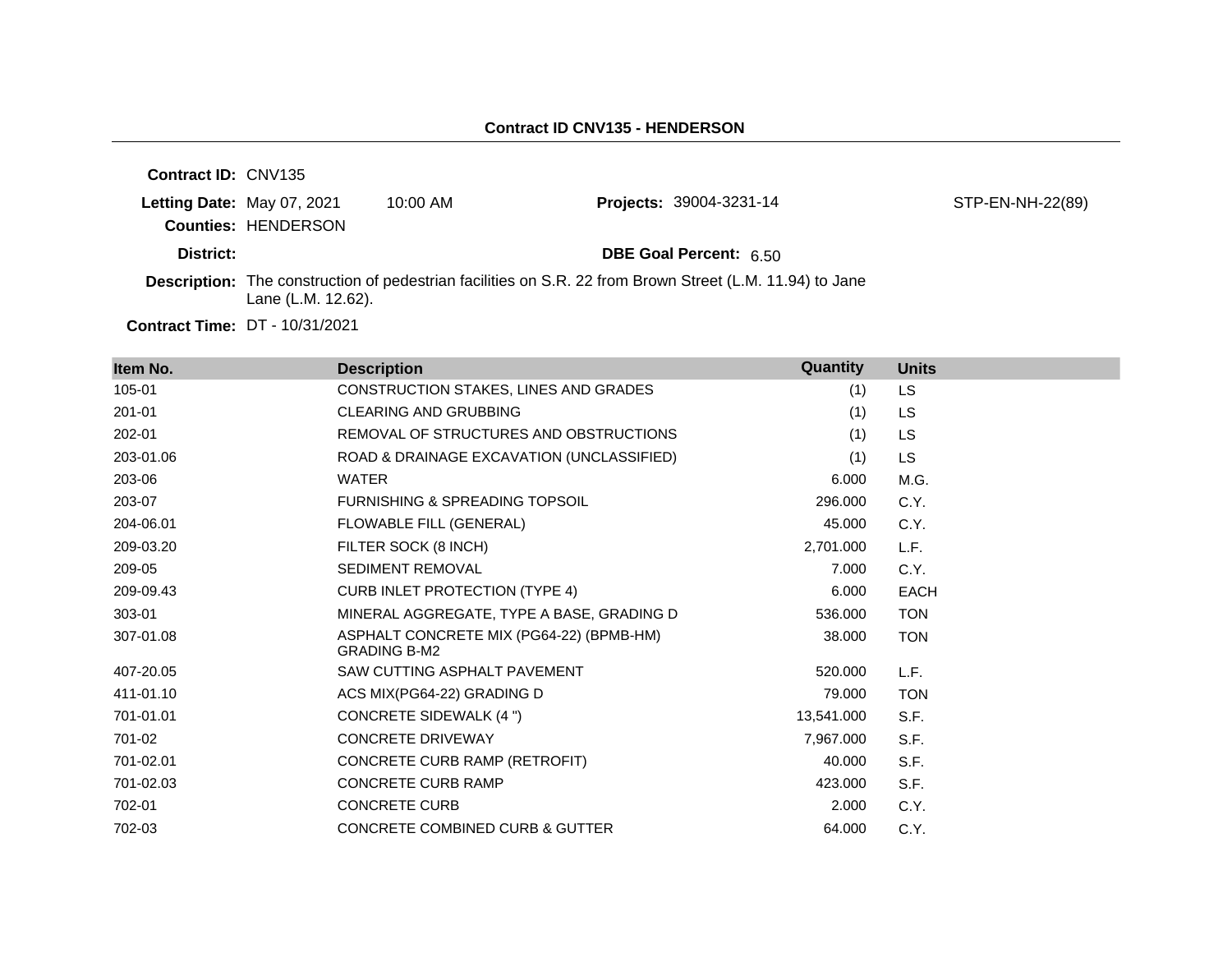| <b>Contract ID CNV135 - HENDERSON</b> |                                                       |           |              |  |
|---------------------------------------|-------------------------------------------------------|-----------|--------------|--|
| Item No.                              | <b>Description</b>                                    | Quantity  | <b>Units</b> |  |
| 708-02.01                             | MARKERS (CONCRETE R.O.W. POSTS)                       | 2.000     | <b>EACH</b>  |  |
| 709-05.05                             | MACHINED RIP-RAP (CLASS A-3)                          | 1.000     | <b>TON</b>   |  |
| 712-01                                | <b>TRAFFIC CONTROL</b>                                | (1)       | <b>LS</b>    |  |
| 712-04.01                             | FLEXIBLE DRUMS (CHANNELIZING)                         | 43.000    | <b>EACH</b>  |  |
| 712-06                                | SIGNS (CONSTRUCTION)                                  | 328.000   | S.F.         |  |
| 712-08.03                             | ARROW BOARD (TYPE C)                                  | 1.000     | <b>EACH</b>  |  |
| 713-11.01                             | "U" SECTION STEEL POSTS                               | 143.000   | LB.          |  |
| 713-11.02                             | PERFORATED/KNOCKOUT SQUARE TUBE POST                  | 257.000   | LB.          |  |
| 713-13.02                             | FLAT SHEET ALUMINUM SIGNS (0.080" THICK)              | 22.000    | S.F.         |  |
| 713-13.03                             | FLAT SHEET ALUMINUM SIGNS (0.100" THICK)              | 63.000    | S.F.         |  |
| 713-15                                | REMOVAL OF SIGNS, POSTS AND FOOTINGS                  | (1)       | <b>LS</b>    |  |
| 713-16.01                             | CHANGEABLE MESSAGE SIGN UNIT                          | 1.000     | <b>EACH</b>  |  |
| 716-02.05                             | PLASTIC PAVEMENT MARKING (STOP LINE)                  | 45.000    | L.F.         |  |
| 716-02.09                             | PLASTIC PAVEMENT MARKING (LONGITUDINAL<br>CROSS-WALK) | 136.000   | L.F.         |  |
| 716-08.03                             | REMOVAL OF PAVEMENT MARKING (CROSS-WALK)              | 55.000    | L.F.         |  |
| 716-08.05                             | REMOVAL OF PAVEMENT MARKING (STOP LINE)               | 16.000    | L.F.         |  |
| 716-13.01                             | SPRAY THERMO PVMT MRKNG (60 mil) (4IN LINE)           | 0.600     | L.M.         |  |
| 717-01                                | <b>MOBILIZATION</b>                                   | (1)       | <b>LS</b>    |  |
| 740-10.03                             | GEOTEXTILE (TYPE III) (EROSION CONTROL)               | 75.000    | S.Y.         |  |
| 801-03                                | WATER (SEEDING & SODDING)                             | 23.000    | M.G.         |  |
| 801-08                                | FERTILIZER (SUPPLEMENTAL APPLICATION)                 | 1.000     | <b>TON</b>   |  |
| 803-01                                | SODDING (NEW SOD)                                     | 1,775.000 | S.Y.         |  |
| 791-02.02                             | 2IN MDPE GAS MAIN                                     | 1,080.000 | L.F.         |  |
| 791-06.02                             | CONNECT TO 2IN EX. PE MAIN                            | 11.000    | <b>EACH</b>  |  |
| 791-08.07                             | 3/4IN PE SERVICE PIPE                                 | 100.000   | L.F.         |  |
| 791-08.40                             | RECONNECT SERVICE ASSEMBLY                            | 4.000     | <b>EACH</b>  |  |
| 795-09.09                             | RELOCATE/RECONNECT SERVICE ASSEMBLY                   | 17.000    | <b>EACH</b>  |  |
| 795-09.14                             | 3/4IN HDPE SERVICE PIPE                               | 400.000   | L.F.         |  |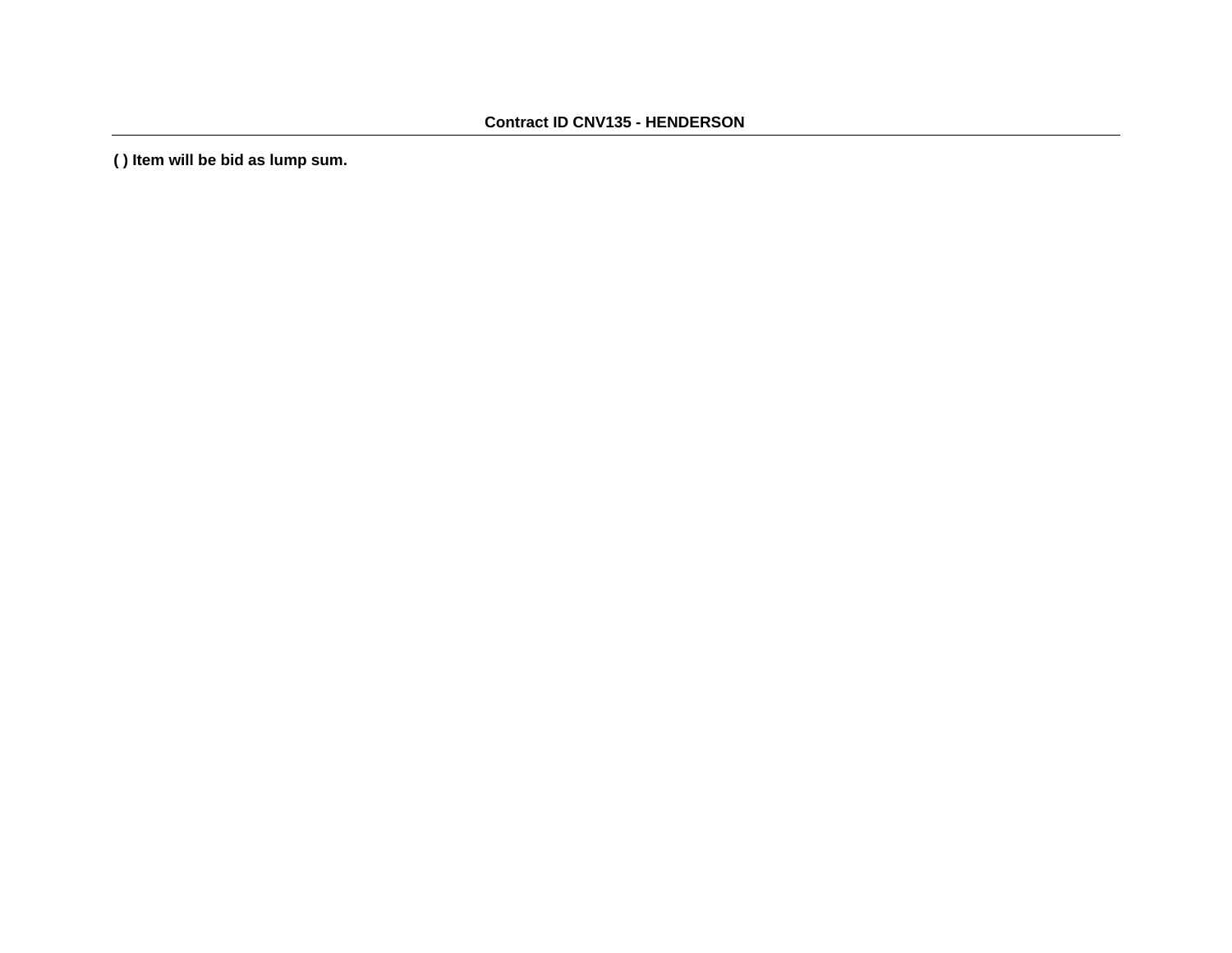#### **Contract ID CNV161 - HICKMAN**

**Contract ID:** CNV161

| Letting Date: May 07, 2021 | 10:00 AM | <b>Projects: 41010-3223-94</b> | HSIP-100(91) |
|----------------------------|----------|--------------------------------|--------------|
|                            |          | 41010-4223-04                  | HSIP-100(91) |
| <b>Counties: HICKMAN</b>   |          |                                |              |
| District:                  |          | <b>DBE Goal Percent:</b> 4.00  |              |

**Description:** The resurfacing on S.R. 100 from S.R. 48 (L.M. 14.90) to Primm Springs Road (L.M. 21.29).

**Contract Time:** DT - 9/30/2021

| Item No.  | <b>Description</b>                                             | Quantity  | <b>Units</b> |
|-----------|----------------------------------------------------------------|-----------|--------------|
| 208-01.05 | <b>BROOMING &amp; DEGRASSING SHOULDERS</b>                     | 12.800    | L.M.         |
| 303-01    | MINERAL AGGREGATE, TYPE A BASE, GRADING D                      | 1,691.000 | <b>TON</b>   |
| 307-01.07 | ASPHALT CONCRETE MIX (PG64-22) (BPMB-HM)<br><b>GRADING B-M</b> | 200.000   | <b>TON</b>   |
| 403-01    | BITUMINOUS MATERIAL FOR TACK COAT (TC)                         | 52.000    | <b>TON</b>   |
| 411-03.12 | ACS MIX(PG64-22) THIN LIFT D ASPHALT                           | 5,007.000 | <b>TON</b>   |
| 411-12.03 | SCORING FOR RUMBLE STRIPE (NON-<br>CONTINUOUS) (8IN WIDTH)     | 10.200    | L.M.         |
| 415-01.01 | <b>COLD PLANING BITUMINOUS PAVEMENT</b>                        | 4,610.000 | <b>TON</b>   |
| 705-04.09 | EARTH PAD FOR TYPE 38 GR END TREATMENT                         | 3.000     | <b>EACH</b>  |
| 705-06.20 | TANGENT ENERGY ABSORBING TERM MASH TL-3                        | 3.000     | <b>EACH</b>  |
| 706-01    | <b>GUARDRAIL REMOVED</b>                                       | 150,000   | L.F.         |
| 712-01    | <b>TRAFFIC CONTROL</b>                                         | (1)       | <b>LS</b>    |
| 712-04.01 | FLEXIBLE DRUMS (CHANNELIZING)                                  | 25,000    | <b>EACH</b>  |
| 712-05.01 | WARNING LIGHTS (TYPE A)                                        | 4.000     | <b>EACH</b>  |
| 712-06    | SIGNS (CONSTRUCTION)                                           | 1,703.000 | S.F.         |
| 712-08.03 | ARROW BOARD (TYPE C)                                           | 1.000     | <b>EACH</b>  |
| 713-02.14 | FLEXIBLE DELINEATOR (WHITE)                                    | 7.000     | <b>EACH</b>  |
| 716-01.21 | SNOWPLOWABLE RAISED PAVEMENT MARKERS<br>(BI-DIR) (1 COLOR)     | 422,000   | <b>EACH</b>  |
| 716-01.22 | SNOWPLOWABLE RAISED PAVMENT MARKERS<br>(MONO-DIR)(1 COLOR)     | 26,000    | <b>EACH</b>  |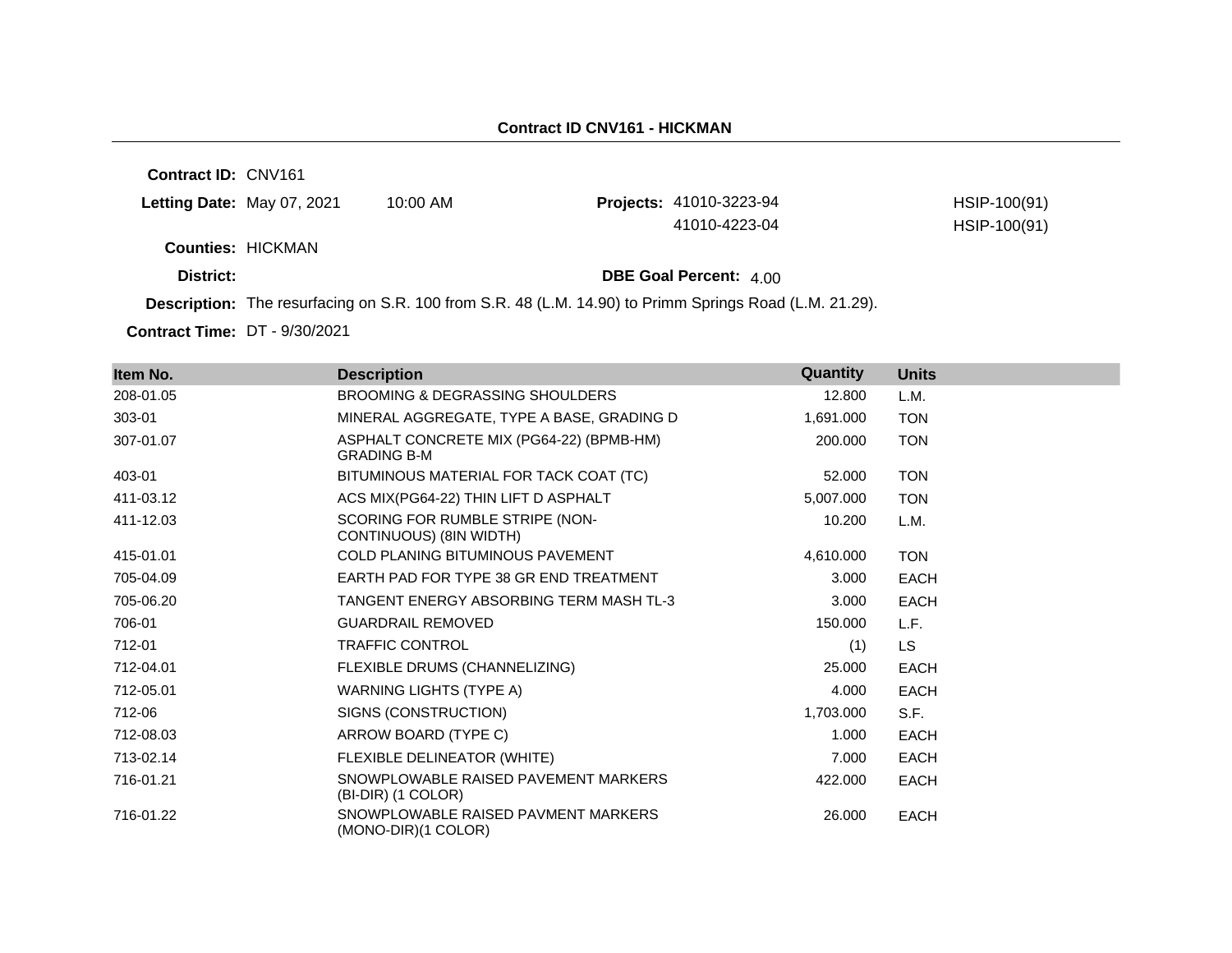| Item No.  | <b>Description</b>                                 | Quantity  | <b>Units</b> |
|-----------|----------------------------------------------------|-----------|--------------|
| 716-02.05 | PLASTIC PAVEMENT MARKING (STOP LINE)               | 132.000   | L.F.         |
| 716-02.06 | PLASTIC PAVEMENT MARKING (TURN LANE<br>ARROW)      | 1.000     | EACH         |
| 716-04.04 | PLASTIC PAVEMENT MARKING (TRANSVERSE<br>SHOULDER)  | 2.022.000 | L.F.         |
| 716-04.14 | PLASTIC PAVEMENT MARKING (LANE REDUCTION<br>ARROW) | 2.000     | EACH         |
| 716-05.01 | PAINTED PAVEMENT MARKING (4" LINE)                 | 24.400    | L.M.         |
| 716-12.02 | ENHANCED FLATLINE THERMO PVMT MRKNG (6IN<br>LINE)  | 24.200    | L.M.         |
| 717-01    | <b>MOBILIZATION</b>                                |           | LS           |

**Contract ID CNV161 - HICKMAN**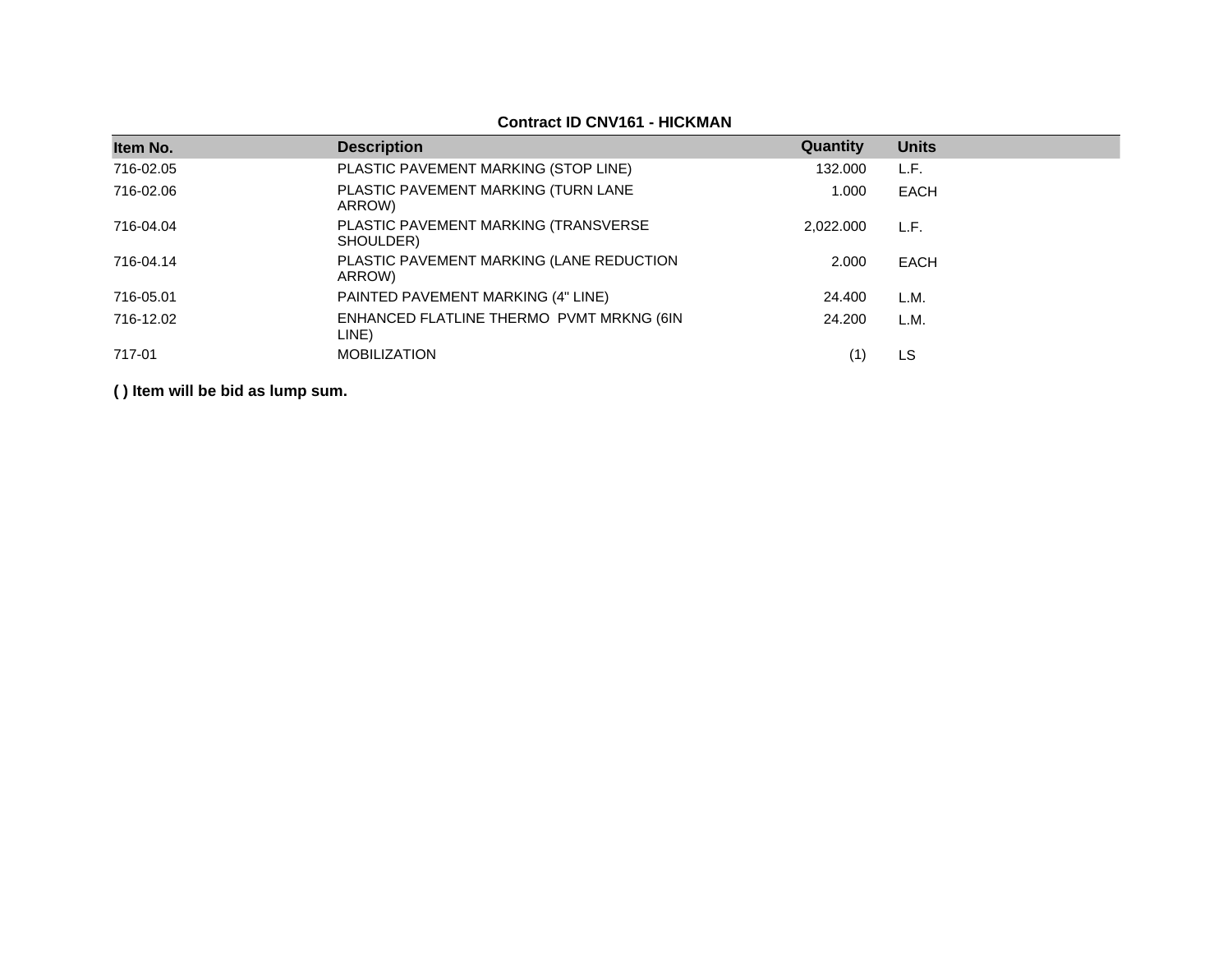**Contract ID:** CNV162 **Letting Date:** May 07, 2021 10:00 AM **Counties:** JOHNSON **District: District: DBE Goal Percent:** 5.00 **Description:** The resurfacing on U.S. 421 (S.R. 34) from near S.R. 91 (L.M. 12.90) to near Roan Creek (L.M. 17.78). **Projects:** 46001-3223-94 HSIP-34(126) 46001-4223-04 HSIP-34(126)

**Contract Time:** DT - 9/30/2021

| Item No.  | <b>Description</b>                                         | Quantity   | <b>Units</b> |
|-----------|------------------------------------------------------------|------------|--------------|
| 208-01.05 | <b>BROOMING &amp; DEGRASSING SHOULDERS</b>                 | 10.000     | L.M.         |
| 307-01.15 | ASC MIX (PG64-22) (BPMLC-HM) GRADING CS                    | 1,763.000  | <b>TON</b>   |
| 403-01    | BITUMINOUS MATERIAL FOR TACK COAT (TC)                     | 80.000     | <b>TON</b>   |
| 411-02.10 | ACS MIX(PG70-22) GRADING D                                 | 11,754.000 | <b>TON</b>   |
| 411-12.03 | SCORING FOR RUMBLE STRIPE (NON-<br>CONTINUOUS) (8IN WIDTH) | 3.000      | L.M.         |
| 415-01.02 | <b>COLD PLANING BITUMINOUS PAVEMENT</b>                    | 37,534.000 | S.Y.         |
| 701-01.02 | CONCRETE SIDEWALK (6")                                     | 100.000    | S.F.         |
| 701-02.01 | CONCRETE CURB RAMP (RETROFIT)                              | 5,100.000  | S.F.         |
| 705-02.10 | <b>GUARDRAIL TRANSITION 27IN TO 31IN</b>                   | 1.000      | <b>EACH</b>  |
| 705-06.11 | GR TERMINAL (IN-INLINE) MASH TL-3                          | 1.000      | <b>EACH</b>  |
| 705-06.30 | GR TERMINAL (ENERGY ABSORBING) MASH TL-2                   | 1.000      | <b>EACH</b>  |
| 712-01    | <b>TRAFFIC CONTROL</b>                                     | (1)        | LS.          |
| 712-04.01 | FLEXIBLE DRUMS (CHANNELIZING)                              | 364.000    | <b>EACH</b>  |
| 712-05.01 | WARNING LIGHTS (TYPE A)                                    | 182.000    | <b>EACH</b>  |
| 712-06    | SIGNS (CONSTRUCTION)                                       | 708.000    | S.F.         |
| 712-08.03 | ARROW BOARD (TYPE C)                                       | 3.000      | <b>EACH</b>  |
| 716-01.21 | SNOWPLOWABLE RAISED PAVEMENT MARKERS<br>(BI-DIR) (1 COLOR) | 597.000    | <b>EACH</b>  |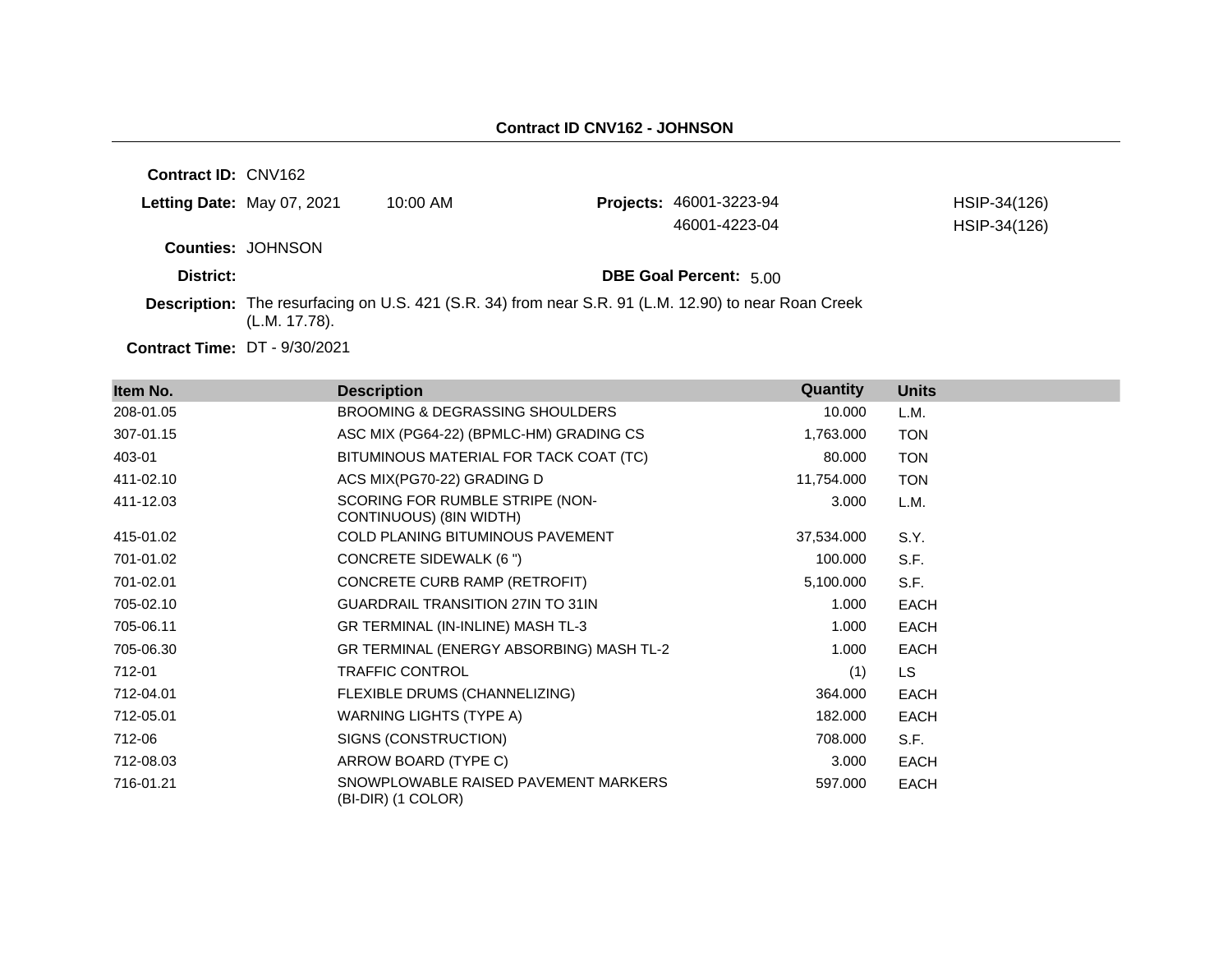## **Contract ID CNV162 - JOHNSON**

| Item No.  | <b>Description</b>                                         | Quantity  | <b>Units</b> |
|-----------|------------------------------------------------------------|-----------|--------------|
| 716-01.22 | SNOWPLOWABLE RAISED PAVMENT MARKERS<br>(MONO-DIR)(1 COLOR) | 622,000   | <b>EACH</b>  |
| 716-01.30 | REMOVAL OF SNOWPLOWABLE REFLECTIVE<br>MARKER               | 1,219.000 | <b>EACH</b>  |
| 716-02.03 | PLASTIC PAVEMENT MARKING (CROSS-WALK)                      | 1,300.000 | L.F.         |
| 716-02.04 | PLASTIC PAVEMENT MARKING(CHANNELIZATION<br>STRIPING)       | 607.000   | S.Y.         |
| 716-02.05 | PLASTIC PAVEMENT MARKING (STOP LINE)                       | 348,000   | L.F.         |
| 716-02.06 | PLASTIC PAVEMENT MARKING (TURN LANE<br>ARROW)              | 58,000    | <b>EACH</b>  |
| 716-05.20 | PAINTED PAVEMENT MARKING (6" LINE)                         | 12.000    | L.M.         |
| 716-13.02 | SPRAY THERMO PVMT MRKNG (60 mil) (6IN LINE)                | 24.000    | L.M.         |
| 717-01    | <b>MOBILIZATION</b>                                        | (1)       | LS.          |
| 730-14.02 | <b>SAW SLOT</b>                                            | 1,000.000 | L.F.         |
| 730-14.03 | <b>LOOP WIRE</b>                                           | 2,000.000 | L.F.         |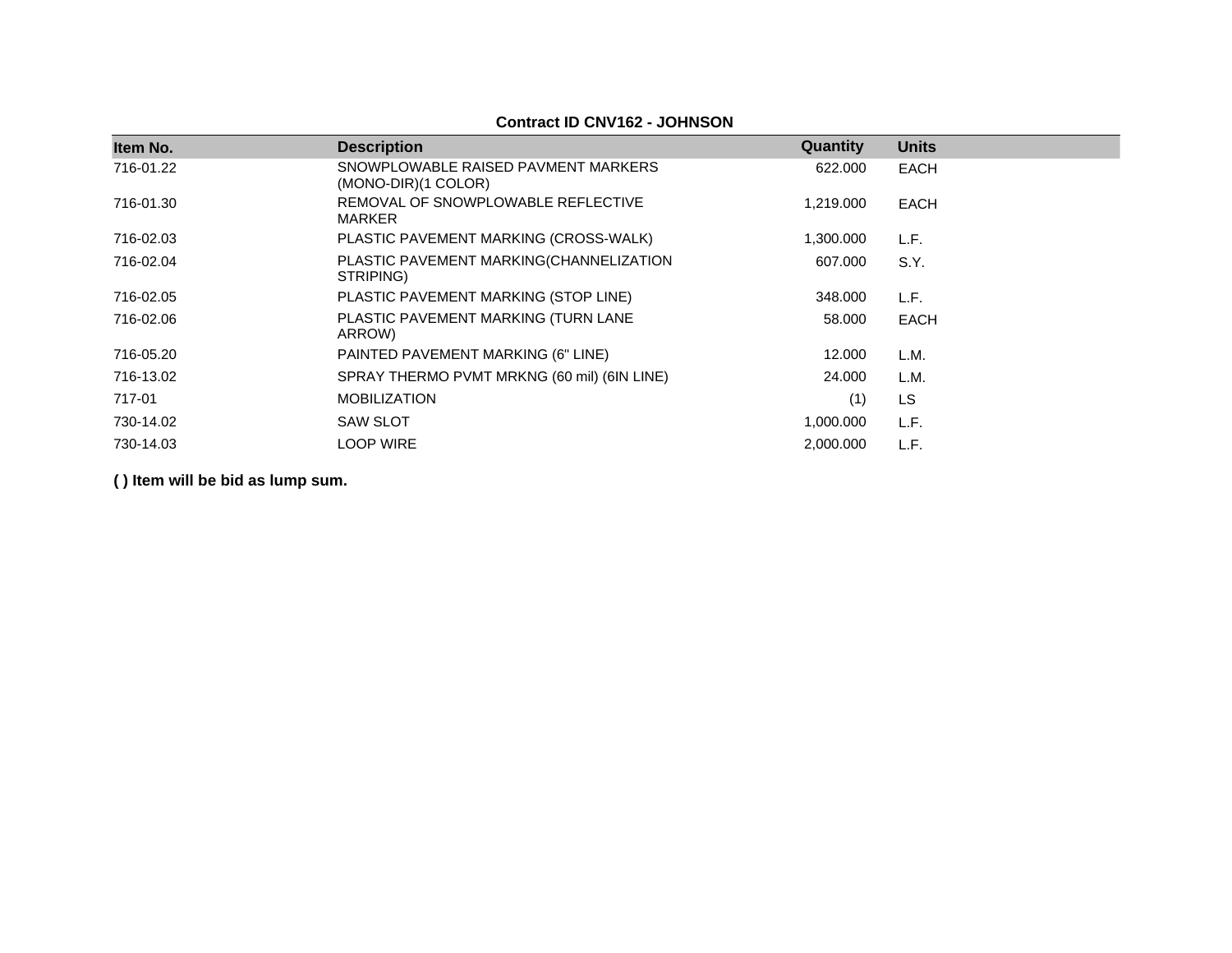| <b>Contract ID: CNV165</b> |               |            |                                                                                                        |              |
|----------------------------|---------------|------------|--------------------------------------------------------------------------------------------------------|--------------|
| Letting Date: May 07, 2021 |               | $10:00$ AM | <b>Projects: 47033-3228-94</b>                                                                         | HSIP-332(14) |
|                            |               |            | 47033-4228-04                                                                                          | HSIP-332(14) |
| <b>Counties: KNOX</b>      |               |            |                                                                                                        |              |
| District:                  |               |            | <b>DBE Goal Percent: 4.00</b>                                                                          |              |
|                            | (L.M. 14.21). |            | Description: The resurfacing on S.R. 332 from near Lyons View Pike (L.M. 12.93) to near Papermill Road |              |

**Contract Time:** DT - 9/30/2021

| Item No.  | <b>Description</b>                                          | Quantity   | <b>Units</b> |
|-----------|-------------------------------------------------------------|------------|--------------|
| 208-01.05 | <b>BROOMING &amp; DEGRASSING SHOULDERS</b>                  | 2.600      | L.M.         |
| 303-01    | MINERAL AGGREGATE, TYPE A BASE, GRADING D                   | 209.000    | <b>TON</b>   |
| 307-01.15 | ASC MIX (PG64-22) (BPMLC-HM) GRADING CS                     | 534.000    | <b>TON</b>   |
| 403-01    | BITUMINOUS MATERIAL FOR TACK COAT (TC)                      | 20.000     | <b>TON</b>   |
| 411-02.10 | ACS MIX(PG70-22) GRADING D                                  | 3,580.000  | <b>TON</b>   |
| 415-01.02 | <b>COLD PLANING BITUMINOUS PAVEMENT</b>                     | 10,179.000 | S.Y.         |
| 611-09.01 | ADJUSTMENT OF EXISTING CATCHBASIN                           | 15.000     | <b>EACH</b>  |
| 701-02.01 | CONCRETE CURB RAMP (RETROFIT)                               | 875.000    | S.F.         |
| 712-01    | <b>TRAFFIC CONTROL</b>                                      | (1)        | <b>LS</b>    |
| 712-04.01 | FLEXIBLE DRUMS (CHANNELIZING)                               | 100.000    | <b>EACH</b>  |
| 712-05.01 | WARNING LIGHTS (TYPE A)                                     | 50.000     | <b>EACH</b>  |
| 712-06    | SIGNS (CONSTRUCTION)                                        | 380.000    | S.F.         |
| 712-08.03 | ARROW BOARD (TYPE C)                                        | 3.000      | <b>EACH</b>  |
| 716-01.21 | SNOWPLOWABLE RAISED PAVEMENT MARKERS<br>(BI-DIR) (1 COLOR)  | 130.000    | <b>EACH</b>  |
| 716-01.22 | SNOWPLOWABLE RAISED PAVMENT MARKERS<br>(MONO-DIR)(1 COLOR)  | 170.000    | <b>EACH</b>  |
| 716-01.23 | SNOWPLOWABLE RAISED PAVEMENT MARKERS<br>$(BI-DIR)(2 COLOR)$ | 120.000    | <b>EACH</b>  |
| 716-02.03 | PLASTIC PAVEMENT MARKING (CROSS-WALK)                       | 1,230.000  | L.F.         |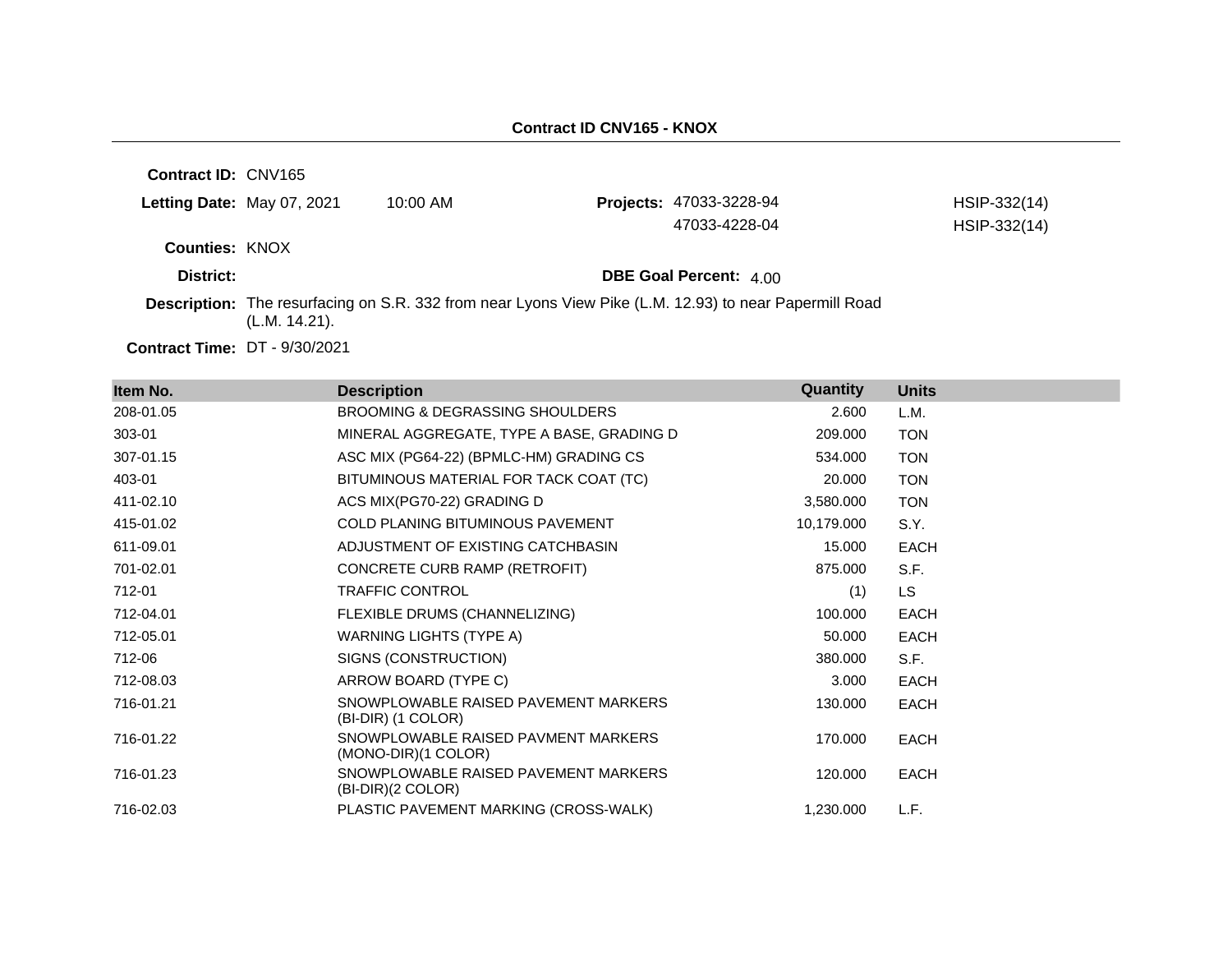| Item No.  | <b>Description</b>                                | Quantity   | <b>Units</b> |  |
|-----------|---------------------------------------------------|------------|--------------|--|
| 716-02.05 | PLASTIC PAVEMENT MARKING (STOP LINE)              | 485.000    | L.F.         |  |
| 716-02.06 | PLASTIC PAVEMENT MARKING (TURN LANE<br>ARROW)     | 24.000     | EACH         |  |
| 716-03.01 | PLASTIC WORD PAVEMENT MARKING (ONLY)              | 10.000     | EACH         |  |
| 716-03.04 | PLASTIC WORD PAVEMENT MARKING (SCHOOL)            | 2.000      | EACH         |  |
| 716-04.01 | PLASTIC PAVEMENT MARKING (STRAIGHT-TURN<br>ARROW) | 3.000      | EACH         |  |
| 716-04.04 | PLASTIC PAVEMENT MARKING (TRANSVERSE<br>SHOULDER) | 601.000    | L.F.         |  |
| 716-04.05 | PLASTIC PAVEMENT MARKING (STRAIGHT ARROW)         | 3.000      | <b>EACH</b>  |  |
| 716-05.20 | PAINTED PAVEMENT MARKING (6" LINE)                | 3.000      | L.M.         |  |
| 716-12.02 | ENHANCED FLATLINE THERMO PVMT MRKNG (6IN<br>LINE) | 6.000      | L.M.         |  |
| 716-12.06 | ENHANCED FLAT LINE THERMO (8IN LINE)              | 780.000    | L.F.         |  |
| 717-01    | <b>MOBILIZATION</b>                               | (1)        | <b>LS</b>    |  |
| 730-14.02 | <b>SAW SLOT</b>                                   | 9,000.000  | L.F.         |  |
| 730-14.03 | LOOP WIRE                                         | 18,000.000 | L.F.         |  |

## **Contract ID CNV165 - KNOX**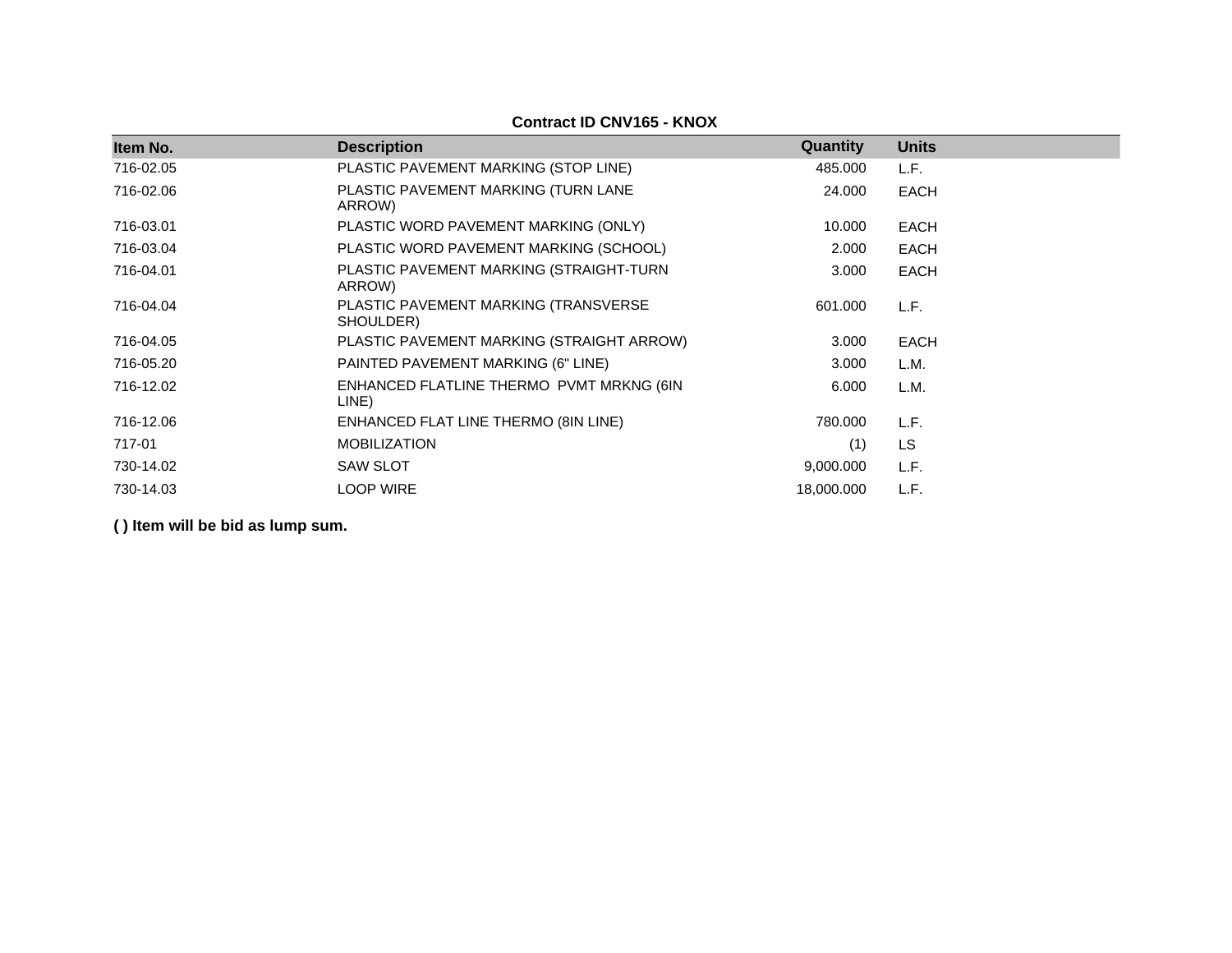|                            | <b>Description:</b> The installation of an overhead sign structure on I-275 SB (L.M. 1.22). |                                |     |
|----------------------------|---------------------------------------------------------------------------------------------|--------------------------------|-----|
| District:                  |                                                                                             | <b>DBE Goal Percent:</b>       |     |
| <b>Counties: KNOX</b>      |                                                                                             |                                |     |
| Letting Date: May 07, 2021 | $10:00$ AM                                                                                  | <b>Projects: 47005-4162-04</b> | NA. |
| <b>Contract ID: CNV163</b> |                                                                                             |                                |     |

**Contract Time:** DT - 12/31/2021

| Item No.  | <b>Description</b>                                     | Quantity | <b>Units</b> |
|-----------|--------------------------------------------------------|----------|--------------|
| 705-08.51 | PORTABLE IMPACT ATTENUATOR NCHRP350 TL-3               | 2.000    | <b>EACH</b>  |
| 712-01    | <b>TRAFFIC CONTROL</b>                                 | (1)      | LS.          |
| 712-01.03 | LANE CLOSURE(NIGHT WORK)                               | 15.000   | EACH         |
| 712-02.02 | INTERCONNECTED PORTABLE BARRIER RAIL                   | 780.000  | L.F.         |
| 712-04.01 | FLEXIBLE DRUMS (CHANNELIZING)                          | 100.000  | EACH         |
| 712-04.50 | <b>BARRIER RAIL DELINEATOR</b>                         | 65.000   | EACH         |
| 712-08.10 | MOBILE MESSAGE SIGN UNIT W/ATTENUATOR                  | 125.000  | <b>HOUR</b>  |
| 713-09.20 | STEEL OVERHEAD SIGN STRUCTURE (SPAN )<br>(SPAN 94'+/-) | 1.000    | EACH         |
| 713-14    | EXTRUDED ALUMINUM PANEL SIGNS                          | 233,000  | S.F.         |
| 713-15.36 | REMOVE SIGN, SUPPORT & FOOTING                         | 1.000    | EACH         |
| 713-16.01 | CHANGEABLE MESSAGE SIGN UNIT                           | 2.000    | <b>EACH</b>  |
| 717-01    | <b>MOBILIZATION</b>                                    | (1)      | LS           |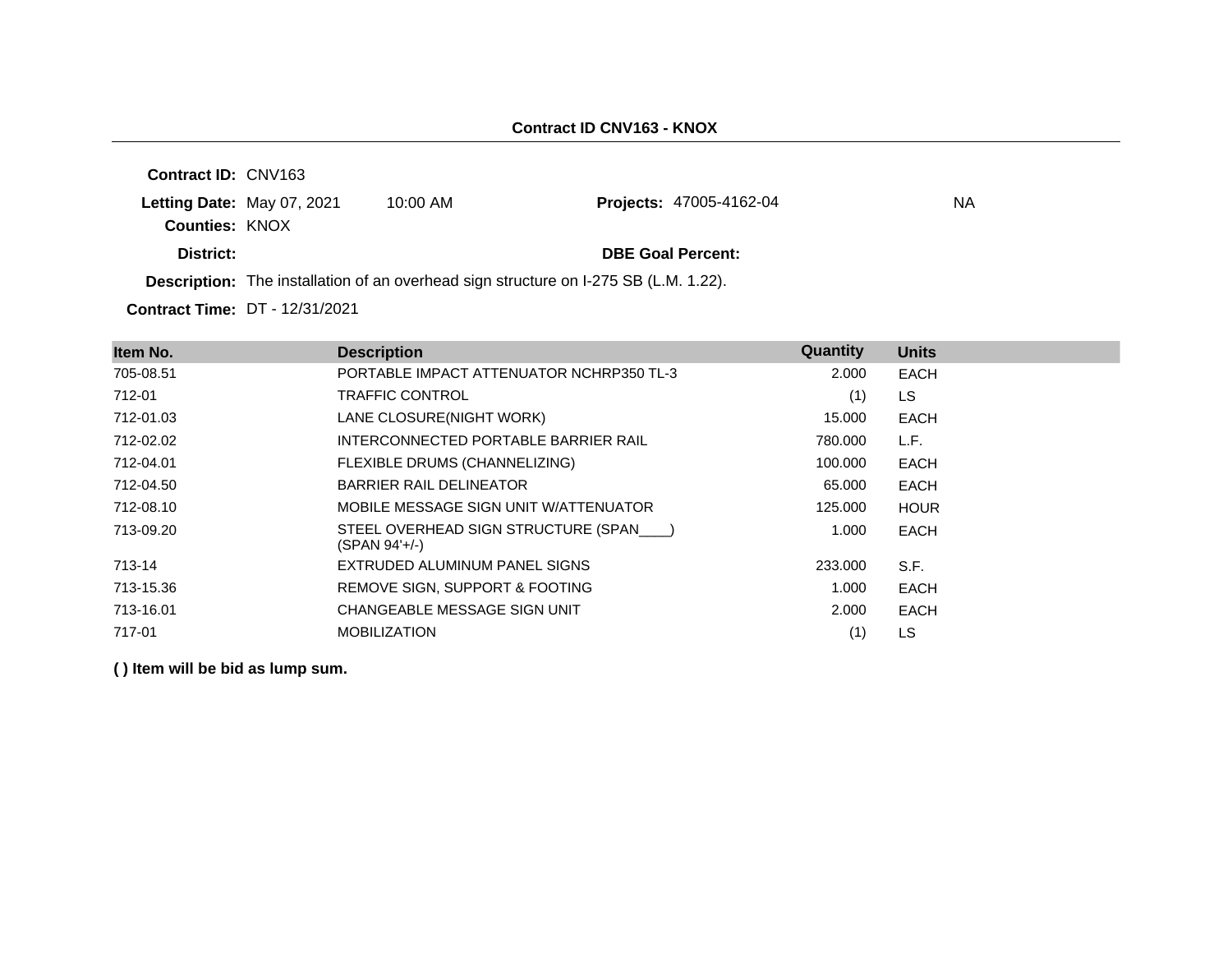| <b>Contract ID: CNV164</b>           |                                           |                                                                                                          |    |
|--------------------------------------|-------------------------------------------|----------------------------------------------------------------------------------------------------------|----|
| Letting Date: May 07, 2021           | $10:00$ AM                                | <b>Projects: 47010-4251-04</b>                                                                           | ΝA |
| <b>Counties: KNOX</b>                |                                           |                                                                                                          |    |
| District:                            |                                           | <b>DBE Goal Percent:</b>                                                                                 |    |
|                                      | tunnel on S.R. 158 (James White Parkway). | <b>Description:</b> The tunnel cleaning on the Henley Street Connector Tunnel on S.R. 1 and the SMARTFIX |    |
| <b>Contract Time: DT - 6/30/2022</b> |                                           |                                                                                                          |    |

| Item No.  | <b>Description</b>                                | Quantity | <b>Units</b> |
|-----------|---------------------------------------------------|----------|--------------|
| 712-01.56 | MAINTENANCE OF TRAFFIC (<br>(SMARTFIX I-40 RAMP)  | 12.000   | EACH         |
| 712-01.60 | MAINTENANCE OF TRAFFIC (HENLEY STREET<br>TUNNELS) | 12.000   | EACH         |
| 713-20.40 | <b>GRAFFITI REMOVAL</b>                           | 250,000  | S.F.         |
| 717-01    | <b>MOBILIZATION</b>                               | (1)      | LS           |
| 760-01.04 | TUNNEL CLEANING (HENLEY STREET TUNNELS)           | 12.000   | EACH         |
| 760-01.07 | TUNNEL CLEANING (SMARTFIX I-40 RAMP)              | 12.000   | EACH         |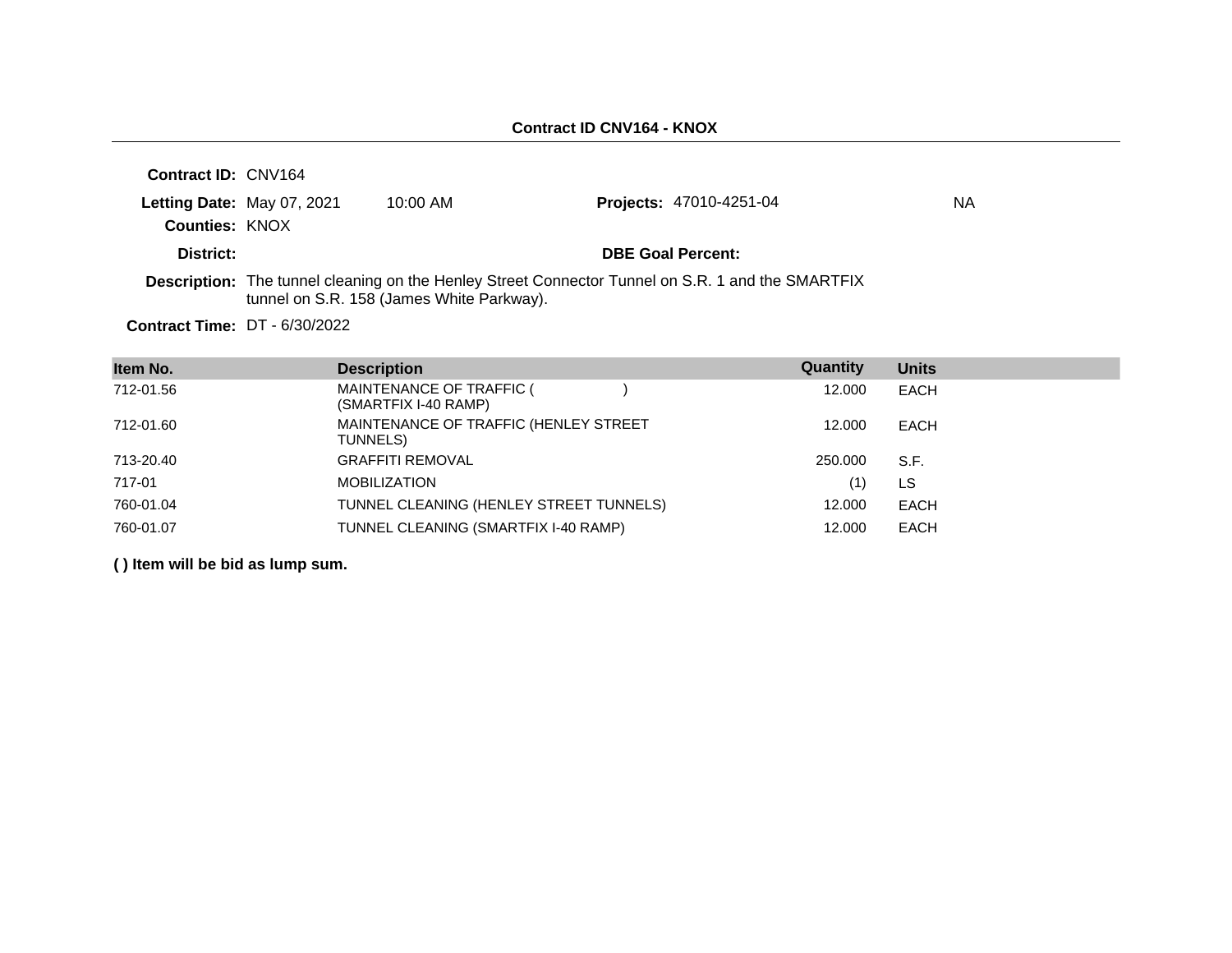**Contract ID:** CNV205 **Letting Date:** May 07, 2021 10:00 AM **Counties:** LAKE **District: District: DBE Goal Percent: Description:** The miscellaneous safety improvements on various local roads. **Projects:** 48945-3420-94 HSIP-4800(15)

**Contract Time:** DT - 10/31/2021

| Item No.  | <b>Description</b>                                  | Quantity  | <b>Units</b> |
|-----------|-----------------------------------------------------|-----------|--------------|
| 712-01    | <b>TRAFFIC CONTROL</b>                              | (1)       | LS.          |
| 713-02.21 | SIGN POST DELINEATION ENHANCEMENT                   | 606,000   | L.F.         |
| 713-11.01 | "U" SECTION STEEL POSTS                             | 117.000   | LB.          |
| 713-11.02 | PERFORATED/KNOCKOUT SQUARE TUBE POST                | 2,030.000 | LB.          |
| 713-11.21 | P POST SLIP BASE                                    | 4.000     | <b>EACH</b>  |
| 713-13.02 | FLAT SHEET ALUMINUM SIGNS (0.080" THICK)            | 82.000    | S.F.         |
| 713-13.03 | FLAT SHEET ALUMINUM SIGNS (0.100" THICK)            | 526.000   | S.F.         |
| 713-15.36 | REMOVE SIGN, SUPPORT & FOOTING                      | 42.000    | <b>EACH</b>  |
| 713-16.05 | RAILROAD CROSS-BUCK SIGN & SUPPORT                  | 16.000    | <b>EACH</b>  |
| 713-16.09 | RAILROAD ADVANCE WARNING SIGN AND<br><b>SUPPORT</b> | 4.000     | <b>EACH</b>  |
| 716-02.05 | PLASTIC PAVEMENT MARKING (STOP LINE)                | 545.000   | L.F.         |
| 716-03.02 | PLASTIC WORD PAVEMENT MARKING (RXR)                 | 4.000     | <b>EACH</b>  |
| 716-13.01 | SPRAY THERMO PVMT MRKNG (60 mil) (4IN LINE)         | 22,300    | L.M.         |
| 717-01    | <b>MOBILIZATION</b>                                 | (1)       | LS           |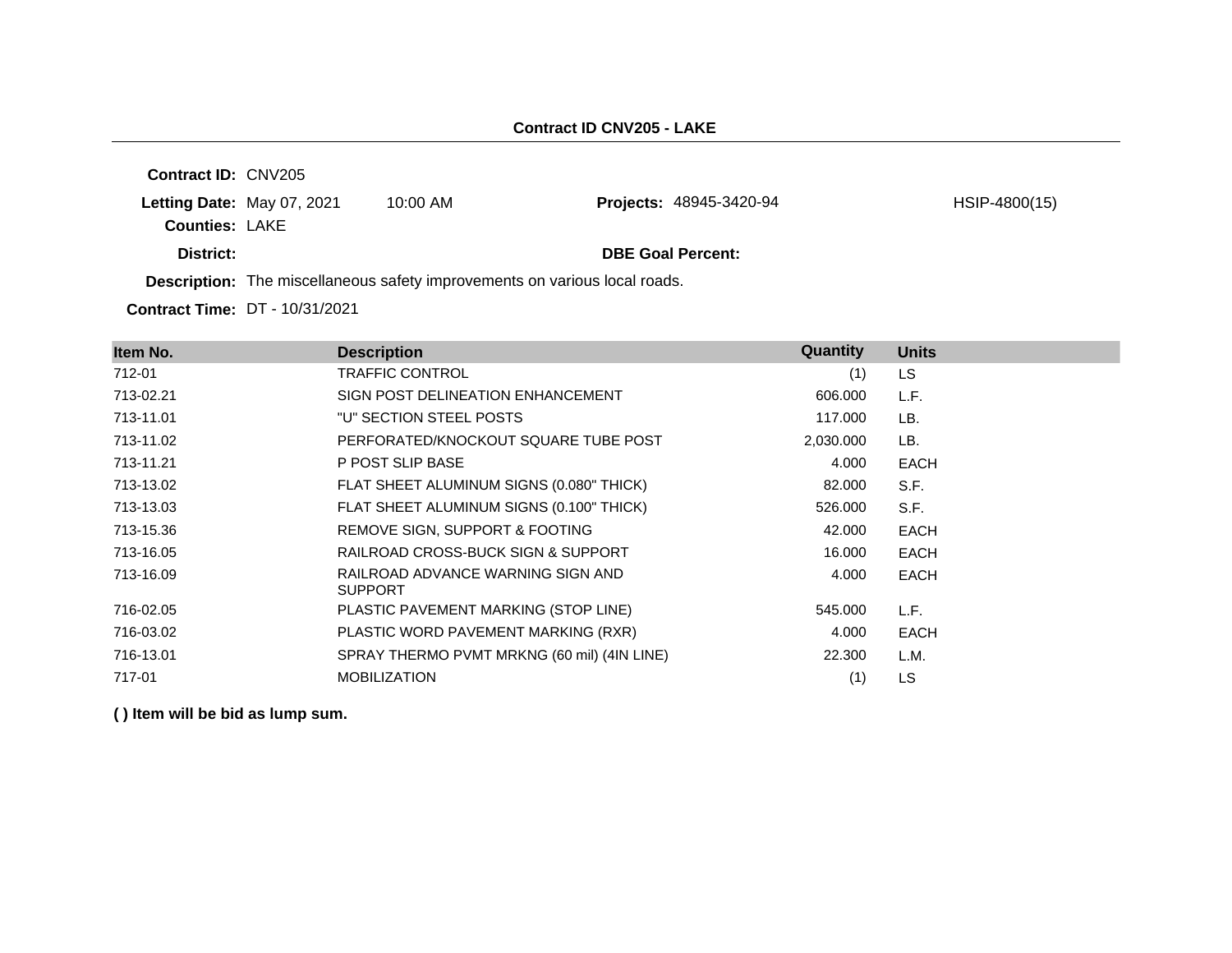**Contract ID:** CNV166 **Letting Date: May 07, 2021 10:00 AM Counties:** LEWIS, WAYNE **District: District: DBE Goal Percent:** 5.50 **Description:** The resurfacing on S.R. 99 from north of Topsy Road (L.M. 6.78) in Wayne County to near Dial Hollow Road (L.M. 9.35) in Lewis County. **Projects:** 51013-3206-94 HSIP-99(71) 51013-4206-04 HSIP-99(71) 91020-8216-14 STP-99(65)

**Contract Time:** DT - 9/30/2021

| Item No.  | <b>Description</b>                                              | Quantity   | <b>Units</b> |
|-----------|-----------------------------------------------------------------|------------|--------------|
| 208-01.05 | <b>BROOMING &amp; DEGRASSING SHOULDERS</b>                      | 33.400     | L.M.         |
| 303-01    | MINERAL AGGREGATE, TYPE A BASE, GRADING D                       | 4,415.000  | <b>TON</b>   |
| 307-01.08 | ASPHALT CONCRETE MIX (PG64-22) (BPMB-HM)<br><b>GRADING B-M2</b> | 350.000    | <b>TON</b>   |
| 403-01    | BITUMINOUS MATERIAL FOR TACK COAT (TC)                          | 88.000     | <b>TON</b>   |
| 411-01.10 | ACS MIX(PG64-22) GRADING D                                      | 17,652.000 | <b>TON</b>   |
| 411-12.03 | SCORING FOR RUMBLE STRIPE (NON-<br>CONTINUOUS) (8IN WIDTH)      | 26.700     | L.M.         |
| 705-04.10 | EARTH PAD FOR GUARD RAIL END TREATMENT                          | 13.000     | EACH         |
| 705-06.30 | GR TERMINAL (ENERGY ABSORBING) MASH TL-2                        | 13.000     | EACH         |
| 706-01    | <b>GUARDRAIL REMOVED</b>                                        | 325,000    | L.F.         |
| 712-01    | <b>TRAFFIC CONTROL</b>                                          | (1)        | LS.          |
| 712-04.01 | FLEXIBLE DRUMS (CHANNELIZING)                                   | 177.000    | EACH         |
| 712-05.01 | WARNING LIGHTS (TYPE A)                                         | 2.000      | EACH         |
| 712-06    | SIGNS (CONSTRUCTION)                                            | 2,670.000  | S.F.         |
| 716-01.21 | SNOWPLOWABLE RAISED PAVEMENT MARKERS<br>(BI-DIR) (1 COLOR)      | 1,105.000  | <b>EACH</b>  |
| 716-01.30 | REMOVAL OF SNOWPLOWABLE REFLECTIVE<br><b>MARKER</b>             | 1,105.000  | EACH         |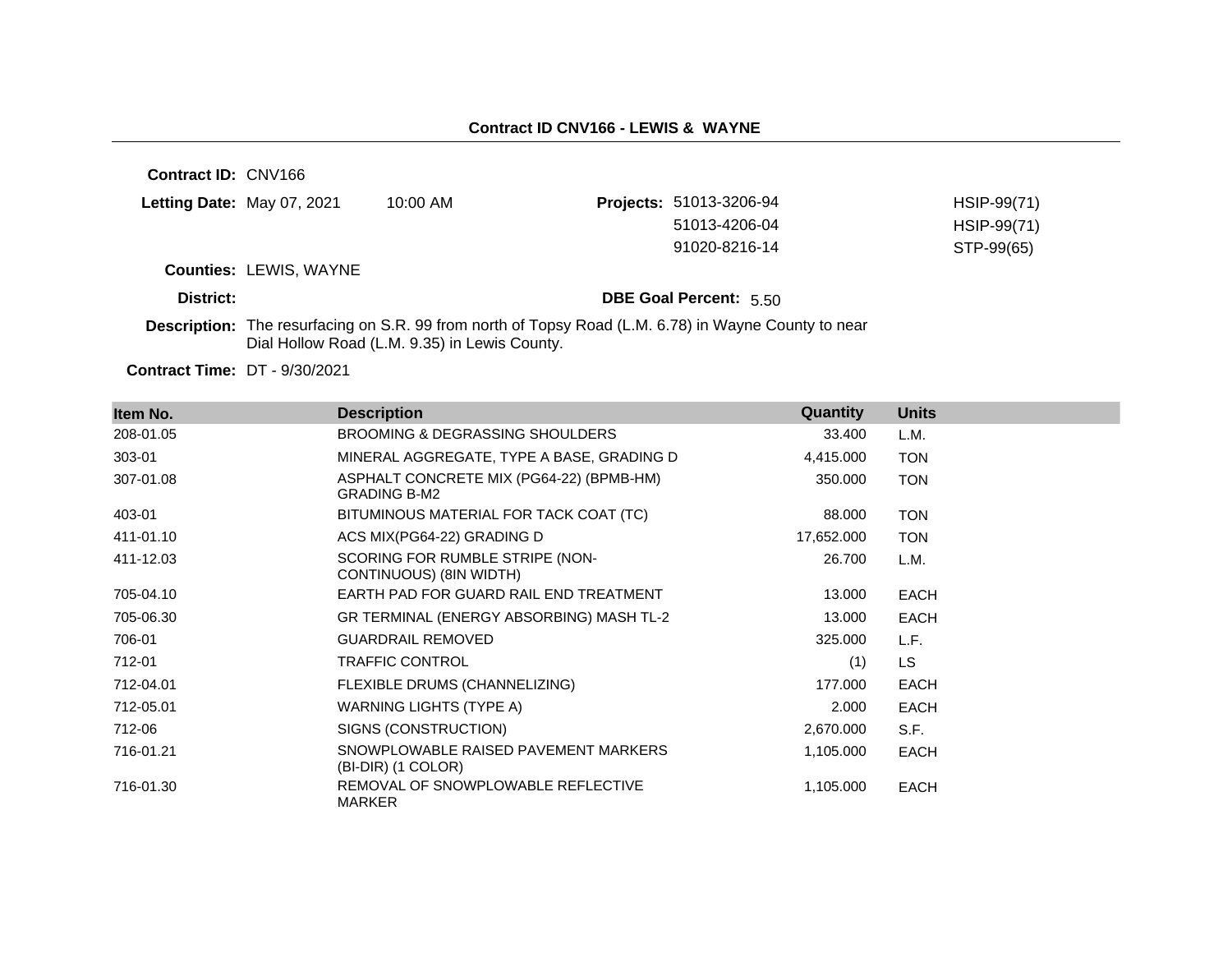| Item No.  | <b>Description</b>                                       | Quantity | <b>Units</b> |
|-----------|----------------------------------------------------------|----------|--------------|
| 716-02.04 | PLASTIC PAVEMENT MARKING(CHANNELIZATION<br>STRIPING)     | 242.000  | S.Y.         |
| 716-02.05 | PLASTIC PAVEMENT MARKING (STOP LINE)                     | 372,000  | L.F.         |
| 716-03.03 | PLASTIC WORD PAVEMENT MARKING (STOP<br>AHEAD)            | 1.000    | EACH         |
| 716-04.04 | PLASTIC PAVEMENT MARKING (TRANSVERSE<br>SHOULDER)        | 850.000  | L.F.         |
| 716-12.02 | ENHANCED FLATLINE THERMO PVMT MRKNG (6IN<br>LINE)        | 65.200   | L.M.         |
| 716-12.05 | ENHANCED FLATLINE THERMO PVMT MRKNG (6IN<br>DOTTED LINE) | 420.000  | L.F.         |
| 716-12.07 | ENHANCED FLAT LINE THERMO (8IN BROKEN LN)                | 420.000  | L.F.         |
| 717-01    | <b>MOBILIZATION</b>                                      |          | LS           |

**Contract ID CNV166 - LEWIS & WAYNE**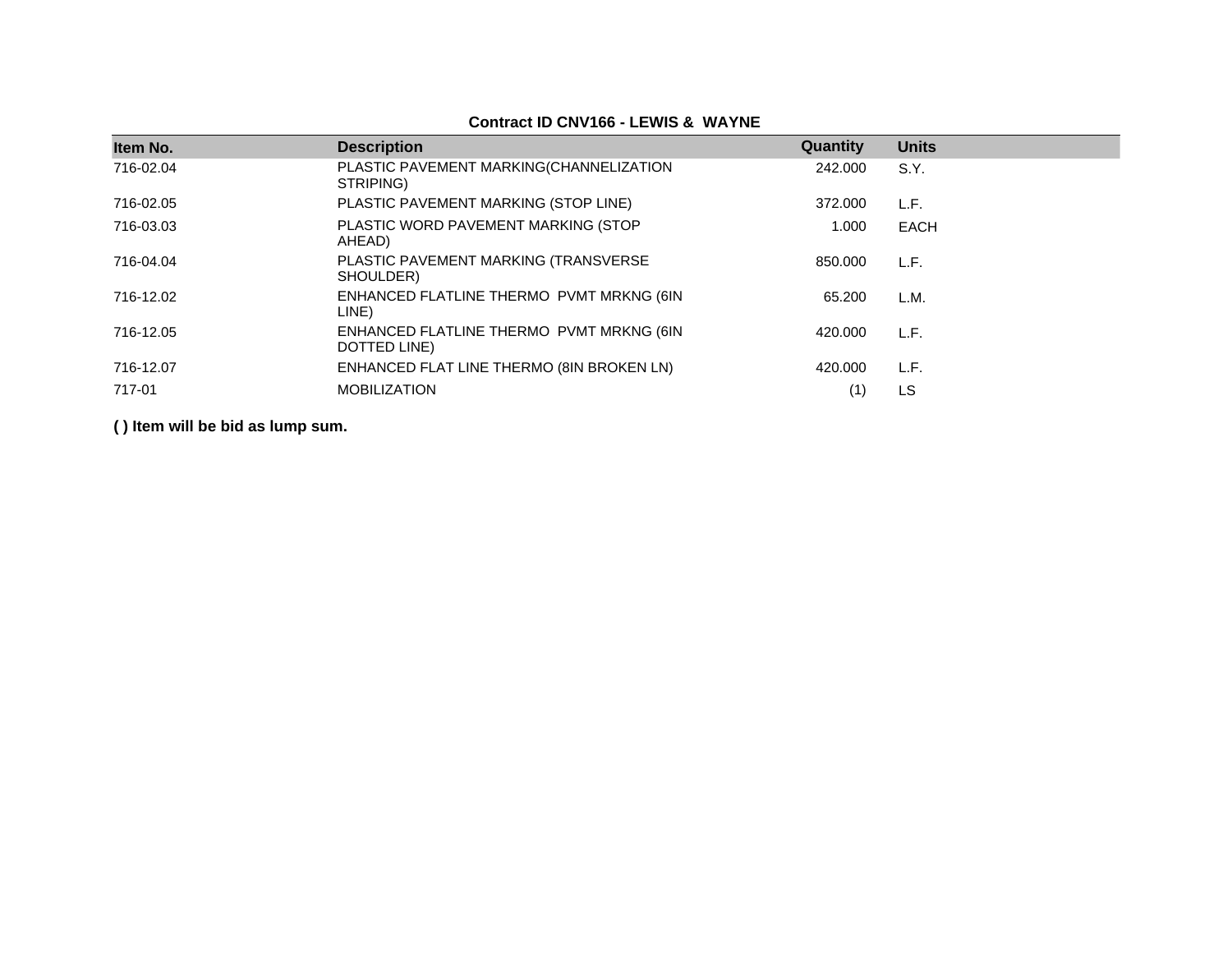| <b>Contract ID: CNV168</b> |                      |                                                                                                              |                                |                |
|----------------------------|----------------------|--------------------------------------------------------------------------------------------------------------|--------------------------------|----------------|
| Letting Date: May 07, 2021 |                      | $10:00$ AM                                                                                                   | <b>Projects: 52006-3213-94</b> | NH/HSIP-50(76) |
|                            |                      |                                                                                                              | 52006-8213-14                  | NH/HSIP-50(76) |
| <b>Counties: LINCOLN</b>   |                      |                                                                                                              |                                |                |
| District:                  |                      |                                                                                                              | <b>DBE Goal Percent: 4.50</b>  |                |
|                            | Avenue (L.M. 11.64). | <b>Description:</b> The resurfacing on S.R. 50 from north of Fishing Ford Road (L.M. 6.00) to near Northview |                                |                |

**Contract Time:** DT - 9/30/2021

| Item No.  | <b>Description</b>                                              | Quantity  | <b>Units</b> |
|-----------|-----------------------------------------------------------------|-----------|--------------|
| 208-01.05 | BROOMING & DEGRASSING SHOULDERS                                 | 11.300    | L.M.         |
| 303-01    | MINERAL AGGREGATE, TYPE A BASE, GRADING D                       | 2,258.000 | <b>TON</b>   |
| 307-01.08 | ASPHALT CONCRETE MIX (PG64-22) (BPMB-HM)<br><b>GRADING B-M2</b> | 809.000   | <b>TON</b>   |
| 403-01    | BITUMINOUS MATERIAL FOR TACK COAT (TC)                          | 49.000    | <b>TON</b>   |
| 411-01.10 | ACS MIX(PG64-22) GRADING D                                      | 7,063.000 | <b>TON</b>   |
| 411-12.03 | SCORING FOR RUMBLE STRIPE (NON-<br>CONTINUOUS) (8IN WIDTH)      | 8.000     | L.M.         |
| 415-01.01 | <b>COLD PLANING BITUMINOUS PAVEMENT</b>                         | 7,733.000 | <b>TON</b>   |
| 712-01    | <b>TRAFFIC CONTROL</b>                                          | (1)       | LS.          |
| 712-04.01 | FLEXIBLE DRUMS (CHANNELIZING)                                   | 40.000    | EACH         |
| 712-06    | SIGNS (CONSTRUCTION)                                            | 1,349.000 | S.F.         |
| 713-02.14 | FLEXIBLE DELINEATOR (WHITE)                                     | 6.000     | EACH         |
| 713-16.20 | SIGNS (DESCRIPTION) (TYPE 3 OBJECT MARKER;<br>MUTCD OM-3)       | 61.000    | <b>EACH</b>  |
| 716-01.21 | SNOWPLOWABLE RAISED PAVEMENT MARKERS<br>(BI-DIR) (1 COLOR)      | 373,000   | EACH         |
| 716-01.22 | SNOWPLOWABLE RAISED PAVMENT MARKERS<br>(MONO-DIR)(1 COLOR)      | 6.000     | EACH         |
| 716-02.04 | PLASTIC PAVEMENT MARKING(CHANNELIZATION<br>STRIPING)            | 420.000   | S.Y.         |
| 716-02.05 | PLASTIC PAVEMENT MARKING (STOP LINE)                            | 547.000   | L.F.         |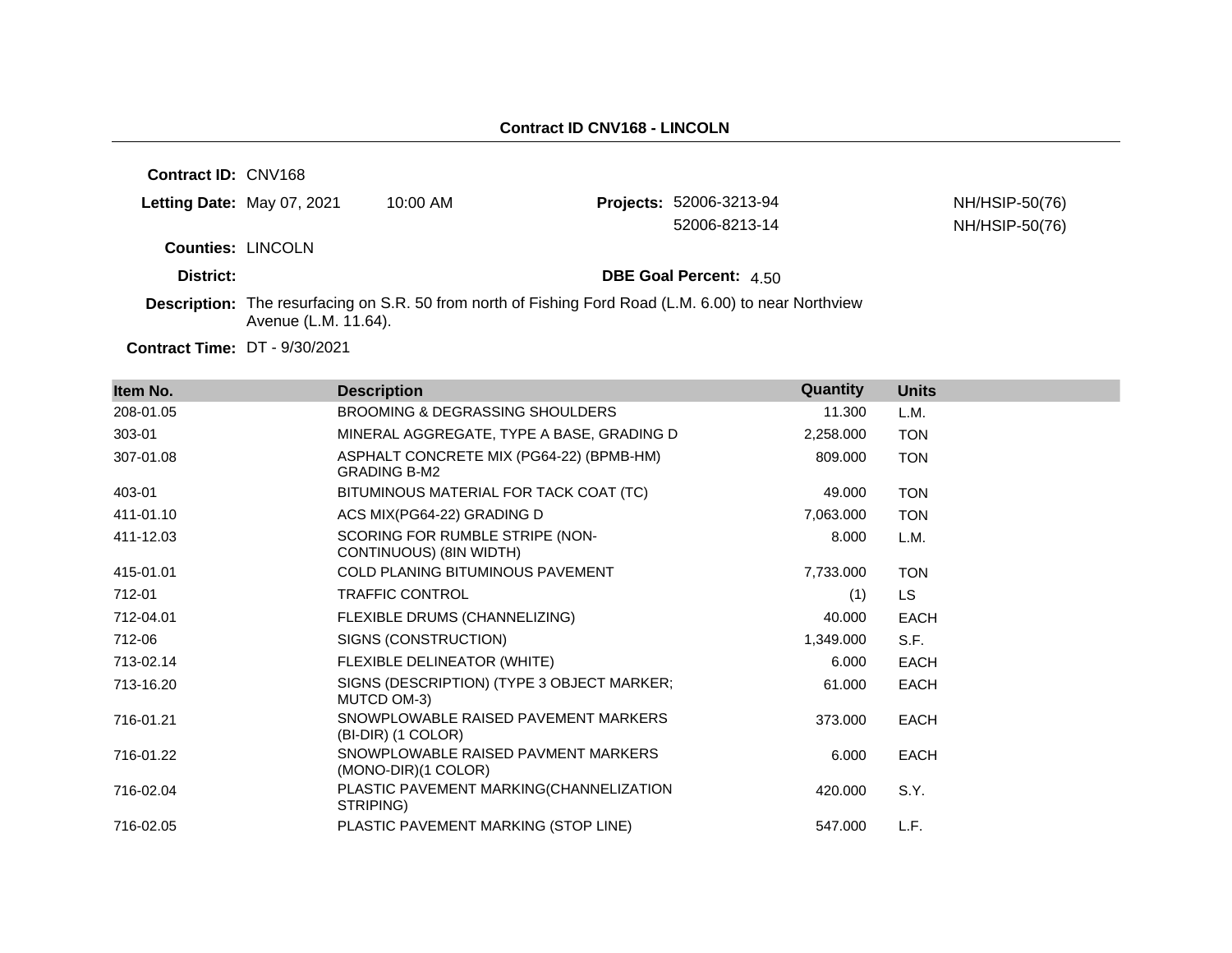## **Contract ID CNV168 - LINCOLN**

| Item No.  | <b>Description</b>                                 | <b>Quantity</b> | <b>Units</b> |
|-----------|----------------------------------------------------|-----------------|--------------|
| 716-02.06 | PLASTIC PAVEMENT MARKING (TURN LANE<br>ARROW)      | 2.000           | <b>EACH</b>  |
| 716-04.04 | PLASTIC PAVEMENT MARKING (TRANSVERSE<br>SHOULDER)  | 2.802.000       | L.F.         |
| 716-04.14 | PLASTIC PAVEMENT MARKING (LANE REDUCTION<br>ARROW) | 2.000           | EACH         |
| 716-05.20 | PAINTED PAVEMENT MARKING (6" LINE)                 | 20.500          | L.M.         |
| 716-12.02 | ENHANCED FLATLINE THERMO PVMT MRKNG (6IN<br>LINE)  | 19.000          | L.M.         |
| 717-01    | <b>MOBILIZATION</b>                                |                 | LS.          |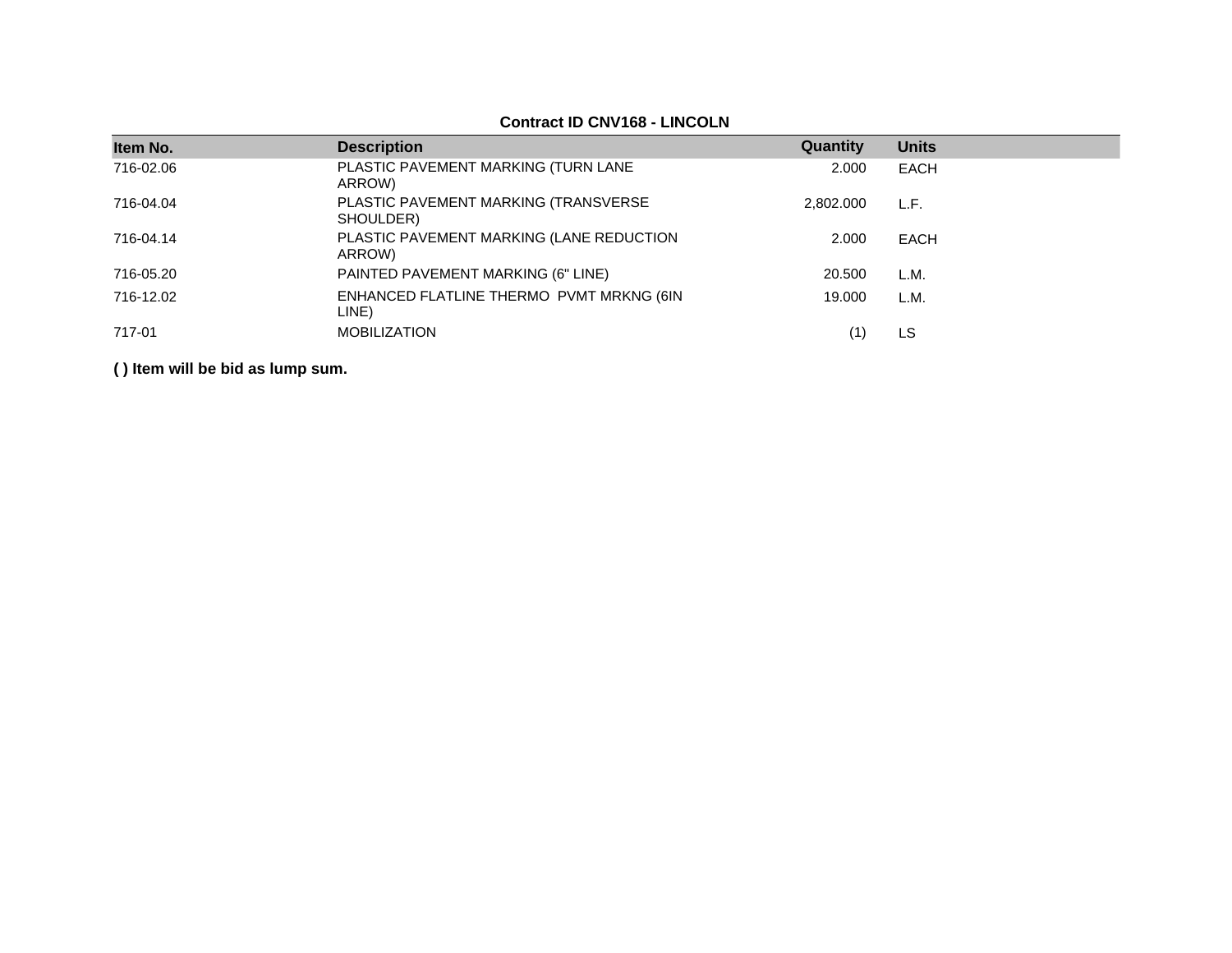## **Contract ID CNV167 - LINCOLN & MOORE**

**Contract ID:** CNV167

| District: | <b>Counties: LINCOLN, MOORE</b> |          | <b>DBE Goal Percent: 5.00</b>  |           |
|-----------|---------------------------------|----------|--------------------------------|-----------|
|           |                                 |          | 64001-8205-14                  | NH-10(85) |
|           | Letting Date: May 07, 2021      | 10:00 AM | <b>Projects: 52003-8220-14</b> | NH-10(85) |

**Description:** The resurfacing on U.S. 231 (S.R. 10) from Gill Road (L.M. 19.38) in Lincoln County, weaving in/out of Lincoln/Moore County, to the Bedford County line (L.M. 1.65) in Moore County.

Contract Time: CD - 50

| Item No.  | <b>Description</b>                                              | Quantity  | <b>Units</b> |
|-----------|-----------------------------------------------------------------|-----------|--------------|
| 208-01.05 | <b>BROOMING &amp; DEGRASSING SHOULDERS</b>                      | 16.500    | L.M.         |
| 303-01    | MINERAL AGGREGATE, TYPE A BASE, GRADING D                       | 1,000.000 | <b>TON</b>   |
| 307-01.08 | ASPHALT CONCRETE MIX (PG64-22) (BPMB-HM)<br><b>GRADING B-M2</b> | 2,252.000 | <b>TON</b>   |
| 403-01    | BITUMINOUS MATERIAL FOR TACK COAT (TC)                          | 52.500    | <b>TON</b>   |
| 411-01.10 | ACS MIX(PG64-22) GRADING D                                      | 9,066.000 | <b>TON</b>   |
| 411-12.03 | SCORING FOR RUMBLE STRIPE (NON-<br>CONTINUOUS) (8IN WIDTH)      | 16.200    | L.M.         |
| 415-01.01 | COLD PLANING BITUMINOUS PAVEMENT                                | 1,767.000 | <b>TON</b>   |
| 712-01    | <b>TRAFFIC CONTROL</b>                                          | (1)       | LS           |
| 712-04.01 | FLEXIBLE DRUMS (CHANNELIZING)                                   | 25.000    | EACH         |
| 712-06    | SIGNS (CONSTRUCTION)                                            | 2,343.000 | S.F.         |
| 713-16.21 | SIGNS (DESCRIPTION) (DOUBLE SIDED OBJECT<br>MARKERS)            | 18.000    | EACH         |
| 713-16.50 | REMOVE AND REPLACE SIGN (DESCRIPTION) (OM-<br>3L & OM-3R)       | 44.000    | <b>EACH</b>  |
| 716-01.21 | SNOWPLOWABLE RAISED PAVEMENT MARKERS<br>(BI-DIR) (1 COLOR)      | 538.000   | EACH         |
| 716-01.30 | REMOVAL OF SNOWPLOWABLE REFLECTIVE<br><b>MARKER</b>             | 538,000   | EACH         |
| 716-02.05 | PLASTIC PAVEMENT MARKING (STOP LINE)                            | 387.000   | L.F.         |
| 716-05.20 | PAINTED PAVEMENT MARKING (6" LINE)                              | 4.600     | L.M.         |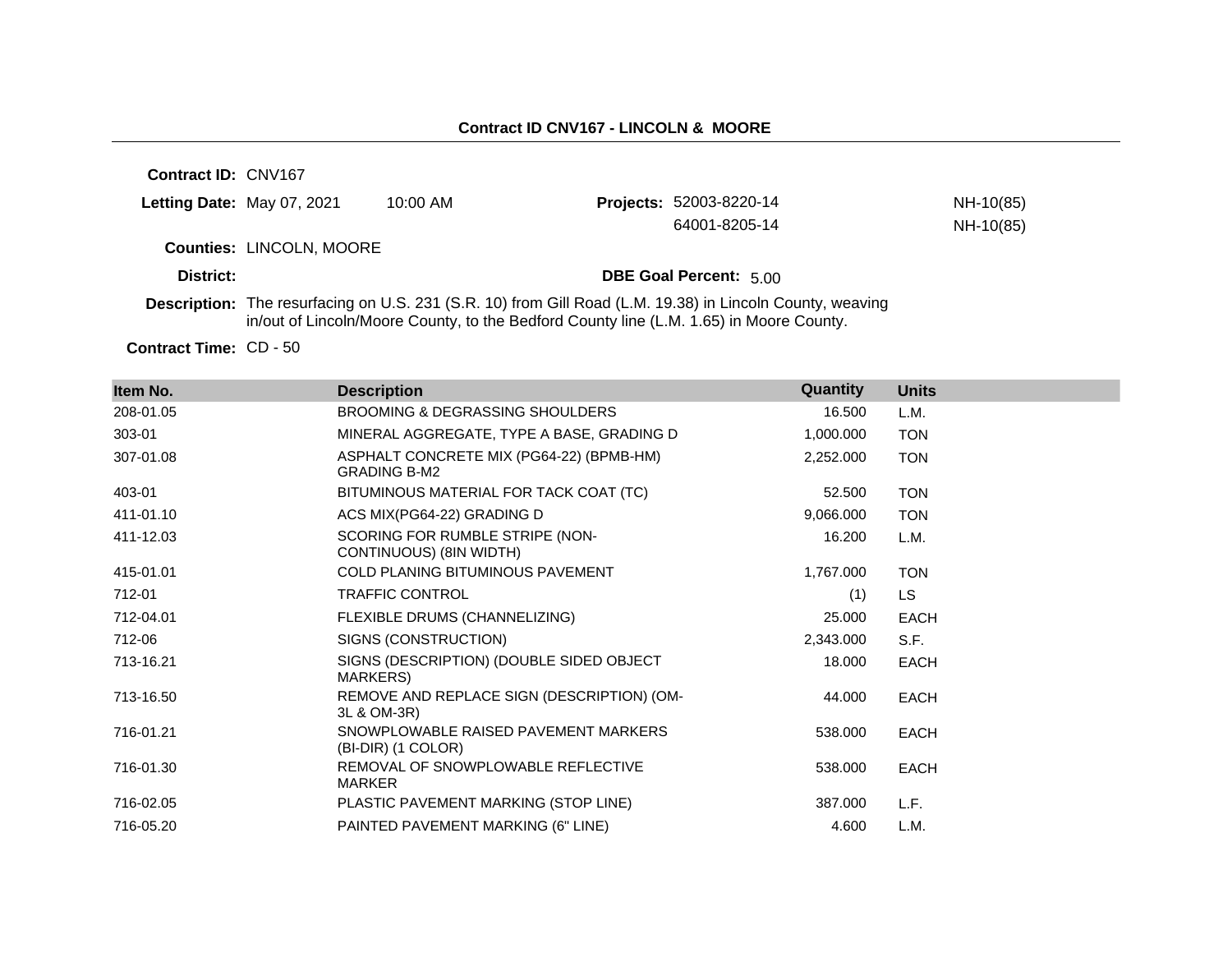# **Contract ID CNV167 - LINCOLN & MOORE**

| Item No.  | <b>Description</b>                                | Quantity  | <b>Units</b> |
|-----------|---------------------------------------------------|-----------|--------------|
| 716-12.02 | ENHANCED FLATLINE THERMO PVMT MRKNG (6IN<br>LINE) | 32.400    | L.M.         |
| 717-01    | <b>MOBILIZATION</b>                               | (1)       | LS           |
| 730-14.02 | <b>SAW SLOT</b>                                   | 2,150.000 | L.F.         |
| 730-14.03 | LOOP WIRE                                         | 4,700.000 | L.F.         |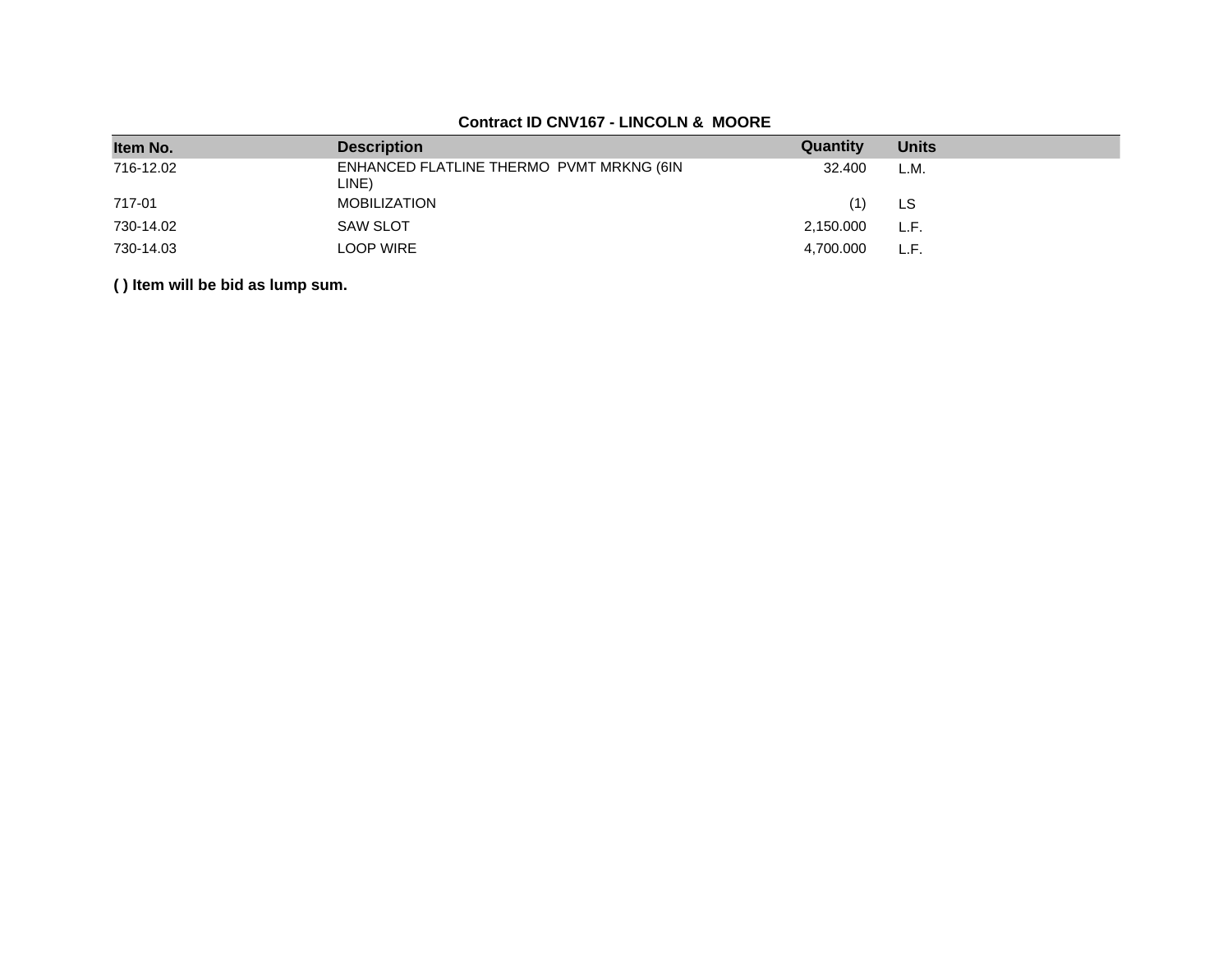| <b>Contract ID: CNV169</b> |                                    |                                                                                                                   |                               |                 |
|----------------------------|------------------------------------|-------------------------------------------------------------------------------------------------------------------|-------------------------------|-----------------|
| Letting Date: May 07, 2021 |                                    | $10:00$ AM                                                                                                        | Projects: 53007-3218-94       | STP/HSIP-72(20) |
|                            |                                    |                                                                                                                   | 53007-8218-14                 | STP/HSIP-72(20) |
| <b>Counties: LOUDON</b>    |                                    |                                                                                                                   |                               |                 |
| District:                  |                                    |                                                                                                                   | <b>DBE Goal Percent: 8.00</b> |                 |
|                            | Corporate Park Drive (L.M. 11.15). | <b>Description:</b> The resurfacing (thin lift or thin lift D) from near Get Good Hollow Road (L.M. 5.71) to near |                               |                 |

**Contract Time:** DT - 9/30/2021

| Item No.  | <b>Description</b>                                         | Quantity  | <b>Units</b> |
|-----------|------------------------------------------------------------|-----------|--------------|
| 208-01.05 | <b>BROOMING &amp; DEGRASSING SHOULDERS</b>                 | 12.000    | L.M.         |
| 307-01.15 | ASC MIX (PG64-22) (BPMLC-HM) GRADING CS                    | 1,207.000 | <b>TON</b>   |
| 403-01    | BITUMINOUS MATERIAL FOR TACK COAT (TC)                     | 96.000    | <b>TON</b>   |
| 411-12.02 | SCORING SHOULDERS (NON-CONTINUOUS) (16IN<br>WIDTH)         | 9.000     | L.M.         |
| 415-01.02 | <b>COLD PLANING BITUMINOUS PAVEMENT</b>                    | 2,210.000 | S.Y.         |
| 705-02.10 | <b>GUARDRAIL TRANSITION 27IN TO 31IN</b>                   | 24.000    | <b>EACH</b>  |
| 705-04.09 | EARTH PAD FOR TYPE 38 GR END TREATMENT                     | 24.000    | <b>EACH</b>  |
| 705-06.20 | TANGENT ENERGY ABSORBING TERM MASH TL-3                    | 24.000    | <b>EACH</b>  |
| 712-01    | <b>TRAFFIC CONTROL</b>                                     | (1)       | LS.          |
| 712-04.01 | FLEXIBLE DRUMS (CHANNELIZING)                              | 131.000   | <b>EACH</b>  |
| 712-05.01 | <b>WARNING LIGHTS (TYPE A)</b>                             | 66.000    | <b>EACH</b>  |
| 712-06    | SIGNS (CONSTRUCTION)                                       | 944.000   | S.F.         |
| 712-08.03 | ARROW BOARD (TYPE C)                                       | 3.000     | <b>EACH</b>  |
| 716-01.21 | SNOWPLOWABLE RAISED PAVEMENT MARKERS<br>(BI-DIR) (1 COLOR) | 50.000    | <b>EACH</b>  |
| 716-01.22 | SNOWPLOWABLE RAISED PAVMENT MARKERS<br>(MONO-DIR)(1 COLOR) | 360,000   | <b>EACH</b>  |
| 716-02.04 | PLASTIC PAVEMENT MARKING(CHANNELIZATION<br>STRIPING)       | 1,696.000 | S.Y.         |
| 716-02.05 | PLASTIC PAVEMENT MARKING (STOP LINE)                       | 170.000   | L.F.         |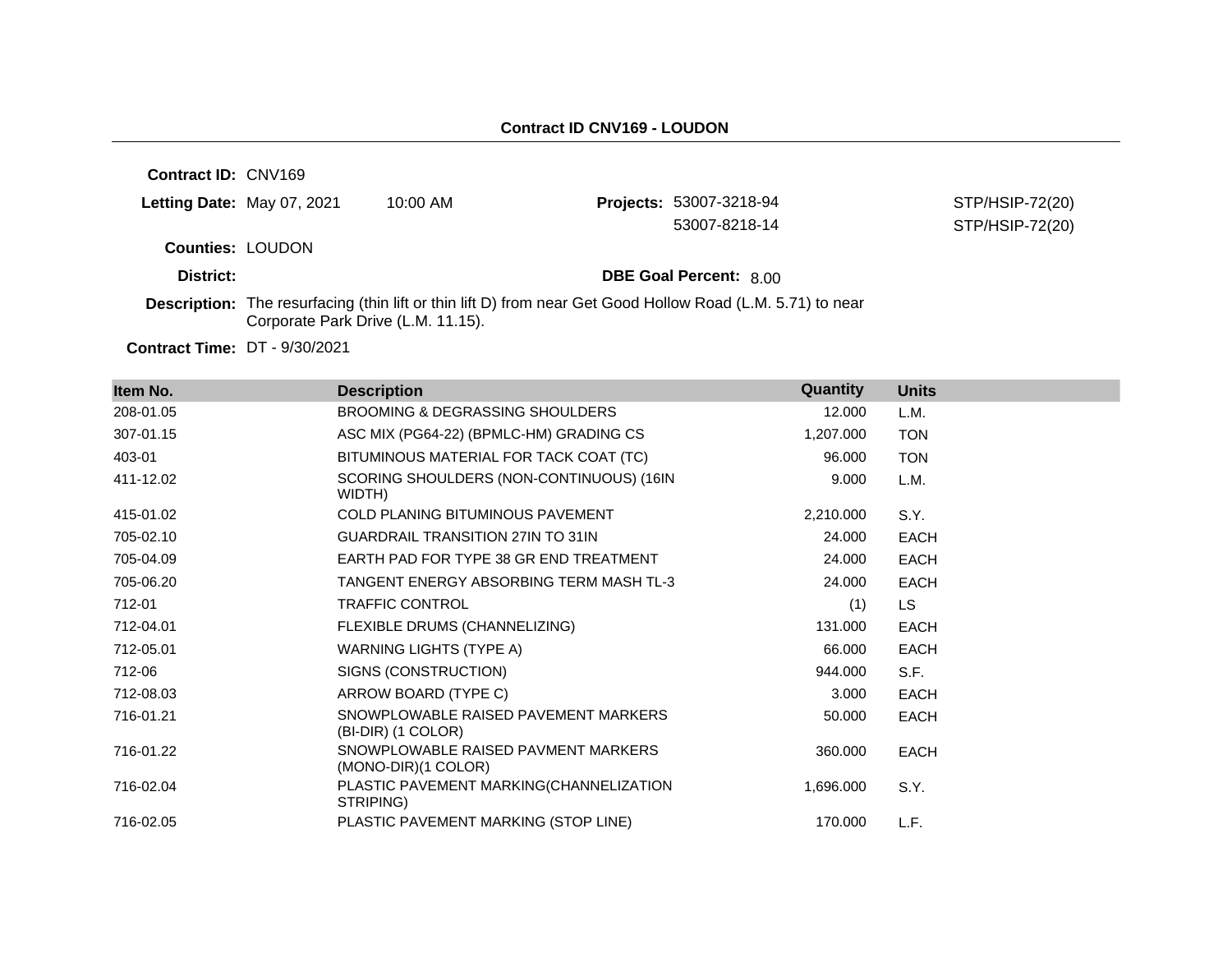| Item No.  | <b>Description</b>                                | Quantity  | <b>Units</b> |
|-----------|---------------------------------------------------|-----------|--------------|
| 716-02.06 | PLASTIC PAVEMENT MARKING (TURN LANE<br>ARROW)     | 37.000    | EACH         |
| 716-03.01 | PLASTIC WORD PAVEMENT MARKING (ONLY)              | 3.000     | EACH         |
| 716-05.20 | PAINTED PAVEMENT MARKING (6" LINE)                | 6.000     | L.M.         |
| 716-12.02 | ENHANCED FLATLINE THERMO PVMT MRKNG (6IN<br>LINE) | 23.000    | L.M.         |
| 717-01    | <b>MOBILIZATION</b>                               | (1)       | LS           |
| 411-03.13 | ACS MIX(PG70-22) THIN LIFT D ASPHALT              | 6,033,000 | <b>TON</b>   |
| 411-03.08 | ACS MIX(PG70-22) THIN LIFT ASPHALT                | 6.033.000 | <b>TON</b>   |

## **Contract ID CNV169 - LOUDON**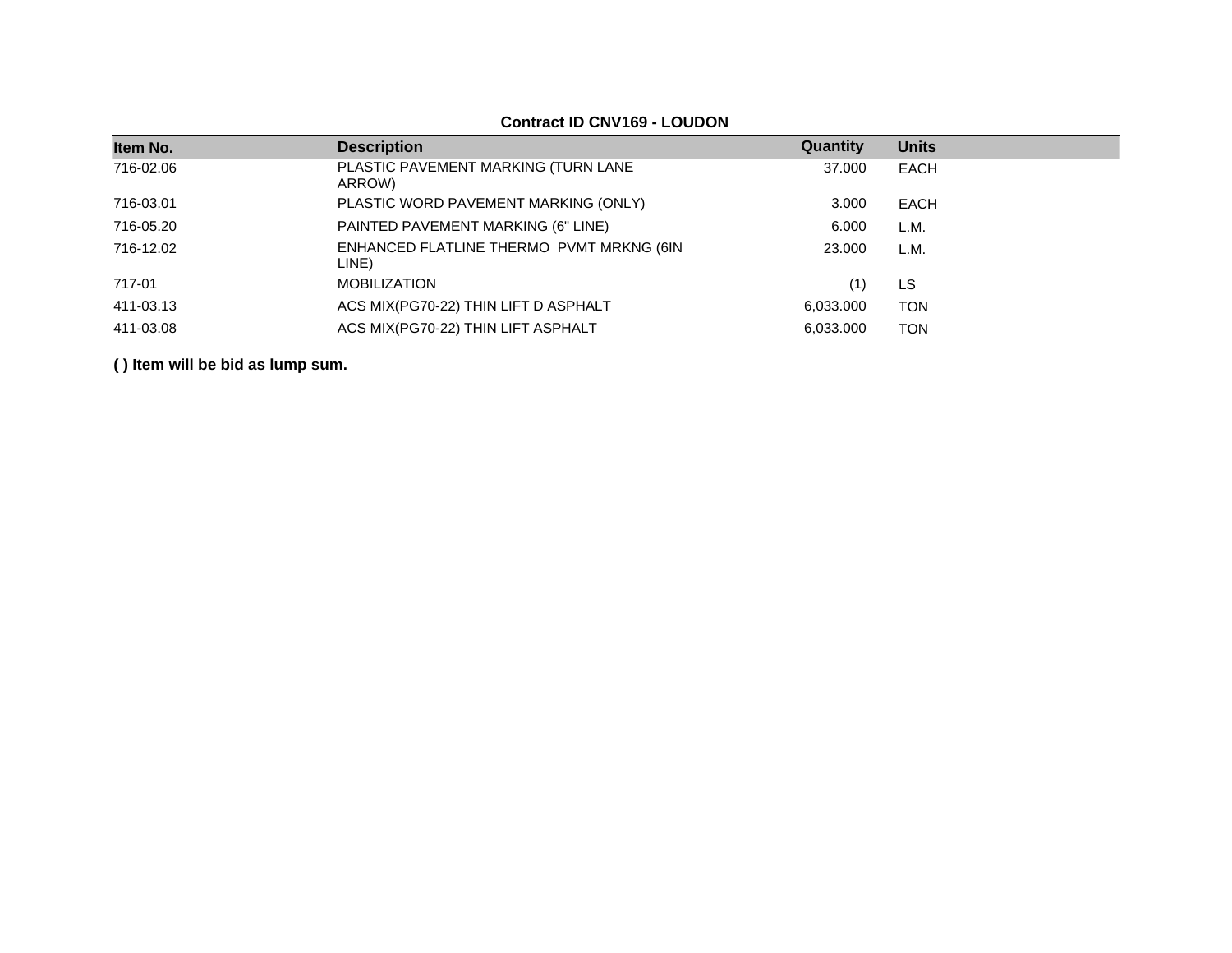| <b>Contract ID: CNV173</b>                           |                      |            |                                                                                                        |             |
|------------------------------------------------------|----------------------|------------|--------------------------------------------------------------------------------------------------------|-------------|
| Letting Date: May 07, 2021<br><b>Counties: MACON</b> |                      | $10:00$ AM | <b>Projects: 56003-3261-94</b>                                                                         | HSIP-52(78) |
| District:                                            |                      |            | <b>DBE Goal Percent: 4.00</b>                                                                          |             |
|                                                      | 11.31) in Lafayette. |            | Description: The improvement of the intersection including signals on S.R. 52 at Ellington Drive (L.M. |             |

**Contract Time:** DT - 3/31/2022

| Item No.  | <b>Description</b>                                             | Quantity | <b>Units</b> |
|-----------|----------------------------------------------------------------|----------|--------------|
| 105-01    | CONSTRUCTION STAKES, LINES AND GRADES                          | (1)      | LS.          |
| 209-05    | <b>SEDIMENT REMOVAL</b>                                        | 2.000    | C.Y.         |
| 209-08.02 | TEMPORARY SILT FENCE (WITH BACKING)                            | 75.000   | L.F.         |
| 712-01    | TRAFFIC CONTROL                                                | (1)      | <b>LS</b>    |
| 712-06    | SIGNS (CONSTRUCTION)                                           | 146.000  | S.F.         |
| 712-08.03 | ARROW BOARD (TYPE C)                                           | 2.000    | <b>EACH</b>  |
| 713-11.02 | PERFORATED/KNOCKOUT SQUARE TUBE POST                           | 164.000  | LB.          |
| 713-13.03 | FLAT SHEET ALUMINUM SIGNS (0.100" THICK)                       | 45.000   | S.F.         |
| 713-14.21 | STREET NAME SIGN (RIGID 0.100IN THICK                          | 72.000   | S.F.         |
| 713-15    | REMOVAL OF SIGNS, POSTS AND FOOTINGS                           | (1)      | LS           |
| 716-02.04 | PLASTIC PAVEMENT MARKING(CHANNELIZATION<br>STRIPING)           | 14.000   | S.Y.         |
| 716-02.05 | PLASTIC PAVEMENT MARKING (STOP LINE)                           | 113.000  | L.F.         |
| 716-02.06 | PLASTIC PAVEMENT MARKING (TURN LANE<br>ARROW)                  | 3.000    | <b>EACH</b>  |
| 716-04.01 | PLASTIC PAVEMENT MARKING (STRAIGHT-TURN<br>ARROW)              | 1.000    | EACH         |
| 716-04.12 | PLASTIC PAVEMENT MARKING (YIELD LINE)                          | 11.000   | S.F.         |
| 716-08.01 | REMOVAL OF PAVEMENT MARKING (LINE)                             | 50.000   | L.F.         |
| 716-08.11 | REMOVAL OF WORD PAVEMENT MARKING<br>(DESCRIPTION) (STOP AHEAD) | 4.000    | EACH         |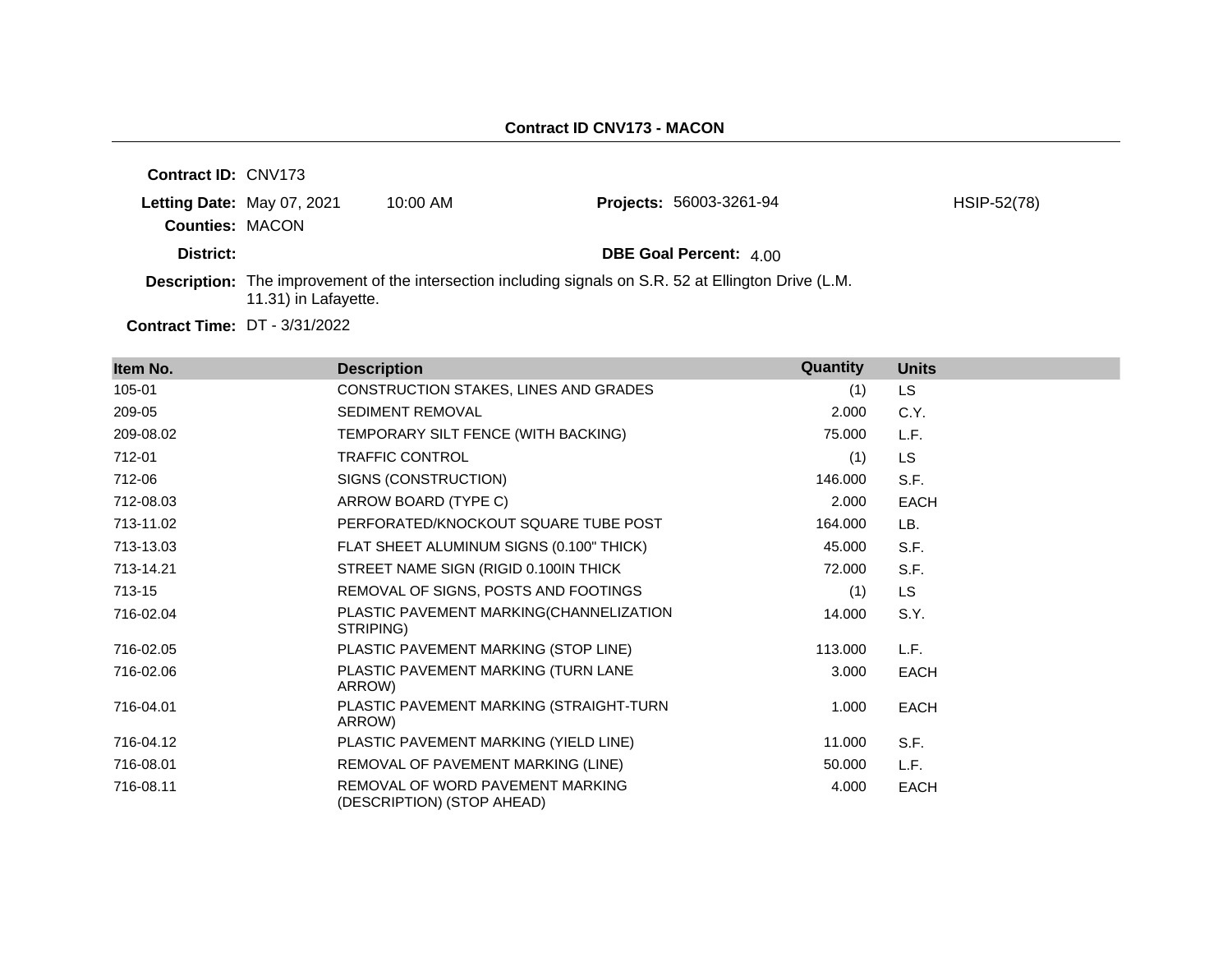| Item No.  | <b>Description</b>                                              | Quantity  | <b>Units</b> |
|-----------|-----------------------------------------------------------------|-----------|--------------|
| 716-12.02 | ENHANCED FLATLINE THERMO PVMT MRKNG (6IN<br>LINE)               | 0.280     | L.M.         |
| 717-01    | <b>MOBILIZATION</b>                                             | (1)       | LS           |
| 730-01.02 | REMOVAL OF SIGNAL EQUIPMENT                                     | 1.000     | <b>EACH</b>  |
| 730-02.09 | SIGNAL HEAD ASSEMBLY (130 WITH BACKPLATE)                       | 7.000     | <b>EACH</b>  |
| 730-02.17 | SIGNAL HEAD ASSEMBLY (150 A2H WITH<br>BACKPLATE)                | 2.000     | <b>EACH</b>  |
| 730-03.20 | INSTALL PULL BOX (TYPE A)                                       | 2.000     | <b>EACH</b>  |
| 730-03.21 | INSTALL PULL BOX (TYPE B)                                       | 9.000     | <b>EACH</b>  |
| 730-05.01 | ELECTRICAL SERVICE CONNECTION                                   | 1.000     | <b>EACH</b>  |
| 730-08.03 | SIGNAL CABLE - 7 CONDUCTOR                                      | 840.000   | L.F.         |
| 730-12.01 | CONDUIT 1" DIAMETER (PVC)                                       | 50.000    | L.F.         |
| 730-12.02 | <b>CONDUIT 2" DIAMETER (PVC)</b>                                | 495.000   | L.F.         |
| 730-12.13 | CONDUIT 2" DIAMETER (JACK AND BORE)                             | 815,000   | L.F.         |
| 730-13.01 | VEHICLE LOOP DETECTOR (SHELF MOUNT)                             | 8.000     | <b>EACH</b>  |
| 730-13.08 | VEHICLE DETECTOR (DESCRIPTION) (RADAR<br>DETECTION - STOP LINE) | 1.000     | <b>EACH</b>  |
| 730-14.01 | SHIELDED DETECTOR CABLE                                         | 1,790.000 | L.F.         |
| 730-14.02 | <b>SAW SLOT</b>                                                 | 975.000   | L.F.         |
| 730-14.03 | <b>LOOP WIRE</b>                                                | 2,090.000 | L.F.         |
| 730-15.32 | CABINET (EIGHT PHASE BASE MOUNTED)                              | 1.000     | <b>EACH</b>  |
| 730-16.04 | CONTROLLER (ATC)                                                | 1.000     | <b>EACH</b>  |
| 730-23.96 | CANTILEVER SIGNAL SUPPORT (DESCRIPTION) (1<br>ARM @ 40')        | 1.000     | <b>EACH</b>  |
| 730-23.97 | CANTILEVER SIGNAL SUPPORT (DESCRIPTION) (1<br>ARM @ 55')        | 1.000     | <b>EACH</b>  |
| 730-23.98 | CANTILEVER SIGNAL SUPPORT (DESCRIPTION) (1<br>ARM @ 70')        | 1.000     | <b>EACH</b>  |
| 730-23.99 | CANTILEVER SIGNAL SUPPORT (DESCRIPTION) (1<br>ARM @ 80')        | 1.000     | <b>EACH</b>  |
| 801-01    | SEEDING (WITH MULCH)                                            | 0.800     | <b>UNIT</b>  |
| 801-03    | WATER (SEEDING & SODDING)                                       | 0.060     | M.G.         |

## **Contract ID CNV173 - MACON**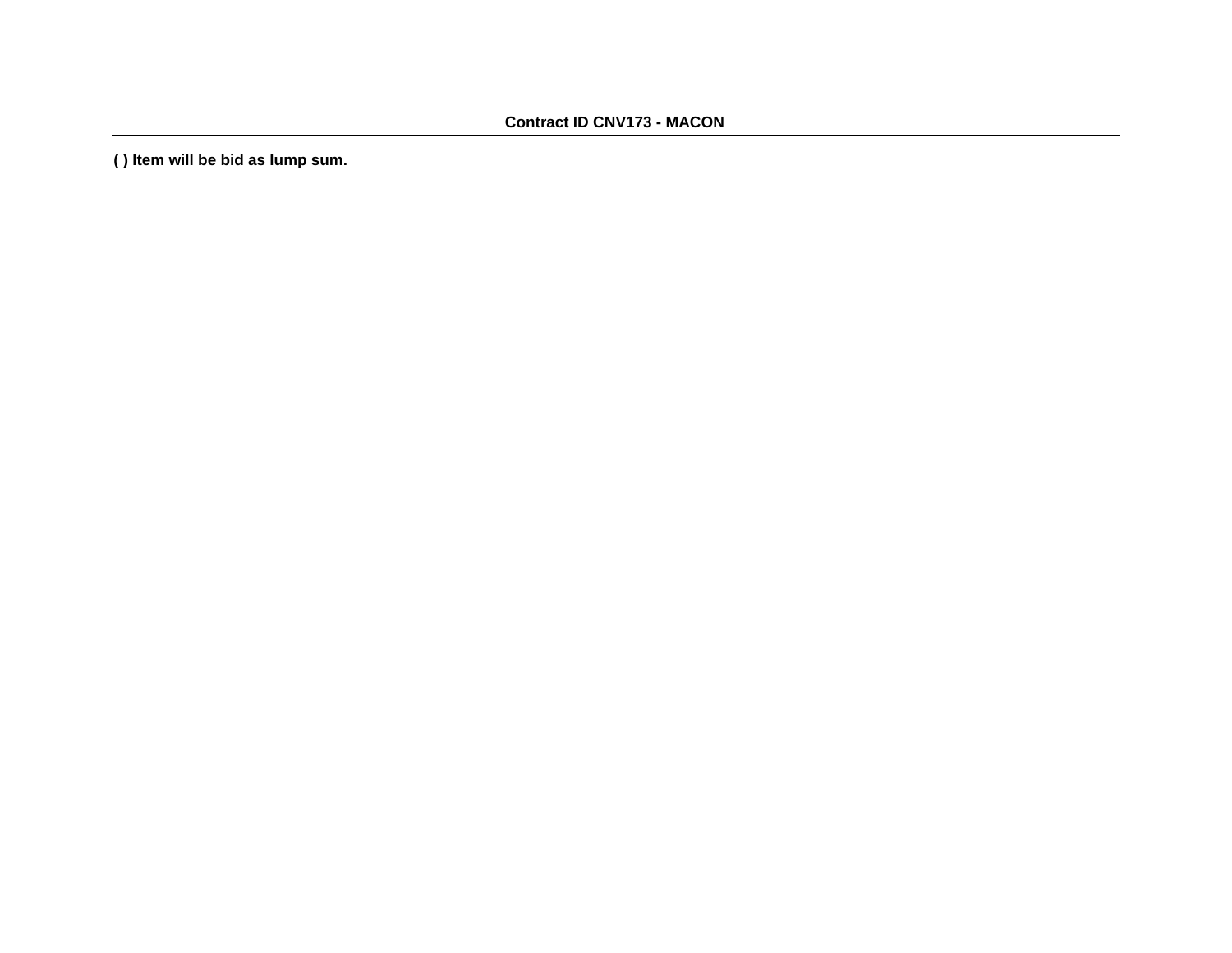**Contract ID:** CNV174 **Letting Date:** May 07, 2021 10:00 AM **Counties:** MARION, SEQUATCHIE **District: District: DBE Goal Percent:** 6.00 **Description:** The resurfacing on S.R. 27 from south of Richards Lane to east of Smith Cemetery Road in Marion County and on S.R. 8 (S.R. 111) from the S.R. 8/S.R. 111 overpass to near Old Union Road in Sequatchie County. **Projects:** 58008-3230-94 HSIP-27(53) 58008-4230-04 HSIP-27(53) 77002-8245-14 NH-8(61)

**Contract Time:** DT - 10/31/2021

| Item No.  | <b>Description</b>                                              | Quantity  | <b>Units</b> |
|-----------|-----------------------------------------------------------------|-----------|--------------|
| 303-01    | MINERAL AGGREGATE, TYPE A BASE, GRADING D                       | 15.000    | <b>TON</b>   |
| 307-01.08 | ASPHALT CONCRETE MIX (PG64-22) (BPMB-HM)<br><b>GRADING B-M2</b> | 250.000   | <b>TON</b>   |
| 403-02.01 | <b>TRACKLESS TACK COAT</b>                                      | 36.000    | <b>TON</b>   |
| 411-01.10 | ACS MIX(PG64-22) GRADING D                                      | 5,527.000 | <b>TON</b>   |
| 411-12.03 | SCORING FOR RUMBLE STRIPE (NON-<br>CONTINUOUS) (8IN WIDTH)      | 1.800     | L.M.         |
| 411-12.04 | SCORING FOR RUMBLE STRIPE (NON-<br>CONTINUOUS) (4IN WIDTH)      | 2.800     | L.M.         |
| 415-01.01 | <b>COLD PLANING BITUMINOUS PAVEMENT</b>                         | 5,350.000 | <b>TON</b>   |
| 705-04.10 | EARTH PAD FOR GUARD RAIL END TREATMENT                          | 4.000     | <b>EACH</b>  |
| 705-04.22 | <b>GUARDRAIL DELINEATION ENHANCEMENT (BI-</b><br>DIRECTIONAL)   | 120.000   | <b>EACH</b>  |
| 705-06.01 | W BEAM GR (TYPE 2) MASH TL-3                                    | 25.000    | L.F.         |
| 705-06.20 | TANGENT ENERGY ABSORBING TERM MASH TL-3                         | 4.000     | <b>EACH</b>  |
| 712-01    | <b>TRAFFIC CONTROL</b>                                          | (1)       | LS.          |
| 712-04.01 | FLEXIBLE DRUMS (CHANNELIZING)                                   | 155.000   | <b>EACH</b>  |
| 712-05.03 | WARNING LIGHTS (TYPE C)                                         | 51.000    | <b>EACH</b>  |
| 712-06    | SIGNS (CONSTRUCTION)                                            | 1,194.000 | S.F.         |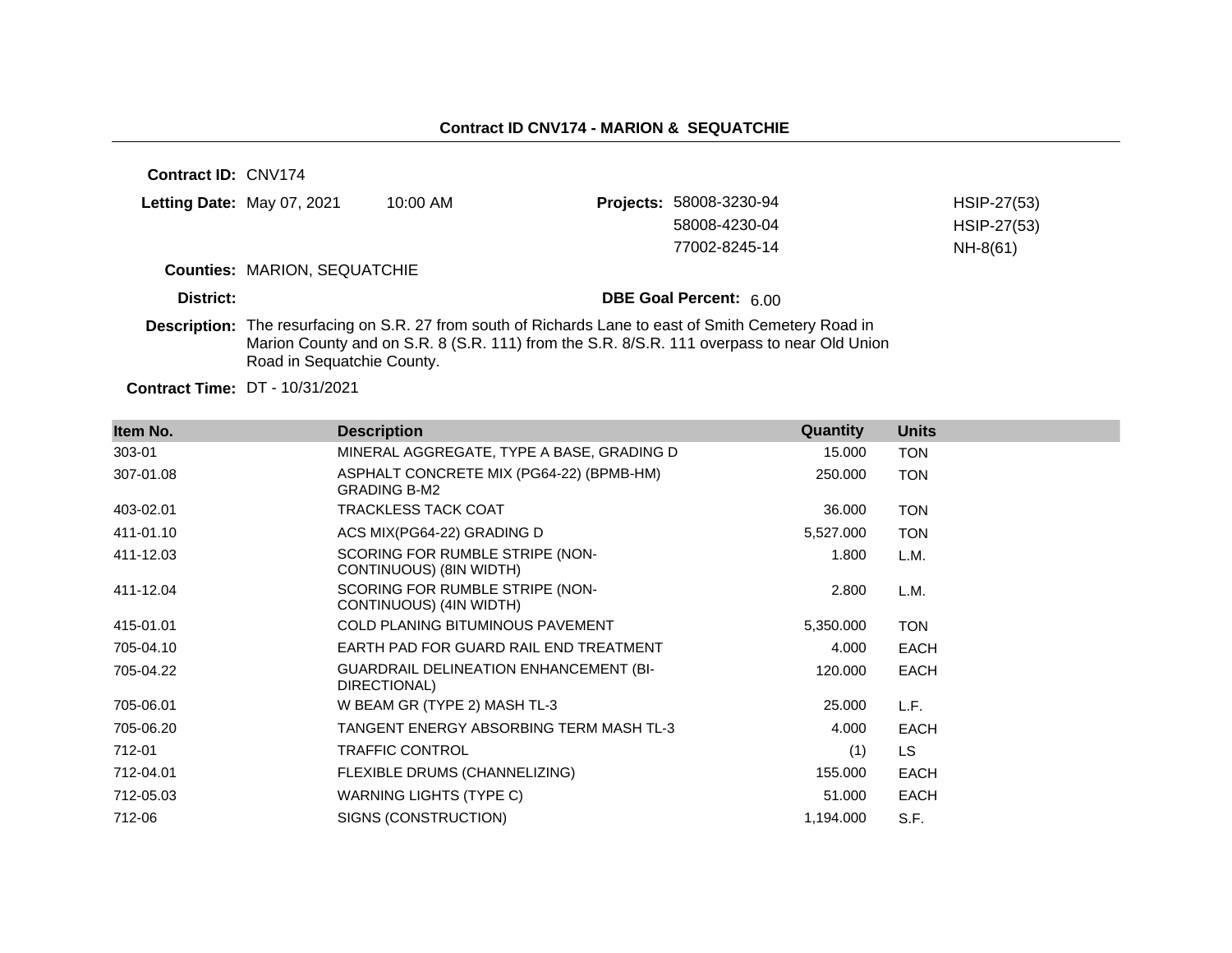## **Contract ID CNV174 - MARION & SEQUATCHIE**

| Item No.  | <b>Description</b>                                         | Quantity  | <b>Units</b> |
|-----------|------------------------------------------------------------|-----------|--------------|
| 712-08.03 | ARROW BOARD (TYPE C)                                       | 2.000     | <b>EACH</b>  |
| 713-16.01 | CHANGEABLE MESSAGE SIGN UNIT                               | 4.000     | <b>EACH</b>  |
| 716-01.21 | SNOWPLOWABLE RAISED PAVEMENT MARKERS<br>(BI-DIR) (1 COLOR) | 259,000   | <b>EACH</b>  |
| 716-01.22 | SNOWPLOWABLE RAISED PAVMENT MARKERS<br>(MONO-DIR)(1 COLOR) | 138.000   | <b>EACH</b>  |
| 716-01.23 | SNOWPLOWABLE RAISED PAVEMENT MARKERS<br>(BI-DIR)(2 COLOR)  | 30.000    | <b>EACH</b>  |
| 716-02.04 | PLASTIC PAVEMENT MARKING(CHANNELIZATION<br>STRIPING)       | 75.000    | S.Y.         |
| 716-02.05 | PLASTIC PAVEMENT MARKING (STOP LINE)                       | 342,000   | L.F.         |
| 716-02.06 | PLASTIC PAVEMENT MARKING (TURN LANE<br>ARROW)              | 16.000    | <b>EACH</b>  |
| 716-04.01 | PLASTIC PAVEMENT MARKING (STRAIGHT-TURN<br>ARROW)          | 1.000     | <b>EACH</b>  |
| 716-04.04 | PLASTIC PAVEMENT MARKING (TRANSVERSE<br>SHOULDER)          | 72.000    | L.F.         |
| 716-05.20 | PAINTED PAVEMENT MARKING (6" LINE)                         | 18.000    | L.M.         |
| 716-12.02 | ENHANCED FLATLINE THERMO PVMT MRKNG (6IN<br>LINE)          | 12.400    | L.M.         |
| 716-12.05 | ENHANCED FLATLINE THERMO PVMT MRKNG (6IN<br>DOTTED LINE)   | 2,710.000 | L.F.         |
| 716-12.09 | ENHANCED FLAT LINE THERMO (12IN LINE)                      | 285.000   | L.F.         |
| 717-01    | <b>MOBILIZATION</b>                                        | (1)       | <b>LS</b>    |
| 730-14.02 | <b>SAW SLOT</b>                                            | 360.000   | L.F.         |
| 730-14.03 | <b>LOOP WIRE</b>                                           | 1,080.000 | L.F.         |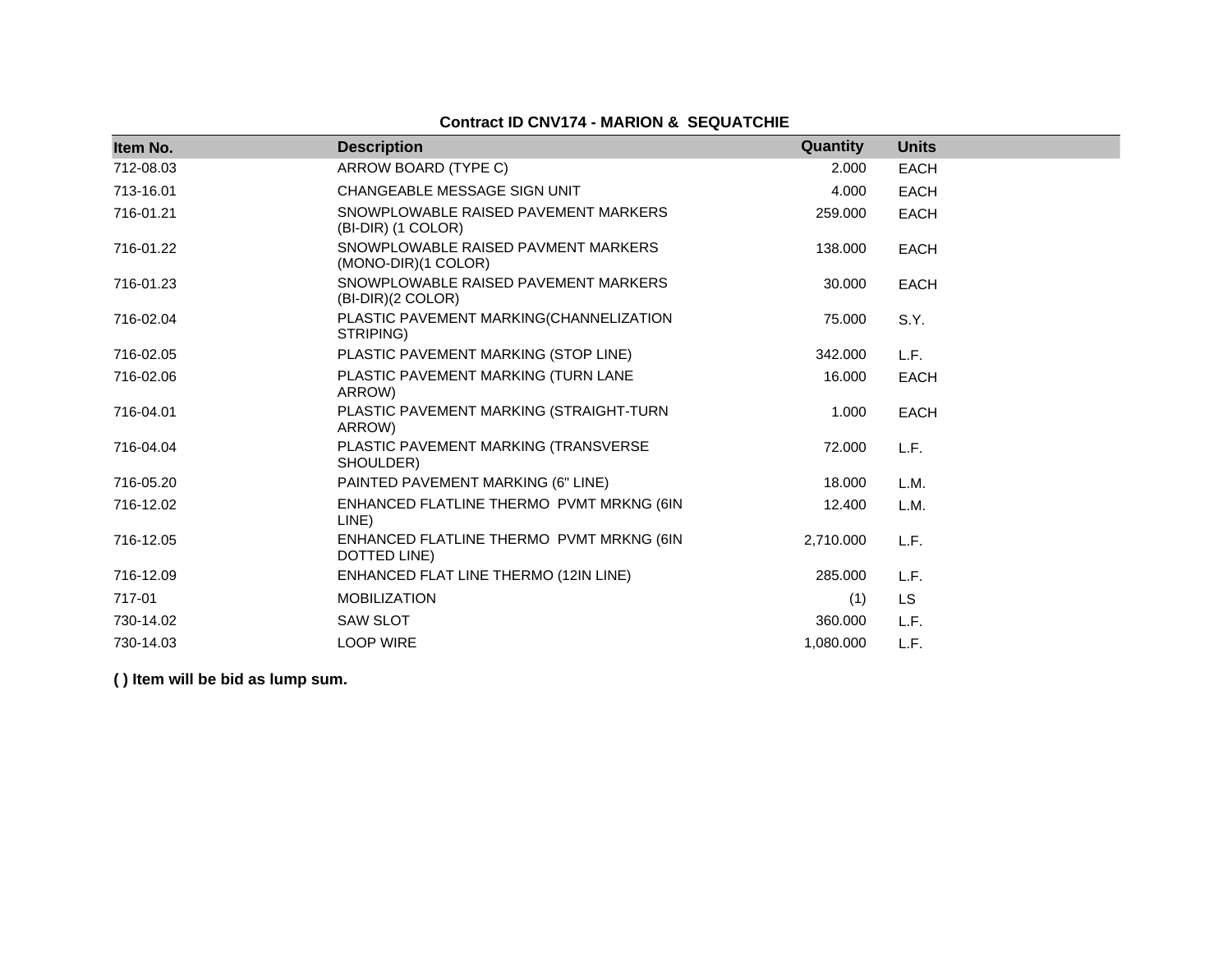#### **Contract ID CNV175 - MARSHALL & RUTHERFORD**

**Contract ID:** CNV175

| <b>Letting Date:</b> May 07, 2021 | 10:00 AM                              | <b>Projects: 59010-4215-04</b> | N/A |
|-----------------------------------|---------------------------------------|--------------------------------|-----|
|                                   |                                       | 75012-4205-04                  | N/A |
|                                   | <b>Counties: MARSHALL, RUTHERFORD</b> |                                |     |
| District:                         |                                       | <b>DBE Goal Percent:</b>       |     |

**Description:** The resurfacing on S.R. 99 from U.S. 31A (S.R. 11) (L.M. 7.29) in Marshall County to U.S. 41A (S.R. 16) (L.M. 2.33) in Rutherford County.

Contract Time: CD - 50

| Item No.  | <b>Description</b>                                              | Quantity  | <b>Units</b> |
|-----------|-----------------------------------------------------------------|-----------|--------------|
| 208-01.05 | <b>BROOMING &amp; DEGRASSING SHOULDERS</b>                      | 12.900    | L.M.         |
| 303-01    | MINERAL AGGREGATE, TYPE A BASE, GRADING D                       | 1,417.000 | <b>TON</b>   |
| 307-01.08 | ASPHALT CONCRETE MIX (PG64-22) (BPMB-HM)<br><b>GRADING B-M2</b> | 435.000   | <b>TON</b>   |
| 403-01    | BITUMINOUS MATERIAL FOR TACK COAT (TC)                          | 46.000    | <b>TON</b>   |
| 411-01.10 | ACS MIX(PG64-22) GRADING D                                      | 6,791.000 | <b>TON</b>   |
| 411-12.03 | SCORING FOR RUMBLE STRIPE (NON-<br>CONTINUOUS) (8IN WIDTH)      | 10.500    | L.M.         |
| 415-01.01 | <b>COLD PLANING BITUMINOUS PAVEMENT</b>                         | 6,988.000 | <b>TON</b>   |
| 712-01    | <b>TRAFFIC CONTROL</b>                                          | (1)       | LS.          |
| 712-04.01 | FLEXIBLE DRUMS (CHANNELIZING)                                   | 50.000    | <b>EACH</b>  |
| 712-05.01 | WARNING LIGHTS (TYPE A)                                         | 2.000     | <b>EACH</b>  |
| 712-06    | SIGNS (CONSTRUCTION)                                            | 1,319.000 | S.F.         |
| 713-16.20 | SIGNS (DESCRIPTION) (OM-3L - TYPE 3 OBJECT<br>MARKER)           | 30.000    | <b>EACH</b>  |
| 713-16.21 | SIGNS (DESCRIPTION) (OM-3R - TYPE 3 OBJECT<br>MARKER)           | 30.000    | <b>EACH</b>  |
| 716-01.21 | SNOWPLOWABLE RAISED PAVEMENT MARKERS<br>(BI-DIR) (1 COLOR)      | 468.000   | <b>EACH</b>  |
| 716-01.30 | REMOVAL OF SNOWPLOWABLE REFLECTIVE<br><b>MARKER</b>             | 468,000   | <b>EACH</b>  |
| 716-02.05 | PLASTIC PAVEMENT MARKING (STOP LINE)                            | 185.000   | L.F.         |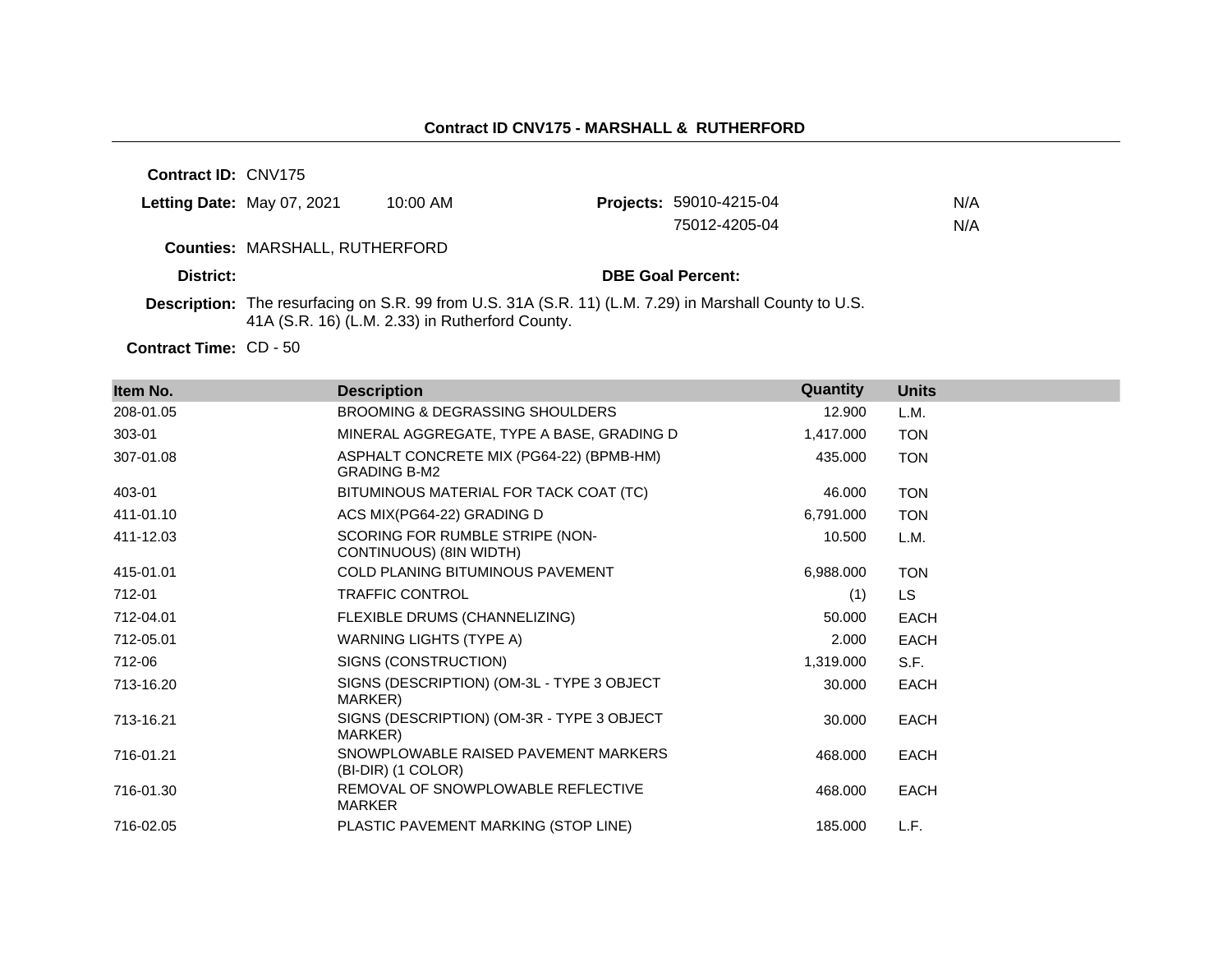| Item No.  | <b>Description</b>                                | Quantity | <b>Units</b> |
|-----------|---------------------------------------------------|----------|--------------|
| 716-04.04 | PLASTIC PAVEMENT MARKING (TRANSVERSE<br>SHOULDER) | 117.000  | L.F.         |
| 716-05.01 | PAINTED PAVEMENT MARKING (4" LINE)                | 26,000   | L.M.         |
| 716-12.02 | ENHANCED FLATLINE THERMO PVMT MRKNG (6IN<br>LINE) | 24.500   | L.M.         |
| 717-01    | MOBILIZATION                                      |          | LS           |

## **Contract ID CNV175 - MARSHALL & RUTHERFORD**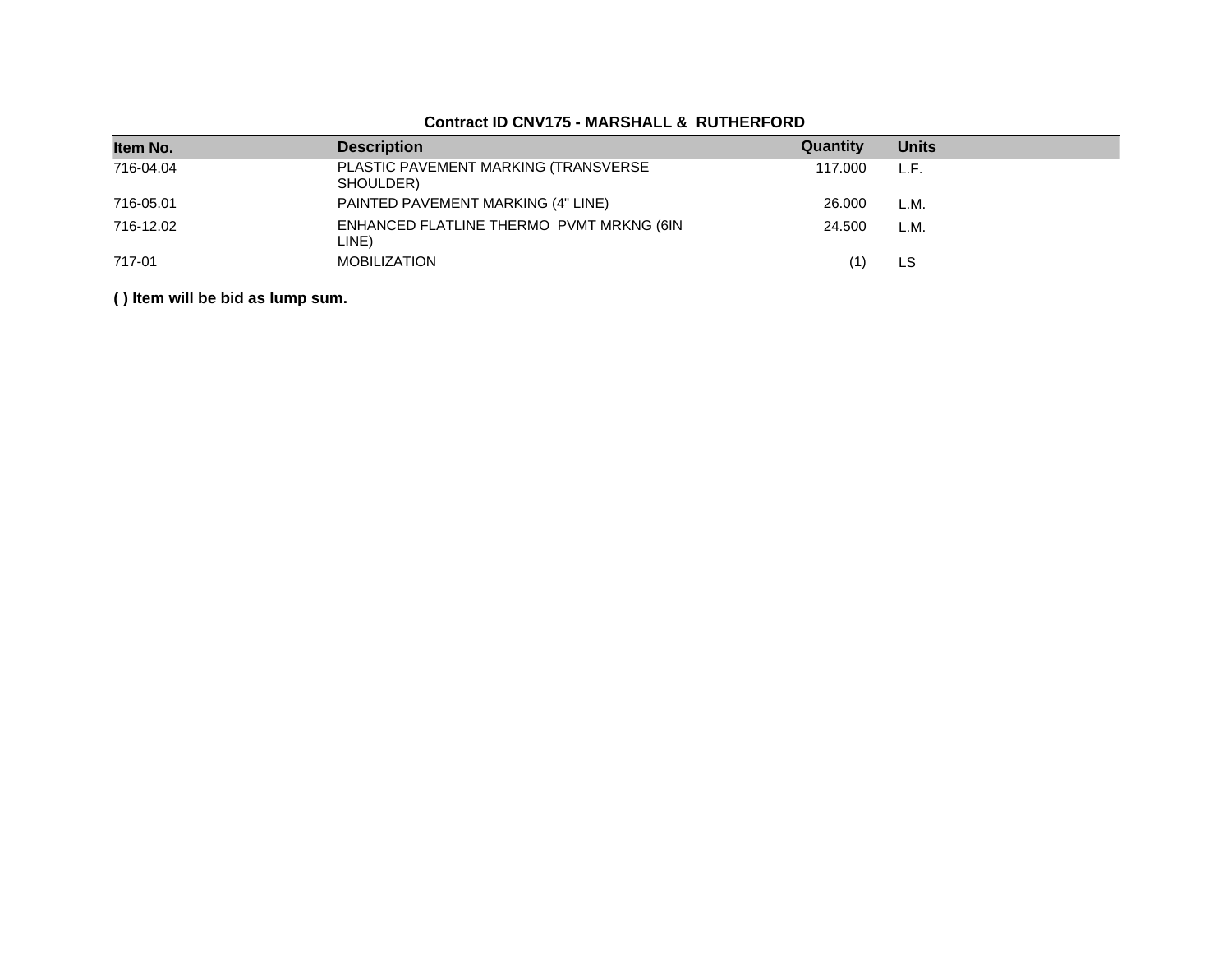| <b>Contract ID: CNV176</b> |                                                         |                                                                                                                |                |
|----------------------------|---------------------------------------------------------|----------------------------------------------------------------------------------------------------------------|----------------|
| Letting Date: May 07, 2021 | $10:00$ AM                                              | <b>Projects: 60001-3156-44</b>                                                                                 | IM/NH-65-2(96) |
| <b>Counties: MAURY</b>     |                                                         |                                                                                                                |                |
| District:                  |                                                         | <b>DBE Goal Percent: 9.50</b>                                                                                  |                |
|                            | drainage, bridges, retaining walls, signals and paving. | <b>Description:</b> The interchange modification on I-65 at U.S. 412 (S.R. 99) in Columbia, including grading, |                |

**Contract Time:** DT - 8/31/2023

| Item No.  | <b>Description</b>                                                                       | <b>Quantity</b> | <b>Units</b> |
|-----------|------------------------------------------------------------------------------------------|-----------------|--------------|
| 105-01    | CONSTRUCTION STAKES, LINES AND GRADES                                                    | (1)             | LS.          |
| 109-10.01 | <b>TRAINEE</b>                                                                           | 5,680.000       | <b>HOUR</b>  |
| 201-01    | <b>CLEARING AND GRUBBING</b>                                                             | (1)             | <b>LS</b>    |
| 202-02.01 | REMOVAL OF PIPE (SIZE, STA.) (18" CMP, I-65 STA.<br>419+23.77, 173.21' RT)               | 142.000         | L.F.         |
| 202-02.04 | REMOVAL OF PIPE (SIZE, STA.) (15" RCP, S.R. 99<br>STA. 137+18.00, 35.62' LT)             | 240.000         | L.F.         |
| 202-02.05 | REMOVAL OF PIPE (SIZE, STA.) (15" RCP, S.R. 99<br>STA. 139+44.00, 43.79' LT)             | 96.000          | L.F.         |
| 202-02.06 | REMOVAL OF PIPE (SIZE, STA.) (18" CMP, OLD HWY<br>99 STA. 12+78.80)                      | 51.000          | L.F.         |
| 202-02.07 | REMOVAL OF PIPE (SIZE, STA.) (18" RCP, I-65<br>MEDIAN STA 423+50 THRU 427+00, VARIOUS.)  | 214.000         | L.F.         |
| 202-03.01 | REMOVAL OF ASPHALT PAVEMENT                                                              | 995.000         | S.Y.         |
| 202-04.50 | REMOVAL OF STRUCTURES (DESCRIPTION, STA.)<br>(10' X 8' BOX CULVERT, I-65 STA. 420+02.94) | (1)             | <b>LS</b>    |
| 202-04.51 | REMOVAL OF STRUCTURES (DESCRIPTION, STA.)<br>(10'X5' BOX CULVERT, SR-99 STA. 143+25)     | (1)             | <b>LS</b>    |
| 203-01    | ROAD & DRAINAGE EXCAVATION (UNCLASSIFIED)                                                | 134,705.000     | C.Y.         |
| 203-04    | PLACING AND SPREADING TOPSOIL                                                            | 8,261.000       | C.Y.         |
| 203-06    | <b>WATER</b>                                                                             | 5,200.000       | M.G.         |
| 203-07    | <b>FURNISHING &amp; SPREADING TOPSOIL</b>                                                | 6,051.000       | C.Y.         |
| 204-08    | <b>FOUNDATION FILL MATERIAL</b>                                                          | 43.000          | C.Y.         |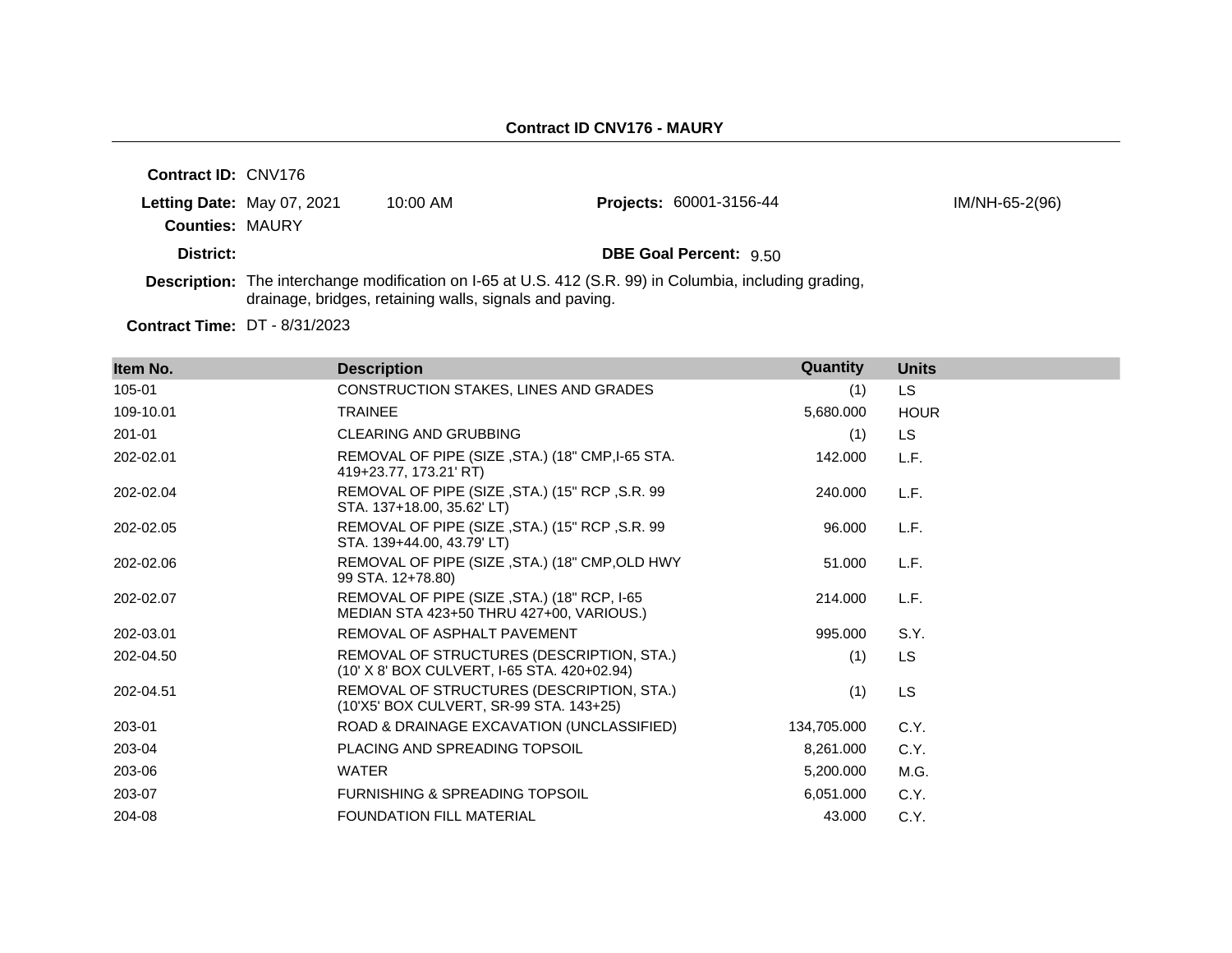| Item No.  | <b>Description</b>                                              | Quantity    | <b>Units</b> |
|-----------|-----------------------------------------------------------------|-------------|--------------|
| 208-01.05 | BROOMING & DEGRASSING SHOULDERS                                 | 6.000       | L.M.         |
| 209-02.07 | <b>18" TEMPORARY SLOPE DRAIN</b>                                | 253.000     | L.F.         |
| 209-05    | <b>SEDIMENT REMOVAL</b>                                         | 1,323.000   | C.Y.         |
| 209-08.02 | TEMPORARY SILT FENCE (WITH BACKING)                             | 22,013.000  | L.F.         |
| 209-08.03 | TEMPORARY SILT FENCE (WITHOUT BACKING)                          | 24,681.000  | L.F.         |
| 209-08.07 | ROCK CHECK DAM                                                  | 317.000     | <b>EACH</b>  |
| 209-08.08 | ENHANCED ROCK CHECK DAM                                         | 82.000      | <b>EACH</b>  |
| 209-09.01 | <b>SANDBAGS</b>                                                 | 2,800.000   | <b>BAG</b>   |
| 209-09.03 | SEDIMENT FILTER BAG (15' X 15')                                 | 12.000      | <b>EACH</b>  |
| 209-09.43 | <b>CURB INLET PROTECTION (TYPE 4)</b>                           | 13.000      | <b>EACH</b>  |
| 209-20.03 | POLYETHYLENE SHEETING (6 MIL. MINIMUM)                          | 132.000     | S.Y.         |
| 209-40.33 | CATCH BASIN PROTECTION (TYPE D)                                 | 49.000      | <b>EACH</b>  |
| 209-40.41 | CATCH BASIN FILTER ASSEMBLY(TYPE 1)                             | 4.000       | <b>EACH</b>  |
| 209-40.42 | CATCH BASIN FILTER ASSEMBLY(TYPE 2)                             | 3.000       | <b>EACH</b>  |
| 209-40.46 | CATCH BASIN FILTER ASSEMBLY(TYPE 6)                             | 8.000       | <b>EACH</b>  |
| 303-01    | MINERAL AGGREGATE, TYPE A BASE, GRADING D                       | 111,542.000 | <b>TON</b>   |
| 303-01.01 | <b>GRANULAR BACKFILL (ROADWAY)</b>                              | 206.000     | <b>TON</b>   |
| 303-10.01 | MINERAL AGGREGATE (SIZE 57)                                     | 222,000     | <b>TON</b>   |
| 307-01.08 | ASPHALT CONCRETE MIX (PG64-22) (BPMB-HM)<br><b>GRADING B-M2</b> | 2,924.000   | <b>TON</b>   |
| 307-01.22 | ASP. CONC. MIX(PG76-22) (BPMB-HM) GR. A-S                       | 5,204.000   | <b>TON</b>   |
| 307-02.01 | ASPHALT CONCRETE MIX (PG70-22) (BPMB-HM)<br><b>GRADING A</b>    | 4,860.000   | <b>TON</b>   |
| 307-02.08 | ASPHALT CONCRETE MIX (PG70-22) (BPMB-HM)<br><b>GRADING B-M2</b> | 3,183.000   | <b>TON</b>   |
| 307-03.01 | ASPHALT CONCRETE MIX (PG76-22) (BPMB-HM)<br><b>GRADING A</b>    | 7,756.000   | <b>TON</b>   |
| 307-03.08 | ASPHALT CONCRETE MIX (PG76-22) (BPMB-HM)<br><b>GRADING B-M2</b> | 3,398.000   | <b>TON</b>   |
| 307-03.10 | ASPHALT CONC MIX (PG76-22)(BPMB-HM) GR CS                       | 1,733.000   | <b>TON</b>   |
| 313-03    | TREATED PERMEABLE BASE                                          | 16,965.000  | S.Y.         |
| 402-01    | BITUMINOUS MATERIAL FOR PRIME COAT (PC)                         | 247.000     | <b>TON</b>   |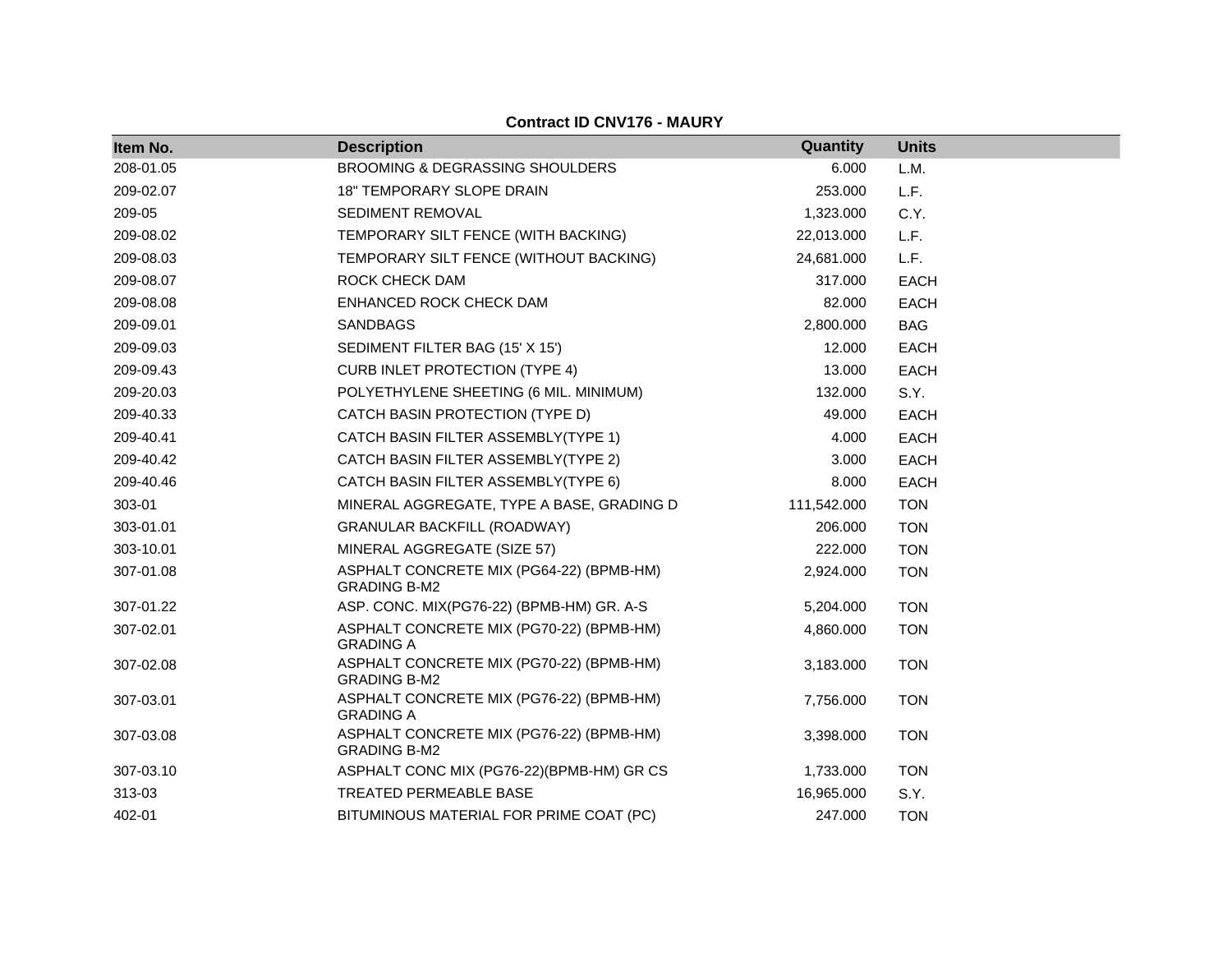| Item No.  | <b>Description</b>                                       | Quantity   | <b>Units</b> |  |
|-----------|----------------------------------------------------------|------------|--------------|--|
| 402-02    | AGGREGATE FOR COVER MATERIAL (PC)                        | 965.000    | <b>TON</b>   |  |
| 403-01    | BITUMINOUS MATERIAL FOR TACK COAT (TC)                   | 37.000     | <b>TON</b>   |  |
| 407-20.05 | SAW CUTTING ASPHALT PAVEMENT                             | 90.000     | L.F.         |  |
| 411-01.07 | ACS MIX (PG64-22) GRADING E SHOULDER                     | 440.000    | <b>TON</b>   |  |
| 411-01.10 | ACS MIX(PG64-22) GRADING D                               | 683.000    | <b>TON</b>   |  |
| 411-02.10 | ACS MIX(PG70-22) GRADING D                               | 2,142.000  | <b>TON</b>   |  |
| 411-03.10 | ACS MIX(PG76-22) GRADING D                               | 1,233.000  | <b>TON</b>   |  |
| 411-03.23 | ACS MIX (PG76-22) OGFC                                   | 6,912.000  | <b>TON</b>   |  |
| 411-12.01 | SCORING SHOULDERS (CONTINUOUS) (16IN<br>WIDTH)           | 1.100      | L.M.         |  |
| 411-12.02 | SCORING SHOULDERS (NON-CONTINUOUS) (16IN<br>WIDTH)       | 1.000      | L.M.         |  |
| 415-01.01 | COLD PLANING BITUMINOUS PAVEMENT                         | 2,807.000  | <b>TON</b>   |  |
| 501-01.03 | PORTLAND CEMENT CONCRETE PAVEMENT (PLAIN)<br>10"         | 16,965.000 | S.Y.         |  |
| 502-04.01 | SAWING CONCRETE PAVEMENT (FULL DEPTH)                    | 1,300.000  | L.F.         |  |
| 604-01.40 | BOX CULVERTS, EXISTING (HEADWALL/WINGWALL<br>EXTENSIONS) | 455.000    | S.F.         |  |
| 607-03.02 | 18" CONCRETE PIPE CULVERT (CLASS III)                    | 2,634.000  | L.F.         |  |
| 607-03.30 | <b>18" PIPE CULVERT</b>                                  | 289.000    | L.F.         |  |
| 607-05.02 | 24" CONCRETE PIPE CULVERT (CLASS III)                    | 73.000     | L.F.         |  |
| 607-05.30 | 24" PIPE CULVERT                                         | 107.000    | L.F.         |  |
| 607-07.02 | 36" CONCRETE PIPE CULVERT (CLASS III)                    | 1,141.000  | L.F.         |  |
| 607-07.30 | 36" PIPE CULVERT                                         | 21.000     | L.F.         |  |
| 607-37.04 | 30" CORRUGATED METAL PIPE CULVERT                        | 30.000     | L.F.         |  |
| 607-39.02 | 18" PIPE CULVERT (SIDE DRAIN)                            | 657.000    | L.F.         |  |
| 607-39.03 | 24" PIPE CULVERT (SIDE DRAIN)                            | 54.000     | L.F.         |  |
| 611-01.02 | MANHOLES, > 4' - 8' DEPTH                                | 2.000      | <b>EACH</b>  |  |
| 611-02.11 | JUNCTION BOX, TYPE 2                                     | 2.000      | <b>EACH</b>  |  |
| 611-07.01 | CLASS A CONCRETE (PIPE ENDWALLS)                         | 18.700     | C.Y.         |  |
| 611-07.02 | STEEL BAR REINFORCEMENT (PIPE ENDWALLS)                  | 490.000    | LB.          |  |
| 611-07.55 | 18IN ENDWALL (CROSS DRAIN) 4:1                           | 5.000      | <b>EACH</b>  |  |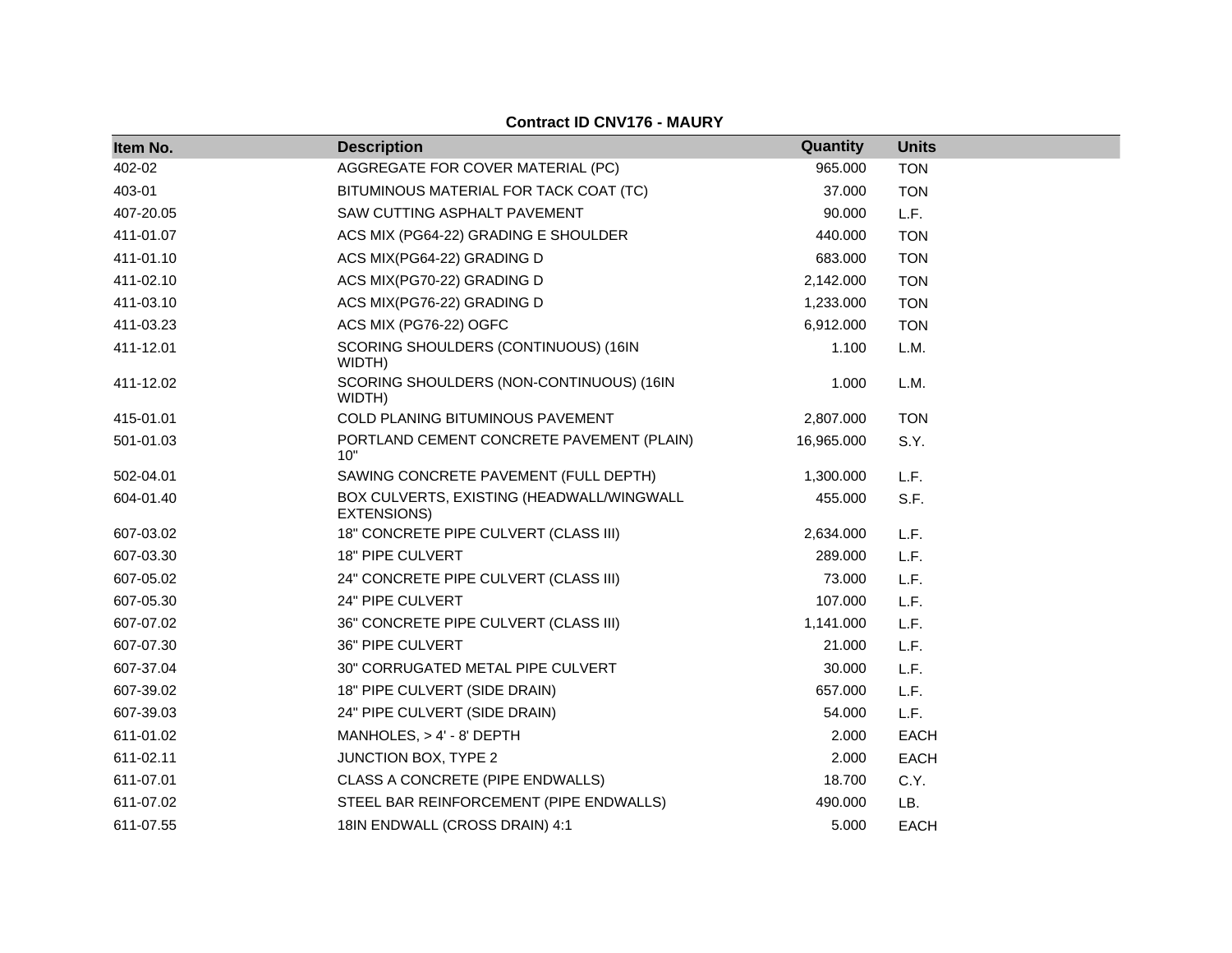| Item No.  | <b>Description</b>                          | Quantity  | <b>Units</b> |
|-----------|---------------------------------------------|-----------|--------------|
| 611-07.56 | 18IN ENDWALL (CROSS DRAIN) 6:1              | 3.000     | <b>EACH</b>  |
| 611-07.57 | 24IN ENDWALL (CROSS DRAIN) 3:1              | 2.000     | <b>EACH</b>  |
| 611-07.58 | 24IN ENDWALL (CROSS DRAIN) 4:1              | 2.000     | <b>EACH</b>  |
| 611-07.64 | 36IN ENDWALL (CROSS DRAIN) 4:1              | 1.000     | <b>EACH</b>  |
| 611-09.01 | ADJUSTMENT OF EXISTING CATCHBASIN           | 2.000     | <b>EACH</b>  |
| 611-12.03 | CATCH BASINS, TYPE 12, > 8' - 12' DEPTH     | 4.000     | <b>EACH</b>  |
| 611-38.01 | CATCH BASINS, TYPE 38, 0' - 4' DEPTH        | 18.000    | <b>EACH</b>  |
| 611-39.01 | CATCH BASINS, TYPE 39, 0' - 4' DEPTH        | 1.000     | <b>EACH</b>  |
| 611-40.01 | CATCH BASINS, TYPE 40, 0' - 4' DEPTH        | 8.000     | <b>EACH</b>  |
| 611-40.02 | CATCH BASINS, TYPE 40, > 4' - 8' DEPTH      | 1.000     | <b>EACH</b>  |
| 611-40.03 | CATCH BASINS, TYPE 40, > 8' - 12' DEPTH     | 1.000     | <b>EACH</b>  |
| 611-41.01 | CATCH BASINS, TYPE 41, 0' - 4' DEPTH        | 5.000     | <b>EACH</b>  |
| 611-41.02 | CATCH BASINS, TYPE 41, > 4' - 8' DEPTH      | 3.000     | <b>EACH</b>  |
| 611-41.03 | CATCH BASINS, TYPE 41, > 8' - 12' DEPTH     | 1.000     | <b>EACH</b>  |
| 611-42.01 | CATCH BASINS, TYPE 42, 0' - 4' DEPTH        | 1.000     | <b>EACH</b>  |
| 611-42.02 | CATCH BASINS, TYPE 42, > 4' - 8' DEPTH      | 4.000     | <b>EACH</b>  |
| 611-43.02 | CATCH BASINS, TYPE 43, > 4' - 8' DEPTH      | 1.000     | <b>EACH</b>  |
| 611-43.03 | CATCH BASINS, TYPE 43, > 8' - 12' DEPTH     | 1.000     | EACH         |
| 621-03.02 | <b>18" TEMPORARY DRAINAGE PIPE</b>          | 325.000   | L.F.         |
| 621-03.07 | 48" TEMPORARY DRAINAGE PIPE                 | 48.000    | L.F.         |
| 621-03.08 | 54" TEMPORARY DRAINAGE PIPE                 | 271.000   | L.F.         |
| 621-03.09 | 60" TEMPORARY DRAINAGE PIPE                 | 48.000    | L.F.         |
| 621-05.01 | <b>TEMPORARY SHORING</b>                    | 3,472.000 | S.F.         |
| 701-02    | <b>CONCRETE DRIVEWAY</b>                    | 6,267.000 | S.F.         |
| 702-01    | <b>CONCRETE CURB</b>                        | 160,000   | C.Y.         |
| 702-03    | <b>CONCRETE COMBINED CURB &amp; GUTTER</b>  | 151.000   | C.Y.         |
| 703-01    | PORTLAND CEMENT CONCRETE DITCH PAVING       | 8.200     | C.Y.         |
| 705-01.04 | METAL BEAM GUARD FENCE                      | 56.000    | L.F.         |
| 705-06.01 | W BEAM GR (TYPE 2) MASH TL-3                | 4,064.000 | L.F.         |
| 705-06.10 | GR TERMINALTRAILING END (TYPE 13) MASH TL-3 | 5.000     | <b>EACH</b>  |

**Contract ID CNV176 - MAURY**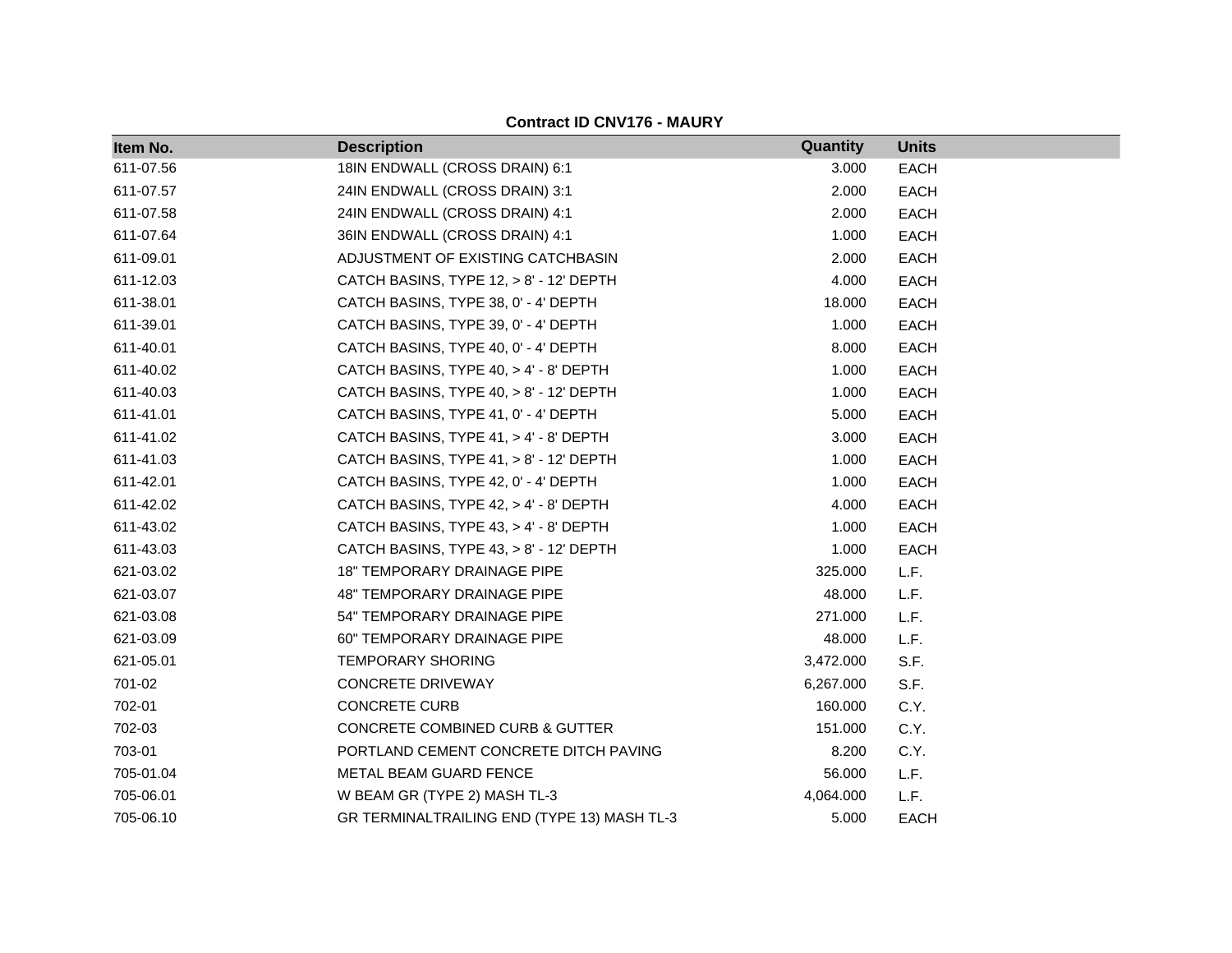| Item No.  | <b>Description</b>                                         | <b>Quantity</b> | <b>Units</b> |
|-----------|------------------------------------------------------------|-----------------|--------------|
| 705-06.11 | GR TERMINAL (IN-INLINE) MASH TL-3                          | 2.000           | <b>EACH</b>  |
| 705-06.20 | TANGENT ENERGY ABSORBING TERM MASH TL-3                    | 15.000          | <b>EACH</b>  |
| 705-06.25 | THRIE BEAM BRIDGE TRANSITION MASH TL-3                     | 103.300         | <b>EACH</b>  |
| 705-06.30 | GR TERMINAL (ENERGY ABSORBING) MASH TL-2                   | 2.000           | <b>EACH</b>  |
| 705-06.40 | CABLE BARRIER (MASH TL-3)                                  | 2,950.000       | L.F.         |
| 705-06.41 | CABLE BARRIER ANCHOR (MASH TL-3)                           | 4.000           | <b>EACH</b>  |
| 705-08.51 | PORTABLE IMPACT ATTENUATOR NCHRP350 TL-3                   | 11.000          | <b>EACH</b>  |
| 705-20.20 | LOW MAINT CRASH CUSHN NARROW (MASH TL-3)                   | 2.000           | <b>EACH</b>  |
| 706-01    | <b>GUARDRAIL REMOVED</b>                                   | 2,745.000       | L.F.         |
| 706-06.06 | RADIUS RAIL LONG POST (9-12 FT)                            | 304.000         | L.F.         |
| 706-80.18 | CABLE BARRIER TERMINAL (REMOVAL)                           | 2.000           | <b>EACH</b>  |
| 706-80.19 | CABLE BARRIER (REMOVAL)                                    | 2,973.000       | L.F.         |
| 707-01.11 | CHAIN LINK FENCE (6 FOOT)                                  | 11,553.000      | L.F.         |
| 707-01.12 | END & CORNER POST ASSEMBLY(CHAIN-LINK<br>FENCE 6')         | 32.000          | <b>EACH</b>  |
| 707-01.13 | GATE - CHAIN-LINK FENCE-6 FOOT (DESCRIPTION)<br>(12' WIDE) | 1.000           | <b>EACH</b>  |
| 707-04    | <b>WATER CROSSING</b>                                      | 20.000          | L.F.         |
| 707-08.11 | HIGH-VISIBILITY CONSTRUCTION FENCE                         | 1,661.000       | L.F.         |
| 708-02.01 | MARKERS (CONCRETE R.O.W. POSTS)                            | 20.000          | <b>EACH</b>  |
| 709-05.05 | MACHINED RIP-RAP (CLASS A-3)                               | 650.000         | <b>TON</b>   |
| 709-05.06 | MACHINED RIP-RAP (CLASS A-1)                               | 552.000         | <b>TON</b>   |
| 709-05.08 | MACHINED RIP-RAP (CLASS B)                                 | 799.000         | <b>TON</b>   |
| 710-02    | AGGREGATE UNDERDRAINS (WITH PIPE)                          | 35,370.000      | L.F.         |
| 710-05    | LATERAL UNDERDRAIN                                         | 2,708.000       | L.F.         |
| 710-06.13 | LATERAL UNDERDRAIN ENDWALL (4:1)                           | 37.000          | <b>EACH</b>  |
| 710-06.15 | LATERAL UNDERDRAIN ENDWALL (6:1)                           | 71.000          | <b>EACH</b>  |
| 711-05.69 | 36IN SINGLE SLOPE CONCRETE BARRIER WALL                    | 1,072.000       | L.F.         |
| 711-05.72 | SINGLE SLOPE HALF CONCRETE BARRIER WALL                    | 1,611.000       | L.F.         |
| 712-01    | <b>TRAFFIC CONTROL</b>                                     | (1)             | <b>LS</b>    |
| 712-02.02 | INTERCONNECTED PORTABLE BARRIER RAIL                       | 29,248.000      | L.F.         |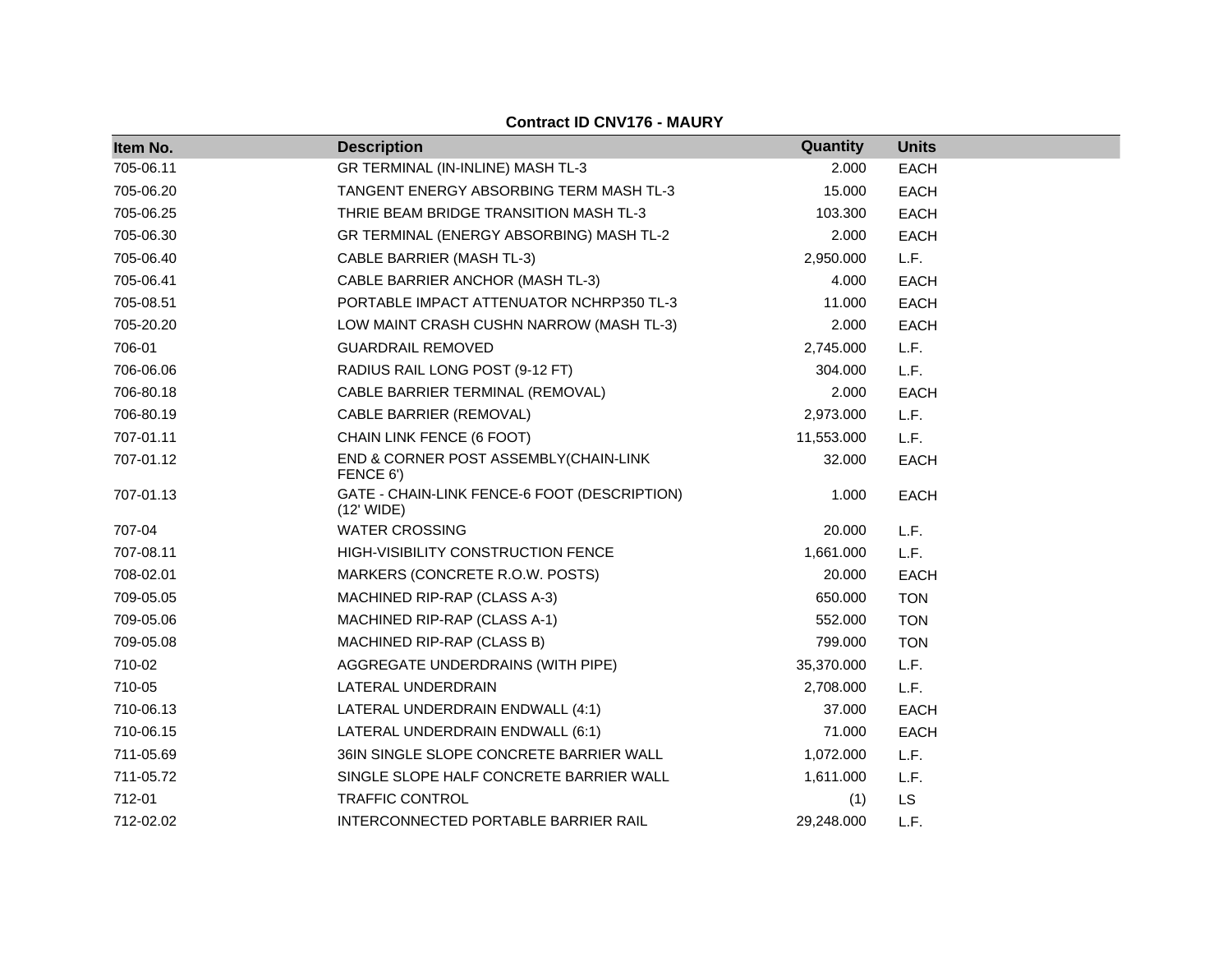| Item No.  | <b>Description</b>                                         | Quantity  | <b>Units</b> |
|-----------|------------------------------------------------------------|-----------|--------------|
| 712-04.01 | FLEXIBLE DRUMS (CHANNELIZING)                              | 588.000   | <b>EACH</b>  |
| 712-04.50 | <b>BARRIER RAIL DELINEATOR</b>                             | 349.000   | <b>EACH</b>  |
| 712-06    | SIGNS (CONSTRUCTION)                                       | 1,134.000 | S.F.         |
| 712-07.03 | TEMPORARY BARRICADES (TYPE III)                            | 123.000   | L.F.         |
| 712-08.03 | ARROW BOARD (TYPE C)                                       | 8.000     | EACH         |
| 712-08.08 | SPEED FEEDBACK SIGN ASSEMBLY                               | 2.000     | <b>EACH</b>  |
| 712-08.09 | DIGITAL SPEED LIMIT SIGN ASSEMBLY                          | 4.000     | <b>EACH</b>  |
| 712-08.10 | MOBILE MESSAGE SIGN UNIT W/ATTENUATOR                      | 2,500.000 | <b>HOUR</b>  |
| 712-09.04 | REMOVABLE PAVEMENT MARKING (STOP LINE)                     | 167.000   | L.F.         |
| 713-01.01 | CLASS A CONCRETE (FOUNDATION FOR SIGN<br>SUPPORTS)         | 7.600     | C.Y.         |
| 713-01.02 | STEEL BAR REINFORCEMENT(FOUNDATION FOR<br>SIGN SUPPORTS)   | 1,441.000 | LB.          |
| 713-02.04 | DELINEATOR (MILE MARKER) & STEEL POST                      | 6.000     | <b>EACH</b>  |
| 713-02.14 | FLEXIBLE DELINEATOR (WHITE)                                | 52.000    | <b>EACH</b>  |
| 713-02.15 | FLEXIBLE DELINEATOR (YELLOW)                               | 38.000    | <b>EACH</b>  |
| 713-11.02 | PERFORATED/KNOCKOUT SQUARE TUBE POST                       | 1,919.000 | LB.          |
| 713-13.02 | FLAT SHEET ALUMINUM SIGNS (0.080" THICK)                   | 215.000   | S.F.         |
| 713-13.03 | FLAT SHEET ALUMINUM SIGNS (0.100" THICK)                   | 317.000   | S.F.         |
| 713-14    | EXTRUDED ALUMINUM PANEL SIGNS                              | 903.000   | S.F.         |
| 713-14.21 | STREET NAME SIGN (RIGID 0.100IN THICK                      | 34.000    | S.F.         |
| 713-15    | REMOVAL OF SIGNS, POSTS AND FOOTINGS                       | (1)       | <b>LS</b>    |
| 713-15.07 | SUSPENDED FLAT SHEET ALUMINUM SIGN (0.080"<br>THICK)       | 3.000     | <b>EACH</b>  |
| 713-16.01 | CHANGEABLE MESSAGE SIGN UNIT                               | 6.000     | <b>EACH</b>  |
| 713-16.20 | SIGNS (DESCRIPTION) (PROTECTED AREA SIGN)                  | 16.000    | <b>EACH</b>  |
| 716-01.05 | TEMPORARY RAISED PAVEMENT MARKER                           | 746.000   | <b>EACH</b>  |
| 716-01.14 | RAISED PAVEMENT MARKER REMOVAL                             | 601.000   | <b>EACH</b>  |
| 716-01.21 | SNOWPLOWABLE RAISED PAVEMENT MARKERS<br>(BI-DIR) (1 COLOR) | 298.000   | EACH         |
| 716-01.22 | SNOWPLOWABLE RAISED PAVMENT MARKERS<br>(MONO-DIR)(1 COLOR) | 90.000    | <b>EACH</b>  |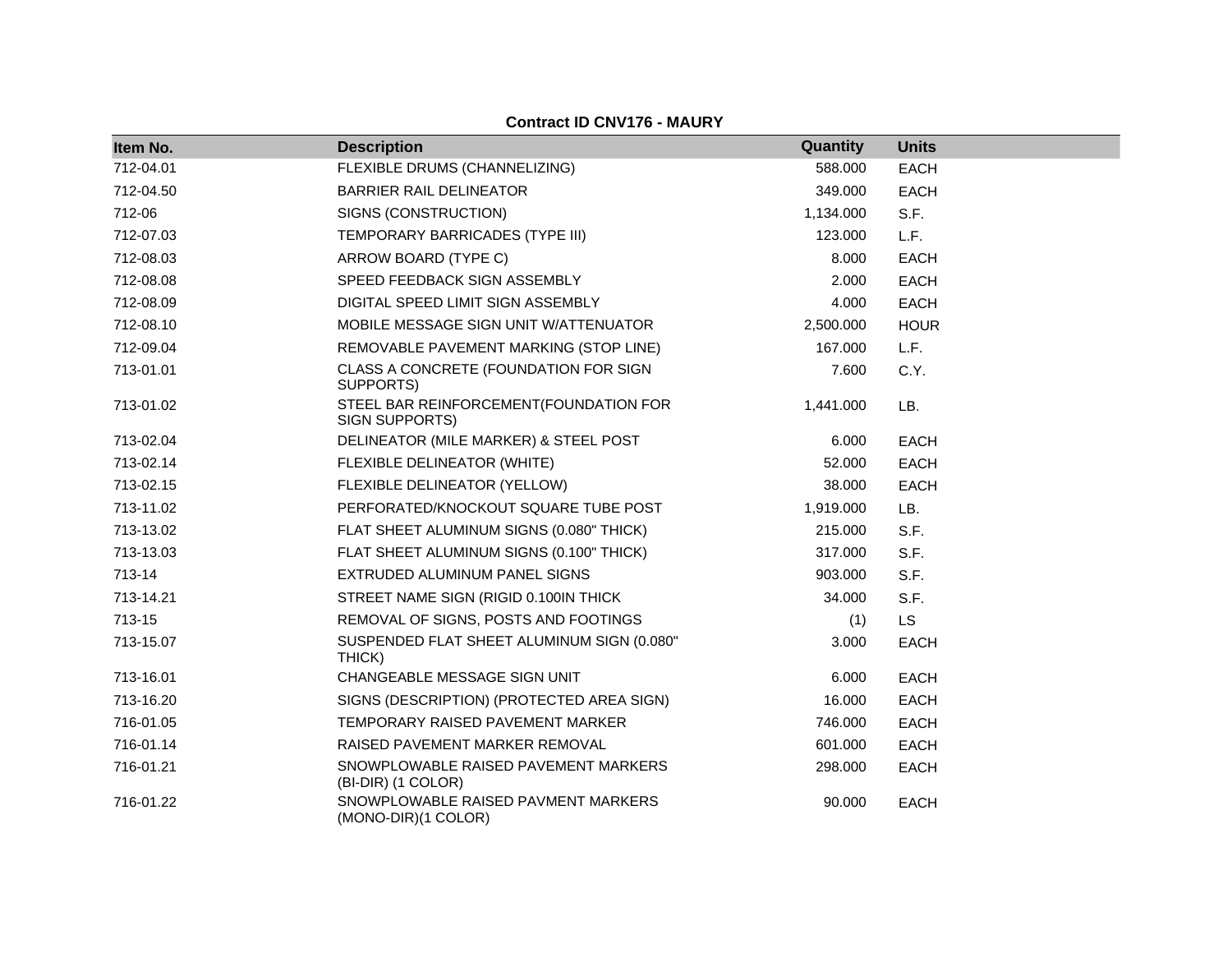| Item No.  | <b>Description</b>                                        | Quantity   | <b>Units</b> |
|-----------|-----------------------------------------------------------|------------|--------------|
| 716-01.23 | SNOWPLOWABLE RAISED PAVEMENT MARKERS<br>(BI-DIR)(2 COLOR) | 70.000     | <b>EACH</b>  |
| 716-01.30 | REMOVAL OF SNOWPLOWABLE REFLECTIVE<br><b>MARKER</b>       | 344.000    | <b>EACH</b>  |
| 716-02.04 | PLASTIC PAVEMENT MARKING(CHANNELIZATION<br>STRIPING)      | 150.000    | S.Y.         |
| 716-02.05 | PLASTIC PAVEMENT MARKING (STOP LINE)                      | 235.000    | L.F.         |
| 716-02.06 | PLASTIC PAVEMENT MARKING (TURN LANE<br>ARROW)             | 15.000     | <b>EACH</b>  |
| 716-02.07 | PLASTIC PAVEMENT MARKING (24" BARRIER LINE)               | 3,254.000  | L.F.         |
| 716-02.11 | PLASTIC PAVEMENT MARKING (6" DOTTED LINE)                 | 2,011.000  | L.F.         |
| 716-03.01 | PLASTIC WORD PAVEMENT MARKING (ONLY)                      | 2.000      | <b>EACH</b>  |
| 716-04.02 | PLASTIC PAVEMENT MARKING(DOUBLE TURNING<br>ARROW)         | 4.000      | <b>EACH</b>  |
| 716-04.07 | PLASTIC PAVEMENT MARKING (EXIT ONLY ARROW)                | 2.000      | <b>EACH</b>  |
| 716-04.14 | PLASTIC PAVEMENT MARKING (LANE REDUCTION<br>ARROW)        | 8.000      | <b>EACH</b>  |
| 716-05.04 | PAINTED PAVEMENT MARKING (CHANNELIZATION<br>STRIPING)     | 844.000    | S.Y.         |
| 716-05.06 | PAINTED PAVEMENT MARKING (TURN LANE<br>ARROW)             | 36.000     | <b>EACH</b>  |
| 716-05.20 | PAINTED PAVEMENT MARKING (6" LINE)                        | 21.500     | L.M.         |
| 716-08.01 | REMOVAL OF PAVEMENT MARKING (LINE)                        | 87,514.000 | L.F.         |
| 716-08.04 | REMOVAL OF PAVEMENT MARKING<br>(CHANNELIZATION STRIPING)  | 1,516.000  | S.Y.         |
| 716-08.05 | REMOVAL OF PAVEMENT MARKING (STOP LINE)                   | 108.000    | L.F.         |
| 716-08.06 | REMOVAL OF PAVEMENT MARKING (TURN LANE<br>ARROW)          | 27.000     | <b>EACH</b>  |
| 716-09.86 | <b>CONTRAST PAVEMENT MARKING 6"</b>                       | 1.800      | L.M.         |
| 716-12.02 | ENHANCED FLATLINE THERMO PVMT MRKNG (6IN<br>LINE)         | 18.800     | L.M.         |
| 716-12.05 | ENHANCED FLATLINE THERMO PVMT MRKNG (6IN<br>DOTTED LINE)  | 5,106.000  | L.F.         |
| 717-01    | <b>MOBILIZATION</b>                                       | (1)        | LS           |
| 730-02.09 | SIGNAL HEAD ASSEMBLY (130 WITH BACKPLATE)                 | 9.000      | <b>EACH</b>  |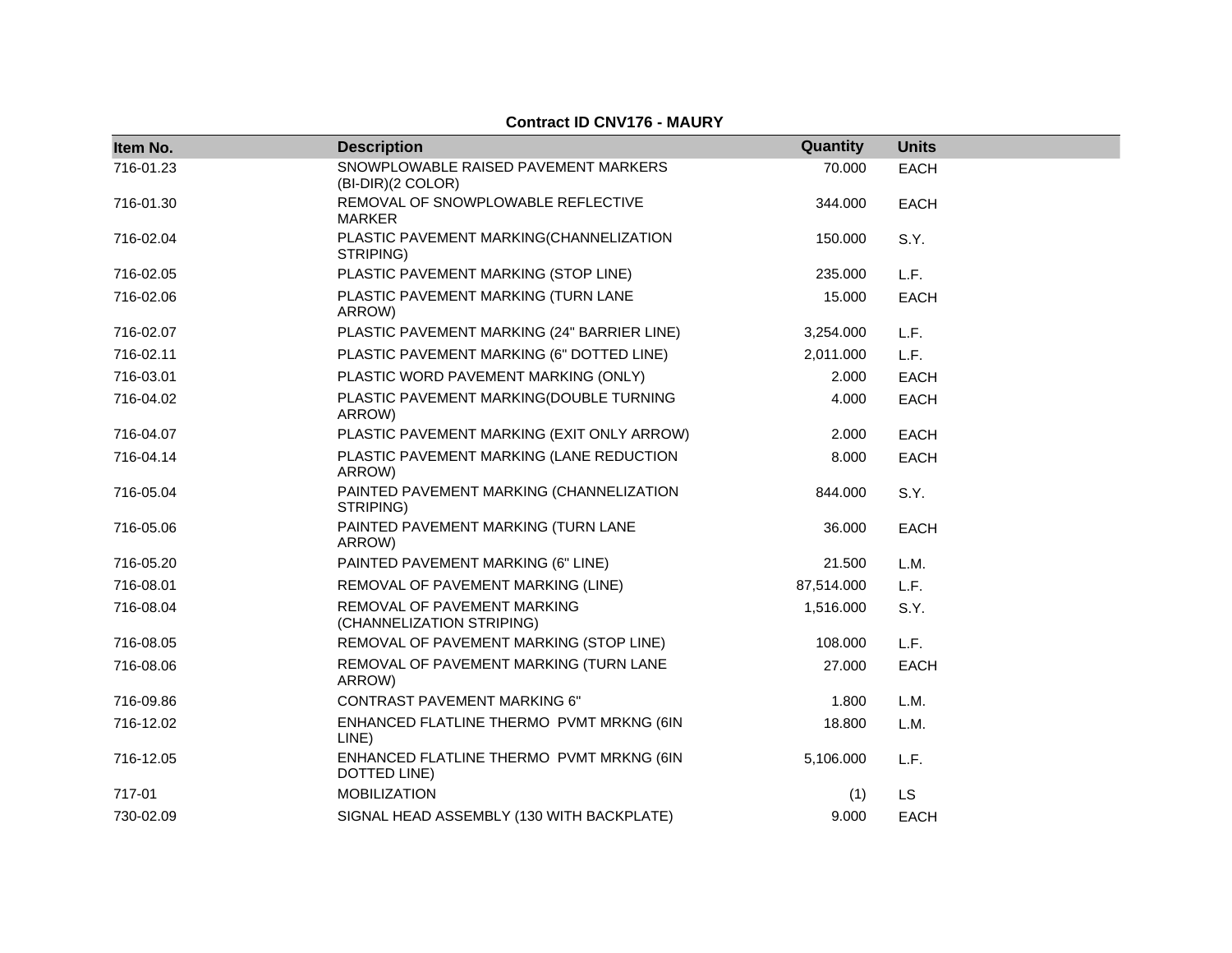| Item No.  | <b>Description</b>                                                   | Quantity   | <b>Units</b> |
|-----------|----------------------------------------------------------------------|------------|--------------|
| 730-02.17 | SIGNAL HEAD ASSEMBLY (150 A2H WITH<br><b>BACKPLATE)</b>              | 1.000      | <b>EACH</b>  |
| 730-02.30 | SIGNAL HEAD ASSEMBLY (DESCRIPTION) (130 A2<br><b>WITH BACKPLATE)</b> | 2.000      | <b>EACH</b>  |
| 730-02.31 | SIGNAL HEAD ASSEMBLY (DESCRIPTION) (130 A3<br><b>WITH BACKPLATE)</b> | 2.000      | <b>EACH</b>  |
| 730-03.20 | INSTALL PULL BOX (TYPE A)                                            | 4.000      | <b>EACH</b>  |
| 730-03.21 | INSTALL PULL BOX (TYPE B)                                            | 12.000     | EACH         |
| 730-05.01 | ELECTRICAL SERVICE CONNECTION                                        | 2.000      | EACH         |
| 730-08.02 | SIGNAL CABLE - 5 CONDUCTOR                                           | 393.000    | L.F.         |
| 730-08.03 | SIGNAL CABLE - 7 CONDUCTOR                                           | 786.000    | L.F.         |
| 730-12.01 | CONDUIT 1" DIAMETER (PVC)                                            | 824.000    | L.F.         |
| 730-12.02 | CONDUIT 2" DIAMETER (PVC)                                            | 231.000    | L.F.         |
| 730-12.08 | <b>CONDUIT 2" DIAMETER (RGS)</b>                                     | 301.000    | L.F.         |
| 730-12.13 | CONDUIT 2" DIAMETER (JACK AND BORE)                                  | 341.000    | L.F.         |
| 730-13.03 | VEHICLE DETECTOR (4 - CHANNEL, RACK MOUNT)                           | 4.000      | <b>EACH</b>  |
| 730-14.01 | SHIELDED DETECTOR CABLE                                              | 2,412.000  | L.F.         |
| 730-14.02 | <b>SAW SLOT</b>                                                      | 1,908.000  | L.F.         |
| 730-14.03 | <b>LOOP WIRE</b>                                                     | 5,372.000  | L.F.         |
| 730-15.32 | CABINET (EIGHT PHASE BASE MOUNTED)                                   | 2.000      | <b>EACH</b>  |
| 730-16.04 | <b>CONTROLLER (ATC)</b>                                              | 2.000      | <b>EACH</b>  |
| 730-23.36 | CANTILEVER SIGNAL SUPPORT (DESCRIPTION) (2<br>@69'846'               | 1.000      | <b>EACH</b>  |
| 730-23.37 | CANTILEVER SIGNAL SUPPORT (DESCRIPTION) (1<br>ARM @ 58')             | 1.000      | <b>EACH</b>  |
| 730-23.38 | CANTILEVER SIGNAL SUPPORT (DESCRIPTION) (2<br>@59'857'               | 1.000      | <b>EACH</b>  |
| 730-23.39 | CANTILEVER SIGNAL SUPPORT (DESCRIPTION) (1<br>ARM @ 64')             | 1.000      | <b>EACH</b>  |
| 730-40    | TEMPORARY TRAFFIC SIGNAL SYSTEM                                      | 2.000      | <b>EACH</b>  |
| 740-10.03 | GEOTEXTILE (TYPE III) (EROSION CONTROL)                              | 3,019.000  | S.Y.         |
| 740-11.01 | TEMPORARY SEDIMENT TUBE 8IN                                          | 14,176.000 | L.F.         |
| 740-11.02 | TEMPORARY SEDIMENT TUBE 12IN                                         | 6,497.000  | L.F.         |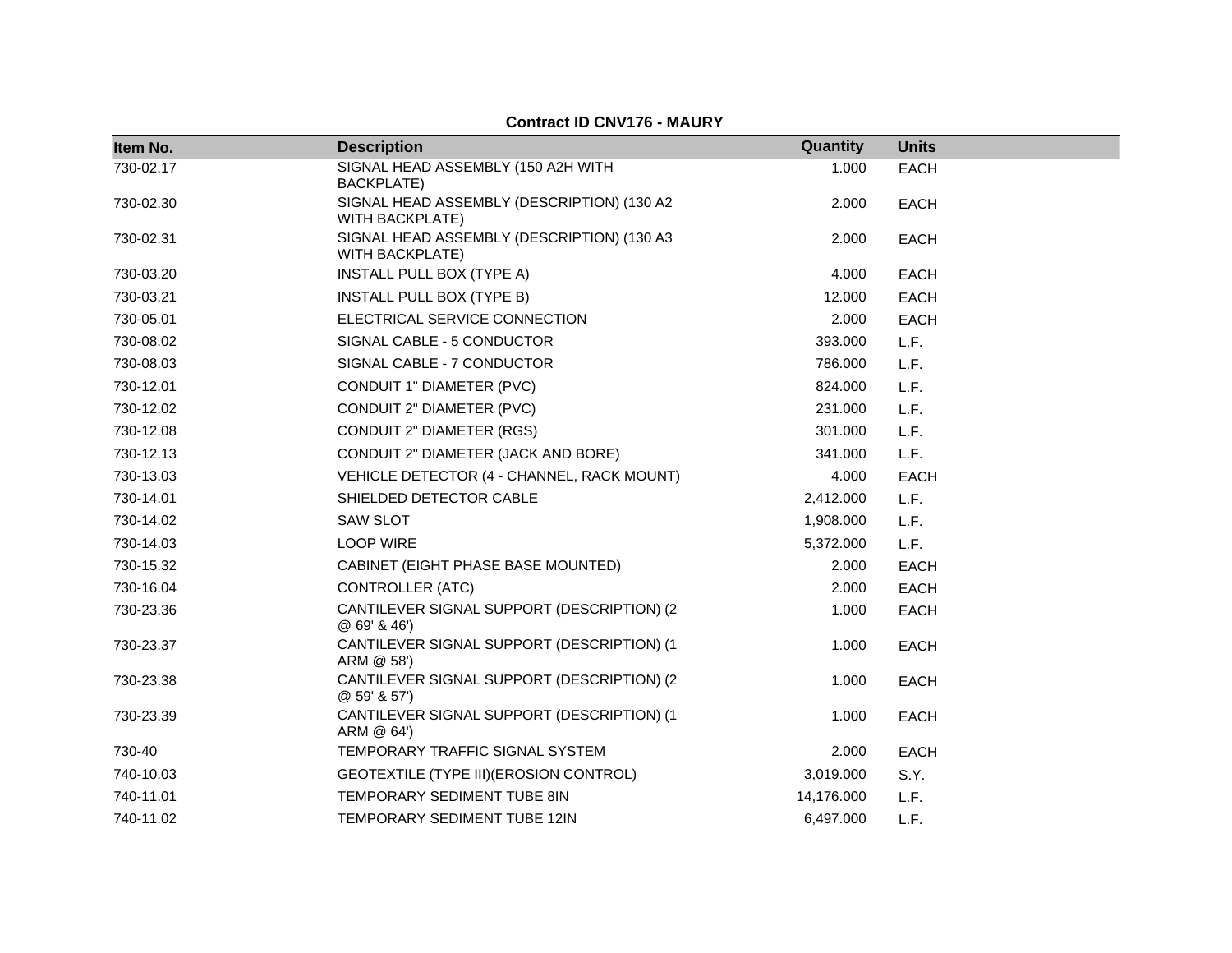| Item No.  | <b>Description</b>                                                        | Quantity   | <b>Units</b> |
|-----------|---------------------------------------------------------------------------|------------|--------------|
| 740-11.03 | TEMPORARY SEDIMENT TUBE 18IN                                              | 2,046.000  | L.F.         |
| 740-11.04 | TEMPORARY SEDIMENT TUBE 20IN                                              | 5,868.000  | L.F.         |
| 801-01.07 | TEMPORARY SEEDING (WITH MULCH)                                            | 773.000    | <b>UNIT</b>  |
| 801-01.08 | SEEDING (SPECIAL MIXTURE) WITH MULCH                                      | 53.000     | <b>UNIT</b>  |
| 801-03    | WATER (SEEDING & SODDING)                                                 | 936.000    | M.G.         |
| 802-11.01 | ACER NEGUNDO (BOX ELDER 2-5FT CNTNR GRWN)                                 | 57.000     | <b>EACH</b>  |
| 802-11.02 | ACER RUBRUM (RED MAPLE 2-5FT CNTNR GRWN)                                  | 56.000     | <b>EACH</b>  |
| 802-11.16 | FRAXINUS PENNSYLVANICA (GREEN ASH 2-5FT<br>CNTNR GRWN)                    | 56.000     | <b>EACH</b>  |
| 802-11.26 | PLATANUS OCCIDENTALIS (SYCAMORE 2-5FT<br>CNTNR GRWN)                      | 56.000     | <b>EACH</b>  |
| 802-11.44 | ULMUS AMERICANA (AMERICAN ELM 2-5FT CNTNR<br>GRWN)                        | 56.000     | <b>EACH</b>  |
| 802-11.64 | ILEX DECIDUA (DECIDUOUS HOLLY 2-5FT CNTNR<br>GRWN)                        | 62.000     | <b>EACH</b>  |
| 802-11.67 | EUONYMUS AMERICANUS (STRAWBERRY BUSH 2-<br>5FT CONTAINER GROWN)           | 62.000     | <b>EACH</b>  |
| 802-13.14 | CALLICARPA AMERICANA (AMRCN BEAUTYBERRY)<br>2-5FT C.G.                    | 61.000     | <b>EACH</b>  |
| 802-13.15 | PHYSOCARPUS OPULIFOLIUS (NINEBARK) 2-5FT<br>C.G.                          | 61.000     | <b>EACH</b>  |
| 803-01    | SODDING (NEW SOD)                                                         | 85,868.000 | S.Y.         |
| 806-02.03 | PROJECT MOWING                                                            | 6.000      | <b>CYCL</b>  |
| 604-02.01 | CLASS A CONCRETE (BOX BRIDGES)                                            | 319.000    | C.Y.         |
| 604-02.02 | STEEL BAR REINFORCEMENT (BOX BRIDGES)                                     | 58,665.000 | LB.          |
| 202-01.02 | REMOVAL OF ASBESTOS                                                       | (1)        | <b>LS</b>    |
| 202-04.01 | REMOVAL OF STRUCTURES (DESCRIPTION, STA.)<br>(EXIST. BR. NO. 60100650017) | (1)        | LS           |
| 202-04.02 | REMOVAL OF STRUCTURES (DESCRIPTION, STA.)<br>(EXIST. BR. NO. 60100650018) | (1)        | LS           |
| 203-03.10 | SELECT GRANULAR MATERIAL                                                  | 4,313.000  | <b>TON</b>   |
| 204-02.01 | DRY EXCAVATION (BRIDGES)                                                  | 1,855.000  | C.Y.         |
| 204-04.01 | ROCK EXCAVATION (BRIDGES)                                                 | 323.000    | C.Y.         |
| 204-05    | <b>ROCK DRILLING (BRIDGES)</b>                                            | 72.000     | L.F.         |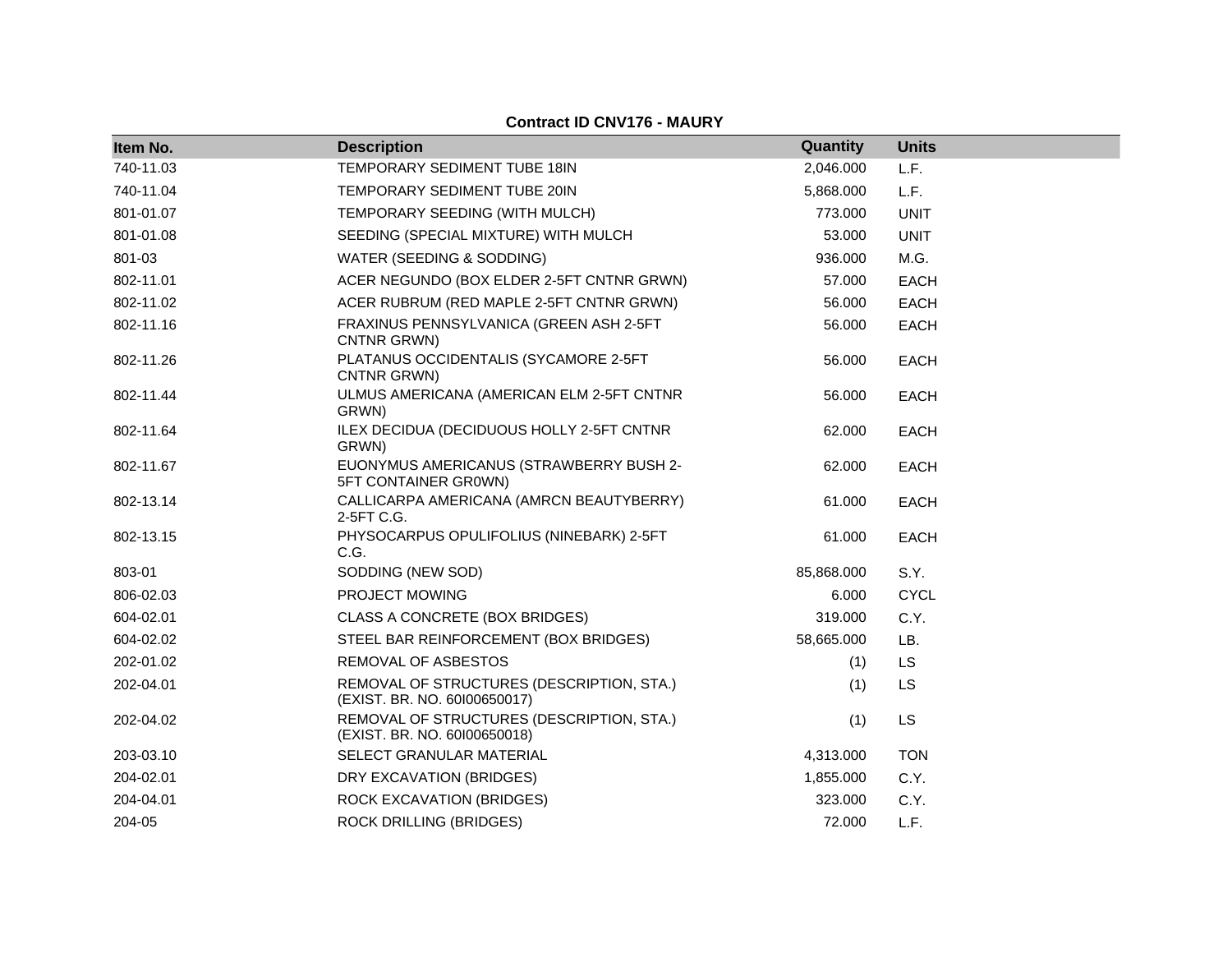| Item No.  | <b>Description</b>                                                           | <b>Quantity</b> | <b>Units</b> |
|-----------|------------------------------------------------------------------------------|-----------------|--------------|
| 204-14    | CORE DRILLING FOR PILES(ROCK)                                                | 1,021.000       | L.F.         |
| 204-15    | CORE DRILLING FOR PILES(SOIL)                                                | 91.000          | L.F.         |
| 303-01.02 | <b>GRANULAR BACKFILL (BRIDGES)</b>                                           | 72.000          | <b>TON</b>   |
| 303-01.03 | <b>GRANULAR BACKFILL (RETAINING WALLS)</b>                                   | 625.000         | <b>TON</b>   |
| 602-02.01 | STRUCTURAL STEEL (LOCATION & DESCRIPTION)<br>(SOLDIER PILES)                 | 382,278.000     | LB.          |
| 602-02.10 | STRUCTURAL STEEL (LOCATION & DESCRIPTION)<br>(INSTALLATION OF SOLDIER PILES) | (1)             | <b>LS</b>    |
| 602-03    | <b>STEEL STRUCTURES</b>                                                      | (1)             | <b>LS</b>    |
| 604-02.03 | EPOXY COATED REINFORCING STEEL                                               | 315,227.000     | LB.          |
| 604-03.01 | <b>CLASS A CONCRETE (BRIDGES)</b>                                            | 627.000         | C.Y.         |
| 604-03.02 | STEEL BAR REINFORCEMENT (BRIDGES)                                            | 159,781.000     | LB.          |
| 604-03.04 | PAVEMENT @ BRIDGE ENDS                                                       | 695.000         | S.Y.         |
| 604-03.08 | CLASS A CONCRETE (DESCRIPTION) (SOLDIER PILE<br>FOOTING)                     | 256.000         | C.Y.         |
| 604-03.32 | <b>CLASS DS CONCRETE</b>                                                     | 962.000         | C.Y.         |
| 604-04.01 | APPLIED TEXTURE FINISH (NEW STRUCTURES)                                      | 4,670.000       | S.Y.         |
| 604-04.41 | THREE STAR STATE EMBLEM                                                      | 4.000           | <b>EACH</b>  |
| 604-05.31 | BRIDGE DECK GROOVING (MECHANICAL)                                            | 4,610.000       | S.Y.         |
| 604-07.28 | RETAINING WALL EXCAVATION                                                    | 3,276.000       | C.Y.         |
| 604-09.10 | CLASS A CONCRETE (DESCRIPTION) (RETAINING<br>WALLS)                          | 513.000         | C.Y.         |
| 604-10.39 | PRECAST REINFORCED CONCRETE UNITS                                            | 22,557.000      | S.F.         |
| 606-02.03 | STEEL PILES (10 INCH)                                                        | 1,012.000       | L.F.         |
| 606-02.06 | PILE TIPS (STEEL PILES, 10 INCH)                                             | 46.000          | <b>EACH</b>  |
| 617-02    | <b>BRIDGE DECK CRACK SEALING</b>                                             | 1,096.000       | L.F.         |
| 617-05    | SEALANT (DESCRIPTION) (HMWM)                                                 | 6.000           | GAL.         |
| 620-05.01 | CONC PARAPET SINGLE SLOPE (STD-1-1SS)                                        | 604.000         | L.F.         |
| 621-05.02 | <b>TEMPORARY SHORING</b>                                                     | (1)             | LS           |
| 621-05.03 | <b>TEMPORARY SHORING</b>                                                     | (1)             | <b>LS</b>    |
| 710-09.01 | 6" PERFORATED PIPE WITH VERTICAL DRAIN<br><b>SYSTEM</b>                      | 796.000         | L.F.         |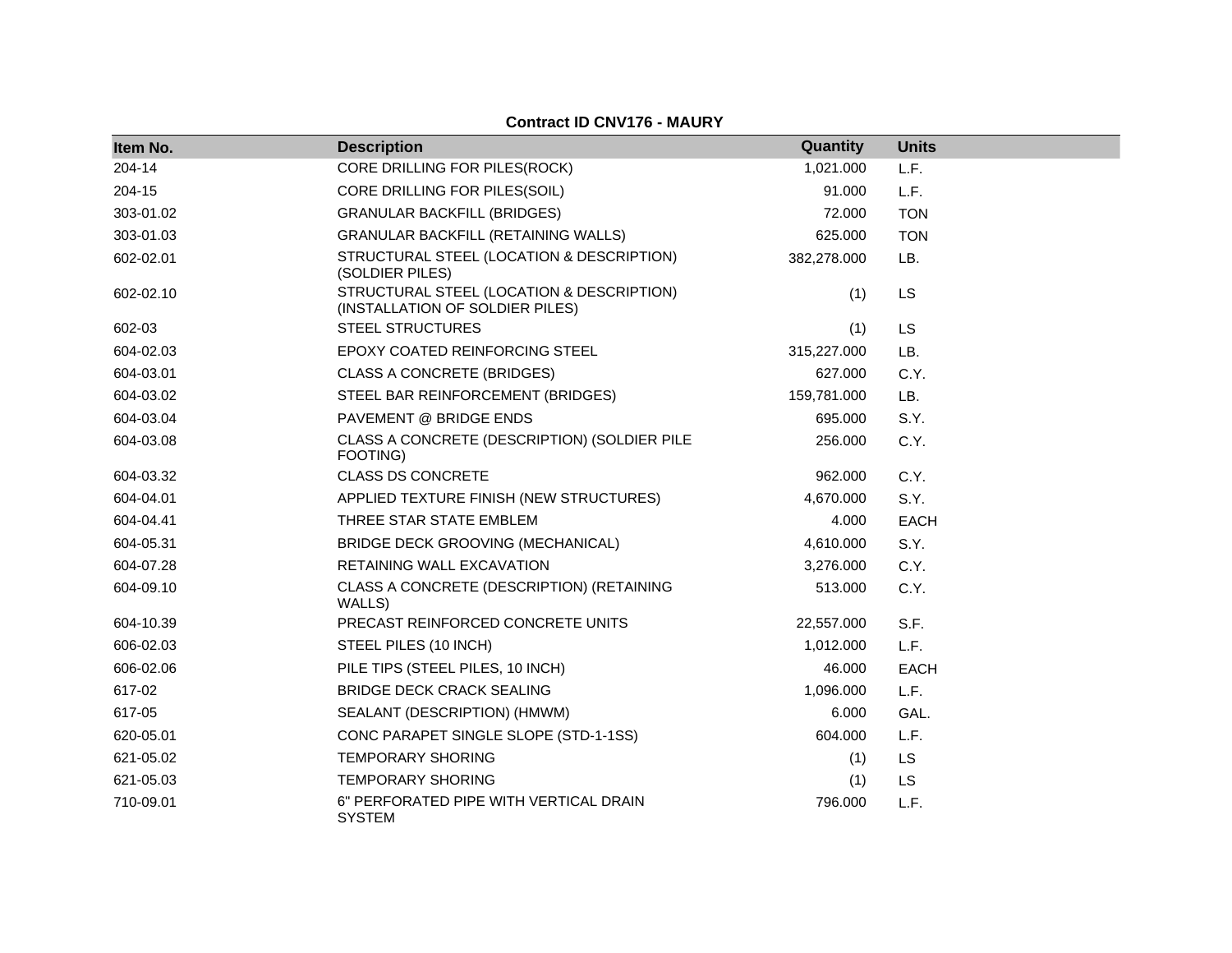| Item No.  | <b>Description</b>                              | Quantity  | <b>Units</b> |
|-----------|-------------------------------------------------|-----------|--------------|
| 710-09.02 | 6" PIPE UNDERDRAIN                              | 60.000    | L.F.         |
| 711-05.74 | CONC MEDIAN BARR SING SLOPE (STD-1-3SS)         | 322.000   | L.F.         |
| 790-05.02 | POLE 50FT CLASS 2 WOOD                          | 1.000     | <b>EACH</b>  |
| 790-06.02 | POLE 55FT CLASS 2 WOOD                          | 2.000     | <b>EACH</b>  |
| 790-26.18 | 3PH VERTICAL SM ANGLE SUSP BKT 25KV             | 1.000     | <b>EACH</b>  |
| 790-26.21 | 3PH VERTICAL DDE ANGLE 25KV                     | 1.000     | <b>EACH</b>  |
| 790-26.24 | 3PH VERTICAL DEAD END LRG COND 25KV             | 1.000     | <b>EACH</b>  |
| 790-26.26 | 3PH CROSSARM DEAD END 25KV                      | 1.000     | <b>EACH</b>  |
| 790-32.01 | DOWN GUY - THROUGH BOLT TYPE                    | 9.000     | <b>EACH</b>  |
| 790-32.02 | DOWN GUY - THROUGH BOLT TYPE HEAVY DUTY         | 2.000     | <b>EACH</b>  |
| 790-32.23 | <b>GUY GUARD</b>                                | 14.000    | <b>EACH</b>  |
| 790-33.14 | 3/4IN TWIN EYE                                  | 7.000     | <b>EACH</b>  |
| 790-33.15 | 1IN TRIPLE EYE                                  | 1.000     | <b>EACH</b>  |
| 790-40.05 | OH COND 3/0 6/1 ACSR PIGEON                     | 572.000   | L.F.         |
| 790-40.09 | OH COND 336.4 18/1 ACSR MERLIN                  | 1,716.000 | L.F.         |
| 790-46.02 | 1PH TRANSFORMER CONV W/POLE MTD FUSE & LA       | 1.000     | <b>EACH</b>  |
| 790-54.03 | 10KVA 1PH OH XFORMER 14.4KV 120/240             | 1.000     | <b>EACH</b>  |
| 790-59.02 | <b>HOOK STICK SWITCH VERTICAL - SINGLE 25KV</b> | 3.000     | <b>EACH</b>  |
| 790-69.08 | <b>GROUND-GROUND ROD</b>                        | 4.000     | <b>EACH</b>  |
| 790-69.28 | <b>EXTENSION LINK - EPOXY -6FT</b>              | 1.000     | <b>EACH</b>  |
| 790-69.31 | <b>STICK PIN</b>                                | 3.000     | <b>EACH</b>  |
| 790-98.01 | <b>REMOVE WIRE</b>                              | 3,326.000 | L.F.         |
| 790-98.02 | <b>REMOVE POLES</b>                             | 7.000     | <b>EACH</b>  |
| 790-98.03 | REMOVE FRAMING/ASSOCIATED APPARATUS             | 53.000    | <b>EACH</b>  |
| 791-04.04 | HDD 4IN PE PIPE - UNCONSOLIDATED                | 110.000   | L.F.         |
| 791-06.03 | CONNECT TO 4IN EX. PE MAIN                      | 2.000     | <b>EACH</b>  |
| 791-10.10 | <b>RETIRE GAS MAIN</b>                          | (1)       | LS           |
| 793-01.08 | POLE 35FT CLASS 5 WOOD                          | 3.000     | <b>EACH</b>  |
| 793-01.12 | POLE 40FT CLASS 4 WOOD                          | 1.000     | <b>EACH</b>  |
| 793-01.17 | POLE 45FT CLASS 3 WOOD                          | 1.000     | <b>EACH</b>  |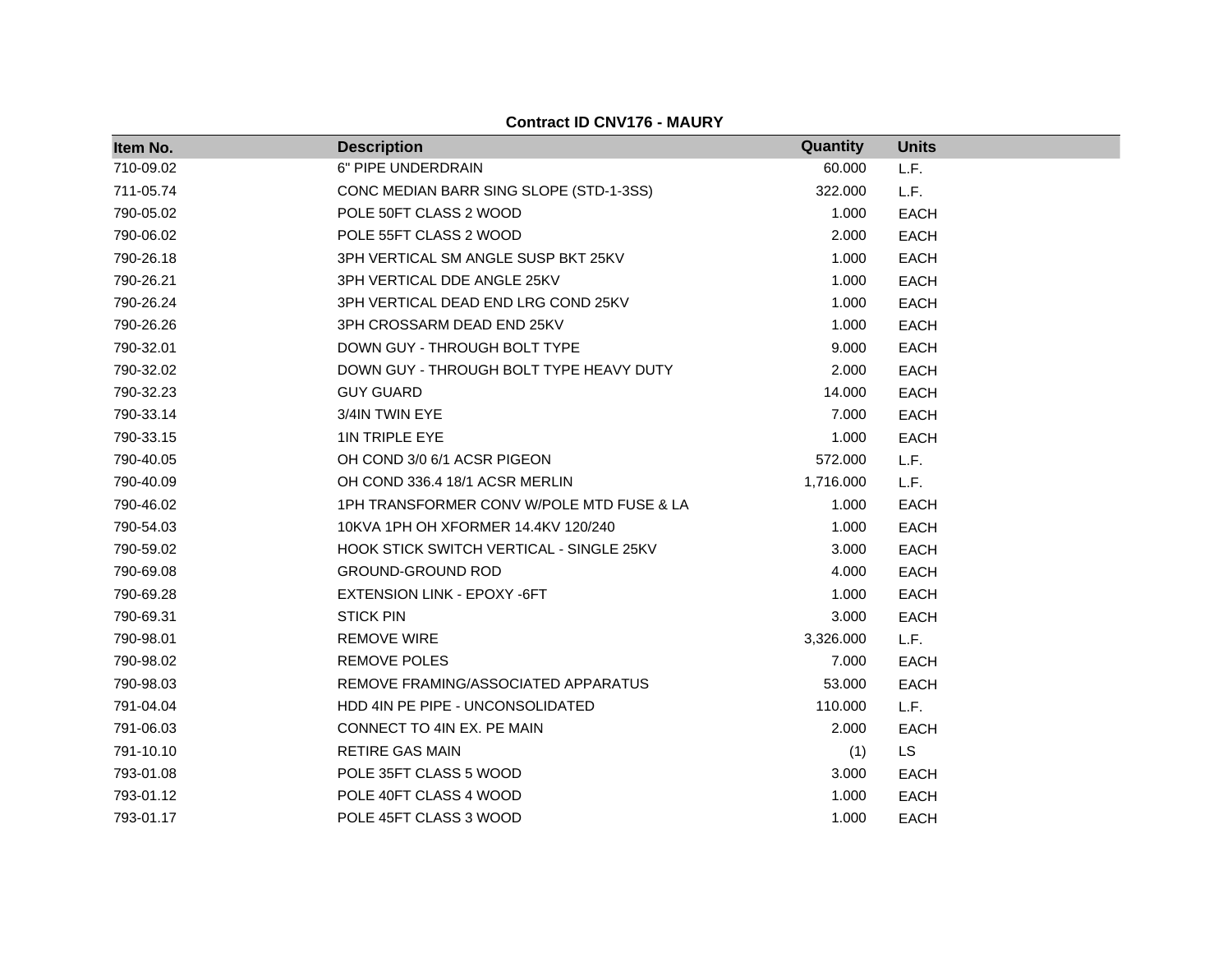| Item No.  | <b>Description</b>                           | Quantity  | <b>Units</b> |
|-----------|----------------------------------------------|-----------|--------------|
| 793-01.41 | <b>ANCHOR 1IN</b>                            | 6.000     | <b>EACH</b>  |
| 793-13.07 | 4IN SCHEDULE 40 PVC                          | 539.000   | L.F.         |
| 793-13.12 | 1 DUCT FORMATION @ 36IN DEPTH                | 461.000   | L.F.         |
| 793-13.17 | 2 DUCT FORMATION @ 36IN DEPTH                | 39.000    | L.F.         |
| 793-98.04 | REMOVE POLES ALL SIZES                       | 3.000     | <b>EACH</b>  |
| 795-01.03 | 6IN DIP RESTRAINED JOINT WATER LINE          | 60.000    | L.F.         |
| 795-01.09 | 12IN DIP RESTRAINED JOINT WATER LINE         | 110.000   | L.F.         |
| 795-01.13 | 16IN DIP RESTRAINED JOINT WATER LINE         | 2,500.000 | L.F.         |
| 795-02.07 | 12IN HDPE WATER LINE                         | 680.000   | L.F.         |
| 795-05.22 | <b>HDD 16IN HDPE CASING PIPE-ROCK</b>        | 130.000   | L.F.         |
| 795-05.63 | BORE/JACK 12IN STEEL CASING PIPE-UNCON.      | 36.000    | L.F.         |
| 795-05.68 | BORE/JACK 24IN STEEL CASING PIPE-UNCON.      | 100.000   | L.F.         |
| 795-05.77 | BORE/JACK 12IN STEEL CASING PIPE-ROCK.       | 40.000    | L.F.         |
| 795-05.82 | BORE/JACK 24IN STEEL CASING PIPE-ROCK.       | 60.000    | L.F.         |
| 795-06.04 | <b>CONNECT TO 6IN WATER LINE</b>             | 2.000     | <b>EACH</b>  |
| 795-06.07 | <b>CONNECT TO 12IN WATER LINE</b>            | 1.000     | <b>EACH</b>  |
| 795-06.33 | CUT AND CAP 6IN WATER LINE                   | 1.000     | <b>EACH</b>  |
| 795-06.37 | CUT AND CAP 12IN WATER LINE                  | 2.000     | <b>EACH</b>  |
| 795-07.03 | 6IN X 6IN TAPPING SLEEVE AND VALVE           | 1.000     | <b>EACH</b>  |
| 795-07.15 | 12IN X 12IN TAPPING SLEEVE AND VALVE         | 2.000     | <b>EACH</b>  |
| 795-08.04 | 6IN GATE VALVE ASSEMBLY                      | 1.000     | <b>EACH</b>  |
| 795-08.13 | 16IN BUTTERFLY VALVE ASSEMBLY                | 2.000     | <b>EACH</b>  |
| 795-09.24 | TI OF 2IN HDPE CASING FOR SERVICE PIPE-UNCON | 150.000   | L.F.         |
| 795-09.60 | 3/4IN PEXa SERVICE PIPE                      | 200.000   | L.F.         |
| 795-09.62 | <b>1IN PEX SERVICE PIPE</b>                  | 220.000   | L.F.         |
| 795-11.04 | RELOCATE FIRE HYDRANT                        | 2.000     | <b>EACH</b>  |
| 795-13.01 | DI FITTINGS                                  | 4,500.000 | LB.          |
| 795-14.05 | <b>CONCRETE ENCASEMENT</b>                   | 40.000    | L.F.         |
| 795-15.07 | 24IN STEEL CASING PIPE OPEN CUT METHOD       | 70.000    | L.F.         |
| 795-20.01 | RECONNECT SERVICE ASSEMBLY                   | 8.000     | <b>EACH</b>  |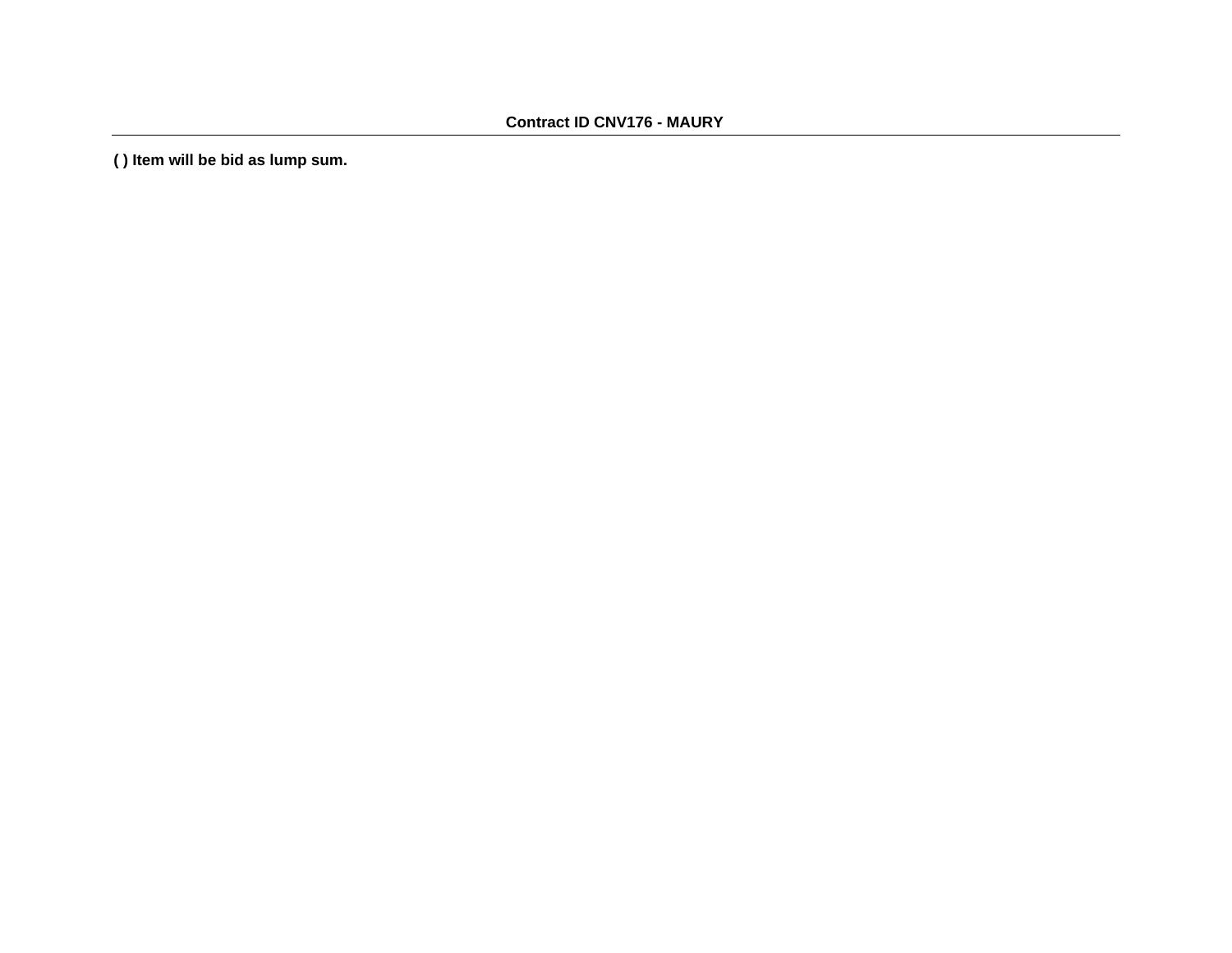| Contract ID: CNV178    |                                       |            |                                                                                                                                                                                                                |             |
|------------------------|---------------------------------------|------------|----------------------------------------------------------------------------------------------------------------------------------------------------------------------------------------------------------------|-------------|
|                        | Letting Date: May 07, 2021            | $10:00$ AM | Projects: 60004-4282-04                                                                                                                                                                                        | N/A         |
|                        |                                       |            | 60004-4283-04                                                                                                                                                                                                  | NА          |
|                        |                                       |            | 60023-8212-14                                                                                                                                                                                                  | STP-247(20) |
| <b>Counties: MAURY</b> |                                       |            |                                                                                                                                                                                                                |             |
| District:              |                                       |            | <b>DBE Goal Percent: 400</b>                                                                                                                                                                                   |             |
|                        | S.R. 7 (L.M. 5.73).                   |            | <b>Description:</b> The resurfacing on S.R. 7 from the bridge over Knob Creek (L.M. 19.55) to the bridge over<br>Snow Creek (L.M. 23.49), including bridge repair, and on S.R. 247 from S.R. 50 (L.M. 0.00) to |             |
|                        | <b>Contract Time: DT - 10/31/2021</b> |            |                                                                                                                                                                                                                |             |

| Item No.  | <b>Description</b>                                              | <b>Quantity</b> | <b>Units</b> |
|-----------|-----------------------------------------------------------------|-----------------|--------------|
| 208-01.05 | BROOMING & DEGRASSING SHOULDERS                                 | 19.400          | L.M.         |
| 303-01    | MINERAL AGGREGATE, TYPE A BASE, GRADING D                       | 2,436.000       | <b>TON</b>   |
| 307-01.08 | ASPHALT CONCRETE MIX (PG64-22) (BPMB-HM)<br><b>GRADING B-M2</b> | 1,400.000       | <b>TON</b>   |
| 403-01    | BITUMINOUS MATERIAL FOR TACK COAT (TC)                          | 88.000          | <b>TON</b>   |
| 411-01.10 | ACS MIX(PG64-22) GRADING D                                      | 8,950.000       | <b>TON</b>   |
| 411-03.12 | ACS MIX(PG64-22) THIN LIFT D ASPHALT                            | 3,126.000       | <b>TON</b>   |
| 411-12.02 | SCORING SHOULDERS (NON-CONTINUOUS) (16IN<br>WIDTH)              | 6.300           | L.M.         |
| 411-12.03 | SCORING FOR RUMBLE STRIPE (NON-<br>CONTINUOUS) (8IN WIDTH)      | 11.500          | L.M.         |
| 415-01.01 | <b>COLD PLANING BITUMINOUS PAVEMENT</b>                         | 11,267.000      | <b>TON</b>   |
| 712-01    | <b>TRAFFIC CONTROL</b>                                          | (1)             | LS.          |
| 712-04.01 | FLEXIBLE DRUMS (CHANNELIZING)                                   | 125.000         | <b>EACH</b>  |
| 712-06    | SIGNS (CONSTRUCTION)                                            | 2,049.000       | S.F.         |
| 712-08.03 | ARROW BOARD (TYPE C)                                            | 2.000           | <b>EACH</b>  |
| 713-02.14 | FLEXIBLE DELINEATOR (WHITE)                                     | 13.000          | <b>EACH</b>  |
| 713-15    | REMOVAL OF SIGNS, POSTS AND FOOTINGS                            | (1)             | LS.          |
| 713-16.20 | SIGNS (DESCRIPTION) (W4-2L, LEFT LANE ENDS)                     | 1.000           | <b>EACH</b>  |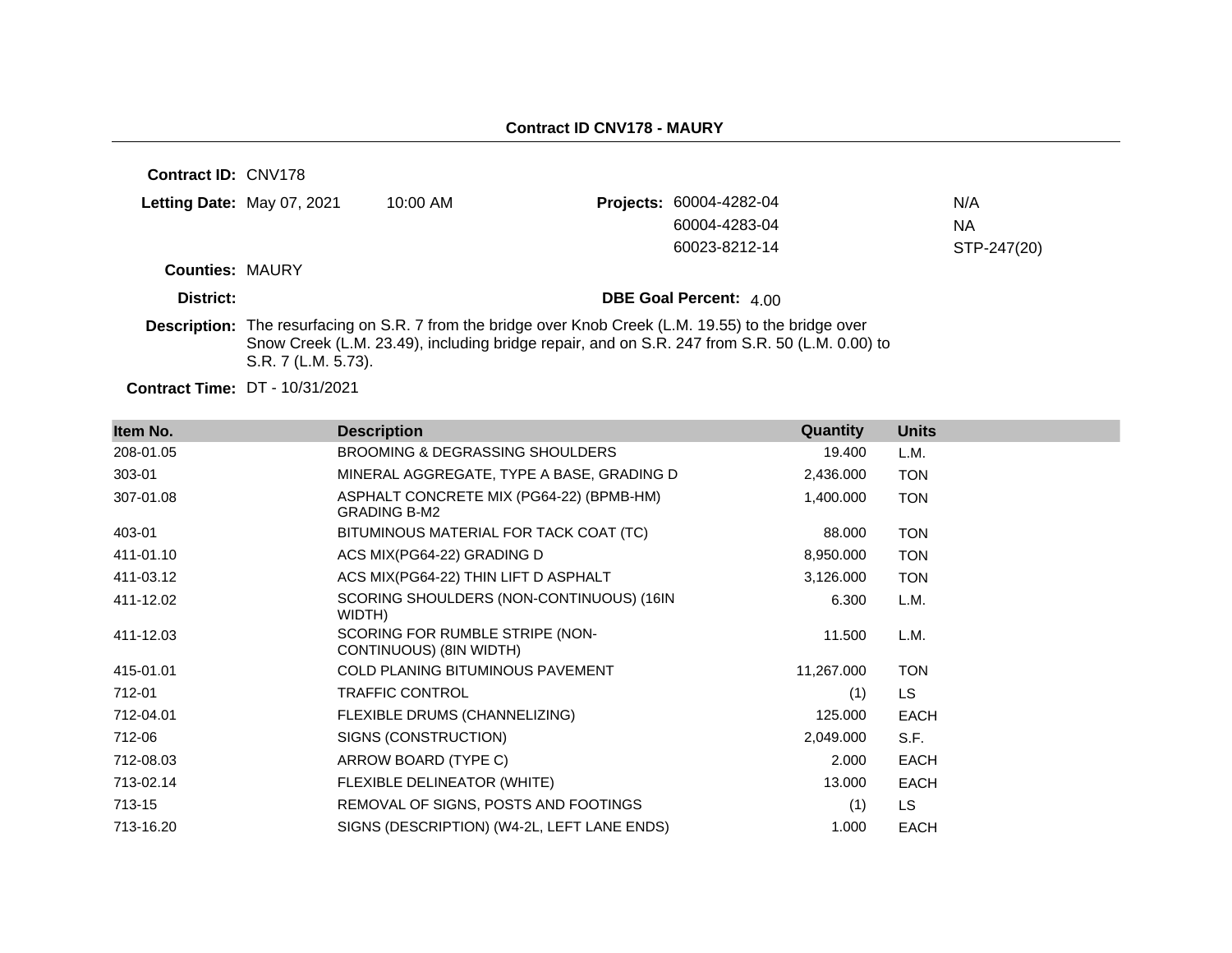### **Contract ID CNV178 - MAURY**

| Item No.  | <b>Description</b>                                           | Quantity | <b>Units</b> |
|-----------|--------------------------------------------------------------|----------|--------------|
| 716-01.21 | SNOWPLOWABLE RAISED PAVEMENT MARKERS<br>(BI-DIR) (1 COLOR)   | 641.000  | <b>EACH</b>  |
| 716-01.22 | SNOWPLOWABLE RAISED PAVMENT MARKERS<br>$(MONO-DIR)(1 COLOR)$ | 203.000  | <b>EACH</b>  |
| 716-01.30 | REMOVAL OF SNOWPLOWABLE REFLECTIVE<br><b>MARKER</b>          | 614.000  | <b>EACH</b>  |
| 716-02.04 | PLASTIC PAVEMENT MARKING(CHANNELIZATION<br>STRIPING)         | 150.000  | S.Y.         |
| 716-02.05 | PLASTIC PAVEMENT MARKING (STOP LINE)                         | 300.000  | L.F.         |
| 716-04.14 | PLASTIC PAVEMENT MARKING (LANE REDUCTION<br>ARROW)           | 4.000    | <b>EACH</b>  |
| 716-05.01 | PAINTED PAVEMENT MARKING (4" LINE)                           | 45.500   | L.M.         |
| 716-09.87 | CONTRAST PAVEMENT MARKINGS WORDS AND<br><b>SYMBOLS</b>       | 1.000    | <b>EACH</b>  |
| 716-12.02 | ENHANCED FLATLINE THERMO PVMT MRKNG (6IN<br>LINE)            | 45.500   | L.M.         |
| 717-01    | <b>MOBILIZATION</b>                                          | (1)      | <b>LS</b>    |
| 604-10.44 | <b>EXPANSION JOINT REPAIRS</b>                               | 138,000  | L.F.         |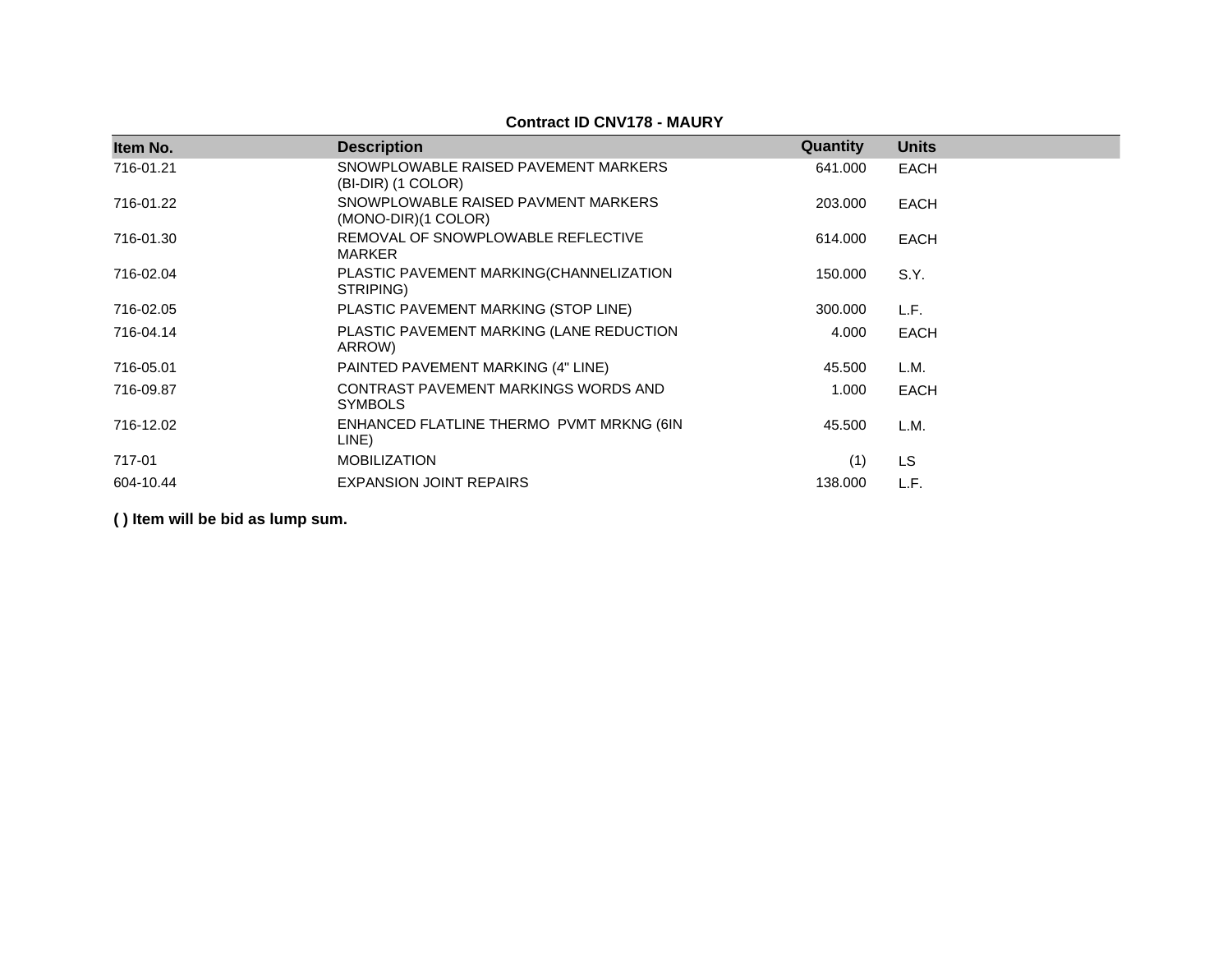| <b>Contract ID: CNV171</b>                            |                        |            |                                                                                                                 |           |
|-------------------------------------------------------|------------------------|------------|-----------------------------------------------------------------------------------------------------------------|-----------|
| Letting Date: May 07, 2021<br><b>Counties: MCMINN</b> |                        | $10:00$ AM | <b>Projects: 54002-8250-14</b>                                                                                  | NH-2(282) |
| District:                                             |                        |            | <b>DBE Goal Percent: 5.50</b>                                                                                   |           |
|                                                       | Road 260 (L.M. 17.38). |            | <b>Description:</b> The resurfacing on U.S. 11 (S.R. 2) from east of Haines Road (L.M. 14.80) to east of County |           |
|                                                       | $\sqrt{2}$             |            |                                                                                                                 |           |

**Contract Time:** DT - 10/31/2021

| Item No.  | <b>Description</b>                                         | Quantity   | <b>Units</b> |
|-----------|------------------------------------------------------------|------------|--------------|
| 303-01    | MINERAL AGGREGATE, TYPE A BASE, GRADING D                  | 50.000     | <b>TON</b>   |
| 403-02.01 | <b>TRACKLESS TACK COAT</b>                                 | 60.000     | <b>TON</b>   |
| 411-01.07 | ACS MIX (PG64-22) GRADING E SHOULDER                       | 2,325.000  | <b>TON</b>   |
| 411-02.10 | ACS MIX(PG70-22) GRADING D                                 | 6,911.000  | <b>TON</b>   |
| 415-01.01 | <b>COLD PLANING BITUMINOUS PAVEMENT</b>                    | 12,430.000 | <b>TON</b>   |
| 611-09.01 | ADJUSTMENT OF EXISTING CATCHBASIN                          | 2.000      | <b>EACH</b>  |
| 712-01    | <b>TRAFFIC CONTROL</b>                                     | (1)        | LS.          |
| 712-04.01 | FLEXIBLE DRUMS (CHANNELIZING)                              | 152,000    | <b>EACH</b>  |
| 712-05.03 | WARNING LIGHTS (TYPE C)                                    | 51.000     | <b>EACH</b>  |
| 712-06    | SIGNS (CONSTRUCTION)                                       | 1,338.000  | S.F.         |
| 712-08.03 | ARROW BOARD (TYPE C)                                       | 2.000      | <b>EACH</b>  |
| 713-16.01 | CHANGEABLE MESSAGE SIGN UNIT                               | 2.000      | <b>EACH</b>  |
| 716-01.21 | SNOWPLOWABLE RAISED PAVEMENT MARKERS<br>(BI-DIR) (1 COLOR) | 20,000     | <b>EACH</b>  |
| 716-01.23 | SNOWPLOWABLE RAISED PAVEMENT MARKERS<br>(BI-DIR)(2 COLOR)  | 360.000    | <b>EACH</b>  |
| 716-01.30 | REMOVAL OF SNOWPLOWABLE REFLECTIVE<br><b>MARKER</b>        | 380,000    | <b>EACH</b>  |
| 716-02.04 | PLASTIC PAVEMENT MARKING(CHANNELIZATION<br>STRIPING)       | 40.000     | S.Y.         |
| 716-02.05 | PLASTIC PAVEMENT MARKING (STOP LINE)                       | 430.000    | L.F.         |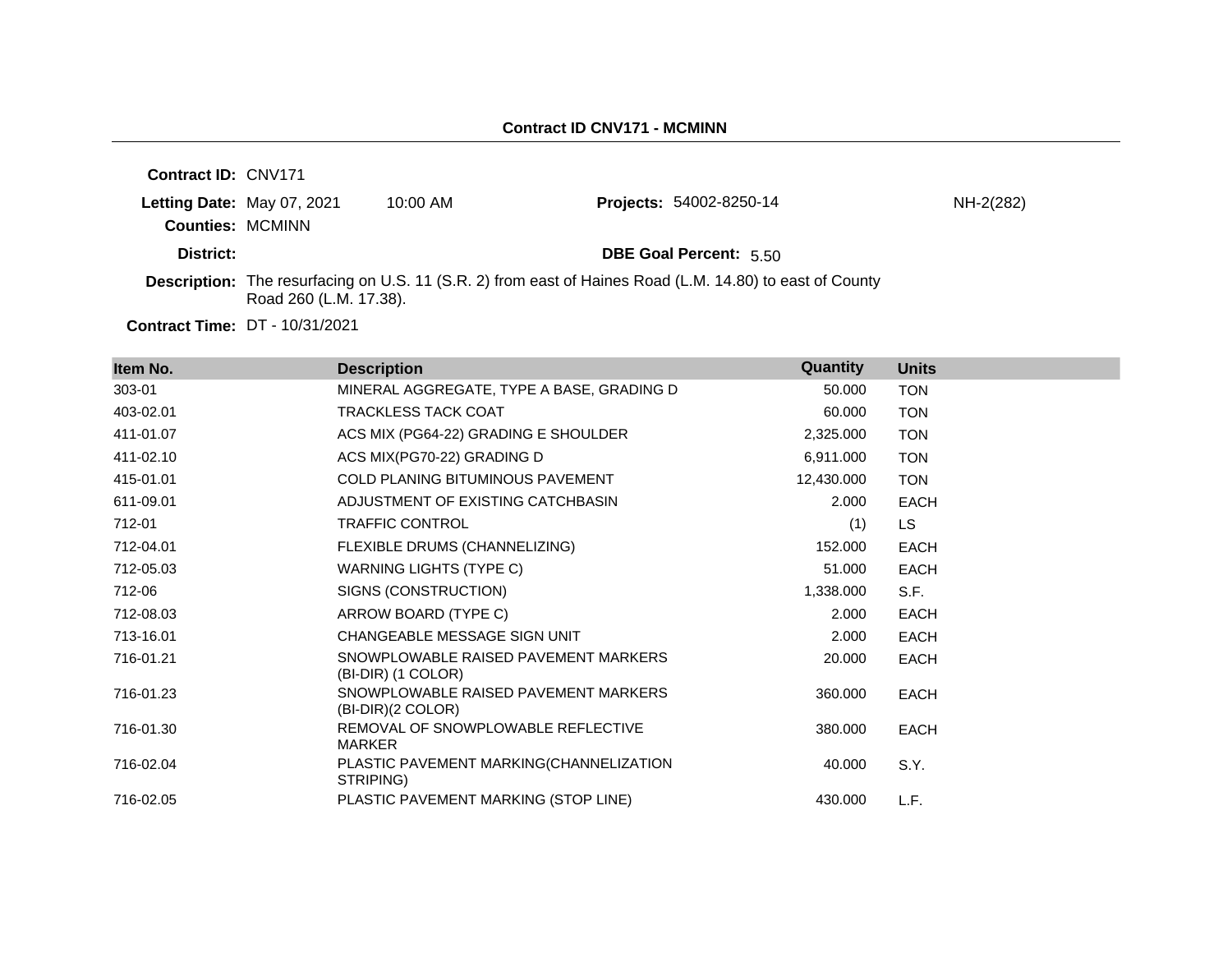| Item No.  | <b>Description</b>                                       | Quantity  | <b>Units</b> |
|-----------|----------------------------------------------------------|-----------|--------------|
| 716-02.06 | PLASTIC PAVEMENT MARKING (TURN LANE<br>ARROW)            | 32.000    | EACH         |
| 716-04.04 | PLASTIC PAVEMENT MARKING (TRANSVERSE<br>SHOULDER)        | 150.000   | L.F.         |
| 716-04.12 | PLASTIC PAVEMENT MARKING (YIELD LINE)                    | 84.000    | S.F.         |
| 716-04.14 | PLASTIC PAVEMENT MARKING (LANE REDUCTION<br>ARROW)       | 6.000     | EACH         |
| 716-05.20 | PAINTED PAVEMENT MARKING (6" LINE)                       | 20.000    | L.M.         |
| 716-12.02 | ENHANCED FLATLINE THERMO PVMT MRKNG (6IN<br>LINE)        | 15.000    | L.M.         |
| 716-12.05 | ENHANCED FLATLINE THERMO PVMT MRKNG (6IN<br>DOTTED LINE) | 120.000   | L.F.         |
| 716-12.06 | ENHANCED FLAT LINE THERMO (8IN LINE)                     | 777.000   | L.F.         |
| 717-01    | <b>MOBILIZATION</b>                                      | (1)       | LS           |
| 730-14.02 | <b>SAW SLOT</b>                                          | 2,000.000 | L.F.         |
| 730-14.03 | <b>LOOP WIRE</b>                                         | 4,200.000 | L.F.         |

#### **Contract ID CNV171 - MCMINN**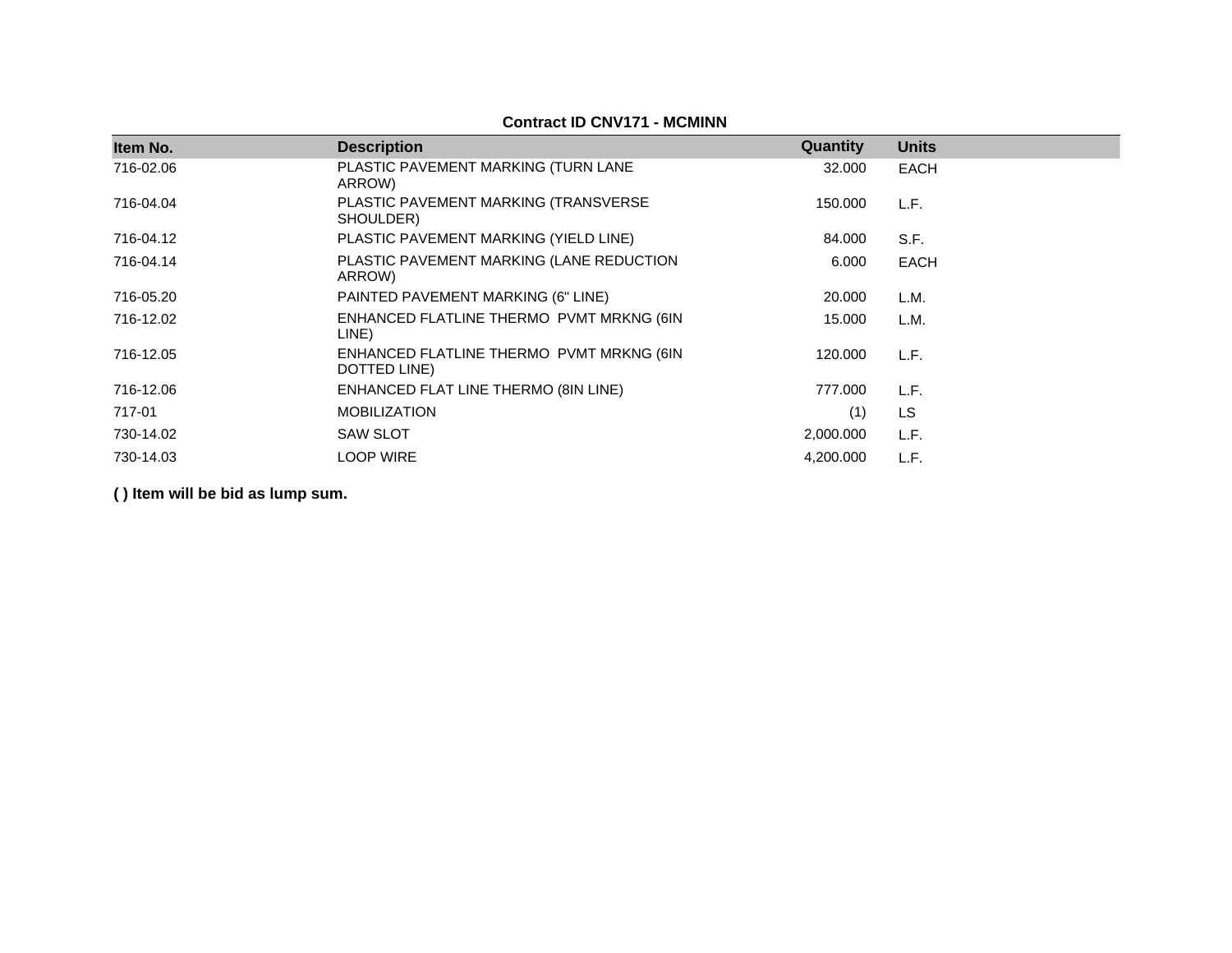**Contract ID:** CNV172

|  | <b>Letting Date: May 07, 2021</b> | 10:00 AM |  |
|--|-----------------------------------|----------|--|
|--|-----------------------------------|----------|--|

**Projects: 55017-3210-94** 55017-8210-14 STP/HSIP-224(16)

STP/HSIP-224(16) 55017-4210-04 STP/HSIP-224(16)

**Counties:** MCNAIRY

**District: District: DBE Goal Percent:**  $4.00$ 

**Description:** The resurfacing on S.R. 224 from S.R. 142 (L.M. 7.64) to U.S. 64 (S.R. 15) (L.M. 12.15), including bridge repair.

| Item No.  | <b>Description</b>                                                | Quantity   | <b>Units</b> |
|-----------|-------------------------------------------------------------------|------------|--------------|
| 202-03.01 | REMOVAL OF ASPHALT PAVEMENT                                       | 167.000    | S.Y.         |
| 203-06    | <b>WATER</b>                                                      | 44.000     | M.G.         |
| 208-01.02 | SHOULDER PREPARATION                                              | 8.500      | L.M.         |
| 208-01.05 | BROOMING & DEGRASSING SHOULDERS                                   | 8.500      | L.M.         |
| 303-02    | MINERAL AGGREGATE, TYPE B BASE, GRADING<br>(DESCRIPTION) (C OR D) | 7,049.000  | <b>TON</b>   |
| 307-01.01 | ASPHALT CONCRETE MIX (PG64-22) (BPMB-HM)<br><b>GRADING A</b>      | 77.000     | <b>TON</b>   |
| 307-01.08 | ASPHALT CONCRETE MIX (PG64-22) (BPMB-HM)<br><b>GRADING B-M2</b>   | 1,124.000  | <b>TON</b>   |
| 307-01.10 | ASPHALT CONCRETE MIX (PG64-22) (BPMB-HM)<br><b>GRADING C-W</b>    | 6,091.000  | <b>TON</b>   |
| 402-01    | BITUMINOUS MATERIAL FOR PRIME COAT (PC)                           | 14.000     | <b>TON</b>   |
| 402-02    | AGGREGATE FOR COVER MATERIAL (PC)                                 | 50.000     | <b>TON</b>   |
| 403-01    | BITUMINOUS MATERIAL FOR TACK COAT (TC)                            | 29.000     | <b>TON</b>   |
| 411-01.12 | LONGITUDINAL JOINT STABILIZATION                                  | 53,856.000 | S.F.         |
| 411-12.03 | SCORING FOR RUMBLE STRIPE (NON-<br>CONTINUOUS) (8IN WIDTH)        | 6.300      | L.M.         |
| 415-01.01 | <b>COLD PLANING BITUMINOUS PAVEMENT</b>                           | 4,855.000  | <b>TON</b>   |
| 705-02.10 | <b>GUARDRAIL TRANSITION 27IN TO 31IN</b>                          | 9.000      | <b>EACH</b>  |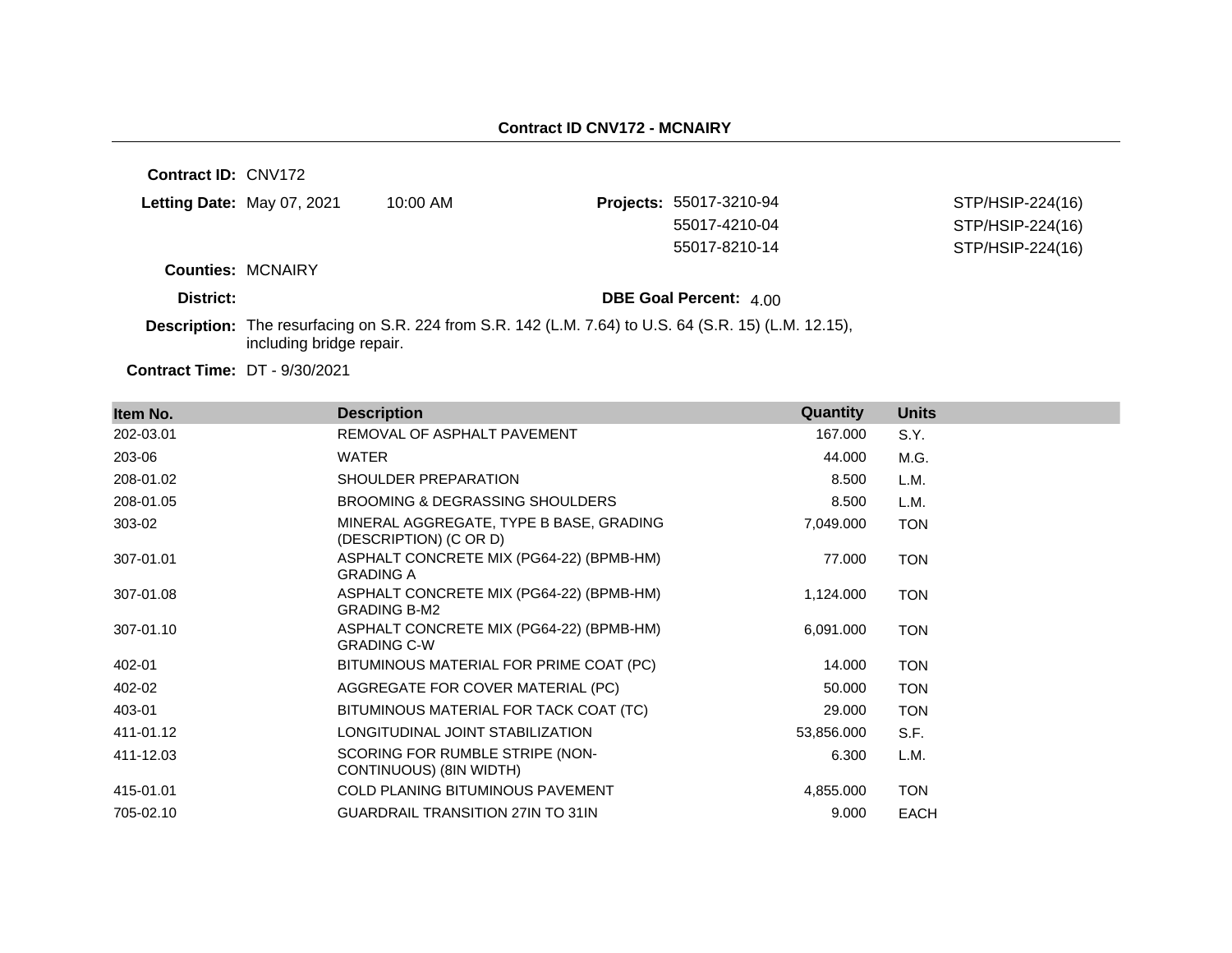| Item No.  | <b>Description</b>                                         | Quantity | <b>Units</b> |
|-----------|------------------------------------------------------------|----------|--------------|
| 705-04.09 | EARTH PAD FOR TYPE 38 GR END TREATMENT                     | 4.000    | <b>EACH</b>  |
| 705-06.20 | TANGENT ENERGY ABSORBING TERM MASH TL-3                    | 9.000    | <b>EACH</b>  |
| 712-01    | TRAFFIC CONTROL                                            | (1)      | <b>LS</b>    |
| 712-06    | SIGNS (CONSTRUCTION)                                       | 930.000  | S.F.         |
| 713-02.15 | FLEXIBLE DELINEATOR (YELLOW)                               | 6.000    | <b>EACH</b>  |
| 716-01.21 | SNOWPLOWABLE RAISED PAVEMENT MARKERS<br>(BI-DIR) (1 COLOR) | 298,000  | <b>EACH</b>  |
| 716-02.05 | PLASTIC PAVEMENT MARKING (STOP LINE)                       | 196.000  | L.F.         |
| 716-05.20 | PAINTED PAVEMENT MARKING (6" LINE)                         | 17.400   | L.M.         |
| 716-12.02 | ENHANCED FLATLINE THERMO PVMT MRKNG (6IN<br>LINE)          | 8.400    | L.M.         |
| 716-12.05 | ENHANCED FLATLINE THERMO PVMT MRKNG (6IN<br>DOTTED LINE)   | 160.000  | L.F.         |
| 716-13.02 | SPRAY THERMO PVMT MRKNG (60 mil) (6IN LINE)                | 9.000    | L.M.         |
| 717-01    | <b>MOBILIZATION</b>                                        | (1)      | LS           |
| 617-04.01 | TYPE 1 THIN EPOXY OVERLAY (EPOXY-URETHANE)                 | 421.000  | S.Y.         |

#### **Contract ID CNV172 - MCNAIRY**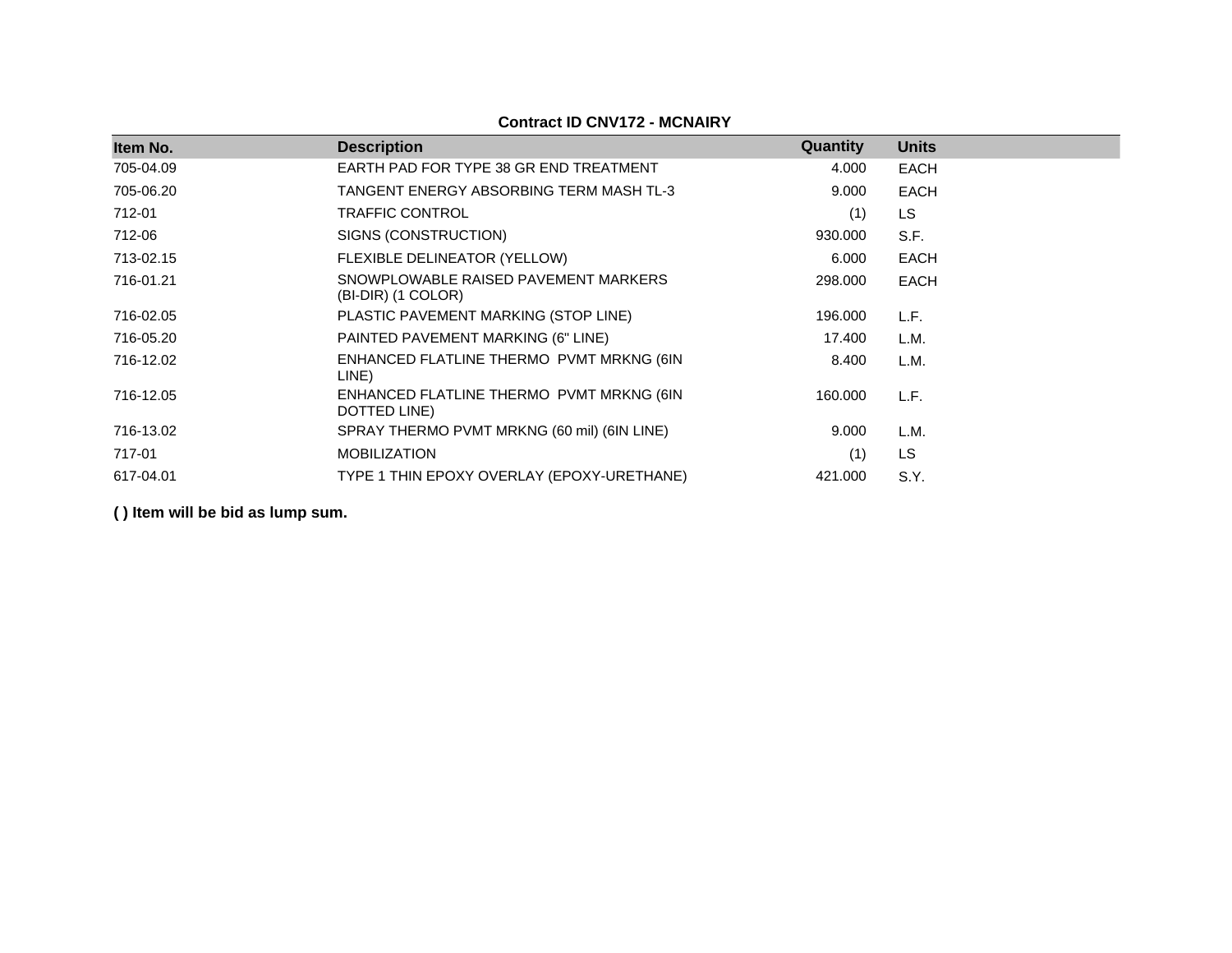| <b>Contract ID: CNV177</b> |                            |            |                                                                                                           |             |
|----------------------------|----------------------------|------------|-----------------------------------------------------------------------------------------------------------|-------------|
| <b>Counties: MEIGS</b>     | Letting Date: May 07, 2021 | $10:00$ AM | Projects: 61007-8213-14                                                                                   | STP-304(13) |
| District:                  |                            |            | <b>DBE Goal Percent: 5.00</b>                                                                             |             |
|                            | $16.88$ ).                 |            | Description: The resurfacing on S.R. 304 from north of S.R. 68 (L.M. 8.78) to the Roane County line (L.M. |             |
|                            |                            |            |                                                                                                           |             |

**Contract Time:** DT - 10/31/2021

| Item No.  | <b>Description</b>                                         | Quantity  | <b>Units</b> |
|-----------|------------------------------------------------------------|-----------|--------------|
| 303-01    | MINERAL AGGREGATE, TYPE A BASE, GRADING D                  | 1,717.000 | <b>TON</b>   |
| 403-01    | BITUMINOUS MATERIAL FOR TACK COAT (TC)                     | 57.000    | <b>TON</b>   |
| 411-01.10 | ACS MIX(PG64-22) GRADING D                                 | 8,008.000 | <b>TON</b>   |
| 411-12.03 | SCORING FOR RUMBLE STRIPE (NON-<br>CONTINUOUS) (8IN WIDTH) | 13.000    | L.M.         |
| 415-01.01 | <b>COLD PLANING BITUMINOUS PAVEMENT</b>                    | 7,877.000 | <b>TON</b>   |
| 712-01    | <b>TRAFFIC CONTROL</b>                                     | (1)       | LS.          |
| 712-06    | SIGNS (CONSTRUCTION)                                       | 1,002.000 | S.F.         |
| 713-16.01 | CHANGEABLE MESSAGE SIGN UNIT                               | 2.000     | <b>EACH</b>  |
| 716-01.21 | SNOWPLOWABLE RAISED PAVEMENT MARKERS<br>(BI-DIR) (1 COLOR) | 535.000   | EACH         |
| 716-01.30 | REMOVAL OF SNOWPLOWABLE REFLECTIVE<br><b>MARKER</b>        | 350.000   | <b>EACH</b>  |
| 716-02.05 | PLASTIC PAVEMENT MARKING (STOP LINE)                       | 375.000   | L.F.         |
| 716-05.20 | PAINTED PAVEMENT MARKING (6" LINE)                         | 31.400    | L.M.         |
| 716-12.02 | ENHANCED FLATLINE THERMO PVMT MRKNG (6IN<br>LINE)          | 31.400    | L.M.         |
| 717-01    | <b>MOBILIZATION</b>                                        | (1)       | <b>LS</b>    |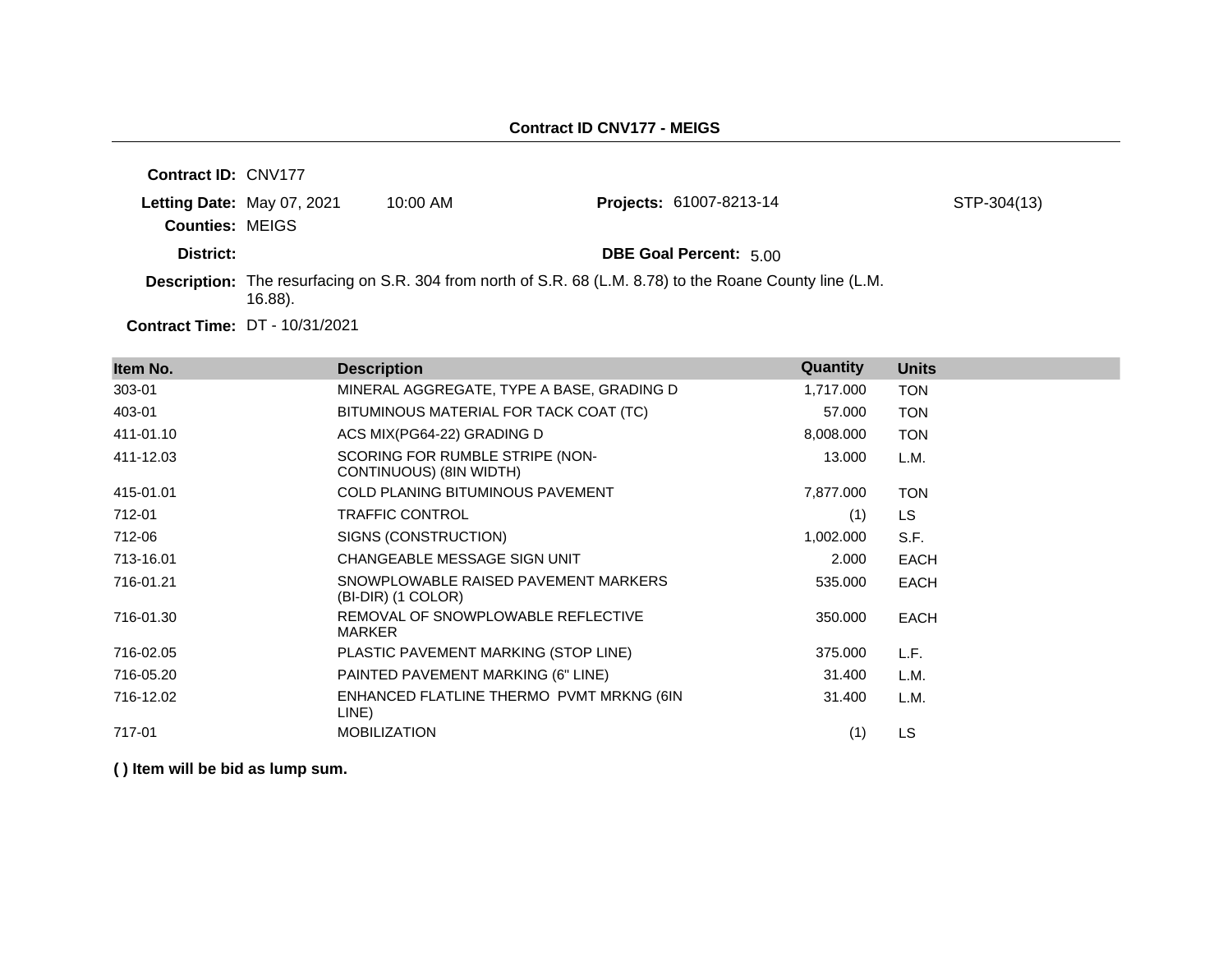| <b>Contract ID: CNV204</b> |                              |                                                                                                                |                                                                                               |               |
|----------------------------|------------------------------|----------------------------------------------------------------------------------------------------------------|-----------------------------------------------------------------------------------------------|---------------|
| Letting Date: May 07, 2021 |                              | $10:00$ AM                                                                                                     | <b>Projects: 61004-8216-14</b>                                                                | STP-NH-60(39) |
|                            |                              |                                                                                                                | 72006-8215-14                                                                                 | STP-NH-60(38) |
|                            | <b>Counties: MEIGS, RHEA</b> |                                                                                                                |                                                                                               |               |
| District:                  |                              |                                                                                                                | <b>DBE Goal Percent: 6.50</b>                                                                 |               |
|                            | $3.11$ ).                    | <b>Description:</b> The resurfacing on S.R. 60 from the Hamilton County line (L.M. 0.00) to near U.S. 27 (S.R. | 29) (L.M. 5.35) and from east of McInturff Road (L.M. 0.85) to near the Tennessee River (L.M. |               |

**Contract Time:** DT - 10/31/2021

| Item No.  | <b>Description</b>                                           | Quantity   | <b>Units</b> |  |
|-----------|--------------------------------------------------------------|------------|--------------|--|
| 303-01    | MINERAL AGGREGATE, TYPE A BASE, GRADING D                    | 2,014.000  | <b>TON</b>   |  |
| 403-02.01 | <b>TRACKLESS TACK COAT</b>                                   | 94.000     | <b>TON</b>   |  |
| 411-01.07 | ACS MIX (PG64-22) GRADING E SHOULDER                         | 5,730.000  | <b>TON</b>   |  |
| 411-01.10 | ACS MIX(PG64-22) GRADING D                                   | 8,435.000  | <b>TON</b>   |  |
| 411-12.02 | SCORING SHOULDERS (NON-CONTINUOUS) (16IN<br>WIDTH)           | 14.300     | L.M.         |  |
| 415-01.01 | COLD PLANING BITUMINOUS PAVEMENT                             | 14,114.000 | <b>TON</b>   |  |
| 712-01    | <b>TRAFFIC CONTROL</b>                                       | (1)        | LS.          |  |
| 712-04.01 | FLEXIBLE DRUMS (CHANNELIZING)                                | 140.000    | <b>EACH</b>  |  |
| 712-05.03 | WARNING LIGHTS (TYPE C)                                      | 43.000     | <b>EACH</b>  |  |
| 712-06    | SIGNS (CONSTRUCTION)                                         | 1,488.000  | S.F.         |  |
| 712-08.03 | ARROW BOARD (TYPE C)                                         | 2.000      | <b>EACH</b>  |  |
| 713-16.01 | CHANGEABLE MESSAGE SIGN UNIT                                 | 2.000      | <b>EACH</b>  |  |
| 716-01.21 | SNOWPLOWABLE RAISED PAVEMENT MARKERS<br>(BI-DIR) (1 COLOR)   | 502.000    | <b>EACH</b>  |  |
| 716-01.22 | SNOWPLOWABLE RAISED PAVMENT MARKERS<br>$(MONO-DIR)(1 COLOR)$ | 145.000    | <b>EACH</b>  |  |
| 716-01.30 | REMOVAL OF SNOWPLOWABLE REFLECTIVE<br><b>MARKER</b>          | 150.000    | <b>EACH</b>  |  |
| 716-02.05 | PLASTIC PAVEMENT MARKING (STOP LINE)                         | 360.000    | L.F.         |  |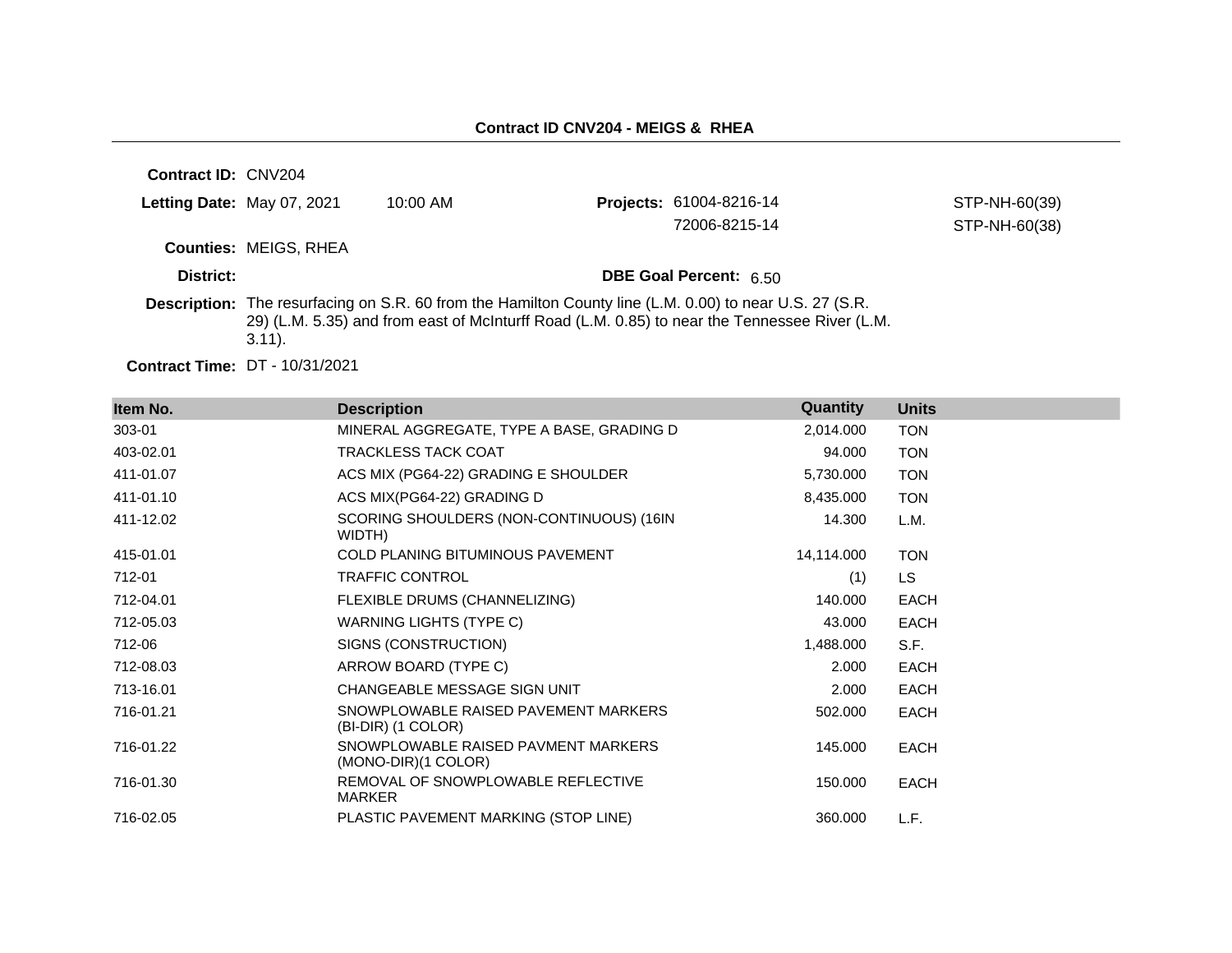| Item No.  | <b>Description</b>                                       | Quantity  | <b>Units</b> |
|-----------|----------------------------------------------------------|-----------|--------------|
| 716-02.06 | PLASTIC PAVEMENT MARKING (TURN LANE<br>ARROW)            | 8.000     | <b>EACH</b>  |
| 716-05.20 | PAINTED PAVEMENT MARKING (6" LINE)                       | 21.200    | L.M.         |
| 716-12.02 | ENHANCED FLATLINE THERMO PVMT MRKNG (6IN<br>LINE)        | 23,800    | L.M.         |
| 716-12.05 | ENHANCED FLATLINE THERMO PVMT MRKNG (6IN<br>DOTTED LINE) | 1.043.000 | L.F.         |
| 717-01    | <b>MOBILIZATION</b>                                      |           | LS           |

### **Contract ID CNV204 - MEIGS & RHEA**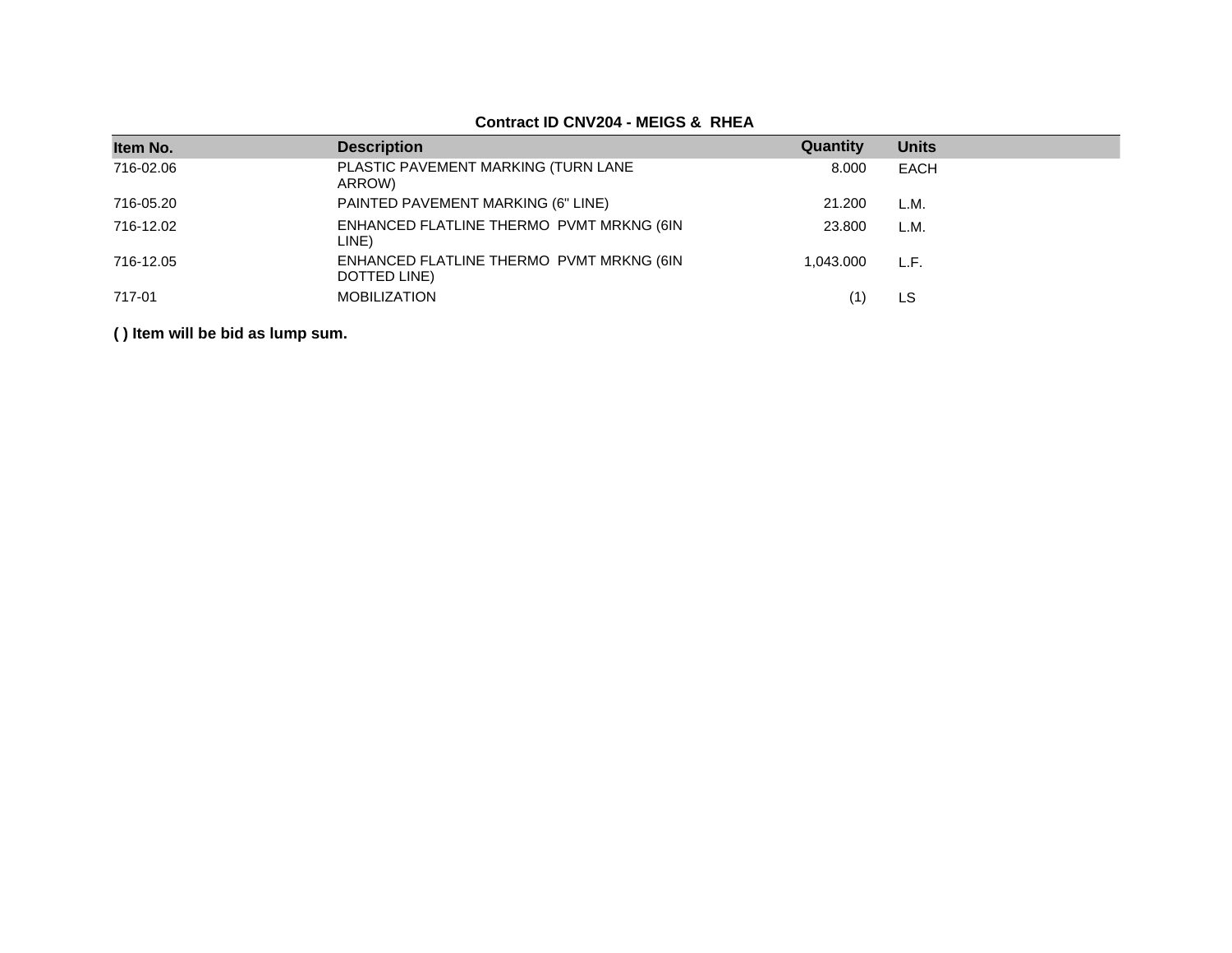| <b>Contract ID: CNV065</b>                            |                           |            |                                                                                                                   |                |
|-------------------------------------------------------|---------------------------|------------|-------------------------------------------------------------------------------------------------------------------|----------------|
| Letting Date: May 07, 2021<br><b>Counties: MONROE</b> |                           | $10:00$ AM | Projects: 62007-3251-94                                                                                           | STP-SIP-68(49) |
| District:                                             |                           |            | <b>DBE Goal Percent: 12.00</b>                                                                                    |                |
|                                                       | 24.04) in Tellico Plains. |            | <b>Description:</b> The grading, drainage and paving on S.R. 68 at the intersection of S.R. 39 (Mecca Pike) (L.M. |                |
|                                                       |                           |            |                                                                                                                   |                |

| Item No.  | <b>Description</b>                                              | Quantity  | <b>Units</b> |
|-----------|-----------------------------------------------------------------|-----------|--------------|
| 105-01    | CONSTRUCTION STAKES, LINES AND GRADES                           | (1)       | <b>LS</b>    |
| 201-01    | <b>CLEARING AND GRUBBING</b>                                    | (1)       | LS.          |
| 202-01.13 | REMOVAL OF PIPE (SIZE, STA.) (18", STA. 79+50.94)               | 73,000    | L.F.         |
| 203-01    | ROAD & DRAINAGE EXCAVATION (UNCLASSIFIED)                       | 7,347.000 | C.Y.         |
| 203-02.01 | BORROW EXCAVATION (GRADED SOLID ROCK)                           | 1,089.000 | <b>TON</b>   |
| 203-04    | PLACING AND SPREADING TOPSOIL                                   | 652.000   | C.Y.         |
| 203-05    | <b>UNDERCUTTING</b>                                             | 304.000   | C.Y.         |
| 203-06    | <b>WATER</b>                                                    | 1.000     | M.G.         |
| 203-07    | <b>FURNISHING &amp; SPREADING TOPSOIL</b>                       | 520,000   | C.Y.         |
| 208-01.05 | BROOMING & DEGRASSING SHOULDERS                                 | 1.300     | L.M.         |
| 209-02.07 | <b>18" TEMPORARY SLOPE DRAIN</b>                                | 53.000    | L.F.         |
| 209-03.22 | FILTER SOCK (18 INCH)                                           | 9,438.000 | L.F.         |
| 209-05    | SEDIMENT REMOVAL                                                | 52,000    | C.Y.         |
| 209-08.07 | ROCK CHECK DAM                                                  | 2.000     | <b>EACH</b>  |
| 209-08.08 | ENHANCED ROCK CHECK DAM                                         | 2.000     | <b>EACH</b>  |
| 303-01    | MINERAL AGGREGATE, TYPE A BASE, GRADING D                       | 1,370.000 | <b>TON</b>   |
| 303-10.01 | MINERAL AGGREGATE (SIZE 57)                                     | 10.000    | <b>TON</b>   |
| 307-01.01 | ASPHALT CONCRETE MIX (PG64-22) (BPMB-HM)<br><b>GRADING A</b>    | 167.000   | <b>TON</b>   |
| 307-01.08 | ASPHALT CONCRETE MIX (PG64-22) (BPMB-HM)<br><b>GRADING B-M2</b> | 1,139.000 | <b>TON</b>   |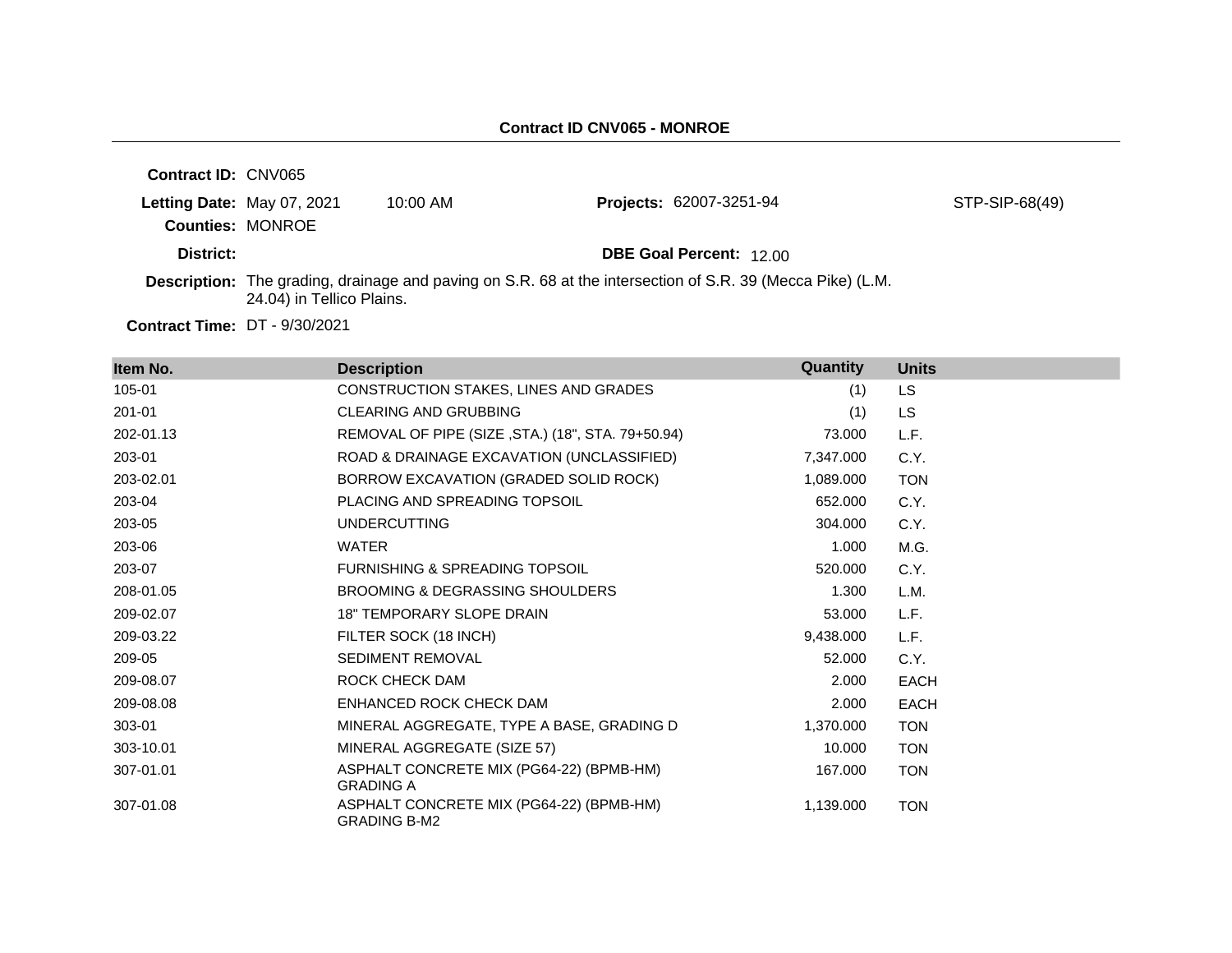| Item No.  | <b>Description</b>                                         | Quantity   | <b>Units</b> |
|-----------|------------------------------------------------------------|------------|--------------|
| 402-01    | BITUMINOUS MATERIAL FOR PRIME COAT (PC)                    | 2.000      | <b>TON</b>   |
| 403-01    | BITUMINOUS MATERIAL FOR TACK COAT (TC)                     | 8.000      | <b>TON</b>   |
| 411-01.07 | ACS MIX (PG64-22) GRADING E SHOULDER                       | 211.000    | <b>TON</b>   |
| 411-01.10 | ACS MIX(PG64-22) GRADING D                                 | 484.000    | <b>TON</b>   |
| 415-01.02 | COLD PLANING BITUMINOUS PAVEMENT                           | 1,314.000  | S.Y.         |
| 607-05.02 | 24" CONCRETE PIPE CULVERT (CLASS III)                      | 90.000     | L.F.         |
| 611-07.57 | 24IN ENDWALL (CROSS DRAIN) 3:1                             | 1.000      | <b>EACH</b>  |
| 611-07.58 | 24IN ENDWALL (CROSS DRAIN) 4:1                             | 1.000      | <b>EACH</b>  |
| 705-06.01 | W BEAM GR (TYPE 2) MASH TL-3                               | 355.000    | L.F.         |
| 705-06.11 | GR TERMINAL (IN-INLINE) MASH TL-3                          | 2.000      | <b>EACH</b>  |
| 705-06.20 | TANGENT ENERGY ABSORBING TERM MASH TL-3                    | 2.000      | <b>EACH</b>  |
| 708-02.01 | MARKERS (CONCRETE R.O.W. POSTS)                            | 4.000      | <b>EACH</b>  |
| 709-05.05 | MACHINED RIP-RAP (CLASS A-3)                               | 200.000    | <b>TON</b>   |
| 709-05.06 | MACHINED RIP-RAP (CLASS A-1)                               | 46.000     | <b>TON</b>   |
| 709-05.08 | MACHINED RIP-RAP (CLASS B)                                 | 727.000    | <b>TON</b>   |
| 709-05.10 | MACHINED RIP-RAP (DESCRIPTION) (GROUTED)                   | 109.000    | C.Y.         |
| 712-01    | <b>TRAFFIC CONTROL</b>                                     | (1)        | <b>LS</b>    |
| 712-04.01 | FLEXIBLE DRUMS (CHANNELIZING)                              | 200.000    | <b>EACH</b>  |
| 712-06    | SIGNS (CONSTRUCTION)                                       | 670.000    | S.F.         |
| 712-09.09 | REMOVABLE PAVEMENT MARKING (4" line)                       | 11,209.000 | L.F.         |
| 712-09.30 | REMOVABLE BLACK-OUT TAPE (6")                              | 11,209.000 | L.F.         |
| 713-11.02 | PERFORATED/KNOCKOUT SQUARE TUBE POST                       | 536.000    | LB.          |
| 713-13.02 | FLAT SHEET ALUMINUM SIGNS (0.080" THICK)                   | 61.000     | S.F.         |
| 713-13.03 | FLAT SHEET ALUMINUM SIGNS (0.100" THICK)                   | 20.000     | S.F.         |
| 713-15    | REMOVAL OF SIGNS, POSTS AND FOOTINGS                       | (1)        | <b>LS</b>    |
| 716-01.05 | TEMPORARY RAISED PAVEMENT MARKER                           | 50.000     | <b>EACH</b>  |
| 716-01.21 | SNOWPLOWABLE RAISED PAVEMENT MARKERS<br>(BI-DIR) (1 COLOR) | 5.000      | <b>EACH</b>  |
| 716-02.04 | PLASTIC PAVEMENT MARKING(CHANNELIZATION<br>STRIPING)       | 82.000     | S.Y.         |
| 716-02.05 | PLASTIC PAVEMENT MARKING (STOP LINE)                       | 25.000     | L.F.         |

# **Contract ID CNV065 - MONROE**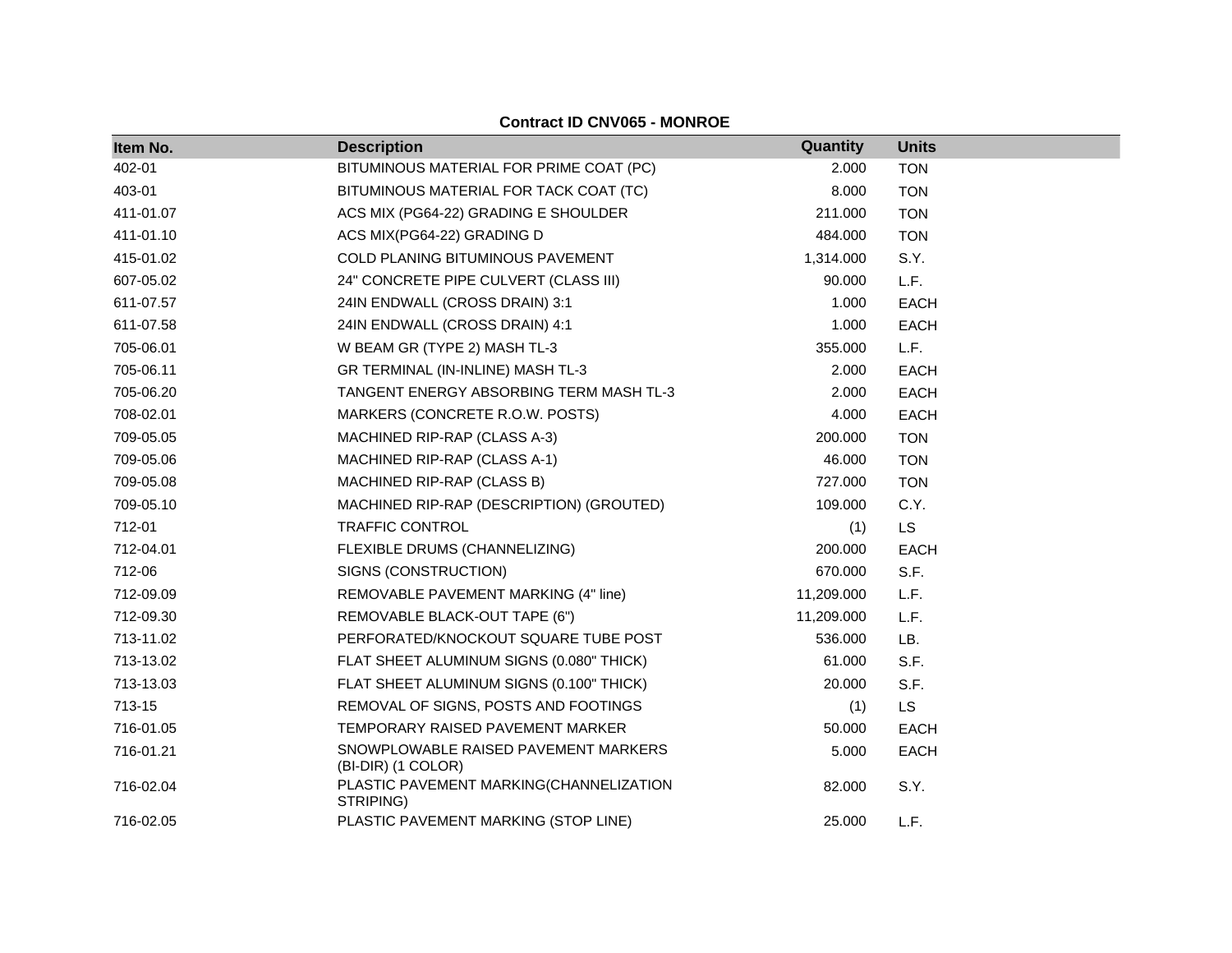| Item No.  | <b>Description</b>                                       | Quantity  | <b>Units</b> |
|-----------|----------------------------------------------------------|-----------|--------------|
| 716-02.06 | PLASTIC PAVEMENT MARKING (TURN LANE<br>ARROW)            | 6.000     | <b>EACH</b>  |
| 716-05.01 | PAINTED PAVEMENT MARKING (4" LINE)                       | 2.200     | L.M.         |
| 716-12.02 | ENHANCED FLATLINE THERMO PVMT MRKNG (6IN<br>LINE)        | 1.800     | L.M.         |
| 716-12.05 | ENHANCED FLATLINE THERMO PVMT MRKNG (6IN<br>DOTTED LINE) | 246,000   | L.F.         |
| 717-01    | <b>MOBILIZATION</b>                                      | (1)       | <b>LS</b>    |
| 740-10.03 | GEOTEXTILE (TYPE III) (EROSION CONTROL)                  | 452.000   | S.Y.         |
| 740-10.04 | GEOTEXTILE (TYPE IV) (STABILIZATION)                     | 563.000   | S.Y.         |
| 801-01.07 | TEMPORARY SEEDING (WITH MULCH)                           | 32.000    | <b>UNIT</b>  |
| 801-02    | SEEDING (WITHOUT MULCH)                                  | 37,000    | <b>UNIT</b>  |
| 801-03    | WATER (SEEDING & SODDING)                                | 10.000    | M.G.         |
| 803-01    | SODDING (NEW SOD)                                        | 2,651.000 | S.Y.         |
| 805-12.02 | <b>EROSION CONTROL BLANKET (TYPE II)</b>                 | 3.910.000 | S.Y.         |

### **Contract ID CNV065 - MONROE**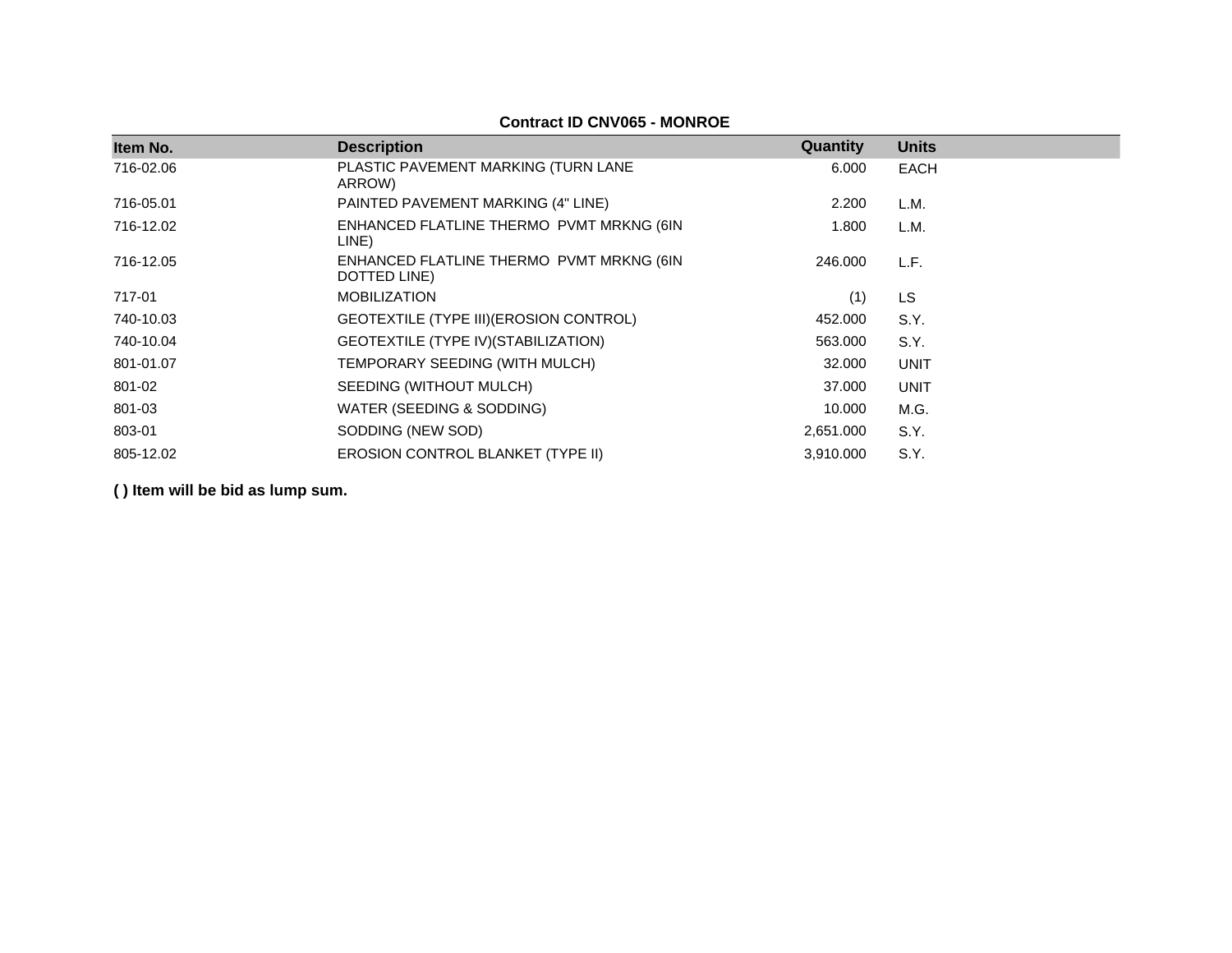**Contract ID:** CNV180

| Letting Date: May 07, 2021 | 10:00 AM | <b>Projects: 62014-4225-04</b> | NА            |
|----------------------------|----------|--------------------------------|---------------|
|                            |          | 62014-4226-04                  | 62014-4226-04 |
| <b>Counties: MONROE</b>    |          |                                |               |
| District:                  |          | <b>DBE Goal Percent:</b>       |               |

**Description:** The resurfacing (thin lift or thin lift D) on S.R. 322 from near U.S. 11 (S.R. 2) (L.M. 3.10) to near Sweetwater-Vonore Road (L.M. 6.40).

| Item No.  | <b>Description</b>                                         | Quantity | <b>Units</b> |
|-----------|------------------------------------------------------------|----------|--------------|
| 208-01.05 | <b>BROOMING &amp; DEGRASSING SHOULDERS</b>                 | 6.600    | L.M.         |
| 307-01.15 | ASC MIX (PG64-22) (BPMLC-HM) GRADING CS                    | 454.000  | <b>TON</b>   |
| 403-01    | BITUMINOUS MATERIAL FOR TACK COAT (TC)                     | 52.000   | <b>TON</b>   |
| 411-12.03 | SCORING FOR RUMBLE STRIPE (NON-<br>CONTINUOUS) (8IN WIDTH) | 5.300    | L.M.         |
| 415-01.02 | <b>COLD PLANING BITUMINOUS PAVEMENT</b>                    | 128.000  | S.Y.         |
| 712-01    | <b>TRAFFIC CONTROL</b>                                     | (1)      | <b>LS</b>    |
| 712-06    | SIGNS (CONSTRUCTION)                                       | 435.000  | S.F.         |
| 716-01.21 | SNOWPLOWABLE RAISED PAVEMENT MARKERS<br>(BI-DIR) (1 COLOR) | 451.000  | <b>EACH</b>  |
| 716-01.22 | SNOWPLOWABLE RAISED PAVMENT MARKERS<br>(MONO-DIR)(1 COLOR) | 161.000  | <b>EACH</b>  |
| 716-01.30 | REMOVAL OF SNOWPLOWABLE REFLECTIVE<br>MARKER               | 612,000  | <b>EACH</b>  |
| 716-02.04 | PLASTIC PAVEMENT MARKING(CHANNELIZATION<br>STRIPING)       | 85.000   | S.Y.         |
| 716-02.05 | PLASTIC PAVEMENT MARKING (STOP LINE)                       | 144.000  | L.F.         |
| 716-02.06 | PLASTIC PAVEMENT MARKING (TURN LANE<br>ARROW)              | 11.000   | EACH         |
| 716-04.05 | PLASTIC PAVEMENT MARKING (STRAIGHT ARROW)                  | 2.000    | <b>EACH</b>  |
| 716-05.20 | PAINTED PAVEMENT MARKING (6" LINE)                         | 3.000    | L.M.         |
| 716-13.02 | SPRAY THERMO PVMT MRKNG (60 mil) (6IN LINE)                | 13.000   | L.M.         |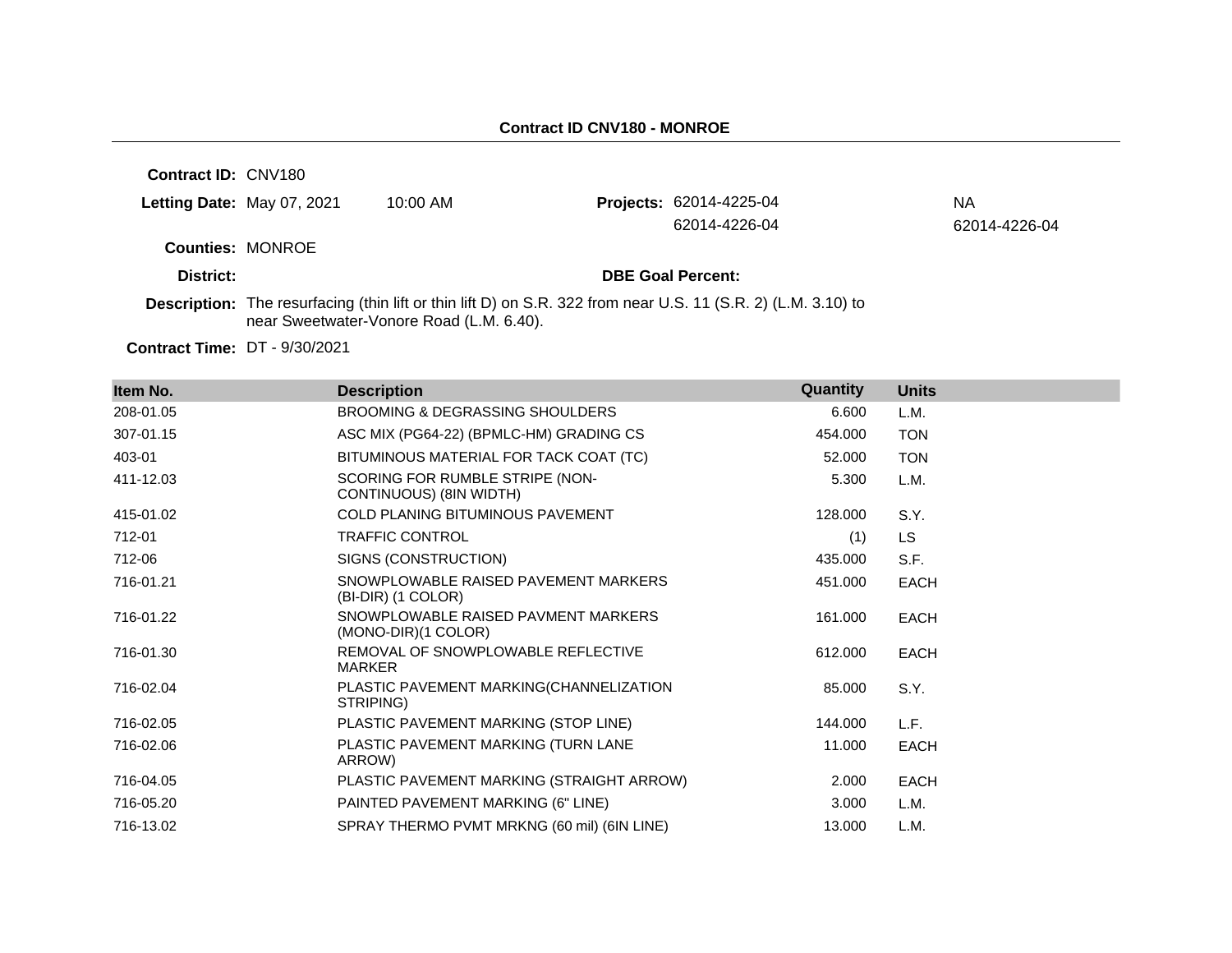# **Contract ID CNV180 - MONROE**

| Item No.  | <b>Description</b>                                    | Quantity  | <b>Units</b> |
|-----------|-------------------------------------------------------|-----------|--------------|
| 716-13.05 | SPRAY THERMO PVMT MRKNG (60 mil) (6IN DOTTED<br>LINE) | 2,600.000 | L.F.         |
| 717-01    | <b>MOBILIZATION</b>                                   | (1)       | LS           |
| 604-10.44 | <b>EXPANSION JOINT REPAIRS</b>                        | 104.000   | L.F.         |
| 604-10.50 | BRIDGE DECK REPAIRS (PARTIAL DEPTH OF SLAB)           | 5.000     | S.Y.         |
| 604-10.53 | <b>CONCRETE REPAIRS</b>                               | 10.000    | S.Y.         |
| 617-04.01 | TYPE 1 THIN EPOXY OVERLAY (EPOXY-URETHANE)            | 2,148.000 | S.Y.         |
| 411-03.07 | ACS MIX(PG64-22) THIN LIFT ASPHALT                    | 2,272.000 | <b>TON</b>   |
| 411-03.12 | ACS MIX(PG64-22) THIN LIFT D ASPHALT                  | 2.272.000 | <b>TON</b>   |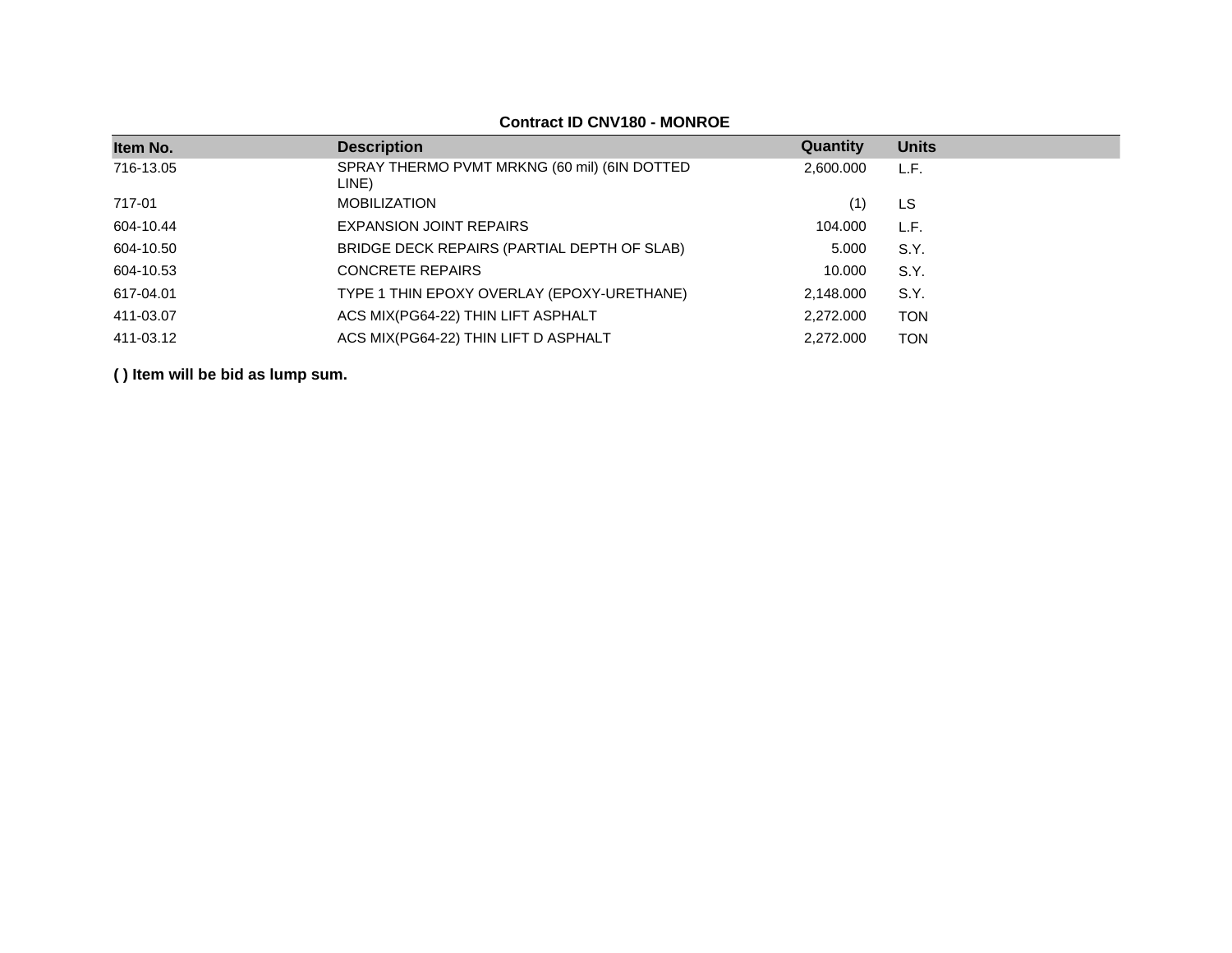**Contract ID:** CNV201 **Letting Date: May 07, 2021 10:00 AM Counties:** MONTGOMERY **District: District: DBE Goal Percent:** 5.50 **Description:** The resurfacing on S.R. 233 from the Stewart County line (L.M. 0.00) to U.S. 79 (S.R. 76) (L.M. 9.03), including bridge repair. Projects: 63055-4217-04 STP-233(8) 63055-8217-14 STP-233(8) 63055-8218-14 STP-233(9)

| Item No.  | <b>Description</b>                                         | Quantity  | <b>Units</b> |
|-----------|------------------------------------------------------------|-----------|--------------|
| 208-01.05 | <b>BROOMING &amp; DEGRASSING SHOULDERS</b>                 | 18.210    | L.M.         |
| 303-01    | MINERAL AGGREGATE, TYPE A BASE, GRADING D                  | 1,793.000 | <b>TON</b>   |
| 307-01.15 | ASC MIX (PG64-22) (BPMLC-HM) GRADING CS                    | 500.000   | <b>TON</b>   |
| 403-01    | BITUMINOUS MATERIAL FOR TACK COAT (TC)                     | 63.000    | <b>TON</b>   |
| 411-03.12 | ACS MIX(PG64-22) THIN LIFT D ASPHALT                       | 6,044.000 | <b>TON</b>   |
| 411-12.04 | SCORING FOR RUMBLE STRIPE (NON-<br>CONTINUOUS) (4IN WIDTH) | 18.200    | L.M.         |
| 415-01.01 | <b>COLD PLANING BITUMINOUS PAVEMENT</b>                    | 5,600.000 | <b>TON</b>   |
| 712-01    | <b>TRAFFIC CONTROL</b>                                     | (1)       | LS.          |
| 712-04.01 | FLEXIBLE DRUMS (CHANNELIZING)                              | 50.000    | <b>EACH</b>  |
| 712-06    | SIGNS (CONSTRUCTION)                                       | 2,032.000 | S.F.         |
| 712-08.03 | ARROW BOARD (TYPE C)                                       | 2.000     | <b>EACH</b>  |
| 713-16.20 | SIGNS (DESCRIPTION) (30" X 30" STOP AHEAD;<br>MUTCD W3-1)  | 1.000     | <b>EACH</b>  |
| 716-01.21 | SNOWPLOWABLE RAISED PAVEMENT MARKERS<br>(BI-DIR) (1 COLOR) | 596.000   | EACH         |
| 716-01.30 | REMOVAL OF SNOWPLOWABLE REFLECTIVE<br><b>MARKER</b>        | 596.000   | EACH         |
| 716-02.05 | PLASTIC PAVEMENT MARKING (STOP LINE)                       | 228.000   | L.F.         |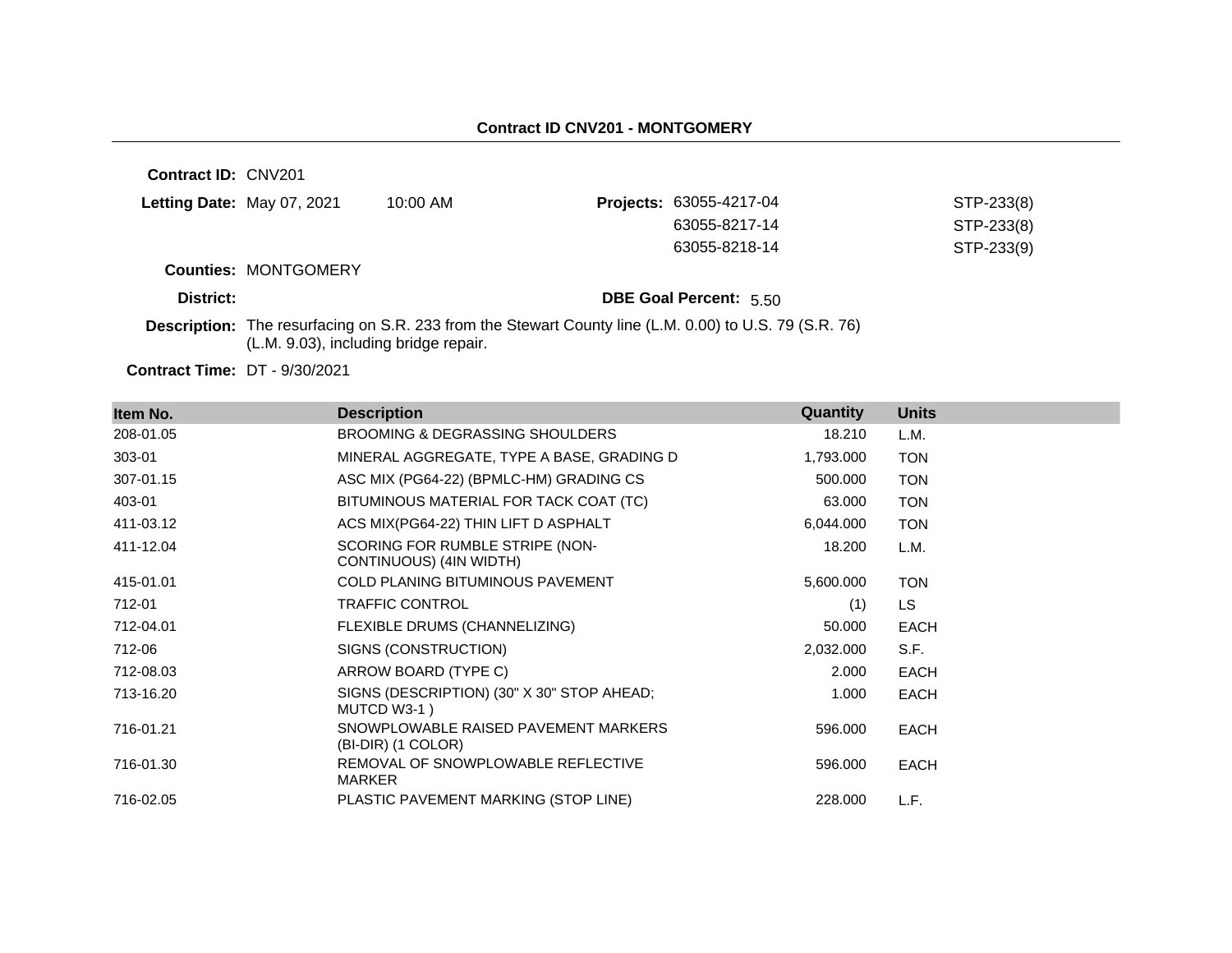| Item No.  | <b>Description</b>                                | Quantity | <b>Units</b> |
|-----------|---------------------------------------------------|----------|--------------|
| 716-02.06 | PLASTIC PAVEMENT MARKING (TURN LANE<br>ARROW)     | 2.000    | EACH         |
| 716-02.12 | PLASTIC PAVEMENT MARKING (8IN LINE)               | 0.030    | L.M.         |
| 716-04.04 | PLASTIC PAVEMENT MARKING (TRANSVERSE<br>SHOULDER) | 330,000  | L.F.         |
| 716-05.01 | PAINTED PAVEMENT MARKING (4" LINE)                | 40.300   | L.M.         |
| 716-12.02 | ENHANCED FLATLINE THERMO PVMT MRKNG (6IN<br>LINE) | 40.300   | L.M.         |
| 717-01    | <b>MOBILIZATION</b>                               | (1)      | LS           |
| 604-10.50 | BRIDGE DECK REPAIRS (PARTIAL DEPTH OF SLAB)       | 5.000    | S.Y.         |
| 617-04.01 | TYPE 1 THIN EPOXY OVERLAY (EPOXY-URETHANE)        | 392,000  | S.Y.         |

# **Contract ID CNV201 - MONTGOMERY**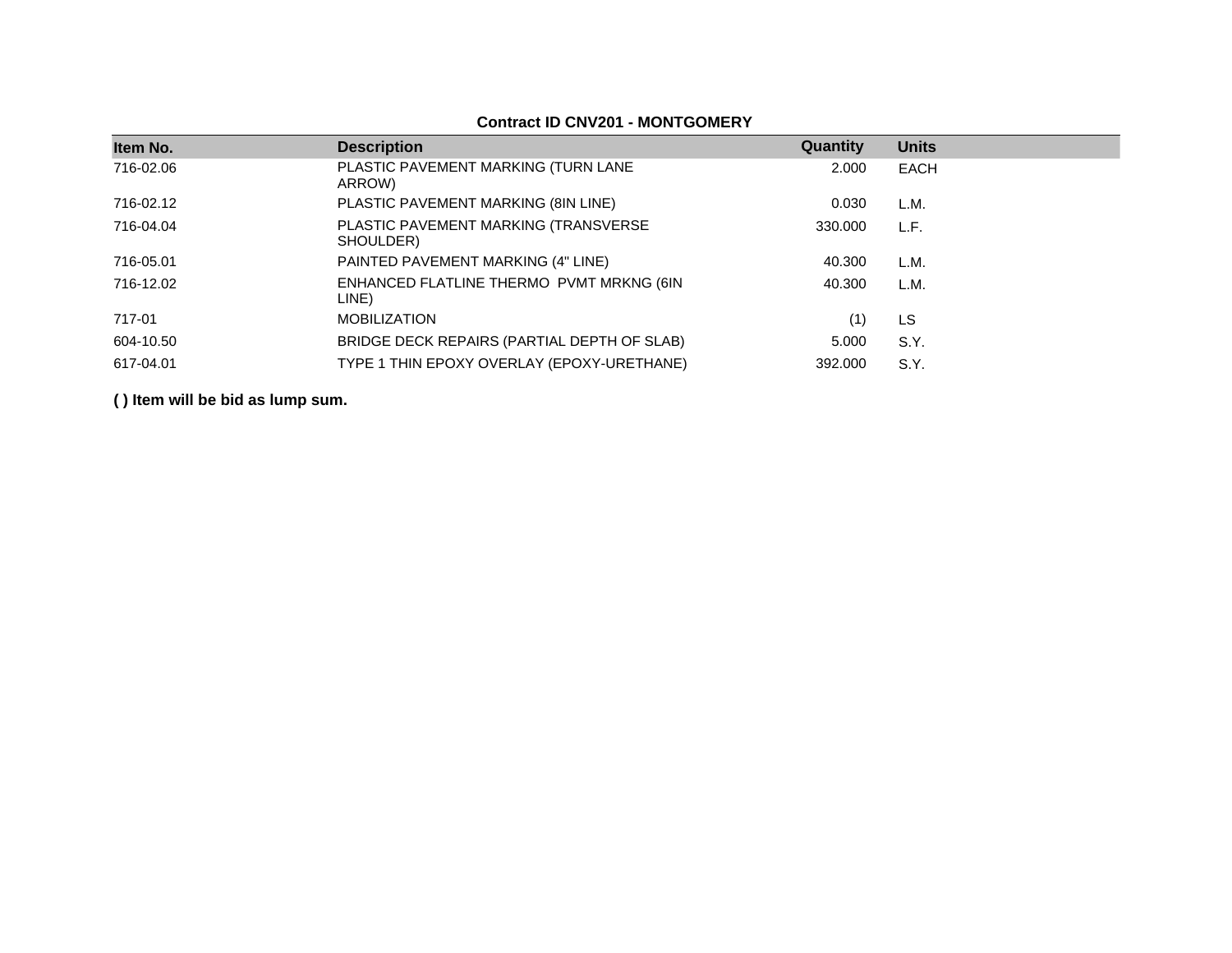**Contract ID:** CNV179 **Letting Date:** May 07, 2021 10:00 AM **Projects:** 65001-3272-94 **Counties:** MORGAN **District: District: DBE Goal Percent:** 6.50 NH/HSIP-29(117) 65001-8272-14 NH/HSIP-29(117) 65008-4236-04 N/A

**Description:** The resurfacing (thin lift or thin lift D) on U.S. 27 (S.R. 29) from near Vanderpool Road to near the Scott County line and on S.R. 62 from near Petit Lane to near S.R. 116.

| Item No.  | <b>Description</b>                                         | Quantity  | <b>Units</b> |
|-----------|------------------------------------------------------------|-----------|--------------|
| 208-01.05 | BROOMING & DEGRASSING SHOULDERS                            | 32.600    | L.M.         |
| 307-01.15 | ASC MIX (PG64-22) (BPMLC-HM) GRADING CS                    | 2,624.000 | <b>TON</b>   |
| 403-01    | BITUMINOUS MATERIAL FOR TACK COAT (TC)                     | 246.000   | <b>TON</b>   |
| 411-12.02 | SCORING SHOULDERS (NON-CONTINUOUS) (16IN<br>WIDTH)         | 4.000     | L.M.         |
| 411-12.03 | SCORING FOR RUMBLE STRIPE (NON-<br>CONTINUOUS) (8IN WIDTH) | 29.800    | L.M.         |
| 415-01.02 | <b>COLD PLANING BITUMINOUS PAVEMENT</b>                    | 1,925.000 | S.Y.         |
| 705-02.10 | <b>GUARDRAIL TRANSITION 27IN TO 31IN</b>                   | 2.000     | <b>EACH</b>  |
| 705-04.09 | EARTH PAD FOR TYPE 38 GR END TREATMENT                     | 2.000     | <b>EACH</b>  |
| 705-06.20 | TANGENT ENERGY ABSORBING TERM MASH TL-3                    | 2.000     | <b>EACH</b>  |
| 712-01    | <b>TRAFFIC CONTROL</b>                                     | (1)       | LS.          |
| 712-04.01 | FLEXIBLE DRUMS (CHANNELIZING)                              | 50.000    | <b>EACH</b>  |
| 712-05.01 | <b>WARNING LIGHTS (TYPE A)</b>                             | 25.000    | <b>EACH</b>  |
| 712-06    | SIGNS (CONSTRUCTION)                                       | 1,633.000 | S.F.         |
| 712-08.03 | ARROW BOARD (TYPE C)                                       | 2.000     | <b>EACH</b>  |
| 716-01.21 | SNOWPLOWABLE RAISED PAVEMENT MARKERS<br>(BI-DIR) (1 COLOR) | 1,083.000 | <b>EACH</b>  |
| 716-01.22 | SNOWPLOWABLE RAISED PAVMENT MARKERS<br>(MONO-DIR)(1 COLOR) | 88.000    | <b>EACH</b>  |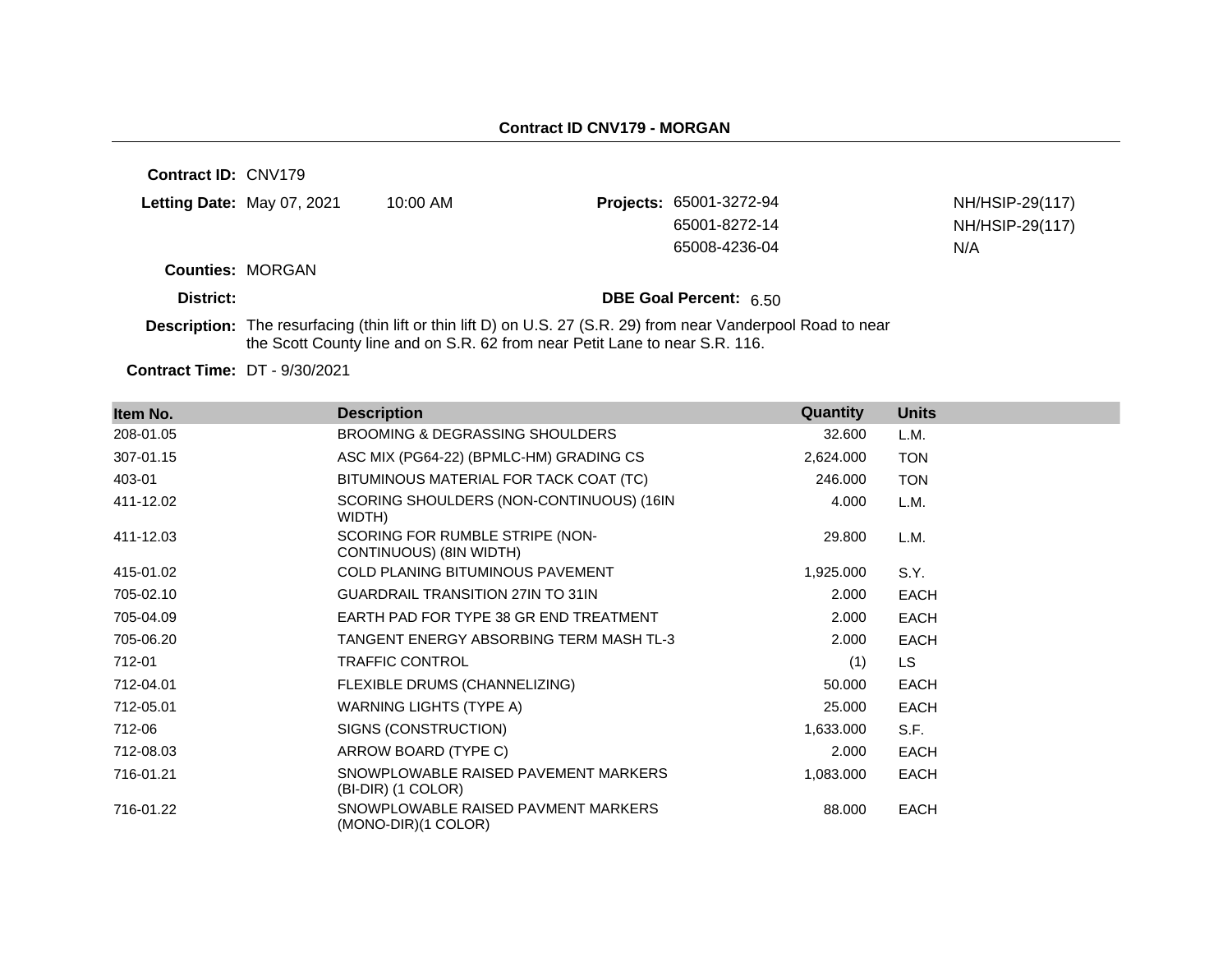# **Contract ID CNV179 - MORGAN**

| Item No.  | <b>Description</b>                                    | Quantity   | <b>Units</b> |
|-----------|-------------------------------------------------------|------------|--------------|
| 716-01.30 | REMOVAL OF SNOWPLOWABLE REFLECTIVE<br><b>MARKER</b>   | 1,171.000  | EACH         |
| 716-02.05 | PLASTIC PAVEMENT MARKING (STOP LINE)                  | 591.000    | L.F.         |
| 716-04.04 | PLASTIC PAVEMENT MARKING (TRANSVERSE<br>SHOULDER)     | 8,938.000  | L.F.         |
| 716-05.20 | PAINTED PAVEMENT MARKING (6" LINE)                    | 17.000     | L.M.         |
| 716-12.02 | ENHANCED FLATLINE THERMO PVMT MRKNG (6IN<br>LINE)     | 11.000     | L.M.         |
| 716-13.02 | SPRAY THERMO PVMT MRKNG (60 mil) (6IN LINE)           | 56,000     | L.M.         |
| 716-13.05 | SPRAY THERMO PVMT MRKNG (60 mil) (6IN DOTTED<br>LINE) | 895.000    | L.F.         |
| 717-01    | <b>MOBILIZATION</b>                                   | (1)        | <b>LS</b>    |
| 411-03.07 | ACS MIX(PG64-22) THIN LIFT ASPHALT                    | 13,139.000 | <b>TON</b>   |
| 411-03.12 | ACS MIX(PG64-22) THIN LIFT D ASPHALT                  | 13,139.000 | <b>TON</b>   |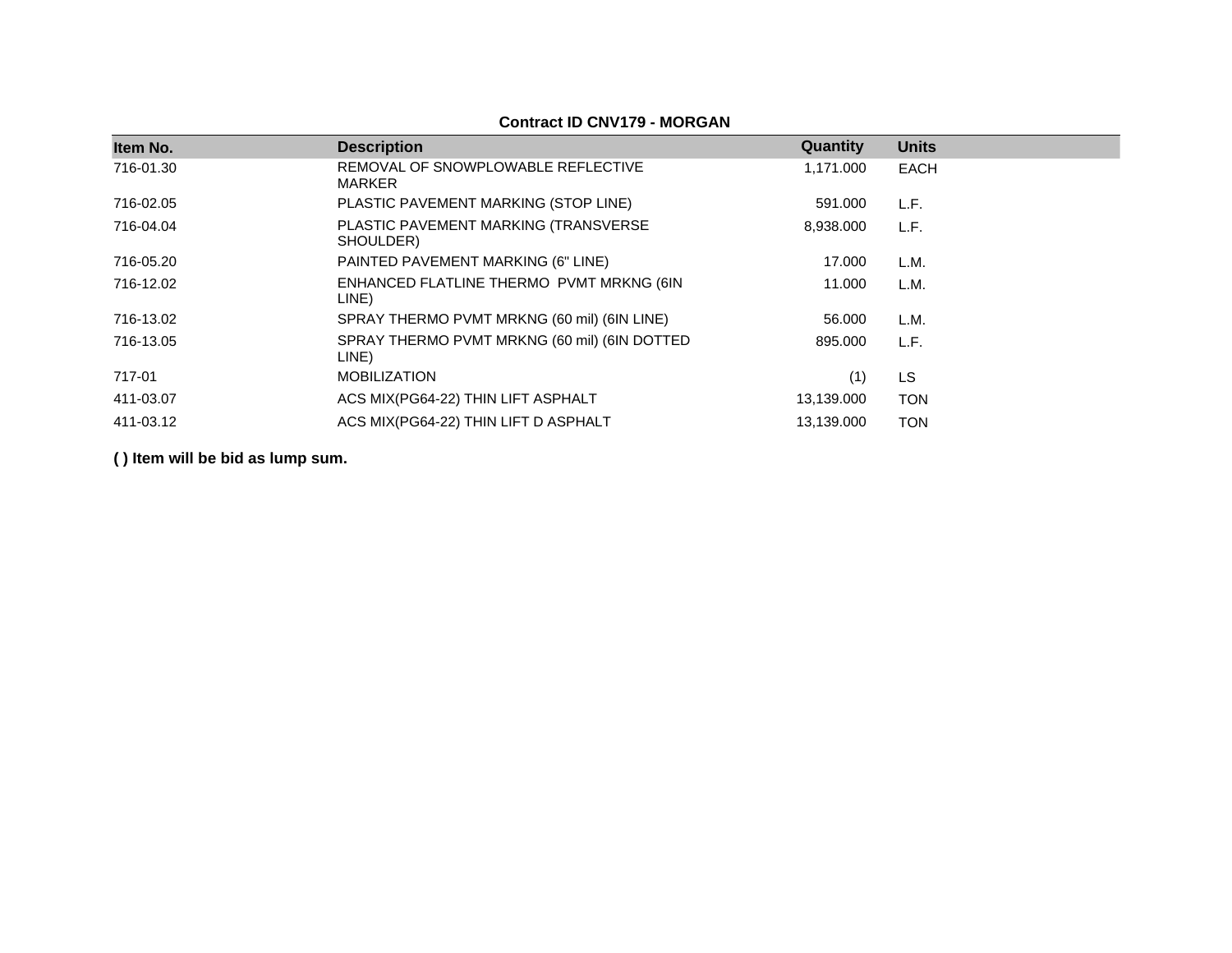**Contract ID:** CNV183

| Letting Date: May 07, 2021 | 10:00 AM                                                                                                | <b>Projects: 66269-3117-44</b> | NH-I-69(100) |
|----------------------------|---------------------------------------------------------------------------------------------------------|--------------------------------|--------------|
|                            |                                                                                                         | 66269-3118-44                  | NH-I-69(101) |
| <b>Counties: OBION</b>     |                                                                                                         |                                |              |
| District:                  |                                                                                                         | <b>DBE Goal Percent: 6.50</b>  |              |
|                            | <b>Department The point on LCO Dreposed from LLC</b> $E_1$ (CD 2) to 0.2 miles equito of LLC 4EM (CD 5) |                                |              |

**Description:** The paving on I-69 Proposed from U.S. 51 (S.R. 3) to 0.2 miles south of U.S. 45W (S.R. 5) and from south of U.S. 45W (S.R. 5)/S.R. 22 to west of S.R. 21.

**Contract Time:** DT - 6/15/2023

| Item No.  | <b>Description</b>                             | <b>Quantity</b> | <b>Units</b> |
|-----------|------------------------------------------------|-----------------|--------------|
| 105-01    | CONSTRUCTION STAKES, LINES AND GRADES          | (1)             | LS.          |
| 109-10.01 | <b>TRAINEE</b>                                 | 5,240.000       | <b>HOUR</b>  |
| 203-01    | ROAD & DRAINAGE EXCAVATION (UNCLASSIFIED)      | 788.000         | C.Y.         |
| 203-03    | BORROW EXCAVATION (UNCLASSIFIED)               | 2,000.000       | C.Y.         |
| 203-07    | <b>FURNISHING &amp; SPREADING TOPSOIL</b>      | 155.000         | C.Y.         |
| 204-08.01 | BACKFILL MATERIAL (FLOWABLE FILL)              | 440.000         | C.Y.         |
| 207-01.01 | SUBGRADE CONSTUCTION AND PREPARATION           | 341.000         | STA.         |
| 209-02.04 | 10" TEMPORARY SLOPE DRAIN                      | 5,750.000       | L.F.         |
| 209-05    | SEDIMENT REMOVAL                               | 701.000         | C.Y.         |
| 209-08.02 | TEMPORARY SILT FENCE (WITH BACKING)            | 4,240.000       | L.F.         |
| 209-08.03 | TEMPORARY SILT FENCE (WITHOUT BACKING)         | 600.000         | L.F.         |
| 209-08.08 | ENHANCED ROCK CHECK DAM                        | 1.000           | <b>EACH</b>  |
| 209-09.03 | SEDIMENT FILTER BAG (15' X 15')                | 2.000           | <b>EACH</b>  |
| 209-40.33 | CATCH BASIN PROTECTION (TYPE D)                | 43.000          | <b>EACH</b>  |
| 303-10.01 | MINERAL AGGREGATE (SIZE 57)                    | 357.000         | <b>TON</b>   |
| 411-12.01 | SCORING SHOULDERS (CONTINUOUS) (16IN<br>WIDTH) | 22,400          | L.M.         |
| 502-07    | <b>SPALL REPAIR</b>                            | 5.000           | S.Y.         |
| 705-01.04 | METAL BEAM GUARD FENCE                         | 125.000         | L.F.         |
| 705-04.09 | EARTH PAD FOR TYPE 38 GR END TREATMENT         | 41.000          | <b>EACH</b>  |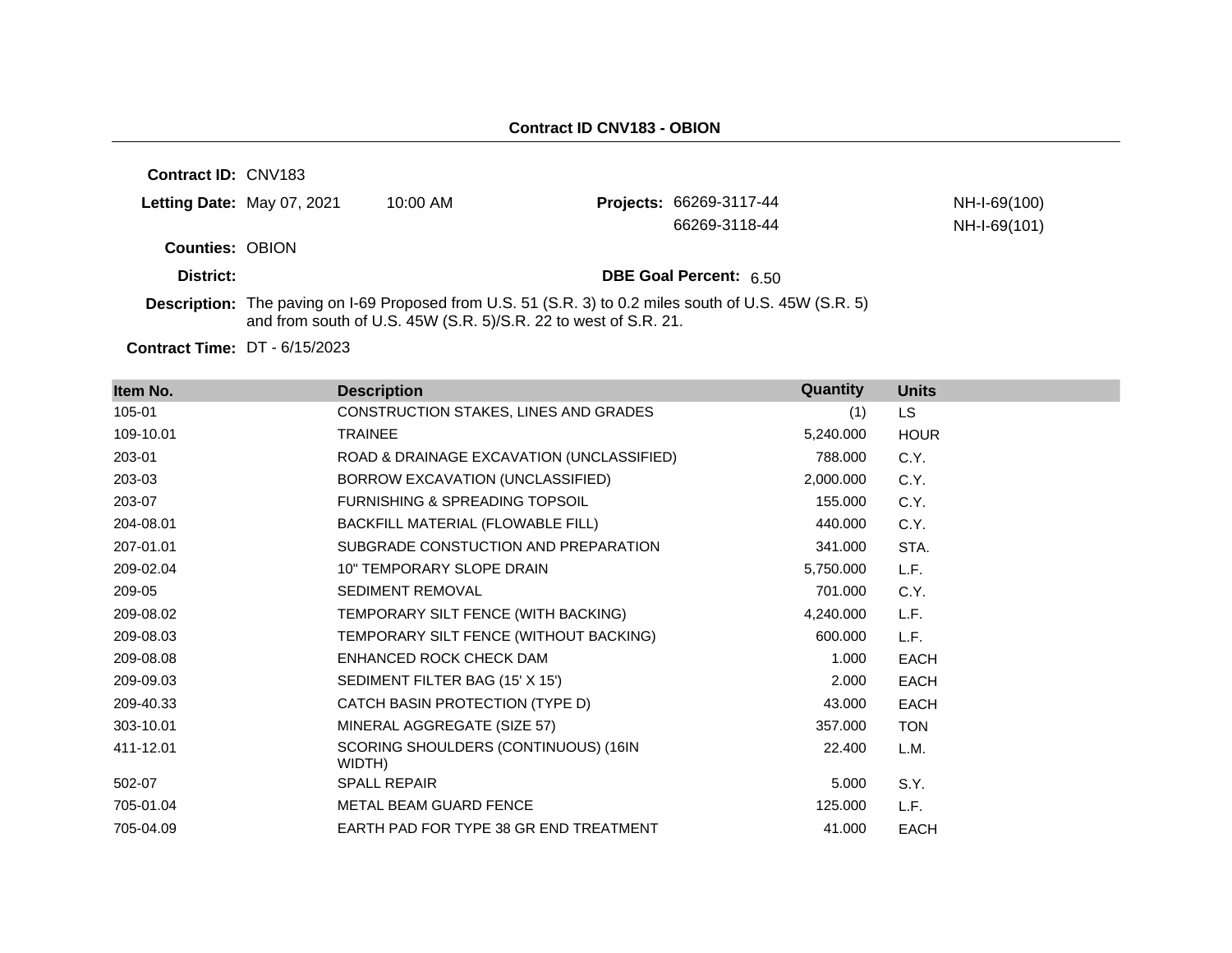| Item No.  | <b>Description</b>                                         | Quantity   | <b>Units</b> |
|-----------|------------------------------------------------------------|------------|--------------|
| 705-06.01 | W BEAM GR (TYPE 2) MASH TL-3                               | 22,400.000 | L.F.         |
| 705-06.10 | GR TERMINALTRAILING END (TYPE 13) MASH TL-3                | 38.000     | <b>EACH</b>  |
| 705-06.20 | TANGENT ENERGY ABSORBING TERM MASH TL-3                    | 54.000     | <b>EACH</b>  |
| 705-06.25 | THRIE BEAM BRIDGE TRANSITION MASH TL-3                     | 25.000     | <b>EACH</b>  |
| 707-03.01 | <b>STOCK FENCE</b>                                         | 700.000    | L.F.         |
| 707-08.11 | HIGH-VISIBILITY CONSTRUCTION FENCE                         | 4,960.000  | L.F.         |
| 709-05.05 | MACHINED RIP-RAP (CLASS A-3)                               | 170.000    | <b>TON</b>   |
| 709-05.06 | MACHINED RIP-RAP (CLASS A-1)                               | 1,044.000  | <b>TON</b>   |
| 710-02    | AGGREGATE UNDERDRAINS (WITH PIPE)                          | 58,255.000 | L.F.         |
| 710-05    | LATERAL UNDERDRAIN                                         | 7,518.000  | L.F.         |
| 710-06.12 | LATERAL UNDERDRAIN ENDWALL (3:1)                           | 14.000     | <b>EACH</b>  |
| 710-06.13 | LATERAL UNDERDRAIN ENDWALL (4:1)                           | 112.000    | <b>EACH</b>  |
| 710-06.15 | LATERAL UNDERDRAIN ENDWALL (6:1)                           | 126.000    | <b>EACH</b>  |
| 711-05.71 | 51IN SINGLE SLOPE CONCRETE BARRIER WALL                    | 196.000    | L.F.         |
| 712-01    | TRAFFIC CONTROL                                            | (1)        | <b>LS</b>    |
| 712-04.01 | FLEXIBLE DRUMS (CHANNELIZING)                              | 84.000     | <b>EACH</b>  |
| 712-06    | SIGNS (CONSTRUCTION)                                       | 498.000    | S.F.         |
| 712-07.03 | TEMPORARY BARRICADES (TYPE III)                            | 48.000     | L.F.         |
| 713-01.01 | CLASS A CONCRETE (FOUNDATION FOR SIGN<br>SUPPORTS)         | 63.000     | C.Y.         |
| 713-01.02 | STEEL BAR REINFORCEMENT (FOUNDATION FOR<br>SIGN SUPPORTS)  | 16,738.000 | LB.          |
| 713-02.04 | DELINEATOR (MILE MARKER) & STEEL POST                      | 12.000     | <b>EACH</b>  |
| 713-02.14 | FLEXIBLE DELINEATOR (WHITE)                                | 415.000    | EACH         |
| 713-02.15 | FLEXIBLE DELINEATOR (YELLOW)                               | 94.000     | <b>EACH</b>  |
| 713-06    | STEEL I-BEAMS & WF-BEAMS(BREAKAWAY) SIGN<br><b>SUPPORT</b> | 42,575.000 | LB.          |
| 713-09.01 | STEEL OVERHEAD SIGN STRUCTURE (SPAN___)<br>(SPAN 78 FT)    | 5.000      | <b>EACH</b>  |
| 713-09.02 | STEEL OVERHEAD SIGN STRUCTURE (SPAN___)<br>(SPAN 82 FT)    | 1.000      | <b>EACH</b>  |
| 713-11.02 | PERFORATED/KNOCKOUT SQUARE TUBE POST                       | 8,147.000  | LB.          |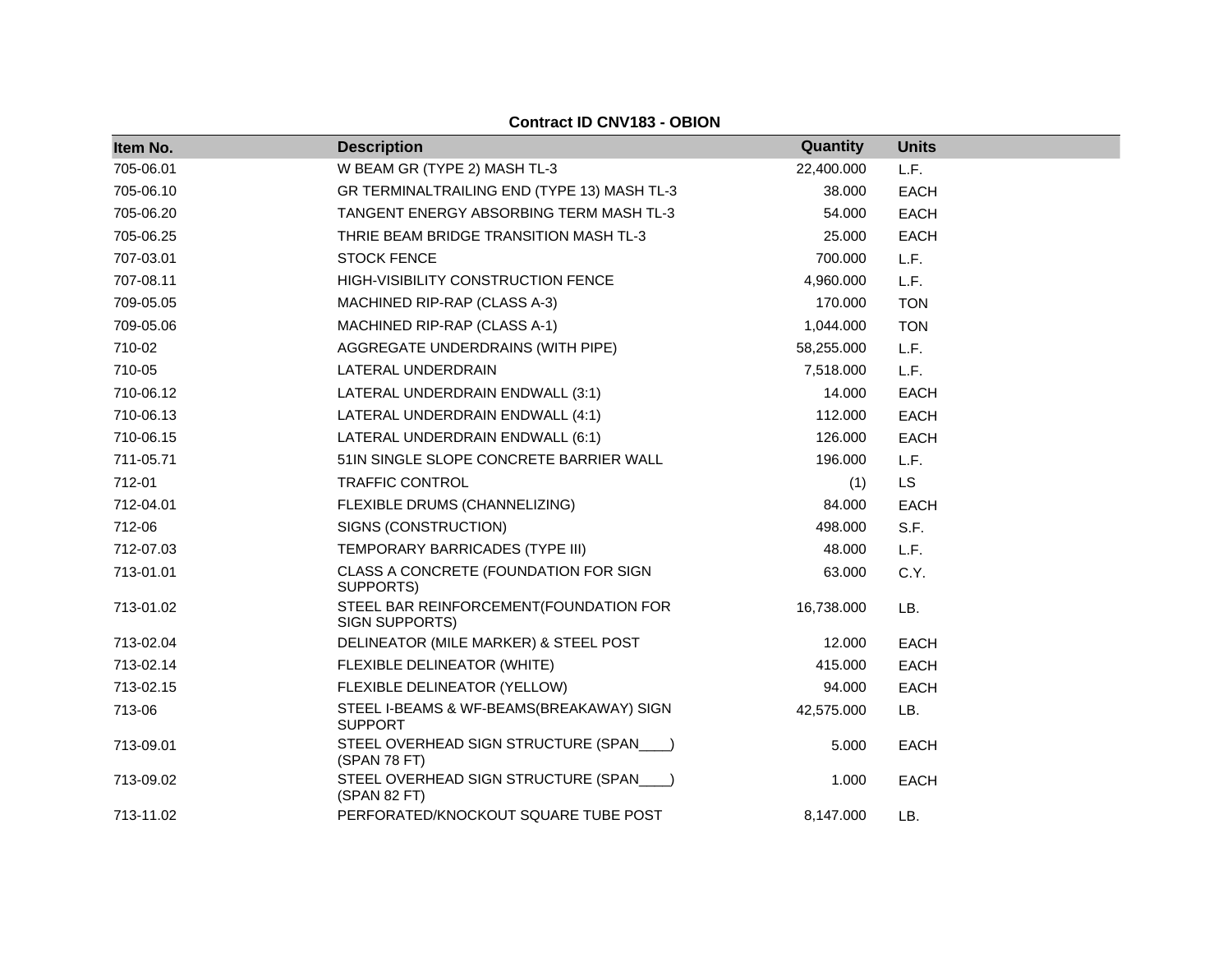| Item No.  | <b>Description</b>                                         | Quantity   | <b>Units</b> |
|-----------|------------------------------------------------------------|------------|--------------|
| 713-11.04 | SURFACE MNT BREAKAWAY BASE FOR SIGN POST                   | 8.000      | <b>EACH</b>  |
| 713-11.05 | SQUARE TUBE SIGN SUPPORT                                   | 1,459.000  | LB.          |
| 713-11.21 | P POST SLIP BASE                                           | 43.000     | <b>EACH</b>  |
| 713-13.02 | FLAT SHEET ALUMINUM SIGNS (0.080" THICK)                   | 842.000    | S.F.         |
| 713-13.03 | FLAT SHEET ALUMINUM SIGNS (0.100" THICK)                   | 2,154.000  | S.F.         |
| 713-14    | EXTRUDED ALUMINUM PANEL SIGNS                              | 5,883.000  | S.F.         |
| 713-17.02 | INSTALL AUXILIARY SUPPORT FOR EXIT NUMBER<br>PANEL         | 19.000     | <b>EACH</b>  |
| 716-01.21 | SNOWPLOWABLE RAISED PAVEMENT MARKERS<br>(BI-DIR) (1 COLOR) | 9.000      | <b>EACH</b>  |
| 716-01.22 | SNOWPLOWABLE RAISED PAVMENT MARKERS<br>(MONO-DIR)(1 COLOR) | 18.000     | <b>EACH</b>  |
| 716-01.23 | SNOWPLOWABLE RAISED PAVEMENT MARKERS<br>(BI-DIR)(2 COLOR)  | 1,441.000  | <b>EACH</b>  |
| 716-01.30 | REMOVAL OF SNOWPLOWABLE REFLECTIVE<br><b>MARKER</b>        | 18.000     | <b>EACH</b>  |
| 716-02.04 | PLASTIC PAVEMENT MARKING(CHANNELIZATION<br>STRIPING)       | 180.000    | S.Y.         |
| 716-02.05 | PLASTIC PAVEMENT MARKING (STOP LINE)                       | 144.000    | L.F.         |
| 716-02.06 | PLASTIC PAVEMENT MARKING (TURN LANE<br>ARROW)              | 18.000     | <b>EACH</b>  |
| 716-02.07 | PLASTIC PAVEMENT MARKING (24" BARRIER LINE)                | 2,619.000  | L.F.         |
| 716-02.12 | PLASTIC PAVEMENT MARKING (8IN LINE)                        | 0.330      | L.M.         |
| 716-03.01 | PLASTIC WORD PAVEMENT MARKING (ONLY)                       | 1.000      | <b>EACH</b>  |
| 716-03.09 | PLASTIC WORD PAVEMENT MARKING (<br>(EXIT)                  | 1.000      | <b>EACH</b>  |
| 716-04.04 | PLASTIC PAVEMENT MARKING (TRANSVERSE<br>SHOULDER)          | 615.000    | L.F.         |
| 716-04.06 | PLASTIC PAVEMENT MARKING (WRONG WAY<br>ARROW)              | 7.000      | <b>EACH</b>  |
| 716-04.07 | PLASTIC PAVEMENT MARKING (EXIT ONLY ARROW)                 | 6.000      | <b>EACH</b>  |
| 716-04.12 | PLASTIC PAVEMENT MARKING (YIELD LINE)                      | 151.000    | S.F.         |
| 716-04.14 | PLASTIC PAVEMENT MARKING (LANE REDUCTION<br>ARROW)         | 18.000     | <b>EACH</b>  |
| 716-08.01 | REMOVAL OF PAVEMENT MARKING (LINE)                         | 12,370.000 | L.F.         |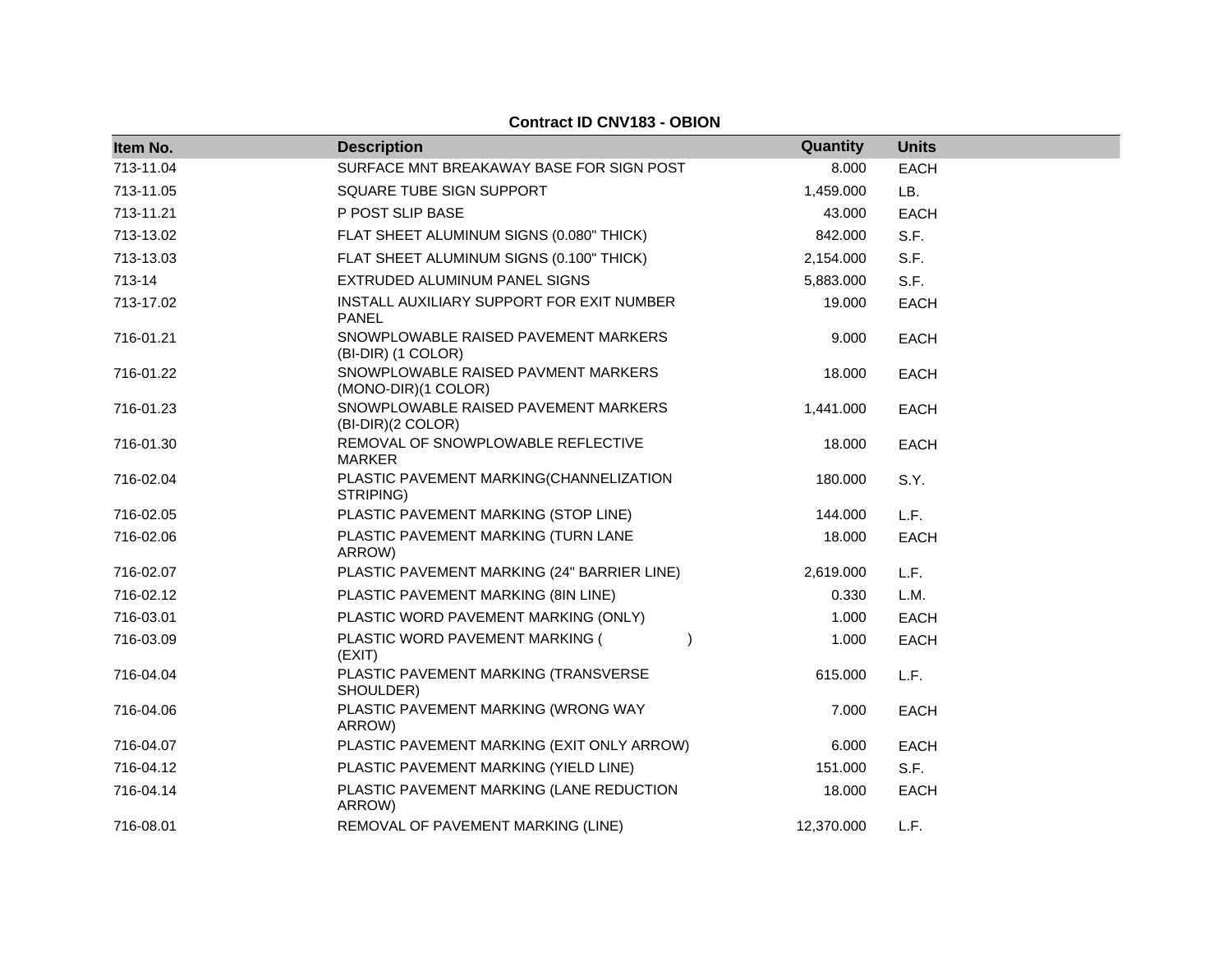| Item No.  | <b>Description</b>                                                     | Quantity    | <b>Units</b> |
|-----------|------------------------------------------------------------------------|-------------|--------------|
| 716-08.06 | REMOVAL OF PAVEMENT MARKING (TURN LANE<br>ARROW)                       | 10.000      | <b>EACH</b>  |
| 716-10.50 | PREFORMED PLASTIC PAVEMENT MARKING<br>(INTERSTATE SHIELD)              | 1.000       | <b>EACH</b>  |
| 716-12.02 | ENHANCED FLATLINE THERMO PVMT MRKNG (6IN<br>LINE)                      | 37.500      | L.M.         |
| 716-12.03 | ENHANCED FLATLINE THERMO PVMT MRKNG (8IN<br><b>BARRIER LINE)</b>       | 10,018.000  | L.F.         |
| 716-12.05 | ENHANCED FLATLINE THERMO PVMT MRKNG (6IN<br>DOTTED LINE)               | 2,713.000   | L.F.         |
| 716-12.09 | ENHANCED FLAT LINE THERMO (12IN LINE)                                  | 3,893.000   | L.F.         |
| 716-12.10 | ENHANCED FLAT LINE THERMO (12IN DOTTED)                                | 1,126.000   | L.F.         |
| 717-01    | <b>MOBILIZATION</b>                                                    | (1)         | LS           |
| 740-10.03 | GEOTEXTILE (TYPE III) (EROSION CONTROL)                                | 461.000     | S.Y.         |
| 740-11.03 | TEMPORARY SEDIMENT TUBE 18IN                                           | 52,720.000  | L.F.         |
| 740-11.04 | TEMPORARY SEDIMENT TUBE 20IN                                           | 54,304.000  | L.F.         |
| 801-03    | WATER (SEEDING & SODDING)                                              | 27.450      | M.G.         |
| 803-01    | SODDING (NEW SOD)                                                      | 2,695.000   | S.Y.         |
| 806-02.03 | PROJECT MOWING                                                         | 6.000       | <b>CYCL</b>  |
| 202-04.21 | REMOVAL OF STRUCTURES (DESCRIPTION, STA.)<br>(PAVEMENT AT BRIDGE ENDS) | (1)         | LS           |
| 604-03.04 | PAVEMENT @ BRIDGE ENDS                                                 | 2,174.000   | S.Y.         |
| 604-10.07 | CONCRETE REMOVAL                                                       | (1)         | LS           |
| 620-03    | CONCRETE PARAPET (DESCRIPTION) (WING POST<br>MODIFICATION)             | 105.000     | L.F.         |
| 740-07.04 | <b>GEOGRID REINFORCEMENT TYPE 2</b>                                    | 8,962.000   | S.Y.         |
| 740-10.04 | GEOTEXTILE (TYPE IV) (STABILIZATION)                                   | 2,700.000   | S.Y.         |
| 203-06    | <b>WATER</b>                                                           | 5.000       | M.G.         |
| 303-01    | MINERAL AGGREGATE, TYPE A BASE, GRADING D                              | 374,618.000 | <b>TON</b>   |
| 307-01.08 | ASPHALT CONCRETE MIX (PG64-22) (BPMB-HM)<br><b>GRADING B-M2</b>        | 7,209.000   | <b>TON</b>   |
| 307-01.22 | ASP. CONC. MIX(PG76-22) (BPMB-HM) GR. A-S                              | 31,701.000  | <b>TON</b>   |
| 307-03.01 | ASPHALT CONCRETE MIX (PG76-22) (BPMB-HM)<br><b>GRADING A</b>           | 81,015.000  | <b>TON</b>   |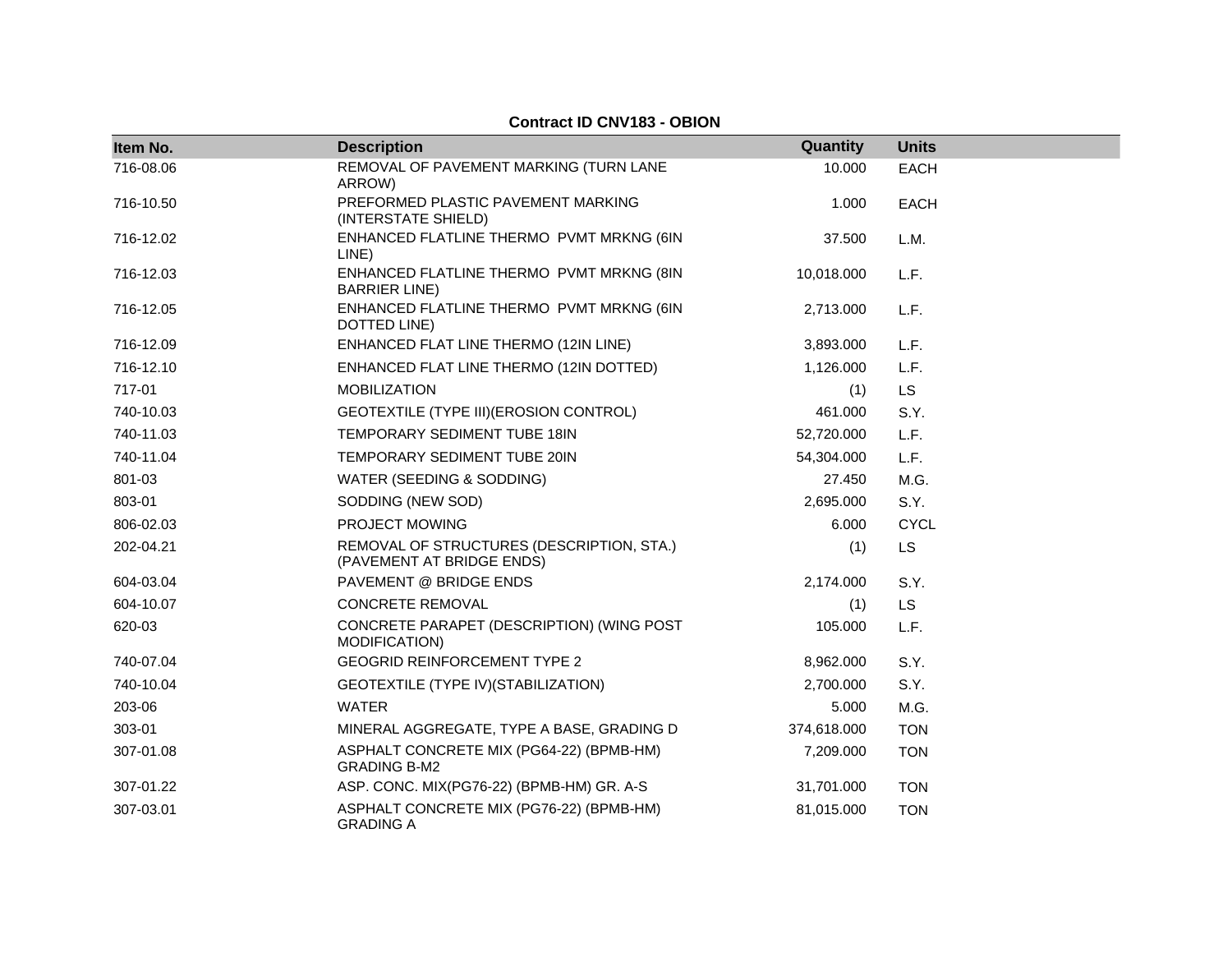| Item No.  | <b>Description</b>                                              | <b>Quantity</b> | <b>Units</b> |
|-----------|-----------------------------------------------------------------|-----------------|--------------|
| 307-03.08 | ASPHALT CONCRETE MIX (PG76-22) (BPMB-HM)<br><b>GRADING B-M2</b> | 25,617.000      | <b>TON</b>   |
| 402-01    | BITUMINOUS MATERIAL FOR PRIME COAT (PC)                         | 441.000         | <b>TON</b>   |
| 402-02    | AGGREGATE FOR COVER MATERIAL (PC)                               | 1,629.000       | <b>TON</b>   |
| 403-01    | BITUMINOUS MATERIAL FOR TACK COAT (TC)                          | 191.000         | <b>TON</b>   |
| 411-01.07 | ACS MIX (PG64-22) GRADING E SHOULDER                            | 3,952.000       | <b>TON</b>   |
| 411-03.10 | ACS MIX(PG76-22) GRADING D                                      | 14,650.000      | <b>TON</b>   |
| 203-06    | <b>WATER</b>                                                    | 991.000         | M.G.         |
| 303-01    | MINERAL AGGREGATE, TYPE A BASE, GRADING D                       | 264,298.000     | <b>TON</b>   |
| 307-01.08 | ASPHALT CONCRETE MIX (PG64-22) (BPMB-HM)<br><b>GRADING B-M2</b> | 7,209.000       | <b>TON</b>   |
| 307-01.22 | ASP. CONC. MIX(PG76-22) (BPMB-HM) GR. A-S                       | 31,701.000      | <b>TON</b>   |
| 307-03.01 | ASPHALT CONCRETE MIX (PG76-22) (BPMB-HM)<br><b>GRADING A</b>    | 81,015.000      | <b>TON</b>   |
| 307-03.08 | ASPHALT CONCRETE MIX (PG76-22) (BPMB-HM)<br><b>GRADING B-M2</b> | 25,617.000      | <b>TON</b>   |
| 309-01.01 | MINERAL AGGREGATE (A-CBC)                                       | 68,943.000      | <b>TON</b>   |
| 309-01.02 | PORTLAND CEMENT (A-CBC)                                         | 3,360.000       | <b>TON</b>   |
| 309-02    | BITUMINOUS MATERIAL (A-CBC)                                     | 198.000         | <b>TON</b>   |
| 402-01    | BITUMINOUS MATERIAL FOR PRIME COAT (PC)                         | 441.000         | <b>TON</b>   |
| 402-02    | AGGREGATE FOR COVER MATERIAL (PC)                               | 1,629.000       | <b>TON</b>   |
| 403-01    | BITUMINOUS MATERIAL FOR TACK COAT (TC)                          | 191.000         | <b>TON</b>   |
| 411-01.07 | ACS MIX (PG64-22) GRADING E SHOULDER                            | 3,952.000       | <b>TON</b>   |
| 411-03.10 | ACS MIX(PG76-22) GRADING D                                      | 14,650.000      | <b>TON</b>   |
|           |                                                                 |                 |              |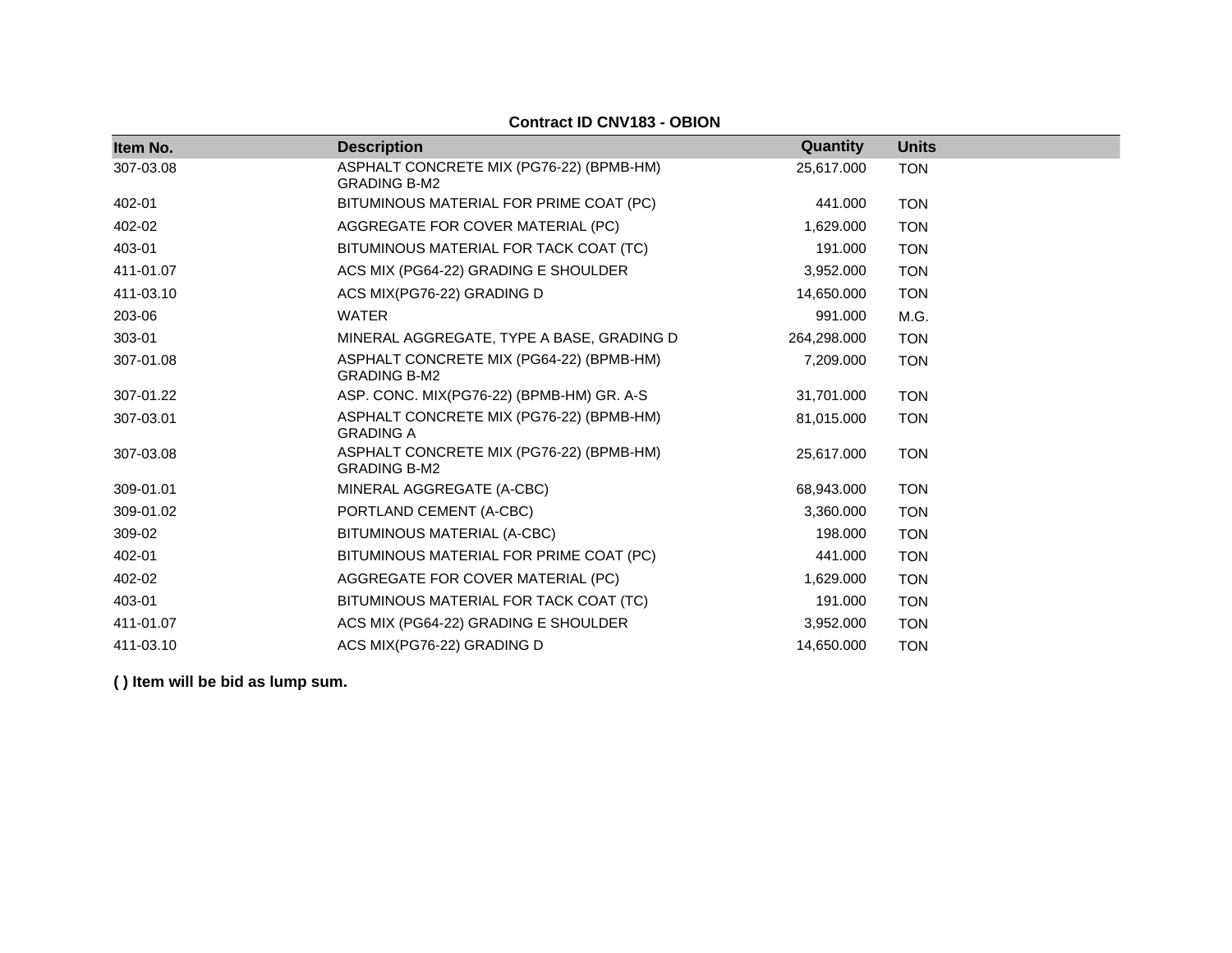| <b>Contract ID: CNV181</b> |                                   |                                                                                         |                                                                                                           |                  |
|----------------------------|-----------------------------------|-----------------------------------------------------------------------------------------|-----------------------------------------------------------------------------------------------------------|------------------|
|                            | <b>Letting Date:</b> May 07, 2021 | $10:00$ AM                                                                              | Projects: 67001-3297-94                                                                                   | NH/HSIP-111(121) |
|                            |                                   |                                                                                         | 67001-8297-14                                                                                             | NH/HSIP-111(121) |
|                            |                                   |                                                                                         | 67002-4241-04                                                                                             | N/A              |
|                            | <b>Counties: OVERTON</b>          |                                                                                         |                                                                                                           |                  |
| District:                  |                                   |                                                                                         | <b>DBE Goal Percent: 7.00</b>                                                                             |                  |
|                            | $10.96$ ).                        | 13.98) and on S.R. 52 from near S.R. 111 (L.M. 10.23) to north of S.R. 52/S.R. 85 (L.M. | Description: The resurfacing on S.R. 111 from south of East Volunteer Drive (L.M. 9.39) to S.R. 294 (L.M. |                  |

**Contract Time:** DT - 10/31/2021

| Item No.  | <b>Description</b>                                              | <b>Quantity</b> | <b>Units</b> |
|-----------|-----------------------------------------------------------------|-----------------|--------------|
| 307-02.08 | ASPHALT CONCRETE MIX (PG70-22) (BPMB-HM)<br><b>GRADING B-M2</b> | 467.000         | <b>TON</b>   |
| 403-01    | BITUMINOUS MATERIAL FOR TACK COAT (TC)                          | 16.000          | <b>TON</b>   |
| 403-02.01 | <b>TRACKLESS TACK COAT</b>                                      | 76.000          | <b>TON</b>   |
| 411-01.07 | ACS MIX (PG64-22) GRADING E SHOULDER                            | 1,035.000       | <b>TON</b>   |
| 411-01.10 | ACS MIX(PG64-22) GRADING D                                      | 2,363.000       | <b>TON</b>   |
| 411-02.10 | ACS MIX(PG70-22) GRADING D                                      | 10,256.000      | <b>TON</b>   |
| 411-12.01 | SCORING SHOULDERS (CONTINUOUS) (16IN<br>WIDTH)                  | 0.700           | L.M.         |
| 411-12.03 | SCORING FOR RUMBLE STRIPE (NON-<br>CONTINUOUS) (8IN WIDTH)      | 6.700           | L.M.         |
| 415-01.01 | <b>COLD PLANING BITUMINOUS PAVEMENT</b>                         | 13,988.000      | <b>TON</b>   |
| 611-01.20 | ADJUSTMENT OF EXISTING MANHOLE                                  | 4.000           | <b>EACH</b>  |
| 611-09.01 | ADJUSTMENT OF EXISTING CATCHBASIN                               | 32.000          | <b>EACH</b>  |
| 701-01.01 | CONCRETE SIDEWALK (4 ")                                         | 86.000          | S.F.         |
| 701-02.01 | CONCRETE CURB RAMP (RETROFIT)                                   | 102.000         | S.F.         |
| 701-02.06 | DETECTABLE WARNING SURFACE<br>(REHABILITATION)                  | 54.000          | S.F.         |
| 702-03    | <b>CONCRETE COMBINED CURB &amp; GUTTER</b>                      | 3.400           | C.Y.         |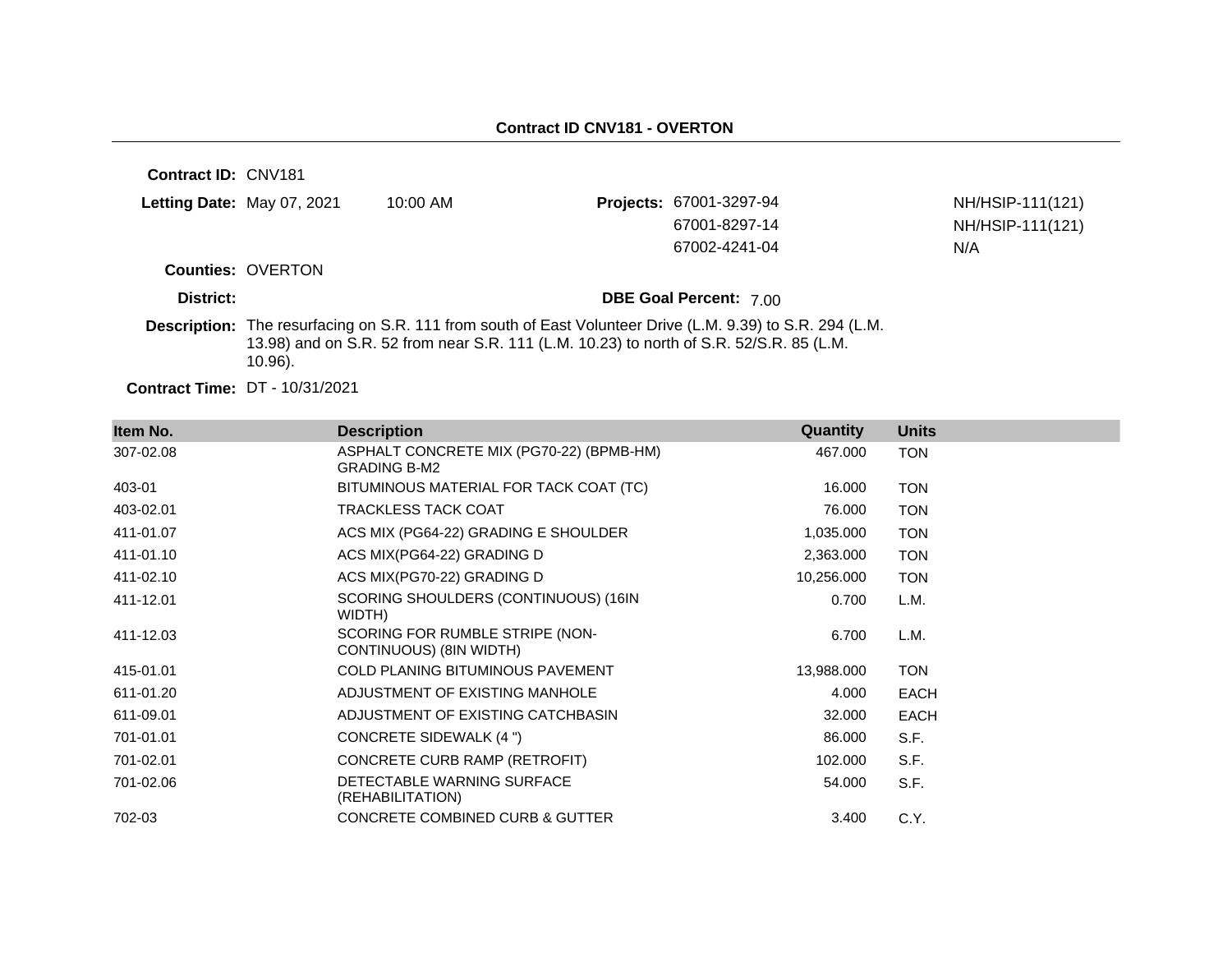**Contract ID CNV181 - OVERTON**

| Item No.  | <b>Description</b>                                         | Quantity  | <b>Units</b> |
|-----------|------------------------------------------------------------|-----------|--------------|
| 712-01    | <b>TRAFFIC CONTROL</b>                                     | (1)       | LS           |
| 712-04.01 | FLEXIBLE DRUMS (CHANNELIZING)                              | 138,000   | <b>EACH</b>  |
| 712-05.03 | <b>WARNING LIGHTS (TYPE C)</b>                             | 42.000    | <b>EACH</b>  |
| 712-06    | SIGNS (CONSTRUCTION)                                       | 1,718.000 | S.F.         |
| 712-07.03 | TEMPORARY BARRICADES (TYPE III)                            | 240.000   | L.F.         |
| 712-08.03 | ARROW BOARD (TYPE C)                                       | 2.000     | <b>EACH</b>  |
| 713-16.01 | CHANGEABLE MESSAGE SIGN UNIT                               | 6.000     | <b>EACH</b>  |
| 713-16.21 | SIGNS (DESCRIPTION) (SPEED LIMIT 40 MPH (R2-1)             | 1.000     | <b>EACH</b>  |
| 716-01.21 | SNOWPLOWABLE RAISED PAVEMENT MARKERS<br>(BI-DIR) (1 COLOR) | 800.000   | <b>EACH</b>  |
| 716-01.23 | SNOWPLOWABLE RAISED PAVEMENT MARKERS<br>(BI-DIR)(2 COLOR)  | 550.000   | <b>EACH</b>  |
| 716-01.30 | REMOVAL OF SNOWPLOWABLE REFLECTIVE<br>MARKER               | 1,350.000 | <b>EACH</b>  |
| 716-02.04 | PLASTIC PAVEMENT MARKING(CHANNELIZATION<br>STRIPING)       | 891.000   | S.Y.         |
| 716-02.05 | PLASTIC PAVEMENT MARKING (STOP LINE)                       | 1,341.000 | L.F.         |
| 716-02.06 | PLASTIC PAVEMENT MARKING (TURN LANE<br>ARROW)              | 48.000    | <b>EACH</b>  |
| 716-02.08 | PLASTIC PAVEMENT MARKING (8" DOTTED LINE)                  | 25.000    | L.F.         |
| 716-02.11 | PLASTIC PAVEMENT MARKING (6" DOTTED LINE)                  | 316.000   | L.F.         |
| 716-03.01 | PLASTIC WORD PAVEMENT MARKING (ONLY)                       | 3.000     | <b>EACH</b>  |
| 716-03.03 | PLASTIC WORD PAVEMENT MARKING (STOP<br>AHEAD)              | 1.000     | <b>EACH</b>  |
| 716-04.01 | PLASTIC PAVEMENT MARKING (STRAIGHT-TURN<br>ARROW)          | 1.000     | <b>EACH</b>  |
| 716-04.05 | PLASTIC PAVEMENT MARKING (STRAIGHT ARROW)                  | 3.000     | <b>EACH</b>  |
| 716-04.10 | PLASTIC PAVEMENT MARKING (HANDICAP SYMBOL)                 | 1.000     | <b>EACH</b>  |
| 716-04.14 | PLASTIC PAVEMENT MARKING (LANE REDUCTION<br>ARROW)         | 2.000     | <b>EACH</b>  |
| 716-05.20 | PAINTED PAVEMENT MARKING (6" LINE)                         | 24.200    | L.M.         |
| 716-12.02 | ENHANCED FLATLINE THERMO PVMT MRKNG (6IN<br>LINE)          | 24.100    | L.M.         |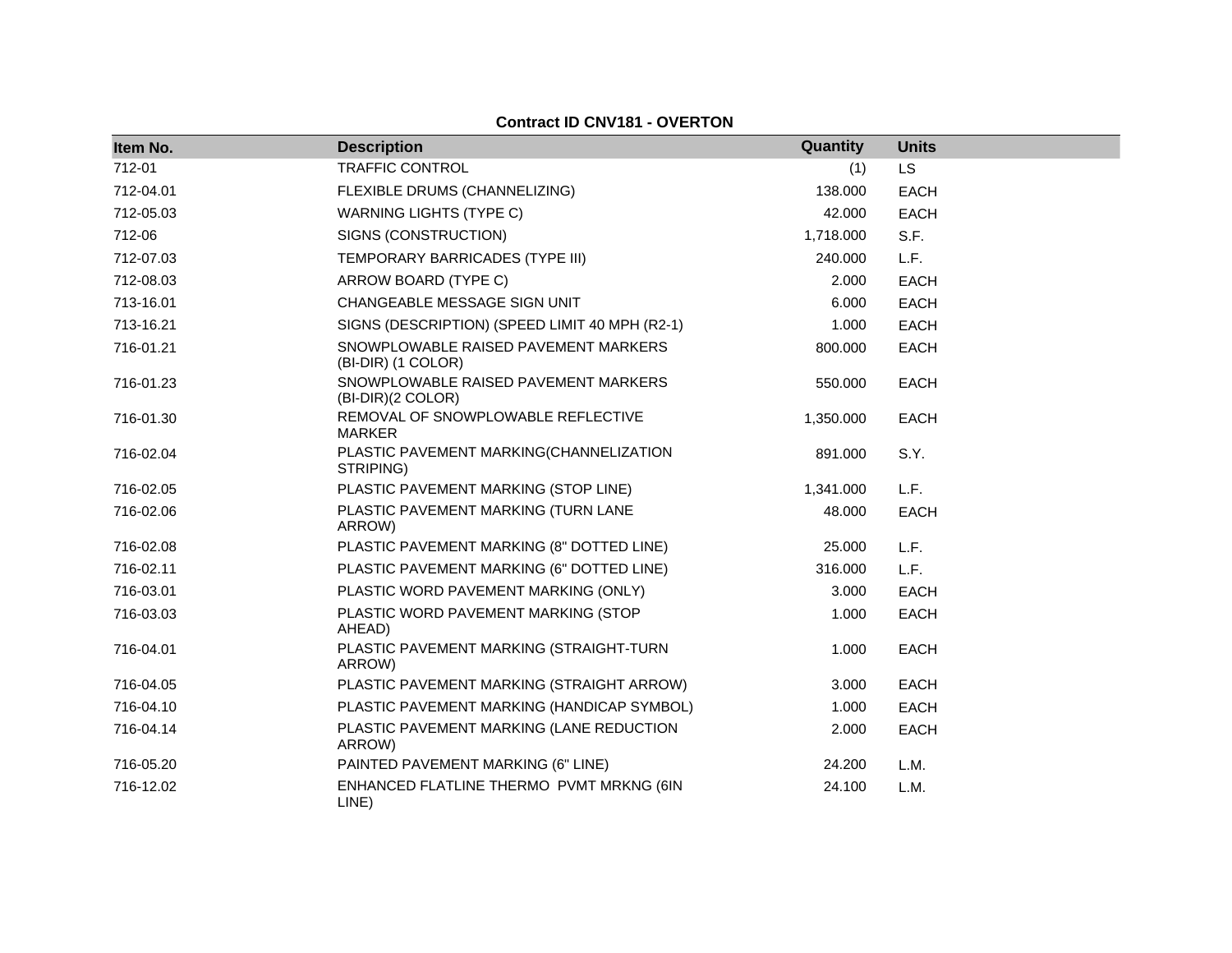# **Contract ID CNV181 - OVERTON**

| Item No.  | <b>Description</b>                                       | Quantity   | <b>Units</b> |
|-----------|----------------------------------------------------------|------------|--------------|
| 716-12.05 | ENHANCED FLATLINE THERMO PVMT MRKNG (6IN<br>DOTTED LINE) | 316,000    | L.F.         |
| 717-01    | <b>MOBILIZATION</b>                                      | (1)        | LS           |
| 730-14.02 | <b>SAW SLOT</b>                                          | 6,921.000  | L.F.         |
| 730-14.03 | <b>LOOP WIRE</b>                                         | 18.215.000 | L.F          |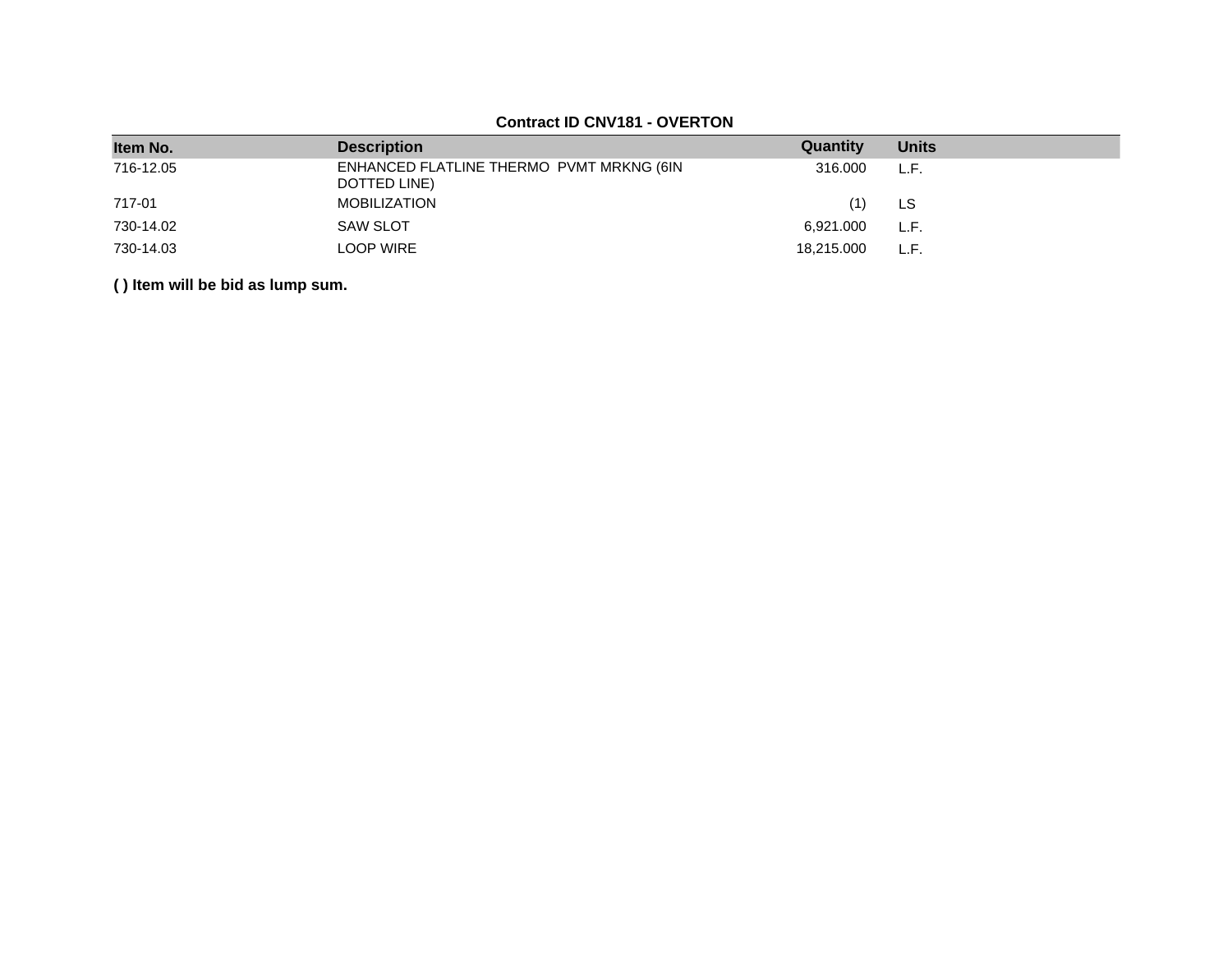| <b>Contract ID: CNV200</b> |                            |            |                                                                                                             |            |
|----------------------------|----------------------------|------------|-------------------------------------------------------------------------------------------------------------|------------|
|                            | Letting Date: May 07, 2021 | $10:00$ AM | <b>Projects: 70006-8247-14</b>                                                                              | STP-68(59) |
| <b>Counties: POLK</b>      |                            |            |                                                                                                             |            |
| District:                  |                            |            | <b>DBE Goal Percent: 4.00</b>                                                                               |            |
|                            | $6.18$ ).                  |            | <b>Description:</b> The resurfacing on S.R. 68 from the Monroe County line (L.M. 0.00) to Waller Road (L.M. |            |

**Contract Time:** DT - 10/31/2021

| Item No.  | <b>Description</b>                                              | Quantity   | <b>Units</b> |
|-----------|-----------------------------------------------------------------|------------|--------------|
| 307-01.08 | ASPHALT CONCRETE MIX (PG64-22) (BPMB-HM)<br><b>GRADING B-M2</b> | 100.000    | <b>TON</b>   |
| 403-01    | BITUMINOUS MATERIAL FOR TACK COAT (TC)                          | 47.000     | <b>TON</b>   |
| 403-01.10 | HIGH PERFORMANCE FOG SEALS                                      | 522.000    | S.Y.         |
| 411-01.10 | ACS MIX(PG64-22) GRADING D                                      | 7,107.000  | <b>TON</b>   |
| 411-12.03 | SCORING FOR RUMBLE STRIPE (NON-<br>CONTINUOUS) (8IN WIDTH)      | 9.600      | L.M.         |
| 415-01.01 | COLD PLANING BITUMINOUS PAVEMENT                                | 11,881.000 | <b>TON</b>   |
| 712-01    | <b>TRAFFIC CONTROL</b>                                          | (1)        | LS.          |
| 712-04.01 | FLEXIBLE DRUMS (CHANNELIZING)                                   | 25.000     | <b>EACH</b>  |
| 712-05.03 | WARNING LIGHTS (TYPE C)                                         | 18.000     | <b>EACH</b>  |
| 712-06    | SIGNS (CONSTRUCTION)                                            | 968,000    | S.F.         |
| 713-16.01 | CHANGEABLE MESSAGE SIGN UNIT                                    | 2.000      | <b>EACH</b>  |
| 716-01.21 | SNOWPLOWABLE RAISED PAVEMENT MARKERS<br>(BI-DIR) (1 COLOR)      | 396.000    | <b>EACH</b>  |
| 716-01.30 | REMOVAL OF SNOWPLOWABLE REFLECTIVE<br><b>MARKER</b>             | 330.000    | EACH         |
| 716-02.05 | PLASTIC PAVEMENT MARKING (STOP LINE)                            | 100.000    | L.F.         |
| 716-05.20 | PAINTED PAVEMENT MARKING (6" LINE)                              | 35.600     | L.M.         |
| 716-12.02 | ENHANCED FLATLINE THERMO PVMT MRKNG (6IN<br>LINE)               | 23.700     | L.M.         |
| 717-01    | <b>MOBILIZATION</b>                                             | (1)        | LS           |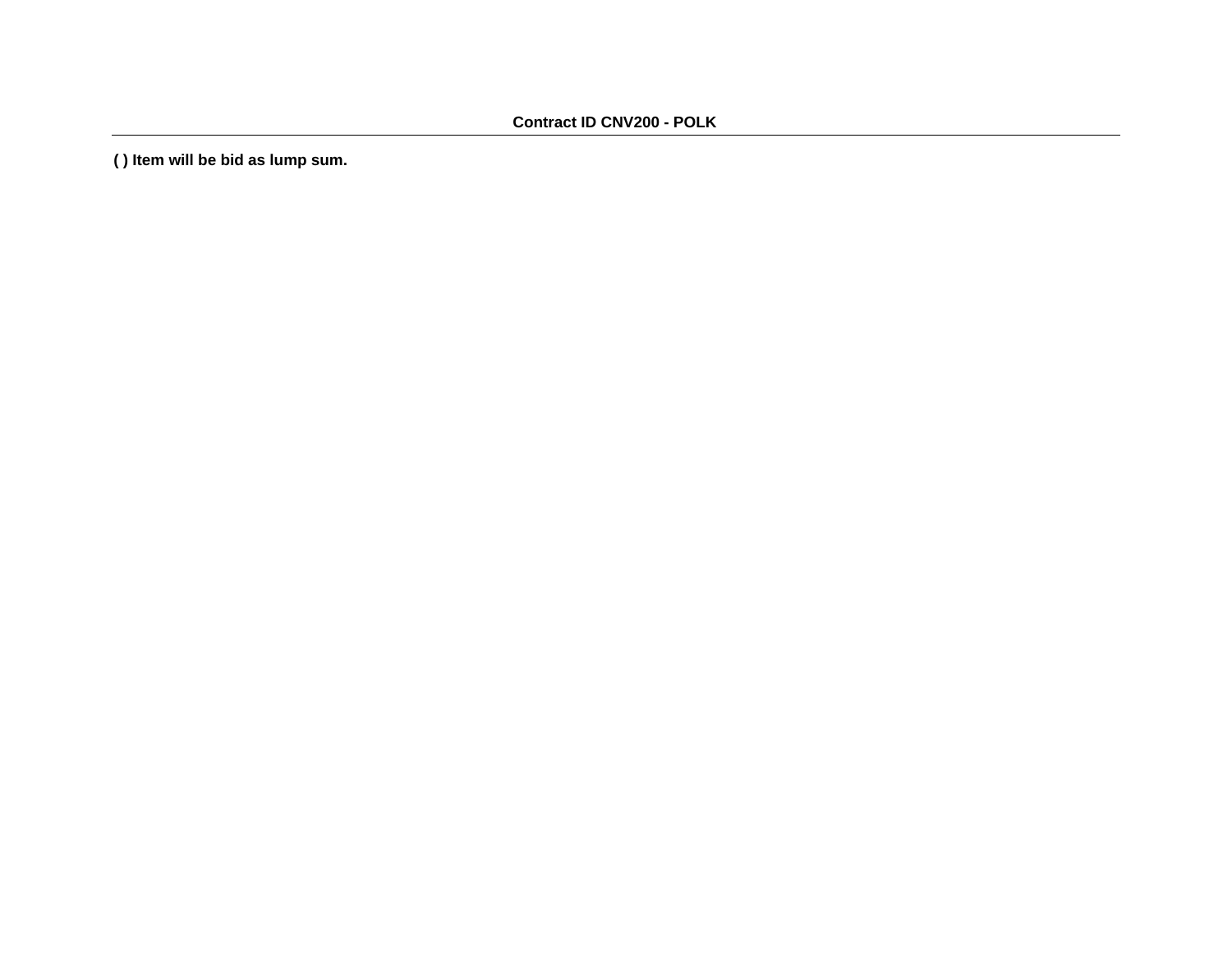**Contract ID:** CNV182 **Letting Date:** May 07, 2021 10:00 AM **Projects:** 72079-3215-94 **Counties:** RHEA **District: District: DBE Goal Percent:** 6.00 **Contract Time:** DT - 10/31/2021 **Description:** The resurfacing on U.S. 27 (S.R. 29) from near Welch Street (L.M. 6.90) to north of Payne Lane (L.M. 11.03). NH/HSIP-29(118) 72079-8215-14 NH/HSIP-29(118)

| Item No.  | <b>Description</b>                                 | <b>Quantity</b> | <b>Units</b> |
|-----------|----------------------------------------------------|-----------------|--------------|
| 209-40.33 | CATCH BASIN PROTECTION (TYPE D)                    | 30.000          | <b>EACH</b>  |
| 303-01    | MINERAL AGGREGATE, TYPE A BASE, GRADING D          | 607.000         | <b>TON</b>   |
| 403-02.01 | <b>TRACKLESS TACK COAT</b>                         | 81.000          | <b>TON</b>   |
| 411-01.07 | ACS MIX (PG64-22) GRADING E SHOULDER               | 3,287.000       | <b>TON</b>   |
| 411-02.10 | ACS MIX(PG70-22) GRADING D                         | 9,177.000       | <b>TON</b>   |
| 411-12.01 | SCORING SHOULDERS (CONTINUOUS) (16IN<br>WIDTH)     | 2.400           | L.M.         |
| 411-12.02 | SCORING SHOULDERS (NON-CONTINUOUS) (16IN<br>WIDTH) | 7.400           | L.M.         |
| 415-01.01 | <b>COLD PLANING BITUMINOUS PAVEMENT</b>            | 12,270.000      | <b>TON</b>   |
| 604-10.44 | <b>EXPANSION JOINT REPAIRS</b>                     | 6,950.000       | L.F.         |
| 611-09.01 | ADJUSTMENT OF EXISTING CATCHBASIN                  | 30.000          | <b>EACH</b>  |
| 701-01.01 | <b>CONCRETE SIDEWALK (4 ")</b>                     | 1,740.000       | S.F.         |
| 701-02.01 | CONCRETE CURB RAMP (RETROFIT)                      | 2,854.000       | S.F.         |
| 702-01    | <b>CONCRETE CURB</b>                               | 2.500           | C.Y.         |
| 702-03    | <b>CONCRETE COMBINED CURB &amp; GUTTER</b>         | 33.800          | C.Y.         |
| 712-01    | <b>TRAFFIC CONTROL</b>                             | (1)             | LS.          |
| 712-04.01 | FLEXIBLE DRUMS (CHANNELIZING)                      | 140.000         | <b>EACH</b>  |
| 712-05.03 | WARNING LIGHTS (TYPE C)                            | 43.000          | <b>EACH</b>  |
| 712-06    | SIGNS (CONSTRUCTION)                               | 1,636.000       | S.F.         |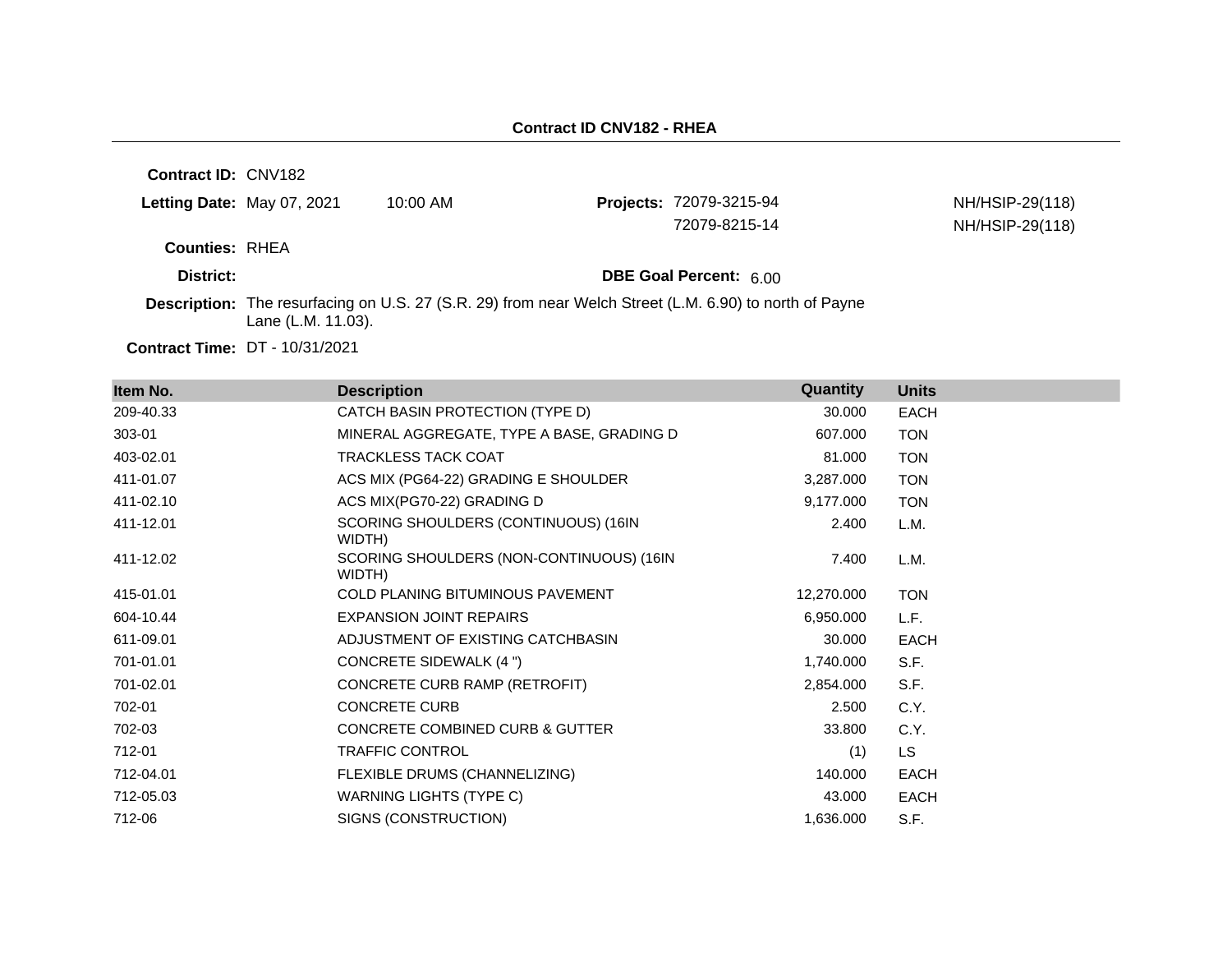| Item No.  | <b>Description</b>                                         | Quantity  | <b>Units</b> |
|-----------|------------------------------------------------------------|-----------|--------------|
| 712-07.03 | TEMPORARY BARRICADES (TYPE III)                            | 224.000   | L.F.         |
| 712-08.03 | ARROW BOARD (TYPE C)                                       | 2.000     | <b>EACH</b>  |
| 713-02.30 | <b>FLEXIBLE TUBULAR DELINEATOR</b>                         | 8.000     | <b>EACH</b>  |
|           | CHANGEABLE MESSAGE SIGN UNIT                               | 2.000     |              |
| 713-16.01 |                                                            |           | <b>EACH</b>  |
| 716-01.21 | SNOWPLOWABLE RAISED PAVEMENT MARKERS<br>(BI-DIR) (1 COLOR) | 349.000   | <b>EACH</b>  |
| 716-01.22 | SNOWPLOWABLE RAISED PAVMENT MARKERS<br>(MONO-DIR)(1 COLOR) | 349.000   | <b>EACH</b>  |
| 716-01.23 | SNOWPLOWABLE RAISED PAVEMENT MARKERS<br>(BI-DIR)(2 COLOR)  | 80.000    | <b>EACH</b>  |
| 716-02.03 | PLASTIC PAVEMENT MARKING (CROSS-WALK)                      | 870.000   | L.F.         |
| 716-02.04 | PLASTIC PAVEMENT MARKING(CHANNELIZATION<br>STRIPING)       | 51.000    | S.Y.         |
| 716-02.05 | PLASTIC PAVEMENT MARKING (STOP LINE)                       | 564.000   | L.F.         |
| 716-02.06 | PLASTIC PAVEMENT MARKING (TURN LANE<br>ARROW)              | 9.000     | <b>EACH</b>  |
| 716-04.02 | PLASTIC PAVEMENT MARKING(DOUBLE TURNING<br>ARROW)          | 18.000    | <b>EACH</b>  |
| 716-04.12 | PLASTIC PAVEMENT MARKING (YIELD LINE)                      | 60.000    | S.F.         |
| 716-05.20 | PAINTED PAVEMENT MARKING (6" LINE)                         | 20.100    | L.M.         |
| 716-12.02 | ENHANCED FLATLINE THERMO PVMT MRKNG (6IN<br>LINE)          | 20.100    | L.M.         |
| 716-12.06 | ENHANCED FLAT LINE THERMO (8IN LINE)                       | 1,014.000 | L.F.         |
| 717-01    | <b>MOBILIZATION</b>                                        | (1)       | LS.          |
| 730-14.02 | <b>SAW SLOT</b>                                            | 1,020.000 | L.F.         |
| 730-14.03 | <b>LOOP WIRE</b>                                           | 2,740.000 | L.F.         |

**Contract ID CNV182 - RHEA**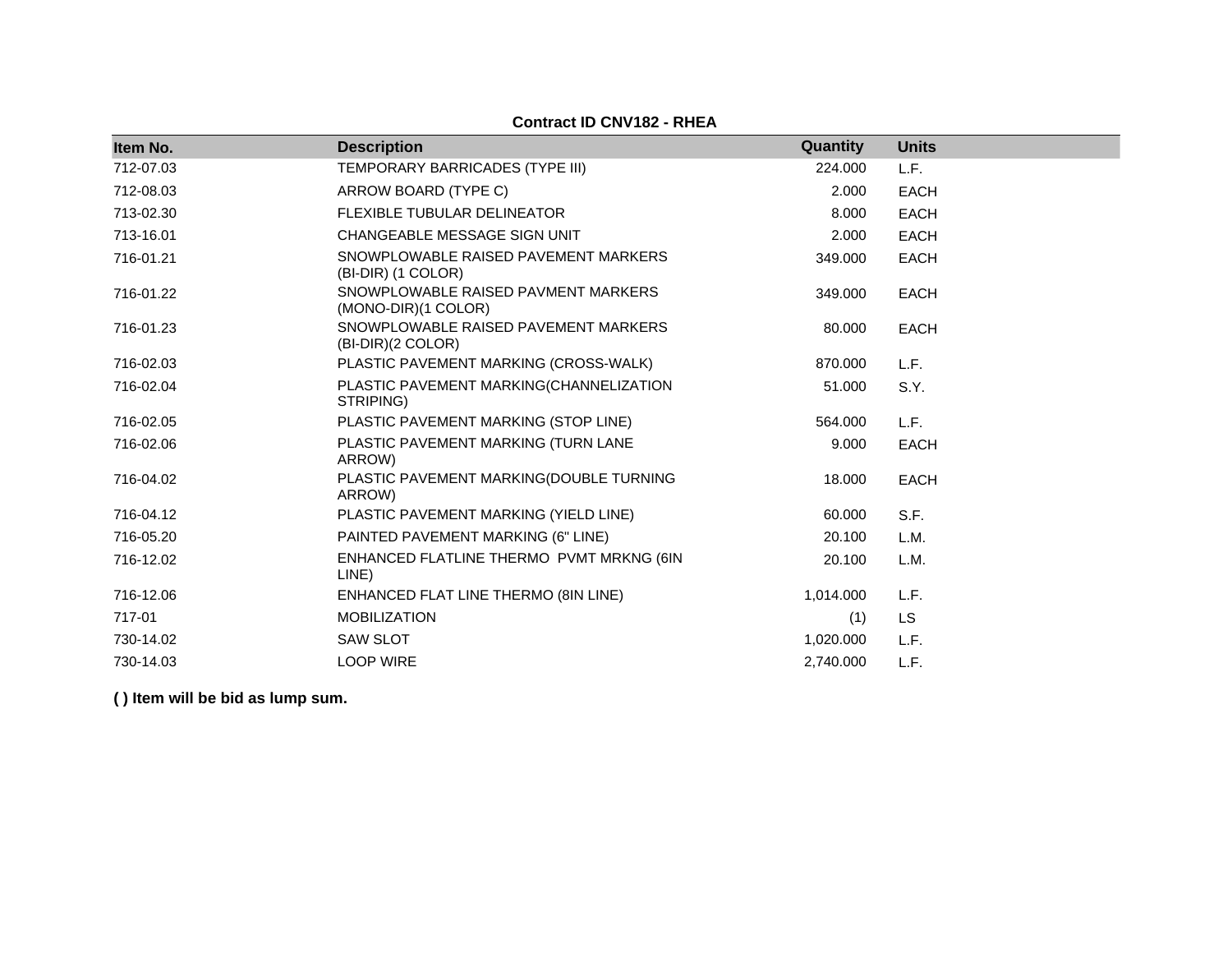| <b>Contract ID: CNV100</b>            |              |                                                                                                                                                                                                                  |                               |                 |
|---------------------------------------|--------------|------------------------------------------------------------------------------------------------------------------------------------------------------------------------------------------------------------------|-------------------------------|-----------------|
| Letting Date: May 07, 2021            |              | $10:00$ AM                                                                                                                                                                                                       | Projects: 72002-3207-94       | STP/HSIP-378(8) |
|                                       |              |                                                                                                                                                                                                                  | 72002-8207-14                 | STP/HSIP-378(8) |
|                                       |              |                                                                                                                                                                                                                  | 72004-3237-94                 | STP/HSIP-30(89) |
|                                       |              |                                                                                                                                                                                                                  | 72004-8237-14                 | STP/HSIP-30(89) |
| <b>Counties: RHEA</b>                 |              |                                                                                                                                                                                                                  |                               |                 |
| District:                             |              |                                                                                                                                                                                                                  | <b>DBE Goal Percent: 6.00</b> |                 |
|                                       | (L.M. 9.15). | <b>Description:</b> The resurfacing on S.R. 378 from U.S. 27 (S.R. 29) (L.M. 0.00) to west of U.S. 27 (S.R. 29)<br>(L.M. 1.61) and on S.R. 30 from east of Railroad Street (L.M. 8.70) to near U.S. 27 (S.R. 29) |                               |                 |
| <b>Contract Time: DT - 10/31/2021</b> |              |                                                                                                                                                                                                                  |                               |                 |

| Item No.  | <b>Description</b>                         | Quantity  | <b>Units</b> |
|-----------|--------------------------------------------|-----------|--------------|
| 209-40.33 | CATCH BASIN PROTECTION (TYPE D)            | 44.000    | <b>EACH</b>  |
| 403-02.01 | TRACKLESS TACK COAT                        | 24.000    | <b>TON</b>   |
| 411-01.10 | ACS MIX(PG64-22) GRADING D                 | 3,587.000 | <b>TON</b>   |
| 415-01.01 | <b>COLD PLANING BITUMINOUS PAVEMENT</b>    | 3,828.000 | <b>TON</b>   |
| 611-09.01 | ADJUSTMENT OF EXISTING CATCHBASIN          | 44.000    | <b>EACH</b>  |
| 701-02.01 | CONCRETE CURB RAMP (RETROFIT)              | 6,590.000 | S.F.         |
| 702-01    | <b>CONCRETE CURB</b>                       | 11.300    | C.Y.         |
| 702-03    | <b>CONCRETE COMBINED CURB &amp; GUTTER</b> | 37.600    | C.Y.         |
| 712-01    | TRAFFIC CONTROL                            | (1)       | LS.          |
| 712-04.01 | FLEXIBLE DRUMS (CHANNELIZING)              | 65.000    | <b>EACH</b>  |
| 712-06    | SIGNS (CONSTRUCTION)                       | 1,730.000 | S.F.         |
| 712-07.03 | TEMPORARY BARRICADES (TYPE III)            | 260.000   | L.F.         |
| 713-02.21 | SIGN POST DELINEATION ENHANCEMENT          | 30.000    | L.F.         |
| 713-15    | REMOVAL OF SIGNS, POSTS AND FOOTINGS       | (1)       | LS.          |
| 713-16.01 | CHANGEABLE MESSAGE SIGN UNIT               | 3.000     | <b>EACH</b>  |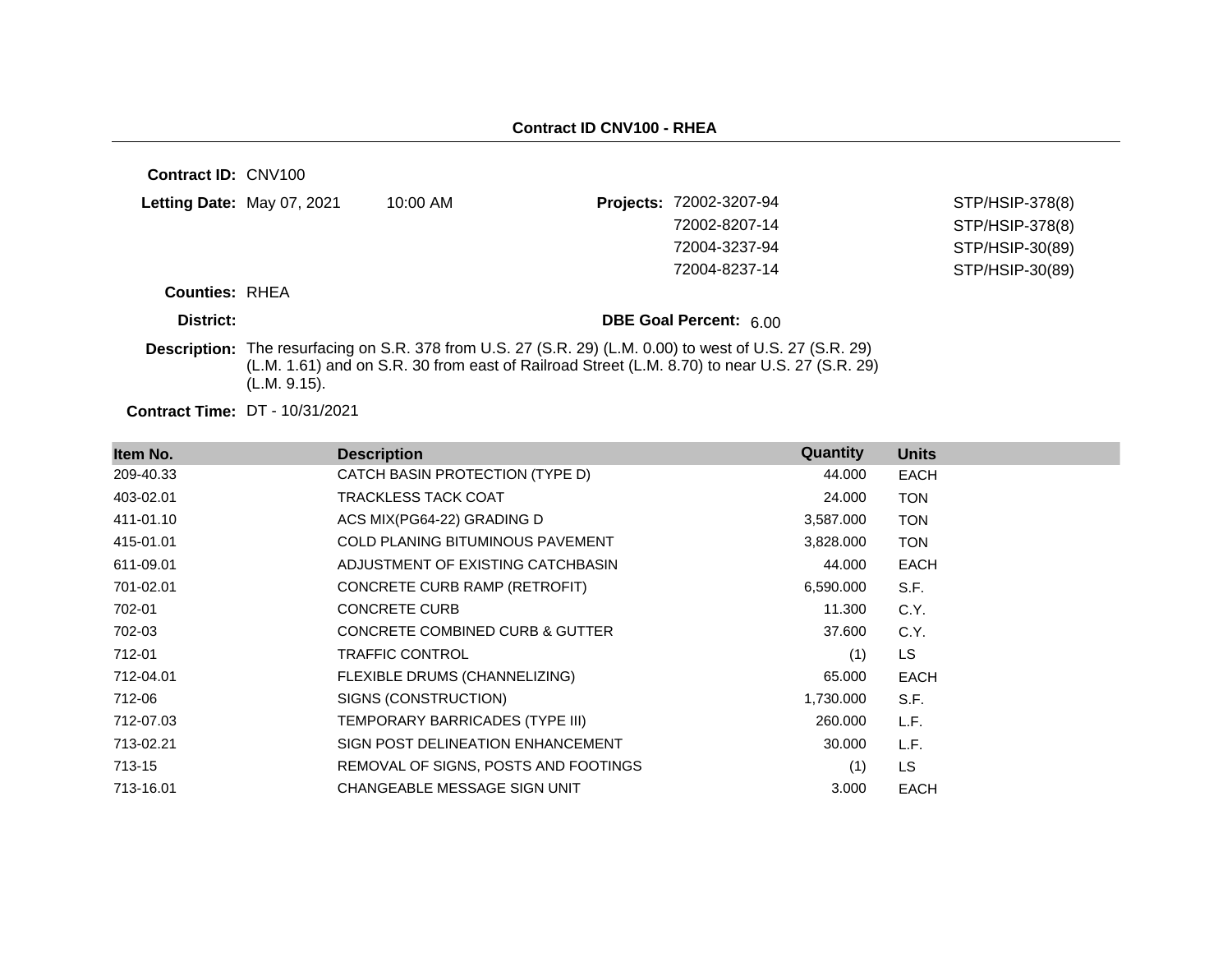|           | <b>Contract ID CNV100 - RHEA</b>                                                                |           |              |
|-----------|-------------------------------------------------------------------------------------------------|-----------|--------------|
| Item No.  | <b>Description</b>                                                                              | Quantity  | <b>Units</b> |
| 713-16.20 | SIGNS (DESCRIPTION) (W10-2, GRADE X-ING<br>ADVANCE WARNING SIGN, POST &<br>INSTALL., 36" x 36") | 6.000     | <b>EACH</b>  |
| 716-01.21 | SNOWPLOWABLE RAISED PAVEMENT MARKERS<br>(BI-DIR) (1 COLOR)                                      | 153.000   | <b>EACH</b>  |
| 716-01.22 | SNOWPLOWABLE RAISED PAVMENT MARKERS<br>(MONO-DIR)(1 COLOR)                                      | 21.000    | <b>EACH</b>  |
| 716-02.03 | PLASTIC PAVEMENT MARKING (CROSS-WALK)                                                           | 1,002.000 | L.F.         |
| 716-02.04 | PLASTIC PAVEMENT MARKING(CHANNELIZATION<br>STRIPING)                                            | 131.000   | S.Y.         |
| 716-02.05 | PLASTIC PAVEMENT MARKING (STOP LINE)                                                            | 608.000   | L.F.         |
| 716-02.06 | PLASTIC PAVEMENT MARKING (TURN LANE<br>ARROW)                                                   | 7.000     | <b>EACH</b>  |
| 716-02.07 | PLASTIC PAVEMENT MARKING (24" BARRIER LINE)                                                     | 100.000   | L.F.         |
| 716-02.09 | PLASTIC PAVEMENT MARKING (LONGITUDINAL<br>CROSS-WALK)                                           | 86.000    | L.F.         |
| 716-03.01 | PLASTIC WORD PAVEMENT MARKING (ONLY)                                                            | 2.000     | <b>EACH</b>  |
| 716-04.10 | PLASTIC PAVEMENT MARKING (HANDICAP SYMBOL)                                                      | 7.000     | <b>EACH</b>  |
| 716-05.20 | PAINTED PAVEMENT MARKING (6" LINE)                                                              | 8.100     | L.M.         |
| 716-12.02 | ENHANCED FLATLINE THERMO PVMT MRKNG (6IN<br>LINE)                                               | 8.200     | L.M.         |
| 716-12.03 | ENHANCED FLATLINE THERMO PVMT MRKNG (8IN<br><b>BARRIER LINE</b> )                               | 50.000    | L.F.         |
| 717-01    | <b>MOBILIZATION</b>                                                                             | (1)       | <b>LS</b>    |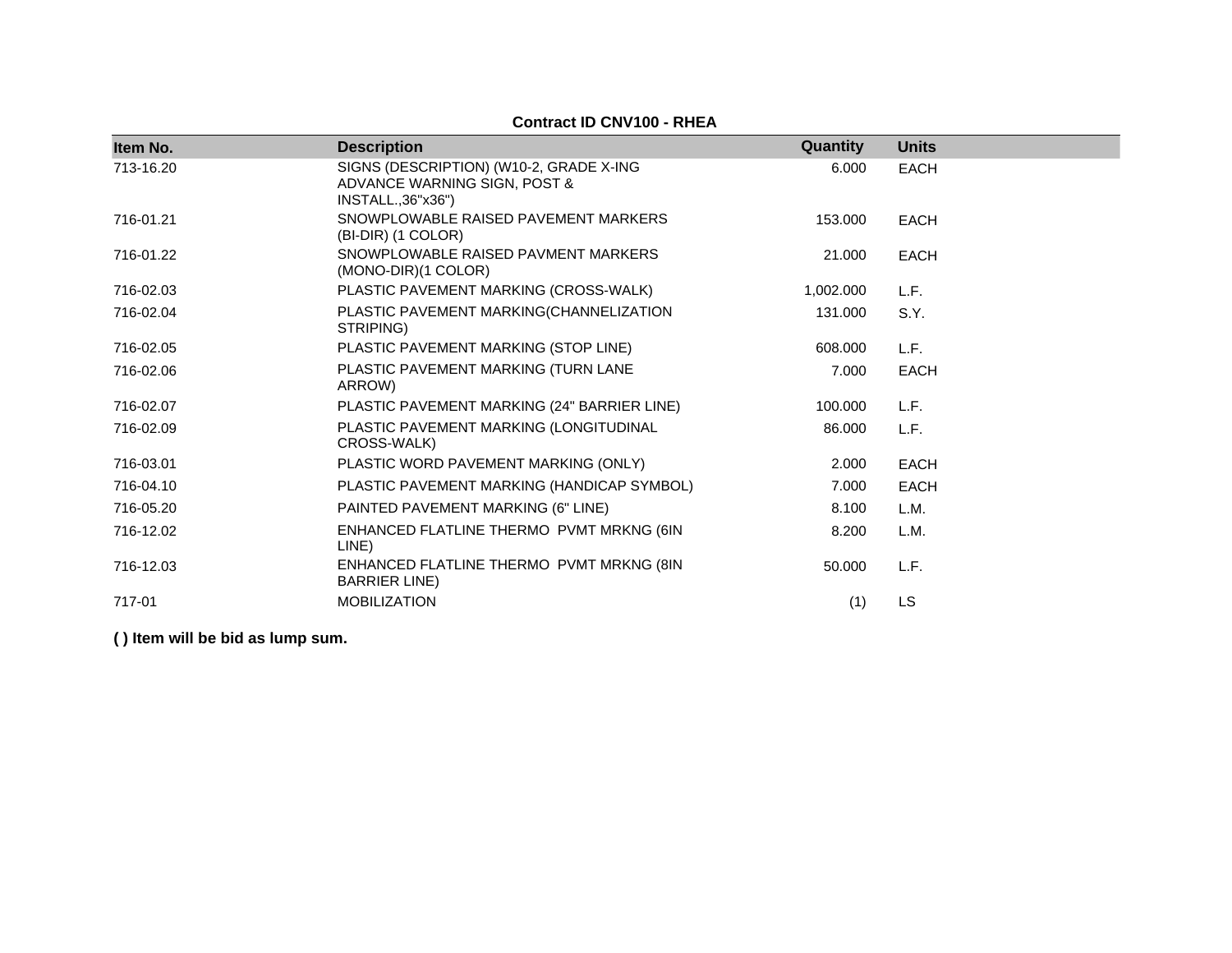**Contract ID:** CNV185 **Letting Date:** May 07, 2021 10:00 AM **Counties:** RUTHERFORD **District: District: DBE Goal Percent: Description:** The repair of the bridges on I-840 over the East Fork of the Stones River (L.M. 15.42). **Projects: 75840-4136-04** NA

**Contract Time:** DT - 10/31/2021

| Item No.  | <b>Description</b>                                                                 | Quantity   | <b>Units</b> |
|-----------|------------------------------------------------------------------------------------|------------|--------------|
| 202-04.01 | REMOVAL OF STRUCTURES (DESCRIPTION, STA.)<br>(BRIDGE NOS. 75SR84000045&7584000046) | (1)        | <b>LS</b>    |
| 204-06.03 | FLOWABLE FILL (EARLY STRENGTH)                                                     | 27,000     | C.Y.         |
| 208-01.05 | <b>BROOMING &amp; DEGRASSING SHOULDERS</b>                                         | 0.770      | L.M.         |
| 209-40.33 | CATCH BASIN PROTECTION (TYPE D)                                                    | 1.000      | <b>EACH</b>  |
| 303-01    | MINERAL AGGREGATE, TYPE A BASE, GRADING D                                          | 429.000    | <b>TON</b>   |
| 303-10.01 | MINERAL AGGREGATE (SIZE 57)                                                        | 1,510.000  | <b>TON</b>   |
| 307-01.22 | ASP. CONC. MIX(PG76-22) (BPMB-HM) GR. A-S                                          | 75.000     | <b>TON</b>   |
| 307-03.01 | ASPHALT CONCRETE MIX (PG76-22) (BPMB-HM)<br><b>GRADING A</b>                       | 96.000     | <b>TON</b>   |
| 307-03.08 | ASPHALT CONCRETE MIX (PG76-22) (BPMB-HM)<br><b>GRADING B-M2</b>                    | 94.000     | <b>TON</b>   |
| 307-03.10 | ASPHALT CONC MIX (PG76-22)(BPMB-HM) GR CS                                          | 22,000     | <b>TON</b>   |
| 402-01    | BITUMINOUS MATERIAL FOR PRIME COAT (PC)                                            | 17.000     | <b>TON</b>   |
| 403-01    | BITUMINOUS MATERIAL FOR TACK COAT (TC)                                             | 13.000     | <b>TON</b>   |
| 407-20.05 | SAW CUTTING ASPHALT PAVEMENT                                                       | 336.000    | L.F.         |
| 411-03.23 | ACS MIX (PG76-22) OGFC                                                             | 1,479.000  | <b>TON</b>   |
| 411-12.01 | SCORING SHOULDERS (CONTINUOUS) (16IN<br>WIDTH)                                     | 2.182      | L.M.         |
| 415-01.02 | <b>COLD PLANING BITUMINOUS PAVEMENT</b>                                            | 38,404.000 | S.Y.         |
| 604-02.03 | <b>EPOXY COATED REINFORCING STEEL</b>                                              | 1,135.000  | LB.          |
| 604-03.02 | STEEL BAR REINFORCEMENT (BRIDGES)                                                  | 974.000    | LB.          |
| 604-03.04 | <b>PAVEMENT @ BRIDGE ENDS</b>                                                      | 502.000    | S.Y.         |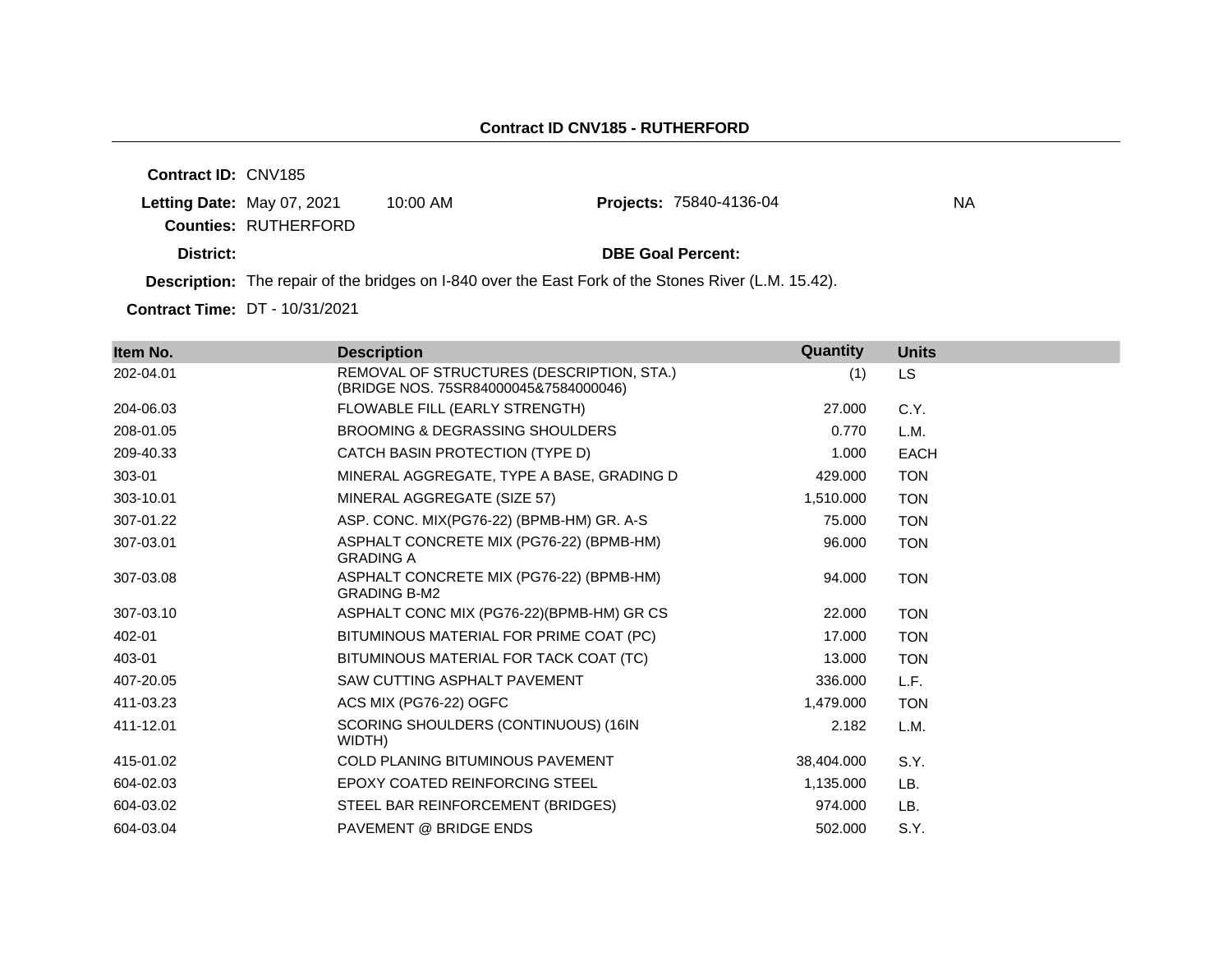### **Contract ID CNV185 - RUTHERFORD**

| Item No.  | <b>Description</b>                                        | Quantity   | <b>Units</b> |
|-----------|-----------------------------------------------------------|------------|--------------|
| 604-03.74 | <b>CLASS X CONCRETE</b>                                   | 22.000     | C.Y.         |
| 604-10.14 | REMOVE EXISTING WEARING SURFACE                           | (1)        | <b>LS</b>    |
| 604-10.90 | MISCELLANEOUS BRIDGE ITEMS                                | (1)        | LS           |
| 617-02    | <b>BRIDGE DECK CRACK SEALING</b>                          | 276.000    | L.F.         |
| 617-05    | SEALANT (DESCRIPTION) (HMWM)                              | 4.000      | GAL.         |
| 705-04.50 | PORTABLE BARRIER RAIL DELINEATOR                          | 88.000     | <b>EACH</b>  |
| 705-08.51 | PORTABLE IMPACT ATTENUATOR NCHRP350 TL-3                  | 2.000      | <b>EACH</b>  |
| 707-08.11 | <b>HIGH-VISIBILITY CONSTRUCTION FENCE</b>                 | 330,000    | L.F.         |
| 709-05.06 | MACHINED RIP-RAP (CLASS A-1)                              | 116.667    | <b>TON</b>   |
| 712-01    | <b>TRAFFIC CONTROL</b>                                    | (1)        | <b>LS</b>    |
| 712-02.02 | INTERCONNECTED PORTABLE BARRIER RAIL                      | 4,288.000  | L.F.         |
| 712-04.01 | FLEXIBLE DRUMS (CHANNELIZING)                             | 209.000    | <b>EACH</b>  |
| 712-06    | SIGNS (CONSTRUCTION)                                      | 780.000    | S.F.         |
| 712-08.03 | ARROW BOARD (TYPE C)                                      | 2.000      | <b>EACH</b>  |
| 712-09.08 | REMOVABLE PAVEMENT MARKING (6" line)                      | 10,336.000 | L.F.         |
| 713-16.01 | CHANGEABLE MESSAGE SIGN UNIT                              | 2.000      | <b>EACH</b>  |
| 716-01.23 | SNOWPLOWABLE RAISED PAVEMENT MARKERS<br>(BI-DIR)(2 COLOR) | 73.000     | <b>EACH</b>  |
| 716-01.30 | REMOVAL OF SNOWPLOWABLE REFLECTIVE<br><b>MARKER</b>       | 73.000     | <b>EACH</b>  |
| 716-02.07 | PLASTIC PAVEMENT MARKING (24" BARRIER LINE)               | 156.000    | L.F.         |
| 716-05.20 | PAINTED PAVEMENT MARKING (6" LINE)                        | 4.372      | L.M.         |
| 716-08.01 | REMOVAL OF PAVEMENT MARKING (LINE)                        | 10,192.600 | L.F.         |
| 716-12.02 | ENHANCED FLATLINE THERMO PVMT MRKNG (6IN<br>LINE)         | 3.480      | L.M.         |
| 717-01    | <b>MOBILIZATION</b>                                       | (1)        | <b>LS</b>    |
| 740-07.04 | <b>GEOGRID REINFORCEMENT TYPE 2</b>                       | 2,912.000  | S.Y.         |
| 740-10.04 | GEOTEXTILE (TYPE IV) (STABILIZATION)                      | 813.555    | S.Y.         |
| 740-11.01 | TEMPORARY SEDIMENT TUBE 8IN                               | 360,000    | L.F.         |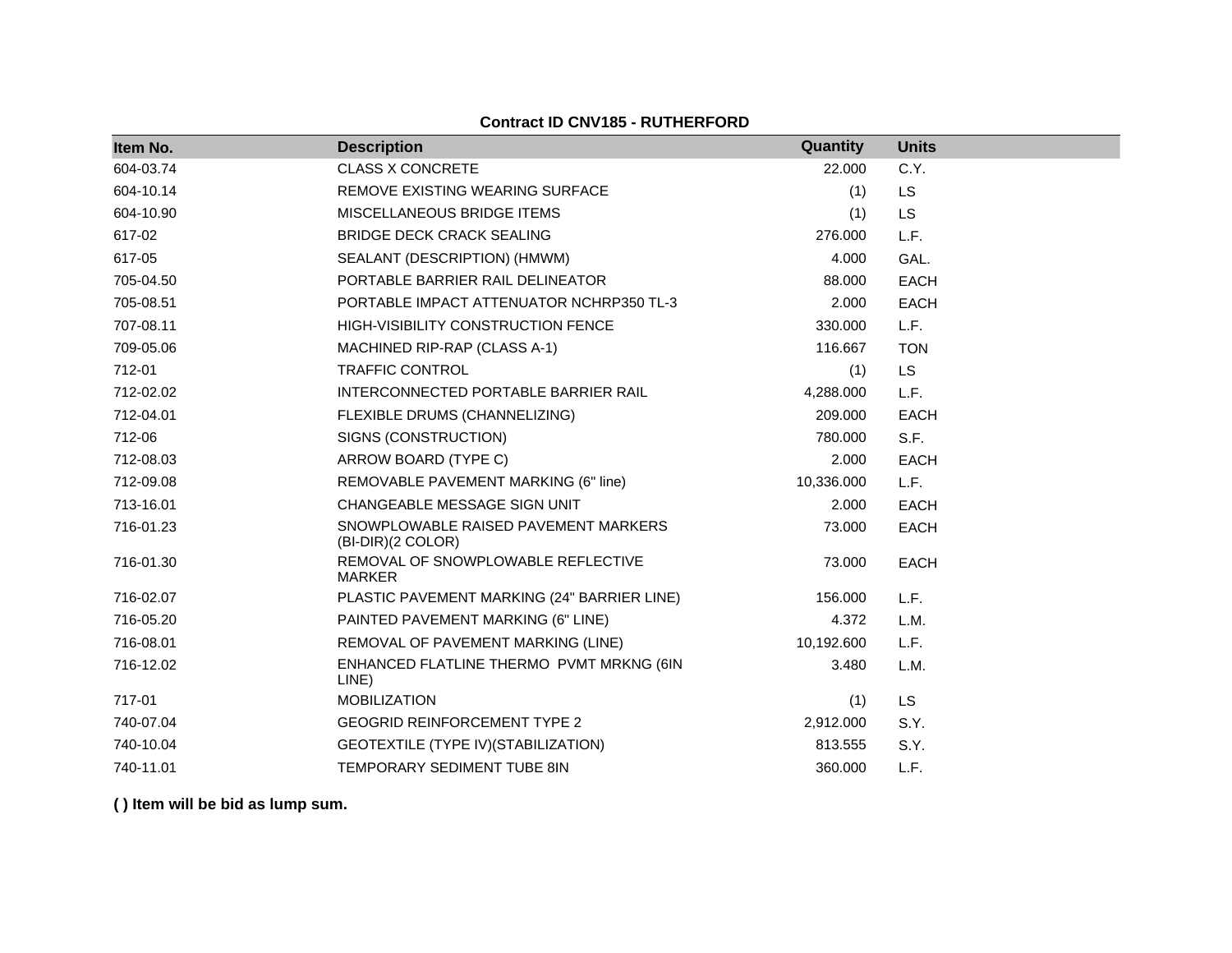**Contract ID:** CNV199 **Letting Date:** May 07, 2021 10:00 AM **Projects:** 76010-3227-94 **Counties:** SCOTT **District: District: DBE Goal Percent:** 6.50 **Description:** The resurfacing (thin lift or thin lift D) on S.R. 456 from S.R. 63 (L.M. 0.12) to near Pentecost Street (L.M. 8.80). STP/HSIP-456(12) 76010-8227-14 STP/HSIP-456(12)

| Item No.  | <b>Description</b>                                         | Quantity  | <b>Units</b> |
|-----------|------------------------------------------------------------|-----------|--------------|
| 208-01.05 | <b>BROOMING &amp; DEGRASSING SHOULDERS</b>                 | 17.000    | L.M.         |
| 307-01.15 | ASC MIX (PG64-22) (BPMLC-HM) GRADING CS                    | 1,248.000 | <b>TON</b>   |
| 403-01    | BITUMINOUS MATERIAL FOR TACK COAT (TC)                     | 112.000   | <b>TON</b>   |
| 411-12.04 | SCORING FOR RUMBLE STRIPE (NON-<br>CONTINUOUS) (4IN WIDTH) | 14.100    | L.M.         |
| 415-01.02 | <b>COLD PLANING BITUMINOUS PAVEMENT</b>                    | 42.000    | S.Y.         |
| 705-02.10 | <b>GUARDRAIL TRANSITION 27IN TO 31IN</b>                   | 49.000    | EACH         |
| 705-06.30 | GR TERMINAL (ENERGY ABSORBING) MASH TL-2                   | 49.000    | EACH         |
| 712-01    | <b>TRAFFIC CONTROL</b>                                     | (1)       | LS           |
| 712-06    | SIGNS (CONSTRUCTION)                                       | 834.000   | S.F.         |
| 716-01.21 | SNOWPLOWABLE RAISED PAVEMENT MARKERS<br>(BI-DIR) (1 COLOR) | 581.000   | <b>EACH</b>  |
| 716-01.30 | REMOVAL OF SNOWPLOWABLE REFLECTIVE<br>MARKER               | 32.000    | <b>EACH</b>  |
| 716-02.05 | PLASTIC PAVEMENT MARKING (STOP LINE)                       | 70.000    | L.F.         |
| 716-04.04 | PLASTIC PAVEMENT MARKING (TRANSVERSE<br>SHOULDER)          | 3,305.000 | L.F.         |
| 716-05.20 | PAINTED PAVEMENT MARKING (6" LINE)                         | 9.000     | L.M.         |
| 716-13.02 | SPRAY THERMO PVMT MRKNG (60 mil) (6IN LINE)                | 35,000    | L.M.         |
| 717-01    | <b>MOBILIZATION</b>                                        | (1)       | <b>LS</b>    |
| 411-03.07 | ACS MIX(PG64-22) THIN LIFT ASPHALT                         | 6,236.000 | <b>TON</b>   |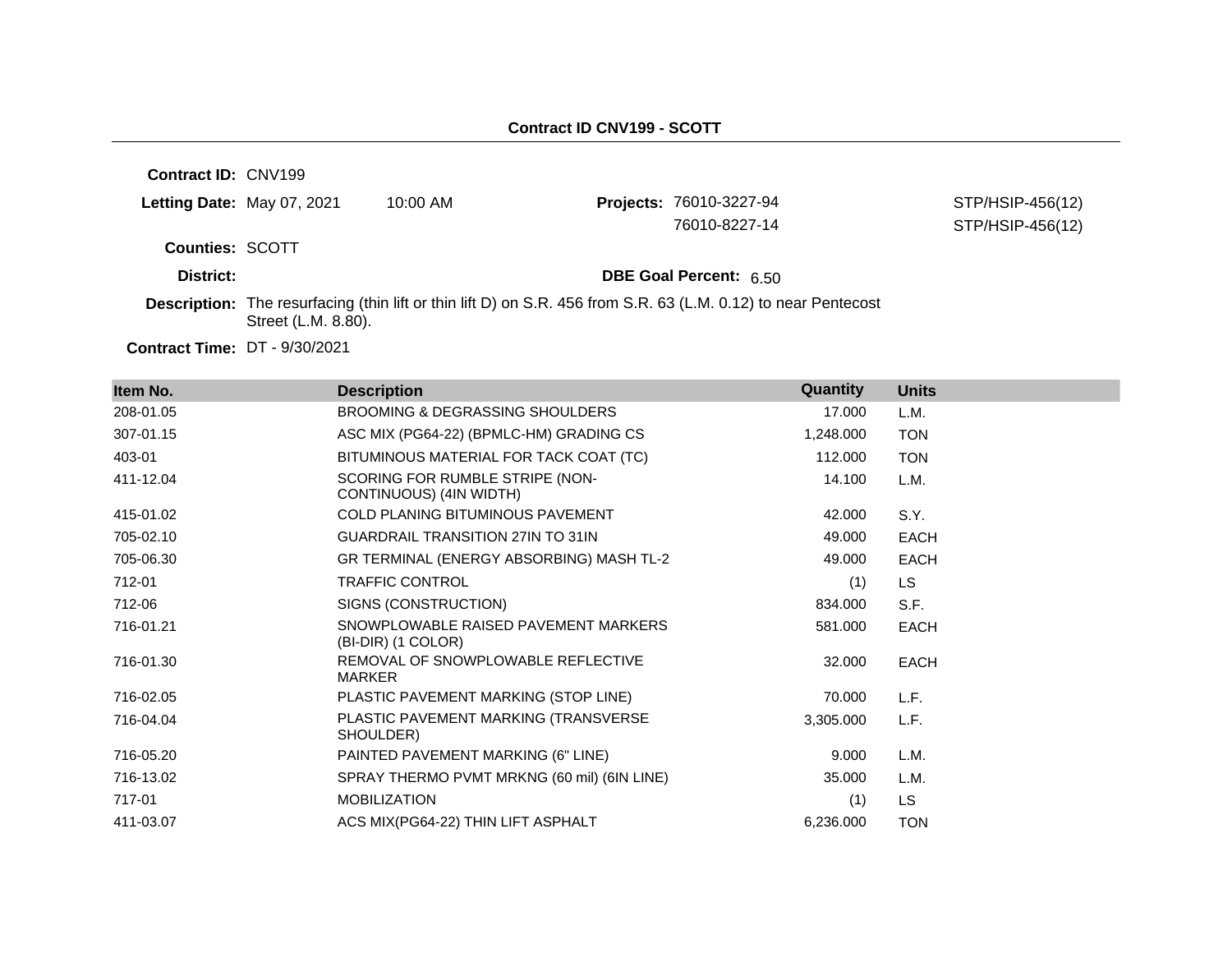| <b>Contract ID CNV199 - SCOTT</b> |                                      |           |              |  |
|-----------------------------------|--------------------------------------|-----------|--------------|--|
| Item No.                          | <b>Description</b>                   | Quantity  | <b>Units</b> |  |
| 411-03.12                         | ACS MIX(PG64-22) THIN LIFT D ASPHALT | 6.236.000 | <b>TON</b>   |  |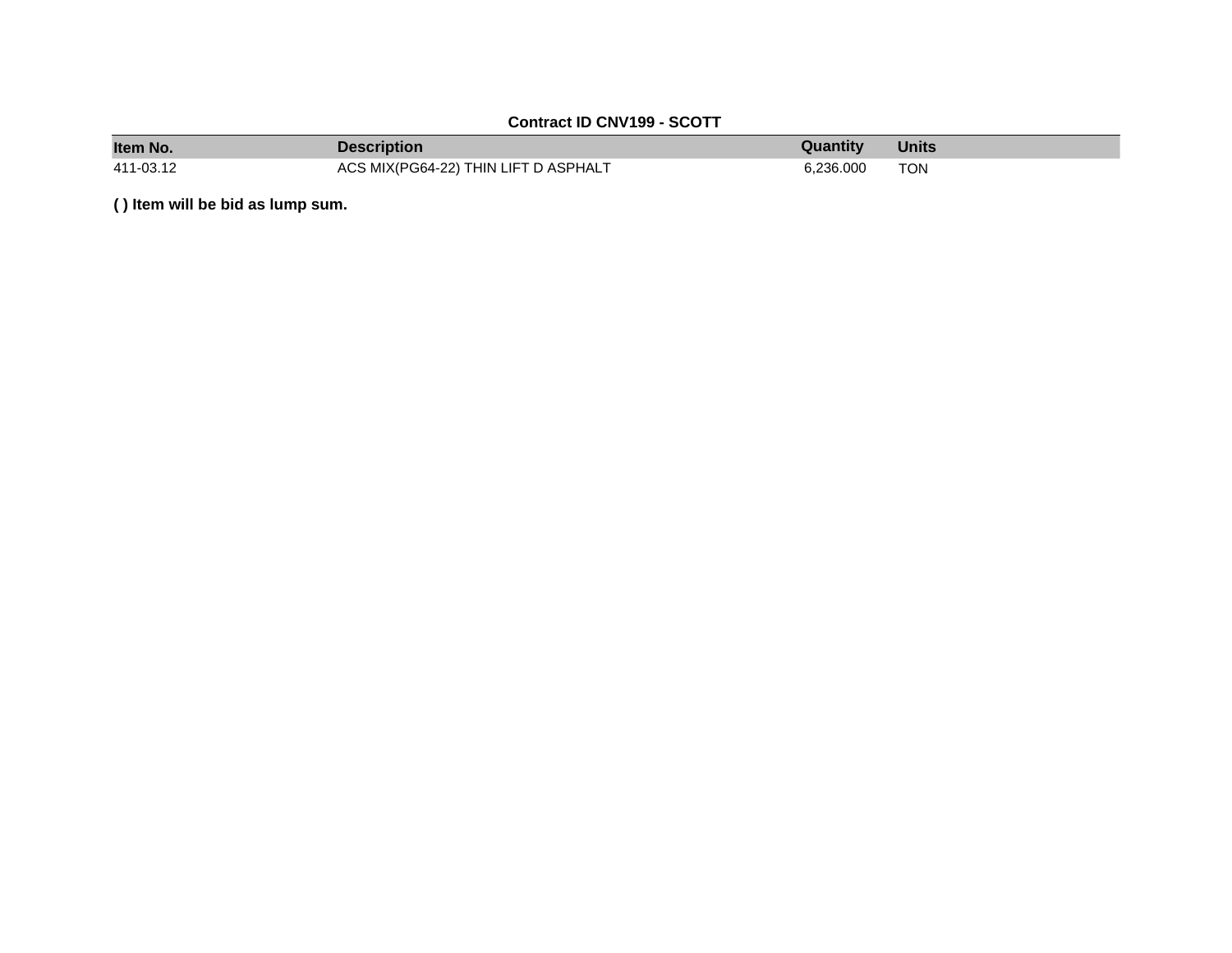| <b>Contract ID: CNV210</b> |                                                                                                       |                               |                 |
|----------------------------|-------------------------------------------------------------------------------------------------------|-------------------------------|-----------------|
| Letting Date: May 07, 2021 | 10:00 AM                                                                                              | Projects: 79028-3274-94       | NH/HSIP-57(86)  |
|                            |                                                                                                       | 79028-3275-94                 | STP/HSIP-57(87) |
|                            |                                                                                                       | 79028-8274-14                 | NH/HSIP-57(86)  |
|                            |                                                                                                       | 79028-8275-14                 | STP/HSIP-57(87) |
| <b>Counties: SHELBY</b>    |                                                                                                       |                               |                 |
| District:                  |                                                                                                       | <b>DBE Goal Percent: 6.00</b> |                 |
|                            | <b>Description:</b> The resurfacing on S.R. 57 from S.R. 14 (L.M. 0.00) to Poplar Avenue (L.M. 1.20). |                               |                 |

| Item No.  | <b>Description</b>                                                | Quantity  | <b>Units</b> |
|-----------|-------------------------------------------------------------------|-----------|--------------|
| 202-03.01 | REMOVAL OF ASPHALT PAVEMENT                                       | 667.000   | S.Y.         |
| 203-06    | WATER                                                             | 4.000     | M.G.         |
| 303-02    | MINERAL AGGREGATE, TYPE B BASE, GRADING<br>(DESCRIPTION) (C OR D) | 452.000   | <b>TON</b>   |
| 307-01.01 | ASPHALT CONCRETE MIX (PG64-22) (BPMB-HM)<br><b>GRADING A</b>      | 184.000   | <b>TON</b>   |
| 307-02.01 | ASPHALT CONCRETE MIX (PG70-22) (BPMB-HM)<br><b>GRADING A</b>      | 123.000   | <b>TON</b>   |
| 403-02.01 | <b>TRACKLESS TACK COAT</b>                                        | 29.000    | <b>TON</b>   |
| 411-02.10 | ACS MIX(PG70-22) GRADING D                                        | 4,523.000 | <b>TON</b>   |
| 415-01.01 | <b>COLD PLANING BITUMINOUS PAVEMENT</b>                           | 4,125.000 | <b>TON</b>   |
| 611-09.01 | ADJUSTMENT OF EXISTING CATCHBASIN                                 | 35,000    | <b>EACH</b>  |
| 701-01.01 | <b>CONCRETE SIDEWALK (4 ")</b>                                    | 6,150.000 | S.F.         |
| 701-02.01 | CONCRETE CURB RAMP (RETROFIT)                                     | 6,042.000 | S.F.         |
| 701-02.06 | DETECTABLE WARNING SURFACE<br>(REHABILITATION)                    | 10.000    | S.F.         |
| 712-01    | <b>TRAFFIC CONTROL</b>                                            | (1)       | LS.          |
| 712-06    | SIGNS (CONSTRUCTION)                                              | 1,862.000 | S.F.         |
| 712-08.03 | ARROW BOARD (TYPE C)                                              | 4.000     | <b>EACH</b>  |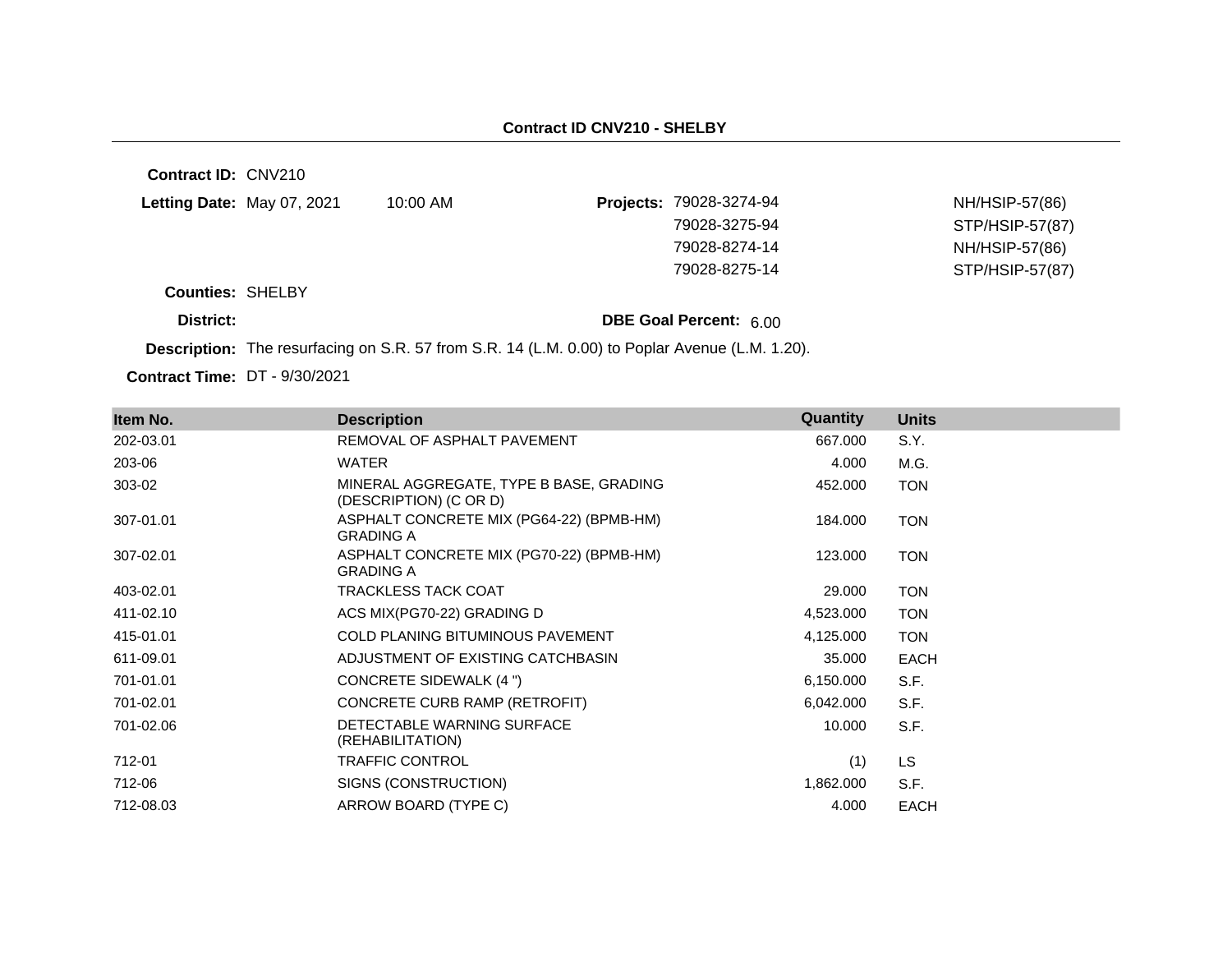| Item No.  | <b>Description</b>                                       | Quantity  | <b>Units</b> |
|-----------|----------------------------------------------------------|-----------|--------------|
| 716-02.04 | PLASTIC PAVEMENT MARKING(CHANNELIZATION<br>STRIPING)     | 1,246.000 | S.Y.         |
| 716-02.05 | PLASTIC PAVEMENT MARKING (STOP LINE)                     | 730,000   | L.F.         |
| 716-02.06 | PLASTIC PAVEMENT MARKING (TURN LANE<br>ARROW)            | 38,000    | <b>EACH</b>  |
| 716-02.09 | PLASTIC PAVEMENT MARKING (LONGITUDINAL<br>CROSS-WALK)    | 1,354.000 | L.F.         |
| 716-02.11 | PLASTIC PAVEMENT MARKING (6" DOTTED LINE)                | 731.000   | L.F.         |
| 716-03.01 | PLASTIC WORD PAVEMENT MARKING (ONLY)                     | 19.000    | <b>EACH</b>  |
| 716-04.05 | PLASTIC PAVEMENT MARKING (STRAIGHT ARROW)                | 1.000     | <b>EACH</b>  |
| 716-05.20 | PAINTED PAVEMENT MARKING (6" LINE)                       | 6.225     | L.M.         |
| 716-12.02 | ENHANCED FLATLINE THERMO PVMT MRKNG (6IN<br>LINE)        | 6.225     | L.M.         |
| 716-12.05 | ENHANCED FLATLINE THERMO PVMT MRKNG (6IN<br>DOTTED LINE) | 534.000   | L.F.         |
| 717-01    | <b>MOBILIZATION</b>                                      | (1)       | LS           |
| 730-03.20 | INSTALL PULL BOX (TYPE A)                                | 2.000     | <b>EACH</b>  |
| 730-03.21 | INSTALL PULL BOX (TYPE B)                                | 2.000     | <b>EACH</b>  |
| 730-12.01 | CONDUIT 1" DIAMETER (PVC)                                | 120.000   | L.F.         |
| 730-14.01 | SHIELDED DETECTOR CABLE                                  | 60.000    | L.F.         |
| 730-14.02 | <b>SAW SLOT</b>                                          | 2,446.000 | L.F.         |
| 730-14.03 | <b>LOOP WIRE</b>                                         | 5,644.000 | L.F.         |

# **Contract ID CNV210 - SHELBY**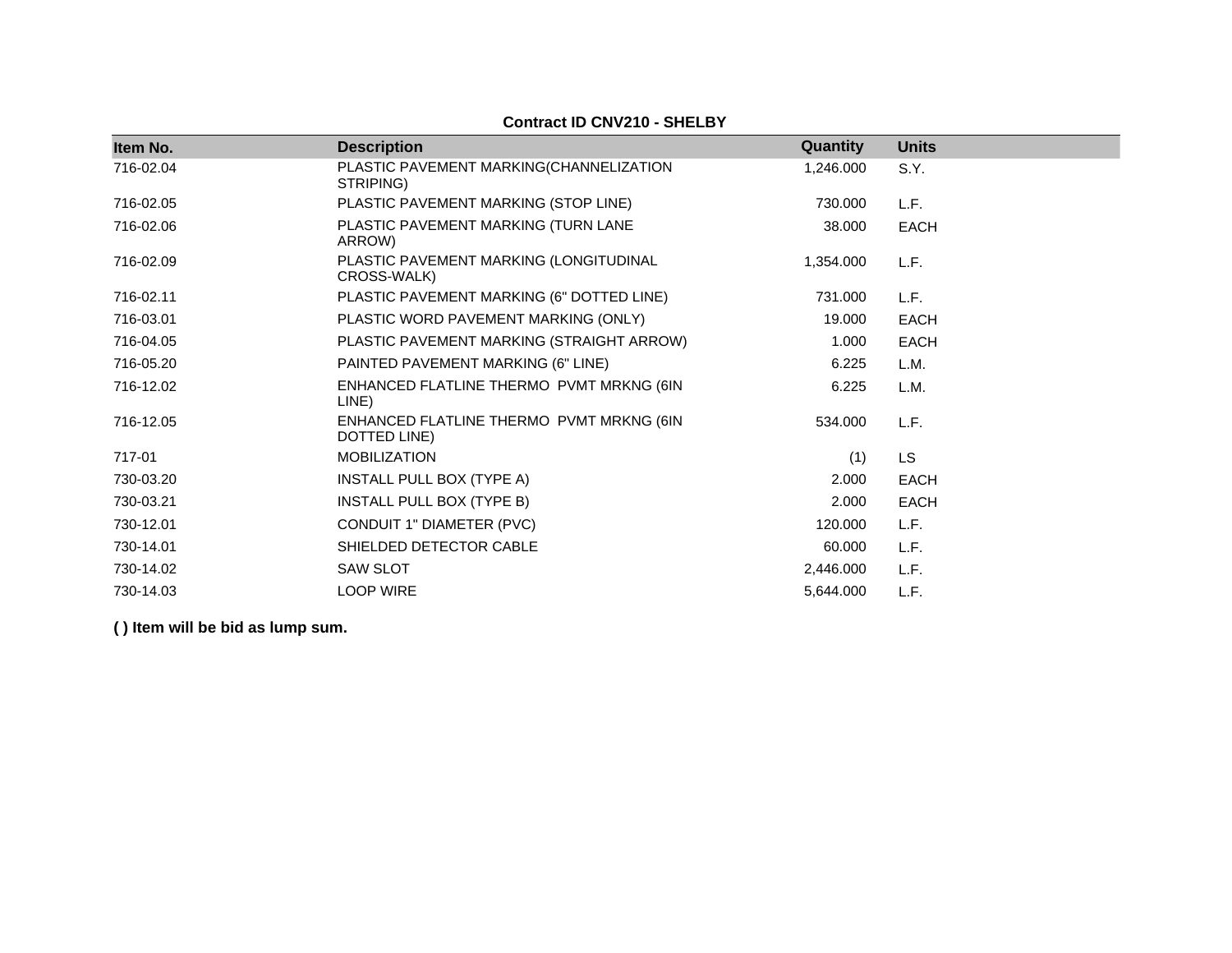**Contract ID:** CNV186

|  | Letting Date: May 07, 2021 | 10:00 AM |
|--|----------------------------|----------|
|--|----------------------------|----------|

**Projects: 79027-3220-94** 

STP-NH/HSIP-57(79) 79027-8220-14 STP-NH/HSIP-57(79)

**Counties:** SHELBY

**District: District: DBE Goal Percent:** 6.50

**Description:** The resurfacing on U.S. 72 (S.R. 57) from near Perkins Extended (L.M. 5.68) to the I-240 interchange (L.M. 8.05).

**Contract Time:** DT - 10/31/2021

| Item No.  | <b>Description</b>                                                | Quantity  | <b>Units</b> |
|-----------|-------------------------------------------------------------------|-----------|--------------|
| 202-03.01 | REMOVAL OF ASPHALT PAVEMENT                                       | 4,043.000 | S.Y.         |
| 203-06    | WATER                                                             | 21.000    | M.G.         |
| 303-02    | MINERAL AGGREGATE, TYPE B BASE, GRADING<br>(DESCRIPTION) (C OR D) | 2,736.000 | <b>TON</b>   |
| 307-01.01 | ASPHALT CONCRETE MIX (PG64-22) (BPMB-HM)<br><b>GRADING A</b>      | 1,860.000 | <b>TON</b>   |
| 403-01    | BITUMINOUS MATERIAL FOR TACK COAT (TC)                            | 58.000    | <b>TON</b>   |
| 411-02.10 | ACS MIX(PG70-22) GRADING D                                        | 8,734.000 | <b>TON</b>   |
| 415-01.01 | <b>COLD PLANING BITUMINOUS PAVEMENT</b>                           | 8,454.000 | <b>TON</b>   |
| 611-09.01 | ADJUSTMENT OF EXISTING CATCHBASIN                                 | 26.000    | EACH         |
| 701-01.01 | CONCRETE SIDEWALK (4 ")                                           | 7,089.000 | S.F.         |
| 701-02.01 | CONCRETE CURB RAMP (RETROFIT)                                     | 7,425.000 | S.F.         |
| 701-02.03 | <b>CONCRETE CURB RAMP</b>                                         | 228.000   | S.F.         |
| 712-01    | <b>TRAFFIC CONTROL</b>                                            | (1)       | <b>LS</b>    |
| 712-06    | SIGNS (CONSTRUCTION)                                              | 2,081.000 | S.F.         |
| 712-07.03 | TEMPORARY BARRICADES (TYPE III)                                   | 60.000    | L.F.         |
| 712-08.03 | ARROW BOARD (TYPE C)                                              | 4.000     | <b>EACH</b>  |
| 713-02.21 | SIGN POST DELINEATION ENHANCEMENT                                 | 20.000    | L.F.         |
| 713-15.36 | REMOVE SIGN, SUPPORT & FOOTING                                    | 1.000     | <b>EACH</b>  |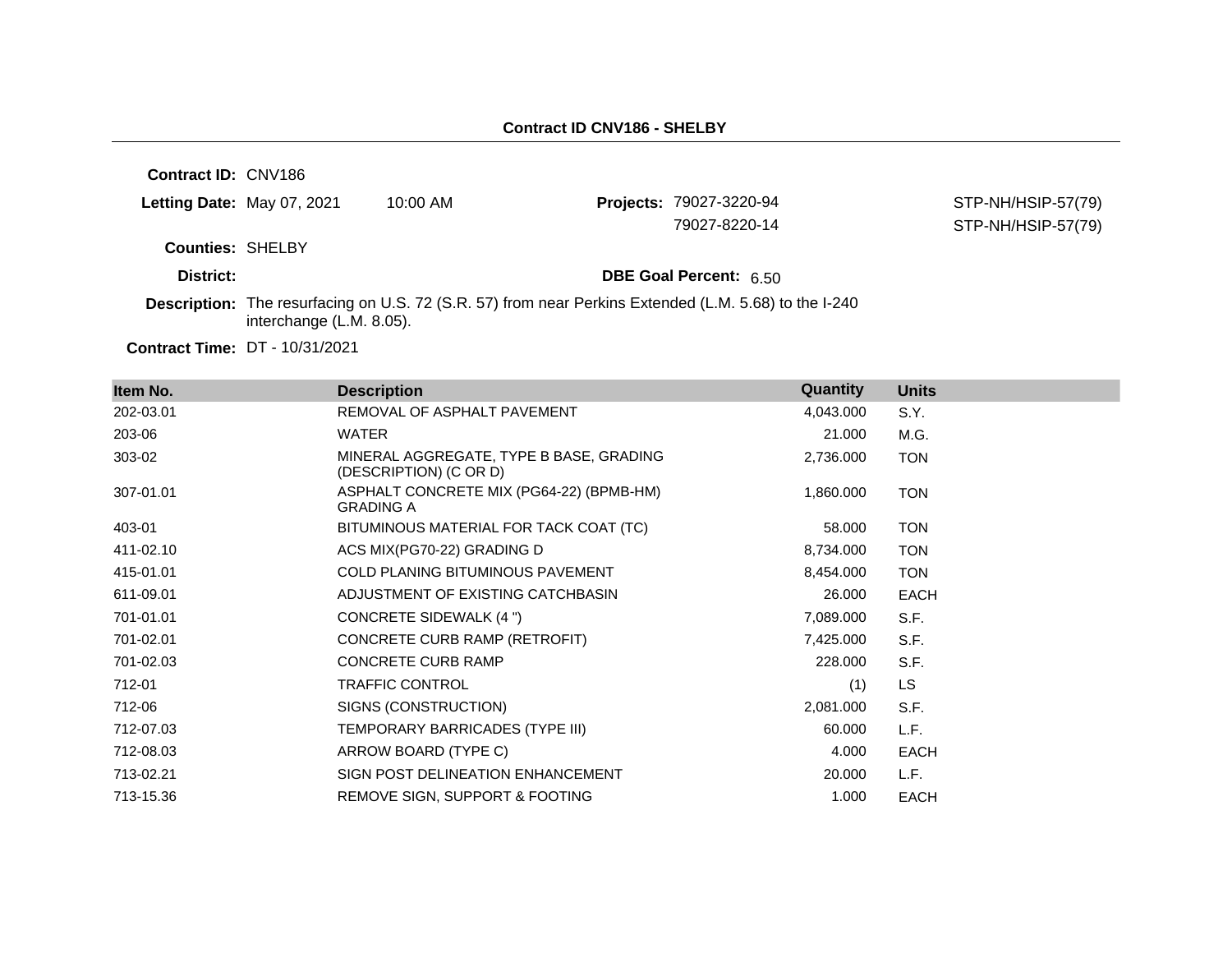#### **Contract ID CNV186 - SHELBY**

| Item No.  | <b>Description</b>                                                  | Quantity   | <b>Units</b> |
|-----------|---------------------------------------------------------------------|------------|--------------|
| 713-16.09 | RAILROAD ADVANCE WARNING SIGN AND<br><b>SUPPORT</b>                 | 1.000      | <b>EACH</b>  |
| 713-16.20 | SIGNS (DESCRIPTION) (GRADE CROSSING<br>ADVANCE WARNING SIGN (W10-2) | 1.000      | <b>EACH</b>  |
| 713-16.21 | SIGNS (DESCRIPTION) (GRADE CROSSING<br>ADVANCE WARNING SIGN (W10-3) | 2.000      | <b>EACH</b>  |
| 716-02.03 | PLASTIC PAVEMENT MARKING (CROSS-WALK)                               | 3,689.000  | L.F.         |
| 716-02.04 | PLASTIC PAVEMENT MARKING(CHANNELIZATION<br>STRIPING)                | 85.000     | S.Y.         |
| 716-02.05 | PLASTIC PAVEMENT MARKING (STOP LINE)                                | 1,844.000  | L.F.         |
| 716-02.06 | PLASTIC PAVEMENT MARKING (TURN LANE<br>ARROW)                       | 56.000     | <b>EACH</b>  |
| 716-03.01 | PLASTIC WORD PAVEMENT MARKING (ONLY)                                | 19.000     | <b>EACH</b>  |
| 716-03.02 | PLASTIC WORD PAVEMENT MARKING (RXR)                                 | 5.000      | <b>EACH</b>  |
| 716-05.20 | PAINTED PAVEMENT MARKING (6" LINE)                                  | 15.701     | L.M.         |
| 716-12.02 | ENHANCED FLATLINE THERMO PVMT MRKNG (6IN<br>LINE)                   | 15.701     | L.M.         |
| 717-01    | <b>MOBILIZATION</b>                                                 | (1)        | <b>LS</b>    |
| 730-03.20 | INSTALL PULL BOX (TYPE A)                                           | 11.000     | <b>EACH</b>  |
| 730-12.01 | CONDUIT 1" DIAMETER (PVC)                                           | 290,000    | L.F.         |
| 730-14.01 | SHIELDED DETECTOR CABLE                                             | 200,000    | L.F.         |
| 730-14.02 | <b>SAW SLOT</b>                                                     | 8,486.000  | L.F.         |
| 730-14.03 | <b>LOOP WIRE</b>                                                    | 17,693.000 | L.F.         |
| 730-26.02 | PEDESTRIAN PUSHBUTTON WITH 12" SIGN                                 | 9.000      | <b>EACH</b>  |
| 730-26.12 | PEDESTRIAN PUSHBUTTON HORIZONTAL<br><b>EXTENSION</b>                | 4.000      | <b>EACH</b>  |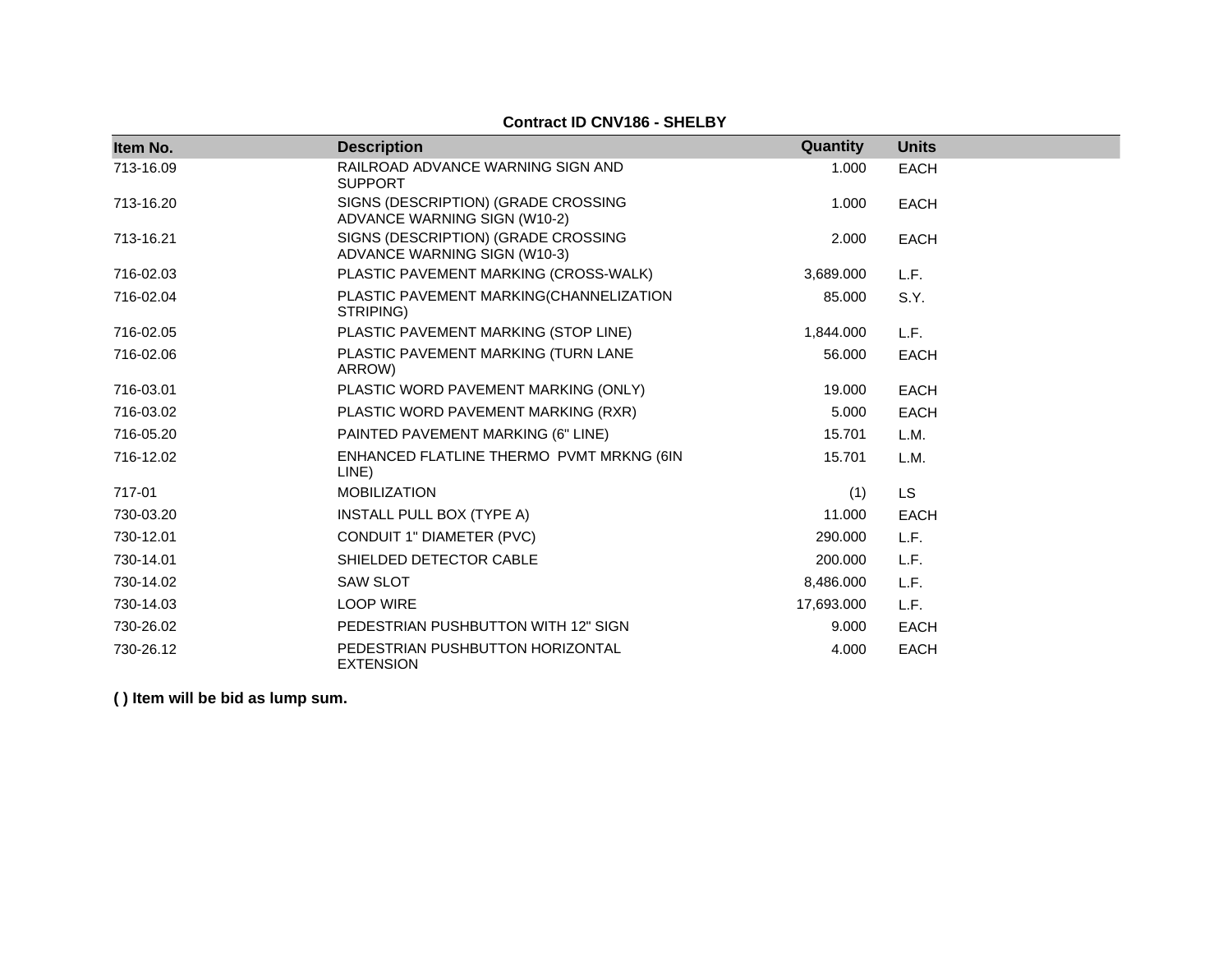| Contract ID: CNV187    |                                       |                                                                                            |                                                                                                                |             |
|------------------------|---------------------------------------|--------------------------------------------------------------------------------------------|----------------------------------------------------------------------------------------------------------------|-------------|
|                        | Letting Date: May 07, 2021            | $10:00$ AM                                                                                 | <b>Projects: 80002-3268-94</b>                                                                                 | HSIP-24(84) |
|                        |                                       |                                                                                            | 80002-4268-04                                                                                                  | HSIP-24(84) |
|                        |                                       |                                                                                            | 80002-8267-14                                                                                                  | STP-24(83)  |
| <b>Counties: SMITH</b> |                                       |                                                                                            |                                                                                                                |             |
| District:              |                                       |                                                                                            | <b>DBE Goal Percent: 5.00</b>                                                                                  |             |
|                        | $21.56$ ).                            | Street (L.M. 10.00) and from east of S.R. 264 (L.M. 15.77) to the Putnam County line (L.M. | <b>Description:</b> The resurfacing on U.S. 70N (S.R. 24) from near Hailey Avenue (L.M. 9.00) to near Waggoner |             |
|                        | <b>Contract Time: DT - 10/31/2021</b> |                                                                                            |                                                                                                                |             |

| Item No.  | <b>Description</b>                                              | <b>Quantity</b> | <b>Units</b> |
|-----------|-----------------------------------------------------------------|-----------------|--------------|
| 208-01.05 | BROOMING & DEGRASSING SHOULDERS                                 | 13.300          | L.M.         |
| 303-01    | MINERAL AGGREGATE, TYPE A BASE, GRADING D                       | 3,815.000       | <b>TON</b>   |
| 307-01.08 | ASPHALT CONCRETE MIX (PG64-22) (BPMB-HM)<br><b>GRADING B-M2</b> | 1,000.000       | <b>TON</b>   |
| 403-01    | BITUMINOUS MATERIAL FOR TACK COAT (TC)                          | 58.000          | <b>TON</b>   |
| 411-01.10 | ACS MIX(PG64-22) GRADING D                                      | 8,673.000       | <b>TON</b>   |
| 411-12.03 | SCORING FOR RUMBLE STRIPE (NON-<br>CONTINUOUS) (8IN WIDTH)      | 10.400          | L.M.         |
| 415-01.01 | <b>COLD PLANING BITUMINOUS PAVEMENT</b>                         | 8,591.000       | <b>TON</b>   |
| 705-02.10 | <b>GUARDRAIL TRANSITION 27IN TO 31IN</b>                        | 24.000          | <b>EACH</b>  |
| 705-04.09 | EARTH PAD FOR TYPE 38 GR END TREATMENT                          | 25.000          | <b>EACH</b>  |
| 705-06.20 | TANGENT ENERGY ABSORBING TERM MASH TL-3                         | 25,000          | <b>EACH</b>  |
| 706-01    | <b>GUARDRAIL REMOVED</b>                                        | 1,850.000       | L.F.         |
| 712-01    | <b>TRAFFIC CONTROL</b>                                          | (1)             | <b>LS</b>    |
| 712-04.01 | FLEXIBLE DRUMS (CHANNELIZING)                                   | 75.000          | <b>EACH</b>  |
| 712-06    | SIGNS (CONSTRUCTION)                                            | 1,734.000       | S.F.         |
| 716-01.21 | SNOWPLOWABLE RAISED PAVEMENT MARKERS<br>(BI-DIR) (1 COLOR)      | 444.000         | <b>EACH</b>  |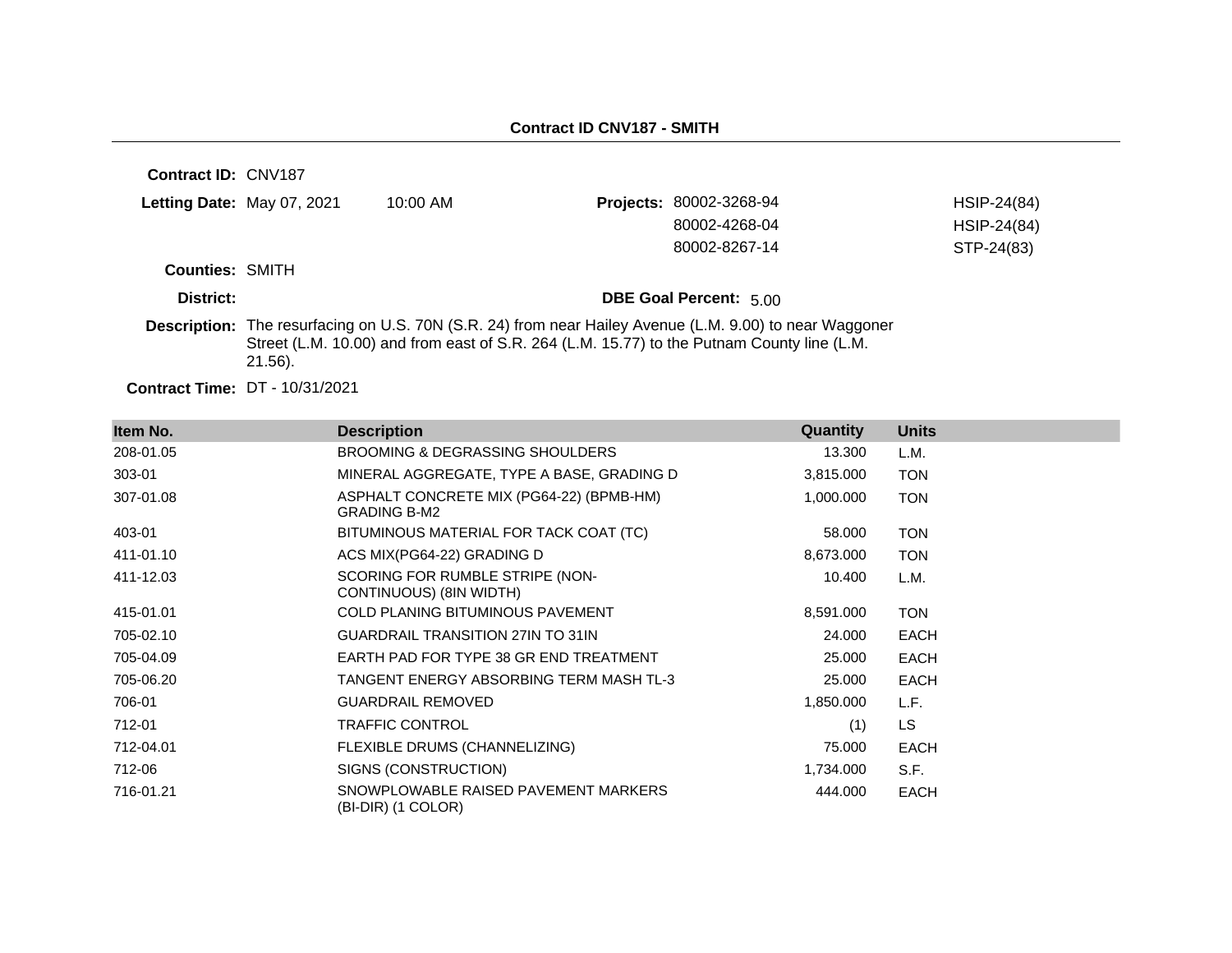| Item No.  | <b>Description</b>                                | Quantity | <b>Units</b> |
|-----------|---------------------------------------------------|----------|--------------|
| 716-01.30 | REMOVAL OF SNOWPLOWABLE REFLECTIVE<br>MARKER      | 61.000   | <b>EACH</b>  |
| 716-02.05 | PLASTIC PAVEMENT MARKING (STOP LINE)              | 156.000  | L.F.         |
| 716-04.04 | PLASTIC PAVEMENT MARKING (TRANSVERSE<br>SHOULDER) | 890,000  | L.F.         |
| 716-05.01 | PAINTED PAVEMENT MARKING (4" LINE)                | 4.500    | L.M.         |
| 716-05.20 | PAINTED PAVEMENT MARKING (6" LINE)                | 23,000   | L.M.         |
| 716-12.02 | ENHANCED FLATLINE THERMO PVMT MRKNG (6IN<br>LINE) | 27.500   | L.M.         |
| 717-01    | <b>MOBILIZATION</b>                               |          | LS           |
|           |                                                   |          |              |

**Contract ID CNV187 - SMITH**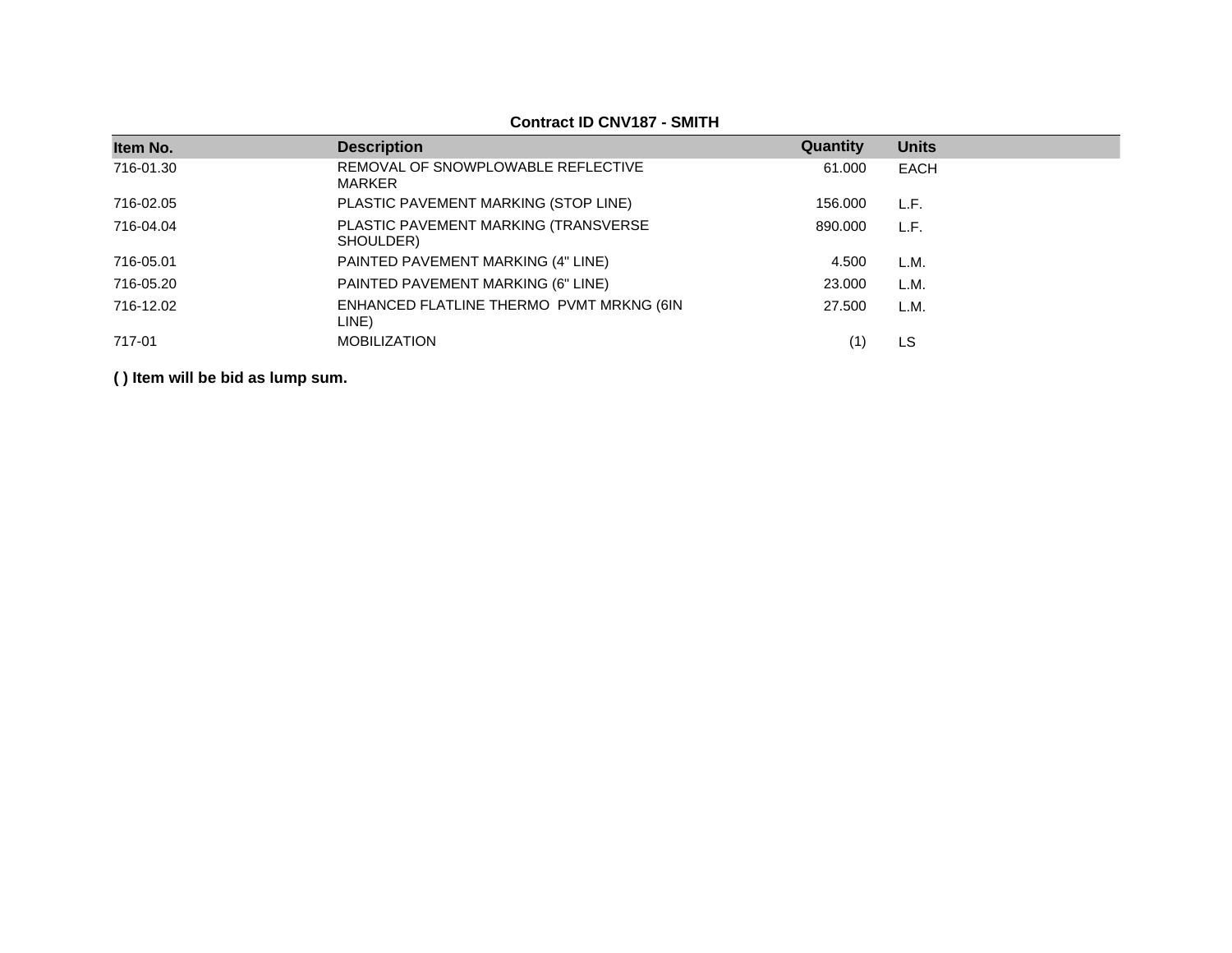| <b>Contract ID: CNV188</b> |                          |            |                                                                                                           |                                    |
|----------------------------|--------------------------|------------|-----------------------------------------------------------------------------------------------------------|------------------------------------|
| Letting Date: May 07, 2021 |                          | $10:00$ AM | <b>Projects: 81004-3248-94</b><br>81004-8248-14                                                           | NH/HSIP-76(116)<br>NH/HSIP-76(116) |
|                            | <b>Counties: STEWART</b> |            |                                                                                                           |                                    |
| District:                  |                          |            | <b>DBE Goal Percent: 5.00</b>                                                                             |                                    |
|                            | 79 (L.M. 22.21).         |            | Description: The resurfacing on S.R. 76 from east of Long Pine Drive (L.M. 19.38) to north of Old Highway |                                    |

**Contract Time:** DT - 9/30/2021

| Item No.  | <b>Description</b>                                              | Quantity   | <b>Units</b> |
|-----------|-----------------------------------------------------------------|------------|--------------|
| 208-01.05 | <b>BROOMING &amp; DEGRASSING SHOULDERS</b>                      | 11.300     | L.M.         |
| 303-01    | MINERAL AGGREGATE, TYPE A BASE, GRADING D                       | 1,685.000  | <b>TON</b>   |
| 307-01.01 | ASPHALT CONCRETE MIX (PG64-22) (BPMB-HM)<br><b>GRADING A</b>    | 153.000    | <b>TON</b>   |
| 307-01.08 | ASPHALT CONCRETE MIX (PG64-22) (BPMB-HM)<br><b>GRADING B-M2</b> | 853.000    | <b>TON</b>   |
| 307-01.15 | ASC MIX (PG64-22) (BPMLC-HM) GRADING CS                         | 2,502.000  | <b>TON</b>   |
| 403-01    | BITUMINOUS MATERIAL FOR TACK COAT (TC)                          | 72.000     | <b>TON</b>   |
| 411-01.10 | ACS MIX(PG64-22) GRADING D                                      | 9,370.000  | <b>TON</b>   |
| 411-12.01 | SCORING SHOULDERS (CONTINUOUS) (16IN<br>WIDTH)                  | 9.000      | L.M.         |
| 415-01.01 | <b>COLD PLANING BITUMINOUS PAVEMENT</b>                         | 11,068.000 | <b>TON</b>   |
| 712-01    | <b>TRAFFIC CONTROL</b>                                          | (1)        | LS.          |
| 712-04.01 | FLEXIBLE DRUMS (CHANNELIZING)                                   | 80.000     | <b>EACH</b>  |
| 712-05.01 | <b>WARNING LIGHTS (TYPE A)</b>                                  | 2.000      | <b>EACH</b>  |
| 712-06    | SIGNS (CONSTRUCTION)                                            | 1,380.000  | S.F.         |
| 712-08.03 | ARROW BOARD (TYPE C)                                            | 2.000      | <b>EACH</b>  |
| 713-02.11 | REMOVAL OF EXISTING DELINEATORS                                 | 28,000     | <b>EACH</b>  |
| 713-02.15 | FLEXIBLE DELINEATOR (YELLOW)                                    | 28.000     | <b>EACH</b>  |
| 716-01.22 | SNOWPLOWABLE RAISED PAVMENT MARKERS<br>(MONO-DIR)(1 COLOR)      | 72,000     | <b>EACH</b>  |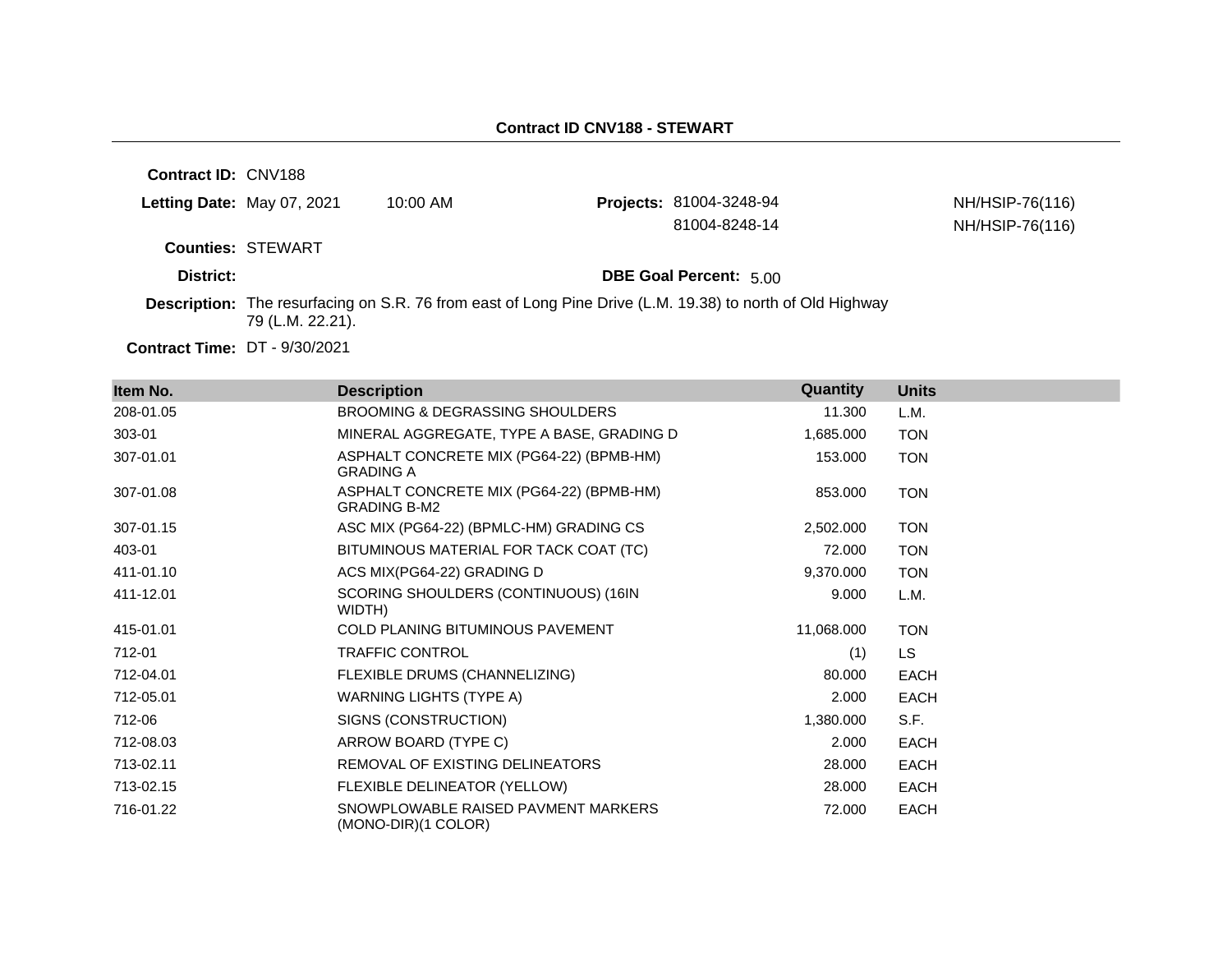## **Contract ID CNV188 - STEWART**

| Item No.  | <b>Description</b>                                          | Quantity  | <b>Units</b> |
|-----------|-------------------------------------------------------------|-----------|--------------|
| 716-01.23 | SNOWPLOWABLE RAISED PAVEMENT MARKERS<br>$(BI-DIR)(2 COLOR)$ | 374.000   | <b>EACH</b>  |
| 716-02.04 | PLASTIC PAVEMENT MARKING(CHANNELIZATION<br>STRIPING)        | 315,000   | S.Y.         |
| 716-02.05 | PLASTIC PAVEMENT MARKING (STOP LINE)                        | 1,120.000 | L.F.         |
| 716-02.06 | PLASTIC PAVEMENT MARKING (TURN LANE<br>ARROW)               | 16.000    | <b>EACH</b>  |
| 716-02.08 | PLASTIC PAVEMENT MARKING (8" DOTTED LINE)                   | 2,250.000 | L.F.         |
| 716-02.12 | PLASTIC PAVEMENT MARKING (8IN LINE)                         | 0.340     | L.M.         |
| 716-05.20 | PAINTED PAVEMENT MARKING (6" LINE)                          | 13.700    | L.M.         |
| 716-12.02 | ENHANCED FLATLINE THERMO PVMT MRKNG (6IN<br>LINE)           | 11.900    | L.M.         |
| 717-01    | <b>MOBILIZATION</b>                                         | (1)       | LS           |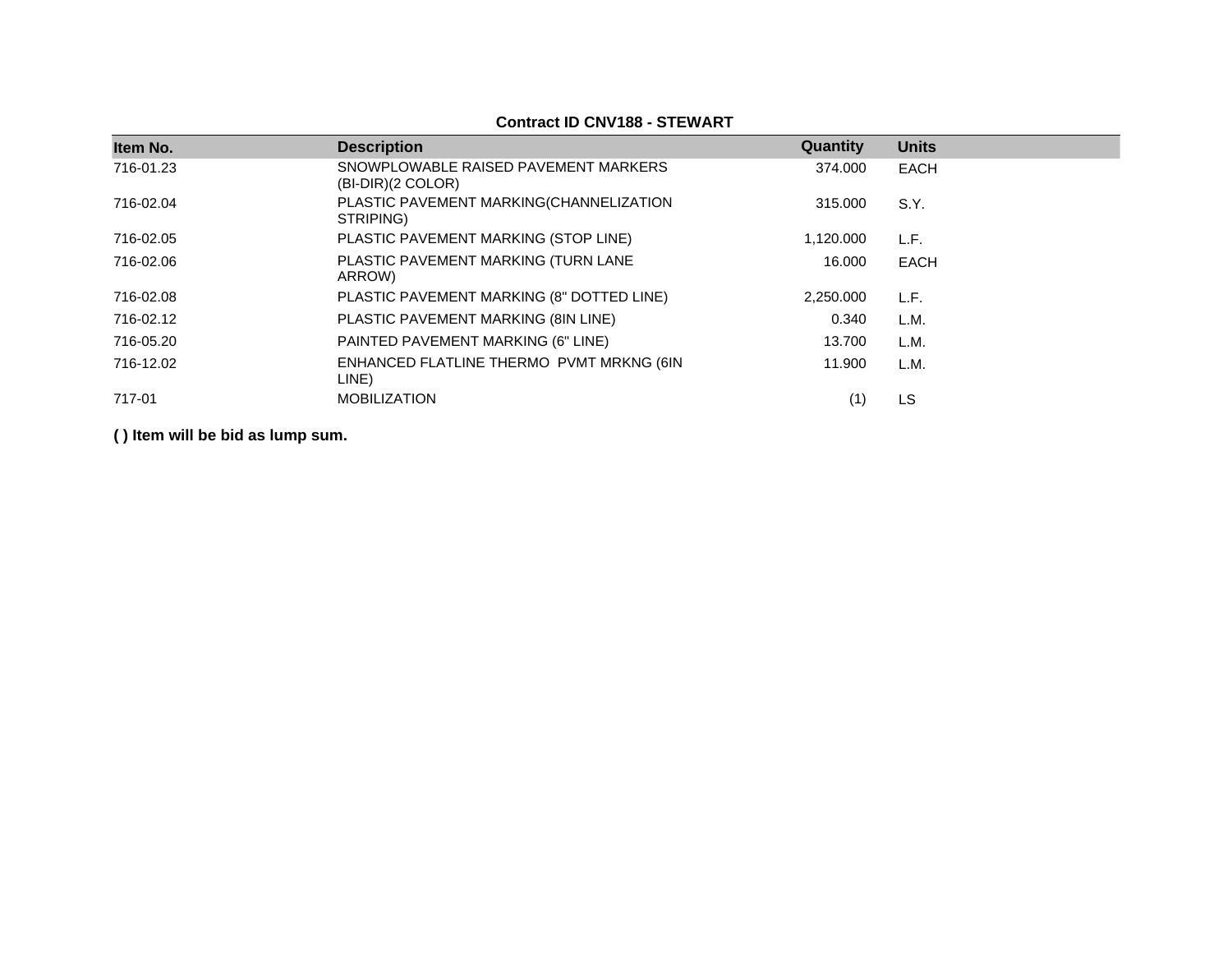| <b>Contract ID: CNV198</b> |           |            |                                                                                                        |           |
|----------------------------|-----------|------------|--------------------------------------------------------------------------------------------------------|-----------|
| Letting Date: May 07, 2021 |           | $10:00$ AM | <b>Projects: 83008-8232-14</b>                                                                         | NH-41(27) |
| <b>Counties: SUMNER</b>    |           |            |                                                                                                        |           |
| District:                  |           |            | <b>DBE Goal Percent: 6.50</b>                                                                          |           |
|                            | $14.41$ . |            | Description: The resurfacing on U.S. 31W (S.R. 41) from near Jarrett Road (L.M. 5.00) to S.R. 25 (L.M. |           |

**Contract Time:** DT - 10/31/2021

| Item No.  | <b>Description</b>                                              | Quantity   | <b>Units</b> |
|-----------|-----------------------------------------------------------------|------------|--------------|
| 208-01.05 | <b>BROOMING &amp; DEGRASSING SHOULDERS</b>                      | 18,800     | L.M.         |
| 303-01    | MINERAL AGGREGATE, TYPE A BASE, GRADING D                       | 6,491.000  | <b>TON</b>   |
| 307-01.15 | ASC MIX (PG64-22) (BPMLC-HM) GRADING CS                         | 500.000    | <b>TON</b>   |
| 307-02.08 | ASPHALT CONCRETE MIX (PG70-22) (BPMB-HM)<br><b>GRADING B-M2</b> | 1,500.000  | <b>TON</b>   |
| 403-01    | BITUMINOUS MATERIAL FOR TACK COAT (TC)                          | 105.000    | <b>TON</b>   |
| 411-02.10 | ACS MIX(PG70-22) GRADING D                                      | 16,268.000 | <b>TON</b>   |
| 411-12.02 | SCORING SHOULDERS (NON-CONTINUOUS) (16IN<br>WIDTH)              | 12.300     | L.M.         |
| 411-12.03 | SCORING FOR RUMBLE STRIPE (NON-<br>CONTINUOUS) (8IN WIDTH)      | 4.300      | L.M.         |
| 415-01.01 | COLD PLANING BITUMINOUS PAVEMENT                                | 16,114.000 | <b>TON</b>   |
| 611-09.01 | ADJUSTMENT OF EXISTING CATCHBASIN                               | 37,000     | <b>EACH</b>  |
| 701-02.01 | CONCRETE CURB RAMP (RETROFIT)                                   | 130.000    | S.F.         |
| 705-02.10 | <b>GUARDRAIL TRANSITION 27IN TO 31IN</b>                        | 1.000      | <b>EACH</b>  |
| 705-04.09 | EARTH PAD FOR TYPE 38 GR END TREATMENT                          | 1.000      | <b>EACH</b>  |
| 705-06.20 | TANGENT ENERGY ABSORBING TERM MASH TL-3                         | 1.000      | <b>EACH</b>  |
| 706-01    | <b>GUARDRAIL REMOVED</b>                                        | 75,000     | L.F.         |
| 712-01    | <b>TRAFFIC CONTROL</b>                                          | (1)        | <b>LS</b>    |
| 712-04.01 | FLEXIBLE DRUMS (CHANNELIZING)                                   | 50,000     | <b>EACH</b>  |
| 712-06    | SIGNS (CONSTRUCTION)                                            | 2,521.000  | S.F.         |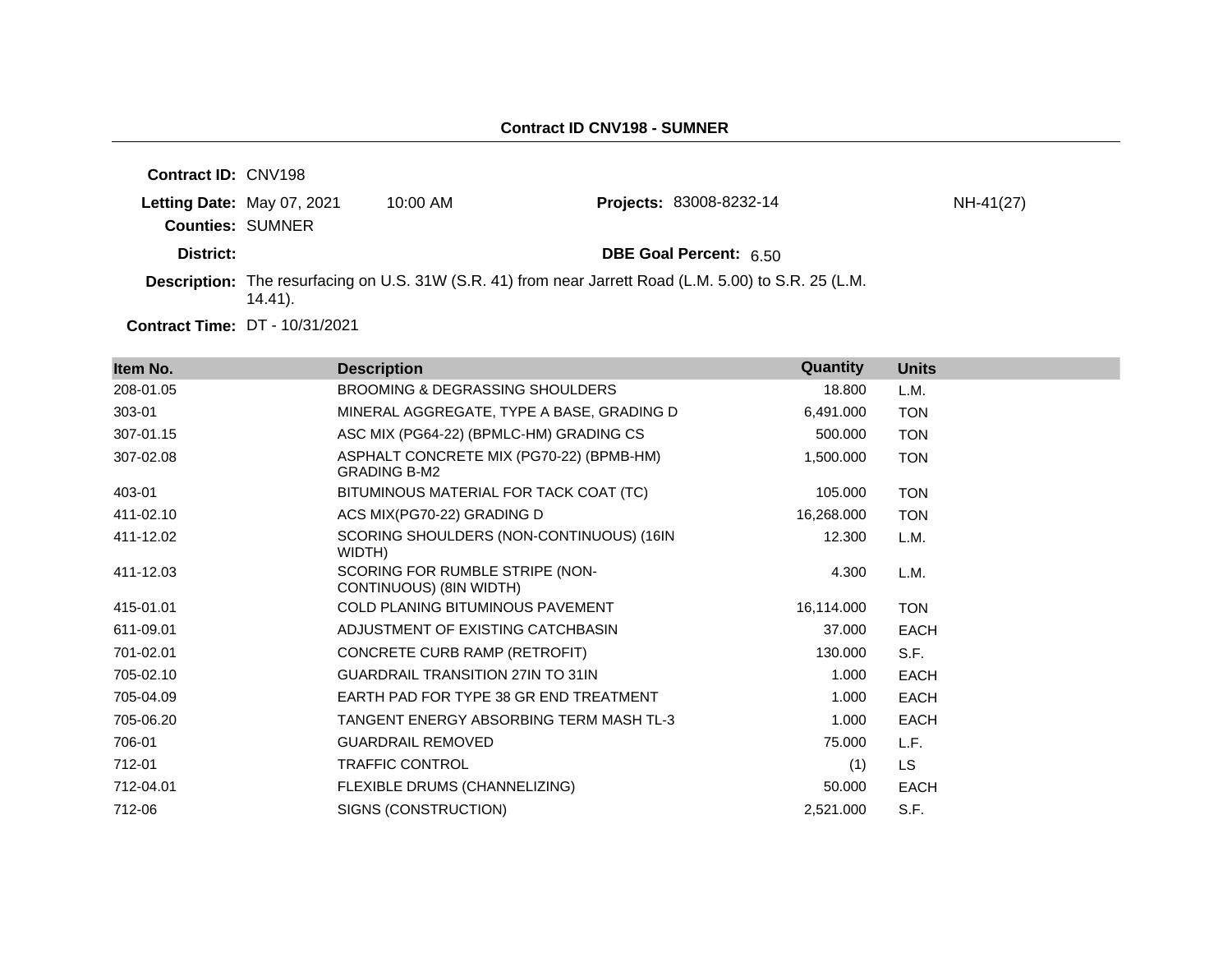| Item No.  | <b>Description</b>                                         | Quantity  | <b>Units</b> |
|-----------|------------------------------------------------------------|-----------|--------------|
| 712-08.03 | ARROW BOARD (TYPE C)                                       | 2.000     | <b>EACH</b>  |
| 713-11.02 | PERFORATED/KNOCKOUT SQUARE TUBE POST                       | 1,220.000 | LB.          |
| 713-13.02 | FLAT SHEET ALUMINUM SIGNS (0.080" THICK)                   | 159.000   | S.F.         |
| 713-15    | REMOVAL OF SIGNS, POSTS AND FOOTINGS                       | (1)       | <b>LS</b>    |
| 713-20.30 | <b>SIGN ADJUSTMENTS</b>                                    | 5.000     | <b>EACH</b>  |
| 716-01.21 | SNOWPLOWABLE RAISED PAVEMENT MARKERS<br>(BI-DIR) (1 COLOR) | 621.000   | <b>EACH</b>  |
| 716-01.30 | REMOVAL OF SNOWPLOWABLE REFLECTIVE<br><b>MARKER</b>        | 621.000   | <b>EACH</b>  |
| 716-02.04 | PLASTIC PAVEMENT MARKING(CHANNELIZATION<br>STRIPING)       | 159.000   | S.Y.         |
| 716-02.05 | PLASTIC PAVEMENT MARKING (STOP LINE)                       | 275.000   | L.F.         |
| 716-02.06 | PLASTIC PAVEMENT MARKING (TURN LANE<br>ARROW)              | 33.000    | <b>EACH</b>  |
| 716-02.08 | PLASTIC PAVEMENT MARKING (8" DOTTED LINE)                  | 510.000   | L.F.         |
| 716-02.09 | PLASTIC PAVEMENT MARKING (LONGITUDINAL<br>CROSS-WALK)      | 469.000   | L.F.         |
| 716-03.03 | PLASTIC WORD PAVEMENT MARKING (STOP<br>AHEAD)              | 1.000     | <b>EACH</b>  |
| 716-03.06 | PLASTIC WORD PAVEMENT MARKING (SIGNAL<br>AHEAD)            | 2.000     | <b>EACH</b>  |
| 716-04.04 | PLASTIC PAVEMENT MARKING (TRANSVERSE<br>SHOULDER)          | 4,462.000 | L.F.         |
| 716-04.05 | PLASTIC PAVEMENT MARKING (STRAIGHT ARROW)                  | 4.000     | <b>EACH</b>  |
| 716-04.13 | PLASTIC PAVEMENT MARKING (BIKELANE SYMBOL<br>& ARROW)      | 124.000   | <b>EACH</b>  |
| 716-04.15 | PLASTIC PAVEMENT MARKING-BIKE<br>SYMBOL/ARROW SHARED       | 17.000    | <b>EACH</b>  |
| 716-04.18 | PLASTIC PAVEMENT MARKING (BIKE/XING)                       | 2.000     | <b>EACH</b>  |
| 716-05.20 | PAINTED PAVEMENT MARKING (6" LINE)                         | 69.300    | L.M.         |
| 716-12.02 | ENHANCED FLATLINE THERMO PVMT MRKNG (6IN<br>LINE)          | 69.300    | L.M.         |
| 716-12.05 | ENHANCED FLATLINE THERMO PVMT MRKNG (6IN<br>DOTTED LINE)   | 5,060.000 | L.F.         |
| 717-01    | <b>MOBILIZATION</b>                                        | (1)       | <b>LS</b>    |

# **Contract ID CNV198 - SUMNER**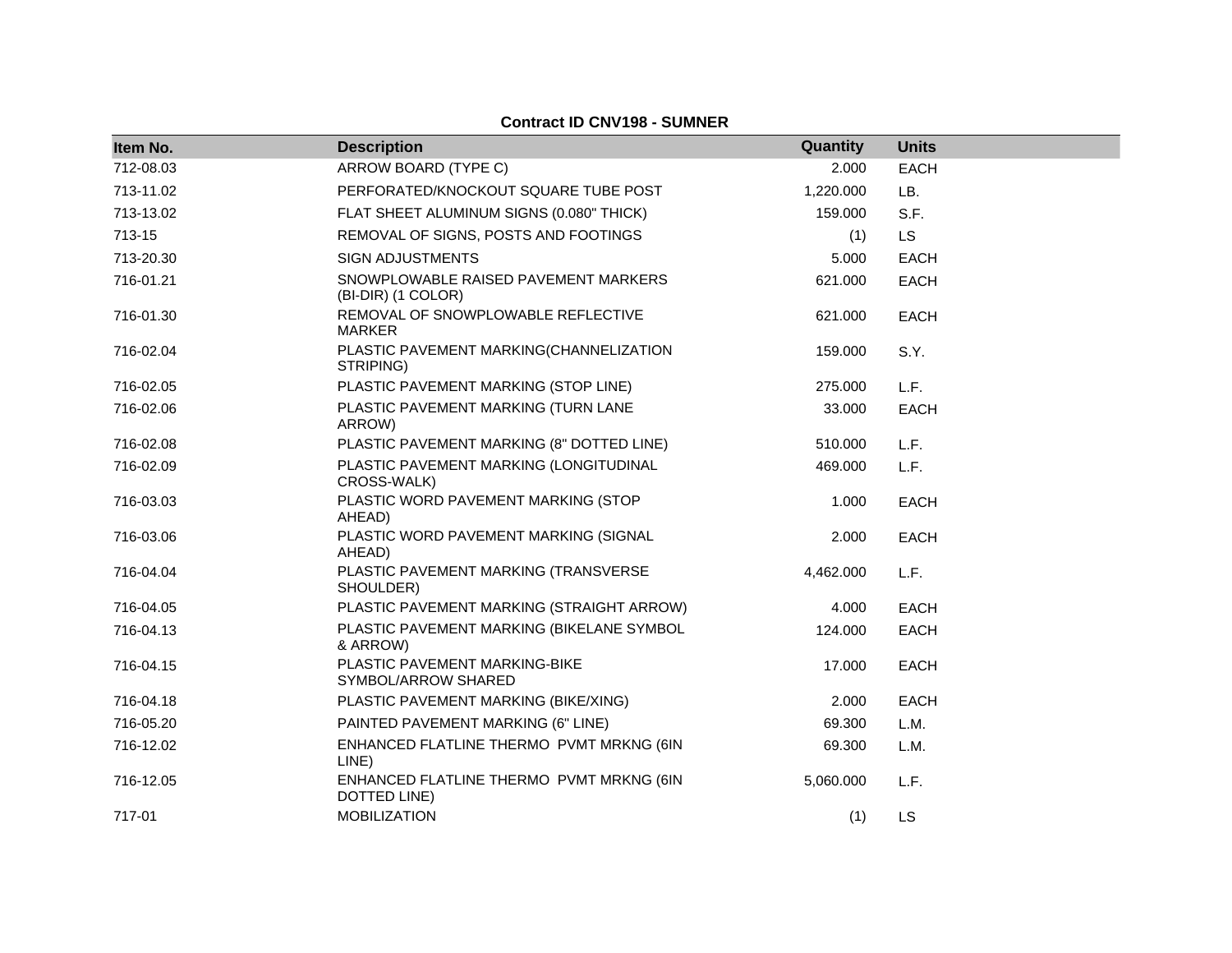# **Contract ID CNV198 - SUMNER**

| Item No.  | <b>Description</b> | Quantity  | <b>Units</b> |
|-----------|--------------------|-----------|--------------|
| 730-14.02 | SAW SLOT           | 3.943.000 | L.F.         |
| 730-14.03 | LOOP WIRE          | 8.986.000 | L.F.         |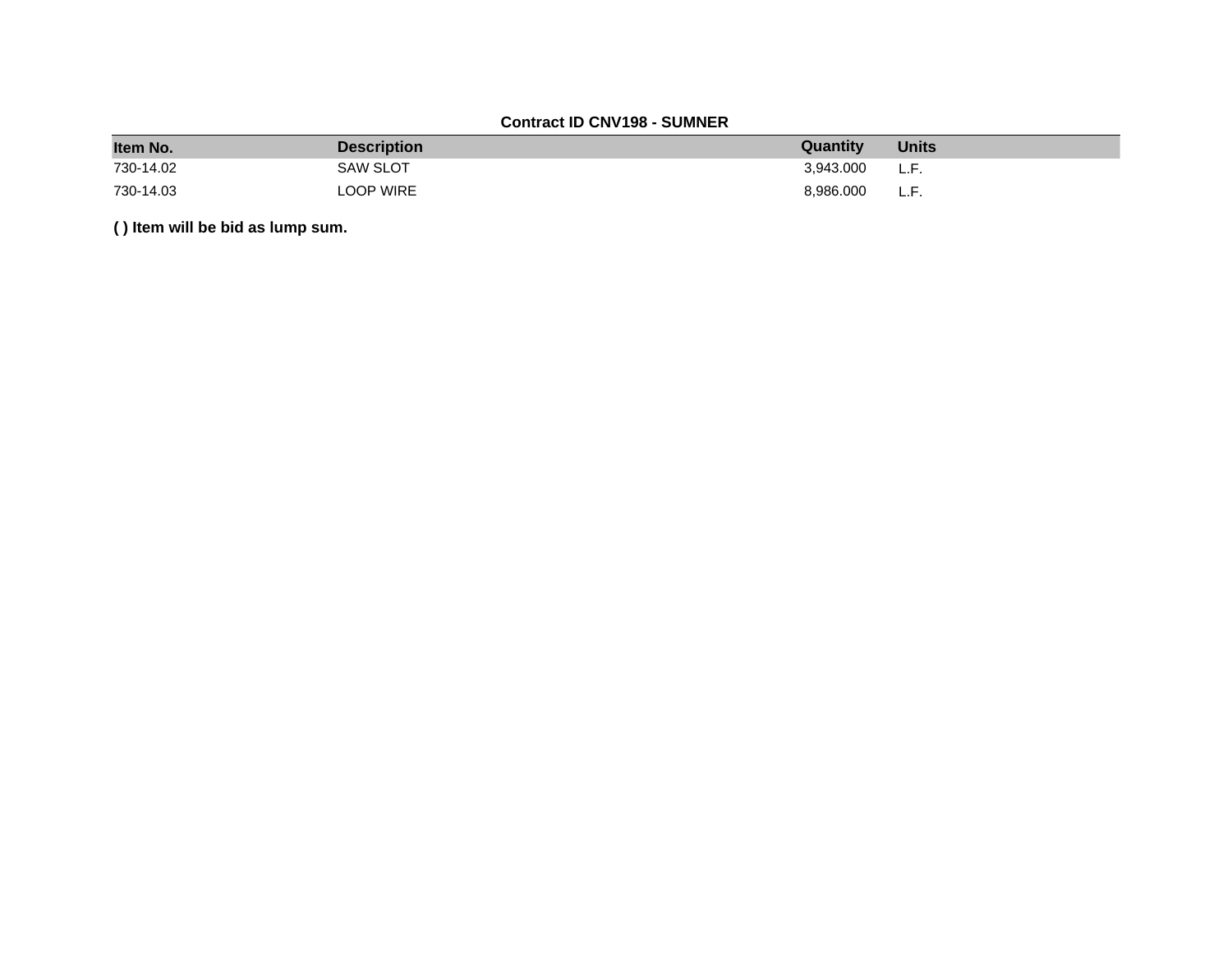| Contract ID: CNV189        |                                   |                                                                                                                                                                                                            |                                |                  |
|----------------------------|-----------------------------------|------------------------------------------------------------------------------------------------------------------------------------------------------------------------------------------------------------|--------------------------------|------------------|
| Letting Date: May 07, 2021 |                                   | 10:00 AM                                                                                                                                                                                                   | <b>Projects: 84005-3226-94</b> | HSIP-59(32)      |
|                            |                                   |                                                                                                                                                                                                            | 84005-4226-04                  | HSIP-59(32)      |
|                            |                                   |                                                                                                                                                                                                            | 84005-4227-04                  | HSIP-59(32)      |
|                            |                                   |                                                                                                                                                                                                            | 84008-3221-94                  | STP/HSIP-179(12) |
|                            |                                   |                                                                                                                                                                                                            | 84008-8221-14                  | STP/HSIP-179(12) |
| <b>Counties: TIPTON</b>    |                                   |                                                                                                                                                                                                            |                                |                  |
| District:                  |                                   |                                                                                                                                                                                                            | <b>DBE Goal Percent: 4.00</b>  |                  |
|                            | Haywood County line (L.M. 11.27). | <b>Description:</b> The resurfacing with hot in-place recycling on S.R. 59 from S.R. 178 (L.M. 8.66) to U.S. 51<br>(S.R. 3) (L.M. 18.99), and resurfacing on S.R. 179 from near S.R. 14 (L.M. 5.76) to the |                                |                  |
|                            | <b>BT 18616881</b>                |                                                                                                                                                                                                            |                                |                  |

**Contract Time:** DT - 10/31/2021

| Item No.  | <b>Description</b>                                                        | Quantity    | <b>Units</b> |
|-----------|---------------------------------------------------------------------------|-------------|--------------|
| 202-03.01 | REMOVAL OF ASPHALT PAVEMENT                                               | 646.000     | S.Y.         |
| 203-06    | <b>WATER</b>                                                              | 33,000      | M.G.         |
| 208-01.05 | <b>BROOMING &amp; DEGRASSING SHOULDERS</b>                                | 31.680      | L.M.         |
| 303-02    | MINERAL AGGREGATE, TYPE B BASE, GRADING<br>(DESCRIPTION) (GRADING C OR D) | 4,560.000   | <b>TON</b>   |
| 307-01.01 | ASPHALT CONCRETE MIX (PG64-22) (BPMB-HM)<br><b>GRADING A</b>              | 223,000     | <b>TON</b>   |
| 307-01.08 | ASPHALT CONCRETE MIX (PG64-22) (BPMB-HM)<br><b>GRADING B-M2</b>           | 73,000      | <b>TON</b>   |
| 311-03.04 | HOT IN PLACE RECYCLING OF ASPHALT PAVEMENT<br>(2.001N)                    | 121,730.000 | S.Y.         |
| 311-03.10 | ASPHALT REJUVENATING AGENT                                                | 66,952.000  | GAL.         |
| 403-02.01 | TRACKLESS TACK COAT                                                       | 76.000      | <b>TON</b>   |
| 411-01.10 | ACS MIX(PG64-22) GRADING D                                                | 365,000     | <b>TON</b>   |
| 411-03.12 | ACS MIX(PG64-22) THIN LIFT D ASPHALT                                      | 10,566.000  | <b>TON</b>   |
| 411-12.03 | SCORING FOR RUMBLE STRIPE (NON-<br>CONTINUOUS) (8IN WIDTH)                | 16.130      | L.M.         |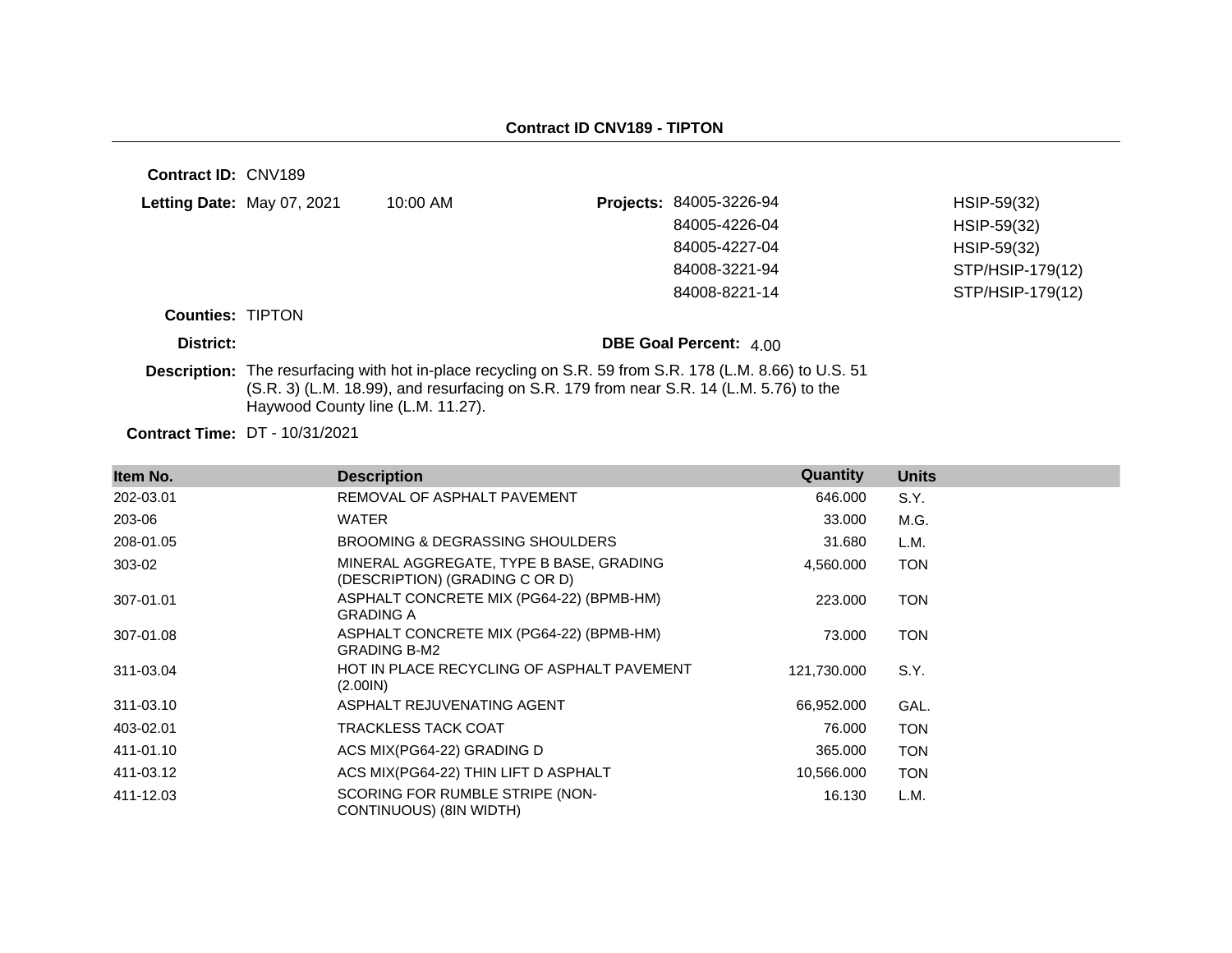#### **Contract ID CNV189 - TIPTON**

| Item No.  | <b>Description</b>                                               | Quantity  | <b>Units</b> |
|-----------|------------------------------------------------------------------|-----------|--------------|
| 411-12.04 | SCORING FOR RUMBLE STRIPE (NON-<br>CONTINUOUS) (4IN WIDTH)       | 8.150     | L.M.         |
| 414-04.03 | ASPHALT EMULSION (SCRUB SEAL)                                    | 105.000   | <b>TON</b>   |
| 414-04.04 | MINERAL AGGREGATE (SCRUB SEAL)                                   | 869.000   | <b>TON</b>   |
| 415-01.02 | COLD PLANING BITUMINOUS PAVEMENT                                 | 5,625.000 | S.Y.         |
| 611-09.01 | ADJUSTMENT OF EXISTING CATCHBASIN                                | 4.000     | <b>EACH</b>  |
| 701-01.01 | <b>CONCRETE SIDEWALK (4 ")</b>                                   | 300.000   | S.F.         |
| 701-02.01 | CONCRETE CURB RAMP (RETROFIT)                                    | 678.000   | S.F.         |
| 701-02.03 | <b>CONCRETE CURB RAMP</b>                                        | 180.000   | S.F.         |
| 705-02.10 | <b>GUARDRAIL TRANSITION 27IN TO 31IN</b>                         | 1.000     | <b>EACH</b>  |
| 705-06.30 | GR TERMINAL (ENERGY ABSORBING) MASH TL-2                         | 1.000     | <b>EACH</b>  |
| 712-01    | <b>TRAFFIC CONTROL</b>                                           | (1)       | <b>LS</b>    |
| 712-06    | SIGNS (CONSTRUCTION)                                             | 2,966.000 | S.F.         |
| 712-07.03 | TEMPORARY BARRICADES (TYPE III)                                  | 30.000    | L.F.         |
| 713-15.40 | SIGN INSTALLATION (DESCRIPTION)                                  | (1)       | <b>LS</b>    |
| 716-01.21 | SNOWPLOWABLE RAISED PAVEMENT MARKERS<br>(BI-DIR) (1 COLOR)       | 1,045.000 | <b>EACH</b>  |
| 716-01.30 | REMOVAL OF SNOWPLOWABLE REFLECTIVE<br><b>MARKER</b>              | 887.000   | <b>EACH</b>  |
| 716-02.04 | PLASTIC PAVEMENT MARKING(CHANNELIZATION<br>STRIPING)             | 60.000    | S.Y.         |
| 716-02.05 | PLASTIC PAVEMENT MARKING (STOP LINE)                             | 740.000   | L.F.         |
| 716-02.09 | PLASTIC PAVEMENT MARKING (LONGITUDINAL<br>CROSS-WALK)            | 112.000   | L.F.         |
| 716-04.04 | PLASTIC PAVEMENT MARKING (TRANSVERSE<br>SHOULDER)                | 70.000    | L.F.         |
| 716-04.12 | PLASTIC PAVEMENT MARKING (YIELD LINE)                            | 9.000     | S.F.         |
| 716-05.20 | PAINTED PAVEMENT MARKING (6" LINE)                               | 80.700    | L.M.         |
| 716-08.20 | REMOVAL OF PAVEMENT MARKING (LINE)                               | 20.700    | L.M.         |
| 716-12.02 | ENHANCED FLATLINE THERMO PVMT MRKNG (6IN<br>LINE)                | 60.000    | L.M.         |
| 716-12.03 | ENHANCED FLATLINE THERMO PVMT MRKNG (8IN<br><b>BARRIER LINE)</b> | 133.000   | L.F.         |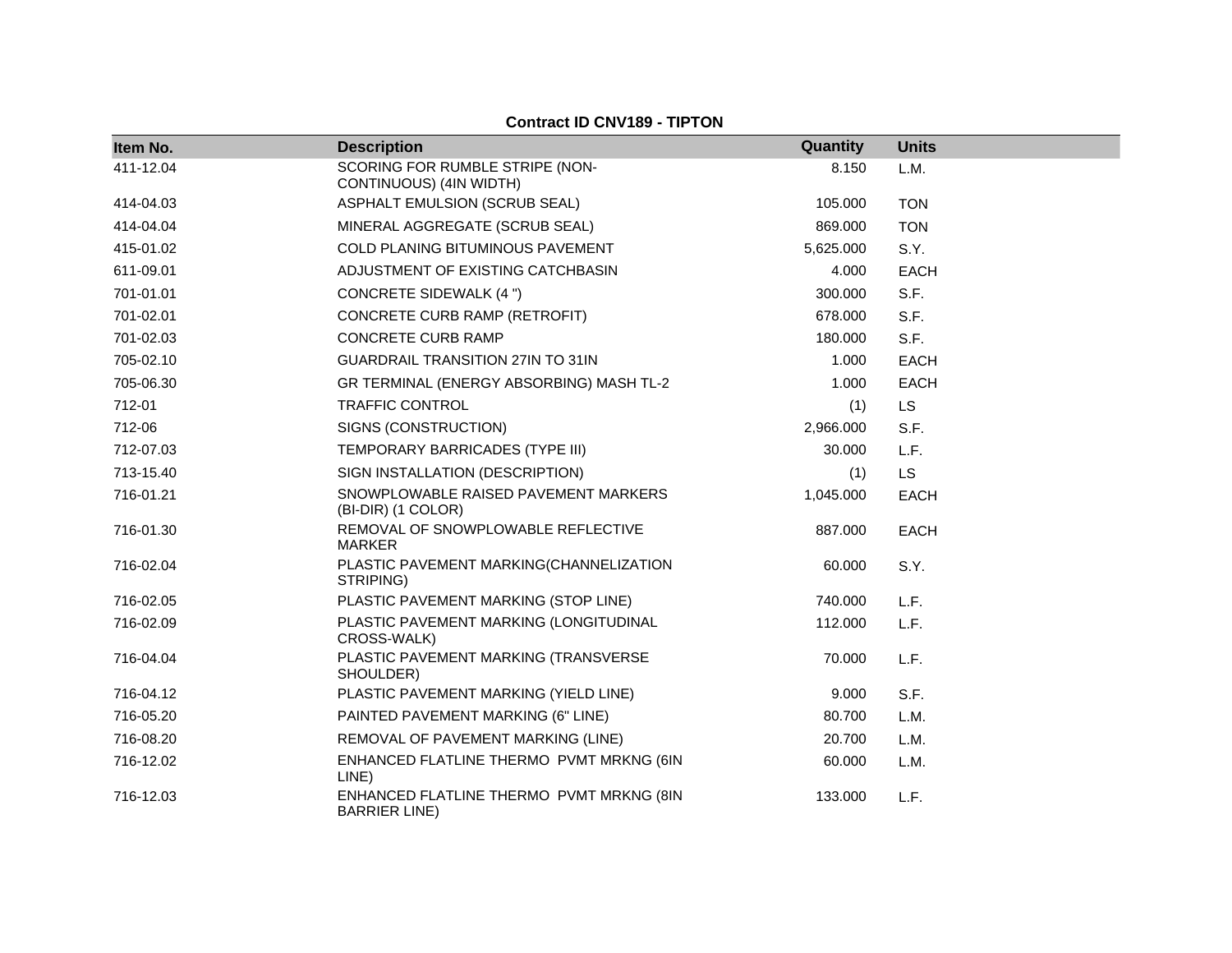# **Contract ID CNV189 - TIPTON**

| Item No.  | <b>Description</b>                          | Quantity | <b>Units</b> |
|-----------|---------------------------------------------|----------|--------------|
| 717-01    | <b>MOBILIZATION</b>                         |          |              |
| 604-10.50 | BRIDGE DECK REPAIRS (PARTIAL DEPTH OF SLAB) | 8.000    | S.Y.         |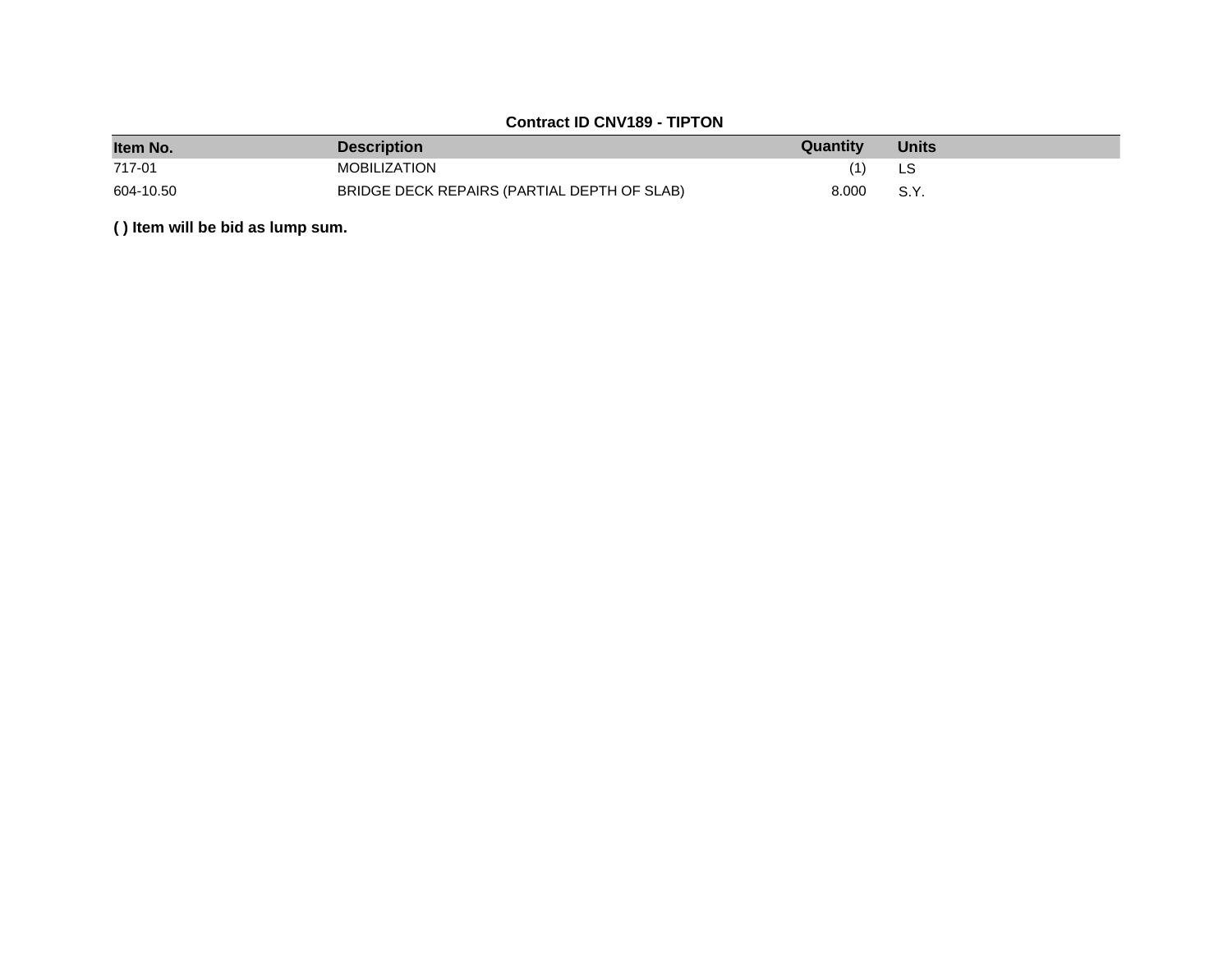| <b>Contract ID: CNV190</b>                           |            |                    |                                                                                                                |     |
|------------------------------------------------------|------------|--------------------|----------------------------------------------------------------------------------------------------------------|-----|
| Letting Date: May 07, 2021<br><b>Counties: UNION</b> |            | $10:00 \text{ AM}$ | <b>Projects: 87013-4218-04</b>                                                                                 | N/A |
| District:                                            |            |                    | <b>DBE Goal Percent:</b>                                                                                       |     |
|                                                      | $(5.77)$ . |                    | Description: The resurfacing (thin lift or thin lift D) on S.R. 370 from S.R. 144 (L.M. 0.00) to S.R. 61 (L.M. |     |

**Contract Time:** DT - 9/30/2021

| Item No.  | <b>Description</b>                                         | <b>Quantity</b> | <b>Units</b> |
|-----------|------------------------------------------------------------|-----------------|--------------|
| 208-01.05 | <b>BROOMING &amp; DEGRASSING SHOULDERS</b>                 | 11.500          | L.M.         |
| 307-01.15 | ASC MIX (PG64-22) (BPMLC-HM) GRADING CS                    | 612,000         | <b>TON</b>   |
| 403-01    | BITUMINOUS MATERIAL FOR TACK COAT (TC)                     | 61.000          | <b>TON</b>   |
| 415-01.02 | <b>COLD PLANING BITUMINOUS PAVEMENT</b>                    | 41.000          | S.Y.         |
| 705-02.10 | <b>GUARDRAIL TRANSITION 27IN TO 31IN</b>                   | 1.000           | <b>EACH</b>  |
| 705-04.10 | EARTH PAD FOR GUARD RAIL END TREATMENT                     | 1.000           | <b>EACH</b>  |
| 705-06.30 | GR TERMINAL (ENERGY ABSORBING) MASH TL-2                   | 1.000           | <b>EACH</b>  |
| 712-01    | <b>TRAFFIC CONTROL</b>                                     | (1)             | LS.          |
| 712-06    | SIGNS (CONSTRUCTION)                                       | 440.000         | S.F.         |
| 716-01.21 | SNOWPLOWABLE RAISED PAVEMENT MARKERS<br>(BI-DIR) (1 COLOR) | 381.000         | <b>EACH</b>  |
| 716-01.30 | REMOVAL OF SNOWPLOWABLE REFLECTIVE<br><b>MARKER</b>        | 381.000         | <b>EACH</b>  |
| 716-02.05 | PLASTIC PAVEMENT MARKING (STOP LINE)                       | 24.000          | L.F.         |
| 716-03.03 | PLASTIC WORD PAVEMENT MARKING (STOP<br>AHEAD)              | 1.000           | <b>EACH</b>  |
| 716-05.20 | PAINTED PAVEMENT MARKING (6" LINE)                         | 6.000           | L.M.         |
| 716-12.02 | ENHANCED FLATLINE THERMO PVMT MRKNG (6IN<br>LINE)          | 23.000          | L.M.         |
| 717-01    | <b>MOBILIZATION</b>                                        | (1)             | LS.          |
| 411-03.12 | ACS MIX(PG64-22) THIN LIFT D ASPHALT                       | 3,061.000       | <b>TON</b>   |
| 411-03.07 | ACS MIX(PG64-22) THIN LIFT ASPHALT                         | 3,061.000       | <b>TON</b>   |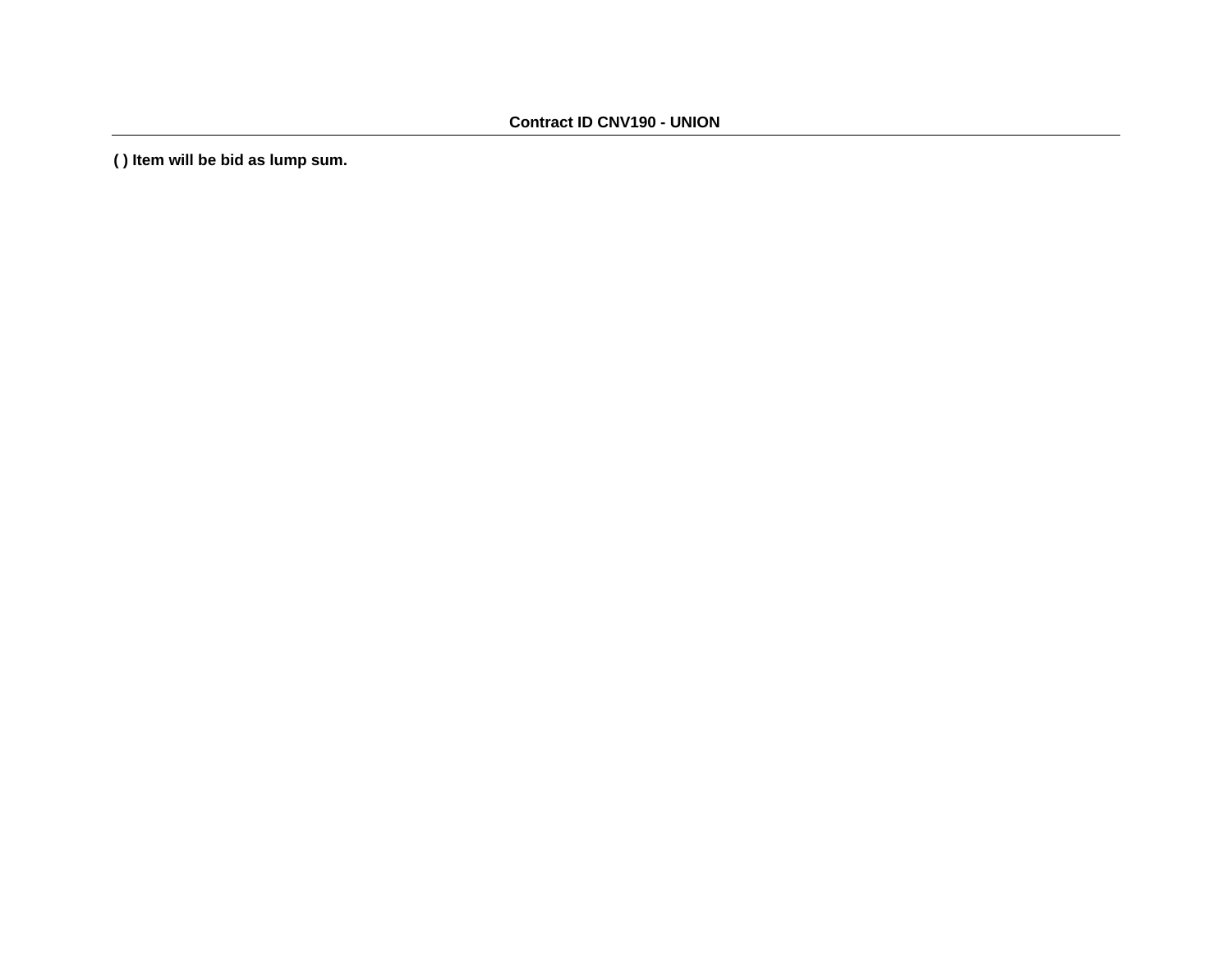**Contract ID:** CNV904 **Letting Date: May 07, 2021 10:00 AM Counties:** WILLIAMSON **District: District: DBE Goal Percent: Projects: 94001-4121-04 NA** 

**Description:** The repair of the bridges on I-40 over County Line Road (L.M. 0.02).

**Contract Time: DT - 9/30/2021** 

| Item No.  | <b>Description</b>                                                         | Quantity  | <b>Units</b> |
|-----------|----------------------------------------------------------------------------|-----------|--------------|
| 307-03.01 | ASPHALT CONCRETE MIX (PG76-22) (BPMB-HM)                                   | 322.000   | <b>TON</b>   |
| 307-03.08 | <b>GRADING A</b><br>ASPHALT CONCRETE MIX (PG76-22) (BPMB-HM)               | 213.000   | <b>TON</b>   |
| 403-01    | <b>GRADING B-M2</b>                                                        | 4.100     | <b>TON</b>   |
| 411-03.10 | BITUMINOUS MATERIAL FOR TACK COAT (TC)                                     | 275.000   | <b>TON</b>   |
| 411-03.11 | ACS MIX(PG76-22) GRADING D                                                 | 181.000   | <b>TON</b>   |
| 415-01.02 | ACS MIX(PG76-22) GRADING E RWDY<br><b>COLD PLANING BITUMINOUS PAVEMENT</b> | 1,422.222 | S.Y.         |
| 604-04.02 | APPLIED TEXTURE FINISH (EXISTING                                           | 389,000   | S.Y.         |
| 604-10.05 | STRUCTURES)                                                                | 56.750    | S.F.         |
| 604-10.14 | <b>CONCRETE</b>                                                            | (1)       | <b>LS</b>    |
| 604-10.18 | REMOVE EXISTING WEARING SURFACE                                            | 7,060.000 | LB.          |
| 604-10.30 | REINFORCING STEEL (REPAIRS)                                                | 75.000    | S.Y.         |
| 604-10.42 | BRIDGE DECK REPAIRS (FULL DEPTH OF SLAB)<br><b>CONCRETE REPAIRS</b>        | 941.000   | C.F.         |
| 604-10.50 | BRIDGE DECK REPAIRS (PARTIAL DEPTH OF SLAB)                                | 110.000   | S.Y.         |
| 604-10.54 | <b>CONCRETE REPAIRS</b>                                                    | 164.000   | S.F.         |
| 604-10.83 | <b>COMPOSITE FIBER ENCASEMENT</b>                                          | 2,231.000 | S.F.         |
| 617-01    | <b>BRIDGE DECK SEALANT</b>                                                 | 804.000   | S.Y.         |
| 705-06.25 | THRIE BEAM BRIDGE TRANSITION MASH TL-3                                     | 1.000     | <b>EACH</b>  |
| 705-20.25 | TEMPORARY CRASH CUSHION (MASH TL-3)                                        | 2.000     | <b>EACH</b>  |
| 712-01    | <b>TRAFFIC CONTROL</b>                                                     | (1)       | LS           |